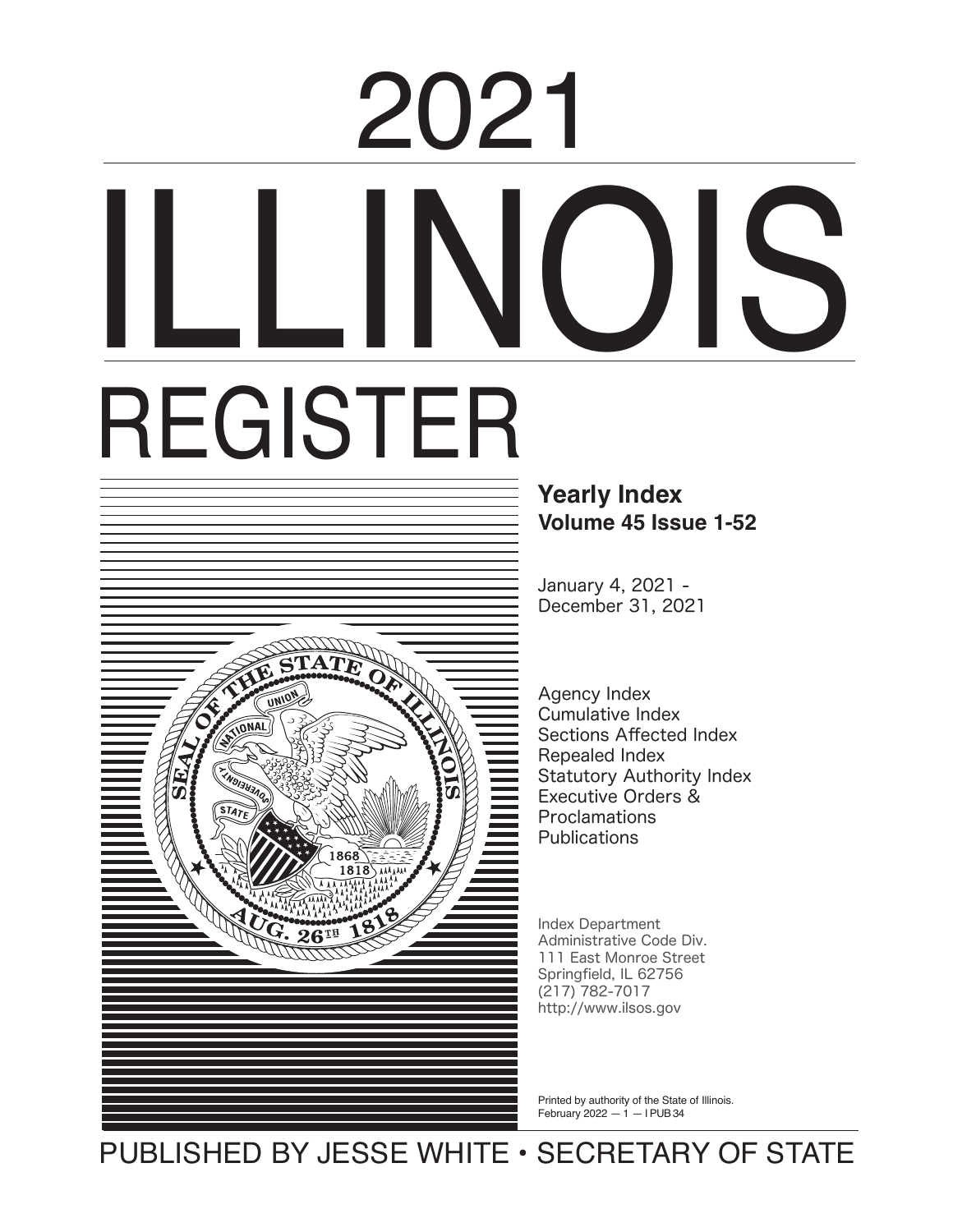### TYPE ACTION CODE KEY

#### FOR THE CUMILATIVE, AGENCYAND SECTIONS AFFECTED INDEXES

Rules are listed by Part number and Heading Only.

The entry under "Type Action Page" represents the action taken and the page number of the Illinois Register where the information was published.

| Title | Part | Name                                  |  | Volume Issue Type Action-Page |
|-------|------|---------------------------------------|--|-------------------------------|
|       |      | 1 Ill. Adm. Code 210 General Policies |  | RA-1814                       |

The Sections Affected Index lists, by Title, each Section of a Part on which rulemaking has occurred in this volume (calendar year) of the Illinois Register.

The columns indicate the type of rulemaking activity and the action taken along with the page number on which the first page of the notice of rulemaking activity Appeared. If a Section, on which an action is being taken, in the current volume of the Register is proposed in previous volume, the last two digits of the previous volume's year Appear immediately after the page number separated by a slash. e.g. 11 Ill. Code 465.115 was proposed last year and adopted this year.

The action entry reads: (P-15655/01:A-270). The codes are listed below

| <b>Type Action Descriptions</b>         | Code       |
|-----------------------------------------|------------|
| <b>Adopted Rule</b>                     | A          |
| <b>Adopted Repealer</b>                 | AR         |
| <b>Codification Changes</b>             | CC         |
| <b>Emergency Rule</b>                   | E          |
| <b>Emergency Repealer</b>               | ER         |
| <b>Expedited Correction</b>             | EС         |
| *Failure to Remedy Objections           | F          |
| Modification                            | M          |
| Notice of Correction or "Correction"    | NC         |
| <b>JCAR</b> Objection                   | $\Omega$   |
| Peremptory or Court Ordered Rules       | <b>PP</b>  |
| Prohibited Filing                       | PF         |
| Prohibited Filing Withdrawal            | <b>PFW</b> |
| Proposed Rule                           | P          |
| Proposed Repealer                       | <b>PR</b>  |
| Regulatory Agenda                       | RA         |
| Refusal to Objection                    | RF         |
| <b>Request for Expedited Correction</b> | <b>RQ</b>  |
| *Statement of Recommendation            | RC         |
| Suspension                              | S          |
| Withdrawal                              | W          |
|                                         |            |

| TYPE OF RULE MAKING         |    |
|-----------------------------|----|
| *Amend to Existing Section  | am |
| *New Section                | n  |
| *Repeal of Existing Section | r  |
| *Recodified                 | re |
| *Renumbered                 | rn |
|                             |    |

\*Note: Description marked by the asterisk are used only for the Sections Affected Index.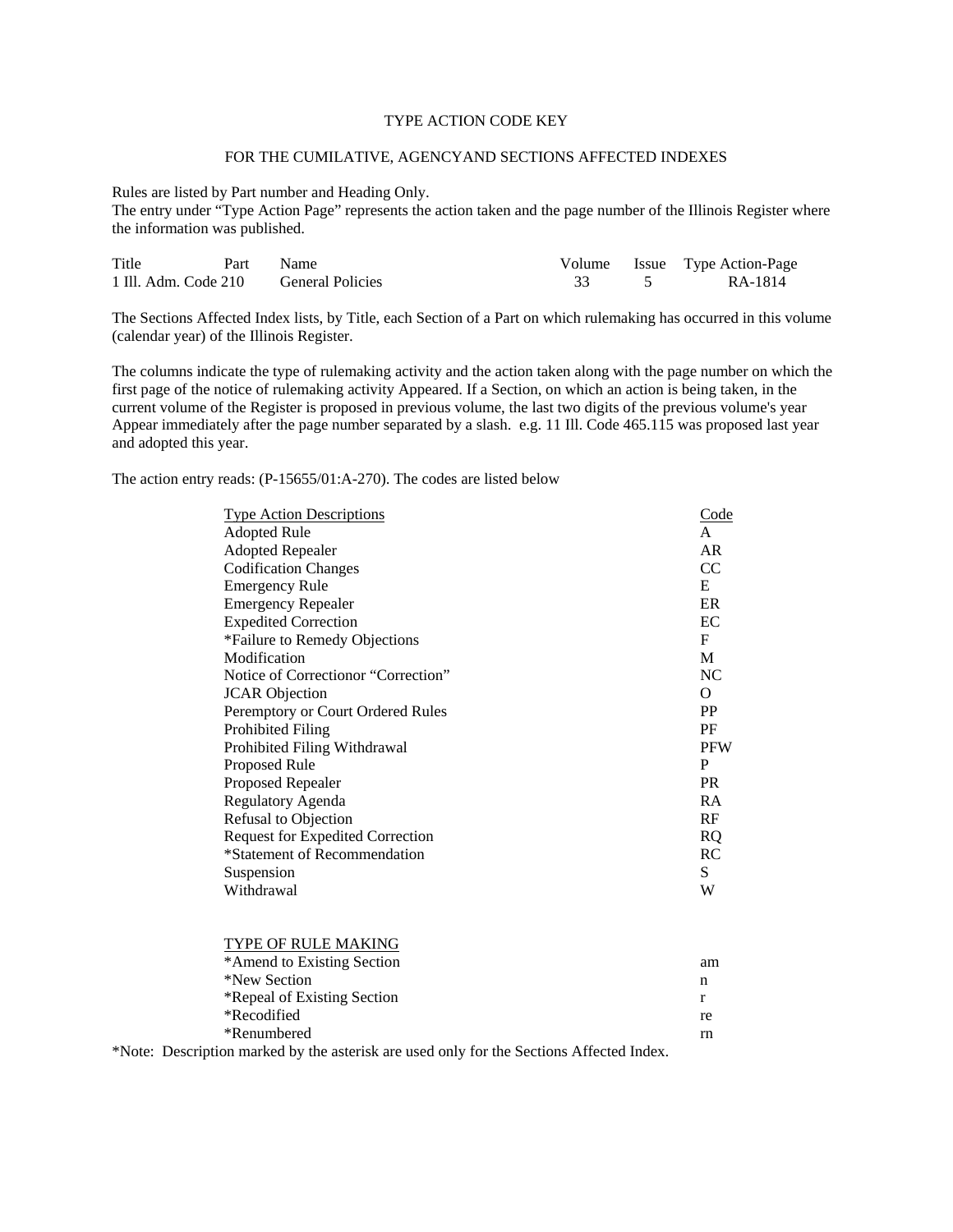# 2021 REGISTER PUBLICATION SCHEDULE

| Issue          | Date of Issue      | <b>Start Page</b> | <b>End Page</b> |
|----------------|--------------------|-------------------|-----------------|
| 1              | January 04, 2021   | $\mathbf 1$       | 590             |
| $\overline{2}$ | January 08, 2021   | 591               | 859             |
| $\overline{3}$ | January 15, 2021   | 860               | 1092            |
| $\overline{4}$ | January 22, 2021   | 1093              | 1311            |
| 5              | January 29, 2021   | 1312              | 1463            |
| 6              | February 05, 2021  | 1464              | 1752            |
| $\overline{7}$ | February 16, 2021  | 1753              | 2168            |
| 8              | February 19, 2021  | 2169              | 2314            |
| 9              | February 26, 2021  | 2315              | 2529            |
| 10             | March 05, 2021     | 2530              | 2772            |
| 11             | March 12, 2021     | 2773              | 3090            |
| 12             | March 19, 2021     | 3091              | 3731            |
| 13             | March 26, 2021     | 3732              | 4192            |
| 14             | April 2, 2021      | 4193              | 4312            |
| 15             | April 9, 2021      | 4313              | 4578            |
| 16             | April 16, 2021     | 4579              | 4975            |
| 17             | April 23, 2021     | 4976              | 5476            |
| 18             | April 30, 2021     | 5477              | 5743            |
| 19             | May 07, 2021       | 5744              | 6085            |
| 20             | May 14, 2021       | 6086              | 6396            |
| 21             | May 21, 2021       | 6397              | 6614            |
| 22             | May 28, 2021       | 6615              | 6847            |
| 23             | June 4, 2021       | 6848              | 6880            |
| 24             | June 11, 2021      | 6881              | 7225            |
| 25             | June 18, 2021      | 7226              | 7559            |
| 26             | June 25, 2021      | 7560              | 8008            |
| 27             | July 02, 2021      | 8009              | 8171            |
| 28             | July 09, 2021      | 8172              | 8585            |
| 29             | July 16, 2021      | 8586              | 9381            |
| 30             | July 23, 2021      | 9382              | 9518            |
| 31             | July 30, 2021      | 9519              | 9685            |
| 32             | August 06, 2021    | 9686              | 10171           |
| 33             | August 13, 2021    | 10172             | 10292           |
| 34             | August 20, 2021    | 10293             | 10732           |
| 35             | August 27, 2021    | 10733             | 10812           |
| 36             | September 03, 2021 | 10813             | 10904           |
| 37             | September 10, 2021 | 10905             | 11448           |

1 Publication Index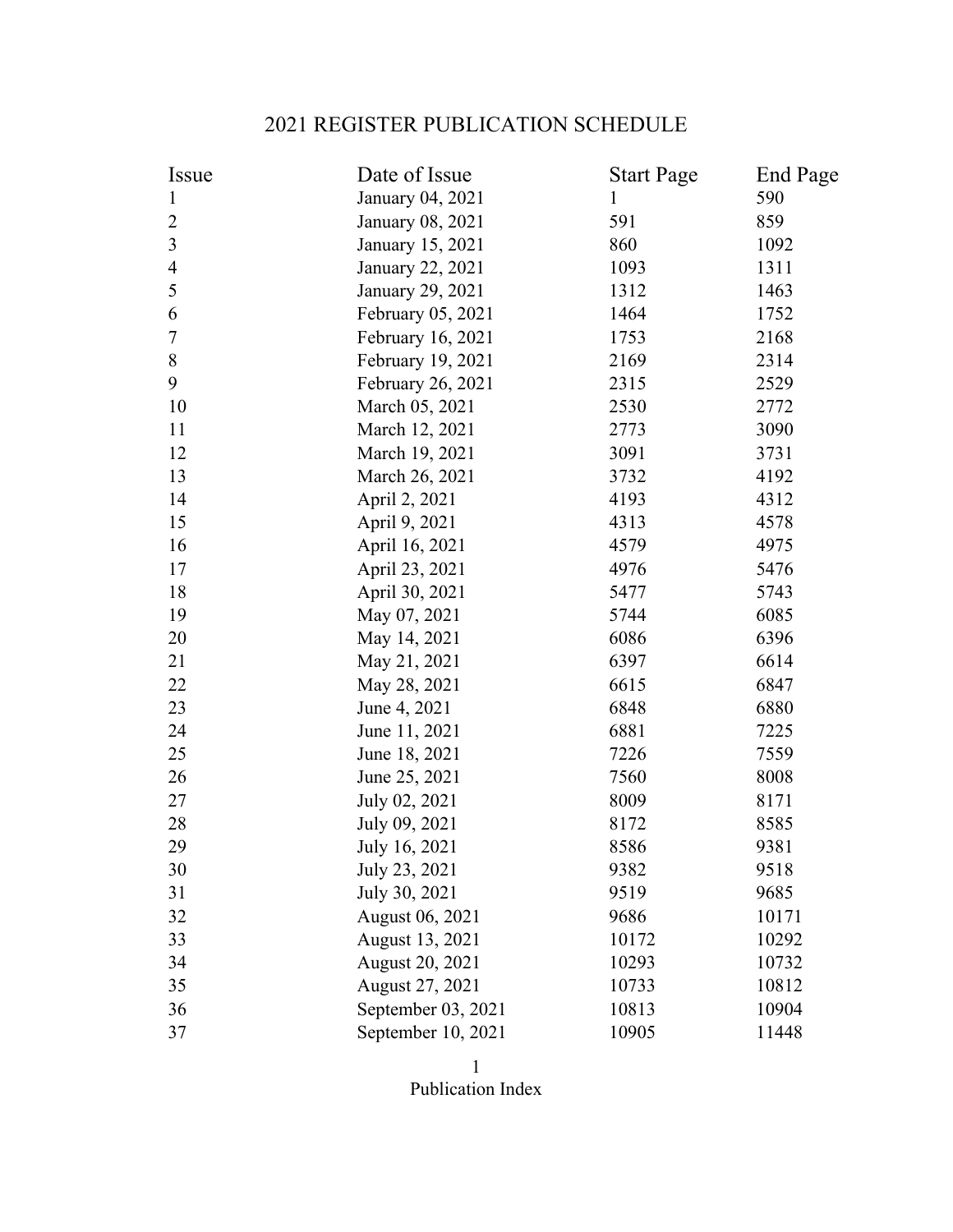# 2021 REGISTER PUBLICATION SCHEDULE

| Issue | Date of Issue      | <b>Start Page</b> | End Page |
|-------|--------------------|-------------------|----------|
| 38    | September 17, 2021 | 11449             | 11650    |
| 39    | September 24, 2021 | 11651             | 11731    |
| 40    | October 1, 2021    | 11732             | 12237    |
| 41    | October 8, 2021    | 12238             | 12934    |
| 42    | October 15, 2021   | 12935             | 13148    |
| 43    | October 22, 2021   | 13149             | 13501    |
| 44    | October 29, 2021   | 13502             | 13802    |
| 45    | November 5, 2021   | 13803             | 14060    |
| 46    | November 12, 2021  | 14061             | 14274    |
| 47    | November 19, 2021  | 14275             | 14743    |
| 48    | November 29, 2021  | 14744             | 15173    |
| 49    | December 03, 2021  | 15174             | 15401    |
| 50    | December 10, 2021  | 15402             | 15493    |
| 51    | December 17, 2021  | 15494             | 16117    |
| 52    | December 27, 2021  | 16118             | 16455    |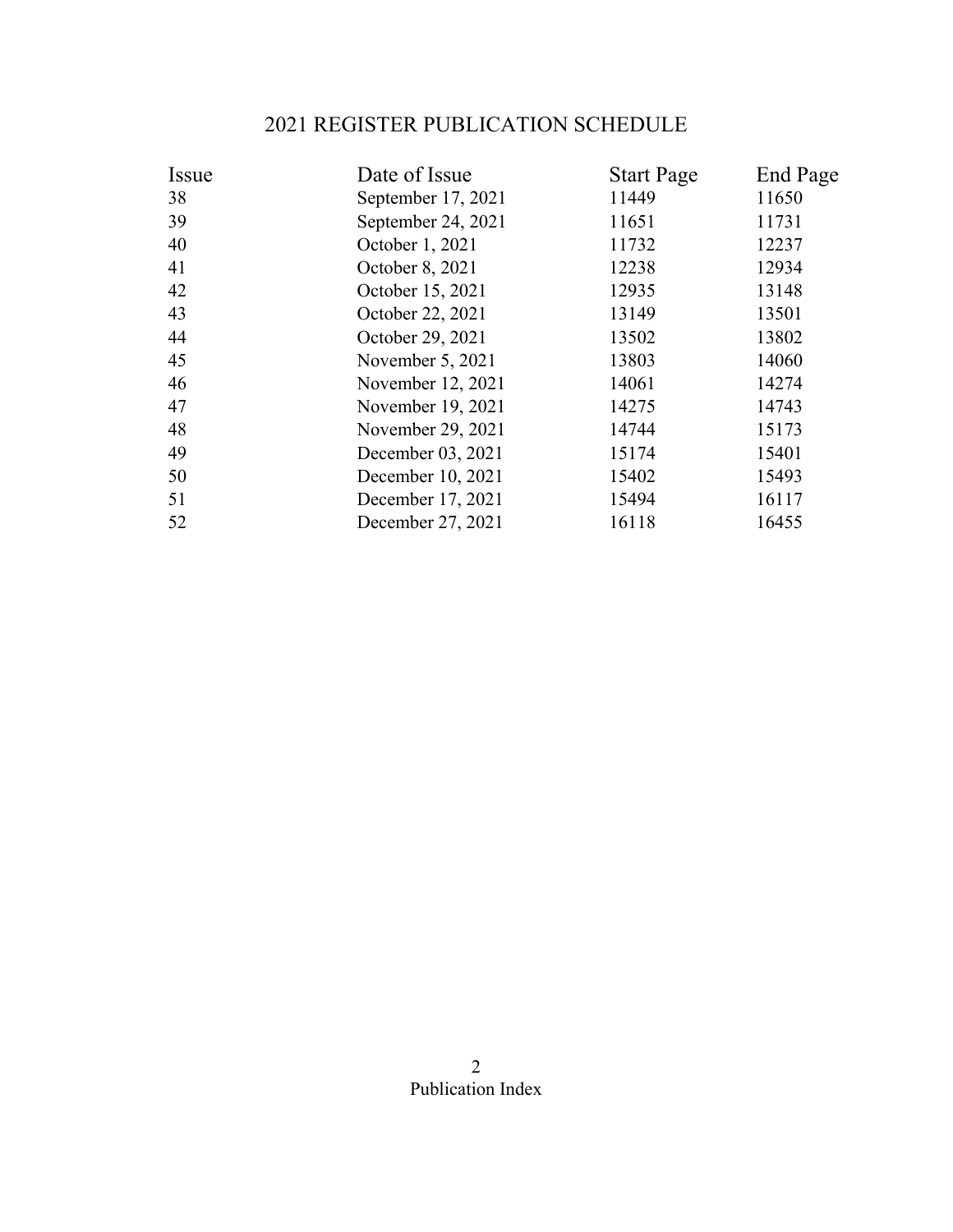| <b>Title</b>              | Part | <b>Name</b>                                                  | <b>Issue</b> | <b>TA-Page</b> |
|---------------------------|------|--------------------------------------------------------------|--------------|----------------|
|                           |      | BOARD OF BOILER AND PRESSURE VESSEL SAFETY                   |              |                |
| 41                        | 2120 | <b>Boiler and Pressure Vessel Safety</b>                     | 52           | P-16118        |
| <b>BOARD OF EXAMINERS</b> |      |                                                              |              |                |
| 23                        | 1400 | Certificate of Education and                                 |              |                |
|                           |      | <b>Examination Requirements</b>                              | 9            | A-2466         |
| CAPITOL DEVELOPMENT BOARD |      |                                                              |              |                |
| 2                         | 1650 | Rules of the Capital Development                             |              |                |
|                           |      | Board                                                        | 30           | A-9412         |
| 71                        | 43   | Early Childhood Construction Grant                           |              |                |
|                           |      | Rules                                                        | 22           | P-6614         |
|                           |      |                                                              | 38           | A-11564        |
|                           |      | CHIEF PROCUREMENT OFFICER FOR CAPITAL DEVELOPMENT BOARD      |              |                |
| 44                        | 8    | Chief Procurement Officer for the                            |              |                |
|                           |      | <b>Capital Development Board</b>                             | 3            | RA-1022        |
|                           |      |                                                              | 29           | RA-9217        |
|                           |      | CHIEF PROCUREMENT OFFICER FOR GENERAL SERVICES               |              |                |
| 44                        | 1    | Chief Procurement Officer for General                        |              |                |
|                           |      | <b>Services Standard Procurement</b>                         | 34           | P-10293        |
|                           |      | CHIEF PROCUREMENT OFFICER FOR HIGHER EDUCATION               |              |                |
| 44                        | 4    | Chief Procurement Officer for                                |              |                |
|                           |      | Public Institutions of Higher Education                      |              |                |
|                           |      | <b>Standard Procurement</b>                                  | 26           | RA-7993        |
|                           |      |                                                              | 32           | P-9686         |
|                           |      | CHIEF PROCUREMENT OFFICER OF THE DEPARTMENT OF TRANSPORTATON |              |                |
| 44                        | 6    | Chief Procurement for the Department                         |              |                |
|                           |      | of Transportation - Contract                                 |              |                |
|                           |      | Procurement                                                  | 28           | RA-8538        |
|                           |      | DEPARTMENT OF CENTRAL MANAGEMENT SERVICES                    |              |                |
| 14                        | 105  | Electronic Commerce Security Act                             | 33           | PR-10172       |
|                           |      |                                                              | 47           | AR-14447       |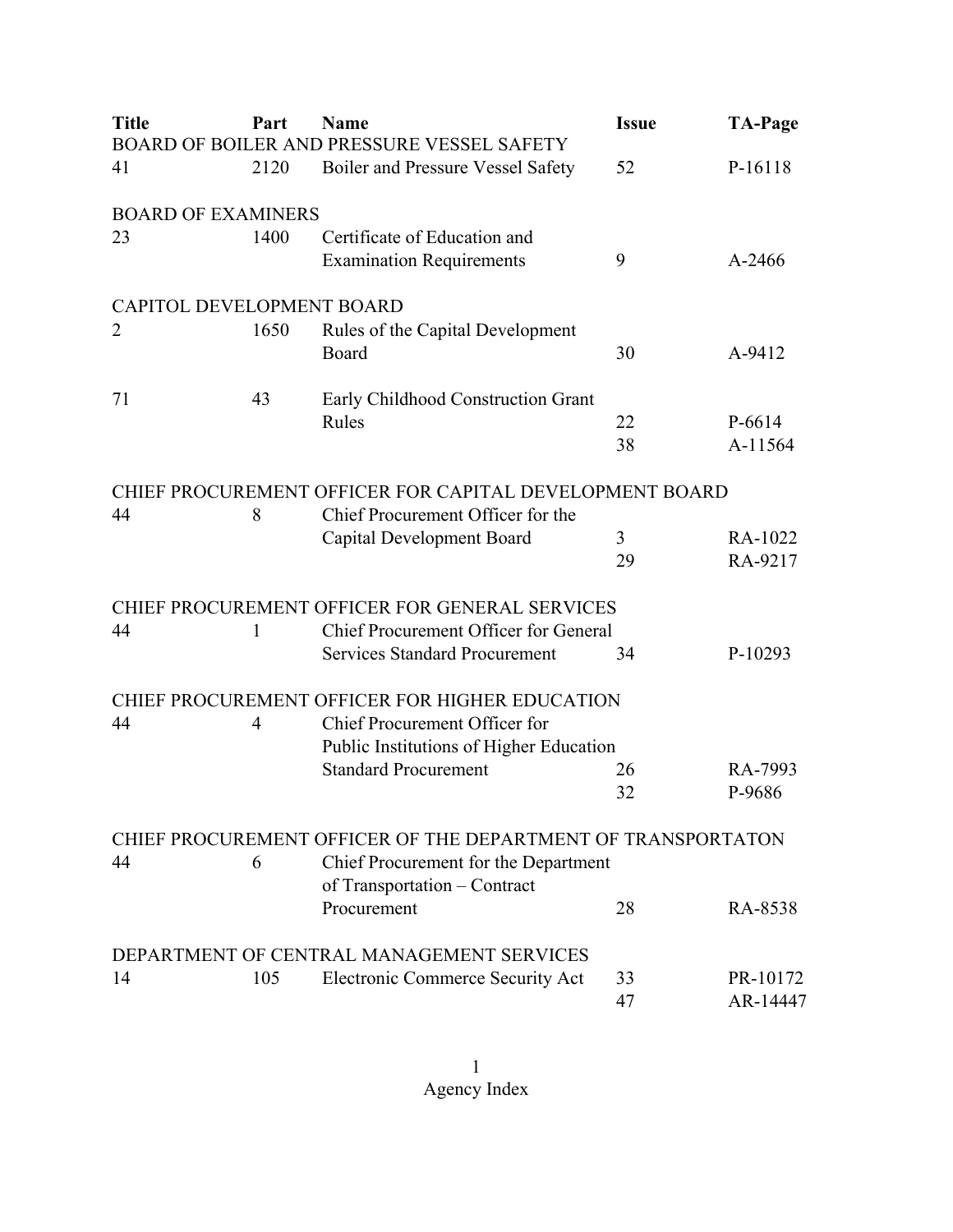| <b>Title</b> | Part | <b>Name</b>                                                                                      | <b>Issue</b> | <b>TA-Page</b> |
|--------------|------|--------------------------------------------------------------------------------------------------|--------------|----------------|
| 44           | 5000 | Acquisition, Management and Disposal                                                             |              |                |
|              |      | Of Real Property                                                                                 | 38           | P-11449        |
| 80           | 310  | Pay Plan                                                                                         | $\mathbf{1}$ | PP-503         |
|              |      |                                                                                                  | 3            | RA-1023        |
|              |      |                                                                                                  | 5            | PP-1377        |
|              |      |                                                                                                  | 6            | A-1478         |
|              |      |                                                                                                  | 13           | P-3736         |
|              |      |                                                                                                  | 13           | A-4095         |
|              |      |                                                                                                  | 14           | P-3736         |
|              |      |                                                                                                  | 14           | A-4095         |
|              |      |                                                                                                  | 18           | PP-5675        |
|              |      |                                                                                                  | 24           | PP-7171        |
|              |      |                                                                                                  | 28           | RA-8535        |
|              |      |                                                                                                  | 29           | P-8599         |
|              |      |                                                                                                  | 29           | A-8651         |
|              |      |                                                                                                  | 29           | E-9128         |
|              |      |                                                                                                  | 44           | A-13669        |
|              |      |                                                                                                  | 51           | P-15499        |
|              |      | DEPARTMENT OF CHILDREN AND FAMILY SERVICES                                                       |              |                |
| 89           | 301  | Placement and Visitation Services                                                                | 50           | P-15402        |
|              | 385  | <b>Background Checks</b>                                                                         | 42           | A-12963        |
|              | 406  | Licensing Standards for Day Care                                                                 |              |                |
|              |      | Homes                                                                                            | 17           | P-4976         |
| 89           | 407  | Licensing Standards for Day Care                                                                 |              |                |
|              |      | Centers                                                                                          | 17           | P-5057         |
|              | 408  | Licensing Standards for Group Day<br><b>Care Homes</b>                                           | 17           | P-5156         |
|              | 429  | <b>Equal Employment Opportunity</b><br>Through the Department of Children<br>and Family Services | 25           | P-7226         |
|              |      |                                                                                                  |              |                |
|              |      | DEPARTMENT OF COMMERCE AND ECONOMIC OPPORTUNITY                                                  |              |                |
| 14           | 520  | Enterprise Zone and High Impact                                                                  |              |                |
|              |      | <b>Business Programs</b>                                                                         | 33           | $P-10200$      |
|              |      | 2                                                                                                |              |                |
|              |      | Agency Index                                                                                     |              |                |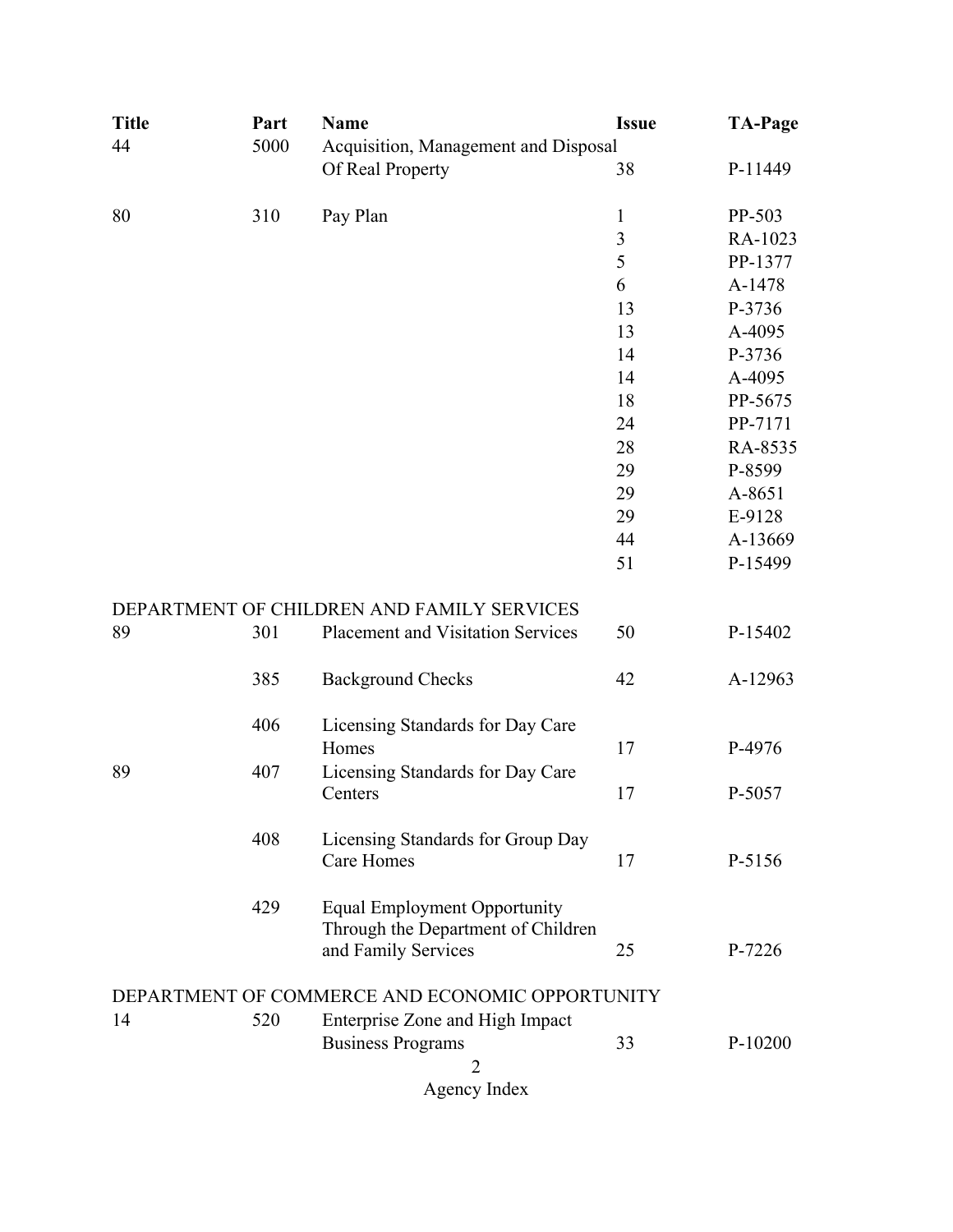| <b>Title</b><br>14 | Part<br>521 | <b>Name</b><br>Data Center Investment Program                                        | <b>Issue</b><br>10         | <b>TA-Page</b><br>P-2530                         |
|--------------------|-------------|--------------------------------------------------------------------------------------|----------------------------|--------------------------------------------------|
|                    | 522         | <b>Apprenticeship Education Expense</b><br>Credit Program                            | 39                         | P-11651                                          |
|                    | 524         | River Edge Redevelopment Zone<br>Program                                             | 33                         | P-10217                                          |
|                    | 527         | Economic Development for a<br>Growing Economy Program (EDGE)                         | 33                         | P-10229                                          |
|                    | 528         | Illinois Film Production Services Tax<br>Credit Program                              | 17                         | A-5342                                           |
|                    | 550         | Local Tourism and Convention<br><b>Bureau Program</b>                                | $\overline{2}$<br>39<br>39 | $A-602$<br>P-11663<br>E-11680                    |
|                    | 651         | Cannabis Business Incubator and<br>Sponsorship Program                               | $\mathbf{1}$               | $A-215$                                          |
|                    | 690         | <b>Business Interruption Grant Program</b>                                           | $\overline{2}$             | $A-624$                                          |
|                    | 691         | <b>Back to Business Grant Program</b>                                                | 38<br>38<br>45             | P-11456<br>E-11616<br>EA-13979                   |
|                    | 700         | Local Coronavirus Urgent Remediation<br>Emergency (or Local CURE) Support<br>Program | 2<br>10<br>10<br>15<br>30  | $A-656$<br>P-2552<br>E-2703<br>RC-4572<br>A-9417 |
| 47                 | 100         | Low Income Home Energy<br><b>Assistance Program</b>                                  | 20                         | $E-6295$                                         |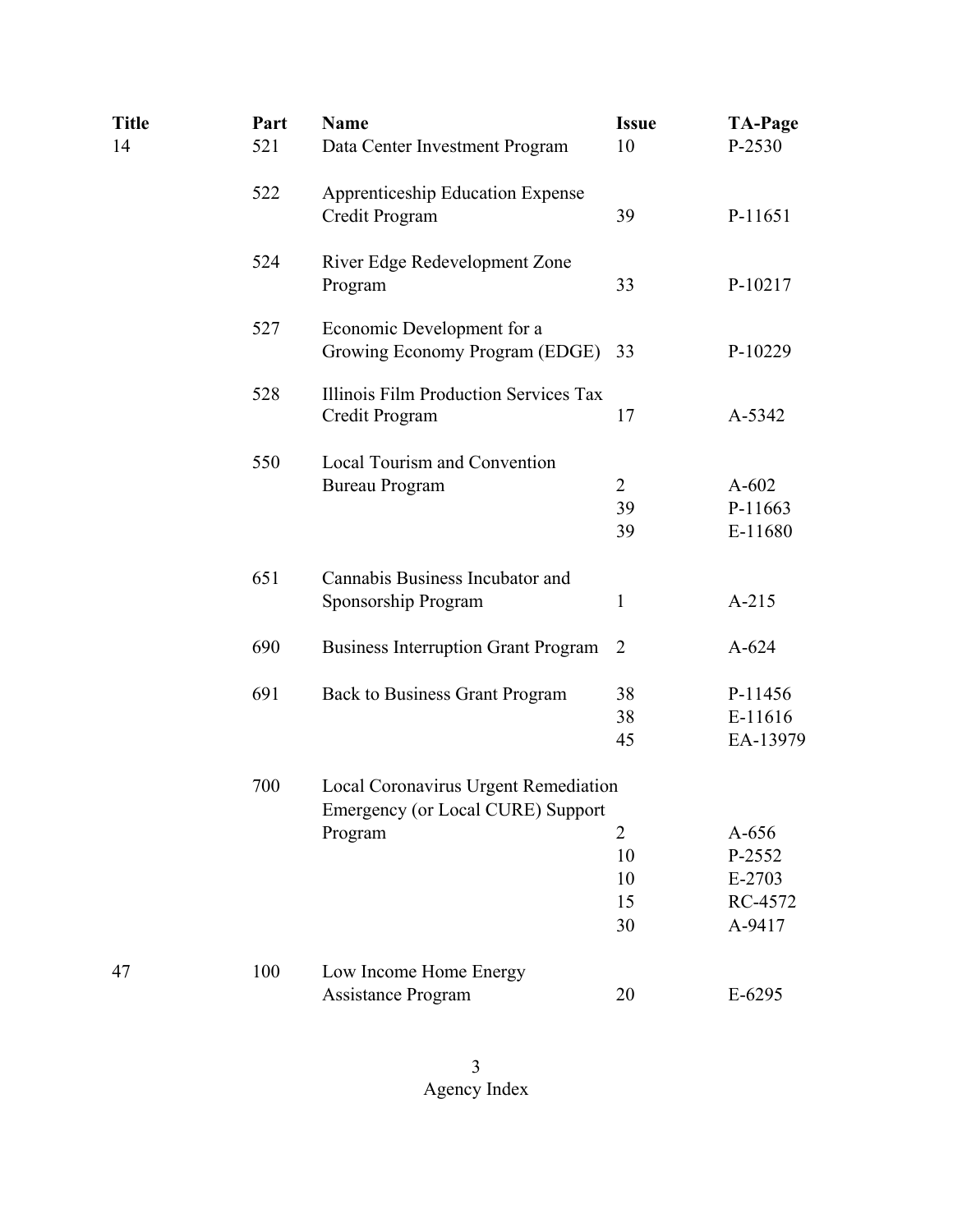| <b>Title</b>              | Part | <b>Name</b>                             | <b>Issue</b> | <b>TA-Page</b> |
|---------------------------|------|-----------------------------------------|--------------|----------------|
| 47                        | 105  | Low-Income Household Water              |              |                |
|                           |      | Assistance Program                      | 45           | P-13803        |
|                           |      |                                         | 45           | E-13987        |
| 56                        | 2660 | Job Training and Economic Development   |              |                |
|                           |      | <b>Grant Program</b>                    | 42           | PR-12935       |
|                           |      |                                         | 42           | P-12938        |
|                           |      |                                         | 42           | ER-13049       |
|                           |      |                                         | 42           | E-13066        |
| DEPARTMENT OF CORRECTIONS |      |                                         |              |                |
| 20                        | 107  | Record of Offenders                     | 15           | A-4432         |
|                           |      |                                         | 48           | P-14753        |
|                           | 110  | Reimbursement for Expenses              | 15           | AR-4445        |
|                           | 455  | <b>Work Release Programs</b>            | 49           | P-15174        |
|                           | 505  | <b>Closed Maximum Security Facility</b> | 15           | AR-4447        |
|                           |      | DEPARTMENT OF EMPLOYMENT SECURITY       |              |                |
| 56                        | 2720 | Claims, Adjudication, Appeals           |              |                |
|                           |      | and Hearings                            | 8            | $E-2267$       |
|                           |      |                                         | 10           | P-2555         |
|                           |      |                                         | 24           | A-7134         |
|                           | 2835 | Recovery of Benefits                    | 8            | E-2274         |
|                           |      |                                         | 10           | P-2563         |
|                           |      |                                         | 28           | A-8310         |
|                           |      |                                         | 28           | RA-8544        |
|                           |      |                                         | 45           | P-13805        |
|                           |      |                                         | 45           | E-13994        |
|                           | 2870 | <b>Special Programs</b>                 | 20           | E-6310         |
|                           |      |                                         | 21           | P-6472         |
|                           |      |                                         | 36           | A-10813        |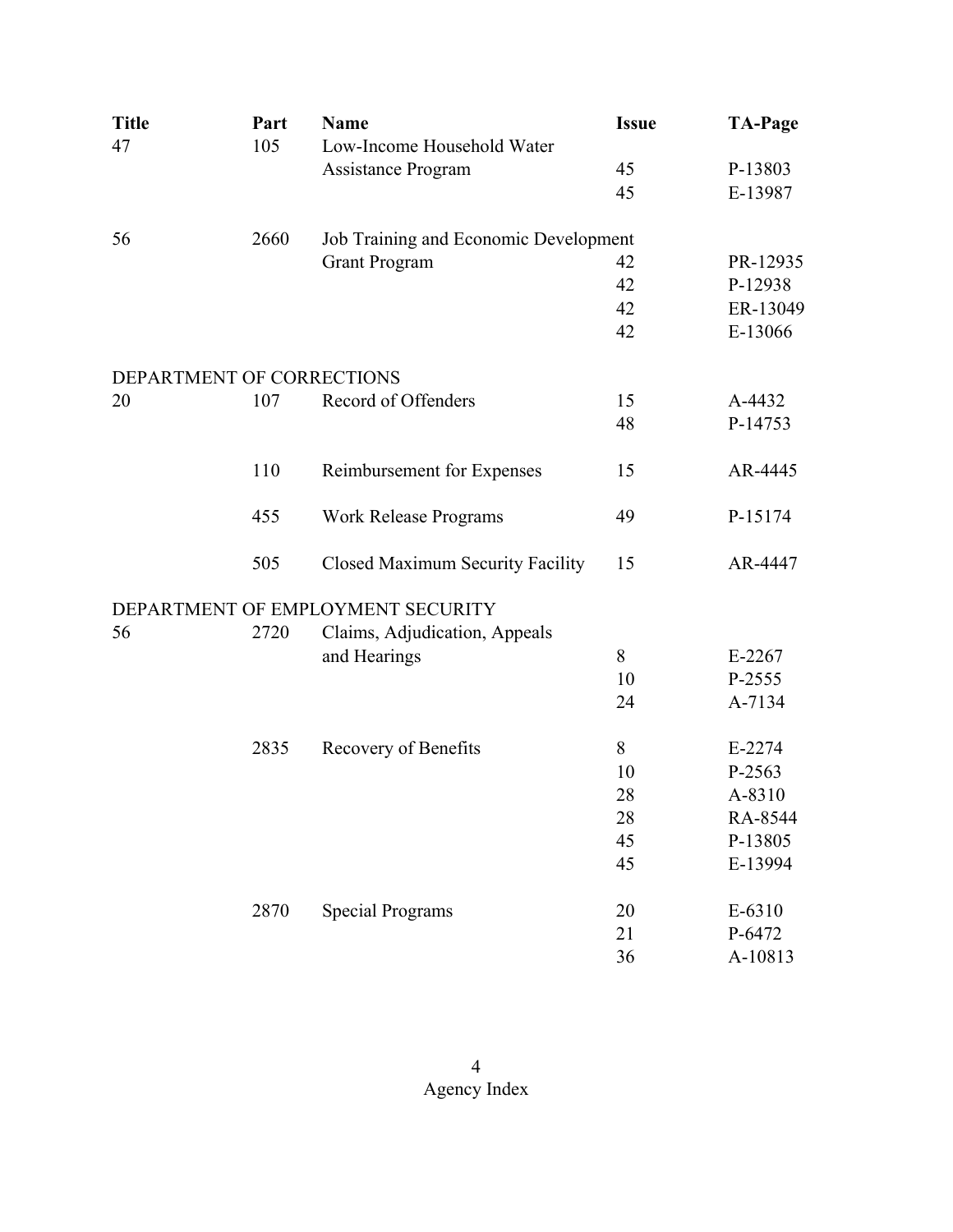| <b>Title</b>   | Part | <b>Name</b>                                  | <b>Issue</b> | <b>TA-Page</b> |
|----------------|------|----------------------------------------------|--------------|----------------|
| 56             | 2920 | Disqualifying Income and Reduced             |              |                |
|                |      | Benefits                                     | 21           | P-6494         |
|                |      |                                              | 36           | A-10834        |
|                | 2970 | Periods of Extended Benefits                 | 20           | E-6332         |
|                |      |                                              | 21           | P-6500         |
|                |      |                                              | 36           | A-10840        |
|                |      | DEPARTMENT OF HEALTHCARE AND FAMILY SERVICES |              |                |
| $\overline{2}$ | 1101 | Freedom of Information                       | 17           | AR-5386        |
|                | 1101 | Access to Records of the Department          |              |                |
|                |      | of Healthcare and Family Services            | 17           | A-5388         |
| $\overline{4}$ | 2110 | Americans with Disabilities Act              |              |                |
|                |      | Grievance Procedure                          | 16           | P-4769         |
|                |      |                                              | 32           | A-9988         |
|                | 118  | <b>Specialty Eligibility Groups</b>          | 52           | P-16128        |
|                | 120  | Medical Assistance Programs                  | 13           | P-4043         |
|                |      |                                              | 32           | A-9995         |
|                |      |                                              | 46           | P-14080        |
|                |      |                                              | 47           | P-14303        |
|                | 140  | <b>Medical Payment</b>                       | 5            | P-1341         |
|                |      |                                              | 5            | $E-1345$       |
|                |      |                                              | 10           | P-2569         |
|                |      |                                              | 10           | E-2734         |
|                |      |                                              | 17           | P-5300         |
|                |      |                                              | 17           | E-5419         |
|                |      |                                              | 19           | A-5848         |
|                |      |                                              | 29           | A-8958         |
|                |      |                                              | 37           | A-10996        |
|                |      |                                              | 38           | P-11458        |
|                |      |                                              | 44           | P-13510        |
| 89             | 141  | Social Service for Non-Waiver Home           |              |                |
|                |      | and Community Based Services                 | 37           | P-10913        |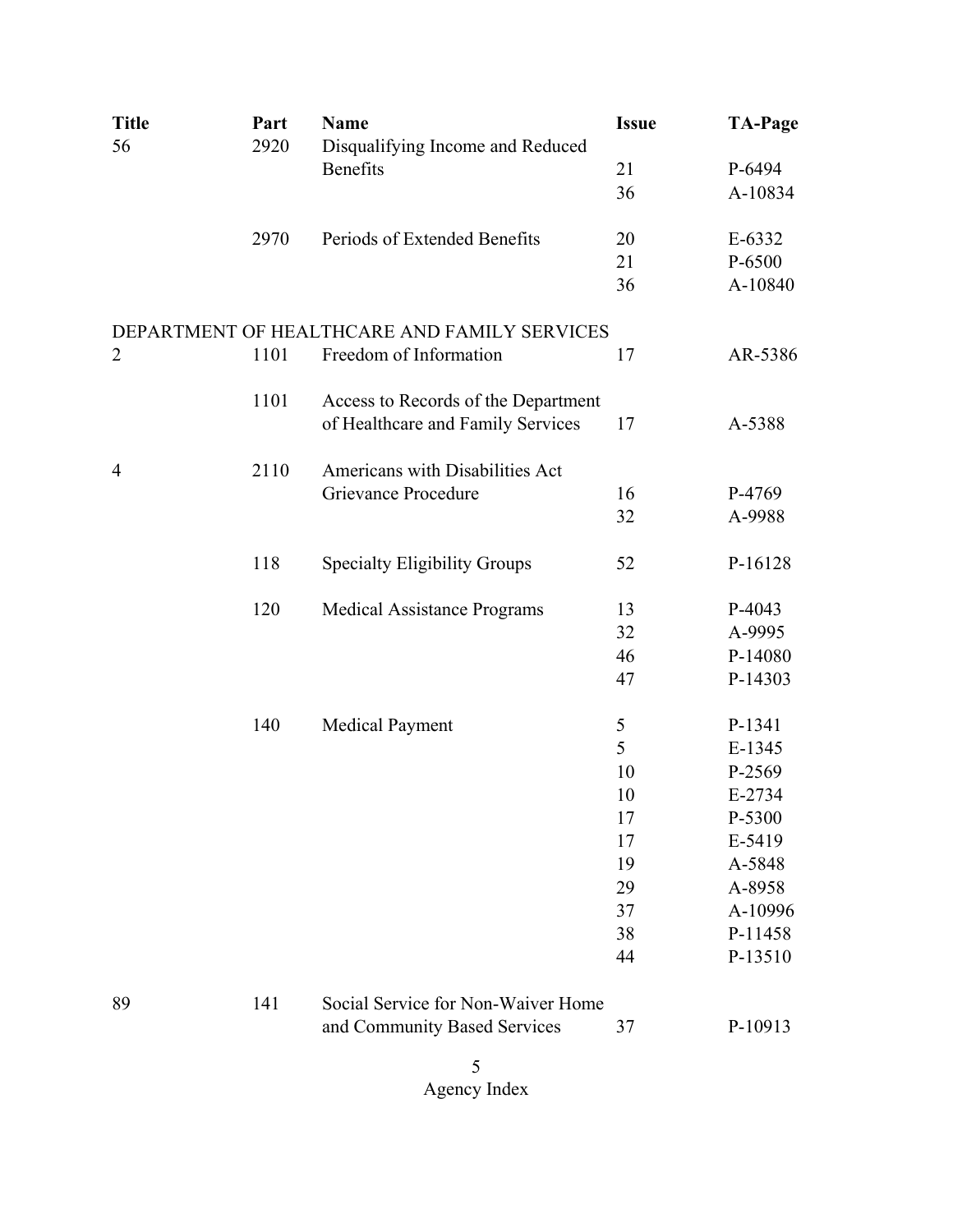| <b>Title</b> | Part | <b>Name</b>                            | <b>Issue</b>   | <b>TA-Page</b> |
|--------------|------|----------------------------------------|----------------|----------------|
| 89           | 146  | Specialized Healthcare Delivery        |                |                |
|              |      | Systems                                | $\overline{4}$ | P-1096         |
|              |      |                                        | 14             | P-4205         |
|              |      |                                        | 19             | A-5877         |
|              |      |                                        | 28             | A-8319         |
|              |      |                                        | 32             | A-10015        |
|              | 147  | <b>Reimbursement for Nursing Costs</b> |                |                |
|              |      | for Geriatric Facilities               | 4              | P-1103         |
|              |      |                                        | 28             | A-8326         |
|              | 148  | <b>Hospital Services</b>               | 44             | P-13535        |
|              | 152  | Hospital Reimbursement Changes         | 10             | P-2571         |
|              |      |                                        | 10             | E-2758         |
|              |      |                                        | 28             | A-8335         |
|              | 153  | Long Term Care Reimbursement           |                |                |
|              |      | Changes                                | $\overline{4}$ | P-1112         |
|              |      |                                        | $\overline{4}$ | E-1191         |
|              |      |                                        | 28             | A-8340         |
|              | 160  | <b>Child Support Services</b>          | $\overline{2}$ | RA-789         |
|              |      |                                        | 29             | RA-9240        |
|              |      |                                        | 44             | P-13549        |
|              |      | DEPARTMENT OF HUMAN RIGHTS             |                |                |
| 44           | 750  | Procedures Applicable to All           |                |                |
|              |      | Agencies                               | 3              | RA-1026        |
|              |      |                                        | 29             | RA-9250        |
|              |      | DEPARTMENT OF HUMAN SERVICES           |                |                |
| 59           | 50   | Office of the Inspector General        |                |                |
|              |      | Investigations of Alleged Abuse or     |                |                |
|              |      | Neglect in State-Operated Facilities   |                |                |
|              |      | and Community Agencies                 | 2              | RA-793         |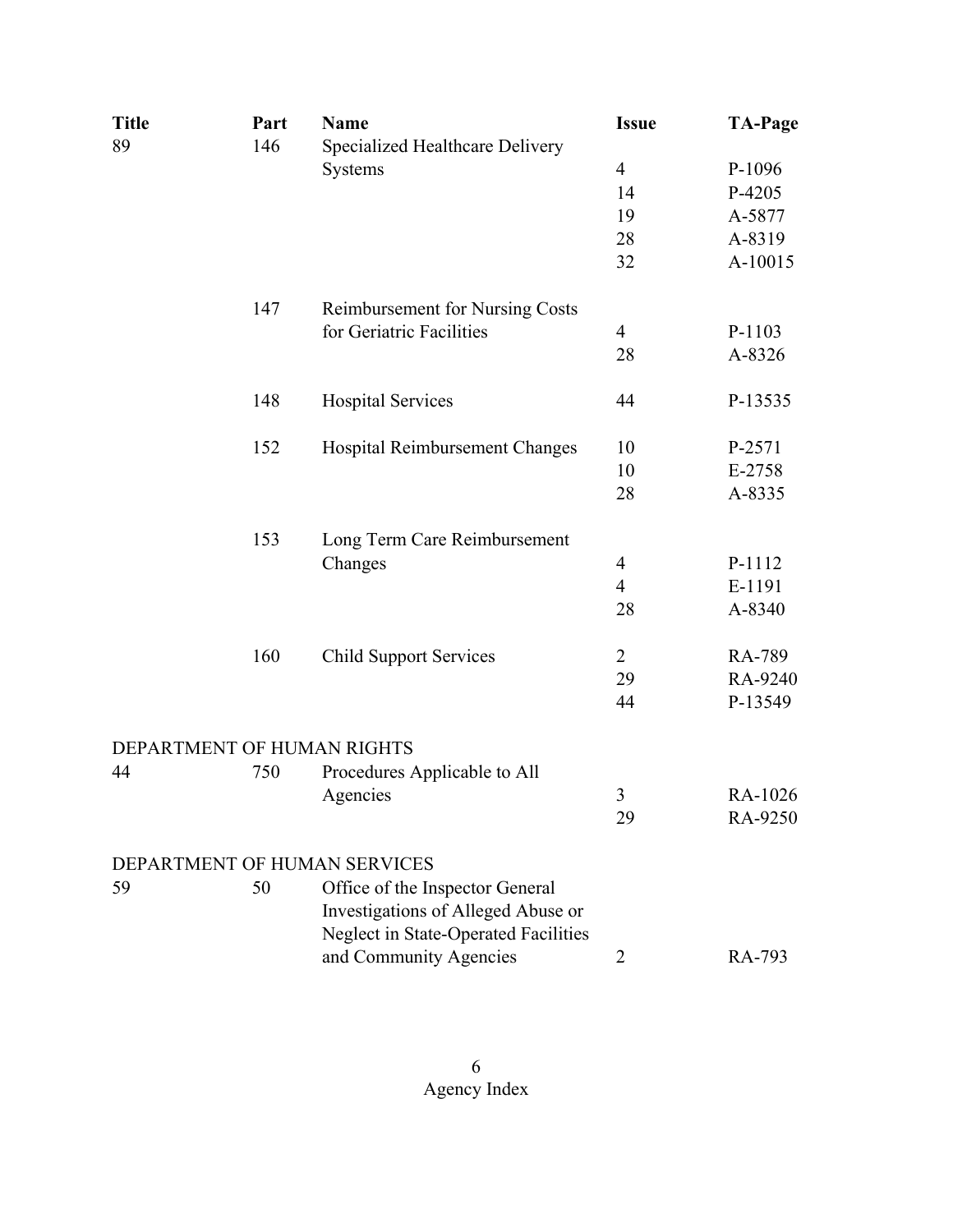| <b>Title</b> | Part | <b>Name</b>                                               | <b>Issue</b>   | <b>TA-Page</b> |
|--------------|------|-----------------------------------------------------------|----------------|----------------|
| 59           | 115  | <b>Standards and Licensure Requirements</b>               |                |                |
|              |      | for Community-Integrated Living                           |                |                |
|              |      | Arrangements                                              | 9              | P-2324         |
|              |      |                                                           |                |                |
|              | 117  | Family Assistance and Home-Based                          |                |                |
|              |      | Support Programs for Persons with                         |                |                |
|              |      | <b>Mental Disabilities</b>                                | 29             | RA-9254        |
|              | 132  | Medicaid Community Mental Health                          |                |                |
|              |      | Services Program                                          | 40             | P-11735        |
|              |      |                                                           | 40             | E-11877        |
|              | 145  |                                                           |                |                |
|              |      | Permanent Supportive Housing &                            |                |                |
|              |      | Bridge Subsidy Model for Persons<br>with Mental Illnesses | 17             | P-5302         |
|              |      |                                                           |                |                |
|              |      |                                                           | 37             | A-11027        |
| 77           | 672  | <b>WIC Vendor Management Code</b>                         | 32             | P-9702         |
|              | 2060 | Alcoholism and Substance Abuse                            |                |                |
|              |      | <b>Treatment and Intervention Licenses</b>                | 40             | P-11737        |
|              |      |                                                           | 40             | E-11885        |
|              | 2070 | <b>Schedule of Controlled Substances</b>                  | 26             | P-7560         |
|              |      |                                                           | 42             | A-13018        |
|              | 2080 | <b>Electronic Prescription Monitoring</b>                 |                |                |
|              |      | Program                                                   | 28             | A-8351         |
|              |      |                                                           |                |                |
| 89           | 50   | Child Care                                                | $\mathfrak{Z}$ | P-860          |
|              |      |                                                           | $\overline{3}$ | E-980          |
|              |      |                                                           | 16             | P-4776         |
|              |      |                                                           | 16             | E-4946         |
|              |      |                                                           | 29             | P-8607         |
|              |      |                                                           | 29             | E-9153         |
|              |      |                                                           | 37             | A-11057        |
|              |      |                                                           | 41             | P-12455        |
|              |      |                                                           | 41             | E-12872        |
|              |      |                                                           | 42             | P-12961        |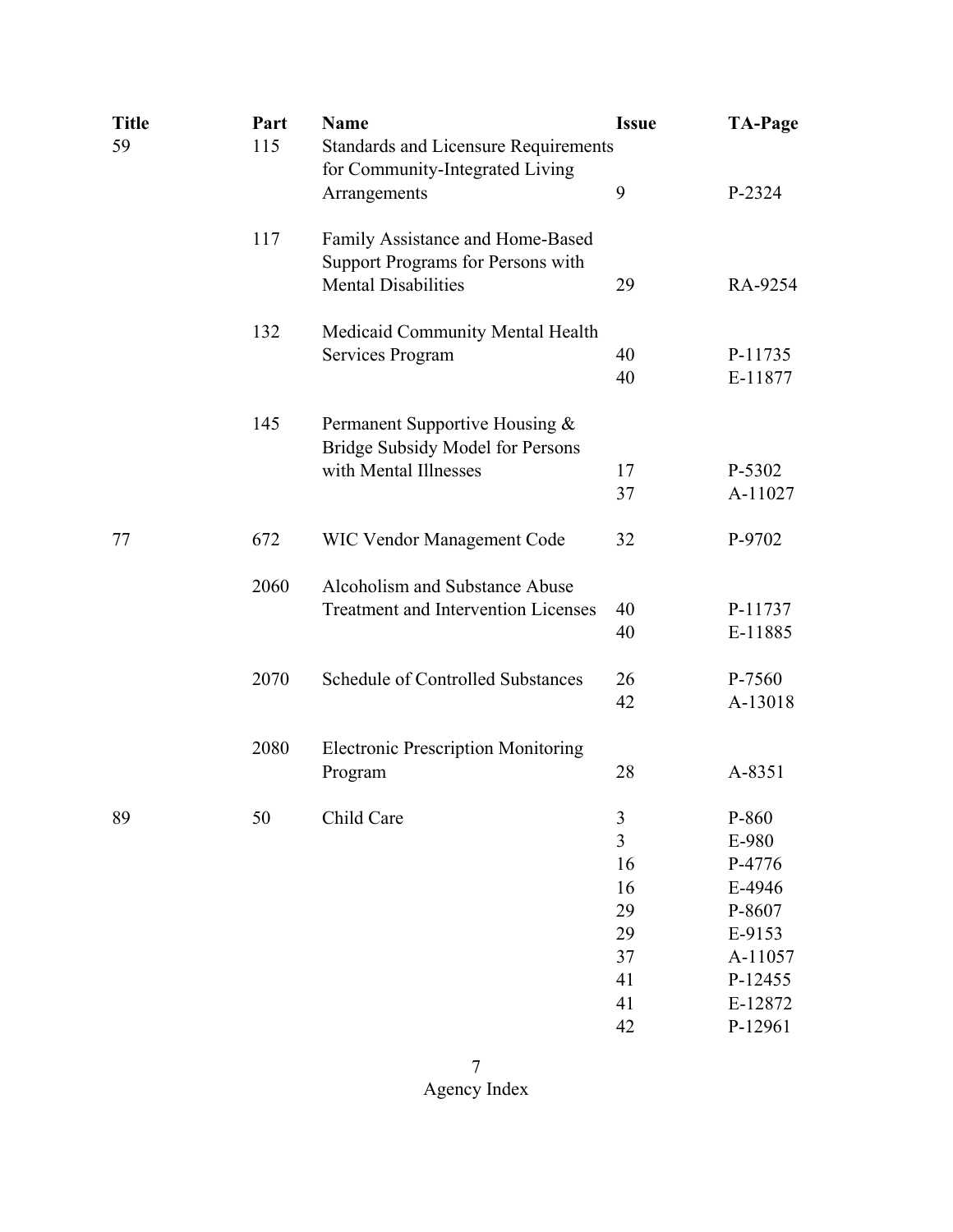| Title | Part | <b>Name</b>                              | <b>Issue</b>   | <b>TA-Page</b> |
|-------|------|------------------------------------------|----------------|----------------|
| 89    | 50   | Child Care                               | 42             | E-13098        |
|       |      |                                          | 49             | RC-15393       |
|       |      |                                          | 50             | A-15467        |
|       | 112  | Temporary Assistance for Needy           |                |                |
|       |      | Families                                 | $\mathbf{1}$   | RC-545         |
|       |      |                                          | $\,8$          | A-2246         |
|       |      |                                          | 26             | P-7574         |
|       |      |                                          | 29             | A-8983         |
|       |      |                                          | 40             | P-11739        |
|       |      |                                          | 42             | A-13032        |
|       |      |                                          | 44             | P-13562        |
|       | 113  | Aid to the Aged, Blind or Disabled       | 10             | P-2573         |
|       |      |                                          | 15             | P-4389         |
|       |      |                                          | 29             | A-9000         |
|       |      |                                          | 32             | A-10022        |
|       |      |                                          | 39             | A-11667        |
|       |      |                                          | 51             | P-15920        |
|       | 121  | <b>Supplemental Nutrition Assistance</b> |                |                |
|       |      | Program (SNAP)                           | $\overline{7}$ | PP-2154        |
|       |      |                                          | $\,$ $\,$      | P-2204         |
|       |      |                                          | 9              | PP-2504        |
|       |      |                                          | 10             | P-2585         |
|       |      |                                          | 24             | P-6881         |
|       |      |                                          | 28             | A-8368         |
|       |      |                                          | 29             | A-9014         |
|       |      |                                          | 40             | P-11777        |
|       |      |                                          | 42             | PP-13125       |
|       |      |                                          | 49             | RC-15394       |
|       |      |                                          | 49             | RC-15395       |
|       |      |                                          | 51             | P-15932        |
|       |      |                                          | 51             | E-16072        |
|       | 554  | Services to Potentially Eligible         |                |                |
|       |      | Students                                 | 10             | P-2599         |
|       |      |                                          | 29             | A-9029         |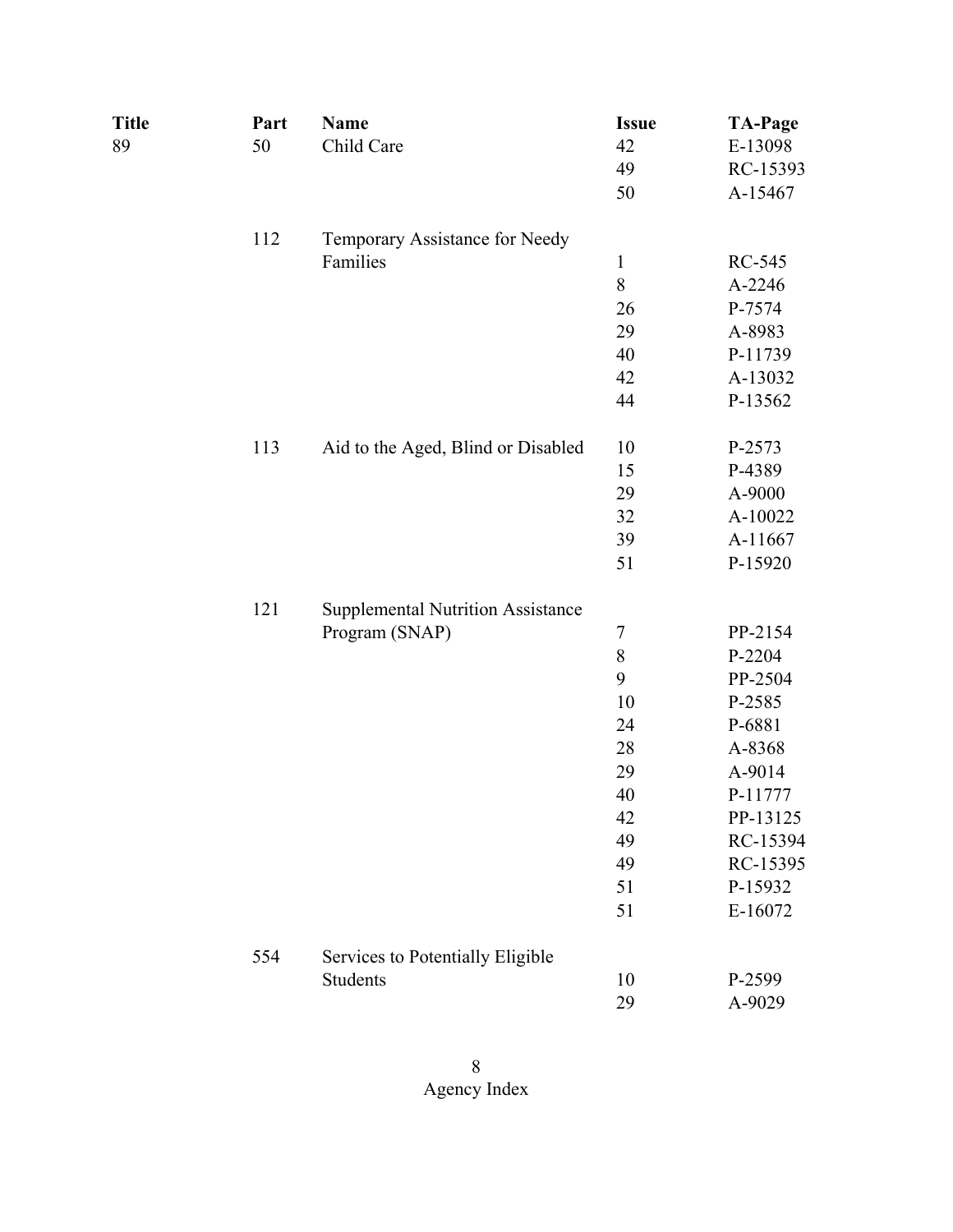| <b>Title</b> | Part                       | <b>Name</b>                                                                                                    | <b>Issue</b> | <b>TA-Page</b> |
|--------------|----------------------------|----------------------------------------------------------------------------------------------------------------|--------------|----------------|
| 89           | 682                        | Eligibility                                                                                                    | 10           | P-2603         |
|              |                            |                                                                                                                | 29           | A-9033         |
|              | 676                        | <b>Program Description</b>                                                                                     | 13           | P-4063         |
|              |                            |                                                                                                                | 13           | E-4159         |
|              |                            |                                                                                                                | 32           | A-10034        |
|              | 677                        | <b>Customer Rights and Responsibilities</b>                                                                    | 13           | P-4065         |
|              |                            |                                                                                                                | 13           | E-4166         |
|              |                            |                                                                                                                | 32           | A-10041        |
|              | 684                        | Service Planning and Provision                                                                                 | 13           | P-4067         |
|              |                            |                                                                                                                | 13           | E-4171         |
|              |                            |                                                                                                                | 32           | A-10046        |
|              | 686                        | Provider Requirements, Type                                                                                    |              |                |
|              |                            | Services, and Rates of Payment                                                                                 | 13           | P-4069         |
|              |                            |                                                                                                                | 13           | E-4178         |
|              |                            |                                                                                                                | 32           | A-10053        |
|              | 730                        | Illinois Center for Rehabilitation and<br>Education/Community Services for<br>The Blind, Visually Impaired and |              |                |
|              |                            | Deafblind                                                                                                      | 40           | P-11791        |
|              |                            |                                                                                                                | 40           | E-11894        |
|              | 750                        | Role of Residential Educational<br>Educational Facilities Operated by the<br>Illinois Department of Human      |              |                |
|              |                            | Services                                                                                                       | 40           | P-11793        |
|              |                            |                                                                                                                | 40           | E-11902        |
|              | 850                        | The Consultative Examination Process 40                                                                        |              | P-11795        |
|              | DEPARTMENT OF STATE POLICE |                                                                                                                |              |                |
| 20           | 1230                       | Firearm Owners' Identification                                                                                 |              |                |
|              |                            | Card Act                                                                                                       | 10           | $E-2763$       |
|              |                            |                                                                                                                | 29           | RA-9366        |
|              |                            |                                                                                                                | 37           | P-10938        |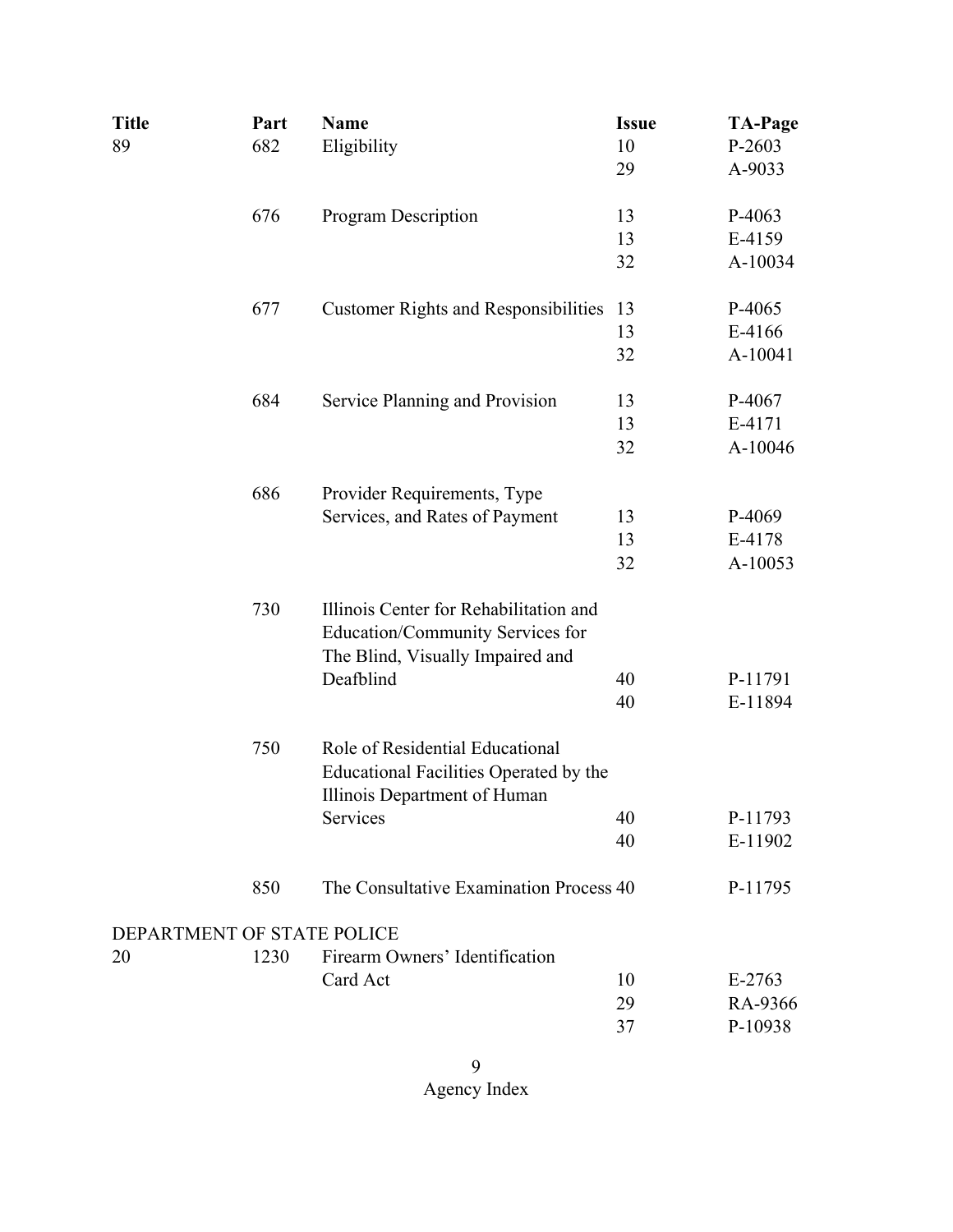| <b>Title</b> | Part | <b>Name</b>                                                       | <b>Issue</b>   | <b>TA-Page</b> |
|--------------|------|-------------------------------------------------------------------|----------------|----------------|
| 20           | 1230 | Firearm Owners' Identification                                    |                |                |
|              |      | Card Act                                                          | 37             | A-11201        |
|              |      |                                                                   | 51             | RA-16105       |
|              |      |                                                                   | 52             | P-16315        |
|              | 1231 | Firearm Concealed Carry Act                                       |                |                |
|              |      | Procedures                                                        | 10             | $E-2767$       |
|              |      |                                                                   | 37             | P-10961        |
|              |      |                                                                   | 37             | A-11206        |
|              | 1232 | Firearm Dealer License Certification                              |                |                |
|              |      | Act                                                               | $\overline{2}$ | P-591          |
|              |      |                                                                   | 20             | A-6285         |
|              | 1244 | Use of Force Reporting                                            | 30             | P-9393         |
|              | 1295 | Certification and Training of<br>Electronic Criminal Surveillance |                |                |
|              |      | Officers                                                          | 21             | P-6590         |
|              |      |                                                                   | 43             | A-13430        |
|              |      | DEPARTMENT OF STATE POLICE MERIT BOARD                            |                |                |
| 80           | 150  | Procedures of the Department of                                   |                |                |
|              |      | <b>State Police Merit Board</b>                                   | 38             | P-11555        |
|              |      | ELEVATOR SAFETY REVIEW BOARD                                      |                |                |
| 41           | 1000 | Illinois Elevator Safety Rules                                    | 5              | P-1312         |
|              |      |                                                                   | 24             | A-7120         |
|              |      | <b>EXECUTIVE ETHICS COMMISSION</b>                                |                |                |
| 2            | 1620 | Organization, Information,                                        |                |                |
|              |      | Rulemaking and Hearings                                           | 3              | RA-1046        |
|              |      |                                                                   | 6              | E-1700         |
|              |      |                                                                   | 29             | RA-9218        |
|              |      | <b>ILLINOIS COMMERCE COMMISSION</b>                               |                |                |
| 83           | 305  | Construction of Electric Power and                                |                |                |
|              |      | <b>Communication Lines</b>                                        | 17             | P-5245         |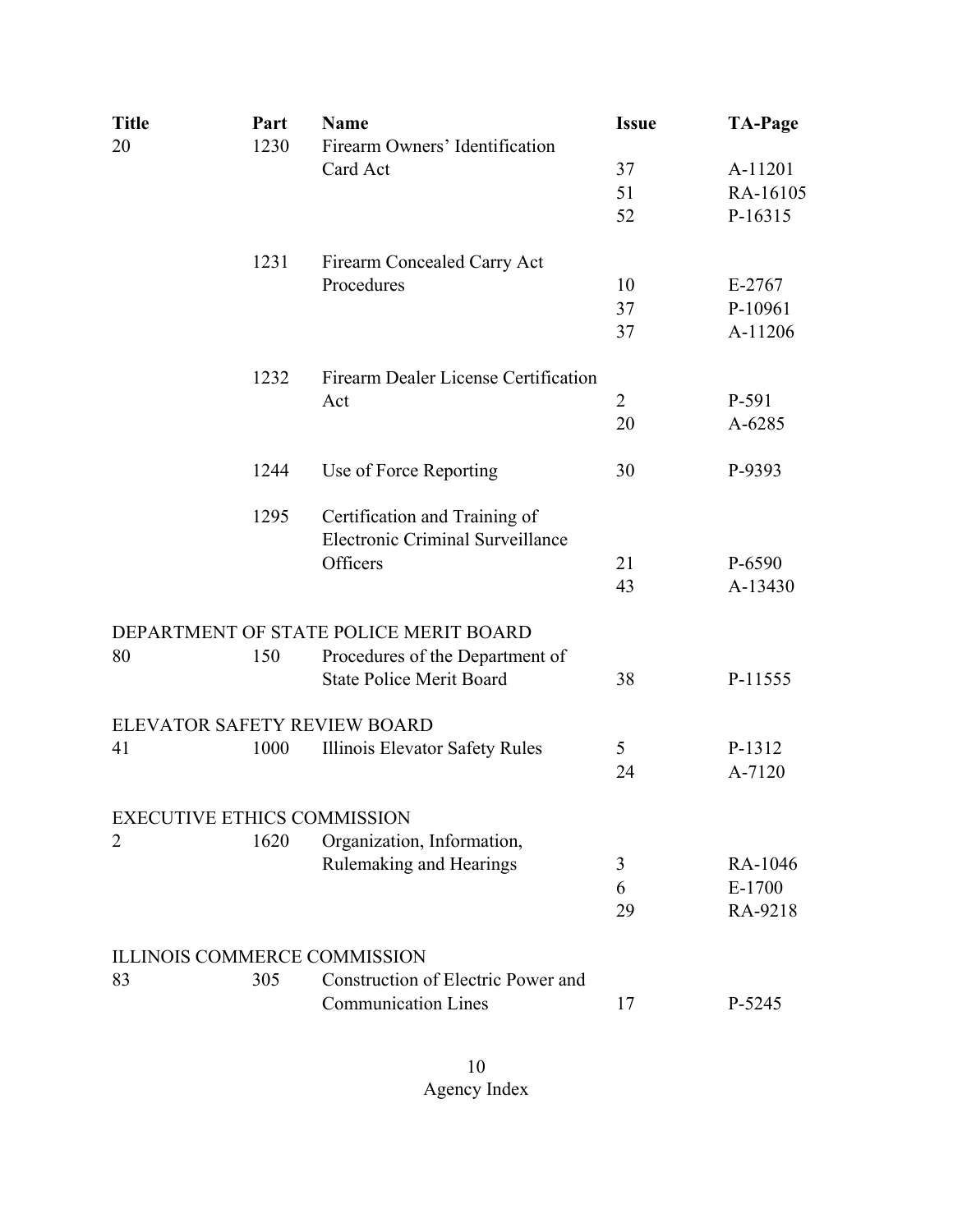| <b>Title</b>   | Part | <b>Name</b>                                        | <b>Issue</b> | <b>TA-Page</b> |
|----------------|------|----------------------------------------------------|--------------|----------------|
| 83             | 411  | <b>Electric Reliability</b>                        | 14           | P-4193         |
|                | 466  | Electric Interconnection of                        |              |                |
|                |      | <b>Distributed General Facilities</b>              | $\mathbf{1}$ | $P-1$          |
|                |      |                                                    | 52           | PW-16127       |
|                |      |                                                    | 52           | E-16330        |
|                | 467  | Electric Interconnection of                        |              |                |
|                |      | Large Distributed General Facilities               | $\mathbf{1}$ | $P-120$        |
|                | 475  | Multi-Year Integrated Grid Plans                   | 52           | E-16338        |
|                | 590  | Minimum Safety Standards for                       |              |                |
|                |      | Transportation of Gas and for Gas                  |              |                |
|                |      | <b>Pipeline Facilities</b>                         | 29           | P-8602         |
|                |      | <b>ILLINOIS COMMUNITY COLLEGE BOARD</b>            |              |                |
| 23             | 1501 | Administration of the Illinois Public              |              |                |
|                |      | <b>Community College Act</b>                       | 6            | A-1616         |
|                |      |                                                    | 41           | A-12514        |
|                |      | <b>ILLINOIS DEAF AND HARD OF HEARING COMMISSON</b> |              |                |
| 68             | 1515 | Interpreter for the Deaf Licensure Act             |              |                |
|                |      | Of 2007                                            | 22           | P-6628         |
|                |      |                                                    | 22           | E-6660         |
|                |      | <b>ILLINOIS DEPARTMENT ON AGING</b>                |              |                |
| $\overline{2}$ | 725  | Public Information, Rulemaking and                 |              |                |
|                |      | Organization                                       | 28           | A-8276         |
| 4              | 725  | Americans with Disabilities Act and                |              |                |
|                |      | Civil Rights Program Grievance                     |              |                |
|                |      | Procedure                                          | 3            | RA-1014        |
|                | 1725 | Americans with Disabilities Act and                |              |                |
|                |      | Civil Rights Program Grievance                     |              |                |
|                |      | Procedure                                          | 28           | RA-8527        |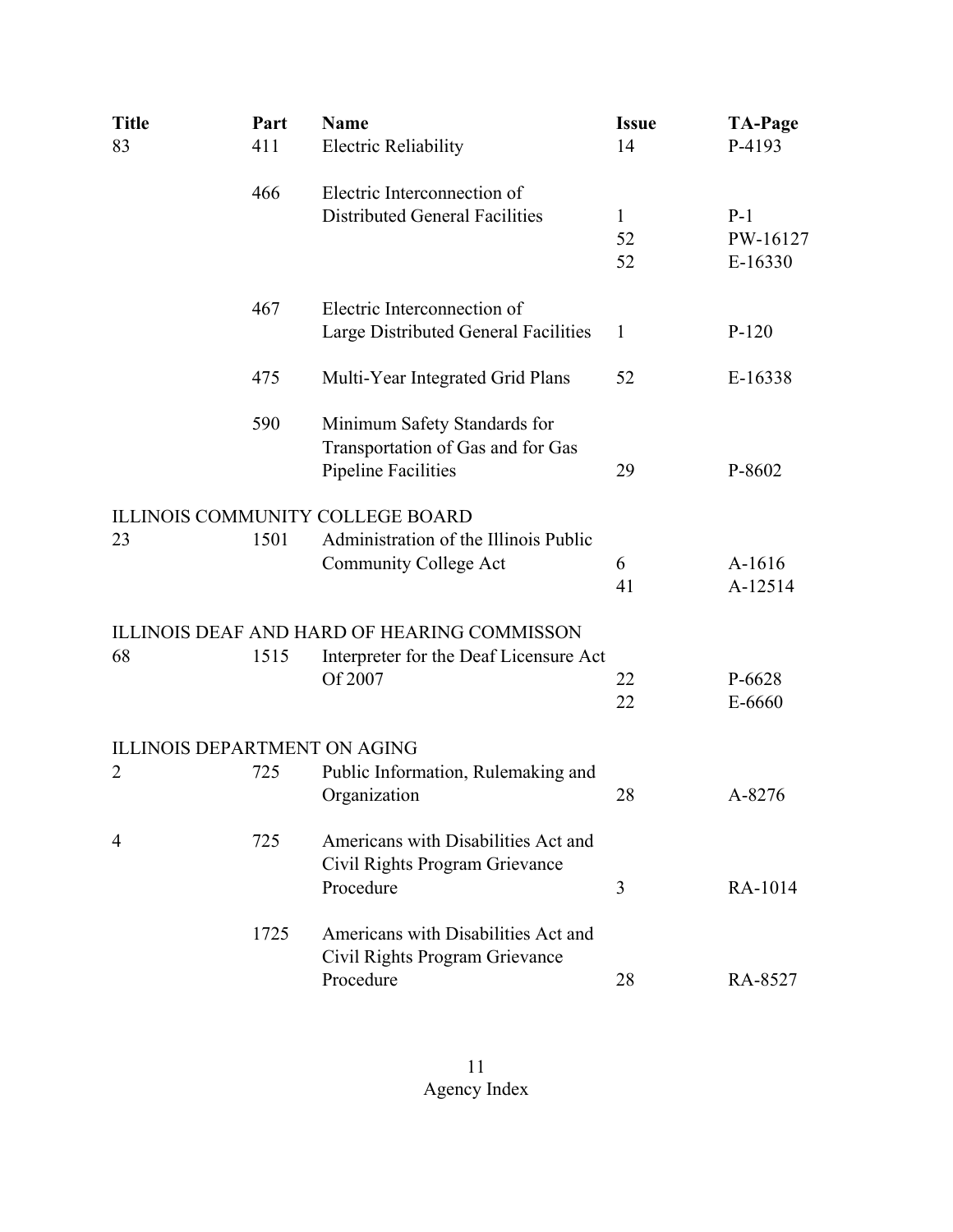| <b>Title</b> | Part | <b>Name</b>                               | <b>Issue</b>   | <b>TA-Page</b>      |
|--------------|------|-------------------------------------------|----------------|---------------------|
| 89           | 210  | Introduction                              | 9<br>35        | PR-2315<br>AR-10767 |
|              |      |                                           |                |                     |
|              | 220  | <b>General Programming Requirements</b>   | $\tau$         | P-1753              |
|              |      |                                           | 35             | A-10769             |
|              | 230  | Older Americans Act Programs              | 7              | P-1764              |
|              |      |                                           | 33             | CC-10285            |
|              |      |                                           | 35             | A-10780             |
|              | 240  | <b>Community Care Program</b>             | 28             | P-8172              |
|              |      |                                           | 45             | A-13819             |
|              |      |                                           |                |                     |
|              |      | <b>ILLINOIS DEPARTMENT OF AGRICULTURE</b> |                |                     |
| 8            | 25   | Animal Welfare Act                        | 29             | P-8586              |
|              | 250  | Illinois Pesticide Act                    | $\tau$         | E-2071              |
|              |      |                                           | 21             | E-6606              |
|              |      |                                           | 51             | P-15494             |
|              |      |                                           |                |                     |
|              | 260  | Fairs Operating under the Agricultural    |                |                     |
|              |      | Fair Act                                  | 16             | A-4888              |
|              |      | <b>ILLINOIS DEPARTMENT OF INSURANCE</b>   |                |                     |
| 50           | 651  | Acquisition of Control of a Domestic      |                |                     |
|              |      | Company                                   | 28             | RA-8546             |
|              |      |                                           |                |                     |
|              | 941  | Misrepresentation and False               |                |                     |
|              |      | Warranties                                | 51             | P-15934             |
|              | 1104 | Credit for Reinsurance Ceded              | 50             | P-15423             |
|              |      |                                           |                |                     |
|              | 1405 | Construction and Filing of Accident       |                | RA-819              |
|              |      | and Health Insurance Policy Forms         | $\overline{2}$ |                     |
|              | 2001 | Construction and Filing of Accident       |                |                     |
|              |      | And Health Insurance Policy Forms         | 40             | A-11816             |
|              |      |                                           |                |                     |
|              | 2015 | <b>Infertility Coverage</b>               | 52             | P-16140             |
|              |      |                                           |                |                     |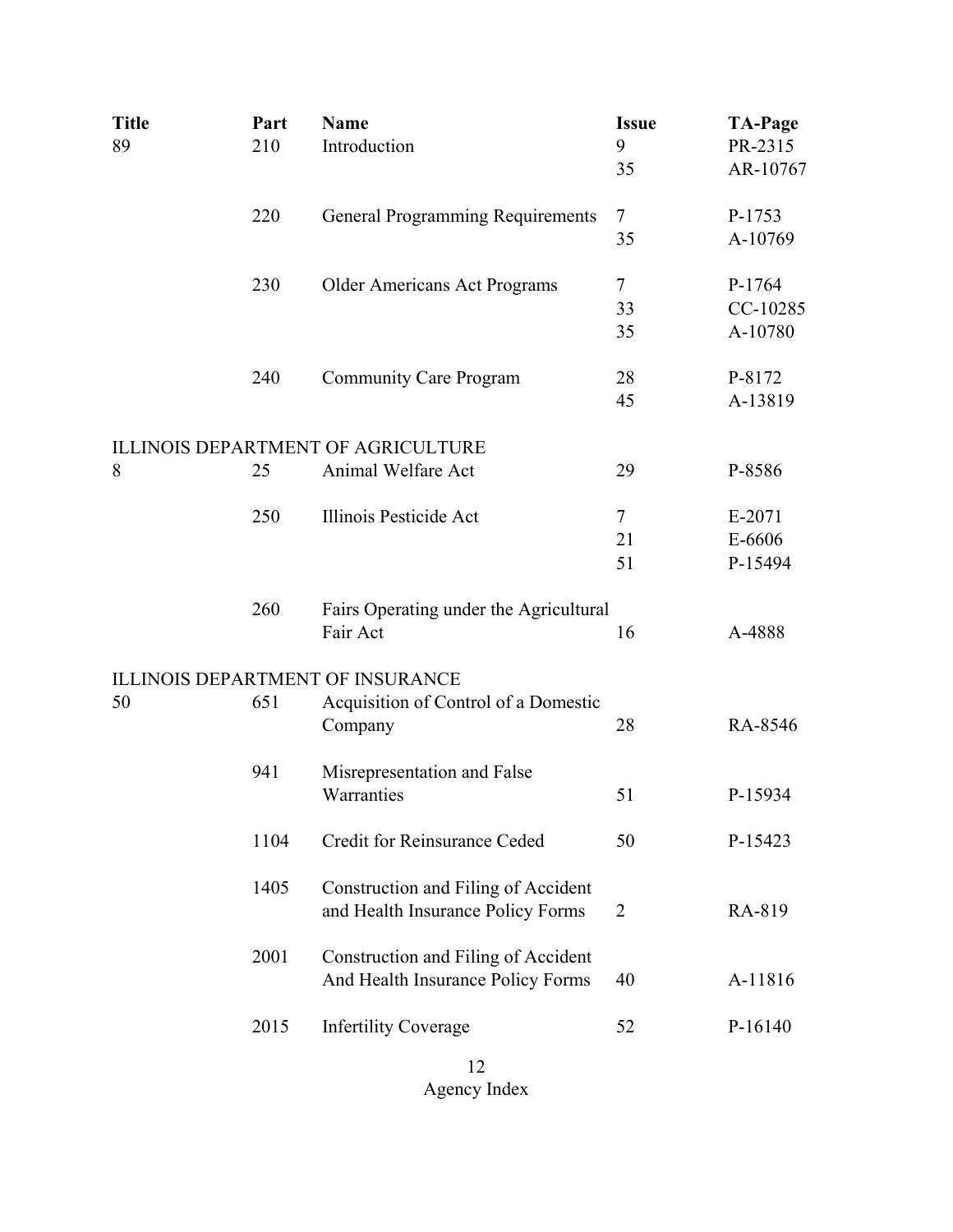| <b>Title</b> | Part | <b>Name</b>                                                          | <b>Issue</b>   | <b>TA-Page</b> |
|--------------|------|----------------------------------------------------------------------|----------------|----------------|
| 50           | 2018 | Uniform Electronic Prior<br>Authorization Form for Prescription      |                |                |
|              |      | <b>Benefits</b>                                                      | 27             | A-8024         |
|              | 2019 | Minimum Benefit Standards for                                        |                |                |
|              |      | Diabetes Coverage                                                    | 24             | A-7141         |
|              | 2915 | Notice of Non-Compliance with<br>Workers' Compensation Act           | 52             | P-16150        |
|              |      |                                                                      |                |                |
|              | 4451 | Tie Breaking when Conducting and<br>Administering a Board of Trustee |                |                |
|              |      | Election                                                             | 2              | A-712          |
|              |      | ILLINOIS DEPARTMENT OF FINANCIAL AND PROFESSIONAL REGULATION         |                |                |
| 38           | 100  | Hearings before the Division of<br>Banking and Division of Financial |                |                |
|              |      | Institutions                                                         | 21             | P-6503         |
|              |      |                                                                      | 41             | A-12525        |
|              | 110  | <b>Consumer Installment Loan Act</b>                                 | 15             | A-4449         |
|              |      |                                                                      | 20             | P-6086         |
|              | 120  | Currency Exchange Act                                                | $\overline{3}$ | RA-1047        |
|              |      |                                                                      | 18             | P-5477         |
|              |      |                                                                      | 32             | A-9947         |
| 50           | 125  | The Formulation and Issuance of<br>Schedules of Maximum Rates for    |                |                |
|              |      | Check Cashing and the Writing of                                     |                |                |
|              |      | Money Orders of Community and                                        |                |                |
|              |      | <b>Ambulatory Currency Exchanges</b>                                 | 18             | P-5485         |
|              |      |                                                                      | 32             | A-9954         |
|              | 160  | Sales Finance Agency Act                                             | 15             | A-4459         |
|              |      |                                                                      | 44             | P-13502        |
|              | 190  | Illinois Credit Union Act                                            | 4              | P-1093         |
|              |      |                                                                      | $\overline{4}$ | E-1186         |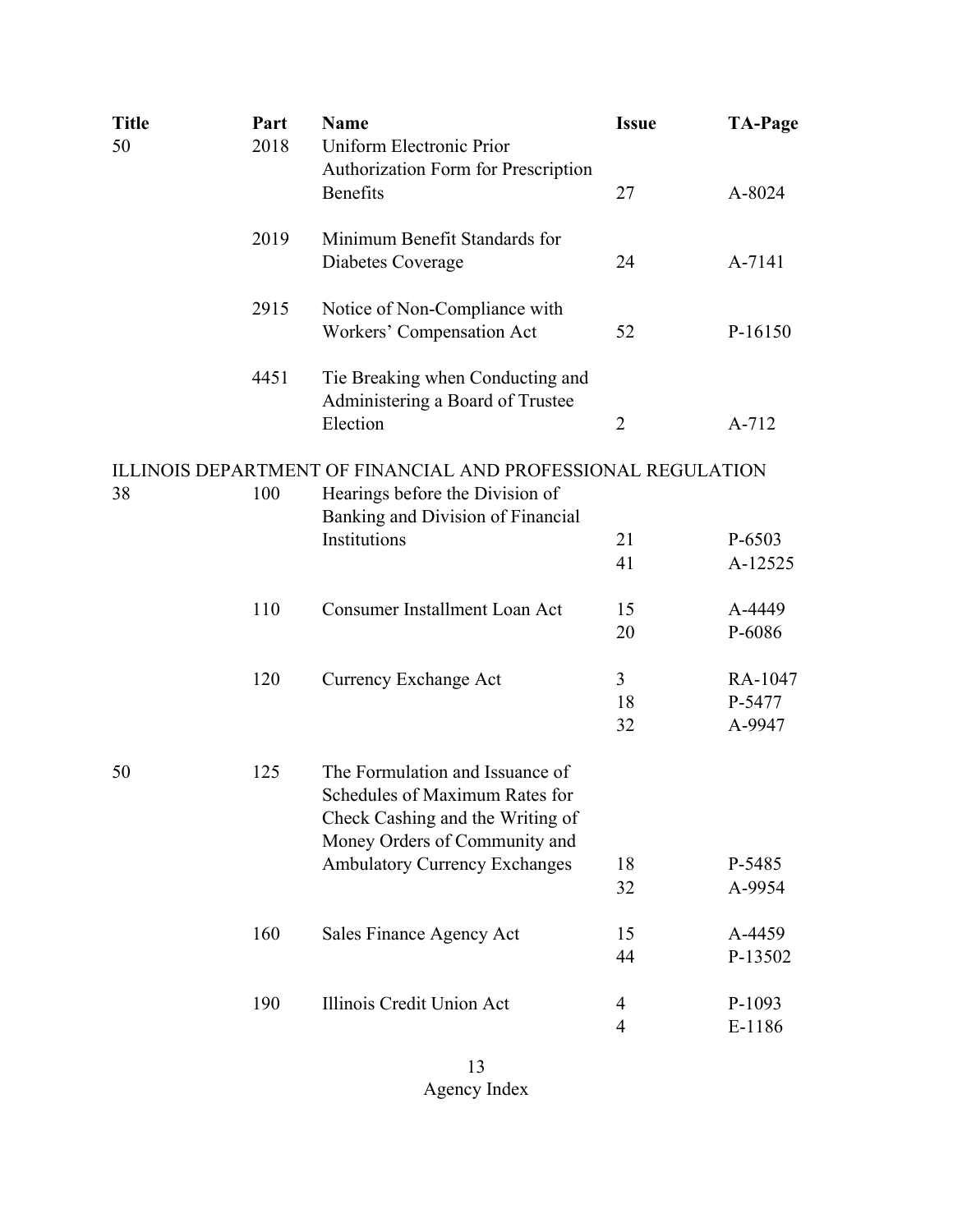| <b>Title</b><br>50 | Part<br>190 | <b>Name</b><br>Illinois Credit Union Act                                   | <b>Issue</b><br>19 | <b>TA-Page</b><br>A-5829 |
|--------------------|-------------|----------------------------------------------------------------------------|--------------------|--------------------------|
|                    |             |                                                                            | 44                 | P-13508                  |
|                    |             |                                                                            | 44                 | E-13695                  |
|                    | 210         | Payday Loan Reform Act                                                     | 15                 | A-4467                   |
|                    |             |                                                                            | 20                 | P-6117                   |
|                    | 215         | Predatory Loan Prevention Act                                              | 20                 | P-6137                   |
|                    | 216         | Retail Installment Sales Act                                               | 20                 | P-6146                   |
|                    | 217         | Motor Vehicle Retail Installment                                           |                    |                          |
|                    |             | Sales Act                                                                  | 20                 | P-6151                   |
|                    | 381         | <b>Examination Consistency and Due</b>                                     |                    |                          |
|                    |             | Process                                                                    | $\mathbf{1}$       | P-197                    |
|                    |             |                                                                            | 18                 | RC-5714                  |
|                    |             |                                                                            | 19                 | A-5834                   |
|                    | 392         | Hearings before the Office of Banks<br>and Real Estate Bureau of Banks and |                    |                          |
|                    |             | <b>Trust Companies</b>                                                     | 29                 | RA-9219                  |
| 68                 | 1110        | Rules of Practice in Administrative                                        |                    |                          |
|                    |             | Hearings                                                                   | 15                 | A-4476                   |
|                    | 1130        | Administrative Procedures for<br>General Professional Regulation           |                    |                          |
|                    |             | Under the Administrative Code                                              | 44                 | CC-13783                 |
|                    |             |                                                                            | 45                 | P-13807                  |
|                    | 1140        | Acupuncture Practice Act                                                   | 17                 | E-5409                   |
|                    | 1200        | Illinois Certified Shorthand Reporters                                     |                    |                          |
|                    |             | Act of 1984                                                                | 11                 | A-2785                   |
|                    | 1246        | <b>Electrologist Licensing Act</b>                                         | 11                 | A-2798                   |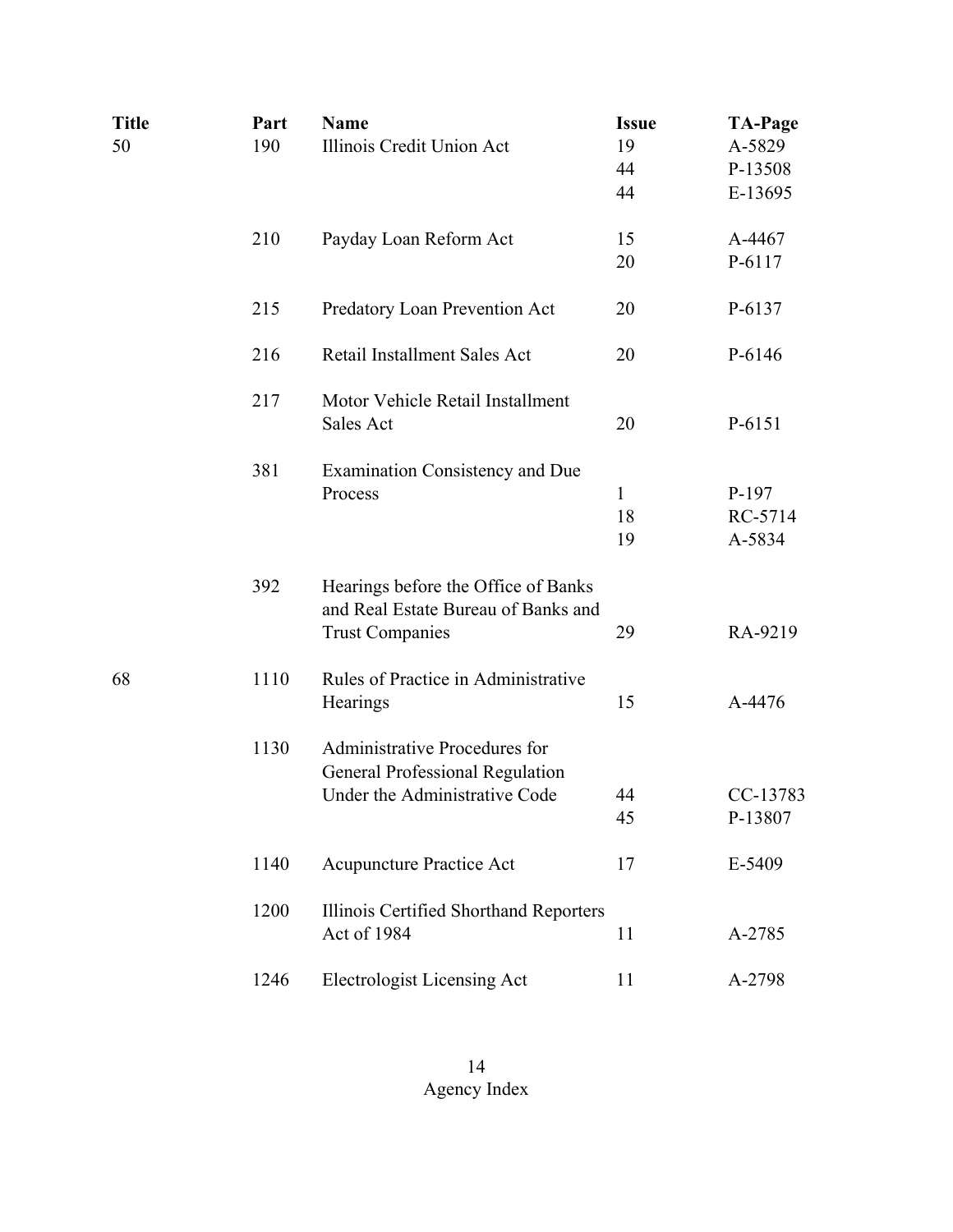| <b>Title</b><br>68 | Part<br>1250 | <b>Name</b><br><b>Funeral Directors and Embalmers</b>                | <b>Issue</b> | <b>TA-Page</b>    |
|--------------------|--------------|----------------------------------------------------------------------|--------------|-------------------|
|                    |              | Licensing Code                                                       | 11           | A-2804            |
|                    | 1251         | Genetic Counselor Licensing Act                                      | 7            | A-1814            |
|                    | 1270         | Illinois Professional Land Surveyor                                  |              |                   |
|                    |              | Act of 1989                                                          | 15<br>15     | A-4481<br>RC-4573 |
|                    | 1283         | Marriage and Family Therapy                                          |              |                   |
|                    |              | Licensing Act                                                        | 7            | A-1818            |
|                    | 1284         | Massage Licensing Act                                                | 11           | A-2812            |
|                    | 1291         | Cannabis Regulation and Tax Act                                      | 31           | P-9527            |
|                    |              |                                                                      | 31           | E-9586            |
|                    |              |                                                                      | 36           | O-10881           |
|                    |              |                                                                      | 36           | S-10881           |
|                    |              |                                                                      | 40           | W-12206           |
|                    |              |                                                                      | 40           | E-11851           |
|                    |              |                                                                      | 43           | P-13149           |
|                    |              |                                                                      | 43           | E-13442           |
|                    |              |                                                                      | 52           | A-16320           |
|                    | 1295         | Naprapathic Practice Act                                             | 7            | A-1828            |
|                    | 1300         | Nurse Practice Act                                                   | $\mathbf{1}$ | A-228             |
|                    | 1310         | <b>Nursing Home Administrators</b><br>Licensing and Disciplinary Act | 11           | A-2821            |
|                    | 1320         | Optometric Practice Act of 1987                                      | 11           | A-2832            |
|                    | 1325         | Orthotics, Prosthetics and Pedorthics                                |              |                   |
|                    |              | Act                                                                  | 47           | P-14275           |
|                    |              |                                                                      | 47           | E-14508           |
|                    | 1340         | Illinois Physical Therapy Act                                        | 11           | A-2838            |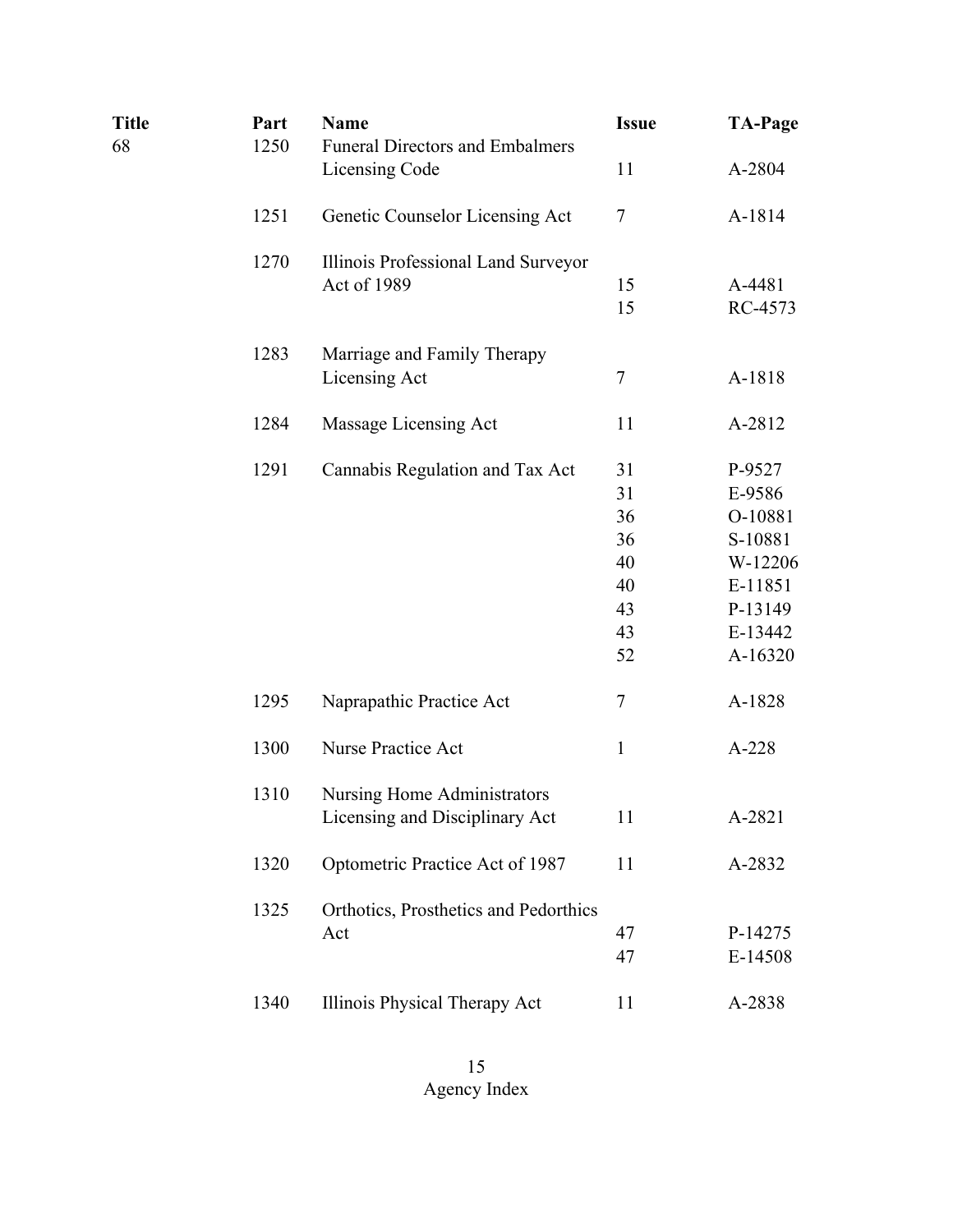| <b>Title</b><br>68 | Part<br>1375 | <b>Name</b><br>Professional Counselor and<br><b>Clinical Professional Counselor</b> | <b>Issue</b>                   | <b>TA-Page</b>                        |
|--------------------|--------------|-------------------------------------------------------------------------------------|--------------------------------|---------------------------------------|
|                    |              | Licensing Act                                                                       | $\tau$                         | A-1837                                |
|                    | 1450         | Real Estate License Act of 2000                                                     | 11                             | A-2851                                |
|                    | 1452         | <b>Appraisal Management Company</b><br>Registration act                             | 14                             | A-4273                                |
|                    | 1455         | Real Estate Appraiser Licensing                                                     | $\mathbf{1}$<br>17<br>19<br>32 | $P-204$<br>P-5286<br>A-5840<br>A-9958 |
|                    | 1460         | Illinois Roofing Industry Licensing<br>Act                                          | 11                             | A-3009                                |
|                    | 1465         | The Illinois Speech - Language<br>Pathology and Audiology Practice<br>Act           | $\tau$                         | A-1849                                |
|                    | 1470         | Clinical Social Work and Social<br><b>Work Practice Act</b>                         | 48                             | E-15104                               |
|                    | 1480         | The Structural Engineering Practice<br>Act of 1989                                  | $\tau$                         | A-1856                                |
| 20                 | 2203         | ILLINOIS DEPARTMENT OF JUVENILE JUSTICE<br><b>Public Relations</b>                  | 3<br>28                        | RA-1052<br>RA-8555                    |
|                    | 2602         | <b>County Juvenile Detention Standards</b>                                          | 12<br>29                       | PR-3091<br>AR-9038                    |
|                    | 2602         | <b>County Juvenile Detention Standards</b>                                          | 12<br>29                       | P-3157<br>A-9040                      |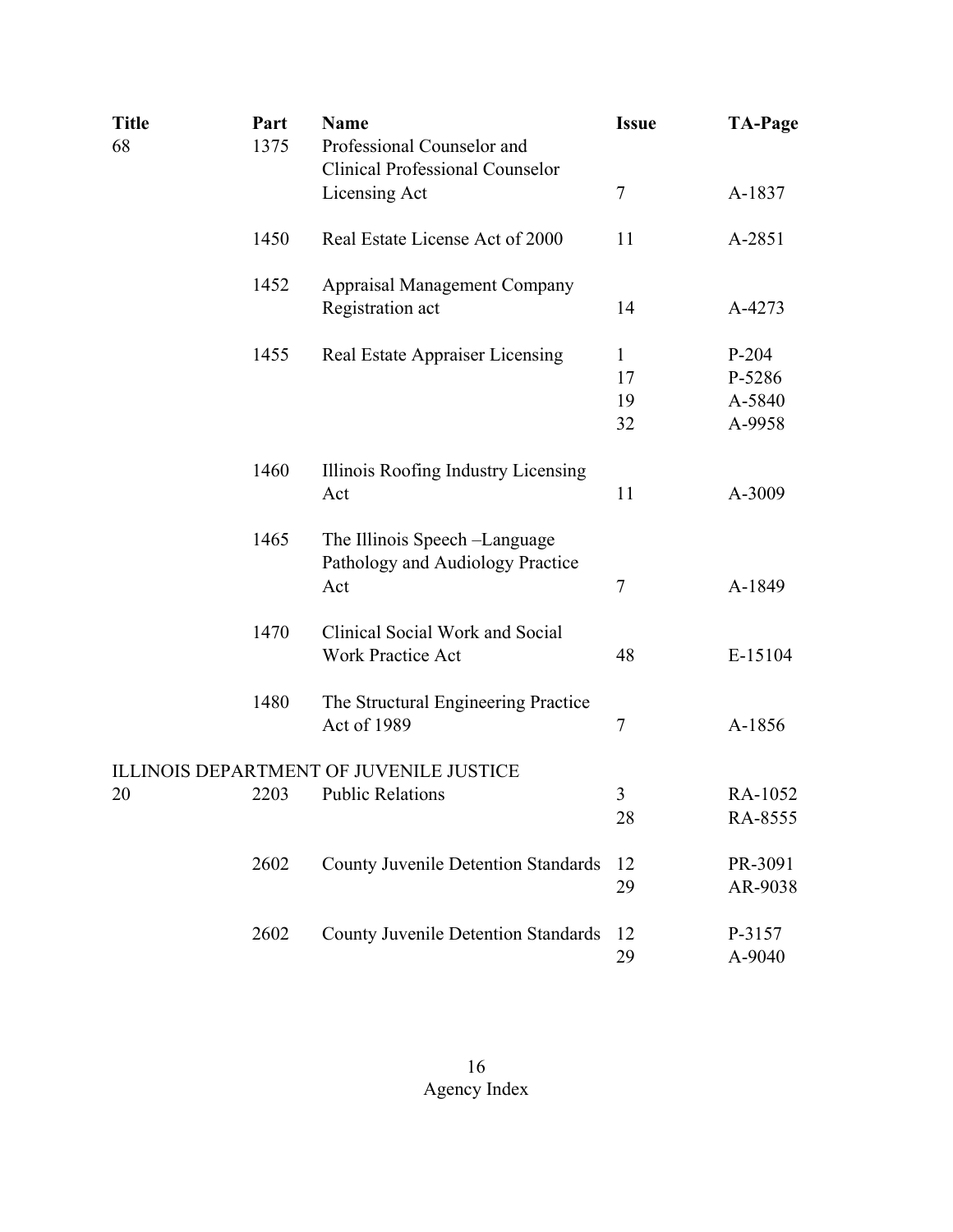| <b>Title</b> | Part | <b>Name</b>                                                                                                       | <b>Issue</b> | <b>TA-Page</b> |
|--------------|------|-------------------------------------------------------------------------------------------------------------------|--------------|----------------|
|              |      | <b>ILLINOIS DEPARTMENT OF LABOR</b>                                                                               |              |                |
| 56           | 210  | Minimum Wage Law                                                                                                  | 24           | P-6894         |
|              |      |                                                                                                                   | 33           | P-10255        |
|              | 240  | <b>Employee Classification</b>                                                                                    | 23           | RC-6878        |
|              |      |                                                                                                                   | 26           | A-7976         |
|              | 250  | Illinois Child Labor Law                                                                                          | 13           | P-4071         |
|              |      |                                                                                                                   | 18           | A-5516         |
|              |      |                                                                                                                   | 46           | A-14174        |
|              | 252  | <b>Child Bereavement Leave</b>                                                                                    | 32           | A-10067        |
|              | 350  | Health and Safety                                                                                                 | 29           | RA-9283        |
|              |      |                                                                                                                   | 38           | P-11485        |
|              | 6000 | <b>Amusement Ride and Attraction</b>                                                                              |              |                |
|              |      | Safety Act                                                                                                        | 31           | EC-9678        |
|              |      | <b>ILLINOIS DEPARTMENT OF LOTTERY</b>                                                                             |              |                |
| 11           | 1775 | Joint Rules of the Department of the<br>Lottery and the Department of Public<br>Health on the Coronavirus Vaccine |              |                |
|              |      | <b>Incentive Public Health Promotion</b>                                                                          | 29           | E-9171         |
|              |      | <b>ILLINOIS DEPARTMENT OF NATURAL RESOURCES</b>                                                                   |              |                |
| 17           | 110  | Public Use of State Parks and Other                                                                               |              |                |
|              |      | Properties of the Department of                                                                                   |              |                |
|              |      | <b>Natural Resources</b>                                                                                          | 3            | RA-1063        |
|              |      |                                                                                                                   | 28           | P-8245         |
|              |      |                                                                                                                   | 41           | A-12553        |
|              | 130  | Camping on Department of Natural                                                                                  |              |                |
|              |      | <b>Resources Properties</b>                                                                                       | 3            | A-922          |
|              |      |                                                                                                                   | 21           | P-6580         |
|              |      |                                                                                                                   | 37           | A-11067        |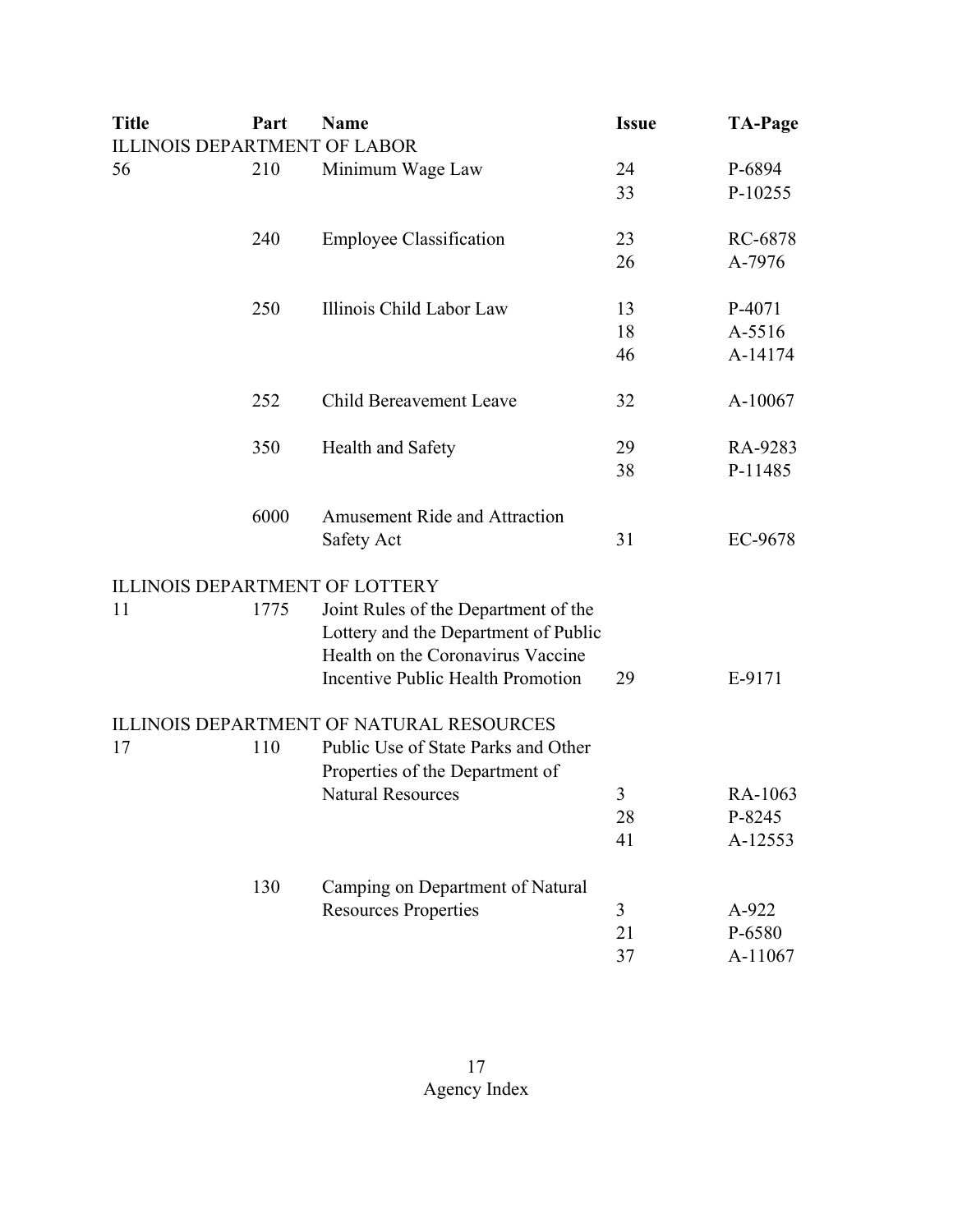| Title<br>17 | Part<br>510 | <b>Name</b><br>General Hunting and Trapping on<br>Department-Owned-Or-Managed                                                                 | <b>Issue</b> | <b>TA-Page</b>    |
|-------------|-------------|-----------------------------------------------------------------------------------------------------------------------------------------------|--------------|-------------------|
|             |             | <b>Sites</b>                                                                                                                                  | 26<br>41     | P-7587<br>A-12584 |
|             | 520         | Scientific Permits                                                                                                                            | 29           | RA-9286           |
|             | 528         | <b>Landowner Permits</b>                                                                                                                      | 12<br>28     | P-3244<br>A-8382  |
|             | 530         | Cock Pheasant, Hungarian Partridge,<br>Bobwhite Quail, and Rabbit Hunting                                                                     | 26<br>41     | P-7595<br>A-12592 |
|             | 550         | Raccoon, Opossum, Striped Skunk,<br>Red Fox, Gray Fox, Coyote, Bobcat<br>and Woodchuck (Groundhog)                                            |              |                   |
|             |             | Hunting                                                                                                                                       | 26<br>41     | P-7624<br>A-12621 |
|             | 570         | Muskrat, Mink, Raccoon, Opossum,<br>Striped Skunk, Weasel, Red Fox,<br>Gray Fox, Coyote, Badger, River<br>Otter, Beaver, Bobcat and Woodchuck |              |                   |
|             |             | (Groundhog) Trapping                                                                                                                          | 26<br>41     | P-7640<br>A-12637 |
|             | 590         | Duck, Goose, and Coot Hunting                                                                                                                 | 26<br>45     | P-7657<br>A-13834 |
|             | 650         | White-Tailed Deer Hunting by Use<br>of Firearms                                                                                               | 26<br>41     | P-7730<br>A-12654 |
|             | 660         | White-Tailed Deer Hunting by Use of<br>Muzzleloading Rifles                                                                                   | 26<br>41     | P-7756<br>A-12680 |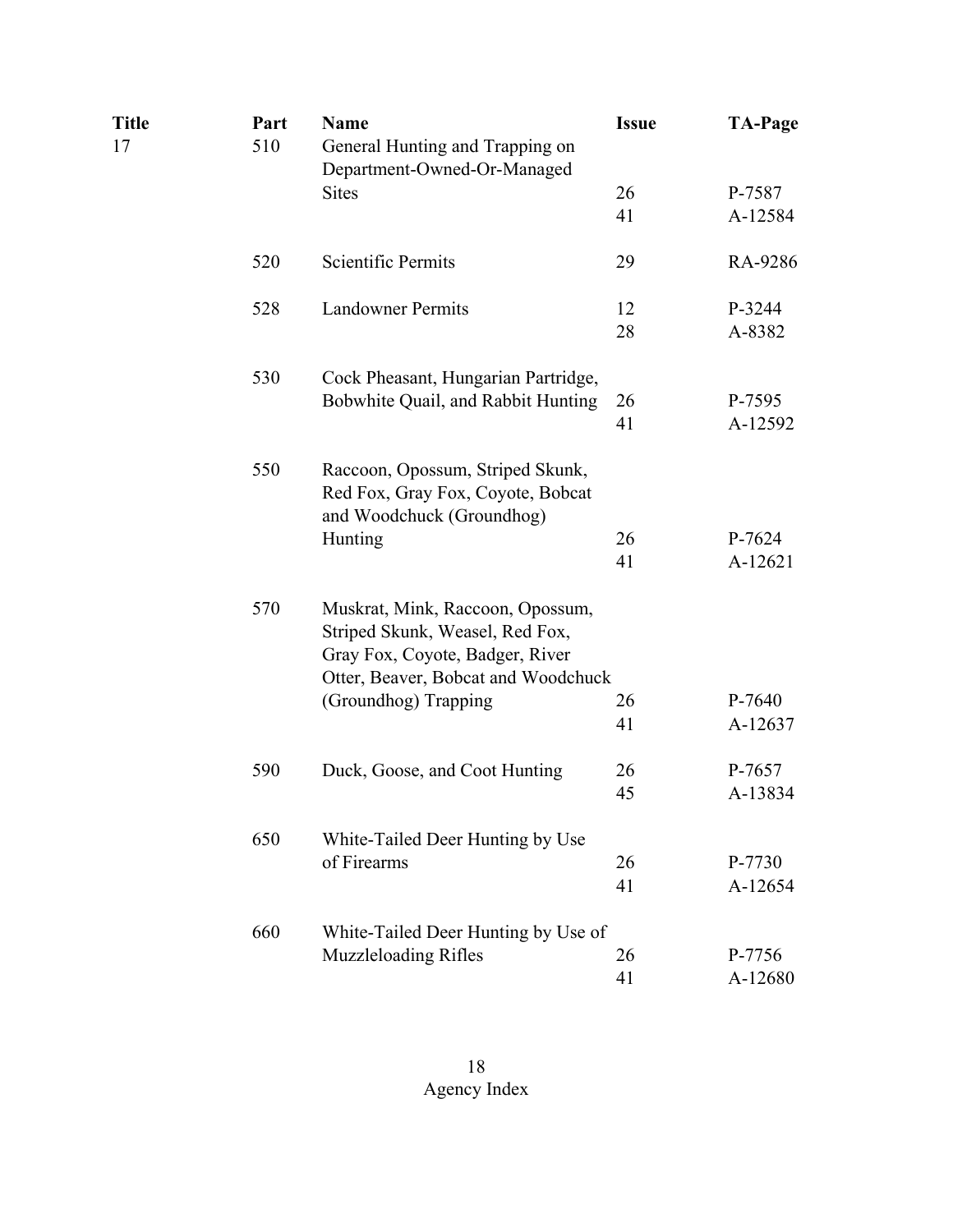| <b>Title</b> | Part | <b>Name</b>                             | <b>Issue</b> | <b>TA-Page</b>    |
|--------------|------|-----------------------------------------|--------------|-------------------|
| 17           | 670  | White-Tailed Deer Hunting by Use        |              |                   |
|              |      | of Bow and Arrow                        | 26<br>41     | P-7775<br>A-12699 |
|              |      |                                         |              |                   |
|              | 675  | Special White-Tailed Deer Season        |              |                   |
|              |      | for Disease Control                     | 26           | P-7800            |
|              |      |                                         | 41           | A-12724           |
|              | 680  | Late-Winter Deer Hunting Season         | 26           | P-7807            |
|              |      |                                         | 41           | A-12731           |
|              | 685  | Youth Hunting Season                    | 26           | P-7816            |
|              |      |                                         | 41           | A-12740           |
|              | 690  | <b>Squirrel Hunting</b>                 | 26           | P-7832            |
|              |      |                                         | 41           | A-12756           |
|              |      |                                         |              |                   |
|              | 710  | The Taking of Wild Turkeys -            |              |                   |
|              |      | Spring Season                           | 26           | P-7845            |
|              |      |                                         | 41           | A-12769           |
|              | 715  | The Taking of Wild Turkeys -            |              |                   |
|              |      | Fall Gun Season                         | 26           | P-7868            |
|              |      |                                         | 41           | A-12792           |
|              | 720  | The Taking of Wild Turkeys -            |              |                   |
|              |      | Fall Archery Season                     | 26           | P-7880            |
|              |      |                                         | 41           | A-12804           |
|              | 730  | Dove Hunting                            | 26           | P-7894            |
|              |      |                                         | 41           | A-12818           |
|              | 740  | Crow, Woodcock, Snipe, Rail and         |              |                   |
|              |      | <b>Teal Hunting</b>                     | 26           | P-7913            |
|              |      |                                         | 41           | A-12837           |
|              | 810  | Sport Fishing Regulations for the       |              |                   |
|              |      | Water of Illinois                       | 7            | A-1898            |
|              | 1515 | <b>Conservation Reserve Enhancement</b> |              |                   |
|              |      | Program (CREP)                          | 51           | P-15938           |
|              |      |                                         |              |                   |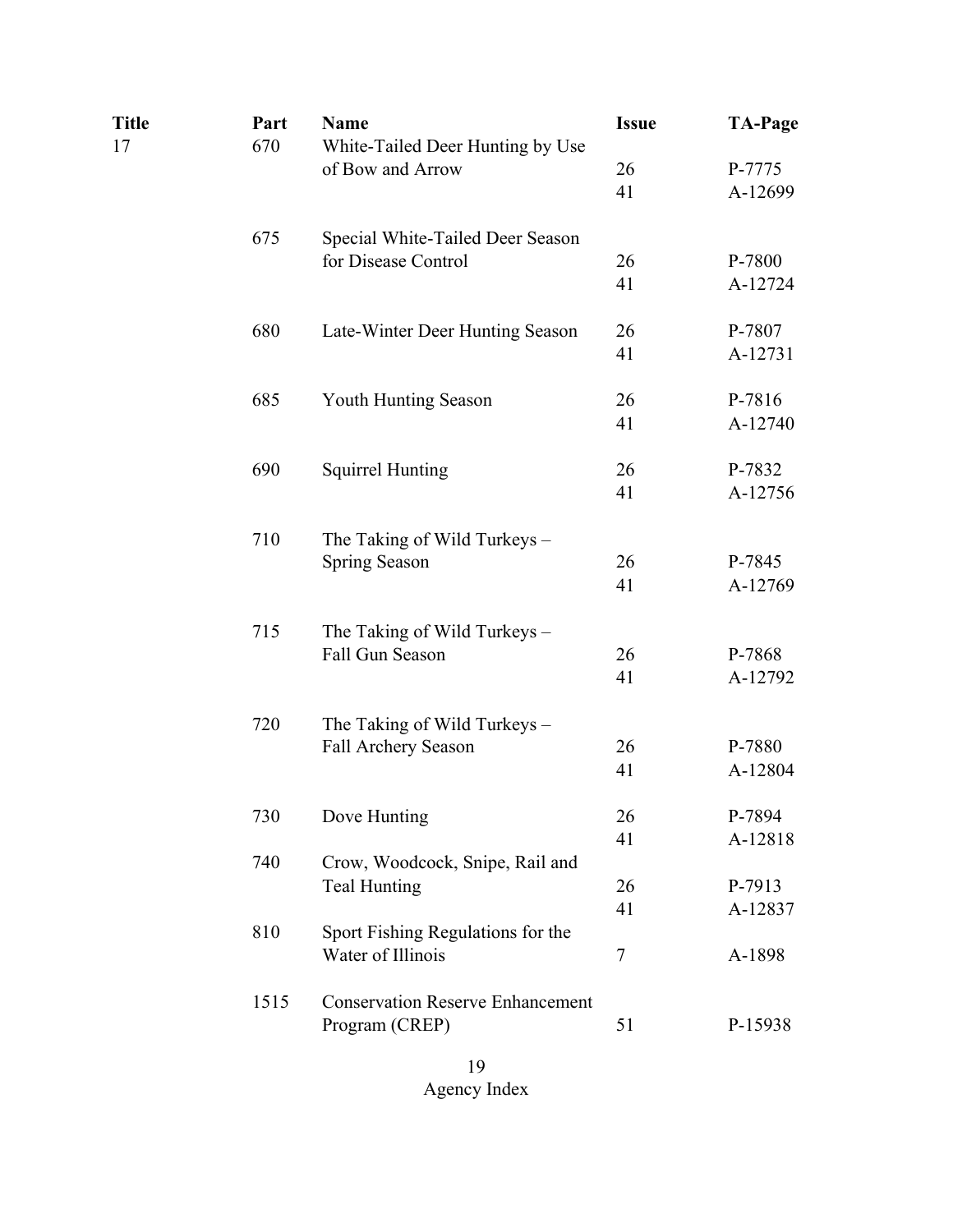| <b>Title</b> | Part | <b>Name</b>                                 | <b>Issue</b>   | <b>TA-Page</b> |
|--------------|------|---------------------------------------------|----------------|----------------|
| 17           | 2010 | Boat and Snowmobile Registration            |                |                |
|              |      | and Safety                                  | 12             | A-3499         |
|              | 2080 | Operation of Watercraft Carrying            |                |                |
|              |      | Passengers for Hire on Illinois             |                |                |
|              |      | Waters                                      | 12             | P-3256         |
|              |      |                                             | 28             | A-8394         |
|              | 2530 | <b>Revocation Procedures for</b>            |                |                |
|              |      | <b>Conservation Offenses</b>                | 12             | P-3276         |
|              |      |                                             | 28             | A-8415         |
| 62           | 200  | The Illinois Explosives Act                 | 15             | A-4490         |
|              | 240  | The Illinois Oil and Gas Act                | 29             | P-8609         |
|              |      |                                             | 45             | A-13907        |
|              |      | <b>ILLINOIS DEPARTMENT OF PUBLIC HEALTH</b> |                |                |
| 68           | 750  | Plumbers Licensing Code                     | 29             | RA-9296        |
| 77           | 100  | Practice and Procedure in                   |                |                |
|              |      | <b>Administrative Hearings</b>              | 52             | P-16176        |
|              | 150  | Resources                                   | 47             | P-14323        |
|              | 245  | Home Health, Home Services,                 |                |                |
|              |      | and Home Nursing Agency Code                | 6              | E-1710         |
|              |      |                                             | 20             | P-6156         |
|              |      |                                             | 20             | E-6335         |
|              |      |                                             | 37             | A-11077        |
|              |      |                                             | 52             | P-16210        |
|              | 250  | <b>Hospital Licensing Requirements</b>      | $\overline{4}$ | E-1202         |
|              |      |                                             | 6              | E-1715         |
|              |      |                                             | 25             | E-7544         |
|              |      |                                             | 27             | E-8096         |
|              |      |                                             | 28             | E-8503         |
|              |      |                                             | 40             | E-11907        |
|              |      |                                             | 47             | E-14519        |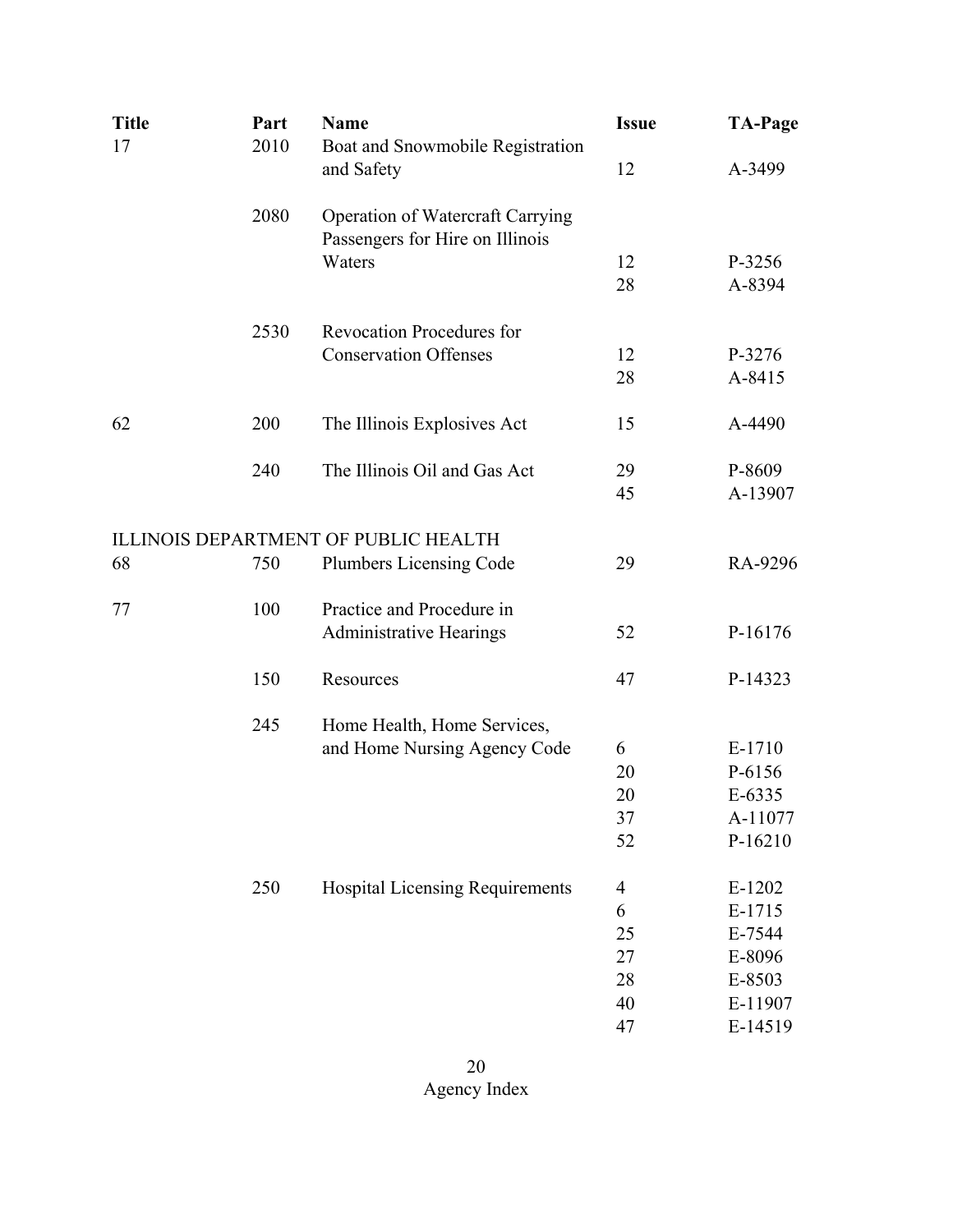| <b>Title</b> | Part | <b>Name</b>                        | <b>Issue</b>   | <b>TA-Page</b> |
|--------------|------|------------------------------------|----------------|----------------|
| 77           | 250  | Hospital Licensing Requirements    | 48             | E-15115        |
|              |      |                                    | 49             | E-15375        |
|              |      |                                    | 49             | P-15183        |
|              | 260  | Children's Community-Based Health  |                |                |
|              |      | Care Center Code                   | 26             | P-7928         |
|              |      |                                    | 45             | A-13925        |
|              | 295  | Assisted Living and Shared Housing |                |                |
|              |      | Establishment Code                 | $\mathbf{1}$   | E-384          |
|              |      |                                    | $\tau$         | EA-2076        |
|              |      |                                    | 18             | E-5541         |
|              |      |                                    | 22             | E-6696         |
|              |      |                                    | 40             | E-11924        |
|              |      |                                    | 44             | E-13702        |
|              |      |                                    | 47             | E-14532        |
|              | 300  | Skilled Nursing and Intermediate   |                |                |
|              |      | <b>Care Facilities Code</b>        | $\mathbf{1}$   | E-393          |
|              |      |                                    | $\overline{4}$ | A-1134         |
|              |      |                                    | 11             | E-3046         |
|              |      |                                    | 14             | E-4285         |
|              |      |                                    | 16             | P-4778         |
|              |      |                                    | 20             | E-6354         |
|              |      |                                    | 30             | P-9382         |
|              |      |                                    | 30             | E-9498         |
|              |      |                                    | 32             | ER-10087       |
|              |      |                                    | 36             | E-10847        |
|              |      |                                    | 37             | A-11096        |
|              |      |                                    | 40             | E-11941        |
|              |      |                                    | 41             | E-12889        |
|              |      |                                    | 42             | E-13108        |
|              |      |                                    | 45             | A-13953        |
|              |      |                                    | 45             | E-14003        |
|              |      |                                    | 47             | E-14550        |
|              |      |                                    | 48             | E-15127        |
|              |      |                                    | 49             | P-15216        |
|              |      |                                    | 50             | P-15442        |
|              |      |                                    | 51             | EC-16088       |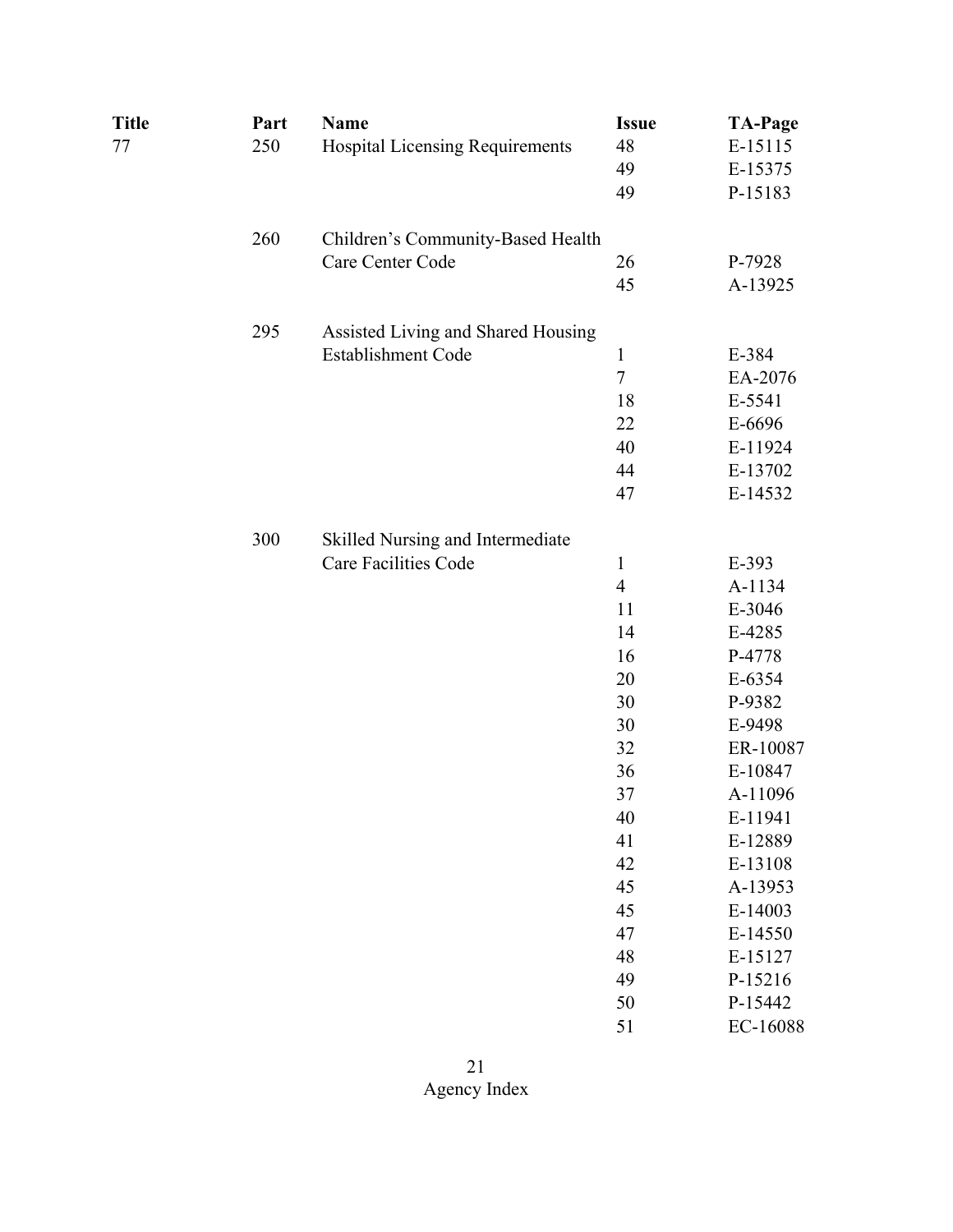| <b>Title</b> | Part | <b>Name</b>                             | <b>Issue</b> | <b>TA-Page</b> |
|--------------|------|-----------------------------------------|--------------|----------------|
| 77           | 330  | Sheltered Care Facilities Code          | $\mathbf{1}$ | $E-411$        |
|              |      |                                         | $\tau$       | EA-2084        |
|              |      |                                         | 18           | E-5554         |
|              |      |                                         | 22           | E-6705         |
|              |      |                                         | 40           | E-11964        |
|              |      |                                         | 44           | E-13711        |
|              |      |                                         | 45           | E-14022        |
|              |      |                                         | 47           | E-14569        |
|              |      |                                         | 49           | P-15250        |
|              | 340  | Illinois Veterans' Homes Code           | $\mathbf{1}$ | $E-425$        |
|              |      |                                         | $\tau$       | EA-2098        |
|              |      |                                         | 18           | E-5576         |
|              |      |                                         | 22           | E-6719         |
|              |      |                                         | 40           | E-11994        |
|              |      |                                         | 44           | E-13725        |
|              |      |                                         | 45           | E-14039        |
|              |      |                                         | 47           | E-14597        |
|              |      |                                         | 49           | P-15270        |
|              | 350  | Intermediate Care for                   |              |                |
|              |      | Developmentally Disabled Facilities     |              |                |
|              |      | Code                                    | $\mathbf{1}$ | E-435          |
|              |      |                                         | $\tau$       | EA-2108        |
|              |      |                                         | 11           | E-3060         |
|              |      |                                         | 18           | E-5594         |
|              |      |                                         | 22           | E-6729         |
|              |      |                                         | 32           | ER-10102       |
|              |      |                                         | 40           | E-12012        |
|              |      |                                         | 44           | E-13735        |
|              |      |                                         | 47           | E-14616        |
|              | 370  | <b>Community Living Facilities Code</b> | $\mathbf{1}$ | $E-450$        |
|              |      |                                         | $\tau$       | EA-2123        |
|              |      |                                         | 18           | E-5619         |
|              |      |                                         | 22           | E-6744         |
|              |      |                                         | 40           | E-12041        |
|              |      |                                         | 44           | E-13750        |
|              |      |                                         | 47           | E-14647        |
|              |      |                                         |              |                |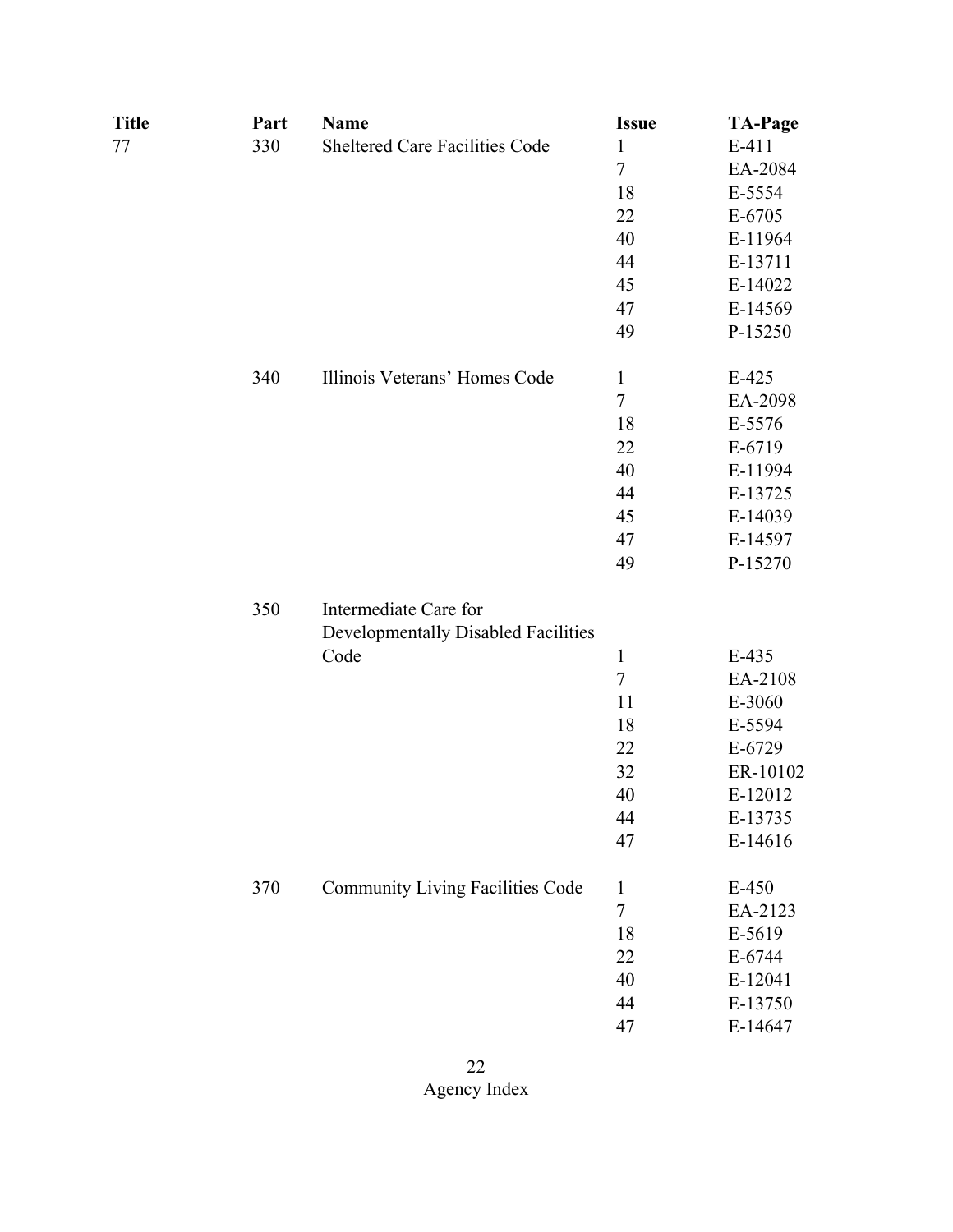| Title | Part | <b>Name</b>                             | <b>Issue</b>   | <b>TA-Page</b> |
|-------|------|-----------------------------------------|----------------|----------------|
| 77    | 380  | Specialized Mental Health               |                |                |
|       |      | <b>Rehabilitation Facilities Code</b>   | 1              | $E-461$        |
|       |      |                                         | $\overline{7}$ | EA-2133        |
|       |      |                                         | 18             | E-5631         |
|       |      |                                         | 22             | $E-6755$       |
|       |      |                                         | 40             | E-12058        |
|       |      |                                         | 44             | E-13761        |
|       |      |                                         | 47             | $E-14665$      |
|       | 389  | <b>Authorized Electronic Monitoring</b> |                |                |
|       |      | in Long-Term Care Facilities Code       | 43             | P-13152        |
|       | 390  | Medically Complex for the               |                |                |
|       |      | Developmentally Facilities Code         | $\mathbf{1}$   | E-469          |
|       |      |                                         | $\tau$         | EA-2141        |
|       |      |                                         | 11             | E-3072         |
|       |      |                                         | 18             | E-5648         |
|       |      |                                         | 22             | $E-6763$       |
|       |      |                                         | 32             | ER-10115       |
|       |      |                                         | 40             | E-12079        |
|       |      |                                         | 44             | E-13769        |
|       |      |                                         | 47             | E-14688        |
|       | 395  | Long-Term Care Assistance and Aide      |                |                |
|       |      | <b>Training Programs Code</b>           | 1              | E-483          |
|       |      |                                         | 6              | E-1732         |
|       | 515  | Emergency Medical Services, Trauma      |                |                |
|       |      | Center, Comprehensive Stroke Center,    |                |                |
|       |      | Primary Stroke Center and Acute         |                |                |
|       |      | <b>Stroke Ready Hospital Code</b>       | 40             | E-12108        |
|       | 545  | <b>Sexual Assault Survivors</b>         |                |                |
|       |      | <b>Emergency Treatment Code</b>         | 18             | E-5671         |
|       |      |                                         | 23             | RC-6879        |
|       |      |                                         | 26             | P-7957         |
|       |      |                                         | 29             | E-9188         |
|       |      |                                         | 41             | A-12852        |
|       |      |                                         | 49             | E-15387        |
|       |      |                                         |                |                |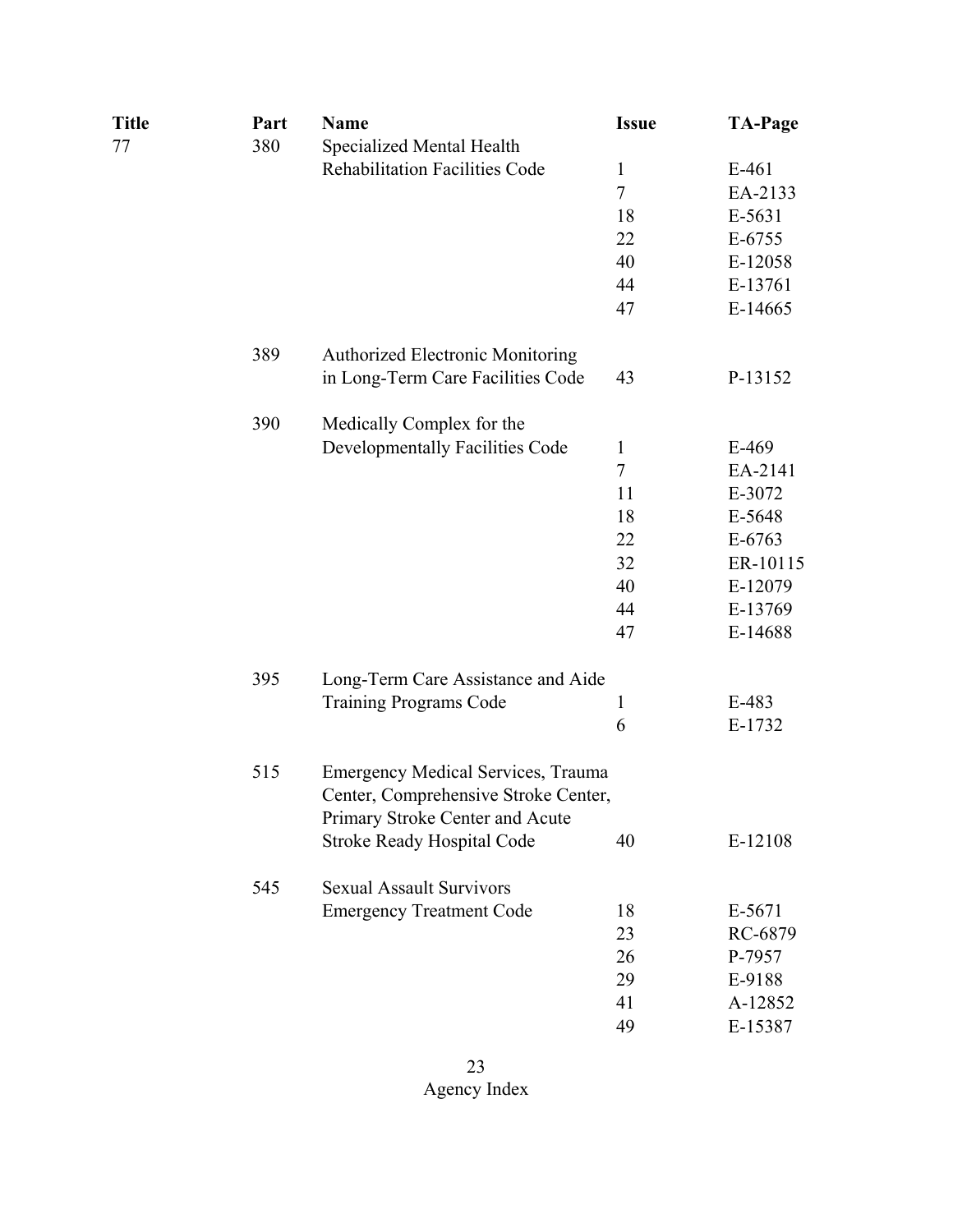| <b>Title</b> | Part | <b>Name</b>                             | <b>Issue</b> | <b>TA-Page</b> |
|--------------|------|-----------------------------------------|--------------|----------------|
| 77           | 545  | <b>Sexual Assault Survivors</b>         |              |                |
|              |      | <b>Emergency Treatment Code</b>         | 52           | P-16259        |
|              | 664  | Socio-Emotional and Developmental       |              |                |
|              |      | Screening                               | 41           | P-12238        |
|              | 689  | <b>Immunization Registry Code</b>       | 31           | P-9530         |
|              |      |                                         | 31           | E-9607         |
|              |      |                                         | 36           | EA-10874       |
|              |      |                                         | 52           | E-16382        |
|              | 690  | <b>Control of Communicable Diseases</b> |              |                |
|              |      | Code                                    | 3            | E-987          |
|              |      |                                         | 22           | ER-6777        |
|              |      |                                         | 40           | E-12123        |
|              | 691  | African-American HIV/AIDS               |              |                |
|              |      | Response Code                           | 24           | $E-7167$       |
|              |      |                                         | 25           | P-7235         |
|              |      |                                         | 42           | A-13045        |
|              | 692  | AIDS Drug Assistance Program            | 13           | P-4090         |
|              |      |                                         | 31           | A-9533         |
|              | 840  | <b>Health and Hazardous Substances</b>  |              |                |
|              |      | <b>Registry Code</b>                    | 35           | P-10733        |
|              | 946  | Compassionate Use of Medical            |              |                |
|              |      | Cannabis Pilot Program                  | 20           | A-6205         |
|              | 955  | Health Care Worker Background           |              |                |
|              |      | Check Code                              | 6            | E-1738         |
|              |      |                                         | 27           | E-8109         |
|              |      |                                         | 52           | P-16292        |
|              | 956  | Health Care Employee Vaccination        |              |                |
|              |      | Code                                    | 12           | A-3685         |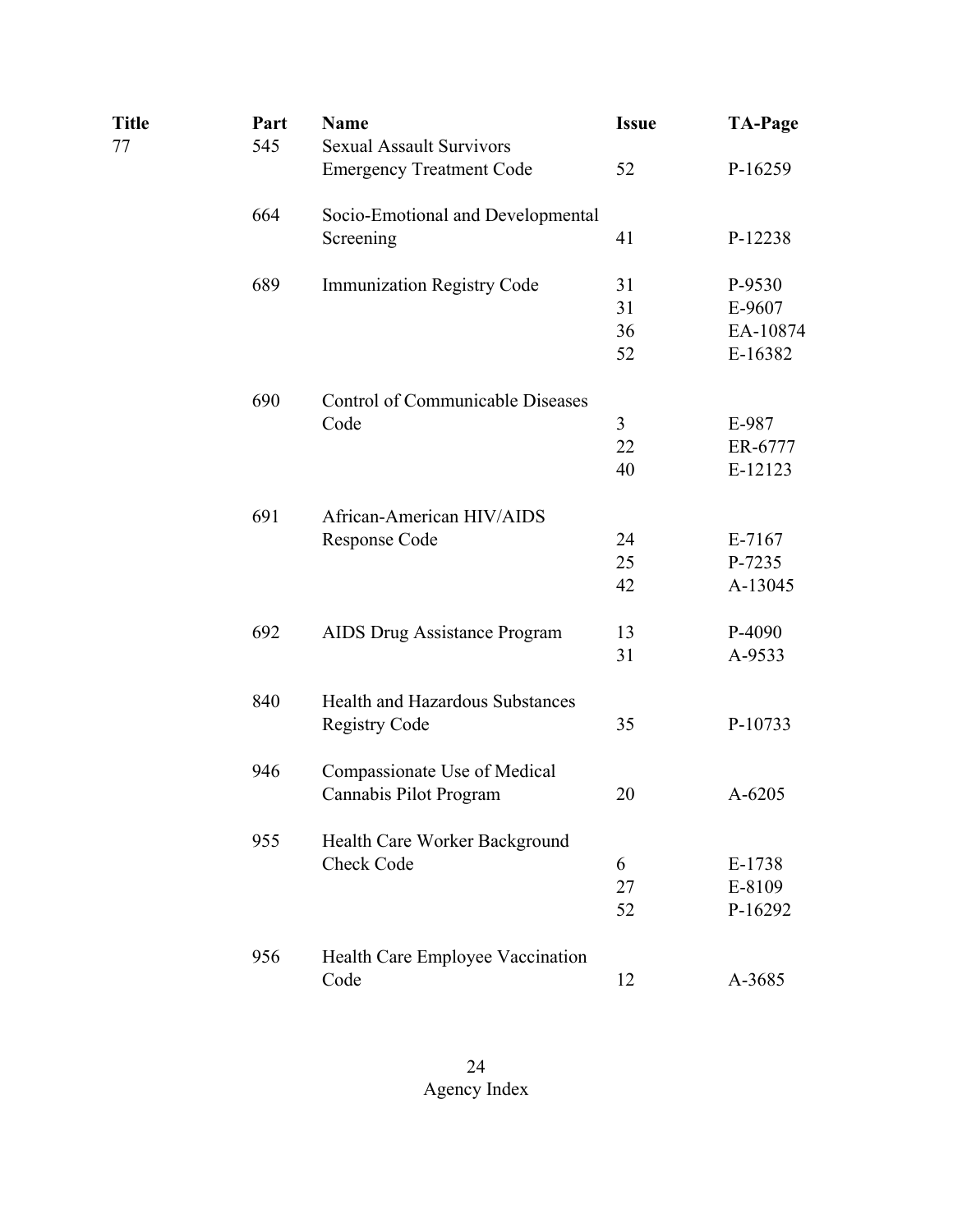| <b>Title</b> | Part | <b>Name</b>                              | <b>Issue</b>   | <b>TA-Page</b> |
|--------------|------|------------------------------------------|----------------|----------------|
| 77           | 973  | Alzheimer's Disease and Related          |                |                |
|              |      | Dementias Code                           | 25             | P-7239         |
|              |      |                                          | 41             | A-12864        |
|              | 997  | Joint Rules of the Department of the     |                |                |
|              |      | Lottery and the Department of Public     |                |                |
|              |      | Health on the Coronavirus Vaccine        |                |                |
|              |      | <b>Incentive Public Health Promotion</b> | 29             | E-9194         |
|              |      | <b>ILLINOIS DEPARTMENT OF REVENUE</b>    |                |                |
| 86           | 100  | Income Tax                               | 2              | RA-823         |
|              |      |                                          | $\overline{7}$ | A-2006         |
|              |      |                                          | 18             | A-5523         |
|              |      |                                          | 29             | RA-9323        |
|              | 130  | Retailers' Occupation Tax                | $\mathbf{1}$   | $A-352$        |
|              |      |                                          | 8              | P-2216         |
|              |      |                                          | 15             | P-4402         |
|              |      |                                          | 25             | A-7248         |
|              |      |                                          | 27             | P-8009         |
|              |      |                                          | 44             | P-13575        |
|              |      |                                          | 47             | A-14464        |
|              |      |                                          | 51             | A-16058        |
|              | 131  | Leveling the Playing Field for Illinois  |                |                |
|              |      | Retail Act                               | 3              | A-931          |
|              |      |                                          | 31             | E-9625         |
|              |      |                                          | 36             | O-10883        |
|              |      |                                          | 36             | S-10883        |
|              |      |                                          | 40             | W-12207        |
|              |      |                                          | 40             | E-12152        |
|              |      |                                          | 44             | P-13589        |
|              |      |                                          | 45             | RC-14053       |
|              | 151  | Vehicle Use Tax                          | 20             | P-6159         |
|              |      |                                          | 38             | A-11578        |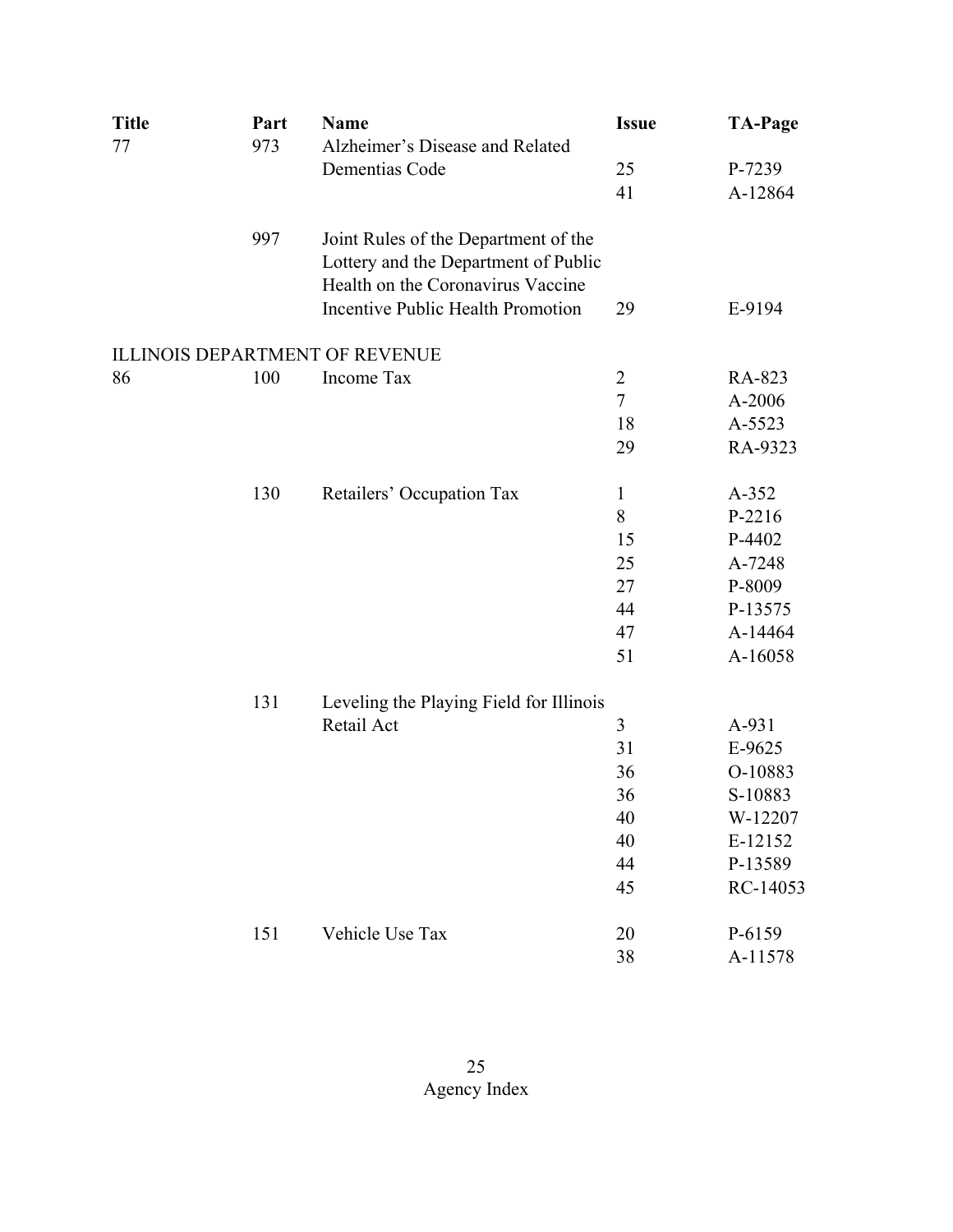| <b>Title</b><br>86 | Part<br>200 | <b>Name</b><br>Practice and Procedure for Hearings<br>Before the Illinois Department of | <b>Issue</b> | <b>TA-Page</b>    |
|--------------------|-------------|-----------------------------------------------------------------------------------------|--------------|-------------------|
|                    |             | Revenue                                                                                 | 26<br>47     | P-7970<br>A-14488 |
|                    | 420         | Liquor Control Act                                                                      | 44           | P-13642           |
|                    | 423         | Cannabis Purchaser Excise Tax                                                           | 13           | A-4124            |
|                    | 440         | Cigarette Tax Act                                                                       | 44           | P-13646           |
|                    | 450         | Cigarette Use Tax Act                                                                   | 44           | P-13651           |
|                    | 495         | <b>Telecommunications Excise Tax</b>                                                    | 15<br>47     | P-4426<br>A-14494 |
|                    | 660         | Tobacco Products Tax Act of 1995                                                        | 51           | P-15985           |
|                    | 696         | Municipal Motor Fuel Tax                                                                | $\mathbf{1}$ | $A-366$           |
| 44                 | 7050        | <b>ILLINOIS DEPARTMENT OF TRANSPORTATION</b><br>General Grantmaking (DOT)               | $\mathbf{1}$ | A-380             |
|                    | 383         | <b>Commercial Driver's License</b><br>Standards; Requirements and<br>Penalties          | 16<br>36     | P-4884<br>A-10843 |
|                    | 436         | <b>Inspection Procedures for</b><br><b>Multifunction School Activity Buses</b>          | 16           | A-4910            |
|                    | 438         | <b>Inspection Procedures for Special</b><br>Vehicles                                    | 16           | A-4916            |
|                    | 441         | Inspection Procedures for Type I<br><b>School Buses</b>                                 | 16           | A-4930            |
|                    | 443         | Inspection Procedures for Type II<br><b>School Buses</b>                                | 16           | A-4936            |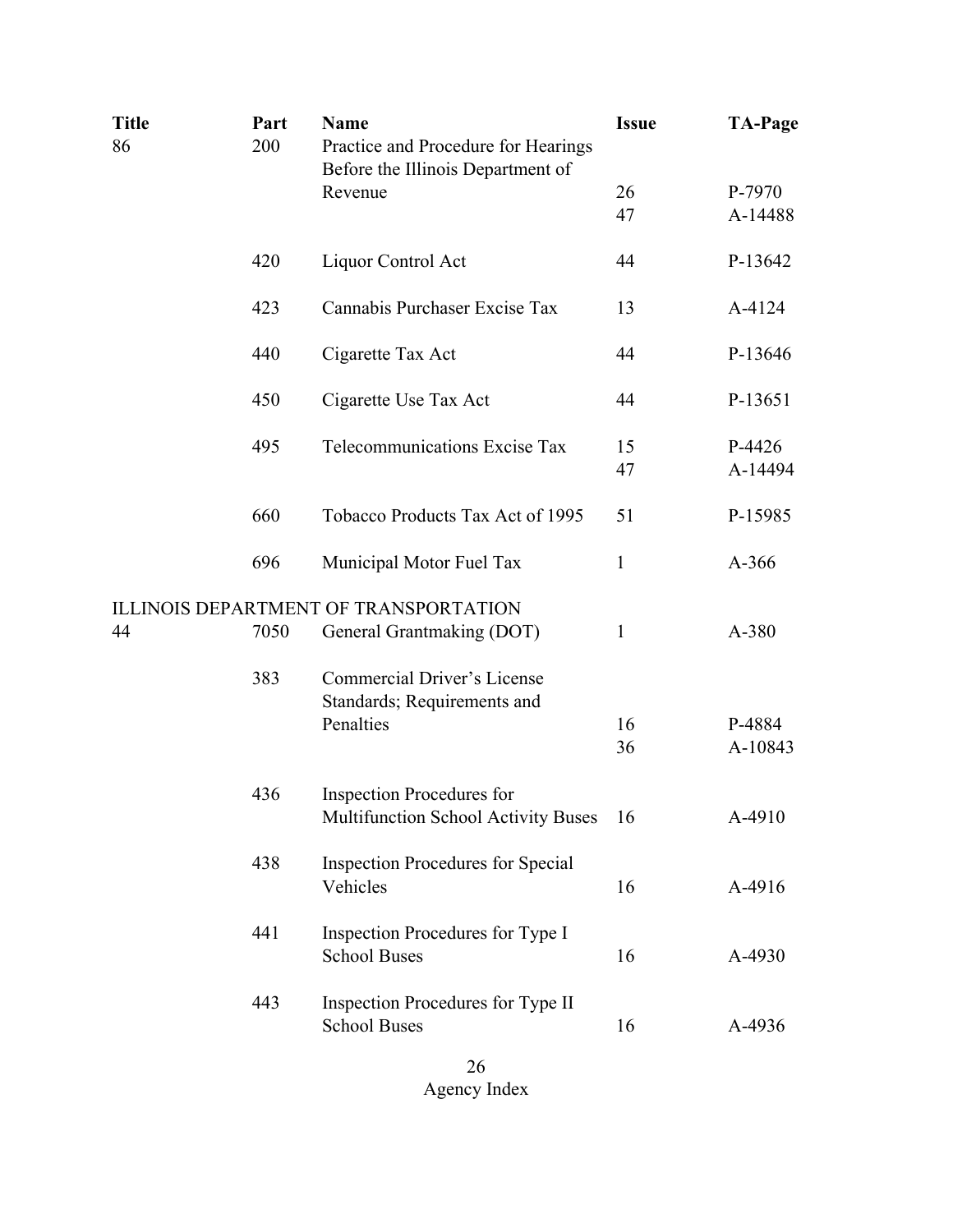| <b>Title</b>   | Part | <b>Name</b>                                                         | <b>Issue</b>        | <b>TA-Page</b>   |
|----------------|------|---------------------------------------------------------------------|---------------------|------------------|
| 44             | 451  | Administrative Requirements for<br><b>Official Testing Stations</b> | 3                   | RA-1091          |
|                | 456  | Nonscheduled Bus Inspections                                        | 16                  | A-4942           |
|                | 460  | Diesel Emission Inspection Program                                  | 51                  | RA-16110         |
|                | 549  | Roadside Memorials                                                  | 40                  | P-11808          |
| 92             | 600  | Port Facilities Capital Investment<br><b>Grant Program</b>          | 11                  | A-3035           |
|                |      | <b>ILLINOIS EDUCATIONAL LABOR RELATIONS BOARD</b>                   |                     |                  |
| 80             | 1100 | <b>General Procedures</b>                                           | $\overline{4}$      | RS-1228          |
|                |      |                                                                     | 5<br>$\overline{7}$ | O-1438<br>A-1808 |
|                |      | <b>ILLINOIS EMERGENCY MANAGEMENT AGENCY</b>                         |                     |                  |
| $\overline{2}$ | 1800 | Public Information, Rulemaking and                                  |                     |                  |
|                |      | Organization                                                        | 22                  | A-6644           |
| 32             | 310  | <b>General Provisions for Radiation</b>                             |                     |                  |
|                |      | Protection                                                          | 17                  | P-5249           |
|                |      |                                                                     | 32                  | A-9911           |
|                | 315  | <b>Standards for Protection Against</b>                             |                     |                  |
|                |      | <b>Laser Radiation</b>                                              | 3                   | RA-1030          |
|                | 320  | <b>Registration and Operator</b><br>Requirements for Radiation      |                     |                  |
|                |      | Installations                                                       | 28                  | RA-8539          |
|                | 330  | Licensing of Radioactive Material                                   | 34                  | P-10497          |
|                | 335  | Medical Use of Radioactive Material                                 | 33                  | CC-10286         |
|                |      |                                                                     | 34                  | P-10598          |
|                | 340  | <b>Standards for Protection Against</b>                             |                     |                  |
|                |      | Radiation                                                           | 16                  | A-4895           |
|                |      |                                                                     |                     |                  |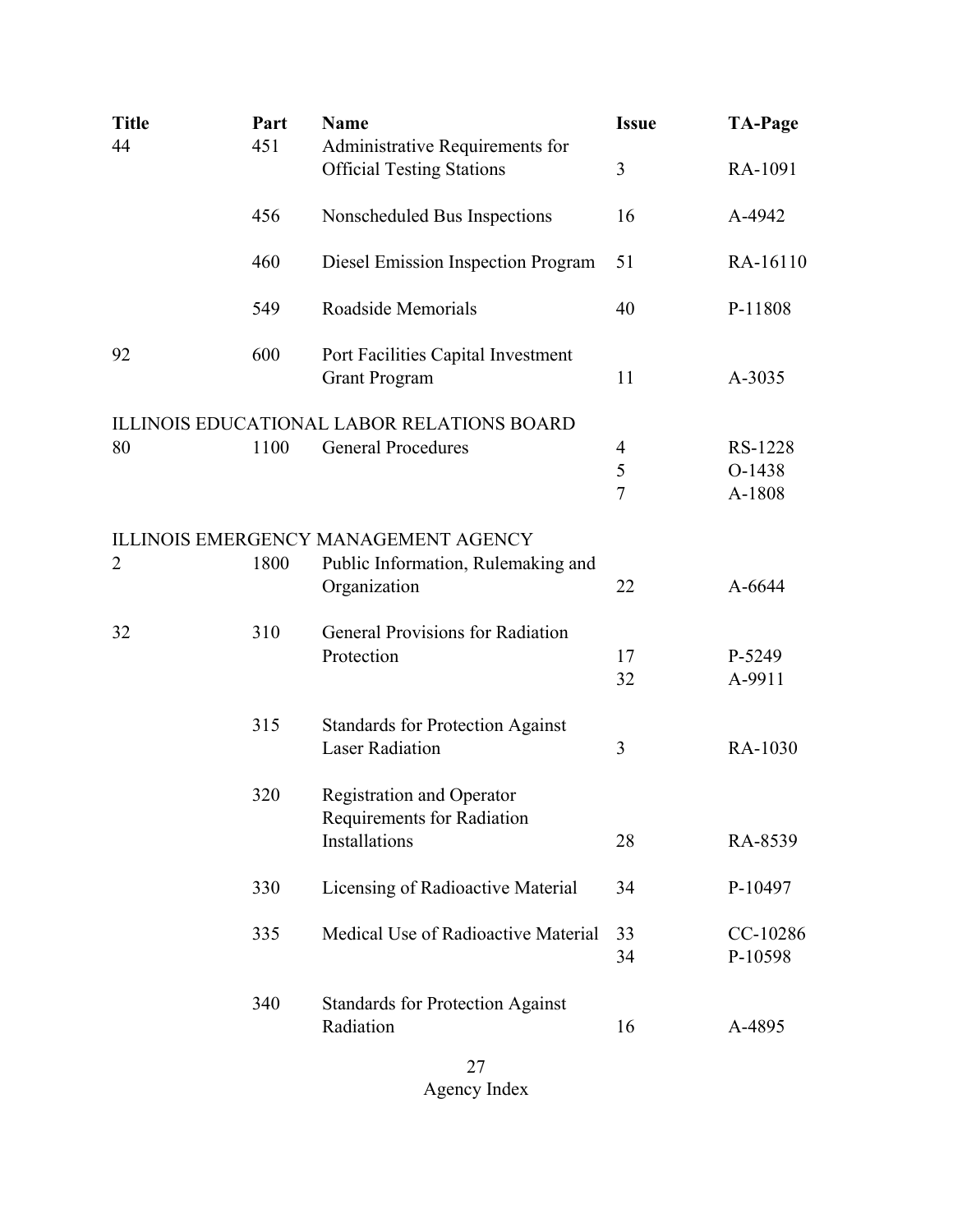| <b>Title</b>                 | Part | <b>Name</b>                                         | <b>Issue</b>   | <b>TA-Page</b> |
|------------------------------|------|-----------------------------------------------------|----------------|----------------|
| 32                           | 501  | <b>Compensation of Local Governments</b>            |                |                |
|                              |      | for Emergency Planning and                          |                |                |
|                              |      | Participation in Nuclear Response                   |                |                |
|                              |      | Exercises                                           | 17             | P-5280         |
|                              |      |                                                     | 32             | A-9941         |
|                              |      |                                                     |                |                |
|                              | 505  | Safe Operation of Nuclear Facility                  |                |                |
|                              |      | <b>Boilers and Pressure Vessels</b>                 | $\overline{2}$ | A-686          |
|                              |      |                                                     |                |                |
|                              |      | ILLINOIS ENVIRONMENTAL PROTECTION AGENCY            |                |                |
| 35                           | 186  | Accreditation of Environmental                      |                |                |
|                              |      | Laboratories                                        | 34             | P-10689        |
|                              |      |                                                     |                |                |
| <b>ILLINOIS GAMING BOARD</b> |      |                                                     |                |                |
| 11                           | 1800 | Video Gaming (General)                              | 5              | P-1328         |
|                              |      |                                                     | 12             | A-3424         |
|                              |      |                                                     | 16             | P-4751         |
|                              |      |                                                     | 17             | A-5375         |
|                              |      |                                                     | 21             | P-6531         |
|                              |      |                                                     | 32             | A-9971         |
|                              |      |                                                     | 32             | E-10074        |
|                              |      |                                                     | 47             | P-14277        |
|                              | 1900 | <b>Sports Wagering</b>                              | 12             | A-3460         |
|                              |      |                                                     | 21             | P-6548         |
|                              |      |                                                     | 37             | A-10979        |
|                              |      |                                                     |                |                |
| 86                           | 3000 | Riverboat and Casino Gambling                       | 21             | P-6565         |
|                              |      |                                                     | 47             | P-14290        |
|                              |      |                                                     | 47             | A-14449        |
|                              |      |                                                     |                |                |
|                              |      | ILLINOIS HEALTH FACILITIES AND SERVICE REVIEW BOARD |                |                |
| 77                           | 1130 | Health Facilities and Service                       |                |                |
|                              |      | <b>Operational Rules</b>                            | 29             | RA-9239        |
|                              |      | ILLINOIS HOUSING DEVELOPMENT AUTHORITY              |                |                |
| 47                           | 301  | <b>Emergency Mortgage Assistance</b>                |                |                |
|                              |      | (EMA) Program                                       | $\mathbf{1}$   | $O-546$        |
|                              |      |                                                     |                |                |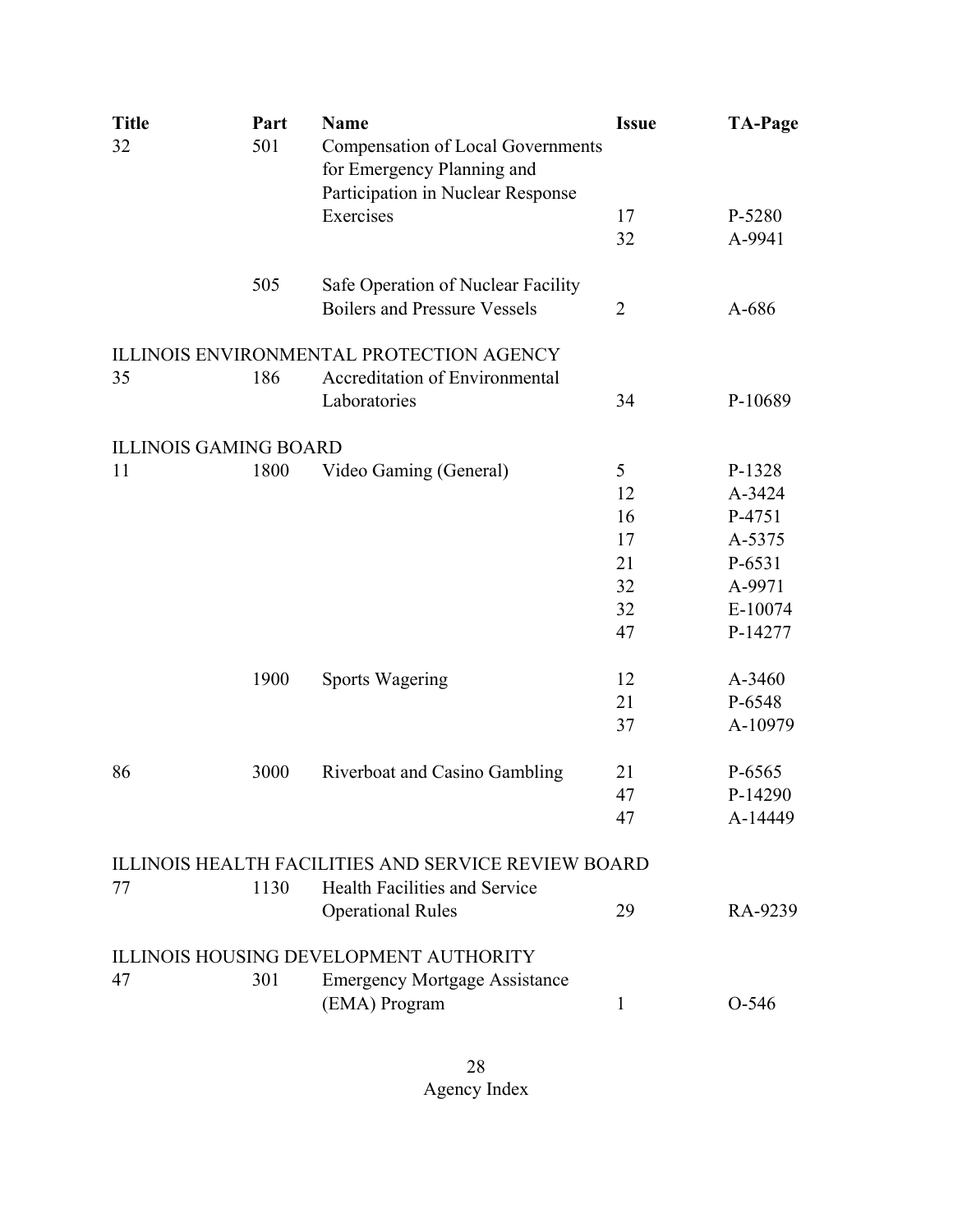| <b>Title</b> | Part | <b>Name</b>                                                        | <b>Issue</b> | <b>TA-Page</b> |
|--------------|------|--------------------------------------------------------------------|--------------|----------------|
| 47           | 302  | Homeowner Assistance Fund                                          |              |                |
|              |      | Programs                                                           | 43           | E-13447        |
|              |      |                                                                    | 49           | O-15396        |
|              | 369  | COVID-19 Affordable Housing                                        |              |                |
|              |      | <b>Grant Program</b>                                               | 40           | P-11732        |
|              |      |                                                                    | 40           | E-11866        |
|              |      |                                                                    | 45           | O-14054        |
|              | 378  | <b>Federal Emergency Rental Assistance</b>                         |              |                |
|              |      | Programs                                                           | 22           | $E-6675$       |
|              |      |                                                                    | 27           | O-8114         |
|              |      |                                                                    | 42           | P-12941        |
|              |      |                                                                    | 42           | E-13088        |
|              | 379  | Emergency Rental Assistance (ERA)                                  |              |                |
|              |      | Program                                                            | 1            | O-547          |
|              | 380  | <b>Rental Housing Support Program</b>                              | 8            | P-2169         |
|              |      |                                                                    | 29           | RA-9244        |
|              |      | <b>ILLINOIS HUMAN RIGHTS COMMISSION</b>                            |              |                |
| 56           | 5300 | <b>Procedural Rules</b>                                            | 1            | RA-548         |
|              |      |                                                                    | 28           | RA-8545        |
|              |      | <b>ILLINOIS LABOR RELATIONS BOARD</b>                              |              |                |
| 80           | 1200 | <b>General Procedures</b>                                          | $\tau$       | A-1865         |
|              | 1210 | <b>Representation Proceedings</b>                                  | 7            | A-1872         |
|              | 1220 | <b>Unfair Labor Practice Proceedings</b>                           | 7            | A-1880         |
|              | 1230 | <b>Impasse Resolution</b>                                          | $\tau$       | A-1887         |
|              | 1300 | Gubernatorial Designation of<br>Positions Excluded from Collective |              |                |
|              |      | Bargaining                                                         | 7            | AR-1896        |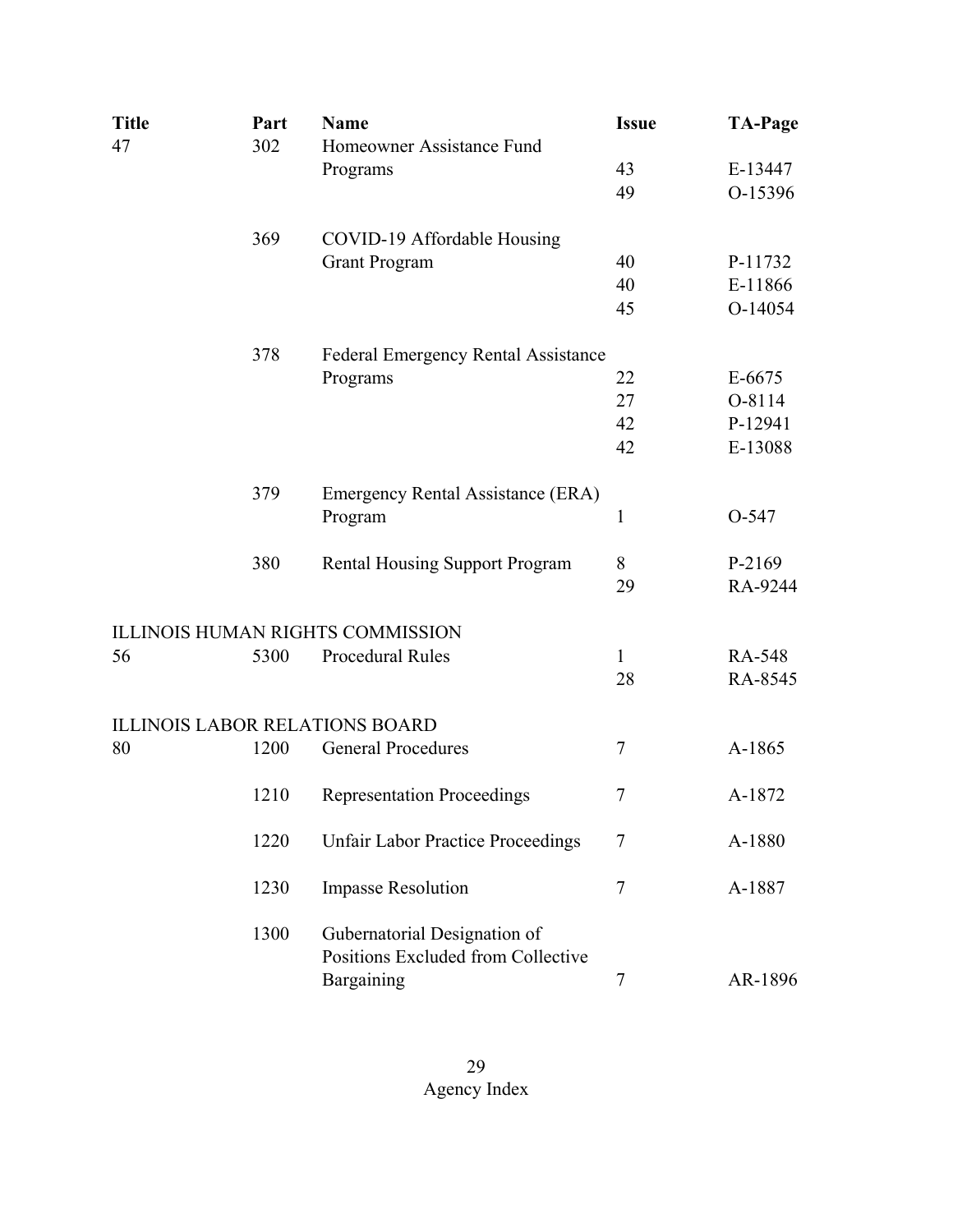| <b>Title</b>                 | Part         | <b>Name</b>                              | <b>Issue</b> | <b>TA-Page</b> |
|------------------------------|--------------|------------------------------------------|--------------|----------------|
|                              |              | ILLINOIS LIQUOR CONTROL COMMISSION       |              |                |
| 11                           | 100          | The Illinois Liquor Control              |              |                |
|                              |              | Commission                               | 52           | P-16154        |
| <b>ILLINOIS RACING BOARD</b> |              |                                          |              |                |
| 11                           | 510          | <b>Claiming Races</b>                    | 17           | P-5333         |
|                              |              |                                          | 34           | A-10719        |
|                              |              | <b>ILLINOIS STATE BOARD OF EDUCATION</b> |              |                |
| 23                           | $\mathbf{1}$ | Public Schools, Evaluation,              |              |                |
|                              |              | Recognition and Supervision              | 3            | A-867          |
|                              |              |                                          | 6            | A-1644         |
|                              |              |                                          | $\tau$       | P-1777         |
|                              |              |                                          | 15           | P-4313         |
|                              |              |                                          | 15           | E-4543         |
|                              |              |                                          | 16           | P-4579         |
|                              |              |                                          | 17           | A-5362         |
|                              |              |                                          | 19           | A-5744         |
|                              |              |                                          | 21           | P-6397         |
|                              |              |                                          | 24           | P-6906         |
|                              |              |                                          | 26           | RA-7994        |
|                              |              |                                          | 28           | P-8187         |
|                              |              |                                          | 28           | A-8280         |
|                              |              |                                          | 30           | A-9446         |
|                              |              |                                          | 32           | A-9760         |
|                              |              |                                          | 37           | E-11212        |
|                              |              |                                          | 41           | P-12250        |
|                              |              |                                          | 43           | A-13180        |
|                              |              |                                          | 46           | P-14061        |
|                              |              |                                          | 46           | E-14211        |
|                              |              |                                          | 48           | A-14769        |
|                              |              |                                          | 49           | E-15344        |
|                              |              |                                          | 51           | P-15576        |
|                              |              |                                          | 51           | A-15997        |
|                              | 6            | Mandatory Vaccinations for School        |              |                |
|                              |              | Personnel                                | 40           | E-11843        |
|                              |              |                                          | 51           | P-15598        |
|                              |              |                                          |              |                |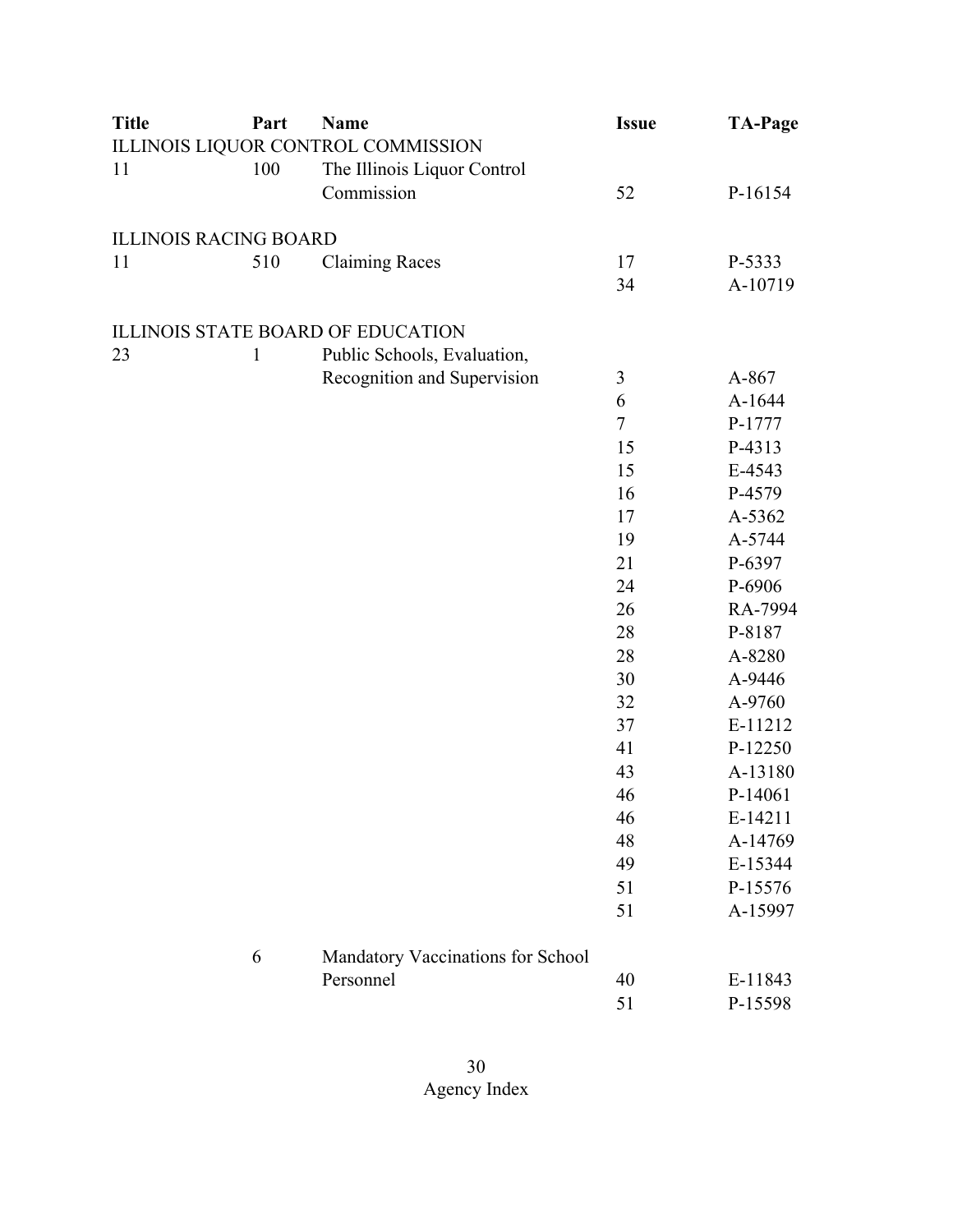| Title<br>23 | Part<br>20 | <b>Name</b><br>Standards for Endorsements in Early<br>Childhood Education and in                 | <b>Issue</b>                    | <b>TA-Page</b>                                             |
|-------------|------------|--------------------------------------------------------------------------------------------------|---------------------------------|------------------------------------------------------------|
|             |            | <b>Elementary Education</b>                                                                      | 24<br>48                        | P-6938<br>A-14802                                          |
|             | 23         | <b>Standards for School Support</b><br><b>Personnel Endorsements</b>                             | 51                              | P-15605                                                    |
|             | 24         | Culturally Responsive Teaching and<br>Leading Standards for All Illinois                         |                                 |                                                            |
|             |            | Educators                                                                                        | 12                              | A-3320                                                     |
|             | 25         | <b>Educator Licensure</b>                                                                        | 3<br>25<br>30<br>37<br>41<br>51 | A-879<br>A-7269<br>E-9485<br>E-11225<br>P-12277<br>P-15659 |
|             | 26         | Standards for Endorsements in Early<br>Childhood Education and in<br><b>Elementary Education</b> | 24<br>48                        | $P-6$<br>A-14807                                           |
|             | 27         | Standards for Endorsements in<br><b>Specific Teaching Fields</b>                                 | 51                              | P-15784                                                    |
|             | 28         | Standards for Endorsements in<br><b>Special Education</b>                                        | 24<br>37<br>41<br>48            | P-6979<br>E-11246<br>P-12296<br>A-14843                    |
|             | 29         | <b>Standards for Administrative</b><br>Endorsements                                              | 37<br>41                        | E-11326<br>P-12375                                         |
|             | 30         | Programs for the Preparation of<br>Principals in Illinois                                        | 51                              | P-15789                                                    |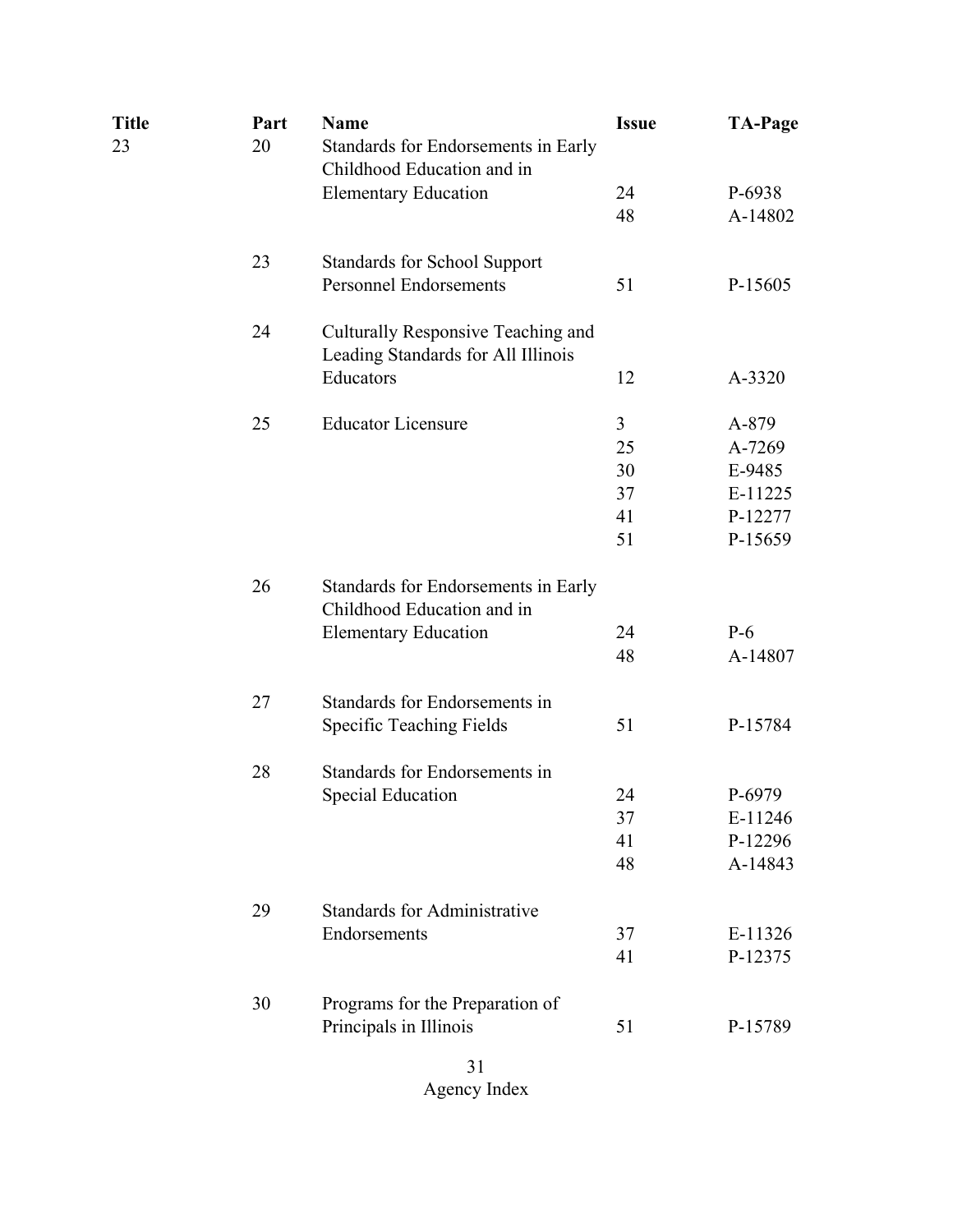| Title | Part | <b>Name</b>                               | <b>Issue</b> | <b>TA-Page</b> |
|-------|------|-------------------------------------------|--------------|----------------|
| 23    | 33   | Programs for the Preparation of           |              |                |
|       |      | Superintendents in Illinois               | 51           | P-15837        |
|       | 50   | <b>Evaluation of Educator Licensed</b>    |              |                |
|       |      | Employees Under Articles 24A and          |              |                |
|       |      | 34 of the School Code                     | 51           | P-15877        |
|       | 65   | New Teacher Induction and                 |              |                |
|       |      | Mentoring                                 | 37           | E-11344        |
|       |      |                                           | 41           | P-12393        |
|       | 75   | <b>Agriculture Education Program</b>      | 26           | CC-7988        |
|       |      |                                           | 28           | P-8202         |
|       |      |                                           | 51           | A-16012        |
|       | 210  | Illinois Hope and Opportunity Pathways    |              |                |
|       |      | <b>Through Education Program</b>          | 37           | E-11349        |
|       |      |                                           | 41           | P-12398        |
|       | 226  | <b>Special Education</b>                  | 6            | A-1671         |
|       |      |                                           | 37           | E-11355        |
|       |      |                                           | 41           | P-12404        |
|       | 228  | <b>Transitional Bilingual Education</b>   | 15           | E-4558         |
|       |      |                                           | 21           | P-6465         |
|       |      |                                           | 43           | A-13388        |
|       | 235  | Early Childhood Block Grant               | 3            | A-917          |
|       | 240  | <b>Alternative Learning Opportunities</b> |              |                |
|       |      | Program                                   | 37           | E-11384        |
|       |      |                                           | 41           | P-12429        |
|       | 252  | <b>Driver Education</b>                   | 37           | E-11397        |
|       |      |                                           | 41           | P-12442        |
|       | 254  | <b>Vocational Education</b>               | 32           | AR-9839        |
|       | 255  | Registered Apprenticeship Program         | 3            | EC-1004        |
|       |      | 32                                        |              |                |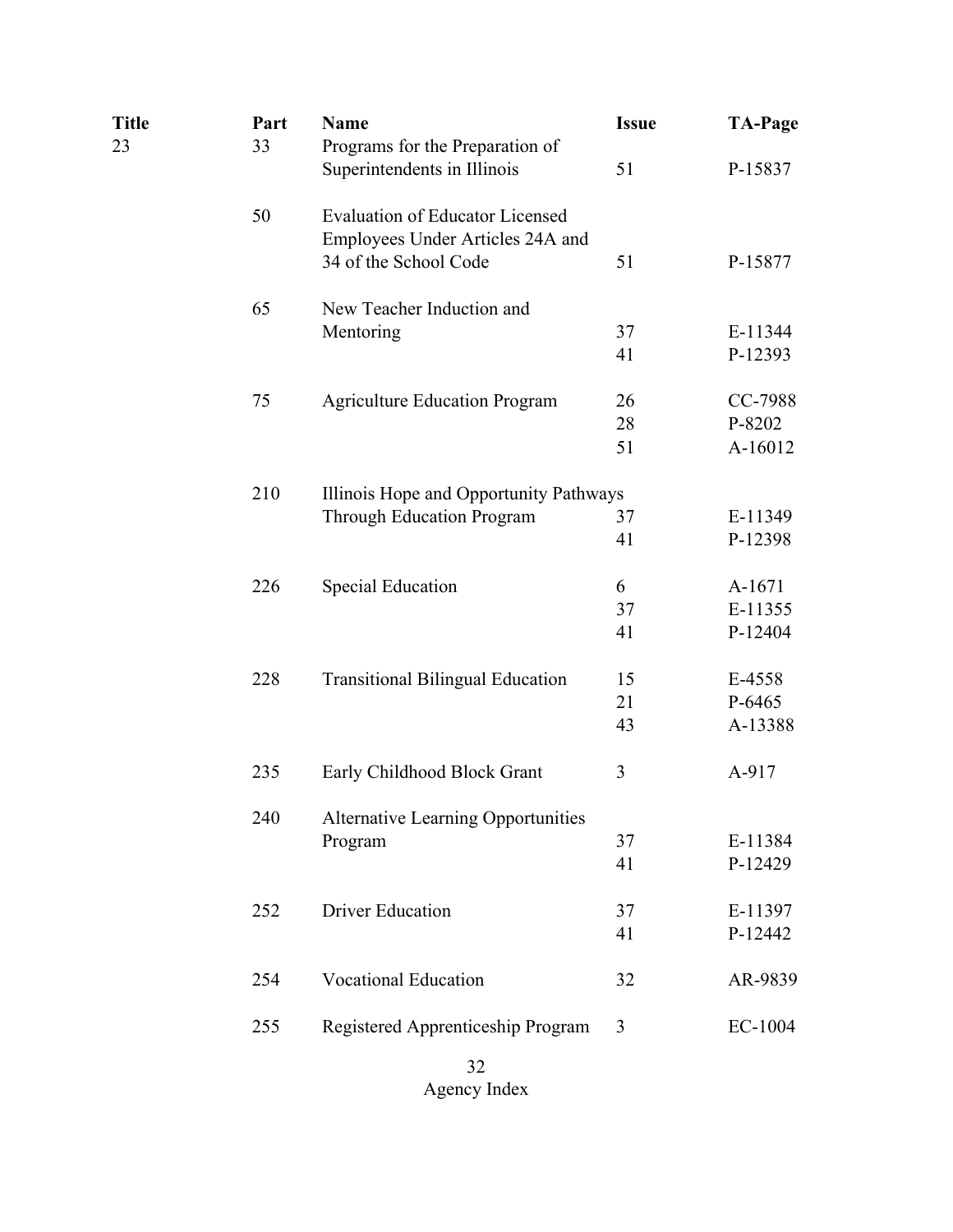| <b>Title</b><br>23 | Part<br>256 | <b>Name</b><br>Career and Technical Education | <b>Issue</b><br>32 | <b>TA-Page</b><br>A-9844 |
|--------------------|-------------|-----------------------------------------------|--------------------|--------------------------|
|                    | 267         | K-12 Recycling Grant Program                  | 20                 | A-6279                   |
|                    | 268         | After-School Grant Program                    | 37                 | P-10905                  |
|                    | 305         | School Food Service                           | 11                 | P-2773                   |
|                    |             |                                               | 13                 | E-4155                   |
|                    |             |                                               | 32                 | A-9907                   |
|                    | 375         | <b>Student Records</b>                        | 3                  | EC-1008                  |
|                    | 380         | <b>Student Online Personal Protection</b>     | $\tau$             | P-1802                   |
|                    |             |                                               | 28                 | A-8304                   |
|                    | 401         | Special Education Facilities under            |                    |                          |
|                    |             | Section 14-7.02 for the School Code           | 12                 | E-3691                   |
|                    |             |                                               | 24                 | P-7103                   |
|                    |             |                                               | 37                 | E-11407                  |
|                    |             |                                               | 41                 | P-12450                  |
|                    |             |                                               | 48                 | A-14968                  |
|                    | 405         | Payments to Certain Facilities Under          |                    |                          |
|                    |             | Section 14-7.05 of the School Code            | 24                 | P-7111                   |
|                    |             |                                               | 48                 | A-14976                  |
|                    | 425         | Voluntary Registration and Recognition        |                    |                          |
|                    |             | of Nonpublic Schools                          | 46                 | E-14233                  |
|                    |             |                                               | 49                 | E-15362                  |
|                    |             |                                               | 51                 | P-15892                  |
|                    | 680         | State Seal of Biliteracy                      | 16                 | P-4740                   |
|                    |             |                                               | 43                 | A-13395                  |
|                    |             | ILLINOIS STATE BOARD OF INVESTMENT            |                    |                          |
| 80                 | 2700        | State (of Illinois) Employees'                |                    |                          |
|                    |             | Deferred Compensation Plan                    | 49                 | P-15285                  |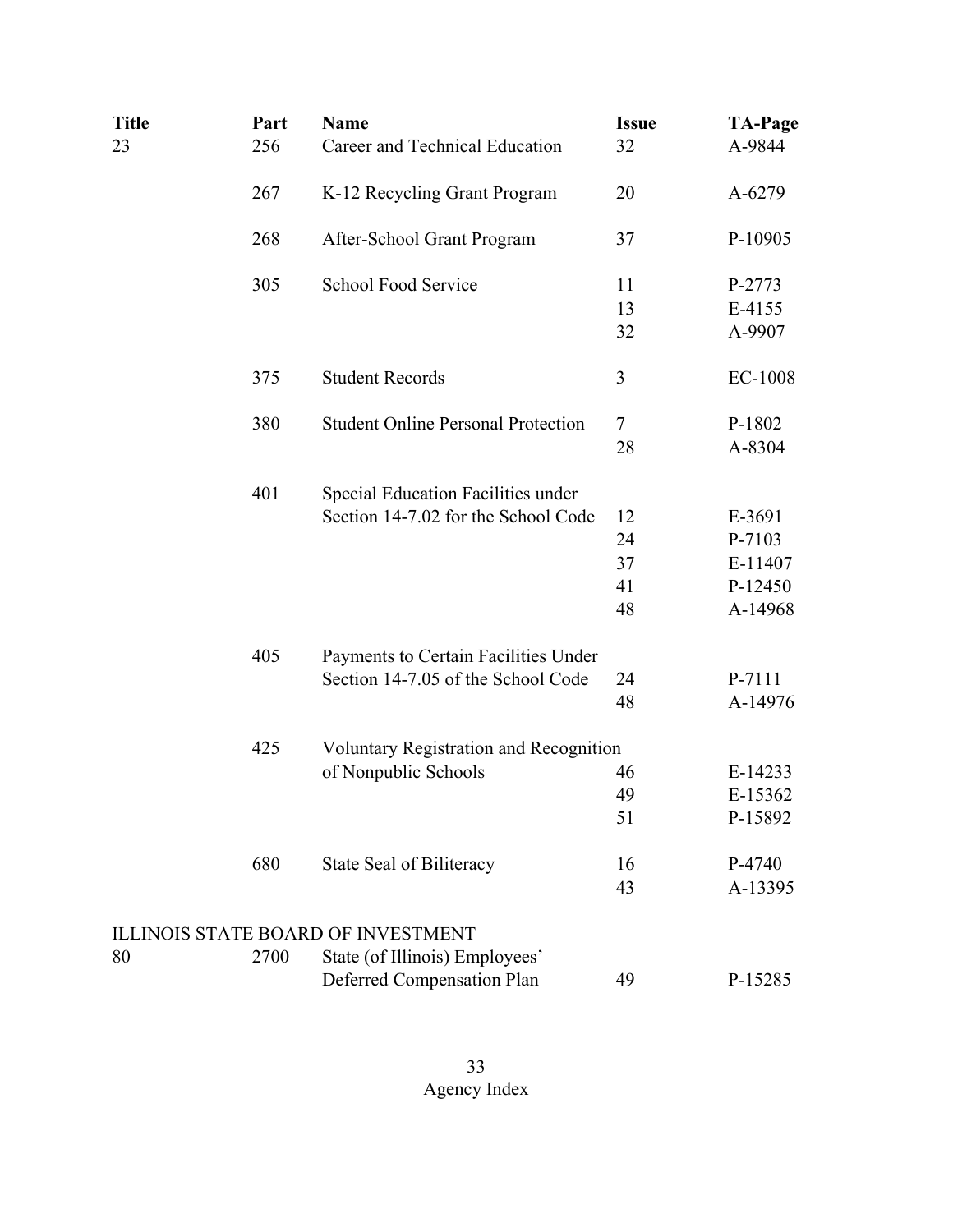| <b>Title</b> | Part | <b>Name</b>                                   | <b>Issue</b> | <b>TA-Page</b> |
|--------------|------|-----------------------------------------------|--------------|----------------|
|              |      | <b>ILLINOIS STUDENT ASSISTANCE COMMISSION</b> |              |                |
| 23           | 2700 | <b>General Provisions</b>                     | $\mathbf{1}$ | RA-549         |
|              |      |                                               | 10           | $P-2620$       |
|              |      |                                               | 28           | A-8430         |
|              |      |                                               | 28           | RA-8567        |
|              |      |                                               | 35           | PP-10794       |
|              | 2731 | Grant Program for Dependents of               |              |                |
|              |      | <b>Correctional Officers</b>                  | 10           | P-2639         |
|              |      |                                               | 28           | A-8449         |
|              | 2732 | Grant Program for Dependents of               |              |                |
|              |      | Police or Fire Officers                       | 10           | P-2645         |
|              |      |                                               | 28           | A-8455         |
|              | 2741 | Optometric Education Scholarship              |              |                |
|              |      | Program                                       | 10           | P-2651         |
|              |      |                                               | 28           | A-8461         |
|              | 2743 | <b>Grant Program for Exonerees</b>            | 10           | P-2658         |
|              |      |                                               | 28           | A-8468         |
|              | 2754 | John R Justice Student Loan                   |              |                |
|              |      | <b>Repayment Program</b>                      | 10           | P-2662         |
|              |      |                                               | 28           | A-8472         |
|              | 2755 | Robert C Byrd Honors Scholarship              |              |                |
|              |      | Program                                       | 10           | PR-2668        |
|              |      |                                               | 28           | AR-8478        |
|              | 2763 | Minority Teachers of Illinois (MTI)           |              |                |
|              |      | Scholarship Program                           | 10           | P-2680         |
|              |      |                                               | 28           | A-8480         |
|              |      |                                               | 33           | P-10269        |
|              |      |                                               | 49           | A-15332        |
|              | 2764 | Golden Apple Scholars of Illinois             |              |                |
|              |      | Program                                       | 10           | P-2689         |
|              |      |                                               | 28           | A-8489         |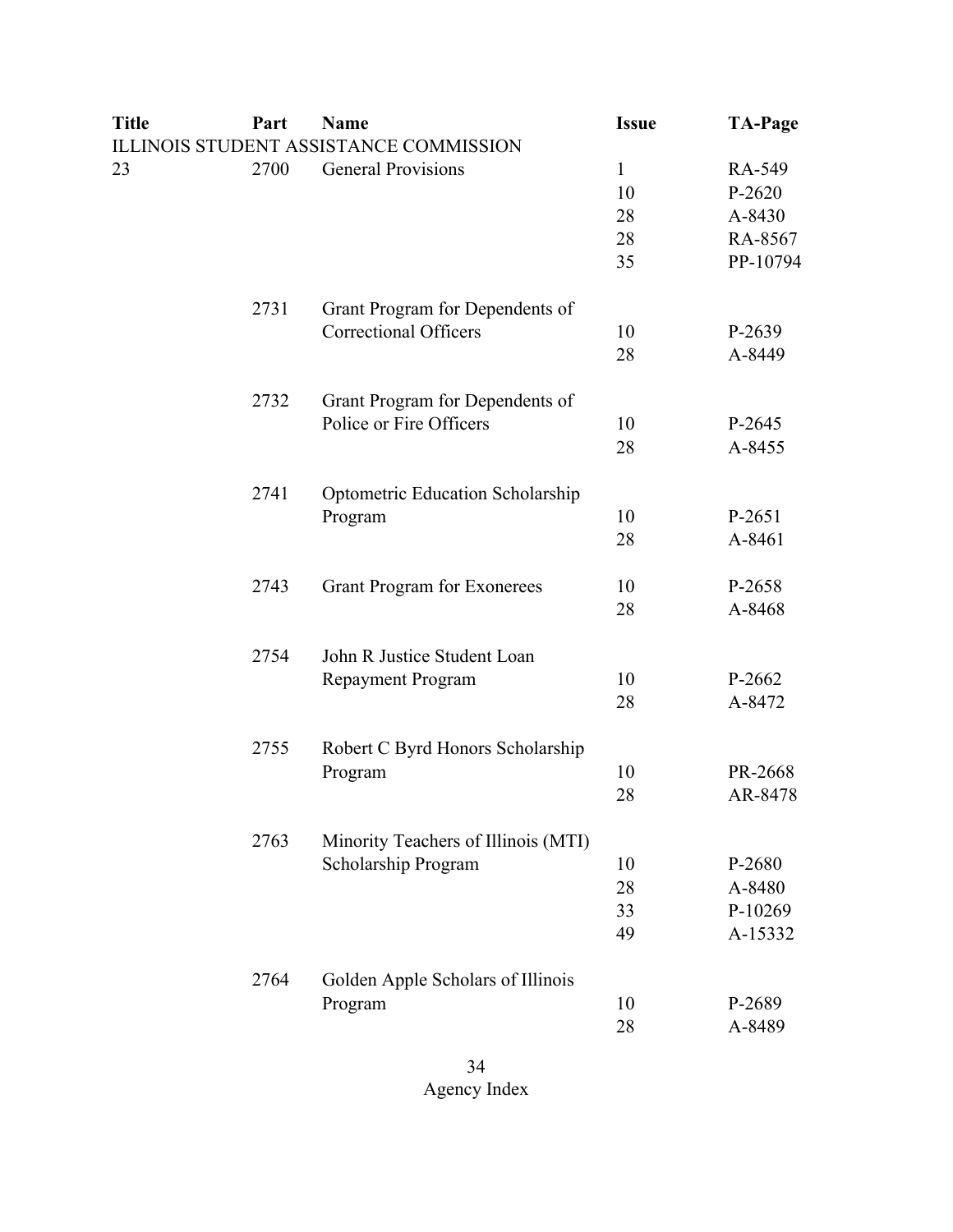| <b>Title</b>                   | Part | <b>Name</b>                           | <b>Issue</b>   | <b>TA-Page</b>   |
|--------------------------------|------|---------------------------------------|----------------|------------------|
| 23                             | 2766 | AIM HIGH Grant Pilot Program          | 10<br>28       | P-2694<br>A-8494 |
| OFFICE OF THE ATTORNEY GENERAL |      |                                       |                |                  |
| 44                             | 1300 | <b>Attorney General's Procurement</b> | 27             | RA-8120          |
|                                |      |                                       | 48             | P-14744          |
| 77                             | 4500 | Hospital Financial Assistance under   |                |                  |
|                                |      | the Fair Patient Billing Act          | 13             | P-3732           |
|                                |      |                                       | 33             | A-10281          |
|                                |      |                                       | 52             | RA-16401         |
| OFFICE OF THE AUDITOR GENERAL  |      |                                       |                |                  |
| 74                             | 420  | Code of Regulations                   | 29             | RA-9216          |
|                                |      |                                       | 31             | P-9519           |
|                                |      | OFFICE OF THE STATE FIRE MARSHAL      |                |                  |
| 41                             | 109  | Fire Sprinkler Contractor Licensing   |                |                  |
|                                |      | Rules                                 | $\overline{2}$ | RA-846           |
|                                |      |                                       | 29             | RA-9351          |
|                                | 141  | Policy and Procedures Manual for      |                |                  |
|                                |      | <b>Fire Protection Personnel</b>      | 12             | P-3291           |
|                                |      |                                       | 38             | A-11584          |
| OFFICE OF THE STATE TREASURER  |      |                                       |                |                  |
| 2                              | 650  | Public Information, Rulemaking and    |                |                  |
|                                |      | Organization                          | 30             | P-9397           |
|                                |      |                                       | 48             | A-15095          |
|                                | 651  | Access to Records of the Office of    |                |                  |
|                                |      | The Illinois State Treasurer          | 41             | P-12466          |
| 23                             | 2500 | College Savings Pool                  | $\tau$         | A-2052           |
|                                |      |                                       | 43             | P-13169          |
| 74                             | 721  | Secure Choice Savings Program         | 41             | P-12499          |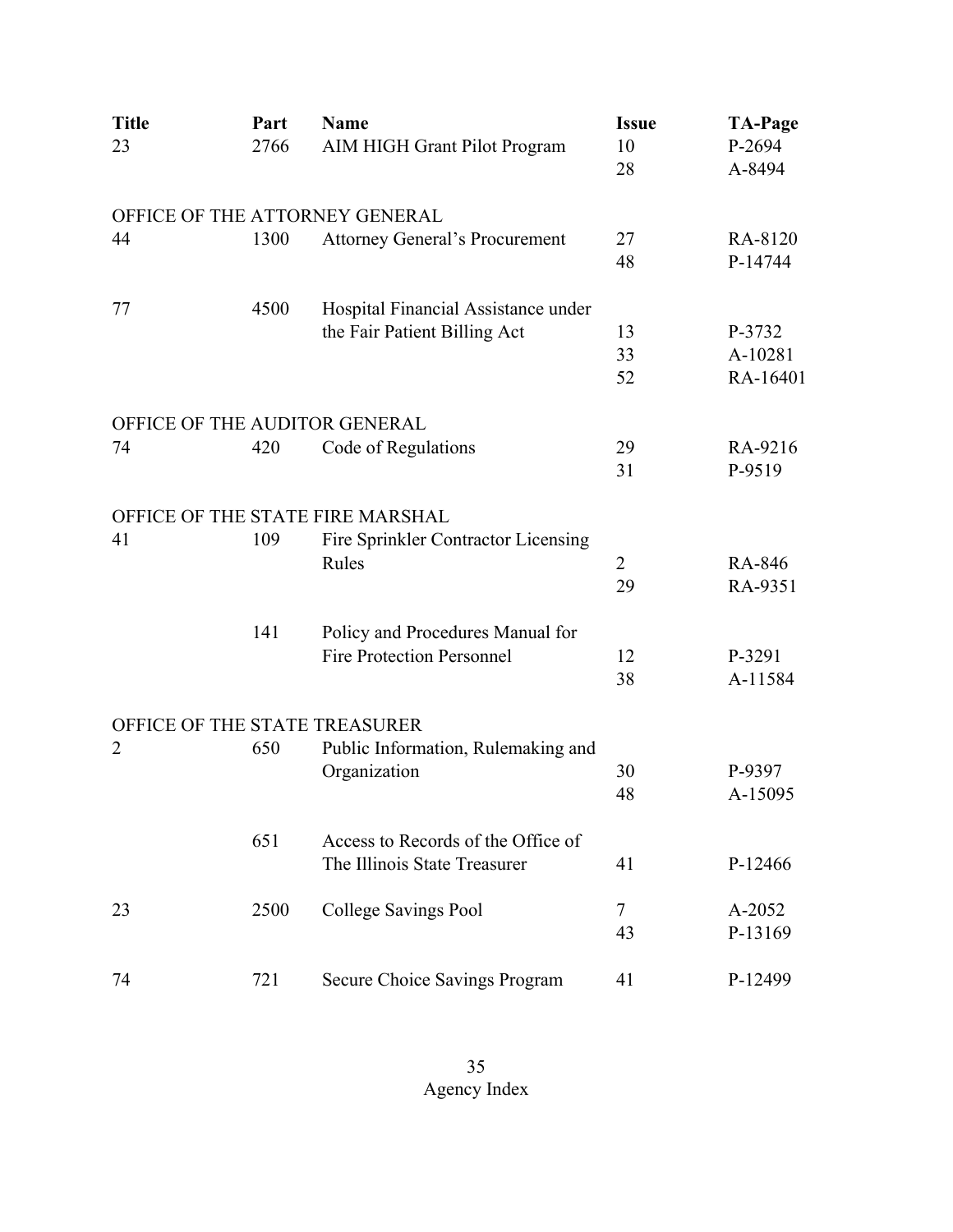| <b>Title</b>              | Part | <b>Name</b>                                                  | <b>Issue</b>         | <b>TA-Page</b>     |
|---------------------------|------|--------------------------------------------------------------|----------------------|--------------------|
| 74                        | 722  | Achieving a Better Life Experience<br>(ABLE) Account Program | 13                   | A-4133             |
|                           |      |                                                              |                      |                    |
|                           | 735  | E-Pay Program                                                | $\mathfrak{Z}$<br>29 | RA-1087<br>RA-9369 |
|                           |      |                                                              |                      |                    |
|                           | 750  | Home Ownership Made Easy Act                                 | 34                   | PR-10701           |
|                           |      |                                                              | 48                   | A15102             |
| POLLUTION CONTROL BOARD   |      |                                                              |                      |                    |
| 35                        | 211  | Definitions and General Provisions                           | $\mathbf{1}$         | RA-560             |
|                           |      |                                                              | 12                   | A-3509             |
|                           |      |                                                              | 27                   | RA-8122            |
|                           |      |                                                              | 52                   | RA-16402           |
|                           | 219  | <b>Organic Material Emission Standards</b>                   |                      |                    |
|                           |      | and Limitations for the Metro East                           |                      |                    |
|                           |      | Area                                                         | 12                   | A-3553             |
|                           |      |                                                              |                      |                    |
|                           | 243  | Air Quality Standards                                        | $\mathbf{1}$         | A-337              |
|                           | 249  | Ethylene Oxide Ambient Air                                   |                      |                    |
|                           |      | Monitoring                                                   | 6                    | A-1696             |
|                           |      |                                                              |                      |                    |
|                           | 307  | Sewer Discharge Criteria                                     | 14                   | P-4212             |
|                           |      |                                                              | 27                   | A-8035             |
|                           |      |                                                              |                      |                    |
|                           | 310  | <b>Pretreatment Programs</b>                                 | 14                   | P-4238<br>A-8061   |
|                           |      |                                                              | 27                   |                    |
|                           | 845  | Standards for the Disposal of the                            |                      |                    |
|                           |      | Coal Combustion Residuals in                                 |                      |                    |
|                           |      | <b>Surface Impoundments</b>                                  | 19                   | A-5884             |
| PROPERTY TAX APPEAL BOARD |      |                                                              |                      |                    |
| 86                        | 1910 | Practice and Procedure for Appeals                           |                      |                    |
|                           |      | Before the Property Tax Appeal                               |                      |                    |
|                           |      | Board                                                        | 1                    | RA-583             |
|                           |      |                                                              | 22                   | P-6631             |
|                           |      |                                                              |                      |                    |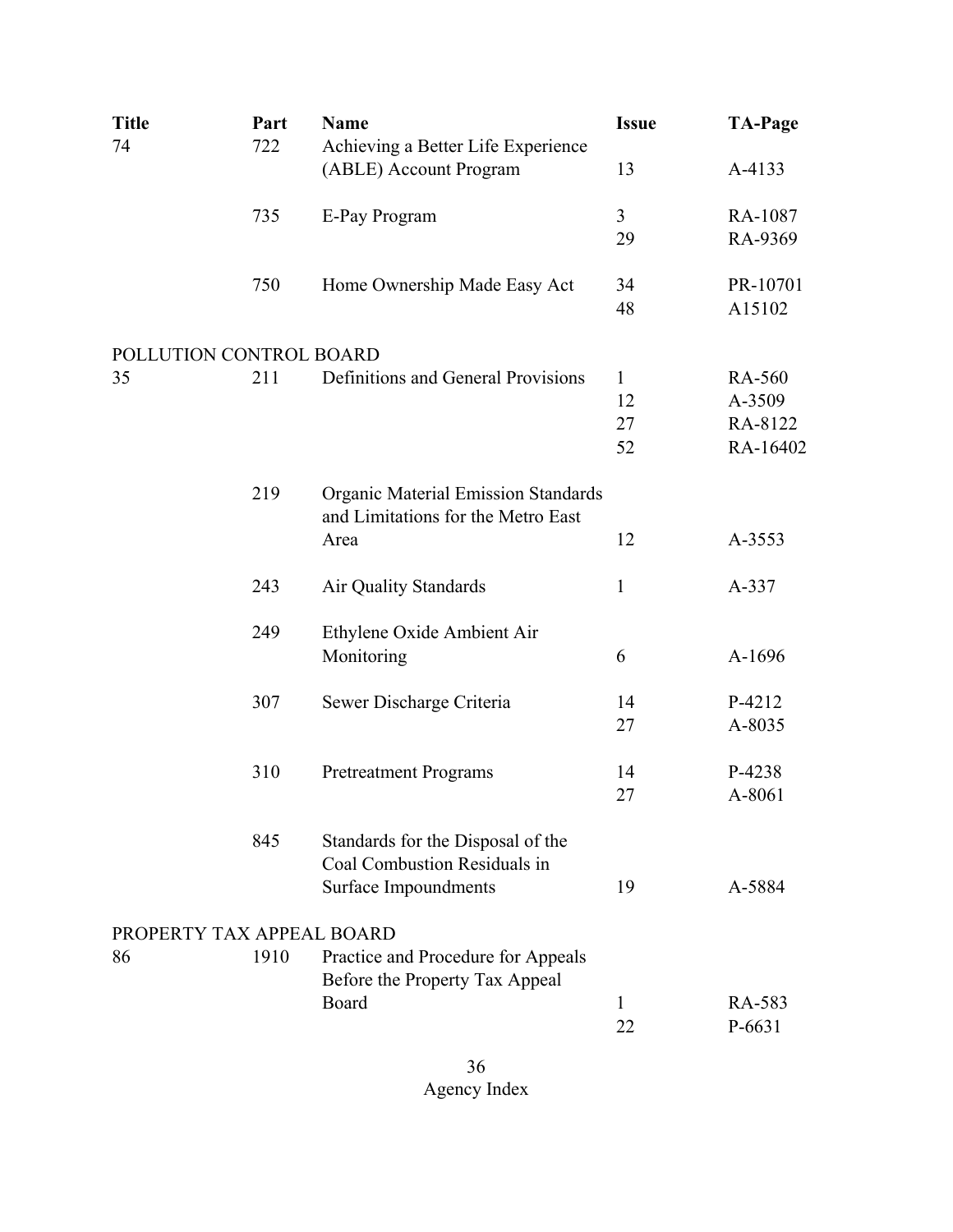| <b>Title</b><br>86 | Part<br>1910 | <b>Name</b><br>Practice and Procedure for Appeals<br>Before the Property Tax Appeal | <b>Issue</b>   | <b>TA-Page</b> |
|--------------------|--------------|-------------------------------------------------------------------------------------|----------------|----------------|
|                    |              | Board                                                                               | 28             | RA-8564        |
|                    |              |                                                                                     | 46             | A-14193        |
|                    |              | SECRETARY OF STATE - GENERAL COUNSEL                                                |                |                |
| 2                  | 552          | <b>Departmental Duties</b>                                                          | 44             | P-13655        |
| 14                 | 150          | <b>Business Corporation Act</b>                                                     | 4              | P-1114         |
|                    |              |                                                                                     | $\overline{4}$ | $E-1215$       |
|                    |              |                                                                                     | 24             | A-7145         |
|                    |              |                                                                                     | 46             | P-14099        |
|                    | 160          | General Non For Profit Corporations                                                 | 8              | P-2237         |
|                    |              |                                                                                     | 8              | E-2280         |
|                    |              |                                                                                     | 24             | A-7152         |
|                    |              |                                                                                     | 46             | P-14105        |
|                    | 171          | Uniform Limited Partnership Act                                                     |                |                |
|                    |              | (2001)                                                                              | 8              | P-2240         |
|                    |              |                                                                                     | 8              | E-2285         |
|                    |              |                                                                                     | 24             | A-7157         |
|                    | 176          | Notary Public Records                                                               | 20             | A-6274         |
|                    | 178          | Limited Liability Company Act                                                       | 8              | P-2243         |
|                    |              |                                                                                     | 8              | E-2290         |
|                    |              |                                                                                     | 24             | A-7162         |
|                    |              |                                                                                     | 46             | P-14109        |
|                    | 3010         | Illinois State Library, Library<br><b>Operations Division</b>                       | 3              | RA-1085        |
|                    | 3035         | The Illinois State Library Grant<br>Programs                                        | 29             | RA-9348        |
|                    | 3050         | Public Library Non-Resident Services 31                                             |                | A-9538         |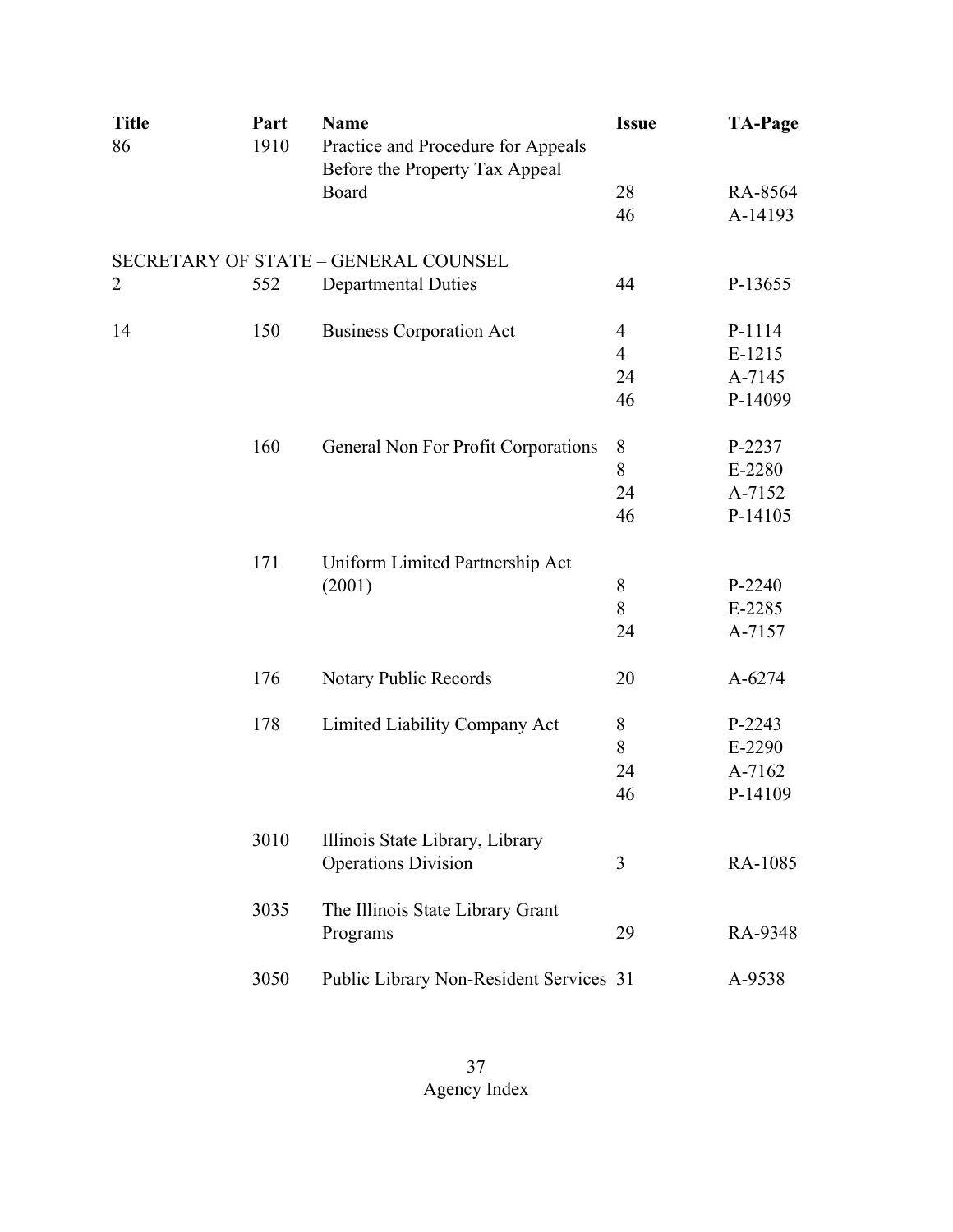| <b>Title</b><br>44 | Part<br>2000 | <b>Name</b><br>Secretary of State Standard | <b>Issue</b>   | <b>TA-Page</b> |
|--------------------|--------------|--------------------------------------------|----------------|----------------|
|                    |              | Procurement                                | 30             | P-9385         |
|                    |              |                                            | 47             | A-14500        |
| 50                 | 8000         | Motor Vehicles Accident Prevention         |                |                |
|                    |              | <b>Courses Liability Insurance</b>         | 46             | P-14114        |
| 92                 | 1001         | Procedures and Standards                   | 18             | P-5489         |
|                    |              |                                            | 48             | A-14985        |
|                    | 1002         | Sale of Information                        | $\overline{2}$ | A-718          |
|                    | 1003         | Collection of Fees                         | 12             | E-3699         |
|                    | 1010         | Certificates of Title, Registration        |                |                |
|                    |              | of Vehicles                                | 5              | P-1343         |
|                    |              |                                            | 5              | E-1369         |
|                    |              |                                            | 19             | A-6054         |
|                    |              |                                            | 22             | P-6641         |
|                    |              |                                            | 22             | E-6794         |
|                    |              |                                            | 23             | E-6862         |
|                    |              |                                            | 29             | P-8627         |
|                    |              |                                            | 39             | P-11665        |
|                    |              |                                            | 39             | E-11690        |
|                    |              |                                            | 40             | P-11799        |
|                    |              |                                            | 43             | W-13168        |
|                    |              |                                            | 44             | P-13660        |
|                    | 1019         | Remittance Agents                          | $\overline{2}$ | A-727          |
|                    | 1030         | <b>Issuance of Licenses</b>                | $\overline{c}$ | A-732          |
|                    |              |                                            | $\overline{4}$ | P-1117         |
|                    |              |                                            | 10             | P-2608         |
|                    |              |                                            | 11             | P-2777         |
|                    |              |                                            | 17             | P-5337         |
|                    |              |                                            | 17             | E-5450         |
|                    |              |                                            | 19             | A-6062         |
|                    |              |                                            | 29             | P-8636         |
|                    |              |                                            | 29             | E-9197         |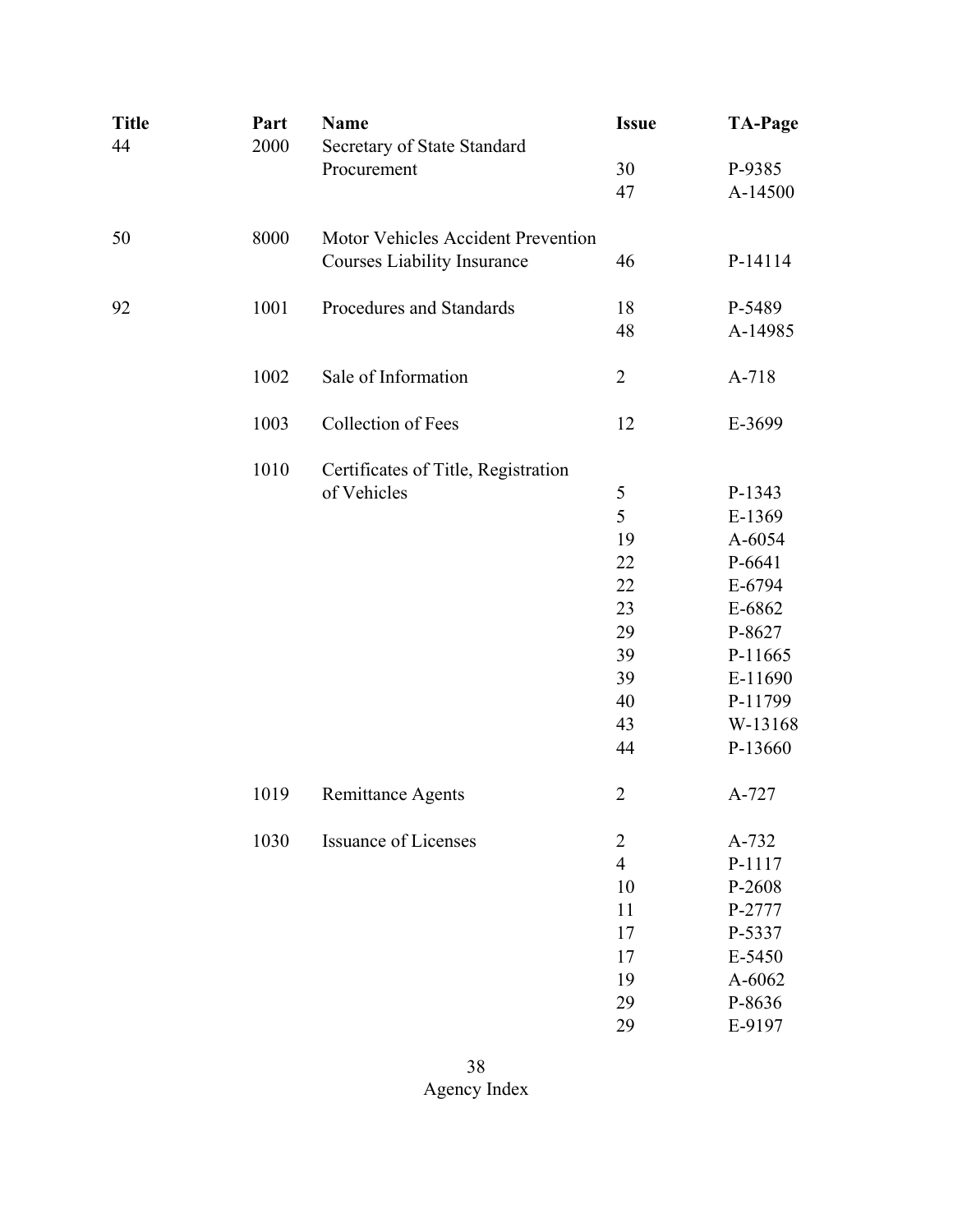| <b>Title</b> | Part                            | <b>Name</b>                                  | <b>Issue</b>   | <b>TA-Page</b> |
|--------------|---------------------------------|----------------------------------------------|----------------|----------------|
| 92           | 1030                            | <b>Issuance of Licenses</b>                  | 30             | A-9472         |
|              |                                 |                                              | 43             | A-13406        |
|              |                                 |                                              | 47             | P-14329        |
|              |                                 |                                              | 48             | A-15086        |
|              | 1035                            | <b>School Bus Driver Permit</b>              | 2              | A-750          |
|              |                                 |                                              | 4              | P-1132         |
|              |                                 |                                              | $\overline{4}$ | E-1222         |
|              |                                 |                                              | 21             | A-6602         |
|              | 1040                            | Cancellation, Revocation or                  |                |                |
|              |                                 | Suspension of Licenses or Permits            | 2              | A-755          |
|              | 1060                            | <b>Commercial Driver Training Schools</b>    | $\overline{2}$ | A-769          |
|              |                                 |                                              | 15             | A-4535         |
|              |                                 |                                              | 17             | P-5340         |
|              |                                 |                                              | 17             | E-5466         |
|              |                                 |                                              | 43             | A-13421        |
|              | 1066                            | Online Only Adult Driver Education           |                |                |
|              |                                 | <b>Course Provider Certification</b>         | 47             | P-14405        |
|              | 1070                            | Illinois Safety Responsibility Law           | 41             | P-12457        |
|              |                                 | <b>SECRETARY OF STATE - IL STATE LIBRARY</b> |                |                |
| 23           | 3035                            | Illinois State Library Grant Programs        | 47             | P-14410        |
|              | <b>STATE BOARD OF ELECTIONS</b> |                                              |                |                |
| 26           | 212                             | Personnel                                    | 46             | P-14131        |
|              |                                 | STATE EMPLOYEES' RETIREMENT SYSTEM           |                |                |
| 80           | 1540                            | The Administration and Operation             |                |                |
|              |                                 | of the State Employees' Retirement           |                |                |
|              |                                 | System of Illinois                           | 6              | P-1464         |
|              |                                 |                                              | 11             | A-3023         |
|              |                                 |                                              | 20             | P-6166         |
|              |                                 |                                              | 23             | P-6848         |
|              |                                 |                                              | 31             | A-9547         |
|              |                                 |                                              | 46             | P-14138        |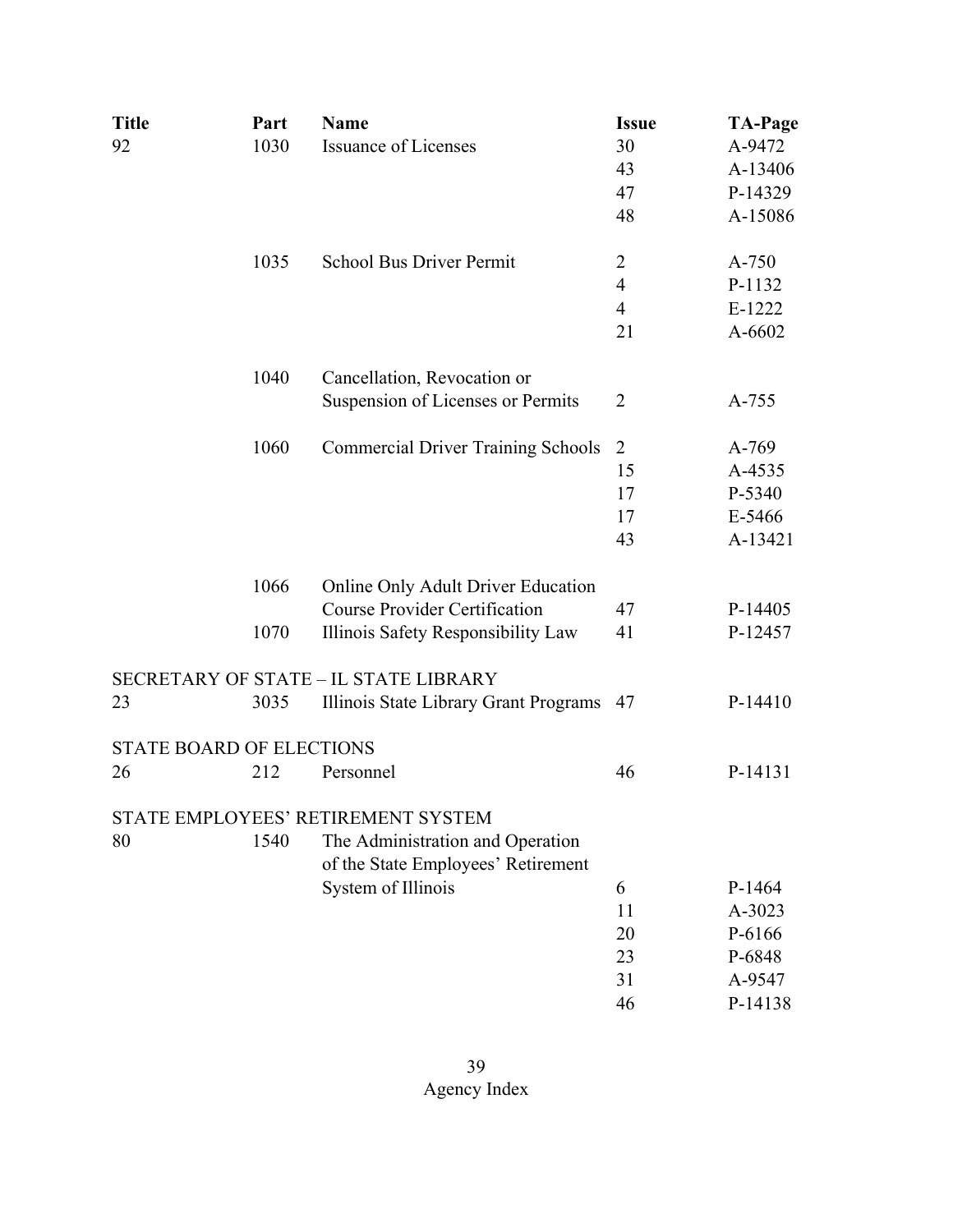| <b>Title</b> | Part | <b>Name</b>                           | <b>Issue</b> | <b>TA-Page</b> |
|--------------|------|---------------------------------------|--------------|----------------|
|              |      | STATE UNIVERSITIES' RETIREMENT SYSTEM |              |                |
| 80           | 1600 | Universities Retirement               | 1            | P-213          |
|              |      |                                       | 1            | $E-492$        |
|              |      |                                       | 1            | RA-585         |
|              |      |                                       | 8            | A-2259         |
|              |      |                                       | 22           | A-6649         |
|              |      |                                       | 26           | RA-7998        |
|              |      |                                       | 29           | P-8638         |
|              |      |                                       | 52           | RA-16430       |
|              |      | TORTURE INQUIRY AND RELIEF COMMISSION |              |                |
| 2            | 3500 | Organization, Public Information,     |              |                |
|              |      | Procedures and Rulemaking             | 6            | O-1744         |
|              |      |                                       | 18           | RC-5715        |
|              |      |                                       | 30           | P-9404         |
|              |      |                                       | 45           | A-13971        |
|              |      |                                       | 46           | A-14203        |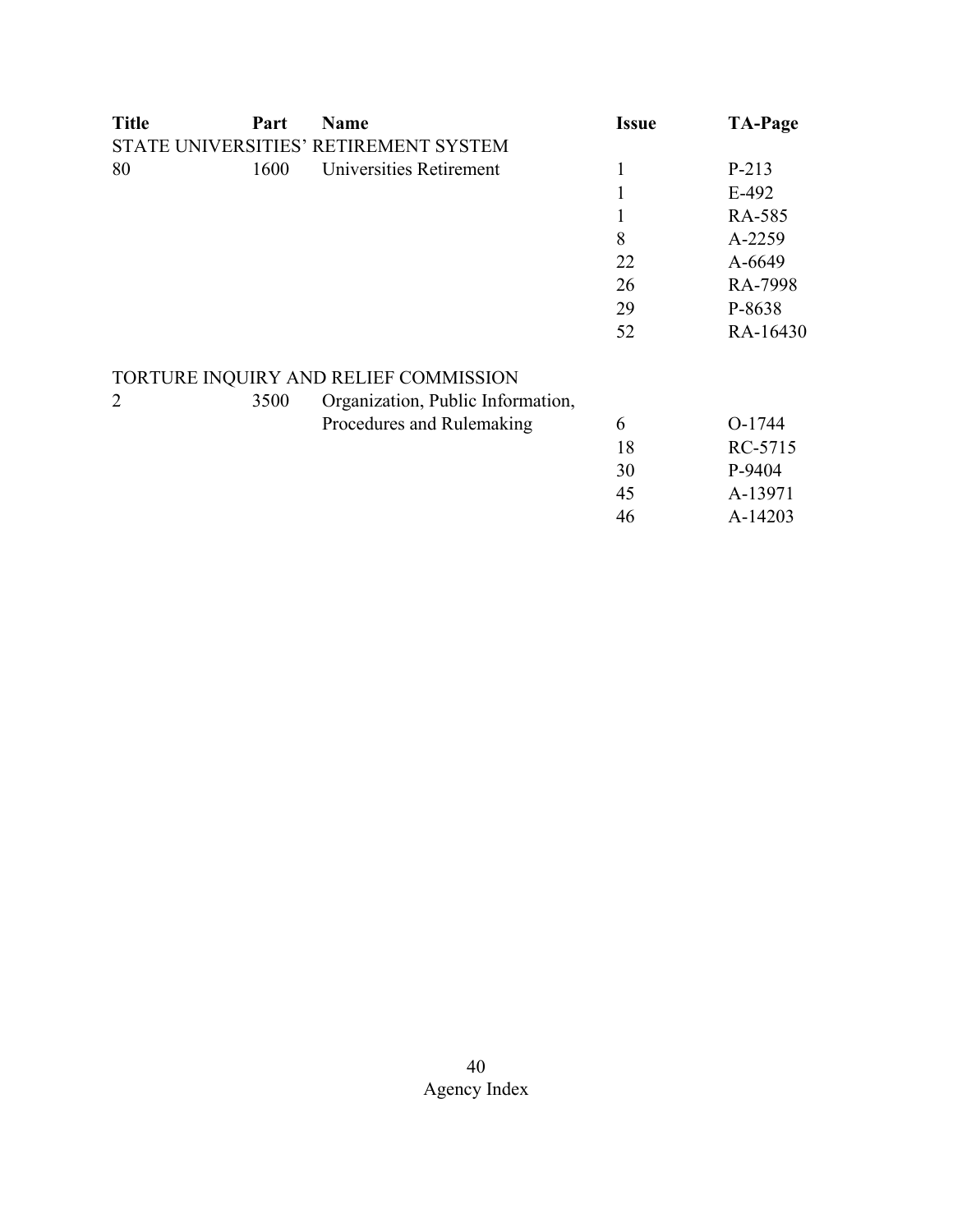| <b>Title</b><br>$\overline{2}$ | Part<br>552 | <b>Name</b><br><b>Departmental Duties</b>                                                 | <b>Issue</b><br>44        | <b>TA-Page</b><br>P-13655                         |
|--------------------------------|-------------|-------------------------------------------------------------------------------------------|---------------------------|---------------------------------------------------|
|                                | 650         | Public Information, Rulemaking and<br>Organization                                        | 30<br>48                  | P-9397<br>A-15095                                 |
|                                | 651         | Access to Records of the Office of the<br>Illinois State Treasurer                        | 41                        | P-12466                                           |
|                                | 725         | Public Information, Rulemaking and<br>Organization                                        | 28                        | A-8276                                            |
|                                | 1101        | Freedom of Information                                                                    | 17                        | AR-5386                                           |
|                                | 1101        | Access to Records of the Department<br>of Healthcare and Family Services                  | 17                        | A-5388                                            |
|                                | 1620        | Organization, Information,<br>Rulemaking and Hearings                                     | 3<br>6<br>29              | RA-1046<br>$E-1700$<br>RA-9218                    |
|                                | 1650        | Rules of the Capital Development<br>Board                                                 | 30                        | A-9412                                            |
| $\overline{2}$                 | 1800        | Public Information, Rulemaking and<br>Organization                                        | 22                        | A-6644                                            |
|                                | 3500        | Organization, Public Information,<br>Procedures and Rulemaking                            | 6<br>18<br>30<br>45<br>46 | O-1744<br>RC-5715<br>P-9404<br>A-13971<br>A-14203 |
| 4                              | 1725        | <b>Americans with Disabilities</b><br>Act and Civil Rights Program<br>Grievance Procedure | 3<br>28                   | RA-1014<br>RA-8527                                |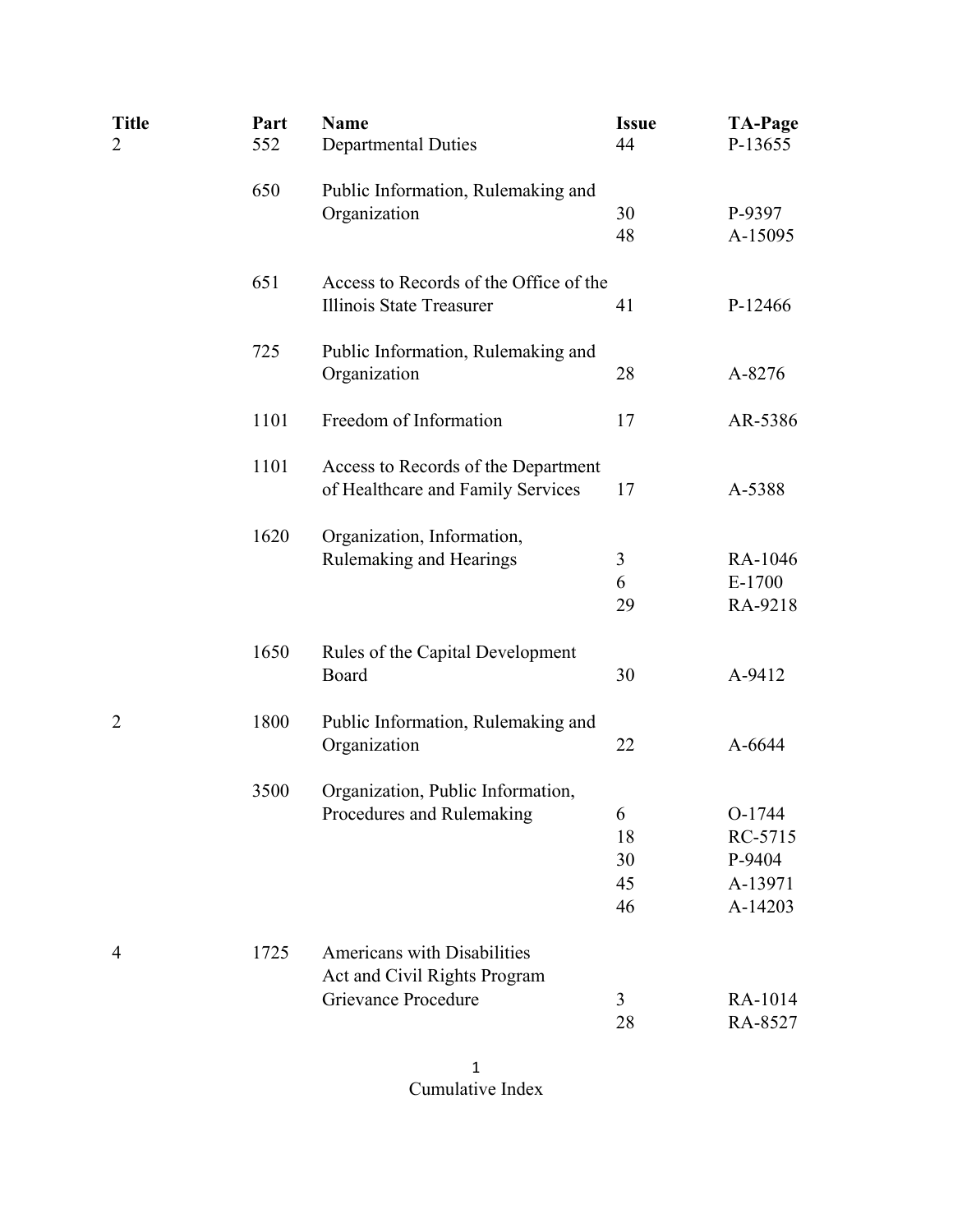| <b>Title</b><br>8 | Part<br>2110 | <b>Name</b><br>Americans with Disabilities Act | <b>Issue</b> | <b>TA-Page</b>    |
|-------------------|--------------|------------------------------------------------|--------------|-------------------|
|                   |              | Grievance Procedure                            | 16           | P-4769            |
|                   |              |                                                | 32           | A-9988            |
|                   |              |                                                |              |                   |
|                   | 25           | Animal Welfare Act                             | 29           | P-8586            |
|                   | 250          | Illinois Pesticide Act                         | 7            | E-2071            |
|                   |              |                                                | 21           | E-6606            |
|                   |              |                                                | 51           | P-15494           |
|                   | 260          | Fairs Operating under the Agricultural         |              |                   |
|                   |              | Fair Act                                       | 16           | A-4888            |
|                   |              |                                                |              |                   |
| 11                | 100          | The Illinois Liquor Control                    |              |                   |
|                   |              | Commission                                     | 52           | P-16154           |
|                   |              |                                                |              |                   |
|                   | 510          | <b>Claiming Races</b>                          | 17<br>34     | P-5333<br>A-10719 |
|                   |              |                                                |              |                   |
|                   | 1775         | Joint Rules of the Department of the           |              |                   |
|                   |              | Lottery and the Department of Public           |              |                   |
|                   |              | Health on the Coronavirus Vaccine              |              |                   |
|                   |              | Incentive Public Health Promotion              | 29           | E-9171            |
|                   | 1800         | Video Gaming (General)                         | 5            | P-1328            |
|                   |              |                                                | 12           | A-3424            |
|                   |              |                                                | 16           | P-4751            |
|                   |              |                                                | 17           | A-5375            |
|                   |              |                                                | 21           | P-6531            |
|                   |              |                                                | 32           | A-9971            |
|                   |              |                                                | 32           | E-10074           |
|                   |              |                                                | 47           | P-14277           |
|                   | 1900         | <b>Sports Wagering</b>                         | 12           | A-3460            |
|                   |              |                                                | 21           | P-6548            |
|                   |              |                                                | 37           | A-10979           |
| 14                | 105          | Electronic Commerce Security Act               | 33           | PR-10172          |
|                   |              |                                                | 47           | AR-14447          |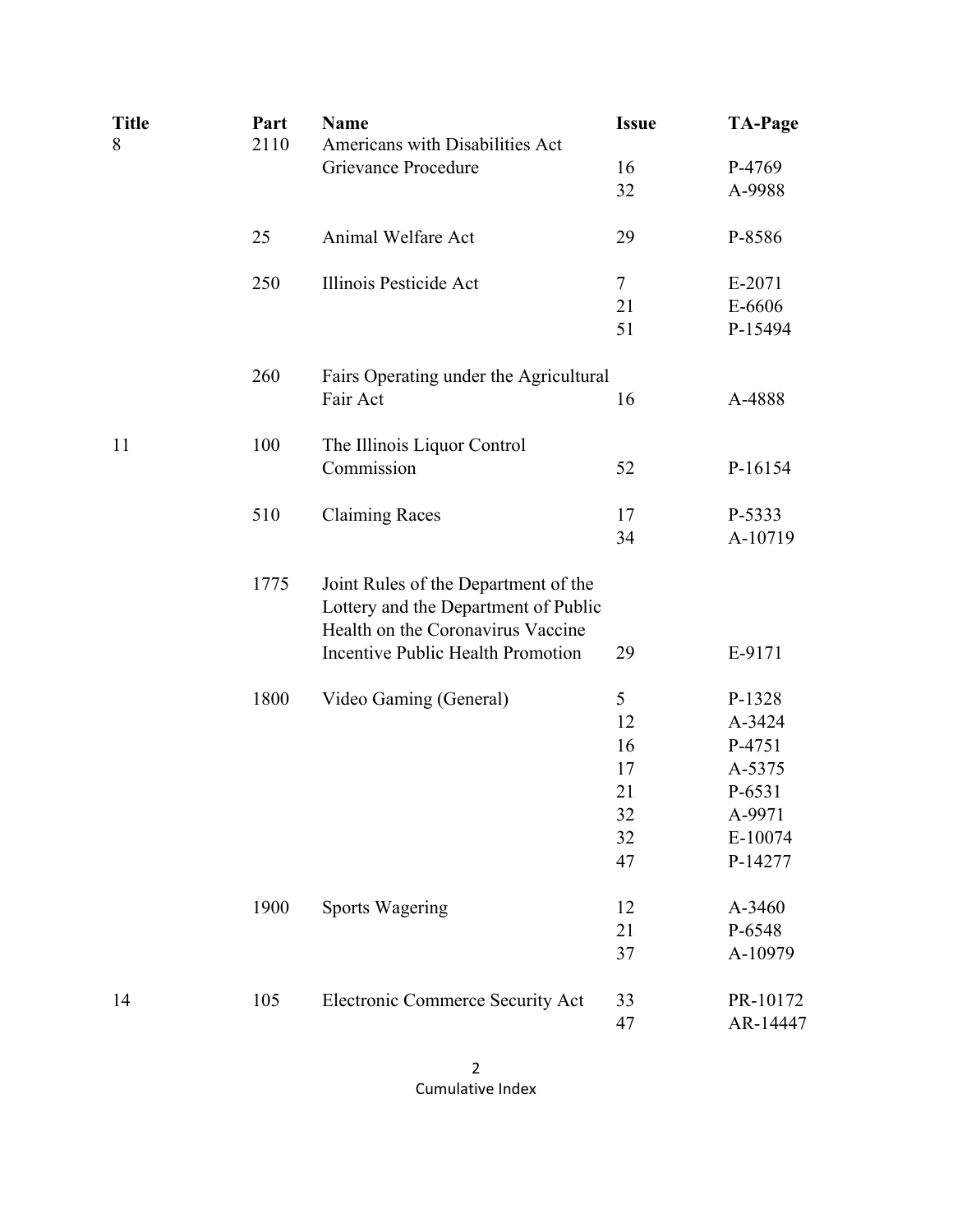| Title | Part | <b>Name</b>                                                  | <b>Issue</b>   | <b>TA-Page</b> |
|-------|------|--------------------------------------------------------------|----------------|----------------|
| 14    | 150  | <b>Business Corporation Act</b>                              | $\overline{4}$ | P-1114         |
|       |      |                                                              | $\overline{4}$ | E-1215         |
|       |      |                                                              | 24             | A-7145         |
|       |      |                                                              | 46             | P-14099        |
|       | 160  | General Not for Profit Corporations                          | 8              | P-2237         |
|       |      |                                                              | 8              | E-2280         |
|       |      |                                                              | 24             | A-7152         |
|       |      |                                                              | 46             | P-14105        |
|       | 171  | Uniform Limited Partnership Act                              |                |                |
|       |      | (2001)                                                       | $8\,$          | P-2240         |
|       |      |                                                              | 8              | E-2285         |
|       |      |                                                              | 24             | A-7157         |
|       | 176  | Notary Public Records                                        | 20             | A-6274         |
| 178   |      | Limited Liability Company Act                                | 8              | P-2243         |
|       |      |                                                              | 8              | E-2290         |
|       |      |                                                              | 24             | A-7162         |
|       |      |                                                              | 46             | P-14109        |
|       | 520  | Enterprise Zone and High Impact                              |                |                |
|       |      | <b>Business Programs</b>                                     | 33             | P-10200        |
|       | 521  | Data Center Investment Program                               | 10             | P-2530         |
|       | 522  | <b>Apprenticeship Education Expense</b><br>Credit Program    | 39             | P-11651        |
|       | 524  | River Edge Redevelopment Zone<br>Program                     | 33             | P-10217        |
|       | 527  | Economic Development for a<br>Growing Economy Program (EDGE) | 33             | P-10229        |
|       | 528  | Illinois Film Production Services Tax<br>Credit Program      | 17             | A-5342         |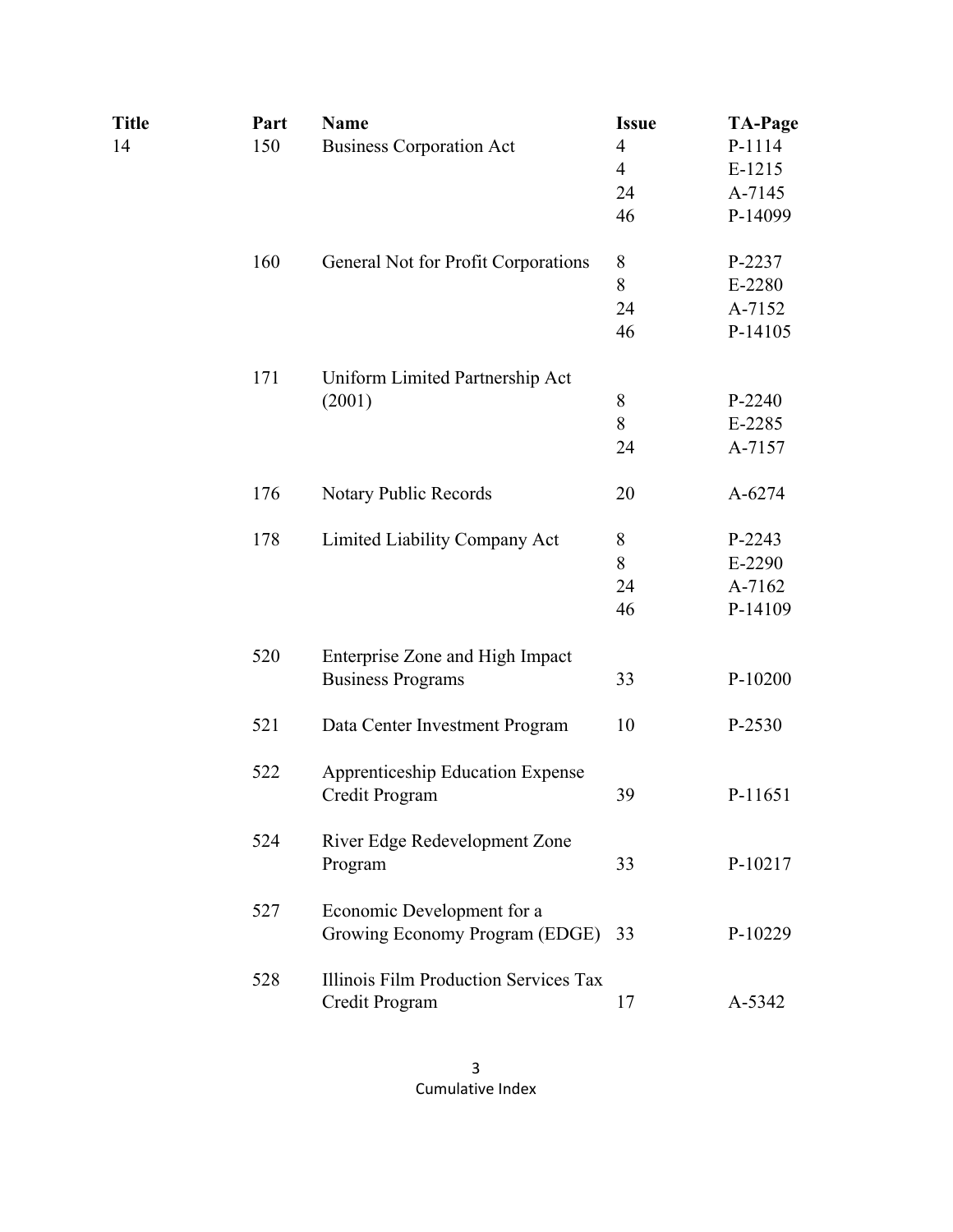| <b>Name</b><br>Part<br>550                        | <b>Issue</b>                                                                                                                                                                   | <b>TA-Page</b>                                                                                     |  |  |
|---------------------------------------------------|--------------------------------------------------------------------------------------------------------------------------------------------------------------------------------|----------------------------------------------------------------------------------------------------|--|--|
|                                                   | $\overline{2}$                                                                                                                                                                 | $A-602$                                                                                            |  |  |
|                                                   | 39                                                                                                                                                                             | P-11663                                                                                            |  |  |
|                                                   | 39                                                                                                                                                                             | E-11680                                                                                            |  |  |
| 651<br>Cannabis Business Incubator and            |                                                                                                                                                                                |                                                                                                    |  |  |
| Sponsorship Program                               | 1                                                                                                                                                                              | $A-215$                                                                                            |  |  |
| 690<br><b>Business Interruption Grant Program</b> | 2                                                                                                                                                                              | $A - 624$                                                                                          |  |  |
| 691<br><b>Back to Business Grant Program</b>      | 38                                                                                                                                                                             | P-11456                                                                                            |  |  |
|                                                   | 38                                                                                                                                                                             | E-11616                                                                                            |  |  |
|                                                   | 45                                                                                                                                                                             | EA-                                                                                                |  |  |
| 700<br>Local Coronavirus Urgent Remediation       |                                                                                                                                                                                |                                                                                                    |  |  |
|                                                   |                                                                                                                                                                                |                                                                                                    |  |  |
|                                                   |                                                                                                                                                                                | $A-656$                                                                                            |  |  |
|                                                   |                                                                                                                                                                                | P-2552                                                                                             |  |  |
|                                                   |                                                                                                                                                                                | $E-2703$                                                                                           |  |  |
|                                                   |                                                                                                                                                                                | RC-4572                                                                                            |  |  |
|                                                   |                                                                                                                                                                                | A-9417                                                                                             |  |  |
| Public Use of State Parks and Other<br>110        |                                                                                                                                                                                |                                                                                                    |  |  |
|                                                   |                                                                                                                                                                                |                                                                                                    |  |  |
|                                                   |                                                                                                                                                                                | RA-1063                                                                                            |  |  |
|                                                   |                                                                                                                                                                                | P-8245                                                                                             |  |  |
|                                                   |                                                                                                                                                                                | A-12553                                                                                            |  |  |
| 130<br>Camping on Department of Natural           |                                                                                                                                                                                |                                                                                                    |  |  |
| <b>Resources Properties</b>                       | 3                                                                                                                                                                              | A-922                                                                                              |  |  |
|                                                   | 21                                                                                                                                                                             | P-6580                                                                                             |  |  |
|                                                   | 37                                                                                                                                                                             | A-11067                                                                                            |  |  |
| 510<br>General Hunting and Trapping on            |                                                                                                                                                                                |                                                                                                    |  |  |
|                                                   |                                                                                                                                                                                | P-7587                                                                                             |  |  |
|                                                   | 41                                                                                                                                                                             | A-12584                                                                                            |  |  |
| <b>Scientific Permits</b><br>520                  | 29                                                                                                                                                                             | RA-9286                                                                                            |  |  |
|                                                   | Local Tourism and<br><b>Convention Bureau Program</b><br>Program<br>Properties of the Department of<br><b>Natural Resources</b><br>Department-Owned-Or-Managed<br><b>Sites</b> | Emergency (or Local CURE) Support<br>$\overline{2}$<br>10<br>10<br>15<br>30<br>3<br>28<br>41<br>26 |  |  |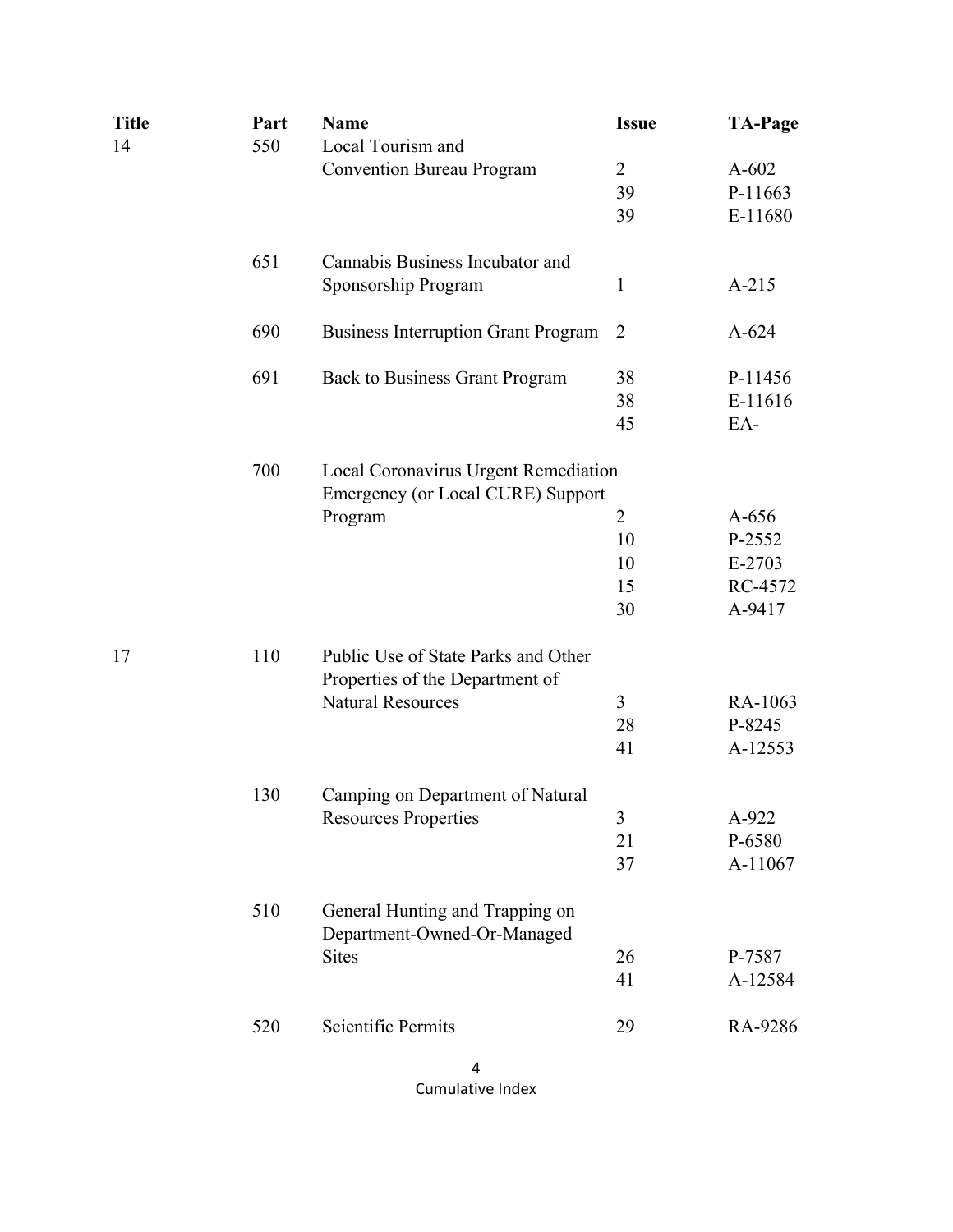| Title<br>17 | Part<br>528 | <b>Name</b><br><b>Landowner Permits</b>                                                                                                       | <b>Issue</b><br>12 | <b>TA-Page</b><br>P-3244 |
|-------------|-------------|-----------------------------------------------------------------------------------------------------------------------------------------------|--------------------|--------------------------|
|             |             |                                                                                                                                               | 28                 | A-8382                   |
|             | 530         | Cock Pheasant, Hungarian Partridge,                                                                                                           |                    |                          |
|             |             | Bobwhite Quail and Rabbit Hunting                                                                                                             | 26                 | P-7595                   |
|             |             |                                                                                                                                               | 41                 | A-12592                  |
|             | 550         | Raccoon, Opossum, Striped Skunk,<br>Red Fox, Gray Fox, Coyote, Bobcat                                                                         |                    |                          |
|             |             | and Woodchuck (Groundhog)                                                                                                                     |                    |                          |
|             |             | Hunting                                                                                                                                       | 26                 | P-7624                   |
|             |             |                                                                                                                                               | 41                 | A-12621                  |
|             | 570         | Muskrat, Mink, Raccoon, Opossum,<br>Striped Skunk, Weasel, Red Fox,<br>Gray Fox, Coyote, Badger, River<br>Otter, Beaver, Bobcat and Woodchuck |                    |                          |
|             |             | (Groundhog) Trapping                                                                                                                          | 26                 | P-7640                   |
|             |             |                                                                                                                                               | 41                 | A-12637                  |
|             |             |                                                                                                                                               |                    |                          |
|             | 590         | Duck, Goose, and Coot Hunting                                                                                                                 | 26                 | P-7657                   |
|             |             |                                                                                                                                               | 45                 | A-13834                  |
|             | 650         | White-Tailed Deer Hunting by Use                                                                                                              |                    |                          |
|             |             | of Firearms                                                                                                                                   | 26                 | P-7730                   |
|             |             |                                                                                                                                               | 41                 | A-12654                  |
|             | 660         | White-Tailed Deer Hunting by Use of                                                                                                           |                    |                          |
|             |             | <b>Muzzleloading Rifles</b>                                                                                                                   | 26                 | P-7756                   |
|             |             |                                                                                                                                               | 41                 | A-12680                  |
|             | 670         | White-Tailed Deer Hunting by Use                                                                                                              |                    |                          |
|             |             | of Bow and Arrow                                                                                                                              | 26                 | P-7775                   |
|             |             |                                                                                                                                               | 41                 | A-12699                  |
|             | 675         | Special White-Tailed Deer Season                                                                                                              |                    |                          |
|             |             | for Disease Control                                                                                                                           | 26                 | P-7800                   |
|             |             |                                                                                                                                               | 41                 | A-12724                  |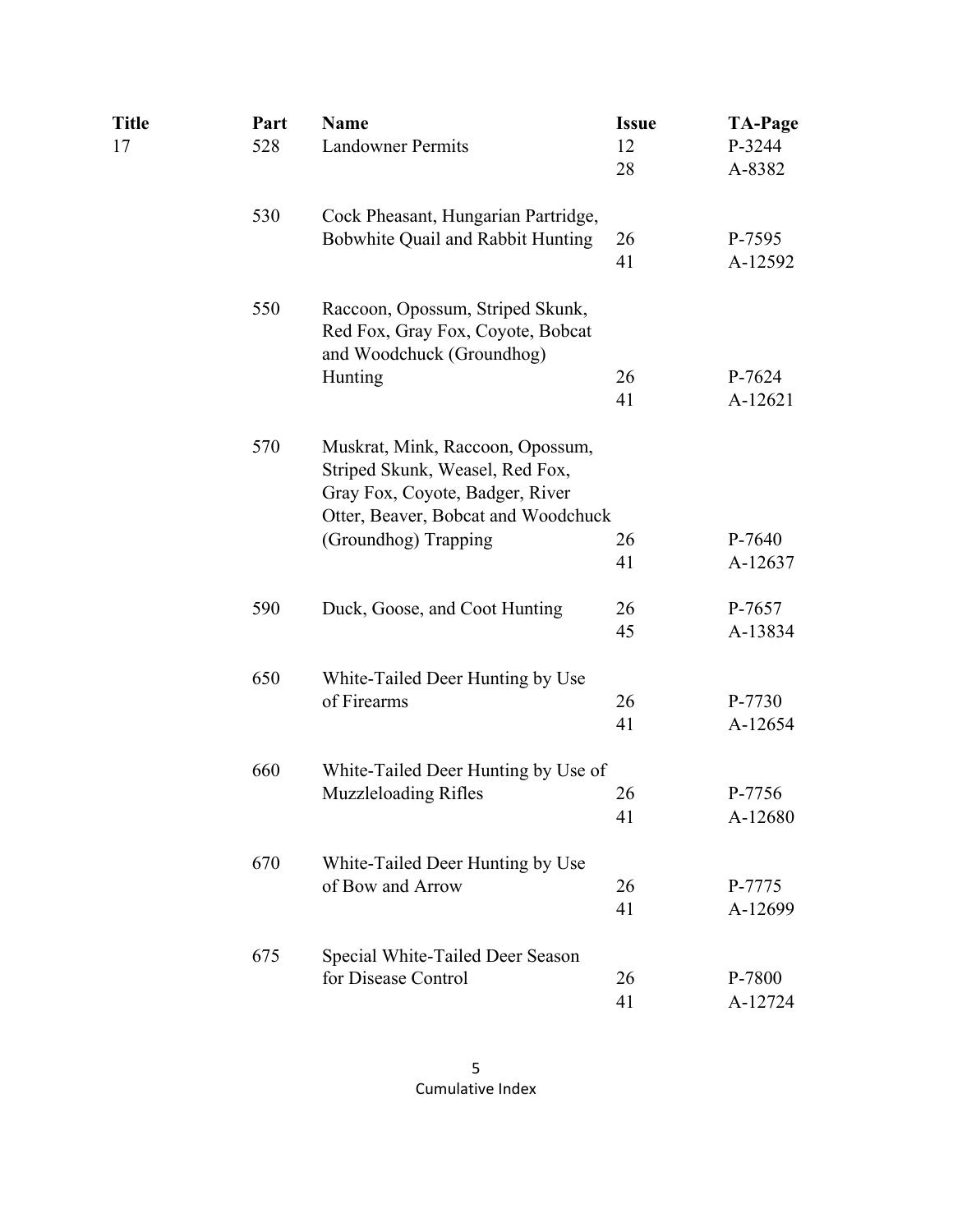| <b>Title</b> | Part | <b>Name</b>                             | <b>Issue</b> | <b>TA-Page</b> |
|--------------|------|-----------------------------------------|--------------|----------------|
| 17           | 680  | Late-Winter Deer Hunting Season         | 26           | P-7807         |
|              |      |                                         | 41           | A-12731        |
|              | 685  | Youth Hunting Season                    | 26           | P-7816         |
|              |      |                                         | 41           | A-12740        |
|              | 690  | <b>Squirrel Hunting</b>                 | 26           | P-7832         |
|              |      |                                         | 41           | A-12756        |
|              | 710  | The Taking of Wild Turkeys -            |              |                |
|              |      | Spring Season                           | 26           | P-7845         |
|              |      |                                         | 41           | A-12769        |
|              | 715  | The Taking of Wild Turkeys -            |              |                |
|              |      | Fall Gun Season                         | 26           | P-7868         |
|              |      |                                         | 41           | A-12792        |
|              | 720  | The Taking of Wild Turkeys -            |              |                |
|              |      | Fall Archery Season                     | 26           | P-7880         |
|              |      |                                         | 41           | A-12804        |
|              | 730  | Dove Hunting                            | 26           | P-7894         |
|              |      |                                         | 41           | A-12818        |
|              | 740  | Crow, Woodcock, Snipe, Rail and         |              |                |
|              |      | <b>Teal Hunting</b>                     | 26           | P-7913         |
|              |      |                                         | 41           | A-12837        |
|              | 810  | Sport Fishing Regulations for the       |              |                |
|              |      | Water of Illinois                       |              | A-1898         |
|              | 1515 | <b>Conservation Reserve Enhancement</b> |              |                |
|              |      | Program (CREP)                          | 51           | P-15938        |
|              | 2010 | Boat and Snowmobile Registration        |              |                |
|              |      | and Safety                              | 12           | A-3499         |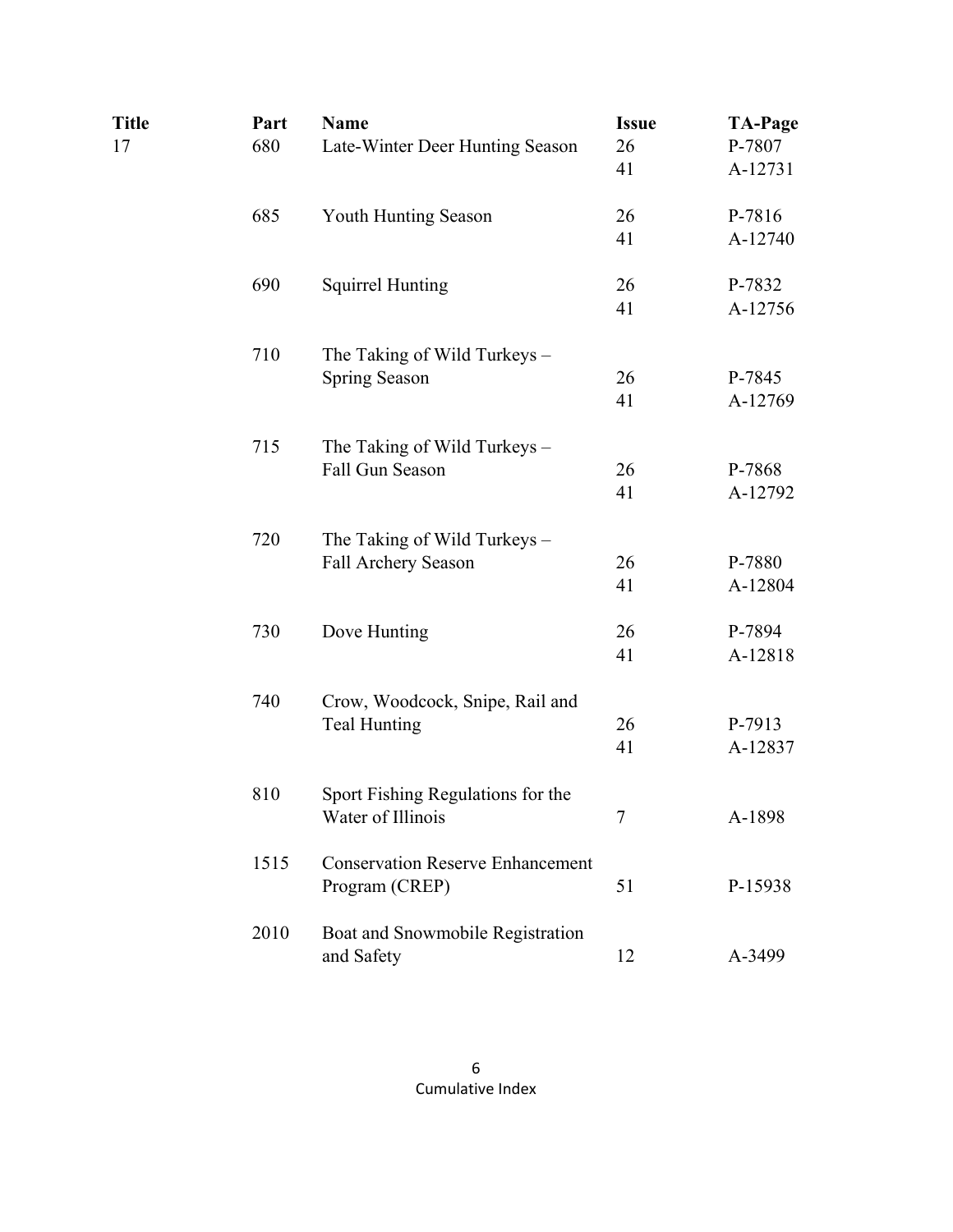| <b>Title</b> | Part | <b>Name</b>                             | <b>Issue</b>   | <b>TA-Page</b> |
|--------------|------|-----------------------------------------|----------------|----------------|
| 17           | 2080 | Operation of Watercraft Carrying        |                |                |
|              |      | Passengers for Hire on Illinois         |                |                |
|              |      | Waters                                  | 12             | P-3256         |
|              |      |                                         | 28             | A-8394         |
|              | 2530 | <b>Revocation Procedures for</b>        |                |                |
|              |      | <b>Conservation Offenses</b>            | 12             | P-3276         |
|              |      |                                         | 28             | A-8415         |
| 20           | 107  | Record of Offenders                     | 15             | A-4432         |
|              |      |                                         | 48             | P-14753        |
|              | 110  | Reimbursement for Expenses              | 15             | AR-4445        |
|              | 455  | <b>Work Release Programs</b>            | 49             | P-15174        |
|              | 505  | <b>Closed Maximum Security Facility</b> | 15             | AR-4447        |
|              | 1230 | Firearm Owners' Identification          |                |                |
|              |      | Card Act                                | 10             | $E-2763$       |
|              |      |                                         | 29             | RA-9366        |
|              |      |                                         | 37             | P-10938        |
|              |      |                                         | 37             | A-11201        |
|              |      |                                         | 51             | RA-16105       |
|              |      |                                         | 52             | P-16315        |
|              | 1231 | Firearm Concealed Carry Act             |                |                |
|              |      | Procedures                              | 10             | E-2767         |
|              |      |                                         | 37             | P-10961        |
|              |      |                                         | 37             | A-11206        |
|              | 1232 | Firearm Dealer License Certification    |                |                |
|              |      | Act                                     | $\overline{2}$ | P-591          |
|              |      |                                         | 20             | A-6285         |
|              | 1244 | Use of Force Reporting                  | 30             | P-9393         |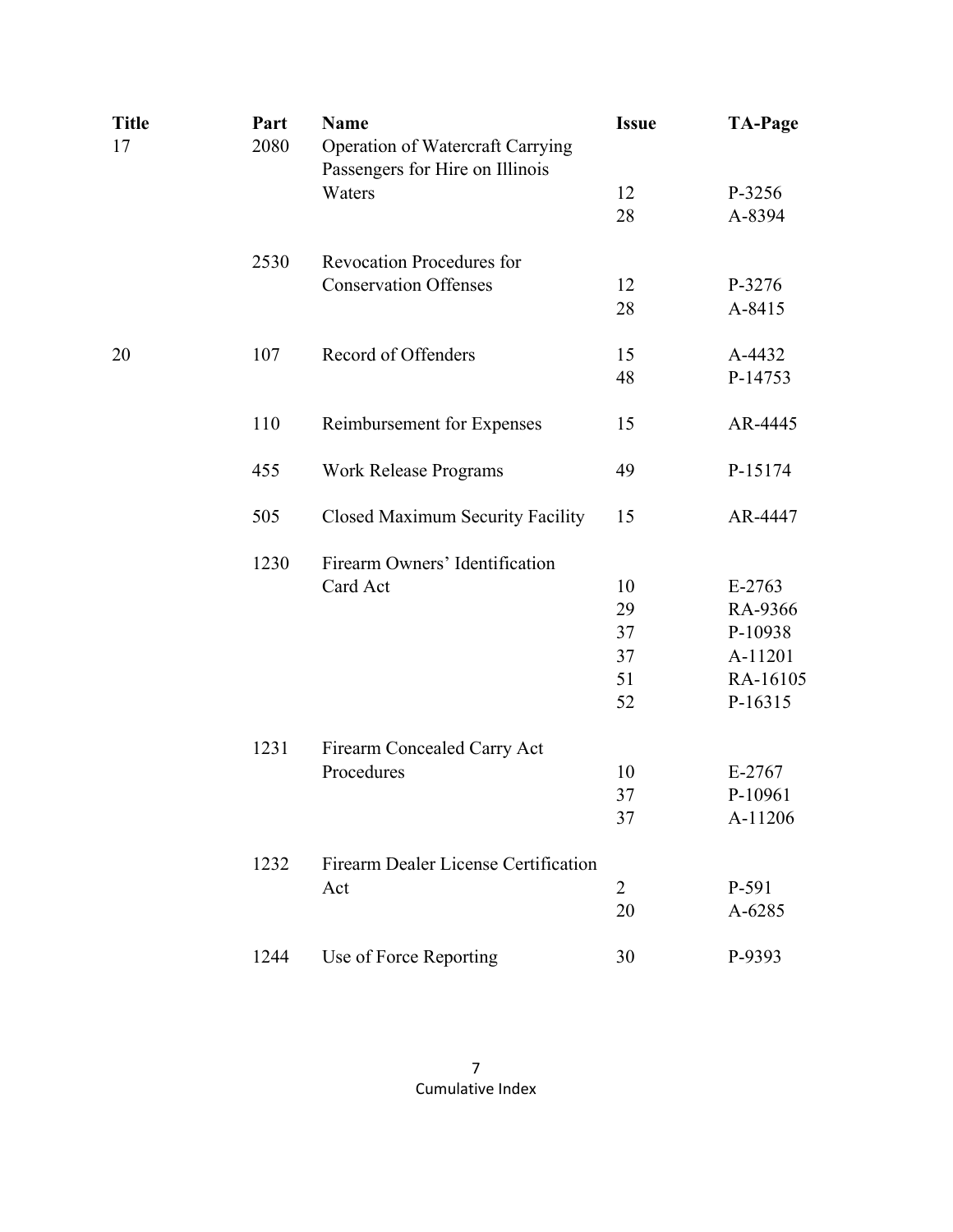| <b>Title</b><br>20 | Part<br>1295 | <b>Name</b><br>Certification and Training of<br>Electronic Criminal Surveillance | <b>Issue</b> | <b>TA-Page</b> |
|--------------------|--------------|----------------------------------------------------------------------------------|--------------|----------------|
|                    |              | Officers                                                                         | 21           | P-6590         |
|                    |              |                                                                                  | 43           | A-13430        |
|                    | 2203         | <b>Public Relations</b>                                                          | 3            | RA-1052        |
|                    |              |                                                                                  | 28           | RA-8555        |
|                    | 2602         | <b>County Juvenile Detention Standards</b>                                       | 12           | PR-3091        |
|                    |              |                                                                                  | 29           | AR-9038        |
|                    |              |                                                                                  | 12           | P-3157         |
|                    |              |                                                                                  | 29           | A-9040         |
| 23                 | $\mathbf{1}$ | Public School, Evaluation,                                                       |              |                |
|                    |              | Recognition and Supervision                                                      | 3            | A-867          |
|                    |              |                                                                                  | 6            | A-1644         |
|                    |              |                                                                                  | $\tau$       | P-1777         |
|                    |              |                                                                                  | 15           | P-4313         |
|                    |              |                                                                                  | 15           | E-4543         |
|                    |              |                                                                                  | 16           | P-4579         |
|                    |              |                                                                                  | 17           | A-5362         |
|                    |              |                                                                                  | 19           | A-5744         |
|                    |              |                                                                                  | 21           | P-6397         |
|                    |              |                                                                                  | 24           | P-6906         |
|                    |              |                                                                                  | 26           | RA-7994        |
|                    |              |                                                                                  | 28           | P-8187         |
|                    |              |                                                                                  | 28           | A-8280         |
|                    |              |                                                                                  | 30           | A-9446         |
|                    |              |                                                                                  | 32           | A-9760         |
|                    |              |                                                                                  | 37           | E-11212        |
|                    |              |                                                                                  | 41           | P-12250        |
|                    |              |                                                                                  | 43           | A-13180        |
|                    |              |                                                                                  | 46           | P-14061        |
|                    |              |                                                                                  | 46           | E-14211        |
|                    |              |                                                                                  | 48           | A-14769        |
|                    |              |                                                                                  | 49           | E-15344        |
|                    |              |                                                                                  | 51           | P-15576        |
|                    |              |                                                                                  | 51           | A-15997        |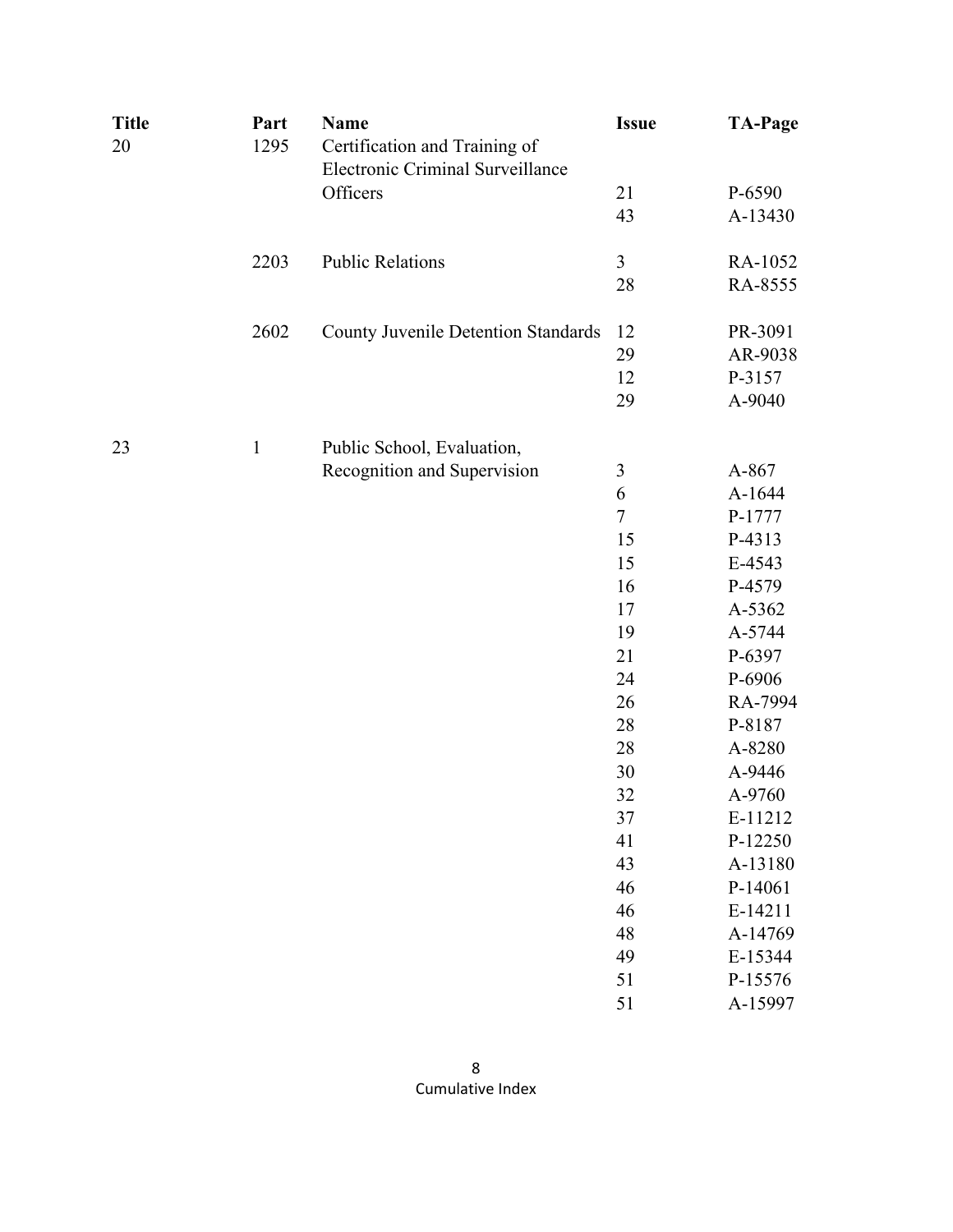| Title<br>23 | Part<br>6 | <b>Name</b><br>Mandatory Vaccinations for School                                                 | <b>Issue</b>                    | <b>TA-Page</b>                                             |
|-------------|-----------|--------------------------------------------------------------------------------------------------|---------------------------------|------------------------------------------------------------|
|             |           | Personnel                                                                                        | 40<br>51                        | E-11843<br>P-15598                                         |
|             | 20        | Standards for Endorsements in Early<br><b>Elementary Education</b>                               | 24<br>48                        | P-6938<br>A-14802                                          |
|             | 23        | <b>Standards for School Support</b><br><b>Personnel Endorsements</b>                             | 51                              | P-15605                                                    |
|             | 24        | Culturally Responsive Teaching and<br>Leading Standards for All Illinois                         |                                 |                                                            |
|             |           | Educators                                                                                        | 12                              | A-3320                                                     |
|             | 25        | <b>Educator Licensure</b>                                                                        | 3<br>25<br>30<br>37<br>41<br>51 | A-879<br>A-7269<br>E-9485<br>E-11225<br>P-12277<br>P-15659 |
|             | 26        | Standards for Endorsements in Early<br>Childhood Education and in<br><b>Elementary Education</b> | 24<br>48                        | P-6943<br>A-14807                                          |
|             | 27        | Standards for Endorsements in                                                                    |                                 |                                                            |
|             |           | Specific Teaching Fields                                                                         | 51                              | P-15784                                                    |
|             | 28        | Standards for Endorsements in                                                                    |                                 |                                                            |
|             |           | <b>Special Education</b>                                                                         | 24                              | P-6979                                                     |
|             |           |                                                                                                  | 37                              | E-11246                                                    |
|             |           |                                                                                                  | 41<br>48                        | P-12296<br>A-14843                                         |
|             | 29        | <b>Standards for Administrative</b>                                                              |                                 |                                                            |
|             |           | Endorsements                                                                                     | 37                              | E-11326                                                    |
|             |           |                                                                                                  | 41                              | P-12375                                                    |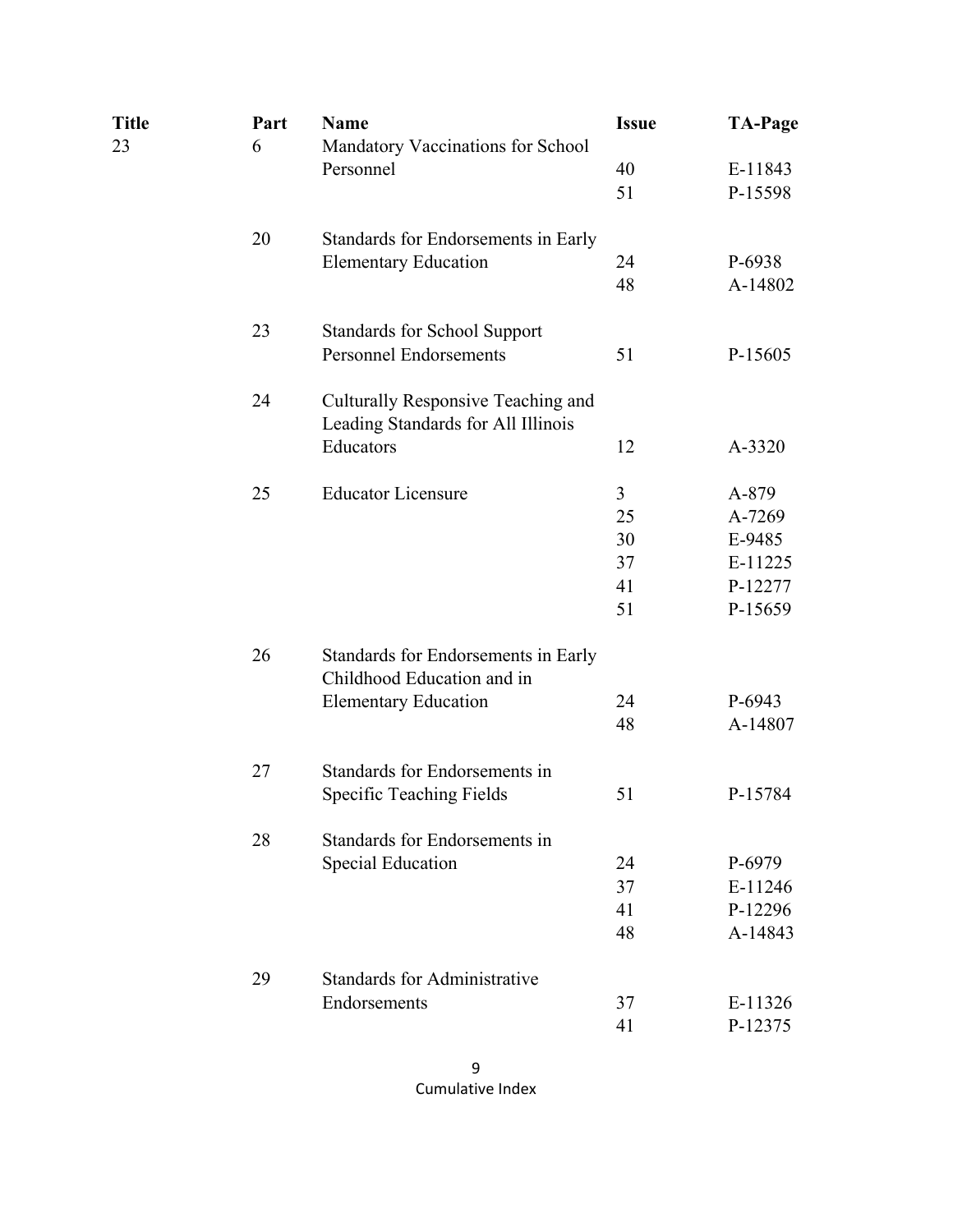| Title | Part | <b>Name</b>                               | <b>Issue</b> | <b>TA-Page</b> |  |  |
|-------|------|-------------------------------------------|--------------|----------------|--|--|
| 23    | 30   | Programs for the Preparation of           |              |                |  |  |
|       |      | Principals in Illinois                    | 51           | P-15789        |  |  |
|       | 33   | Programs for the Preparation of           |              |                |  |  |
|       |      | Superintendents in Illinois               | 51           | P-15837        |  |  |
|       | 50   | <b>Evaluation of Educator Licensed</b>    |              |                |  |  |
|       |      | Employees Under Articles 24A and          |              |                |  |  |
|       |      | 34 of the School Code                     | 51           | P-15877        |  |  |
|       | 65   | New Teacher Induction and Mentoring 37    |              | E-11344        |  |  |
|       |      |                                           | 41           | P-12393        |  |  |
|       | 75   | <b>Agriculture Education Program</b>      | 26           | CC-7988        |  |  |
|       |      |                                           | 28           | P-8202         |  |  |
|       |      |                                           | 51           | A-16012        |  |  |
|       | 210  | Illinois Hope and Opportunity Pathways    |              |                |  |  |
|       |      | <b>Through Education Program</b>          | 37           | E-11349        |  |  |
|       |      |                                           | 41           | P-12398        |  |  |
|       | 226  | <b>Special Education</b>                  | 6            | A-1671         |  |  |
|       |      |                                           | 12           | A-3377         |  |  |
|       |      |                                           | 37           | E-11355        |  |  |
|       |      |                                           | 41           | P-12404        |  |  |
|       | 228  | <b>Transitional Bilingual Education</b>   | 15           | E-4558         |  |  |
|       |      |                                           | 21           | P-6465         |  |  |
|       |      |                                           | 43           | A-13388        |  |  |
|       | 235  | Early Childhood Block Grant               | 3            | A-917          |  |  |
|       | 240  | <b>Alternative Learning Opportunities</b> |              |                |  |  |
|       |      | Program                                   | 37           | E-11384        |  |  |
|       |      |                                           | 41           | P-12429        |  |  |
|       | 252  | <b>Driver Education</b>                   | 37           | E-11397        |  |  |
|       |      |                                           | 41           | P-12442        |  |  |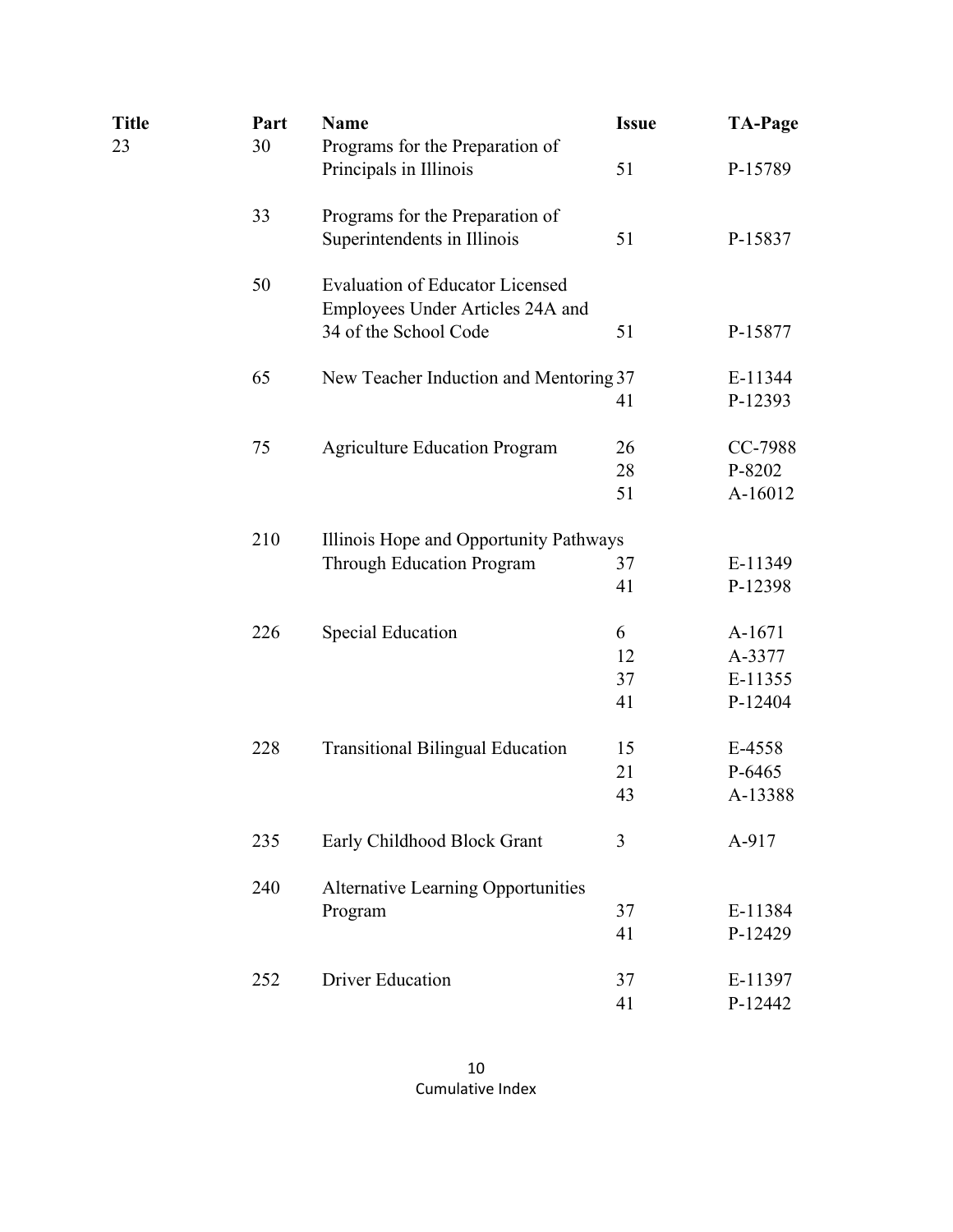| <b>Title</b><br>23 | Part<br>254 | <b>Name</b><br><b>Vocational Education</b>                                 | <b>Issue</b><br>32         | <b>TA-Page</b><br>AR-9839                         |
|--------------------|-------------|----------------------------------------------------------------------------|----------------------------|---------------------------------------------------|
|                    | 255         | Registered Apprenticeship Program                                          | 3                          | EC-1004                                           |
|                    | 256         | Career and Technical Education                                             | 32                         | A-9844                                            |
|                    | 267         | K-12 Recycling Grant Program                                               | 20                         | A-6279                                            |
|                    | 268         | After-School Grant Program                                                 | 37                         | P-10905                                           |
|                    | 305         | <b>School Food Service</b>                                                 | 11<br>13<br>32             | P-2773<br>E-4155<br>A-9907                        |
|                    | 375         | <b>Student Records</b>                                                     | 3                          | EC-1008                                           |
|                    | 380         | <b>Student Online Personal Protection</b>                                  | 7<br>28                    | P-1802<br>A-8304                                  |
|                    | 401         | Special Education Facilities under<br>Section 14-7.02 fo the School Code   | 12<br>24<br>37<br>41<br>48 | E-3691<br>P-7103<br>E-11407<br>P-12450<br>A-14968 |
|                    | 405         | Payments to Certain Facilities Under<br>Section 14-7.05 of the School Code | 24<br>48                   | P-7111<br>A-14976                                 |
|                    | 425         | Voluntary Registration and Recognition<br>of Nonpublic Schools             | 46<br>49<br>51             | E-14233<br>E-15362<br>P-15892                     |
|                    | 680         | State Seal of Biliteracy                                                   | 16<br>43                   | P-4740<br>A-13395                                 |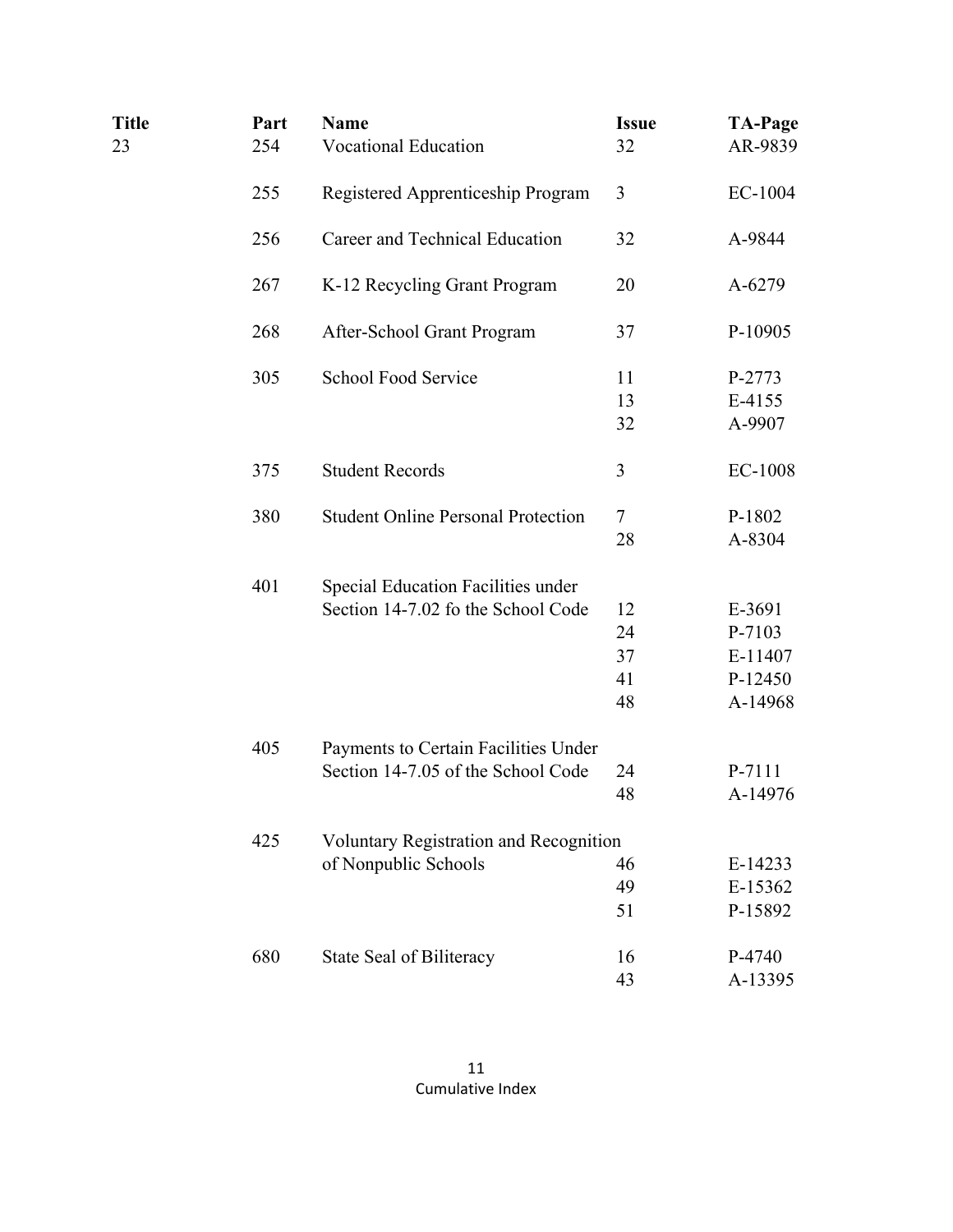| Title | Part | <b>Name</b>                             | <b>Issue</b> | <b>TA-Page</b> |
|-------|------|-----------------------------------------|--------------|----------------|
| 23    | 1400 | Certificate of Education and            |              |                |
|       |      | <b>Examination Requirements</b>         | 9            | A-2466         |
|       | 1501 | Administration of the Illinois Public   |              |                |
|       |      | <b>Community College Act</b>            | 6            | A-1616         |
|       |      |                                         | 41           | A-12514        |
|       | 2500 | College Savings Pool                    | $\tau$       | A-2052         |
|       |      |                                         | 43           | P-13169        |
|       | 2700 | <b>General Provisions</b>               | $\mathbf{1}$ | RA-549         |
|       |      |                                         | 10           | $P-2620$       |
|       |      |                                         | 28           | A-8430         |
|       |      |                                         | 28           | RA-8567        |
|       |      |                                         | 35           | PP-10794       |
|       | 2731 | Grant Program for Dependents of         |              |                |
|       |      | <b>Correctional Officers</b>            | 10           | P-2639         |
|       |      |                                         | 28           | A-8449         |
|       | 2732 | Grant Program for Dependents of         |              |                |
|       |      | Police or Fire Officers                 | 10           | P-2645         |
|       |      |                                         | 28           | A-8455         |
|       | 2741 | <b>Optometric Education Scholarship</b> |              |                |
|       |      | Program                                 | 10           | P-2651         |
|       |      |                                         | 28           | A-8461         |
|       | 2743 | <b>Grant Program for Exonerees</b>      | 10           | P-2658         |
|       |      |                                         | 28           | A-8468         |
|       | 2754 | John R Justice Student Loan             |              |                |
|       |      | Repayment Program                       | 10           | P-2662         |
|       |      |                                         | 28           | A-8472         |
|       | 2755 | Robert C Byrd Honors Scholarship        |              |                |
|       |      | Program                                 | 10           | PR-2668        |
|       |      |                                         | 28           | AR-8478        |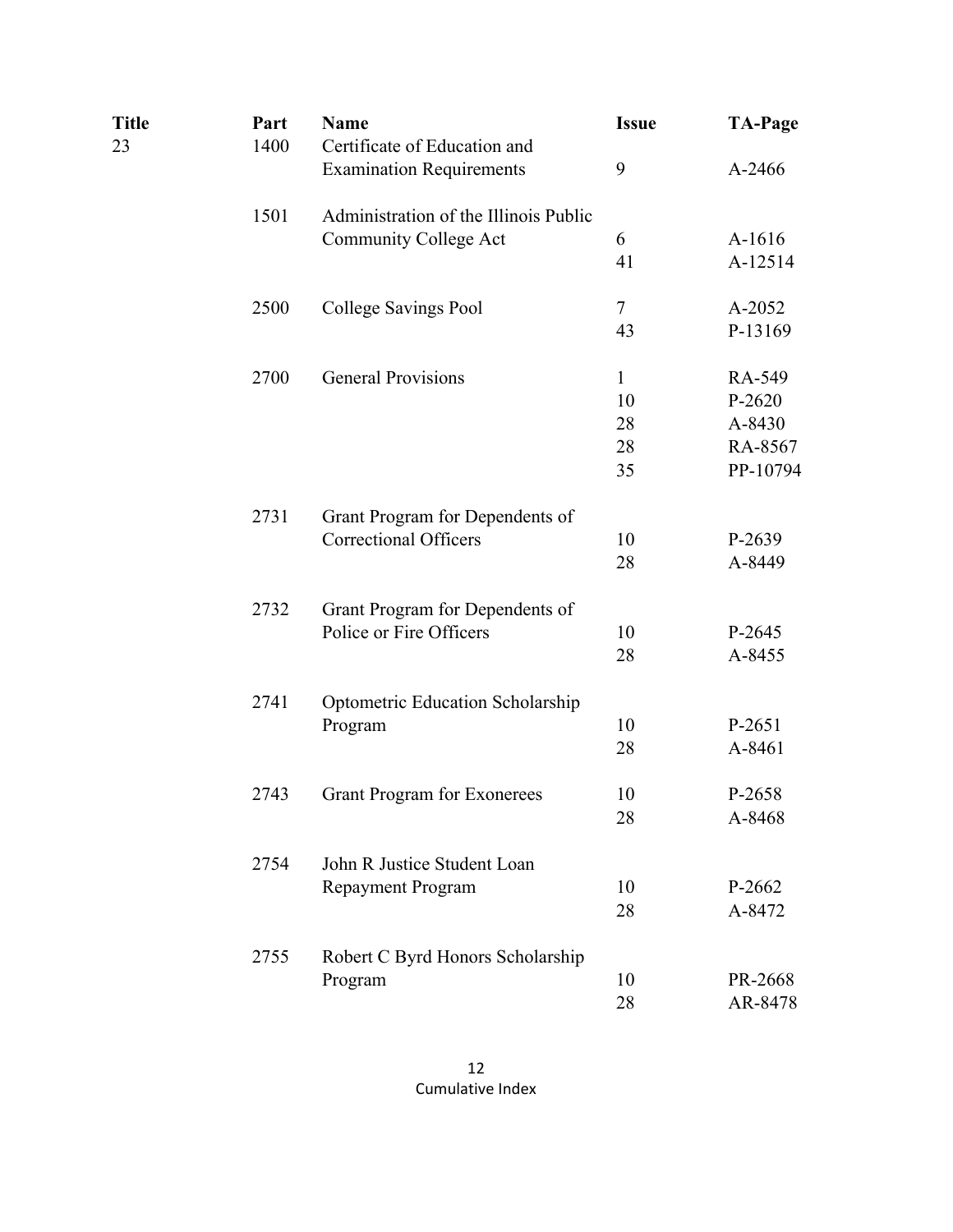| <b>Title</b> | Part | <b>Name</b>                                                    | <b>Issue</b> | <b>TA-Page</b> |
|--------------|------|----------------------------------------------------------------|--------------|----------------|
| 23           | 2763 | Minority Teachers of Illinois (MTI)                            |              |                |
|              |      | Scholarship Program                                            | 10           | P-2680         |
|              |      |                                                                | 28           | A-8480         |
|              |      |                                                                | 33           | P-10269        |
|              |      |                                                                | 49           | A-15332        |
|              | 2764 | Golden Apple Scholars of Illinois                              |              |                |
|              |      | Program                                                        | 10           | P-2689         |
|              |      |                                                                | 28           | A-8489         |
|              | 2766 | <b>AIM HIGH Grant Pilot Program</b>                            | 10           | P-2694         |
|              |      |                                                                | 28           | A-8494         |
|              | 3010 | Illinois State Library, Library                                |              |                |
|              |      | <b>Operations Division</b>                                     | 3            | RA-1085        |
|              | 3035 | The Illinois State Library Grant                               |              |                |
|              |      | Programs                                                       | 29           | RA-9348        |
|              |      |                                                                | 47           | P-14410        |
|              | 3050 | Public Library Non-Resident                                    |              |                |
|              |      | Services                                                       | 31           | A-9538         |
| 26           | 212  | Personnel                                                      | 46           | P-14131        |
| 32           | 310  | <b>General Provisions for Radiation</b>                        |              |                |
|              |      | Protection                                                     | 17           | P-5249         |
|              |      |                                                                | 32           | A-9911         |
|              | 315  | <b>Standards for Protection Against</b>                        |              |                |
|              |      | <b>Laser Radiation</b>                                         | 3            | RA-1030        |
|              | 320  | <b>Registration and Operator</b><br>Requirements for Radiation |              |                |
|              |      | Installations                                                  | 28           | RA-8539        |
|              | 330  | Licensing of Radioactive Material                              | 34           | P-10497        |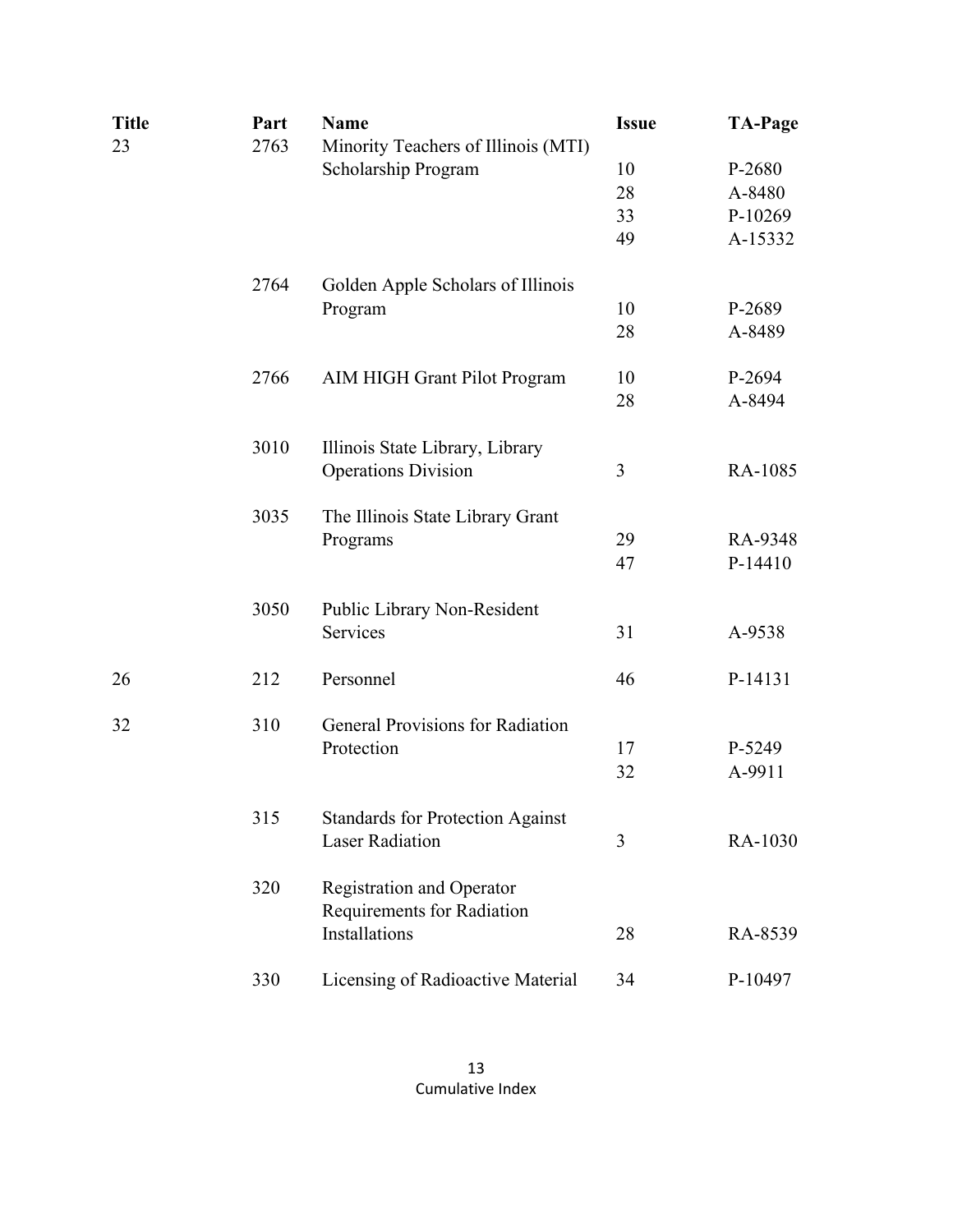| <b>Title</b><br>32 | Part<br>335 | <b>Name</b><br>Medical Use of Radioactive Material                                                          | <b>Issue</b><br>33<br>34 | <b>TA-Page</b><br>CC-10286<br>P-10598 |
|--------------------|-------------|-------------------------------------------------------------------------------------------------------------|--------------------------|---------------------------------------|
|                    | 340         | <b>Standards for Protection Against</b><br>Radiation                                                        | 16                       | A-4895                                |
|                    | 501         | <b>Compensation of Local Governments</b><br>for Emergency Planning and<br>Participation in Nuclear Response |                          |                                       |
|                    |             | Exercises                                                                                                   | 17                       | P-5280                                |
|                    |             |                                                                                                             | 32                       | A-9941                                |
|                    |             |                                                                                                             |                          |                                       |
|                    | 505         | Safe Operation of Nuclear Facility                                                                          |                          |                                       |
|                    |             | <b>Boilers and Pressure Vessels</b>                                                                         | $\overline{2}$           | A-686                                 |
| 35                 | 186         | <b>Accreditation of Environmental</b>                                                                       |                          |                                       |
|                    |             | Laboratories                                                                                                | 34                       | P-10689                               |
|                    | 211         | Definitions and General Provisions                                                                          | $\mathbf{1}$             | RA-560                                |
|                    |             |                                                                                                             | 12                       | A-3509                                |
|                    |             |                                                                                                             | 27                       | RA-8122                               |
|                    |             |                                                                                                             | 52                       | RA-16402                              |
|                    |             |                                                                                                             |                          |                                       |
|                    | 219         | <b>Organic Material Emission Standards</b><br>and Limitations for the Metro East                            |                          |                                       |
|                    |             |                                                                                                             | 12                       | A-3553                                |
|                    |             | Area                                                                                                        |                          |                                       |
|                    | 243         | Air Quality Standards                                                                                       | $\mathbf{1}$             | A-337                                 |
|                    | 249         | Ethylene Oxide Ambient Air                                                                                  |                          |                                       |
|                    |             | Monitoring                                                                                                  | 6                        | A-1696                                |
|                    |             |                                                                                                             |                          |                                       |
|                    | 307         | Sewer Discharge Criteria                                                                                    | 13                       | P-4212                                |
|                    |             |                                                                                                             | 27                       | A-8035                                |
|                    | 310         | <b>Pretreatment Programs</b>                                                                                | 13                       | P-4238                                |
|                    |             |                                                                                                             | 27                       | A-8061                                |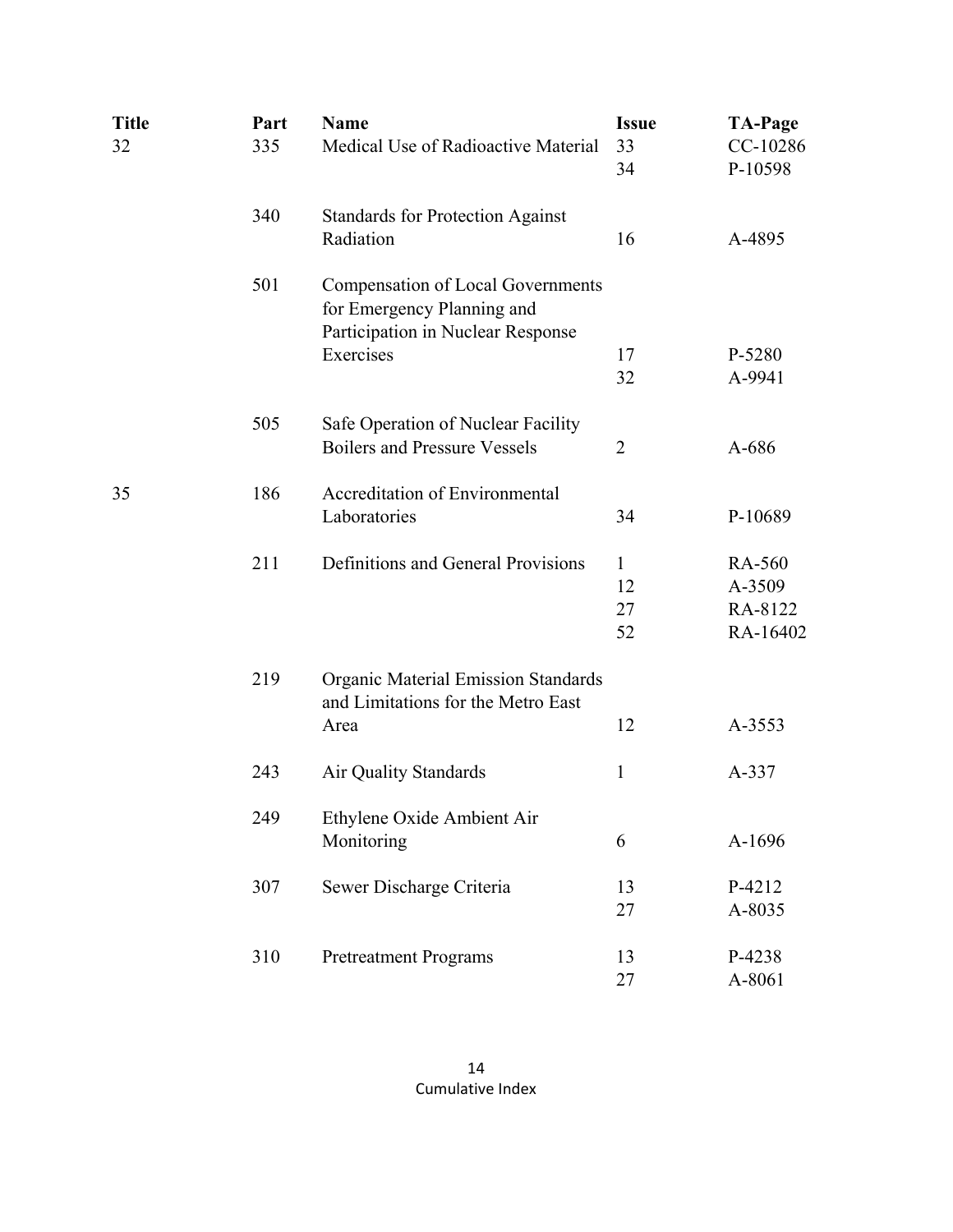| Title<br>35 | Part<br>845 | <b>Name</b><br>Standards for the Disposal of the<br>Coal Combustion Residuals in                                                       | <b>Issue</b> | <b>TA-Page</b> |
|-------------|-------------|----------------------------------------------------------------------------------------------------------------------------------------|--------------|----------------|
|             |             | Surface Impoundments                                                                                                                   | 19           | A-5884         |
| 38          | 100         | Hearings before the Division of<br>Banking and Division of Financial                                                                   |              |                |
|             |             | Institutions                                                                                                                           | 21           | P-6503         |
|             |             |                                                                                                                                        | 41           | A-12525        |
|             | 110         | <b>Consumer Installment Loan Act</b>                                                                                                   | 15           | A-4449         |
|             |             |                                                                                                                                        | 20           | P-6086         |
|             | 120         | Currency Exchange Act                                                                                                                  | 3            | RA-1047        |
|             |             |                                                                                                                                        | 18           | P-5477         |
|             |             |                                                                                                                                        | 32           | A-9947         |
|             | 125         | The Formulation and Issuance of<br>Schedules of Maximum Rates for<br>Check Cashing and the Writing of<br>Money Orders of Community and |              |                |
|             |             | <b>Ambulatory Currency Exchanges</b>                                                                                                   | 18           | P-5485         |
|             |             |                                                                                                                                        | 32           | A-9954         |
|             | 160         | Sales Finance Agency Act                                                                                                               | 15           | A-4459         |
|             |             |                                                                                                                                        | 44           | P-13502        |
|             | 190         | Illinois Credit Union Act                                                                                                              | 4            | P-1093         |
|             |             |                                                                                                                                        | 4            | E-1186         |
|             |             |                                                                                                                                        | 19           | A-5829         |
|             |             |                                                                                                                                        | 44           | P-13508        |
|             |             |                                                                                                                                        | 44           | E-13695        |
|             | 210         | Payday Loan Reform Act                                                                                                                 | 15           | A-4467         |
|             |             |                                                                                                                                        | 20           | P-6117         |
|             | 215         | Predatory Loan Prevention Act                                                                                                          | 20           | P-6137         |
|             | 216         | Retail Installment Sales Act                                                                                                           | 20           | P-6146         |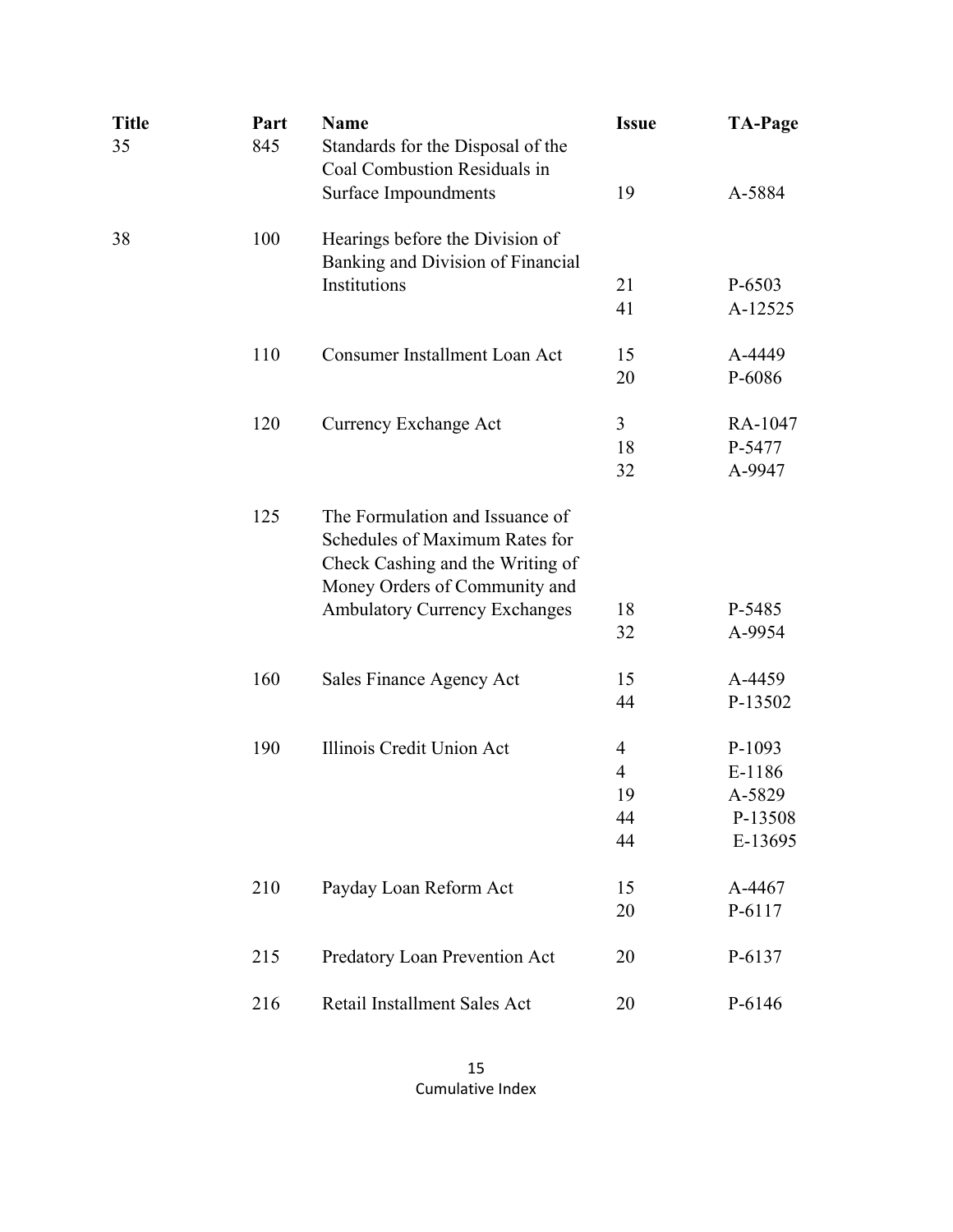| <b>Title</b> | Part           | <b>Name</b>                                                          | <b>Issue</b>   | <b>TA-Page</b> |
|--------------|----------------|----------------------------------------------------------------------|----------------|----------------|
| 38           | 217            | Motor Vehicle Retail Installment                                     |                |                |
|              |                | Sales Act                                                            | 20             | P-6151         |
|              | 381            | <b>Examination Consistency and Due</b>                               |                |                |
|              |                | Process                                                              | $\mathbf{1}$   | P-197          |
|              |                |                                                                      | 18             | RC-5714        |
|              |                |                                                                      | 19             | A-5834         |
|              | 392            | Hearings before the Office of Banks                                  |                |                |
|              |                | and Real Estate Bureau of Banks and                                  |                |                |
|              |                | <b>Trust Companies</b>                                               | 29             | RA-9219        |
| 41           | 109            | Fire Sprinkler Contractor Licensing                                  |                |                |
|              |                | Rules                                                                | $\overline{2}$ | RA-846         |
|              |                |                                                                      | 29             | RA-9351        |
|              | 141            | Policy and Procedures Manual for                                     |                |                |
|              |                | <b>Fire Protection Personnel</b>                                     | 12             | P-3291         |
|              |                |                                                                      | 38             | A-11584        |
|              | 1000           | Illinois Elevator Safety Rules                                       | 5              | P-1312         |
|              |                |                                                                      | 24             | A-7120         |
|              | 2120           | Boiler and Pressure Vessel Safety                                    | 52             | P-16118        |
| 44           | $\mathbf{1}$   | Chief Procurement Officer for General                                |                |                |
|              |                | <b>Services Standard Procurement</b>                                 | 34             | P-10293        |
|              | $\overline{4}$ | Chief Procurement Officer for Higher                                 |                |                |
|              |                | Education                                                            | 26             | RA-7993        |
|              |                |                                                                      | 32             | P-9686         |
|              | 6              | Chief Procurement for the Department<br>of Transportation - Contract |                |                |
|              |                | Procurement                                                          | 28             | RA-8538        |
|              |                |                                                                      |                |                |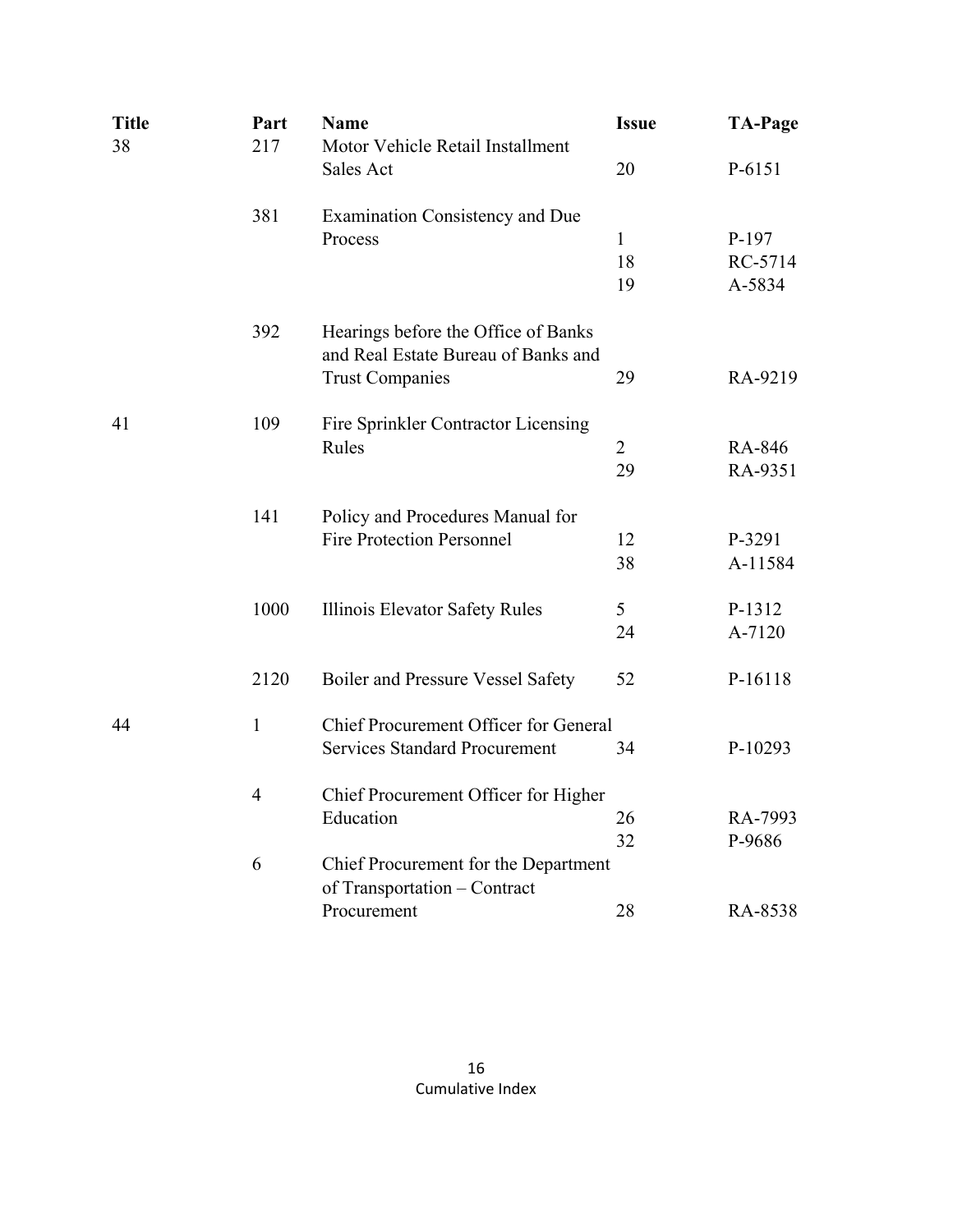| <b>Title</b> | Part | <b>Name</b>                            | <b>Issue</b> | <b>TA-Page</b> |
|--------------|------|----------------------------------------|--------------|----------------|
| 44           | 8    | Chief Procurement Officer for the      |              |                |
|              |      | <b>Capital Development Board</b>       | 3            | RA-1022        |
|              |      |                                        | 29           | RA-9217        |
|              | 750  | Procedure Applicable to All Agencies 3 |              | RA-1026        |
|              |      |                                        | 29           | RA-9250        |
|              | 1300 | <b>Attorney General's Procurement</b>  | 27           | RA-8120        |
|              |      |                                        | 48           | P-14744        |
|              | 2000 | Secretary of State Standard            |              |                |
|              |      | Procurement                            | 30           | P-9385         |
|              |      |                                        | 47           | A-14500        |
|              | 5000 | Acquisition, Management and Disposal   |              |                |
|              |      | Of Real Property                       | 38           | P-11449        |
|              | 7050 | General Grantmaking (DOT)              | $\mathbf{1}$ | A-380          |
| 47           | 100  | Low Income Home Energy                 |              |                |
|              |      | Assistance Program                     | 20           | $E-6295$       |
|              | 105  | Low-Income Household Water             |              |                |
|              |      | Assistance Program                     | 45           | P-13803        |
|              |      |                                        | 45           | E-13987        |
|              | 301  | <b>Emergency Mortgage Assistance</b>   |              |                |
|              |      | (EMA) Program                          | $\mathbf{1}$ | $O-546$        |
|              | 302  | Homeowner Assistance Fund              |              |                |
|              |      | Programs                               | 43           | E-13447        |
|              |      |                                        | 49           | O-15396        |
|              | 369  | COVID-19 Affordable Housing            |              |                |
|              |      | <b>Grant Program</b>                   | 40           | P-11732        |
|              |      |                                        | 40           | E-11866        |
|              |      |                                        | 45           | O-14054        |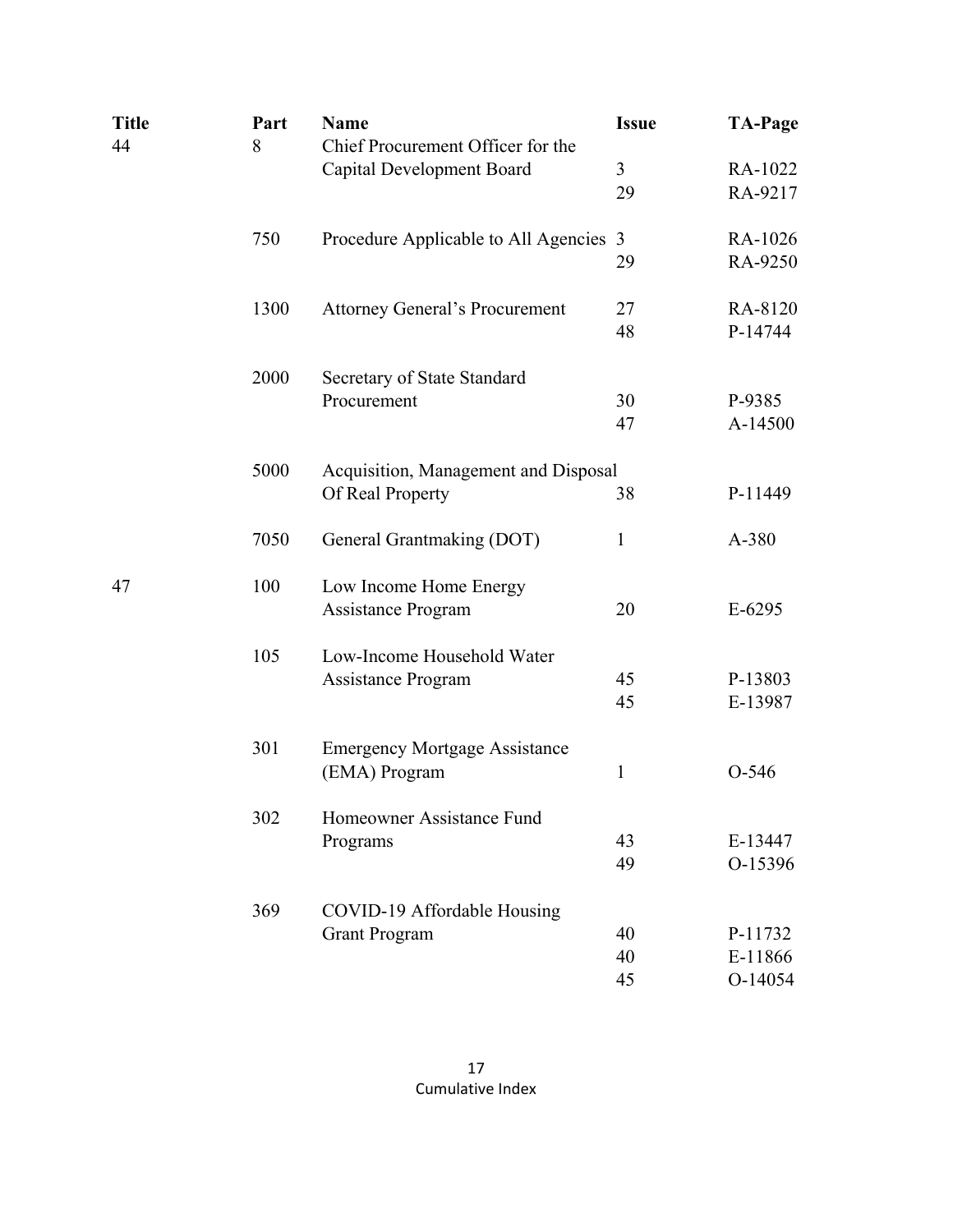| <b>Title</b> | Part | <b>Name</b>                                | <b>Issue</b> | <b>TA-Page</b> |
|--------------|------|--------------------------------------------|--------------|----------------|
| 47           | 378  | <b>Federal Emergency Rental Assistance</b> |              |                |
|              |      | Programs                                   | 22           | E-6675         |
|              |      |                                            | 27           | O-8114         |
|              |      |                                            | 42           | P-12941        |
|              |      |                                            | 42           | E-13088        |
|              | 379  | Emergency Rental Assistance (ERA)          |              |                |
|              |      | Program                                    | 1            | O-547          |
|              | 380  | <b>Rental Housing Support Program</b>      | 8            | P-2169         |
|              |      |                                            | 29           | RA-9244        |
| 50           | 651  | Acquisition of Control of a Domestic       |              |                |
|              |      | Company                                    | 28           | RA-8546        |
|              | 941  | Misrepresentation and False                |              |                |
|              |      | Warranties                                 | 51           | P-15934        |
|              | 1104 | Credit for Reinsurance Ceded               | 50           | P-15423        |
|              | 1405 | Construction and Filing of Accident        |              |                |
|              |      | and Health Insurance Policy Forms          | 2            | RA-819         |
|              | 2001 | Construction and Filing of Accident        |              |                |
|              |      | And Health Insurance Policy Forms          | 40           | A-11816        |
|              | 2015 | <b>Infertility Coverage</b>                | 52           | P-16140        |
|              | 2018 | Uniform Electronic Prior                   |              |                |
|              |      | Authorization Form for Prescription        |              |                |
|              |      | <b>Benefits</b>                            | 27           | A-8024         |
|              | 2019 | Minimum Benefit Standards for              |              |                |
|              |      | Diabetes Coverage                          | 24           | A-7141         |
|              | 2915 | Notice of Non-Compliance with              |              |                |
|              |      | Workers' Compensation Act                  | 52           | P-16150        |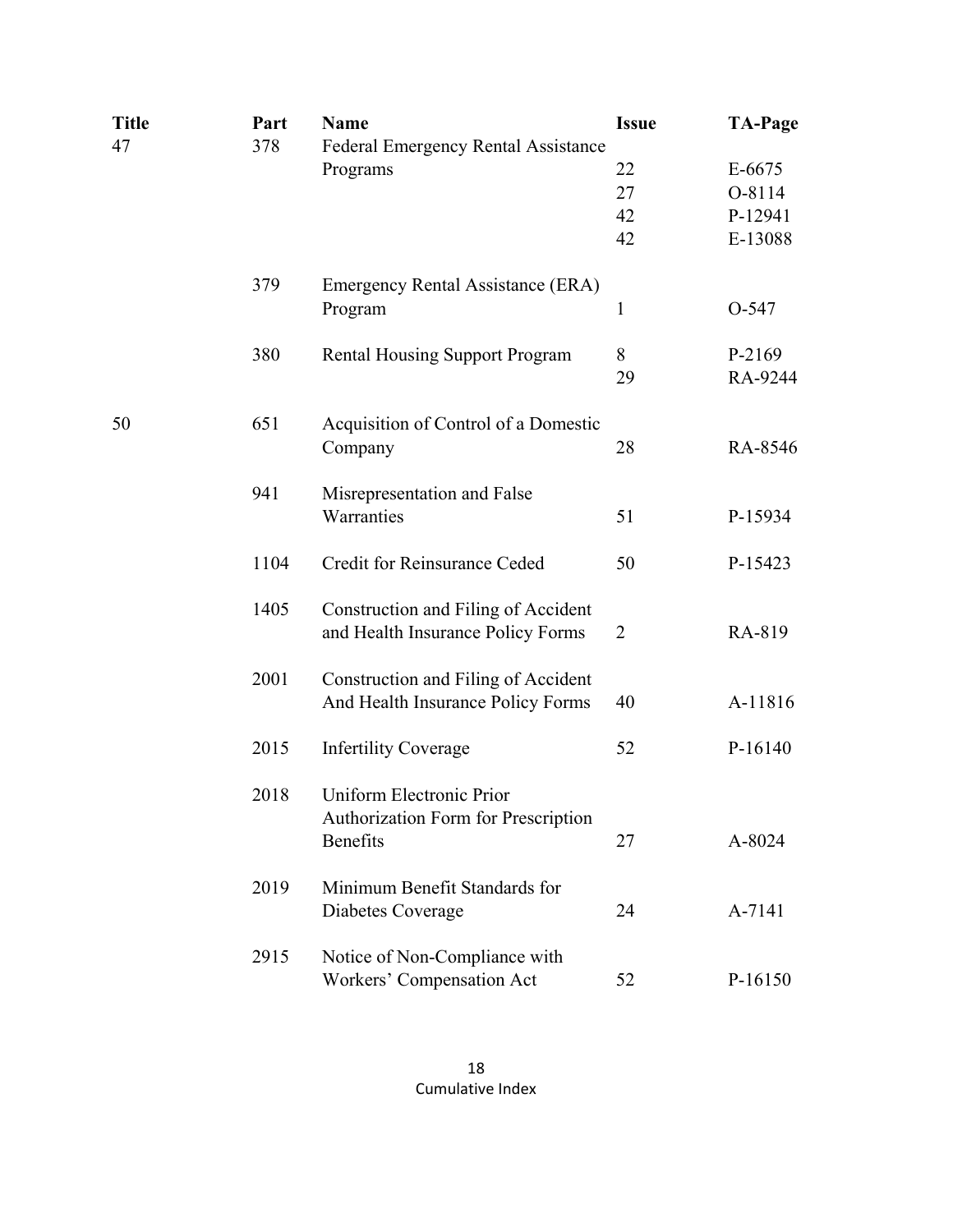| <b>Title</b><br>50 | Part<br>4451 | <b>Name</b><br>Tie Breaking when Conducting and<br>Administering a Board of Trustee | <b>Issue</b>   | <b>TA-Page</b> |
|--------------------|--------------|-------------------------------------------------------------------------------------|----------------|----------------|
|                    |              | Election                                                                            | $\overline{2}$ | A-712          |
|                    | 8000         | Motor Vehicles Accident Prevention                                                  |                |                |
|                    |              | <b>Courses Liability Insurance</b>                                                  | 46             | P-14114        |
| 56                 | 210          | Minimum Wage Law                                                                    | 24             | P-6894         |
|                    |              |                                                                                     | 33             | P-10255        |
|                    | 240          | <b>Employee Classification</b>                                                      | 23             | RC-6878        |
|                    |              |                                                                                     | 26             | A-7976         |
|                    | 250          | Illinois Child Labor Law                                                            | 13             | P-4071         |
|                    |              |                                                                                     | 18             | A-5516         |
|                    |              |                                                                                     | 46             | A-14174        |
|                    | 252          | Child Bereavement Leave                                                             | 32             | A-10067        |
|                    | 350          | Health and Safety                                                                   | 29             | RA-9283        |
|                    |              |                                                                                     | 38             | P-11485        |
|                    | 2660         | Job Training and Economic                                                           |                |                |
|                    |              | Development Grant Program                                                           | 42             | PR-12935       |
|                    |              |                                                                                     | 42             | P-12938        |
|                    |              |                                                                                     | 42             | ER-13049       |
|                    |              |                                                                                     | 42             | E-13066        |
|                    | 2720         | Claims, Adjudication, Appeals                                                       |                |                |
|                    |              | and Hearings                                                                        | $8\,$          | E-2267         |
|                    |              |                                                                                     | 10             | P-2555         |
|                    |              |                                                                                     | 24             | A-7134         |
|                    | 2835         | Recovery of Benefits                                                                | 8              | E-2274         |
|                    |              |                                                                                     | 10             | P-2563         |
|                    |              |                                                                                     | 28             | A-8310         |
|                    |              |                                                                                     | 28             | RA-8544        |
|                    |              |                                                                                     | 45             | P-13805        |
|                    |              |                                                                                     | 45             | E-13994        |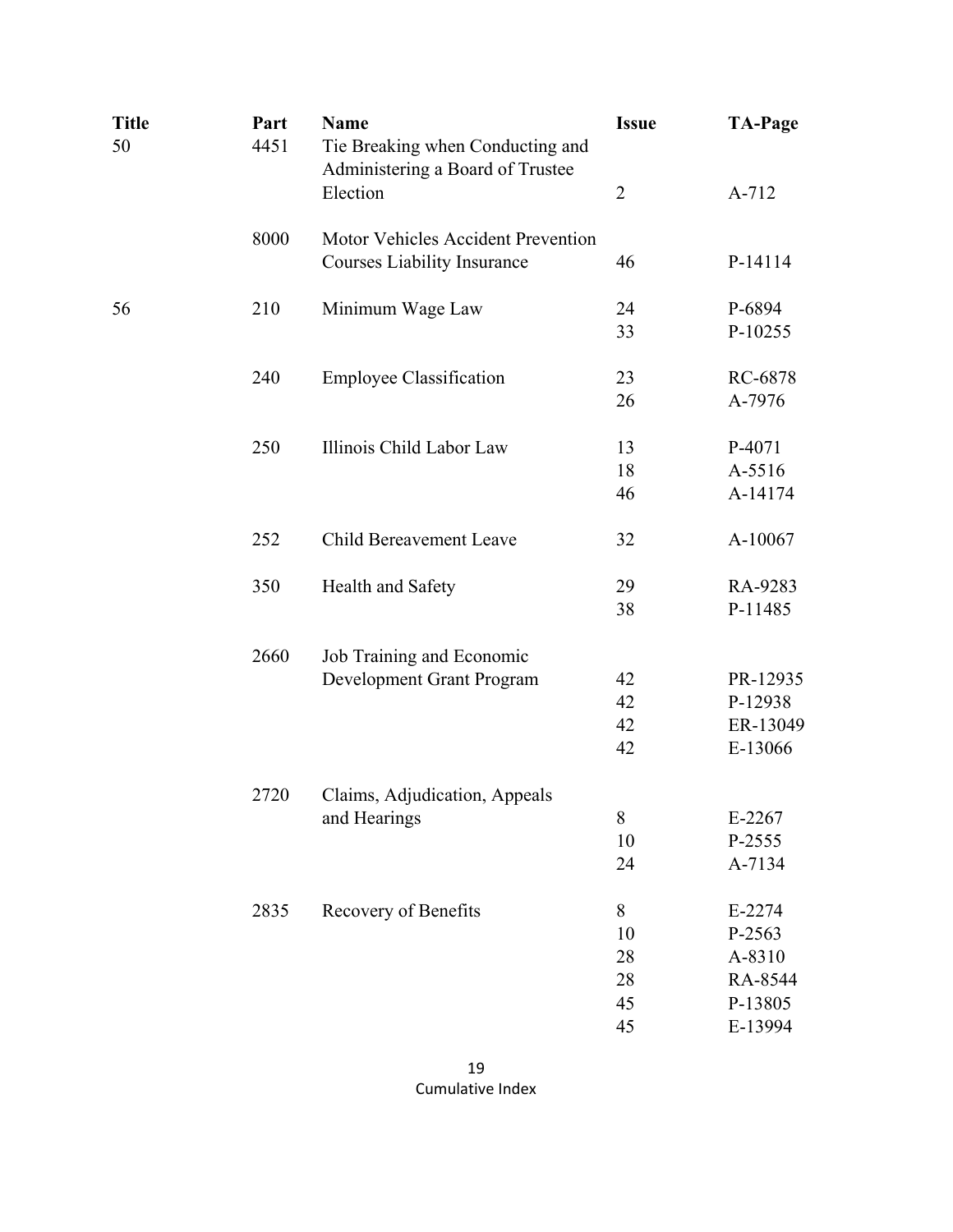| <b>Title</b> | Part | <b>Name</b>                                                                                                          | <b>Issue</b>   | <b>TA-Page</b> |
|--------------|------|----------------------------------------------------------------------------------------------------------------------|----------------|----------------|
| 56           | 2870 | <b>Special Programs</b>                                                                                              | 20             | E-6310         |
|              |      |                                                                                                                      | 21             | P-6472         |
|              |      |                                                                                                                      | 36             | A-10813        |
|              | 2920 | Disqualifying Income and Reduced                                                                                     |                |                |
|              |      | <b>Benefits</b>                                                                                                      | 21             | P-6494         |
|              |      |                                                                                                                      | 36             | A-10834        |
|              | 2970 | Periods of Extended Benefits                                                                                         | 20             | E-6332         |
|              |      |                                                                                                                      | 21             | P-6500         |
|              |      |                                                                                                                      | 36             | A-10840        |
|              | 5300 | <b>Procedural Rules</b>                                                                                              | 1              | RA-548         |
|              |      |                                                                                                                      | 28             | AR-8545        |
|              | 6000 | Carnival and Amusement Ride                                                                                          |                |                |
|              |      | Safety Act                                                                                                           | 31             | EC-9678        |
| 59           | 50   | Office of the Inspector General<br>Investigations of Alleged Abuse or<br><b>Neglect in State-Operated Facilities</b> |                |                |
|              |      | and Community Agencies                                                                                               | $\overline{2}$ | RA-793         |
|              | 115  | <b>Standards and Licensure Requirements</b><br>for Community-Integrated Living                                       |                |                |
|              |      | Arrangements                                                                                                         | 9              | P-2324         |
|              | 117  | Family Assistance and Home-Based<br>Support Programs for Persons with                                                |                |                |
|              |      | <b>Mental Disabilities</b>                                                                                           | 29             | RA-9254        |
|              | 132  | Medicaid Community Mental Health                                                                                     |                |                |
|              |      | Services Program                                                                                                     | 40             | P-11735        |
|              |      |                                                                                                                      | 40             | E-11877        |
|              | 145  | Permanent Supportive Housing &<br>Bridge Subsidy Model for Persons                                                   |                |                |
|              |      | with Mental Illness                                                                                                  | 17             | P-5302         |
|              |      |                                                                                                                      | 37             | A-11027        |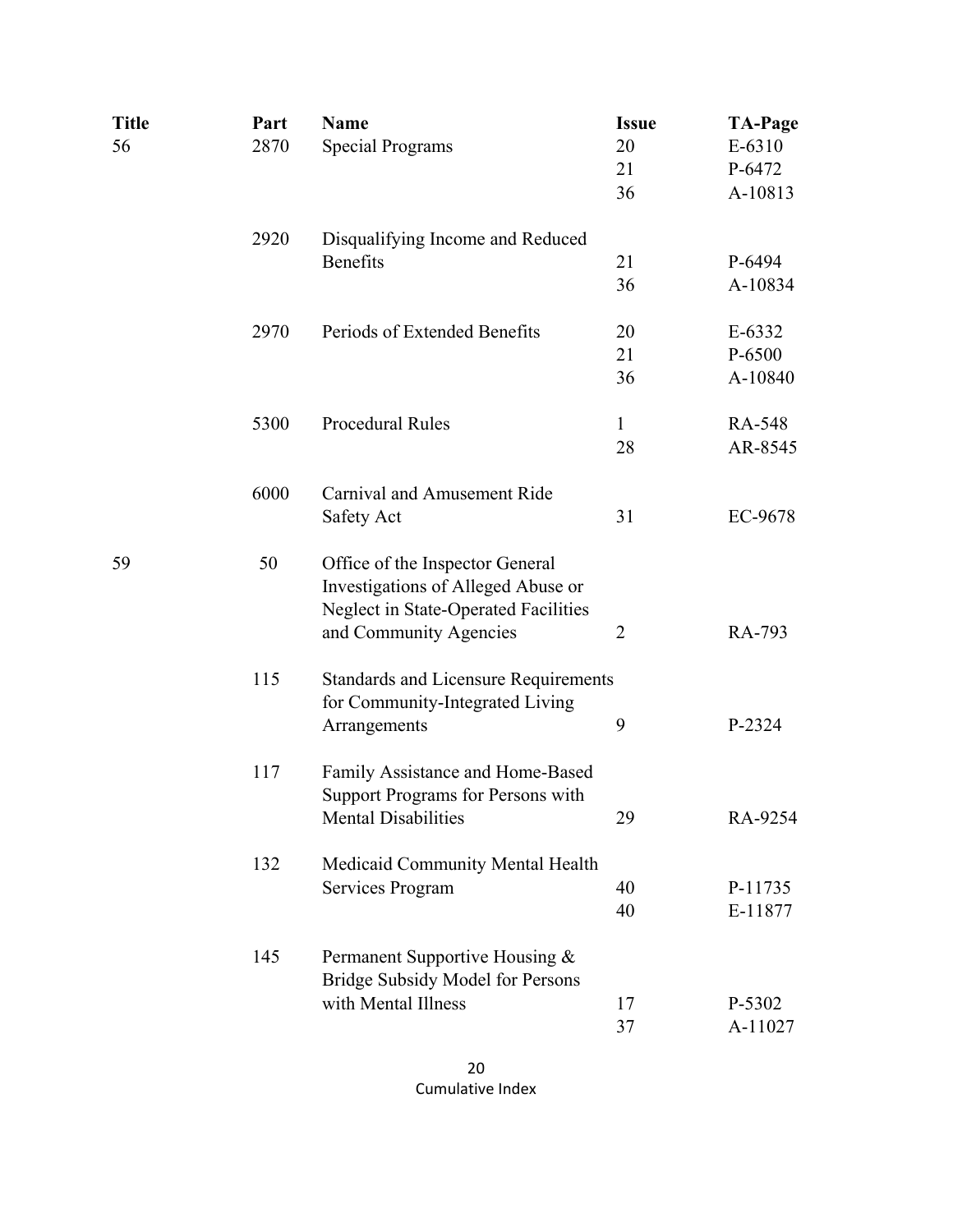| <b>Title</b><br>62 | Part<br>200 | <b>Name</b><br>The Illinois Explosives Act                                     | <b>Issue</b><br>15 | <b>TA-Page</b><br>A-4490 |
|--------------------|-------------|--------------------------------------------------------------------------------|--------------------|--------------------------|
|                    | 240         | The Illinois Oil and Gas Act                                                   | 29                 | P-8609                   |
|                    |             |                                                                                | 45                 | A-13907                  |
| 68                 | 750         | <b>Plumbers Licensing Code</b>                                                 | 29                 | RA-9296                  |
|                    | 1110        | Rules of Practice in Administrative<br>Hearings                                | 15                 | A-4476                   |
|                    | 1130        | <b>Administrative Procedures for</b><br><b>General Professional Regulation</b> |                    |                          |
|                    |             | Under the Administrative Code                                                  | 44                 | CC-13783                 |
|                    |             |                                                                                | 45                 | P-13807                  |
|                    | 1140        | <b>Acupuncture Practice Act</b>                                                | 17                 | E-5409                   |
|                    | 1200        | Illinois Certified Shorthand Reporters                                         |                    |                          |
|                    |             | Act of 1984                                                                    | 11                 | A-2785                   |
|                    | 1246        | <b>Electrologist Licensing Act</b>                                             | 11                 | A-2798                   |
|                    | 1250        | <b>Funeral Directors and Embalmers</b>                                         |                    |                          |
|                    |             | Licensing Code                                                                 | 11                 | A-2804                   |
|                    | 1251        | Genetic Counselor Licensing Act                                                | 7                  | A-1814                   |
|                    | 1270        | Illinois Professional Land Surveyor                                            |                    |                          |
|                    |             | Act of 1989                                                                    | 15                 | A-4481                   |
|                    |             |                                                                                | 15                 | RC-4573                  |
|                    | 1283        | Marriage and Family Therapy                                                    |                    |                          |
|                    |             | Licensing Act                                                                  | $\overline{7}$     | A-1818                   |
|                    | 1284        | Massage Licensing Act                                                          | 11                 | A-2812                   |
|                    | 1291        | Cannabis Regulation and Tax Act                                                | 31                 | P-9527                   |
|                    |             |                                                                                | 31                 | E-9586                   |
|                    |             |                                                                                | 36                 | O-10881                  |
|                    |             |                                                                                | 36                 | S-10881                  |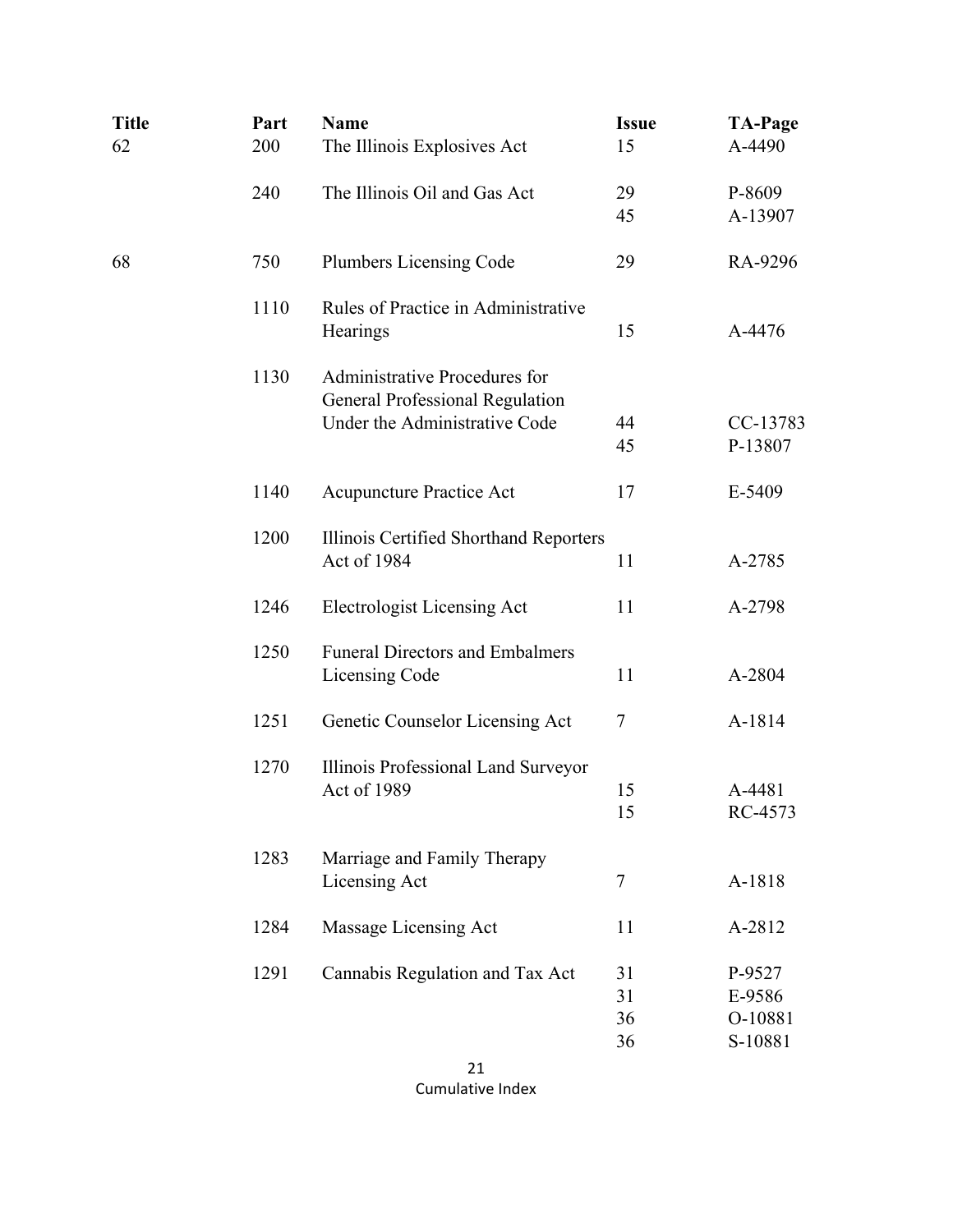| <b>Title</b> | Part | <b>Name</b>                            | <b>Issue</b> | <b>TA-Page</b> |
|--------------|------|----------------------------------------|--------------|----------------|
| 68           | 1291 | Cannabis Regulation and Tax Act        | 40           | W-12206        |
|              |      |                                        | 40           | E-11851        |
|              |      |                                        | 43           | P-13149        |
|              |      |                                        | 43           | E-13442        |
|              |      |                                        | 52           | A-16320        |
|              | 1295 | Naprapathic Practice Act               | 7            | A-1828         |
|              | 1300 | <b>Nurse Practice Act</b>              | $\mathbf{1}$ | $A-228$        |
|              | 1310 | <b>Nursing Home Administrators</b>     |              |                |
|              |      | Licensing and Disciplinary Act         | 11           | A-2821         |
|              | 1320 | Optometric Practice Act of 1987        | 11           | A-2832         |
|              | 1325 | Orthotics, Prosthetics and Pedorthics  |              |                |
|              |      | Act                                    | 47           | P-14275        |
|              |      |                                        | 47           | E-14508        |
|              | 1340 | Illinois Physical Therapy Act          | 11           | A-2838         |
|              | 1375 | Professional Counselor and             |              |                |
|              |      | <b>Clinical Professional Counselor</b> |              |                |
|              |      | Licensing Act                          | $\tau$       | A-1837         |
|              | 1450 | Real Estate License Act of 2000        | 11           | A-2851         |
|              | 1452 | <b>Appraisal Management Company</b>    |              |                |
|              |      | Registration act                       | 13           | A-4273         |
|              | 1455 | Real Estate Appraiser Licensing        | 1            | $P-204$        |
|              |      |                                        | 17           | P-5286         |
|              |      |                                        | 19           | A-5840         |
|              |      |                                        | 32           | A-9958         |
|              | 1460 | Illinois Roofing Industry Licensing    |              |                |
|              |      | Act                                    | 9            | RC-2518        |
|              |      |                                        | 11           | A-3009         |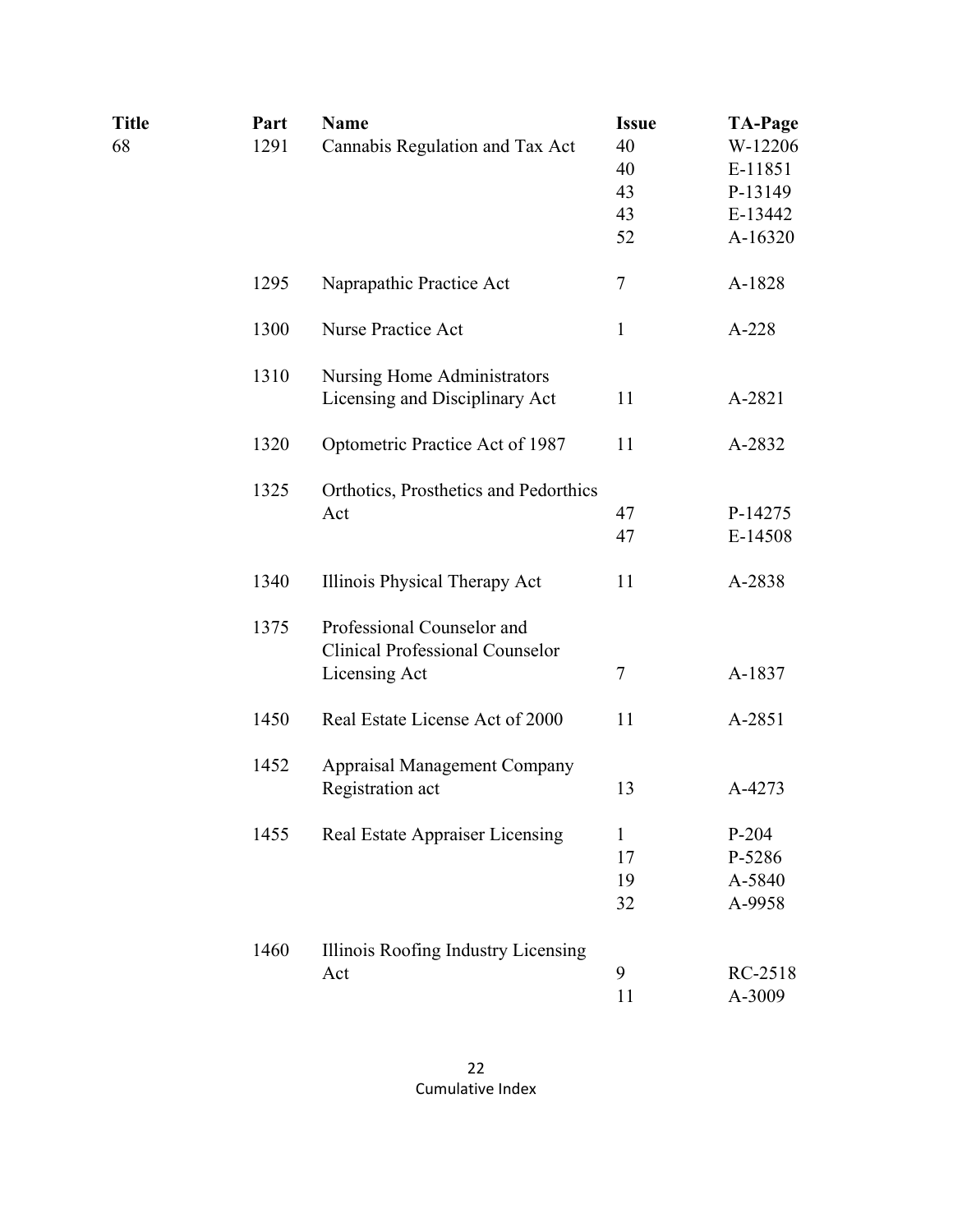| <b>Title</b><br>68 | Part<br>1465 | <b>Name</b><br>The Illinois Speech -Language<br>Pathology and Audiology Practice | <b>Issue</b>   | <b>TA-Page</b>       |
|--------------------|--------------|----------------------------------------------------------------------------------|----------------|----------------------|
|                    |              | Act                                                                              | $\overline{7}$ | A-1849               |
|                    | 1470         | Clinical Social Work and Social Work<br>Practice Act                             | 48-            | A15104               |
|                    | 1480         | The Structural Engineering Practice<br>Act of 1989                               | 7              | A-1856               |
|                    | 1515         | Interpreter for the Deaf Licensure Act<br>Of 2007                                | 22<br>22       | P-6628<br>E-6660     |
| 71                 | 43           | Early Childhood Construction Grant<br>Rules                                      | 22<br>38       | P-6614<br>A-11564    |
| 74                 | 420          | Code of Regulations                                                              | 29<br>31       | RA-9216<br>P-9519    |
|                    | 721          | Secure Choice Savings Program                                                    | 41             | P-12499              |
|                    | 722          | Achieving a Better Life Experience<br>(ABLE) Account Program                     | 13             | A-4133               |
|                    | 735          | E-Pay Program                                                                    | 3<br>29        | RA-1087<br>RA-9369   |
|                    | 750          | Home Ownership Made Easy Act                                                     | 34<br>48       | PR-10701<br>AR-15102 |
| 77                 | 100          | Practice and Procedure in<br><b>Administrative Hearings</b>                      | 52             | P-16176              |
|                    | 150          | Resources                                                                        | 47             | P-14323              |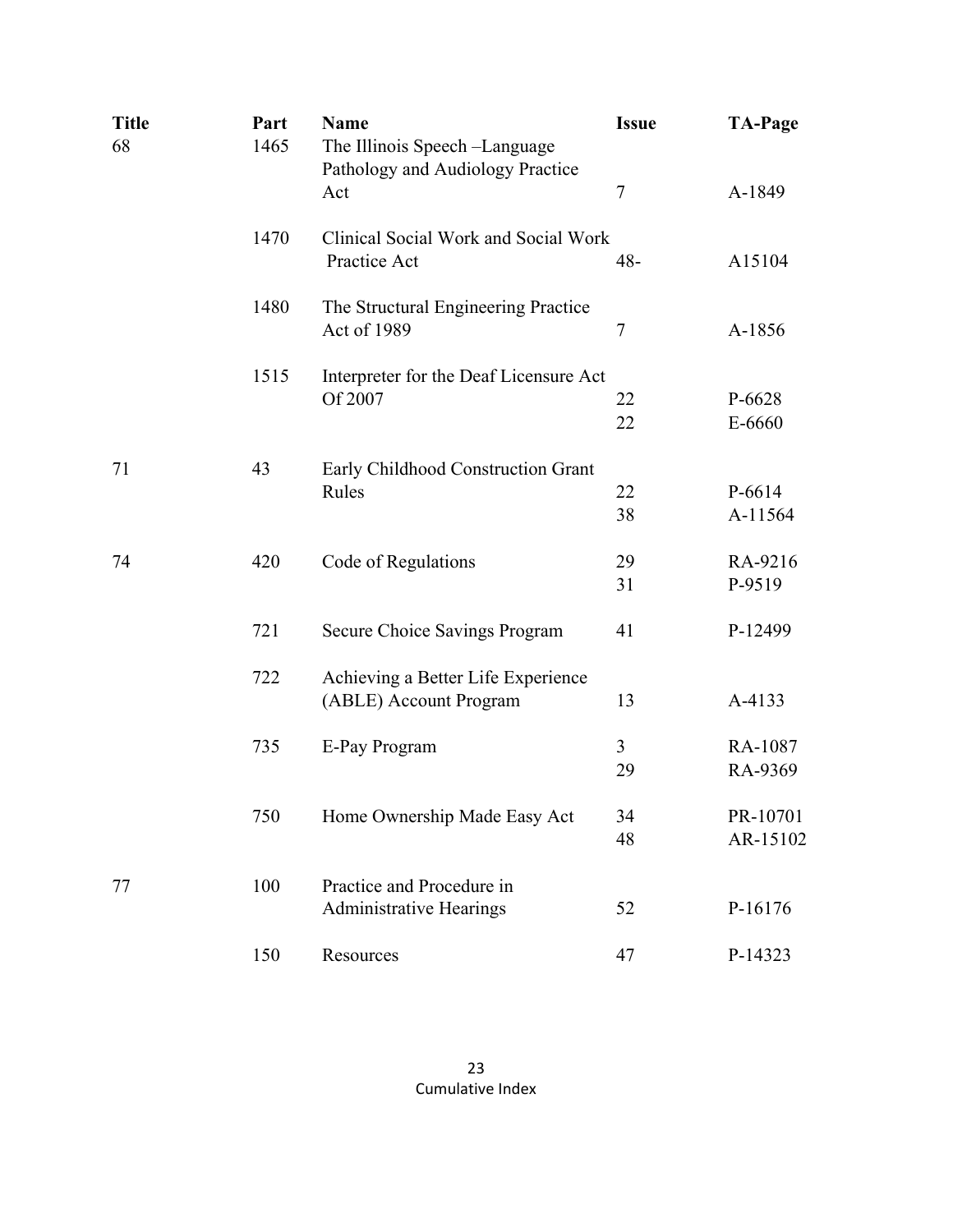| <b>Title</b><br>77 | Part<br>245 | Name<br>Home Health, Home Services,    | <b>Issue</b>             | <b>TA-Page</b> |
|--------------------|-------------|----------------------------------------|--------------------------|----------------|
|                    |             | and Home Nursing Agency Code           | 6                        | E-1710         |
|                    |             |                                        | 20                       | P-6156         |
|                    |             |                                        | 20                       | E-6335         |
|                    |             |                                        | 37                       | A-11077        |
|                    |             |                                        | 52                       | P-16210        |
|                    | 250         | <b>Hospital Licensing Requirements</b> | $\overline{\mathcal{A}}$ | $E-1202$       |
|                    |             |                                        | 6                        | E-1715         |
|                    |             |                                        | 25                       | E-7544         |
|                    |             |                                        | 27                       | E-8096         |
|                    |             |                                        | 28                       | E-8503         |
|                    |             |                                        | 40                       | E-11907        |
|                    |             |                                        | 47                       | E-14519        |
|                    |             |                                        | 48                       | E-15115        |
|                    |             |                                        | 49                       | P-15183        |
|                    |             |                                        | 49                       | E-15375        |
|                    | 260         | Children's Community-Based Health      |                          |                |
|                    |             | Care Center Code                       | 26                       | P-7928         |
|                    |             |                                        | 45                       | A-13925        |
|                    | 295         | Assisted Living and Shared Housing     |                          |                |
|                    |             | Establishment Code                     | $\mathbf{1}$             | E-384          |
|                    |             |                                        | $\overline{7}$           | EA-2076        |
|                    |             |                                        | 18                       | E-5541         |
|                    |             |                                        | 22                       | E-6696         |
|                    |             |                                        | 40                       | E-11924        |
|                    |             |                                        | 44                       | E-13702        |
|                    |             |                                        | 47                       | E-14532        |
|                    | 300         | Skilled Nursing and Intermediate       |                          |                |
|                    |             | <b>Care Facilities Code</b>            | $\mathbf{1}$             | E-393          |
|                    |             |                                        | $\overline{4}$           | A-1134         |
|                    |             |                                        | 11                       | E-3046         |
|                    |             |                                        | 14                       | E-4285         |
|                    |             |                                        | 16                       | P-4778         |
|                    |             |                                        | 20                       | E-6354         |
|                    |             |                                        | 30                       | P-9382         |
|                    |             |                                        |                          |                |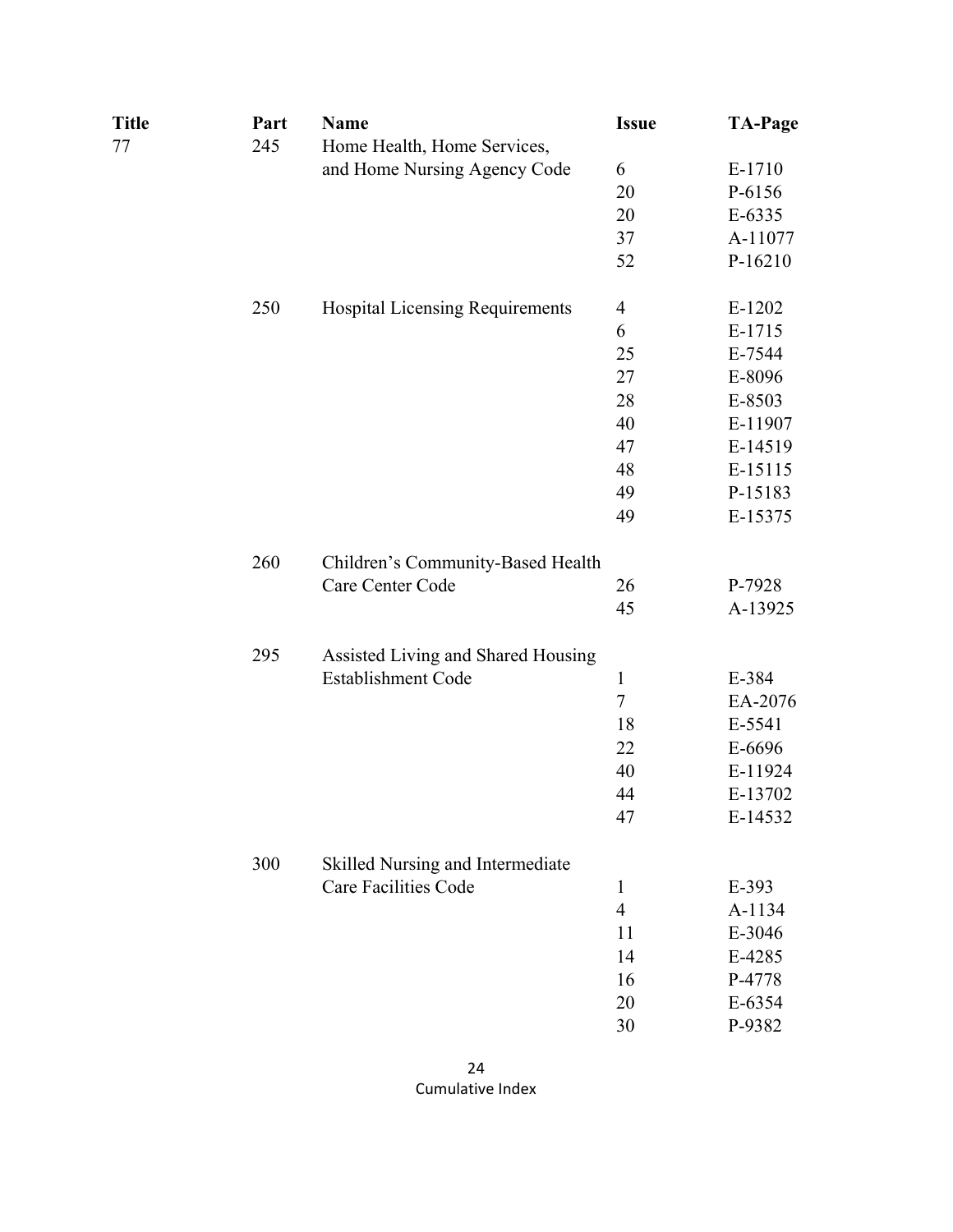| Title | Part | <b>Name</b>                                | <b>Issue</b> | <b>TA-Page</b> |
|-------|------|--------------------------------------------|--------------|----------------|
| 77    | 300  | Skilled Nursing and Intermediate           |              |                |
|       |      | <b>Care Facilities Code</b>                | 30           | E-9498         |
|       |      |                                            | 32           | ER-10087       |
|       |      |                                            | 36           | E-10847        |
|       |      |                                            | 37           | A-11096        |
|       |      |                                            | 40           | E-11941        |
|       |      |                                            | 41           | E-12889        |
|       |      |                                            | 42           | E-13108        |
|       |      |                                            | 45           | A-13953        |
|       |      |                                            | 45           | E-14003        |
|       |      |                                            | 47           | E-14550        |
|       |      |                                            | 48           | E-15127        |
|       |      |                                            | 49           | P-15216        |
|       |      |                                            | 50           | P-15442        |
|       |      |                                            | 51           | EC-16088       |
|       | 330  | Sheltered Care Facilities Code             | $\mathbf{1}$ | $E-411$        |
|       |      |                                            | $\tau$       | EA-2084        |
|       |      |                                            | 18           | E-5554         |
|       |      |                                            | 22           | E-6705         |
|       |      |                                            | 40           | E-11964        |
|       |      |                                            | 44           | E-13711        |
|       |      |                                            | 45           | E-14022        |
|       |      |                                            | 47           | E-14569        |
|       |      |                                            | 49           | P-15250        |
|       | 340  | Illinois Veterans' Homes Code              | $\mathbf{1}$ | $E-425$        |
|       |      |                                            | $\tau$       | EA-2098        |
|       |      |                                            | 18           | E-5576         |
|       |      |                                            | 22           | E-6719         |
|       |      |                                            | 40           | E-11994        |
|       |      |                                            | 44           | E-13725        |
|       |      |                                            | 45           | E-14039        |
|       |      |                                            | 47           | E-14597        |
|       |      |                                            | 49           | P-15270        |
|       | 350  | Intermediate Care for                      |              |                |
|       |      | <b>Developmentally Disabled Facilities</b> |              |                |
|       |      | Code                                       | $\mathbf{1}$ | E-435          |
|       |      |                                            |              |                |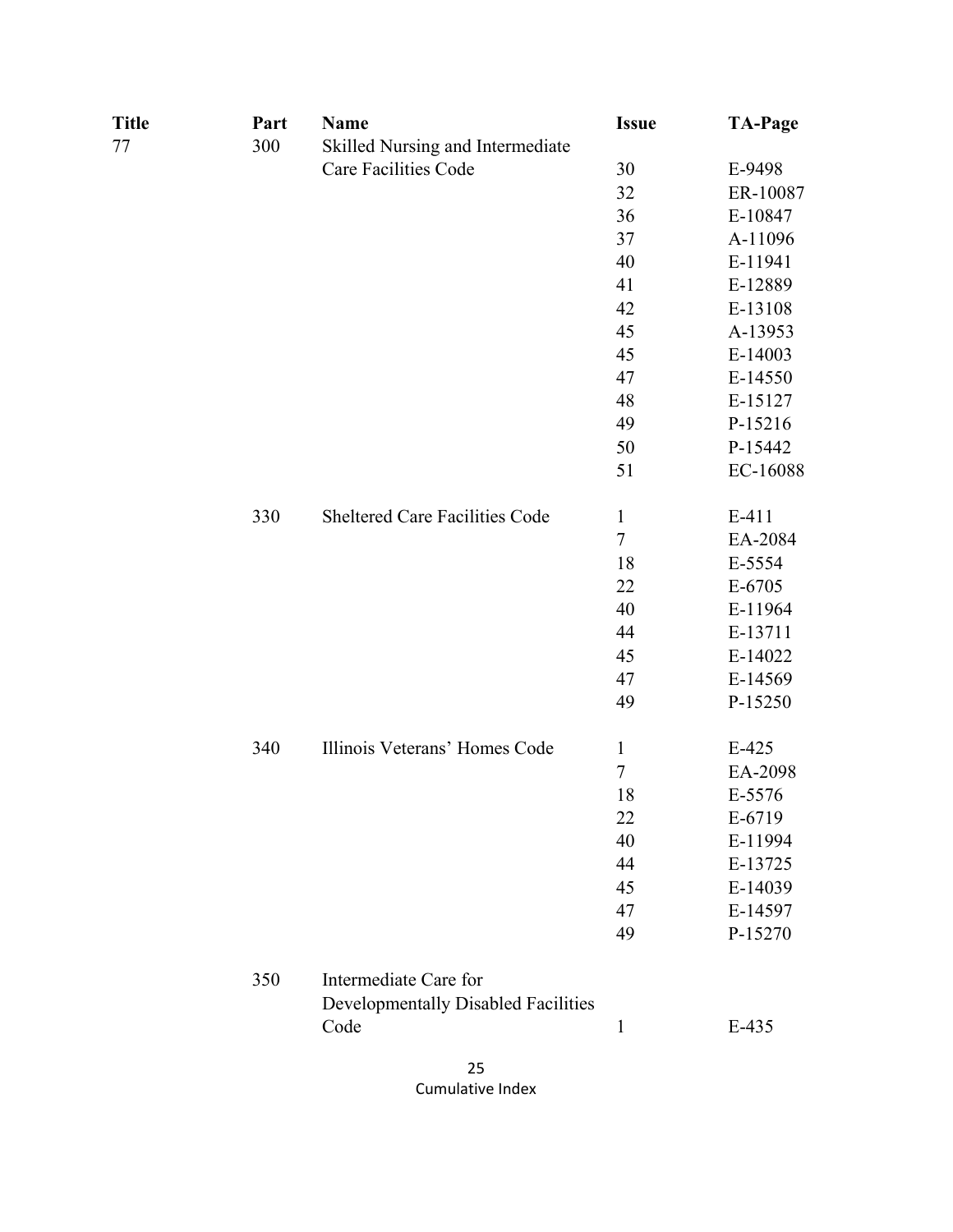| 77 | 350 | Intermediate Care for                   |                  |          |
|----|-----|-----------------------------------------|------------------|----------|
|    |     | Developmentally Disabled Facilities     |                  |          |
|    |     | Code                                    | $\tau$           | EA-2108  |
|    |     |                                         | 11               | E-3060   |
|    |     |                                         | 18               | E-5594   |
|    |     |                                         | 22               | E-6729   |
|    |     |                                         | 32               | ER-10102 |
|    |     |                                         | 40               | E-12012  |
|    |     |                                         | 44               | E-13735  |
|    |     |                                         | 47               | E-14616  |
|    | 370 | <b>Community Living Facilities Code</b> | $\mathbf{1}$     | $E-450$  |
|    |     |                                         | $\boldsymbol{7}$ | EA-2123  |
|    |     |                                         | 18               | E-5619   |
|    |     |                                         | 22               | $E-6744$ |
|    |     |                                         | 40               | E-12041  |
|    |     |                                         | 44               | E-13750  |
|    |     |                                         | 47               | E-14647  |
|    | 380 | Specialized Mental Health               |                  |          |
|    |     | <b>Rehabilitation Facilities Code</b>   | $\mathbf{1}$     | $E-461$  |
|    |     |                                         | $\tau$           | EA-2133  |
|    |     |                                         | 18               | E-5631   |
|    |     |                                         | 22               | E-6755   |
|    |     |                                         | 40               | E-12058  |
|    |     |                                         | 44               | E-13761  |
|    |     |                                         | 47               | E-14665  |
|    | 389 | Authorized Electronic Monitoring        |                  |          |
|    |     | in Long-Term Care Facilities Code       | 43               | P-13152  |
|    | 390 | Medically Complex for the               |                  |          |
|    |     | Developmentally Facilities Code         | $\mathbf{1}$     | E-469    |
|    |     |                                         | $\overline{7}$   | EA-2141  |
|    |     |                                         | 11               | E-3072   |
|    |     |                                         | 18               | E-5648   |
|    |     |                                         | 22               | E-6763   |
|    |     |                                         | 32               | ER-10115 |
|    |     |                                         | 40               | E-12079  |
|    |     |                                         | 44               | E-13769  |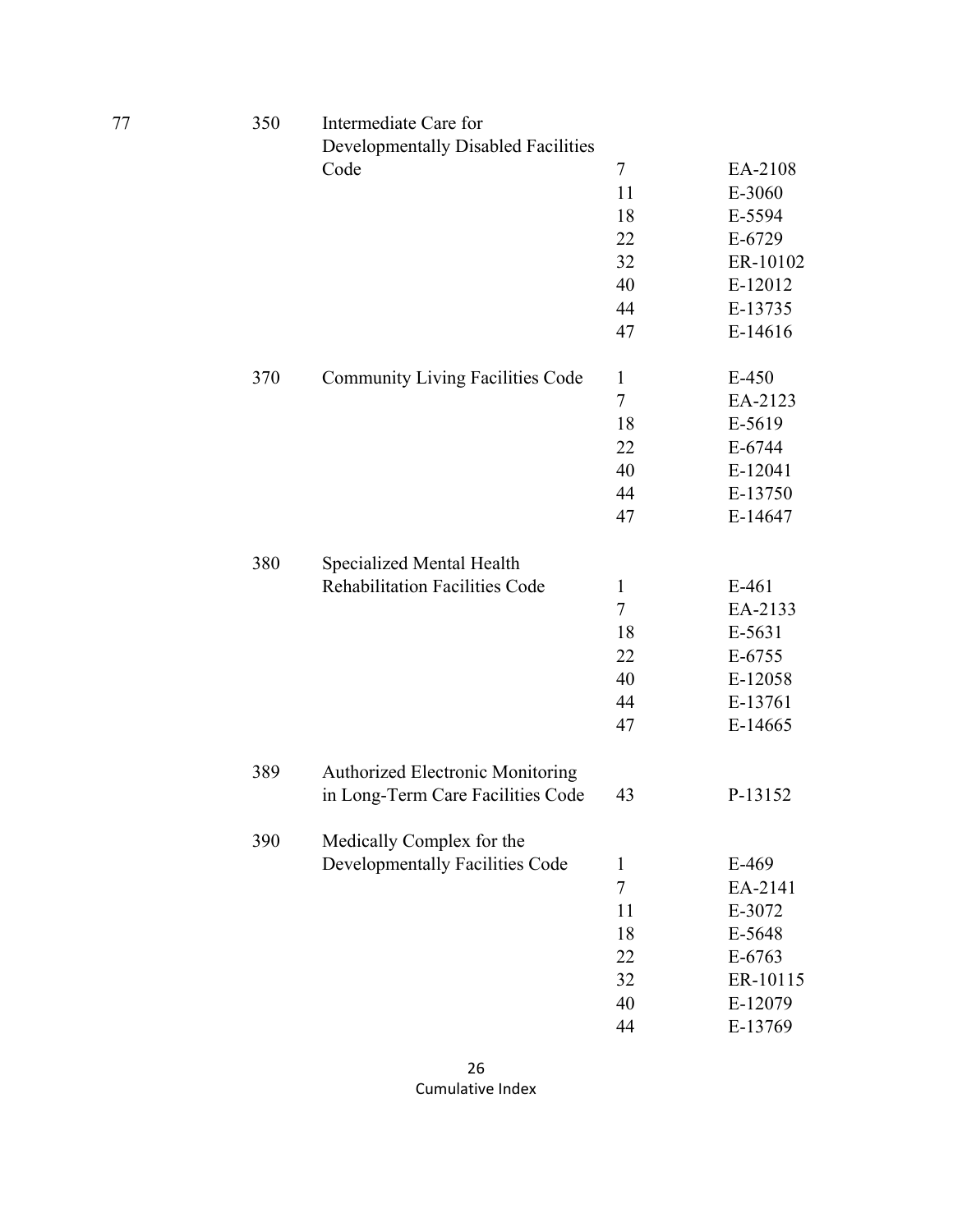| Title<br>77 | Part<br>390 | <b>Name</b><br>Medically Complex for the                                          | <b>Issue</b> | <b>TA-Page</b> |
|-------------|-------------|-----------------------------------------------------------------------------------|--------------|----------------|
|             |             | Developmentally Facilities Code                                                   | 47           | E-14688        |
|             | 395         | Long-Term Care Assistance and Aide                                                |              |                |
|             |             | <b>Training Programs Code</b>                                                     | $\mathbf{1}$ | $E-483$        |
|             |             |                                                                                   | 6            | E-1732         |
|             | 515         | <b>Emergency Medical Services, Trauma</b><br>Center, Comprehensive Stroke Center, |              |                |
|             |             | Primary Stroke Center and Acute<br><b>Stroke Ready Hospital Code</b>              | 40           | E-12108        |
|             | 545         | <b>Sexual Assault Survivors</b>                                                   |              |                |
|             |             | <b>Emergency Treatment Code</b>                                                   | 18           | E-5671         |
|             |             |                                                                                   | 23           | RC-6879        |
|             |             |                                                                                   | 26           | P-7957         |
|             |             |                                                                                   | 29           | E-9188         |
|             |             |                                                                                   | 41           | A-12852        |
|             |             |                                                                                   | 49           | E-15387        |
|             |             |                                                                                   | 52           | P-16259        |
|             | 664         | Socio-Emotional and Developmental                                                 |              |                |
|             |             | Screening                                                                         | 41           | P-12238        |
|             | 671         | <b>WIC Vendor Management Code</b>                                                 | 32           | P-9702         |
|             | 689         | <b>Immunization Registry Code</b>                                                 | 31           | P-9530         |
|             |             |                                                                                   | 31           | E-9607         |
|             |             |                                                                                   | 36           | EA-10874       |
|             |             |                                                                                   | 52           | E-16382        |
|             | 690         | <b>Control of Communicable Diseases</b>                                           |              |                |
|             |             | Code                                                                              | 3            | E-987          |
|             |             |                                                                                   | 22           | ER-6777        |
|             |             |                                                                                   | 40           | E-12123        |
|             | 691         | African-American HIV/AIDS                                                         |              |                |
|             |             | Response Code                                                                     | 24           | E-7167         |
|             |             |                                                                                   | 25           | P-7235         |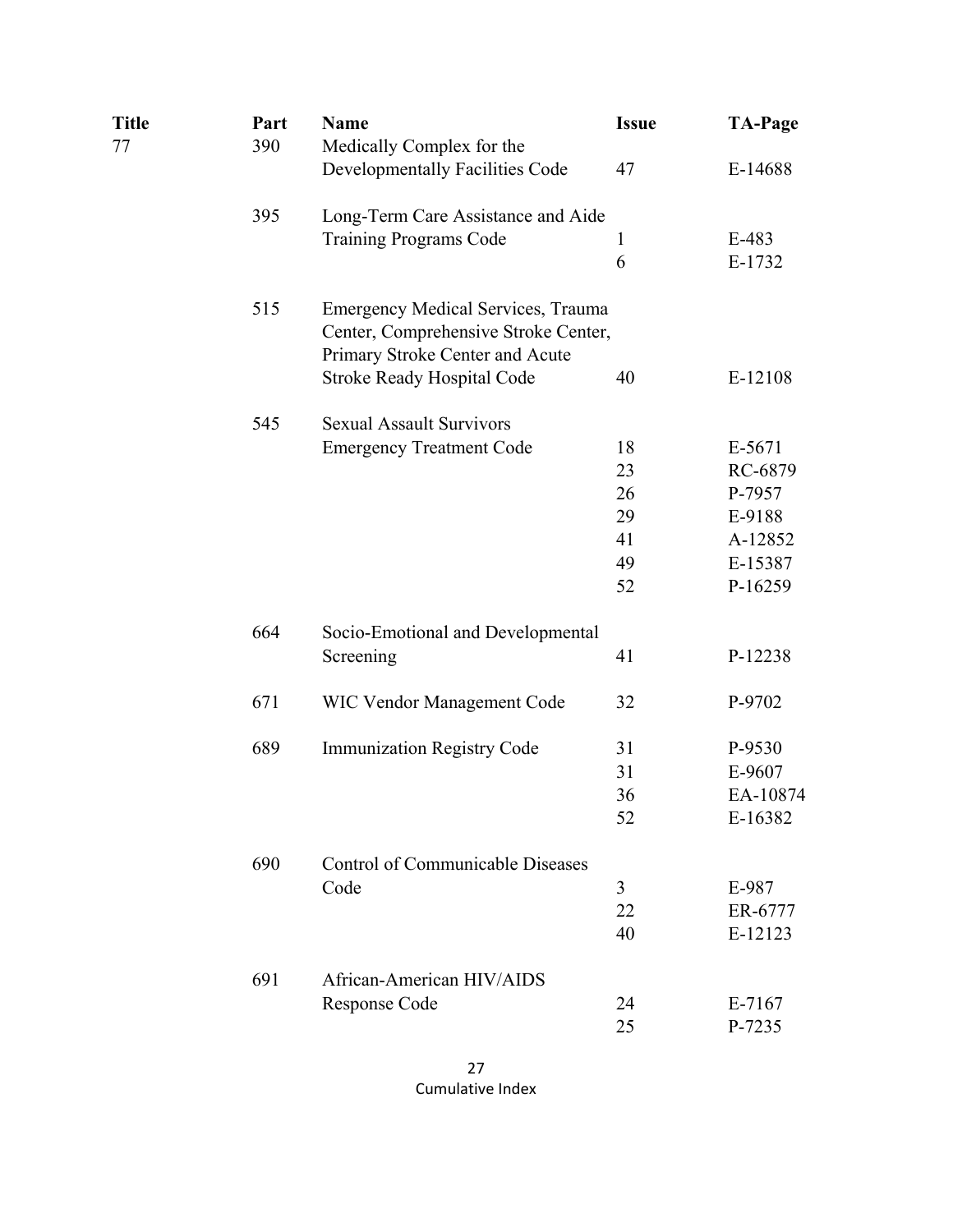| <b>Title</b><br>77 | Part<br>691 | <b>Name</b><br>African-American HIV/AIDS                                                                                                                      | <b>Issue</b>  | <b>TA-Page</b>              |
|--------------------|-------------|---------------------------------------------------------------------------------------------------------------------------------------------------------------|---------------|-----------------------------|
|                    |             | Response Code                                                                                                                                                 | 42            | A-13045                     |
|                    | 692         | AIDS Drug Assistance Program                                                                                                                                  | 13<br>31      | P-4090<br>A-9533            |
|                    | 840         | <b>Health and Hazardous Substances</b><br><b>Registry Code</b>                                                                                                | 35            | P-10733                     |
|                    | 946         | Compassionate Use of Medical<br>Cannabis Pilot Program                                                                                                        | 20            | A-6205                      |
|                    | 955         | Health Care Worker Background<br>Check Code                                                                                                                   | 6<br>27<br>52 | E-1738<br>E-8109<br>P-16292 |
|                    | 956         | Health Care Employee Vaccination<br>Code                                                                                                                      | 12            | A-3685                      |
|                    | 973         | Alzheimer's Disease and Related<br>Dementias Code                                                                                                             | 25<br>41      | P-7239<br>A-12864           |
|                    | 997         | Joint Rules of the Department of the<br>Lottery and the Department of Public<br>Health on the Coronavirus Vaccine<br><b>Incentive Public Health Promotion</b> | 29            | E-9194                      |
|                    | 1130        | <b>Health Facilities and Service</b><br><b>Operational Rules</b>                                                                                              | 29            | RA-9239                     |
|                    | 2060        | Alcoholism and Substance Abuse<br><b>Treatment and Intervention Licenses</b>                                                                                  | 40<br>40      | P-11737<br>E-11885          |
|                    | 2070        | <b>Schedule of Controlled Substances</b>                                                                                                                      | 26<br>42      | P-7560<br>A-13018           |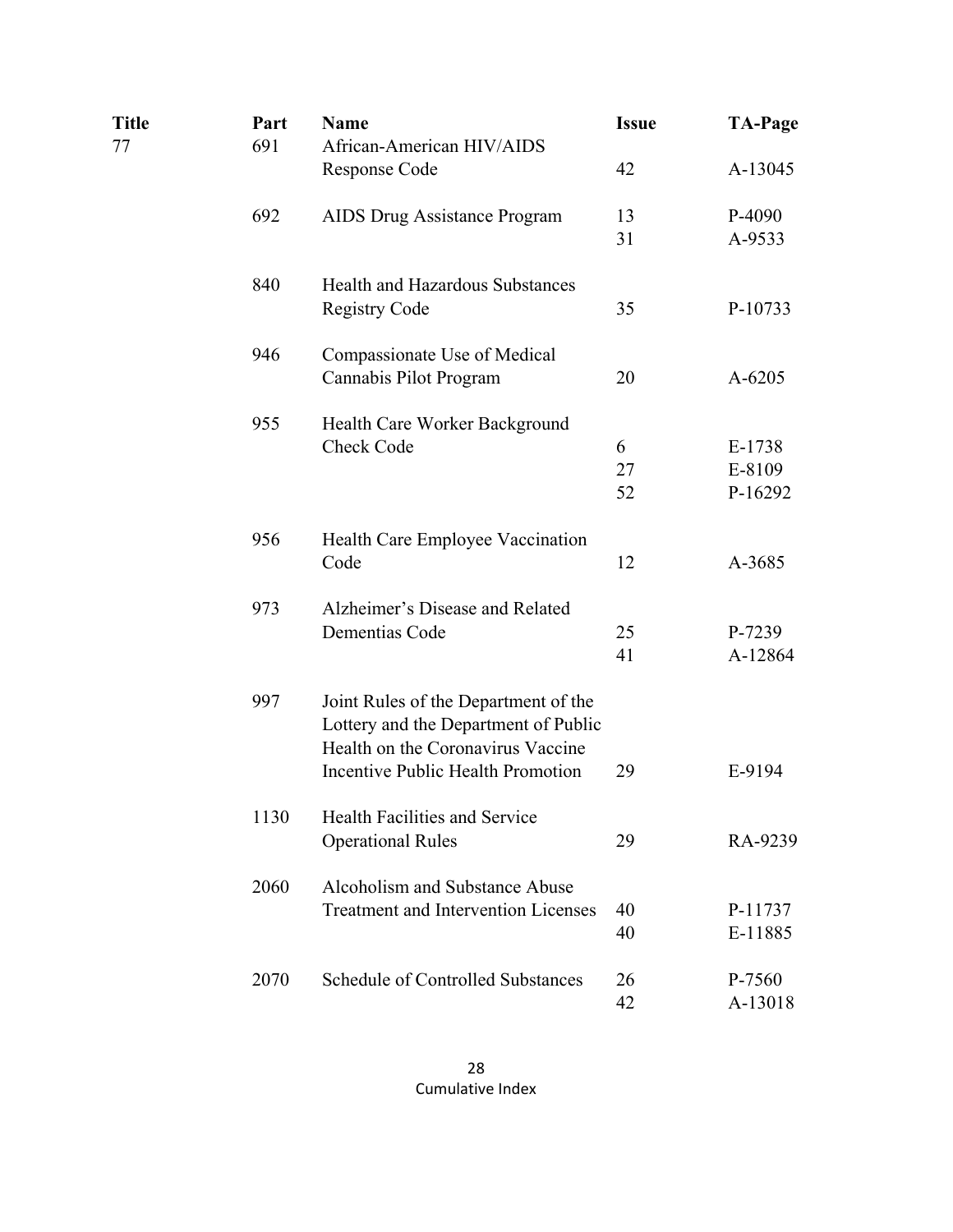| <b>Title</b> | Part | <b>Name</b>                                          | <b>Issue</b>             | <b>TA-Page</b> |
|--------------|------|------------------------------------------------------|--------------------------|----------------|
| 77           | 2080 | <b>Electronic Prescription Monitoring</b><br>Program | 28                       | A-8351         |
|              | 4500 | Hospital Financial Assistance under                  |                          |                |
|              |      | the Fair Patient Billing Act                         | 13                       | P-3732         |
|              |      |                                                      | 33                       | A-10281        |
|              |      |                                                      | 52                       | RA-16401       |
| 80           | 150  | Procedures of the Department of                      |                          |                |
|              |      | <b>State Police Merit Board</b>                      | 38                       | P-11555        |
|              | 310  | Pay Plan                                             | $\mathbf{1}$             | PP-503         |
|              |      |                                                      | $\mathfrak{Z}$           | RA-1023        |
|              |      |                                                      | 5                        | PP-1377        |
|              |      |                                                      | 6                        | A-1478         |
|              |      |                                                      | 13                       | P-3736         |
|              |      |                                                      | 13                       | A-4095         |
|              |      |                                                      | 18                       | PP-5675        |
|              |      |                                                      | 24                       | PP-7171        |
|              |      |                                                      | 28                       | RA-8535        |
|              |      |                                                      | 29                       | P-8599         |
|              |      |                                                      | 29                       | A-8651         |
|              |      |                                                      | 29                       | E-9128         |
|              |      |                                                      | 44                       | A-13669        |
|              |      |                                                      | 51                       | P-15499        |
|              | 1100 | <b>General Procedures</b>                            | $\overline{\mathcal{A}}$ | RS-1228        |
|              |      |                                                      | 5                        | O-1438         |
|              |      |                                                      | $\overline{7}$           | A-1808         |
|              | 1200 | <b>General Procedures</b>                            | $\tau$                   | A-1865         |
|              | 1210 | <b>Representation Proceedings</b>                    | $\tau$                   | A-1872         |
|              | 1220 | <b>Unfair Labor Practice Proceedings</b>             | 7                        | A-1880         |
|              | 1230 | <b>Impasse Resolution</b>                            | $\tau$                   | A-1887         |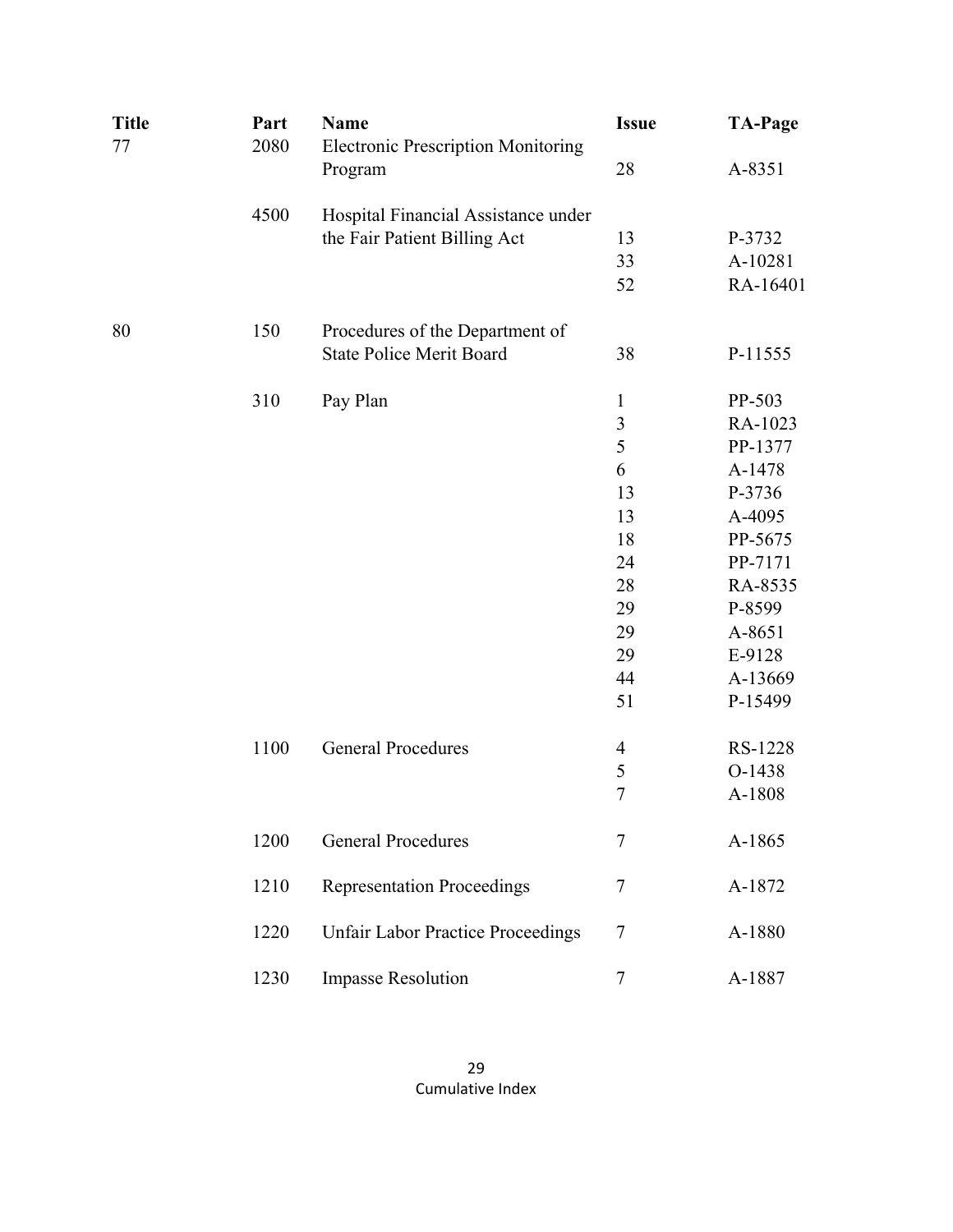| <b>Title</b><br>80 | Part<br>1300 | <b>Name</b><br>Gubernatorial Designation of<br>Positions Excluded from Collective | <b>Issue</b><br>7 | <b>TA-Page</b> |
|--------------------|--------------|-----------------------------------------------------------------------------------|-------------------|----------------|
|                    |              | Bargaining                                                                        |                   | AR-1896        |
|                    | 1540         | The Administration and Operation<br>of the State Employees' Retirement            |                   |                |
|                    |              | System of Illinois                                                                | 6                 | P-1464         |
|                    |              |                                                                                   | 11                | A-3023         |
|                    |              |                                                                                   | 20                | P-6166         |
|                    |              |                                                                                   | 23                | P-6848         |
|                    |              |                                                                                   | 31                | A-9547         |
|                    |              |                                                                                   | 46                | P-14138        |
|                    | 1600         | <b>Universities Retirement</b>                                                    | $\mathbf 1$       | P-213          |
|                    |              |                                                                                   | $\mathbf{1}$      | E-492          |
|                    |              |                                                                                   | $\mathbf{1}$      | RA-585         |
|                    |              |                                                                                   | 8                 | A-2259         |
|                    |              |                                                                                   | 22                | A-6649         |
|                    |              |                                                                                   | 26                | RA-7998        |
|                    |              |                                                                                   | 29                | P-8638         |
|                    |              |                                                                                   | 52                | RA-16430       |
|                    | 2700         | State (of Illinois) Employees'                                                    |                   |                |
|                    |              | Deferred Compensation Plan                                                        | 49                | P-15285        |
| 83                 | 305          | Construction of Electric Power and                                                |                   |                |
|                    |              | <b>Communication Lines</b>                                                        | 17                | P-5245         |
|                    | 411          | <b>Electric Reliability</b>                                                       | 14                | P-4193         |
|                    | 466          | Electric Interconnection of                                                       |                   |                |
|                    |              | <b>Distributed General Facilities</b>                                             | 1                 | $P-1$          |
|                    |              |                                                                                   | 52                | PW-16127       |
|                    |              |                                                                                   | 52                | E-16330        |
|                    | 467          | Electric Interconnection of                                                       |                   |                |
|                    |              | Large Distributed General Facilities                                              | 1                 | $P-120$        |
|                    | 475          | Multi-Year Integrated Grid Plans                                                  | 52                | E-16338        |
|                    |              | 30                                                                                |                   |                |

Cumulative Index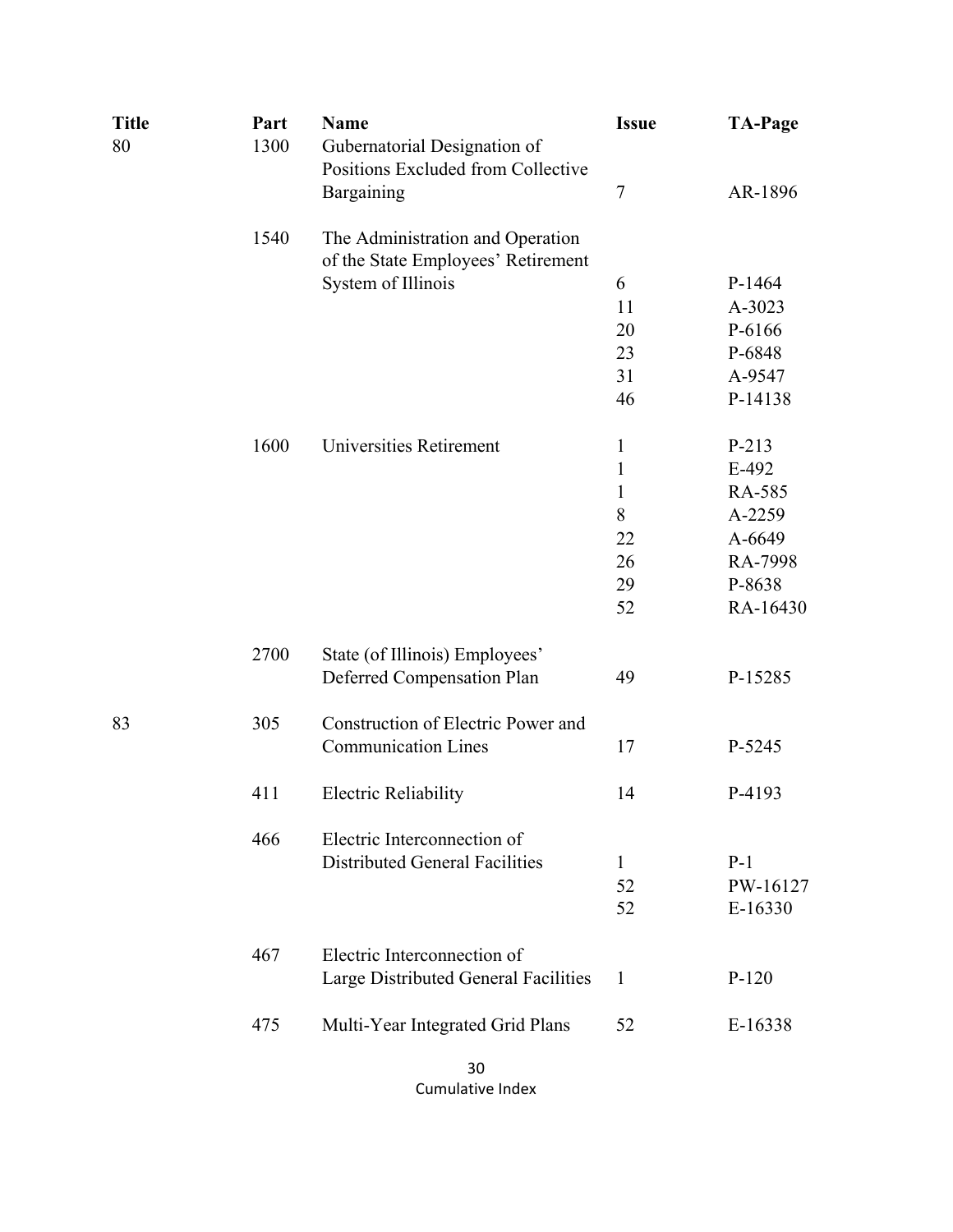| <b>Title</b><br>83 | Part<br>590 | <b>Name</b><br>Minimum Safety Standards for<br>Transportation of Gas and for Gas<br><b>Pipeline Facilities</b> | <b>Issue</b><br>29       | <b>TA-Page</b><br>P-8602 |
|--------------------|-------------|----------------------------------------------------------------------------------------------------------------|--------------------------|--------------------------|
| 86                 | 100         | Income Tax                                                                                                     | $\overline{c}$<br>$\tau$ | RA-823<br>A-2006         |
|                    |             |                                                                                                                | 18                       | A-5523                   |
|                    |             |                                                                                                                | 29                       | RA-9323                  |
|                    | 130         | Retailers' Occupation Tax                                                                                      | $\mathbf{1}$             | A-352                    |
|                    |             |                                                                                                                | 8                        | P-2216                   |
|                    |             |                                                                                                                | 15                       | P-4402                   |
|                    |             |                                                                                                                | 25                       | A-7248                   |
|                    |             |                                                                                                                | 27                       | P-8009                   |
|                    |             |                                                                                                                | 44                       | P-13575                  |
|                    |             |                                                                                                                | 47                       | A-14464                  |
|                    |             |                                                                                                                | 51                       | A-16058                  |
|                    | 131         | Leveling the Playing Field for                                                                                 |                          |                          |
|                    |             | Illinois Retail Act                                                                                            | 3                        | A-931                    |
|                    |             |                                                                                                                | 31                       | E-9625                   |
|                    |             |                                                                                                                | 36                       | O-10883                  |
|                    |             |                                                                                                                | 36                       | S-10883                  |
|                    |             |                                                                                                                | 40                       | W-12207                  |
|                    |             |                                                                                                                | 40                       | E-12152                  |
|                    |             |                                                                                                                | 44                       | P-13589                  |
|                    |             |                                                                                                                | 45                       | RC-14053                 |
|                    | 151         | Vehicle Use Tax                                                                                                | 20                       | P-6159                   |
|                    |             |                                                                                                                | 38                       | A-11578                  |
|                    | 200         | Practice and Procedure for Hearings<br>Before the Illinois Department of                                       |                          |                          |
|                    |             | Revenue                                                                                                        | 26                       | P-7970                   |
|                    |             |                                                                                                                | 47                       | A-14488                  |
|                    | 420         | Liquor Control Act                                                                                             | 44                       | P-13642                  |
|                    | 423         | Cannabis Purchaser Excise Tax                                                                                  | 13                       | A-4124                   |
|                    |             |                                                                                                                |                          |                          |

31 Cumulative Index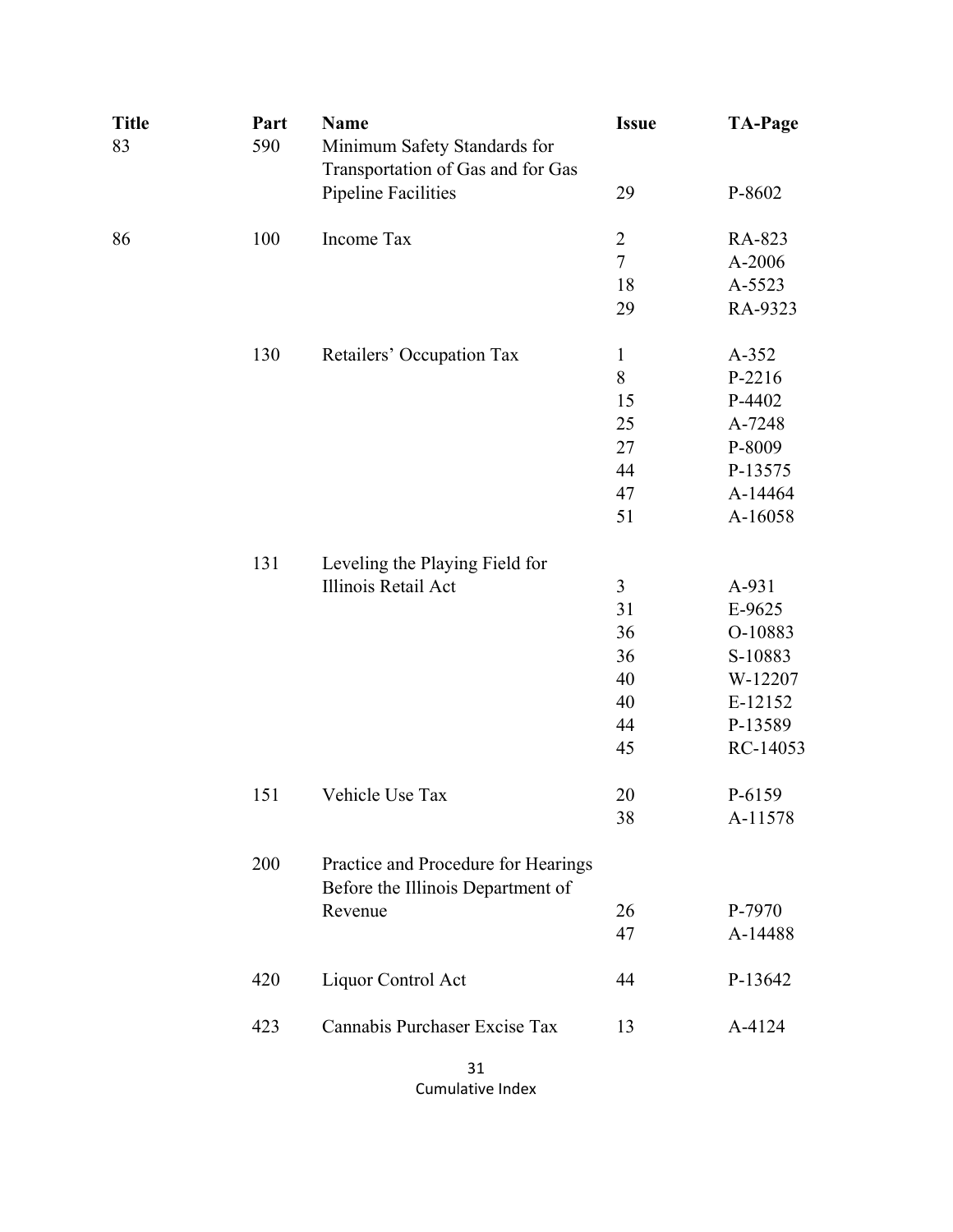| <b>Title</b> | Part | <b>Name</b>                                                                | <b>Issue</b>   | <b>TA-Page</b> |
|--------------|------|----------------------------------------------------------------------------|----------------|----------------|
| 86           | 440  | Cigarette Tax Act                                                          | 44             | P-13646        |
|              | 450  | Cigarette Use Tax Act                                                      | 44             | P-13651        |
|              | 495  | Telecommunications Excise Tax                                              | 15             | P-4426         |
|              |      |                                                                            | 47             | A-14494        |
|              | 660  | Tobacco Products Tax Act of 1995                                           | 51             | P-15985        |
|              | 696  | Municipal Motor Fuel Tax                                                   | $\mathbf{1}$   | A-366          |
|              | 1910 | Practice and Procedure for Appeals<br>Before the Property Tax Appeal Board |                |                |
|              |      |                                                                            | $\mathbf{1}$   | RA-583         |
|              |      |                                                                            | 22             | P-6631         |
|              |      |                                                                            | 28             | RA-8564        |
|              |      |                                                                            | 46             | A-14193        |
|              | 3000 | Riverboat and Casino Gambling                                              | 21             | P-6565         |
|              |      |                                                                            | 47             | P-14290        |
|              |      |                                                                            | 47             | A-14449        |
| 89           | 50   | Child Care                                                                 | $\mathfrak{Z}$ | P-860          |
|              |      |                                                                            | $\overline{3}$ | E-980          |
|              |      |                                                                            | 16             | P-4776         |
|              |      |                                                                            | 16             | E-4946         |
|              |      |                                                                            | 29             | P-8607         |
|              |      |                                                                            | 29             | E-9153         |
|              |      |                                                                            | 37             | A-11057        |
|              |      |                                                                            | 41             | P-12455        |
|              |      |                                                                            | 41             | E-12872        |
|              |      |                                                                            | 42             | P-12961        |
|              |      |                                                                            | 42             | E-13098        |
|              |      |                                                                            | 49             | RC-15393       |
|              |      |                                                                            | 50             | A-15467        |
|              | 112  | Temporary Assistance for Needy                                             |                |                |
|              |      | Families                                                                   | $\mathbf{1}$   | RC-545         |
|              |      |                                                                            | 8              | A-2246         |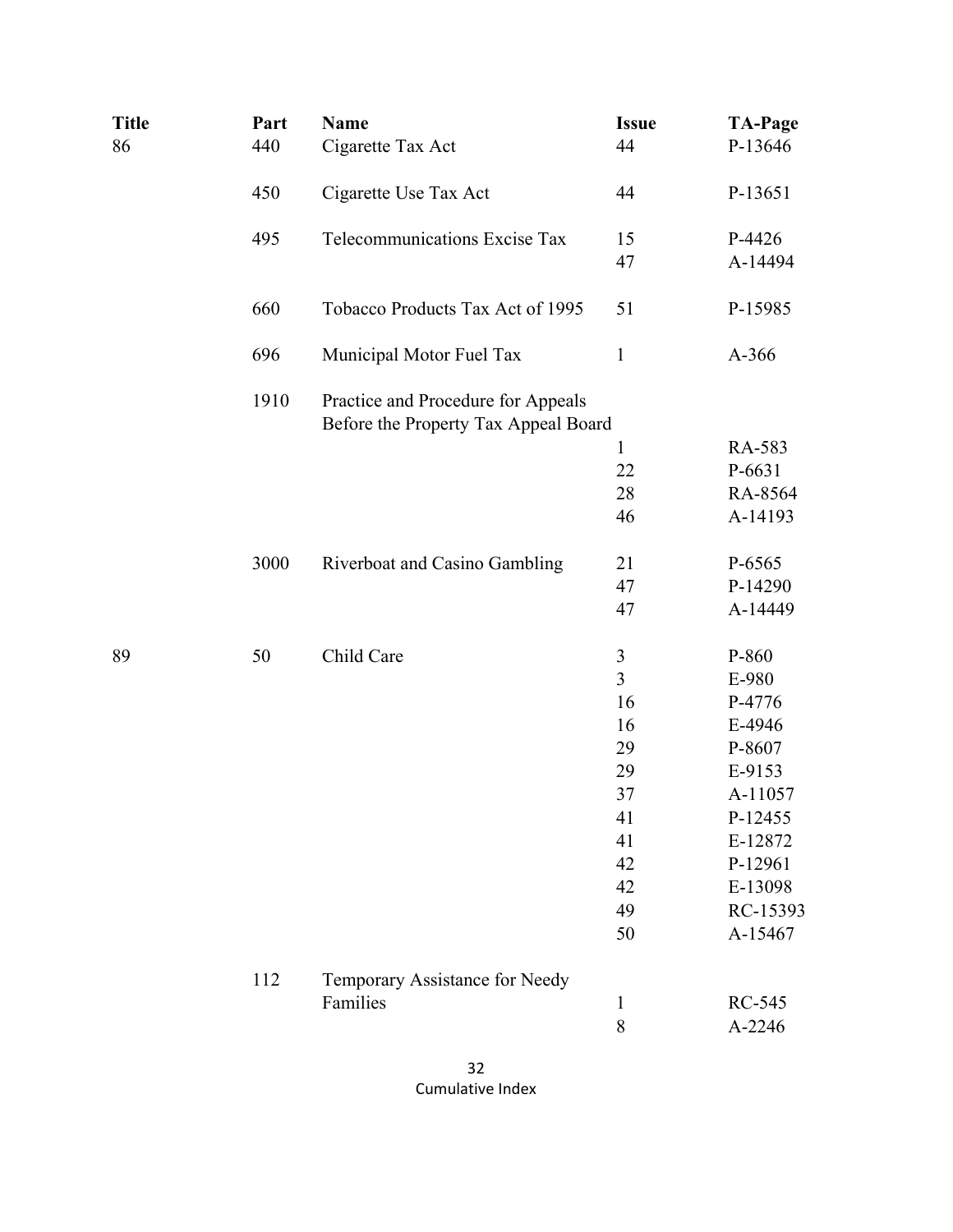| <b>Title</b> | Part | <b>Name</b>                              | <b>Issue</b>   | <b>TA-Page</b> |
|--------------|------|------------------------------------------|----------------|----------------|
| 89           | 112  | Temporary Assistance for Needy           |                |                |
|              |      | Families                                 | 26             | P-7574         |
|              |      |                                          | 29             | A-8983         |
|              |      |                                          | 40             | P-11739        |
|              |      |                                          | 42             | A-13032        |
|              |      |                                          | 44             | P-13562        |
|              | 113  | Aid to the Aged, Blind or Disabled       | 10             | P-2573         |
|              |      |                                          | 15             | P-4389         |
|              |      |                                          | 29             | A-9000         |
|              |      |                                          | 32             | A-10022        |
|              |      |                                          | 39             | A-11667        |
|              |      |                                          | 51             | P-15920        |
|              | 118  | <b>Specialty Eligibility Groups</b>      | 52             | P-16128        |
|              | 120  | <b>Medical Assistance Programs</b>       | 13             | P-4043         |
|              |      |                                          | 32             | A-9995         |
|              |      |                                          | 46             | P-14080        |
|              |      |                                          | 47             | P-14303        |
|              | 121  | <b>Supplemental Nutrition Assistance</b> |                |                |
|              |      | Program (SNAP)                           | $\overline{7}$ | PP-2154        |
|              |      |                                          | 8              | P-2204         |
|              |      |                                          | 9              | PP-2504        |
|              |      |                                          | 10             | P-2585         |
|              |      |                                          | 24             | P-6881         |
|              |      |                                          | 28             | A-8368         |
|              |      |                                          | 29             | A-9014         |
|              |      |                                          | 40             | P-11777        |
|              |      |                                          | 42             | PP-13125       |
|              |      |                                          | 49             | RC-15394       |
|              |      |                                          | 49             | RC-15395       |
|              |      |                                          | 51             | P-15932        |
|              |      |                                          | 51             | E-16072        |
|              | 140  | <b>Medical Payment</b>                   | $\sqrt{5}$     | P-1341         |
|              |      |                                          | 5              | E-1345         |
|              |      |                                          | 10             | P-2569         |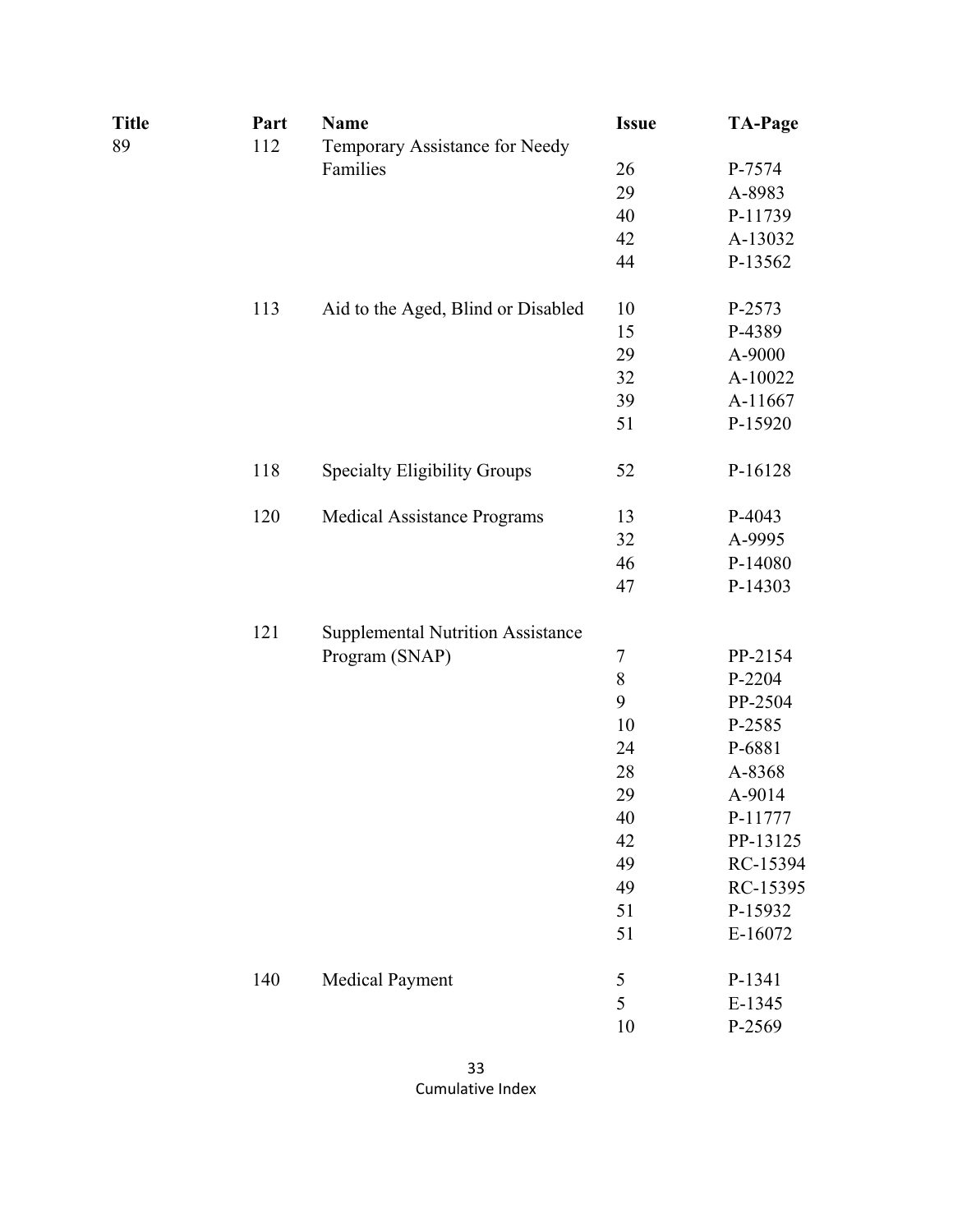| <b>Title</b> | Part | <b>Name</b>                        | <b>Issue</b>             | <b>TA-Page</b> |
|--------------|------|------------------------------------|--------------------------|----------------|
| 89           | 140  | Medical Payment                    | 10                       | E-2734         |
|              |      |                                    | 17                       | P-5300         |
|              |      |                                    | 17                       | E-5419         |
|              |      |                                    | 19                       | A-5848         |
|              |      |                                    | 29                       | A-8958         |
|              |      |                                    | 37                       | A-10996        |
|              |      |                                    | 38                       | P-11458        |
|              |      |                                    | 44                       | P-13510        |
|              | 141  | Social Service for Non-Waiver Home |                          |                |
|              |      | and Community Based Services       | 37                       | P-10913        |
|              | 146  | Specialized Healthcare Systems     | $\overline{4}$           | P-1096         |
|              |      |                                    | 14                       | P-4205         |
|              |      |                                    | 19                       | A-5877         |
|              |      |                                    | 28                       | A-8319         |
|              |      |                                    | 32                       | A-10015        |
|              | 147  | Reimbursement for Nursing Costs    |                          |                |
|              |      | for Geriatric Facilities           | $\overline{4}$           | P-1103         |
|              |      |                                    | 28                       | A-8326         |
|              | 148  | <b>Hospital Services</b>           | 44                       | P-13535        |
|              | 152  | Hospital Reimbursement Changes     | 10                       | P-2571         |
|              |      |                                    | 10                       | E-2758         |
|              |      |                                    | 28                       | A-8335         |
|              | 153  | Long Term Care Reimbursement       |                          |                |
|              |      | Changes                            | 4                        | P-1112         |
|              |      |                                    | $\overline{\mathcal{A}}$ | E-1191         |
|              |      |                                    | 28                       | A-8340         |
|              | 160  | <b>Child Support Services</b>      | 2                        | RA-789         |
|              |      |                                    | 29                       | RA-9240        |
|              |      |                                    | 44                       | P-13549        |
|              | 210  | Introduction                       | 9                        | PR-2315        |
|              |      |                                    | 35                       | AR-10767       |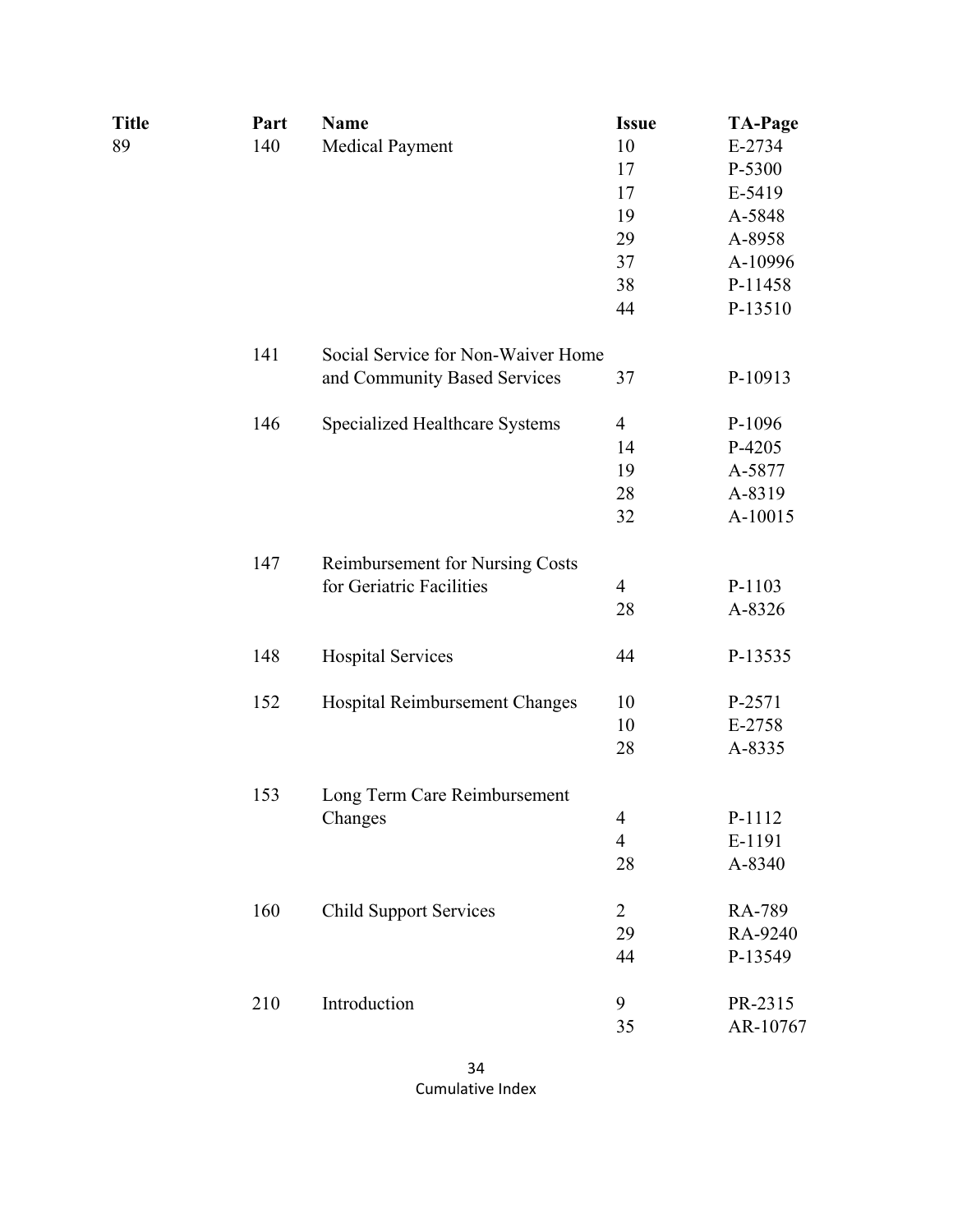| <b>Title</b> | Part | <b>Name</b>                                     | <b>Issue</b> | <b>TA-Page</b> |
|--------------|------|-------------------------------------------------|--------------|----------------|
| 89           | 220  | <b>General Programming Requirements</b>         | $\tau$       | P-1753         |
|              |      |                                                 | 35           | A-10769        |
|              | 230  | <b>Older Americans Act Programs</b>             | $\tau$       | P-1764         |
|              |      |                                                 | 33           | CC-10285       |
|              |      |                                                 | 35           | A-10780        |
|              | 240  | <b>Community Care Program</b>                   | 28           | P-8172         |
|              |      |                                                 | 45           | A-13819        |
|              | 301  | <b>Placement and Visitation Services</b>        | 50           | P-15402        |
|              | 385  | <b>Background Checks</b>                        | 42           | A-12963        |
|              | 406  | Licensing Standards for Day Care<br>Homes       | 17           | P-4976         |
|              |      |                                                 |              |                |
|              | 407  | Licensing Standards for Day Care<br>Centers     | 17           | P-5057         |
|              |      |                                                 |              |                |
|              | 408  | Licensing Standards for Group Day<br>Care Homes | 17           | P-5156         |
|              | 429  | <b>Equal Employment Opportunity</b>             |              |                |
|              |      | Through the Department of Children              |              |                |
|              |      | and Family Services                             | 25           | P-7226         |
|              | 554  | Services to Potentially Eligible                |              |                |
|              |      | <b>Students</b>                                 | 10           | P-2599         |
|              |      |                                                 | 29           | A-9029         |
|              | 676  | Program Description                             | 13           | P-4063         |
|              |      |                                                 | 13           | E-4159         |
|              |      |                                                 | 32           | A-10034        |
|              | 677  | <b>Customer Rights and Responsibilities</b>     | 13           | P-4065         |
|              |      |                                                 | 13           | E-4166         |
|              |      |                                                 | 32           | A-10041        |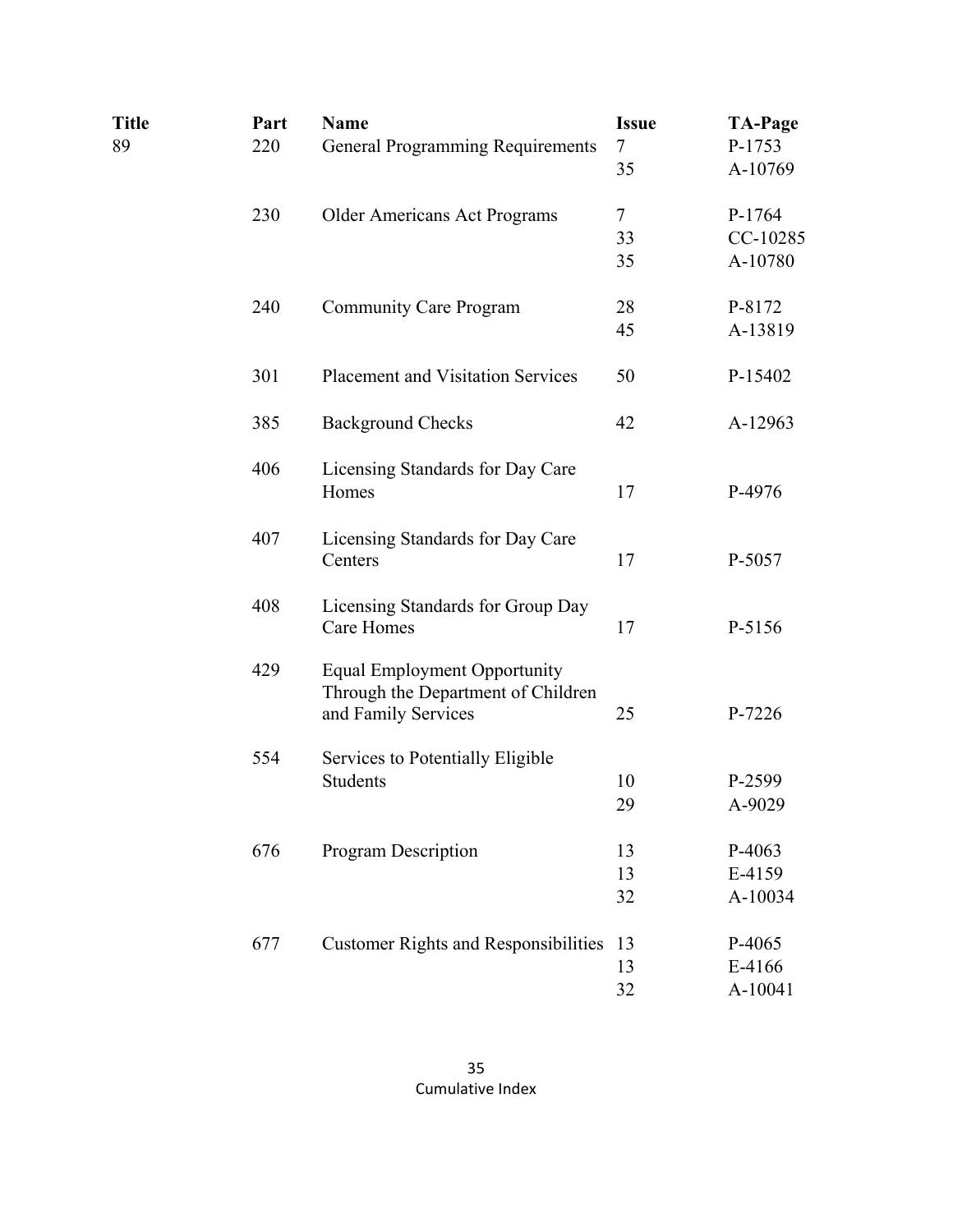| Title | Part | <b>Name</b>                                                                                                    | <b>Issue</b> | <b>TA-Page</b> |
|-------|------|----------------------------------------------------------------------------------------------------------------|--------------|----------------|
| 89    | 682  | Eligibility                                                                                                    | 10           | P-2603         |
|       |      |                                                                                                                | 29           | A-9033         |
|       | 684  | Service Planning and Provision                                                                                 | 13           | P-4067         |
|       |      |                                                                                                                | 13           | E-4171         |
|       |      |                                                                                                                | 32           | A-10046        |
|       | 686  | Provider Requirements, Type                                                                                    |              |                |
|       |      | Services and Rate of Payment                                                                                   | 13           | P-4069         |
|       |      |                                                                                                                | 13           | E-4178         |
|       |      |                                                                                                                | 32           | A-10053        |
|       | 730  | Illinois Center for Rehabilitation and<br>Education/Community Services for<br>The Blind, Visually Impaired and |              |                |
|       |      | Deafblind                                                                                                      | 40           | P-11791        |
|       |      |                                                                                                                | 40           | E-11894        |
|       | 750  | Role of Residential Educational<br>Educational Facilities Operated by the<br>Illinois Department of Human      |              |                |
|       |      | Services                                                                                                       | 40           | P-11793        |
|       |      |                                                                                                                | 40           | E-11902        |
|       | 840  | The Consultative Examination Process 40                                                                        |              | P-11795        |
| 92    | 383  | <b>Commercial Driver's License</b><br>Standards; Requirements and                                              |              |                |
|       |      | Penalties                                                                                                      | 16           | P-4884         |
|       |      |                                                                                                                | 36           | A-10843        |
|       | 436  | <b>Inspection Procedures for</b><br>Multifunction School Activity Buses                                        | 16           | A-4910         |
|       | 438  | <b>Inspection Procedures for Special</b>                                                                       |              |                |
|       |      | Vehicles                                                                                                       | 16           | A-4916         |
|       | 441  | Inspection Procedures for Type I<br><b>School Buses</b>                                                        | 16           | A-4930         |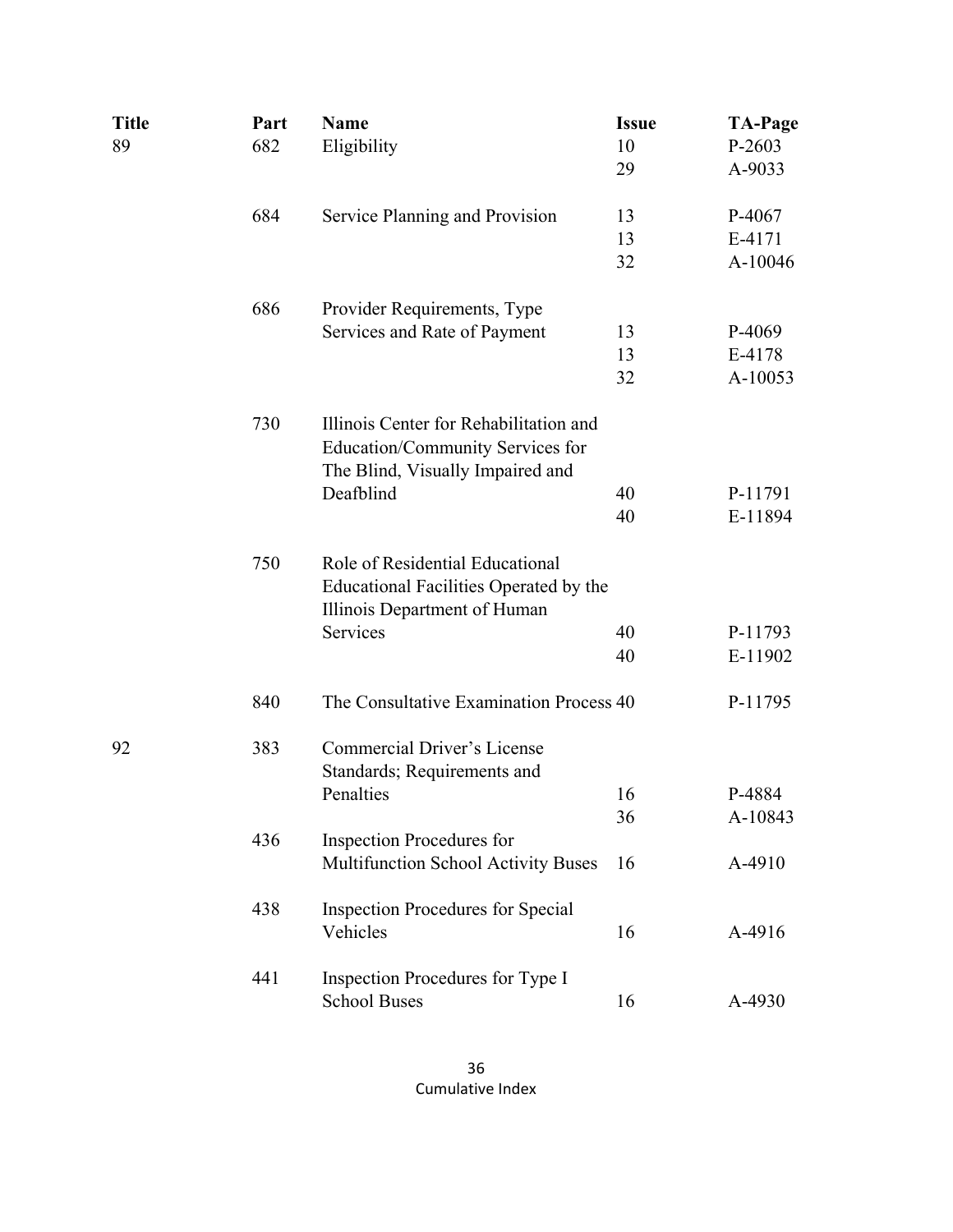| <b>Title</b><br>92 | Part<br>443 | <b>Name</b><br>Inspection Procedures for Type II                    | <b>Issue</b>   | <b>TA-Page</b>    |
|--------------------|-------------|---------------------------------------------------------------------|----------------|-------------------|
|                    |             | <b>School Buses</b>                                                 | 16             | A-4936            |
|                    | 451         | Administrative Requirements for<br><b>Official Testing Stations</b> | 3              | RA-1091           |
|                    | 456         | Nonscheduled Bus Inspections                                        | 16             | A-4942            |
|                    | 460         | Diesel Emission Inspection Program                                  | 51             | RA-16110          |
|                    | 549         | Roadside Memorials                                                  | 40             | P-11808           |
|                    | 600         | Port Facilities Capital Investment<br><b>Grant Program</b>          | 11             | A-3035            |
|                    | 1001        | Procedures and Standards                                            | 18<br>48       | P-5489<br>A-14985 |
|                    | 1002        | Sale of Information                                                 | $\overline{2}$ | A-718             |
|                    | 1003        | Collection of Fees                                                  | 12             | E-3699            |
|                    | 1010        | Certificates of Title, Registration                                 |                |                   |
|                    |             | of Vehicles                                                         | 5              | P-1343            |
|                    |             |                                                                     | 5              | E-1369            |
|                    |             |                                                                     | 19             | A-6054            |
|                    |             |                                                                     | 22             | P-6641            |
|                    |             |                                                                     | 22             | E-6794            |
|                    |             |                                                                     | 23             | E-6862            |
|                    |             |                                                                     | 29             | P-8627            |
|                    |             |                                                                     | 39             | P-11665           |
|                    |             |                                                                     | 39             | E-11690           |
|                    |             |                                                                     | 40             | P-11799           |
|                    |             |                                                                     | 43             | W-13168           |
|                    |             |                                                                     | 44             | P-13660           |
|                    | 1019        | <b>Remittance Agents</b>                                            | $\overline{2}$ | A-727             |
|                    | 1030        | <b>Issuance of Licenses</b>                                         | $\overline{c}$ | A-732             |
|                    |             |                                                                     | $\overline{4}$ | P-1117            |
|                    |             | 37                                                                  |                |                   |

Cumulative Index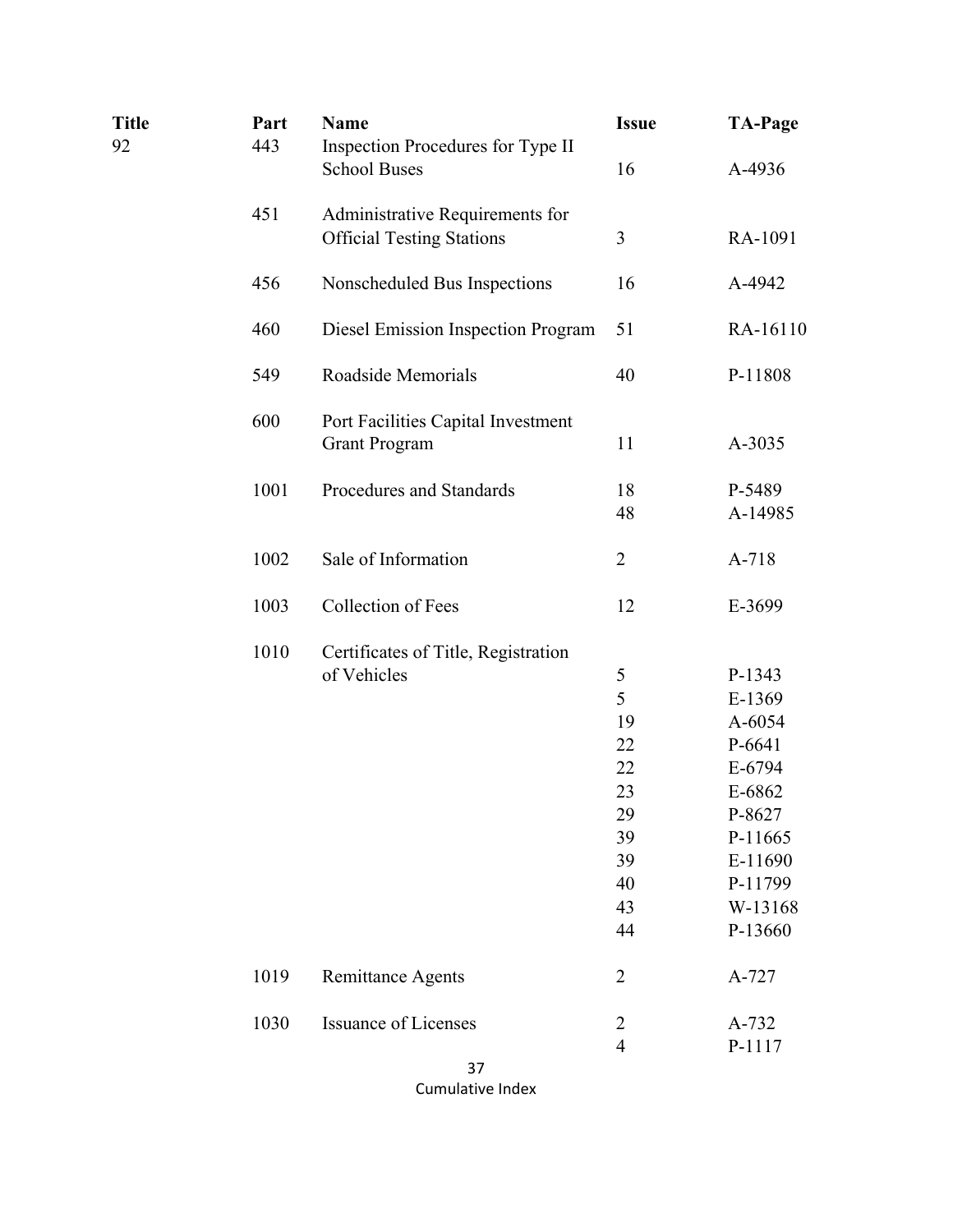| 10<br>11<br>17<br>17<br>19<br>29 | P-2608<br>P-2777<br>P-5337<br>E-5450<br>A-6062 |
|----------------------------------|------------------------------------------------|
|                                  |                                                |
|                                  |                                                |
|                                  |                                                |
|                                  |                                                |
|                                  |                                                |
|                                  | P-8636                                         |
|                                  | E-9197                                         |
| 30                               | A-9472                                         |
| 43                               | A-13406                                        |
| 47                               | P-14329                                        |
| 48                               | A-15086                                        |
|                                  | A-750                                          |
| $\overline{4}$                   | P-1132                                         |
| $\overline{4}$                   | E-1222                                         |
| 21                               | A-6602                                         |
|                                  |                                                |
| $\overline{2}$                   | A-755                                          |
| $\overline{2}$                   | A-769                                          |
| 15                               | A-4535                                         |
| 17                               | P-5340                                         |
| 17                               | E-5466                                         |
| 43                               | A-13421                                        |
|                                  |                                                |
| 47                               | P-14405                                        |
| 41                               | P-12457                                        |
|                                  | 29<br>$\overline{2}$                           |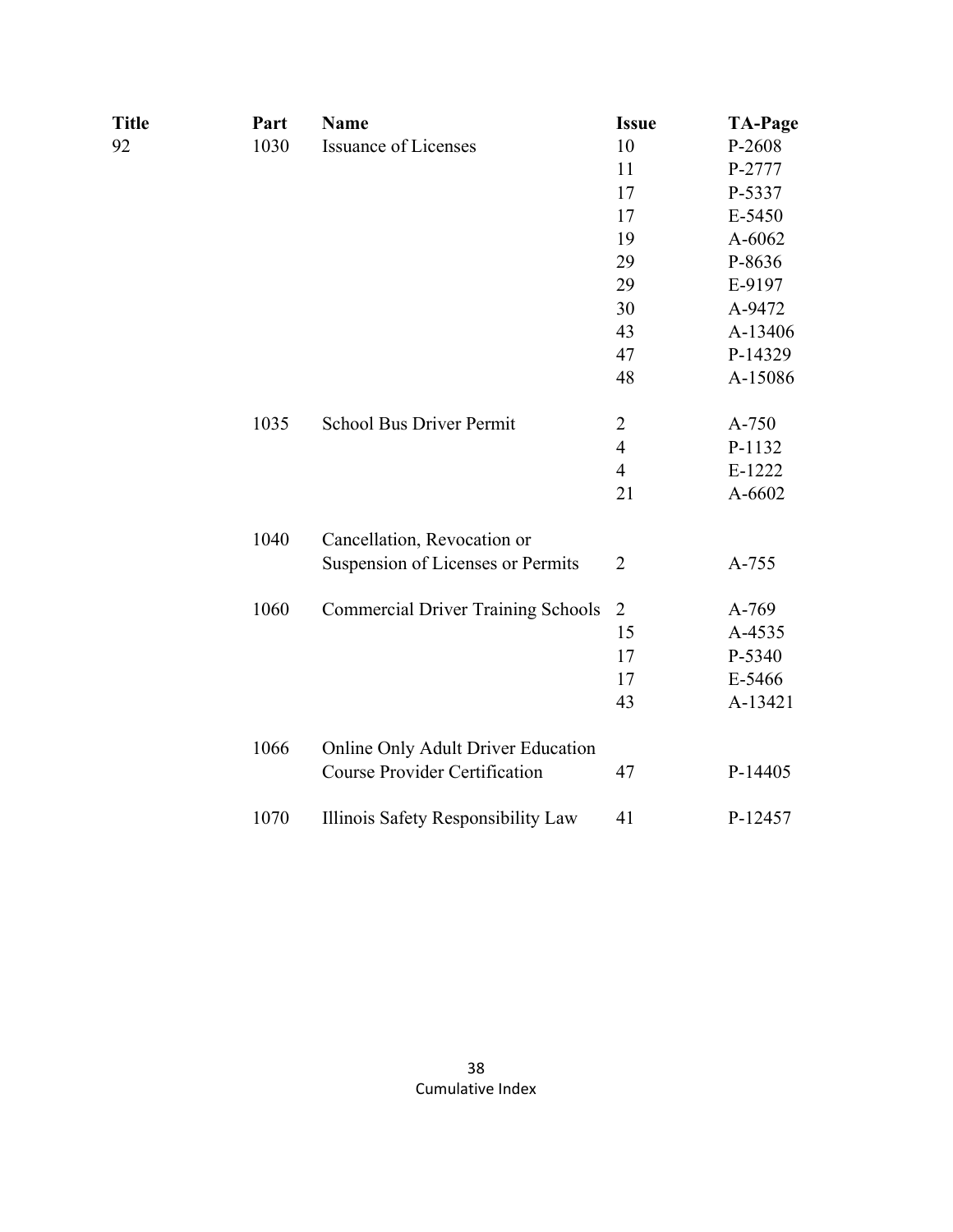### **TABLE OF REPEALED PARTS ILLINOIS ADMINISTRATIVE CODE**

### **2020 = Changes in Red 2021 = Changes in Green**

#### **TITLE 2**

### **GOVERNMENTAL ORGANIZATIONS**

CHAPTER XVII: DEPARTMENT OF PUBLIC AID

#### Part # 1101 Freedom of Information

| Section: 50    | <b>Summary and Purpose</b>                         |
|----------------|----------------------------------------------------|
| Section: 100   | <b>Definitions</b>                                 |
| Section: 150   | Person to Whom Requests are Submitted              |
| Section: 200   | Form and Content of Requests                       |
| Section: 250   | <b>Timeline for Department Response</b>            |
| Section: 300   | <b>Types of Department Responses</b>               |
| Section: 350   | Appeal of a Denial                                 |
| Section: 400   | Director's Response to Appeal                      |
| Section: 450   | <b>Inspection of Records at Department Offices</b> |
| Section: 500   | <b>Copies of Public Records</b>                    |
| Section: 550   | General Materials Available                        |
| <b>TABLE A</b> | <b>Request for Public Records</b>                  |
| <b>TABLE B</b> | Fee Schedule for Duplication of Public Records     |
|                | CHAPTER LXV: TORTURE INQUIRY AND RELIEF COMMISSION |

 Part # 3500 Organization, Public Information, Procedures and Rulemaking Section: 325 Conflicts of Interest

#### **TITLE 8**

#### **AGRICULTURE AND ANIMALS**

### **TITLE 11**

 **ALCOHOL, HORSE RACING, AND LOTTERY** 

#### **TITLE 14**

 **COMMERCE** 

#### CHAPTER I: DEPARTMENT OF CENTRAL MANAGEMENT SERVICES

Part # 105 Electronic Commerce Security Act

| Section: 10  | Scope and Definitions                                          |
|--------------|----------------------------------------------------------------|
| Section: 20  | Roles of the Department, the State Policy Authority, the Local |
|              | <b>Registration Authority and Other State Agencies</b>         |
| Section: 30  | Maintenance of the State Certificate Policy and Certification  |
|              | <b>Practice Statement</b>                                      |
| Section: 40  | Records Retention                                              |
| Section: 50  | <b>Audit Requirements</b>                                      |
| Section: 60  | Appeals                                                        |
| Section: 200 | Certification of a Qualified Security Procedure for Electronic |
|              | Records and Signature                                          |
| Section: 210 | <b>Qualified Security Procedures</b>                           |
| Section: 220 | <b>State PKI Procedures</b>                                    |
| Section: 230 | Revocation or Suspension of Certification of a Security        |
|              | Procedure                                                      |
|              |                                                                |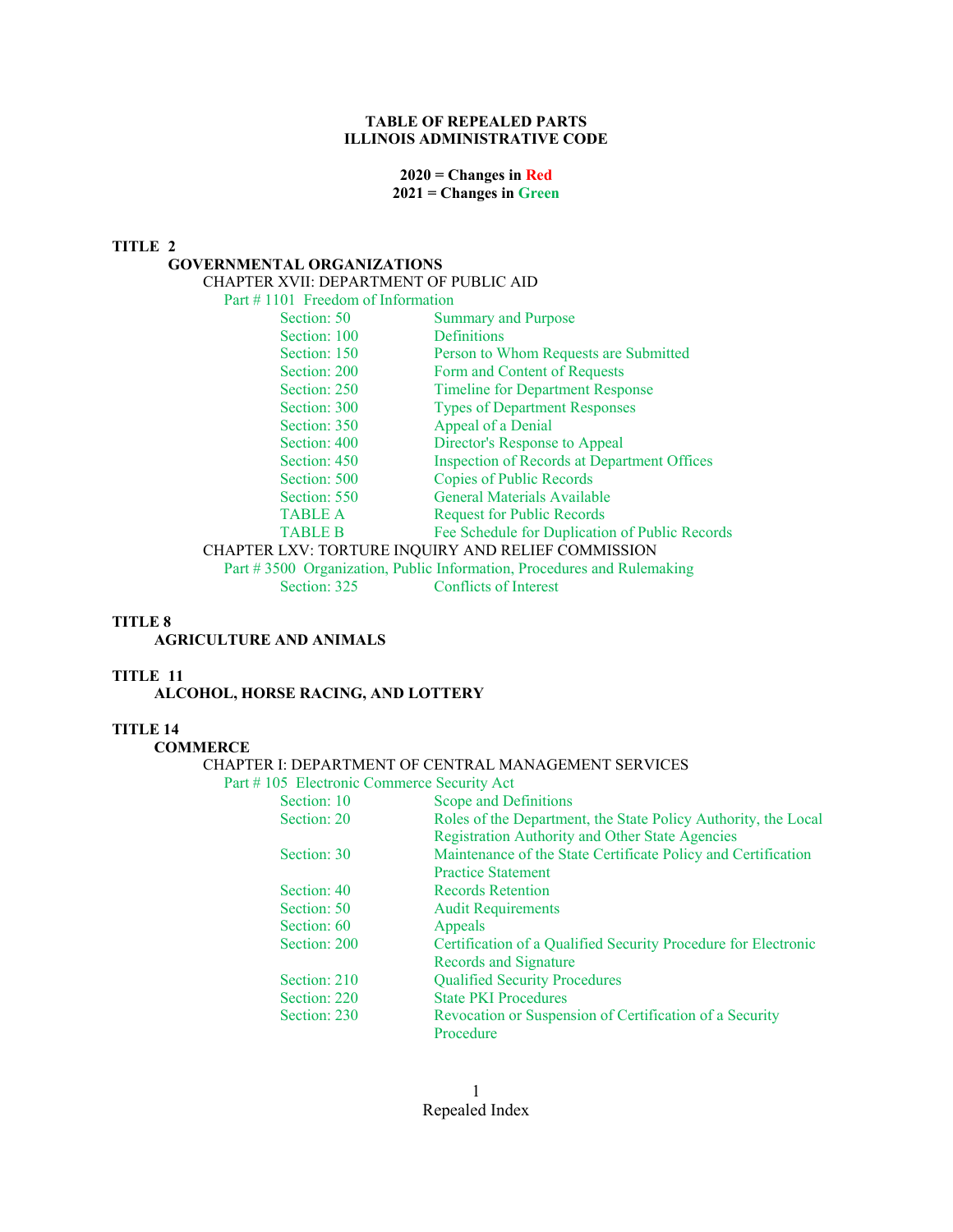| Section: 240 | <b>Foreign Public Sector Certificate Authorities</b>  |
|--------------|-------------------------------------------------------|
| Section: 300 | Identified and Approved Electronic Signature Activity |

### **CONSERVATION**

### CHAPTER I: DEPARTMENT OF NATURAL RESOURCES

 Part # 110 Public Use of State Parks and Other Properties of the Department of Natural Resources Section: 90 Group Activity

Part # 2010 Boat and Snowmobile Registration and Safety

Section: 22 Water Usage Stamp Application Requirements for Non-Powered Watercraft

#### **TITLE 20**

### **CORRECTIONS, CRIMINAL JUSTICE, AND LAW ENFORCEMENT**

CHAPTER I: DEPARTMENT OF CORRECTIONS

| Part #110 Reimbursement for Expenses           |                                                  |
|------------------------------------------------|--------------------------------------------------|
| Section: 10                                    | Applicability                                    |
| Section: 15                                    | <b>Definitions</b>                               |
| Section: 20                                    | Responsibilities                                 |
| Section: 25                                    | Charges for Expanse for Costs of Incarceration   |
| Section: 30                                    | Responsibilities of Offender                     |
| Section: 35                                    | Guidelines for Referral to Attorney General      |
| Part # 505 Closed Maximum Security Facility    |                                                  |
| Section: 10                                    | Applicability                                    |
| Section: 15                                    | Responsibilities                                 |
| Section: 20                                    | Definitions                                      |
| Section: 30                                    | <b>Facility Designation</b>                      |
| Section: 40                                    | Placement at the Tamms Correctional Center       |
| Section: 50                                    | <b>Transfer Review Committee</b>                 |
| Section: 60                                    | <b>Transfer Review Hearing</b>                   |
| Section: 70                                    | <b>Review of Administrative Detention Status</b> |
| Section: 80                                    | <b>Rights and Privileges</b>                     |
| Section: 90                                    | <b>Personal Property</b>                         |
| Section: 100                                   | Commissary                                       |
| Section: 110                                   | <b>Smoking and Tobacco Products</b>              |
| CHAPTER IX: DEPARTMENT OF JUVENILE JUSTICE     |                                                  |
| Part #2206 Research and Evaluation             |                                                  |
| Section: 10                                    | Applicability                                    |
| Part #2210 Reimbursement for Expenses          |                                                  |
| Section: 15                                    | Definitions                                      |
| Section: 20                                    | Responsibilities                                 |
| Section: 25                                    | Charges for Expenses for Costs of Incarceration  |
| Section: 30                                    | Responsibilities of Offender                     |
| Section: 35                                    | Guidelines for Referral to Attorney General      |
| Part #2602 County Juvenile Detention Standards |                                                  |
| Section: 5                                     | Definitions                                      |
| Section: 10                                    | <b>Detention Admission Policy</b>                |
| Section: 20                                    | Administration                                   |
| Section: 30                                    | Personnel                                        |
| Section: 40                                    | Records                                          |
| Section: 50                                    | <b>Admission Procedures</b>                      |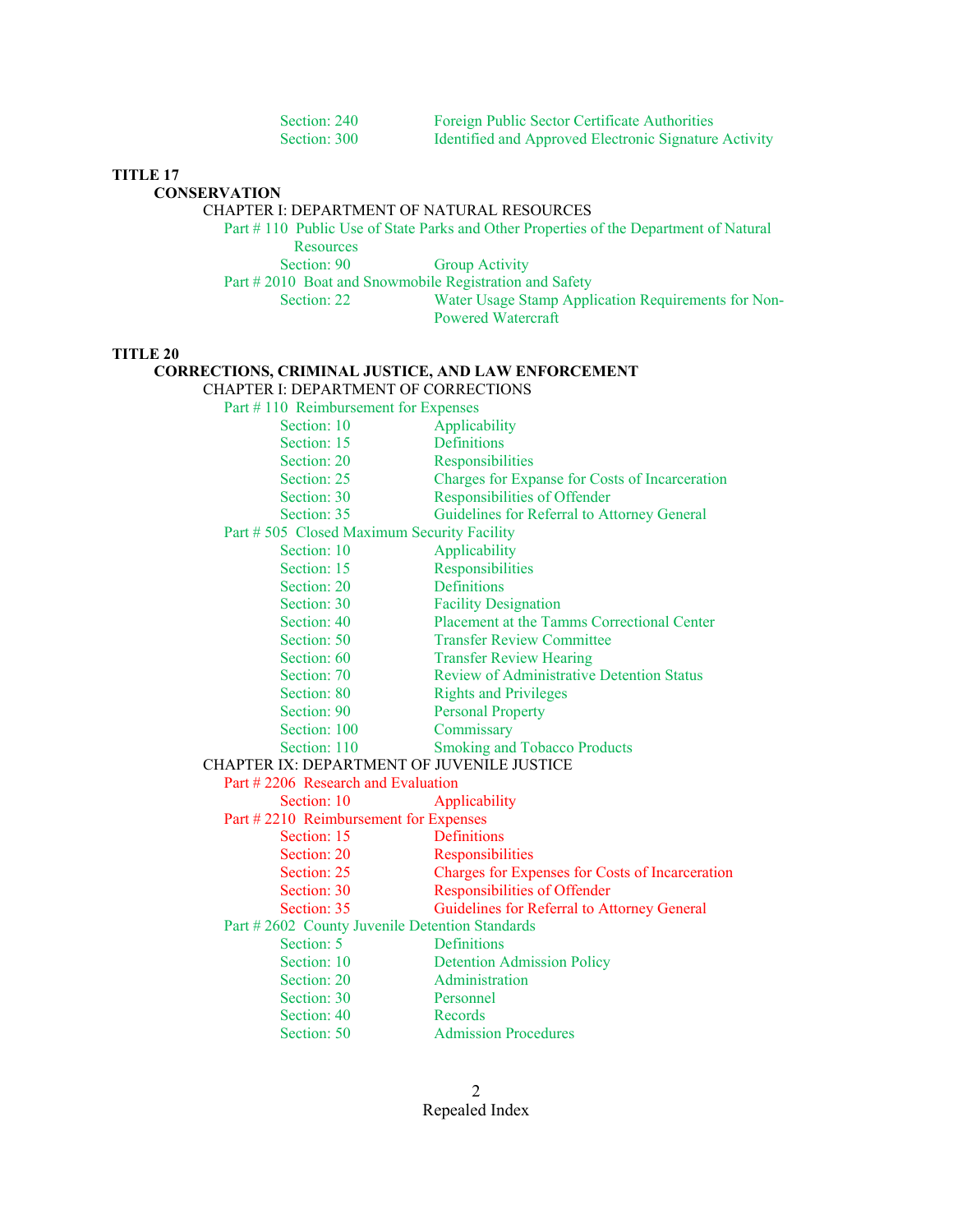| Section: 60  | <b>Release Procedures</b>            |
|--------------|--------------------------------------|
| Section: 70  | Housing                              |
| Section: 80  | Medical and Health Care              |
| Section: 90  | <b>Mental Health Services</b>        |
| Section: 100 | Clothing, Personal Hygiene, Grooming |
| Section: 110 | <b>Food Services</b>                 |
| Section: 120 | Sanitation                           |
| Section: 130 | Supervision                          |
| Section: 140 | Security                             |
| Section: 150 | Safety                               |
| Section: 160 | Discipline                           |
| Section: 170 | <b>Employment of Youth</b>           |
| Section: 180 | <b>Mail Procedures</b>               |
| Section: 190 | Telephone                            |
| Section: 200 | Visiting                             |
| Section: 210 | Social Service Programs              |
| Section: 220 | Education                            |
| Section: 230 | Library                              |
| Section: 240 | <b>Religious Services</b>            |
| Section: 250 | Recreation and Leisure Time          |
| Section: 260 | New Design and Construction          |

# **EDUCATION AND CULTURAL RESOURCES**

# CHAPTER I: STATE BOARD OF EDUCATION

### Part # 1 Public Schools, Evaluation, Recognition and Supervision

| Section: 442                | <b>State Seal of Biliteracy</b>                                                          |
|-----------------------------|------------------------------------------------------------------------------------------|
| Section: 735                | Requirements to Take Effect from July 1, 1991, through June                              |
|                             | 30, 2004                                                                                 |
| Section: 736                | Requirements to Take Effect from July 1, 1994, through June                              |
|                             | 30, 2004                                                                                 |
| Section: 740                | Standards for Reading through June 30, 2004                                              |
| Section: 750                | Standards for Media Services through June 30, 2004                                       |
| Section: 755                | Requirements for Library Information Specialists Beginning                               |
|                             | July 1, 2004                                                                             |
|                             | Part #24 Culturally Responsive Teaching and Leading Standards for All Illinois Educators |
| Section: 100                | The Illinois Professional Teaching Standards through June 30,                            |
|                             | 2013                                                                                     |
| Section: 110                | Language Arts Standards for All Illinois teachers through June                           |
|                             | 30, 2013                                                                                 |
| Section: 120                | Technology Standards for All Illinois Teachers through June                              |
|                             | 30, 2013                                                                                 |
| Part #25 Educator Licensure |                                                                                          |
| Section: 15                 | Types of Licenses; Exchange                                                              |
| Section: 46                 | Special Provisions for the Learning Behavior Specialist I                                |
|                             | Endorsement                                                                              |
| Section: 47                 | Special Provisions for the Learning Behavior Specialist I                                |
|                             | Approval                                                                                 |
| Section: 227                | Interim Approval for School Counselor Interns                                            |
| Section: 255                | Interim Approval for Speech-Language Pathologist Interns                                 |
| Section: 265                | Interim Approval for School Marriage and Family Therapist                                |
|                             | Interns                                                                                  |
|                             |                                                                                          |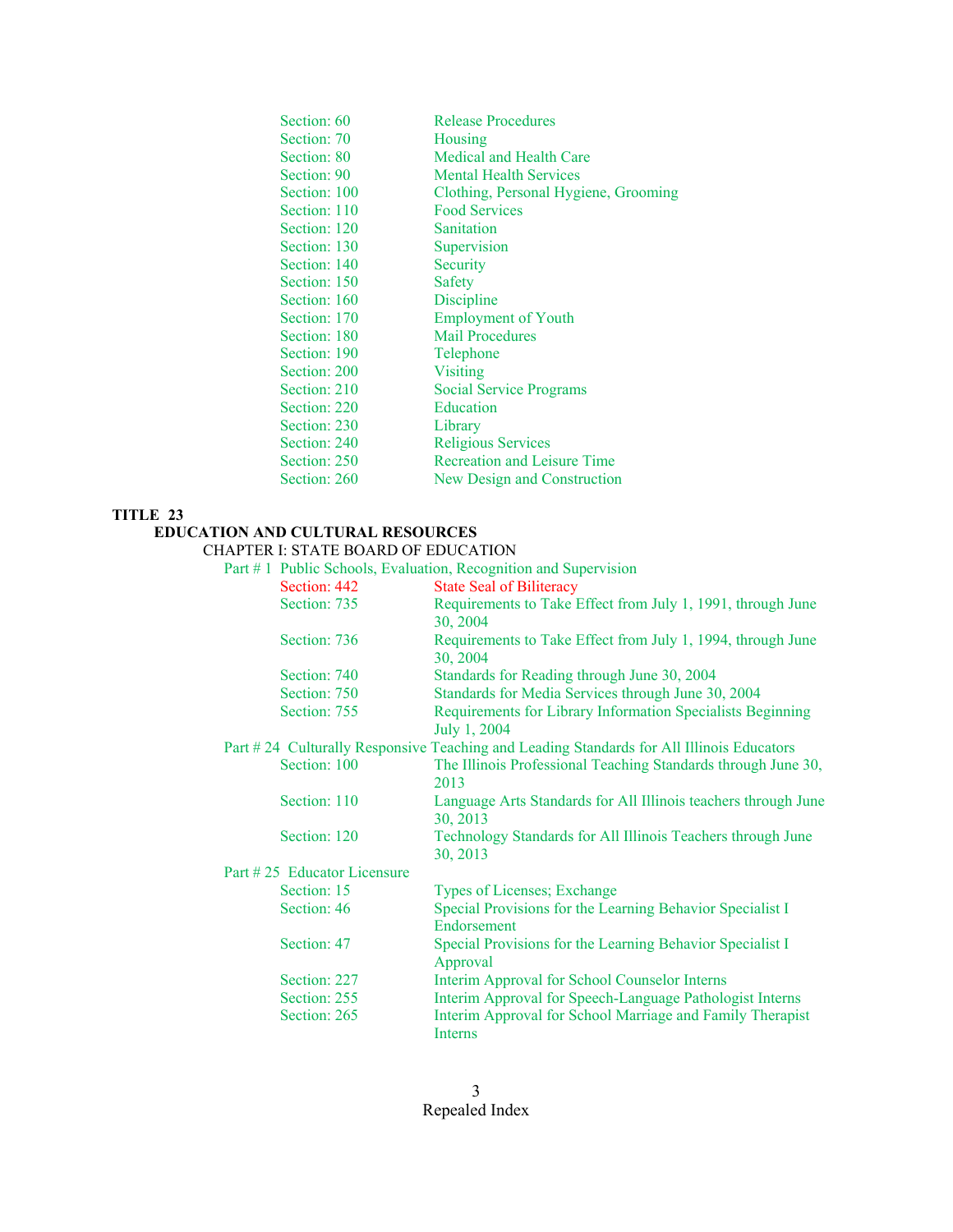| Section: 335                                       | General Administrative Endorsement (Through June 30, 2016)                         |
|----------------------------------------------------|------------------------------------------------------------------------------------|
| Section: 360                                       | Endorsement for Superintendent (Through August 31, 2019)                           |
| Section: 730                                       | <b>Registration - Paper-Based Testing</b>                                          |
| Section: 732                                       | Late Registration                                                                  |
| Section: 733                                       | <b>Emergency Registration</b>                                                      |
| Section: 745                                       | <b>Special Test Dates</b>                                                          |
| Section: 832                                       | Validity and Renewal of NBPTS Master Teacher Designation                           |
| Section: 875                                       | <b>Continuing Professional Development Units (CPDUs)</b>                           |
| <b>APPENDIX D</b>                                  | Criteria for Identification of Teachers as 'Highly                                 |
|                                                    | Qualified' in Various Circumstances                                                |
|                                                    | Part #26 Standards for Endorsements in Early Childhood Education and in Elementary |
| Education                                          |                                                                                    |
| Section: 120                                       | Curriculum: English Language Arts Standards Through                                |
|                                                    | August 31, 2019                                                                    |
| Section: 130                                       | Curriculum: Mathematics Standards Through August 31, 2019                          |
| Section: 240                                       | Assessment Standards Through August 31, 2019                                       |
| Part #29 Standards for Administrative Endorsements |                                                                                    |
| Section: 120                                       | General Administrative Endorsement (Through August 31,                             |
|                                                    | 2014)                                                                              |
| Section: 130                                       | Superintendent                                                                     |
| Part #75 Agricultural Education Program            |                                                                                    |
| Section: 500                                       | Definitions                                                                        |
| Section: 600                                       | Definitions                                                                        |
| Part #226 Special Education                        |                                                                                    |
| Section: 860                                       | List of Other Employees Qualifying for Reimbursement                               |
| Part #254 Vocational Education                     |                                                                                    |
| Section: 120                                       | Purpose                                                                            |
| Section: 130                                       | Scope                                                                              |
| Section: 140                                       | Applicability                                                                      |
| Section: 150                                       | Definitions                                                                        |
| Section: 210                                       | Allocation of Funds for Vocational Education                                       |
| Section: 220                                       | <b>Allocation of Funds by Program Purpose</b>                                      |
| Section: 230                                       | Percentage Allocation of Funds                                                     |
| Section: 240                                       | Allocation of Funds to Certain Areas of the State                                  |
| Section: 250                                       | Allocation of Funds by Formula                                                     |
| Section: 260                                       | Allocation of Funds by Funding Agreement                                           |
| Section: 310                                       | <b>General Application</b>                                                         |
| Section: 320                                       | <b>Technical Advisory Committees</b>                                               |
| Section: 340                                       | Content of the General Plan                                                        |
| Section: 350                                       | <b>Format of Annual Application</b>                                                |
| Section: 360                                       | <b>Annual Application Assurances</b>                                               |
| Section: 370                                       | Submission of Annual Applications and General Plan                                 |
| Section: 380                                       | Amendments and Addenda to Applications                                             |
| Section: 390                                       | <b>Approval of Applications</b>                                                    |
| Section: 395                                       | Applications for Approval and Funding by Funding                                   |
|                                                    | Agreement                                                                          |
| Section: 398                                       | <b>Opportunity for Hearing</b>                                                     |
| Section: 410                                       | Applications for Reimbursement of Vocational Education                             |
|                                                    | Programs, Services, and Activities                                                 |
| Section: 420                                       | Payment of Reimbursement to Eligible Recipients                                    |
| Section: 430                                       | Applications for Reimbursement Under the Terms of a                                |
|                                                    | <b>Funding Agreement</b>                                                           |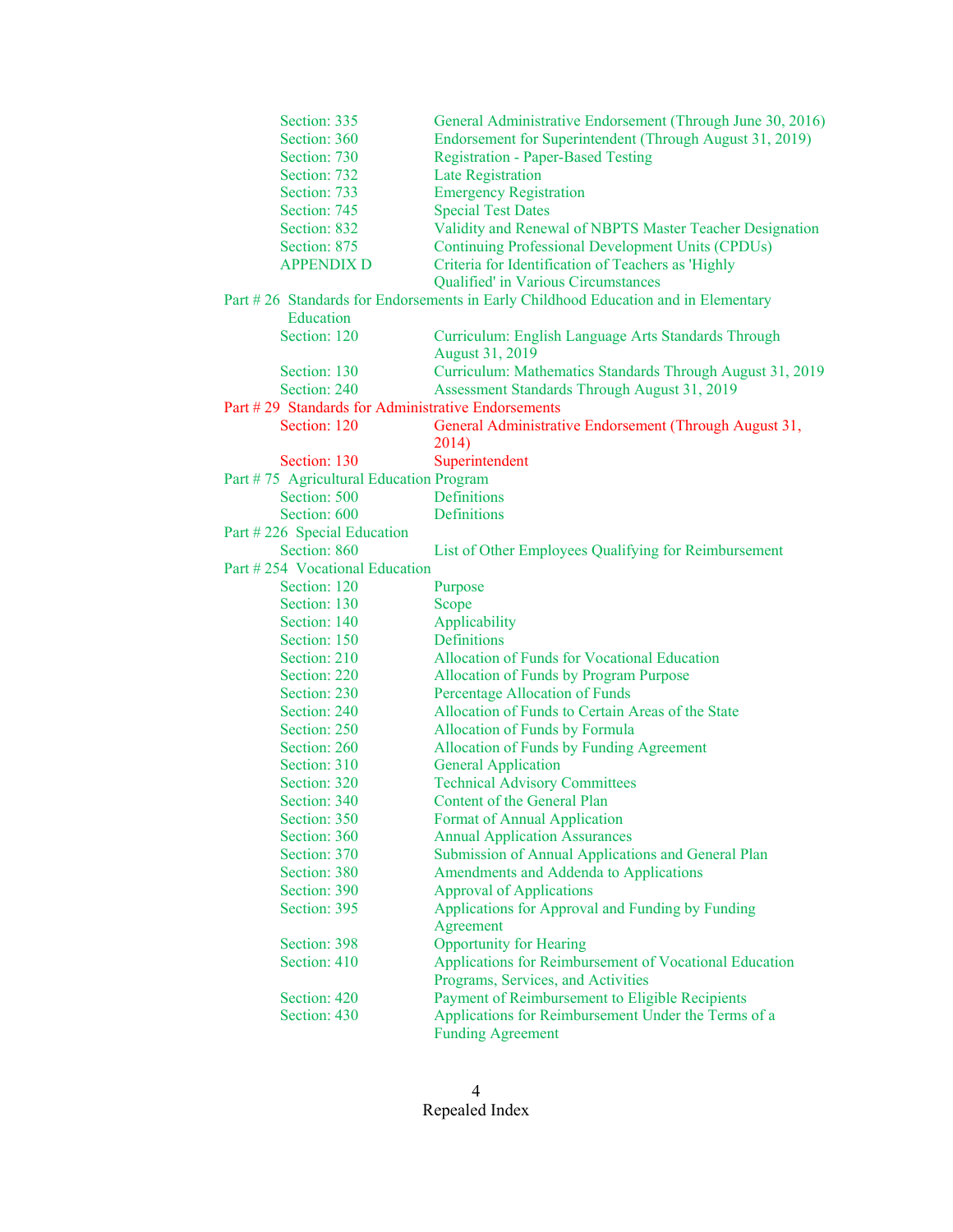| Section: 440  | Applications for Reimbursement for the Purchase or Lease of                              |
|---------------|------------------------------------------------------------------------------------------|
|               | <b>Instructional Equipment</b>                                                           |
| Section: 450  | Limitation on Federal Share of Program Costs                                             |
| Section: 460  | <b>Fiscal and Compliance Audits</b>                                                      |
| Section: 470  | <b>Equipment Audits</b>                                                                  |
| Section: 480  | Maintenance of Records for Audit                                                         |
| Section: 510  | <b>Reporting Requirements</b>                                                            |
| Section: 610  | <b>Statewide Evaluation of Vocational Education Programs</b>                             |
| Section: 630  | Program Improvement                                                                      |
| Section: 640  | <b>Project Evaluation</b>                                                                |
| Section: 650  | Utilization of Program and Project Evaluation Data                                       |
| Section: 710  | <b>Approval of Cooperative Agreements</b>                                                |
| Section: 720  | Submission of Cooperative Agreements for Approval                                        |
| Section: 730  | Criteria for Approval                                                                    |
| Section: 740  | Cooperative Agreement Resolution and Certification                                       |
| Section: 750  | <b>Amendments to Cooperative Agreements</b>                                              |
| Section: 810  | Minimum Qualifications of Public School Personnel                                        |
| Section: 820  | Minimum Qualifications for Personnel of Postsecondary and                                |
|               | <b>Other Institutions</b>                                                                |
| Section: 830  | Minimum Qualifications Regulated by Law or Licensure                                     |
| Section: 920  | <b>Cooperative Administrative Arrangements</b>                                           |
| Section: 930  | <b>Vocational Instruction under Contract</b>                                             |
| Section: 940  | <b>Equal Access to Vocational Education Programs</b>                                     |
| Section: 980  | Program Direction and Supervision                                                        |
| Section: 988  | Program of Instruction                                                                   |
| Section: 990  | <b>Apprenticeship Programs</b>                                                           |
| Section: 992  | Minimum Class Time for Secondary Programs                                                |
| Section: 995  | <b>Guidance Services</b>                                                                 |
| Section: 998  | Vocational Education Programs Regulated by Law or                                        |
|               | Licensure                                                                                |
| Section: 1010 | <b>Allocation of Funds</b>                                                               |
| Section: 1020 | <b>Administration of Program</b>                                                         |
| Section: 1040 | Program of Instruction                                                                   |
| Section: 1110 | Applicability                                                                            |
| Section: 1120 | <b>Allocation of Funds</b>                                                               |
| Section: 1130 | Applications for Approval and Funding                                                    |
| Section: 1140 | <b>Administration of Program</b>                                                         |
| Section: 1150 | <b>Supervision of Program</b>                                                            |
| Section: 1160 | <b>Eligibility of Students</b>                                                           |
| Section: 1180 | <b>Related Instruction</b>                                                               |
| Section: 1185 | On-The-Job Training                                                                      |
| Section: 1188 | <b>Identification of Suitable Training Stations</b>                                      |
| Section: 1190 | Proof of Age - Work Permit                                                               |
| Section: 1192 | Evaluation and Follow-Up of Special Cooperative Programs                                 |
| Section: 1198 | Maintenance of Records of Special Cooperative Programs                                   |
| Section: 1215 | <b>Equal Access to Vocational Education</b>                                              |
| Section: 1225 | Provision of Information and Assistance                                                  |
| Section: 1235 |                                                                                          |
|               | Participation of Students Enrolled in Private Elementary and<br><b>Secondary Schools</b> |
| Section: 1245 | Vocational Education for Handicapped Children                                            |
| Section: 1310 | <b>Allocation of Funds</b>                                                               |
| Section: 1320 | <b>Applications for Approval and Funding</b>                                             |
|               |                                                                                          |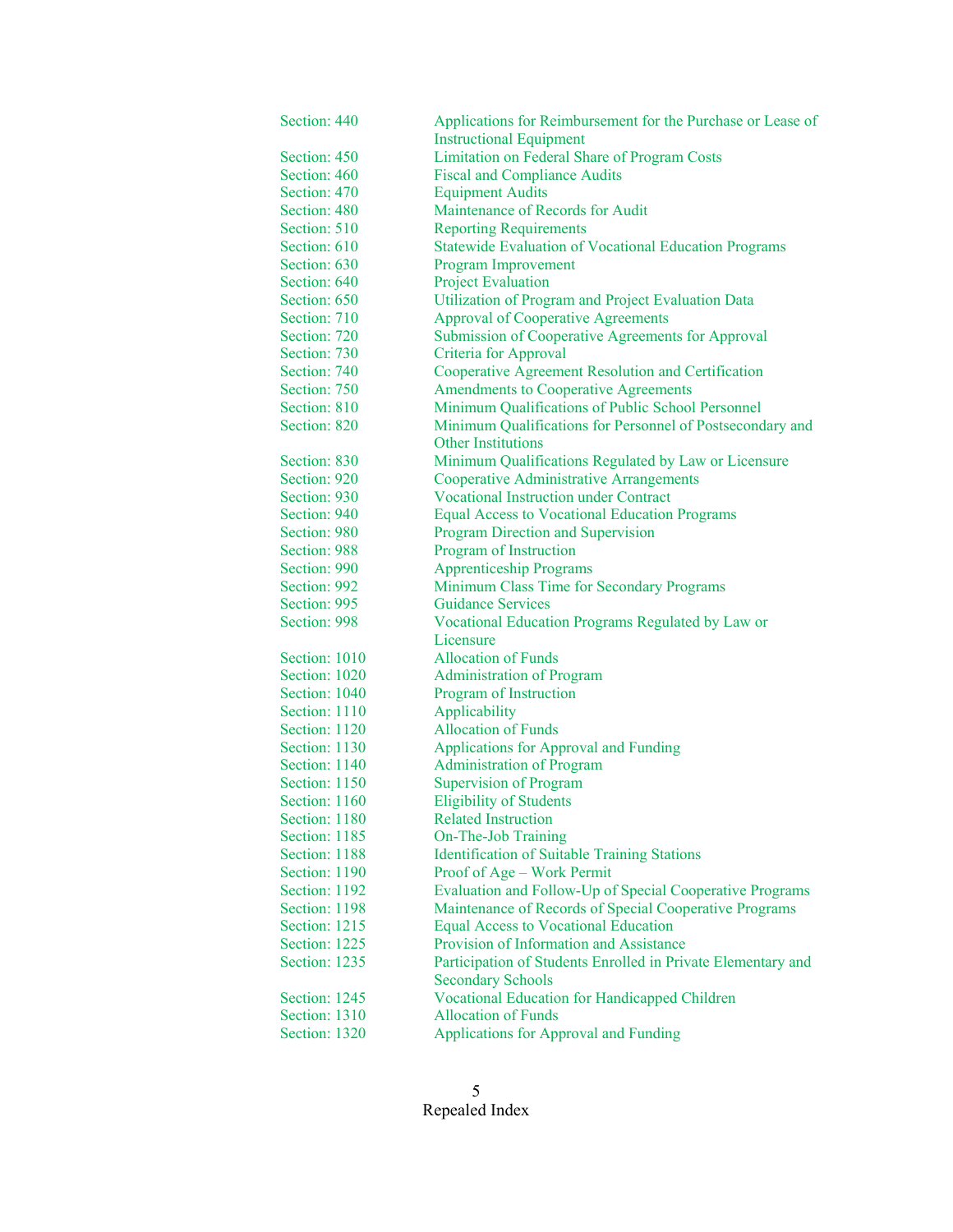| Section: 1415 | Applicability                                                            |
|---------------|--------------------------------------------------------------------------|
| Section: 1425 | Vocational Education Support Programs by Community-                      |
|               | <b>Based Organizations</b>                                               |
| Section: 1430 | Industry-Education Partnership Programs for Training in High             |
|               | <b>Technology Occupations</b>                                            |
| Section: 1510 | <b>Allocation of Funds</b>                                               |
| Section: 1520 | <b>Coordination of Program</b>                                           |
| Section: 1530 | <b>Supervision of Program</b>                                            |
| Section: 1540 | Program of Instruction                                                   |
| Section: 1550 | <b>Opportunity for Vocational Education</b>                              |
| Section: 1610 | <b>Allocation of Funds</b>                                               |
| Section: 1620 | Applications for Approval and Funding                                    |
| Section: 1630 | <b>Administration of Program</b>                                         |
| Section: 1640 | <b>Supervision of Program</b>                                            |
| Section: 1650 | <b>Availability of Program</b>                                           |
| Section: 1660 | <b>Eligibility of Students</b>                                           |
| Section: 1670 | <b>Student Applications</b>                                              |
| Section: 1680 | <b>Qualifying Employment</b>                                             |
| Section: 1682 | <b>Placement of Students</b>                                             |
| Section: 1685 | <b>Written Agreements</b>                                                |
| Section: 1688 | Work Permits and Proof of Age                                            |
| Section: 1690 | Hours of Work                                                            |
| Section: 1692 | <b>Compensation for Hours Worked</b>                                     |
| Section: 1694 | <b>Use of Funds</b>                                                      |
| Section: 1696 | Maintenance of Records                                                   |
| Section: 1710 | <b>Allocation of Funds</b>                                               |
| Section: 1720 | <b>Applications for Approval and Funding</b>                             |
| Section: 1730 | Administration                                                           |
| Section: 1740 | Supervision                                                              |
| Section: 1750 | Nondiscrimination in Student Organization Membership                     |
| Section: 1760 | Availability of Vocational Student Organization Activities               |
| Section: 1770 | <b>Formal Action</b>                                                     |
| Section: 1780 | Maintenance of Records                                                   |
| Section: 1810 | <b>Allocation of Funds</b>                                               |
| Section: 1820 | <b>Applications for Approval and Funding</b>                             |
| Section: 1830 | <b>Vocational Equipment Program</b>                                      |
| Section: 2010 | Applicability                                                            |
| Section: 2020 | <b>Allocation of Funds</b>                                               |
| Section: 2030 | <b>Financial Support for Planning Activities</b>                         |
| Section: 2040 | Allocation of Funds for Instructional Equipment                          |
| Section: 2050 | Percentage Contribution of Federal and State Funds                       |
| Section: 2060 | <b>Applications for Approval</b>                                         |
| Section: 2070 | Step I (Document of Intent)                                              |
| Section: 2080 | Step II (Program and Facility Needs Plan)                                |
| Section: 2082 | Step III (Educational Specifications and Finance Program)                |
| Section: 2085 | <b>Step IV (Facility Plans and Specifications)</b>                       |
| Section: 2090 | Step V (Construct and Equip Facility and Prepare for                     |
|               | Operation)                                                               |
| Section: 2092 | Criteria for Approval                                                    |
|               |                                                                          |
| Section: 2095 | Proposals for Expansion of Existing Area Secondary Vocational<br>Centers |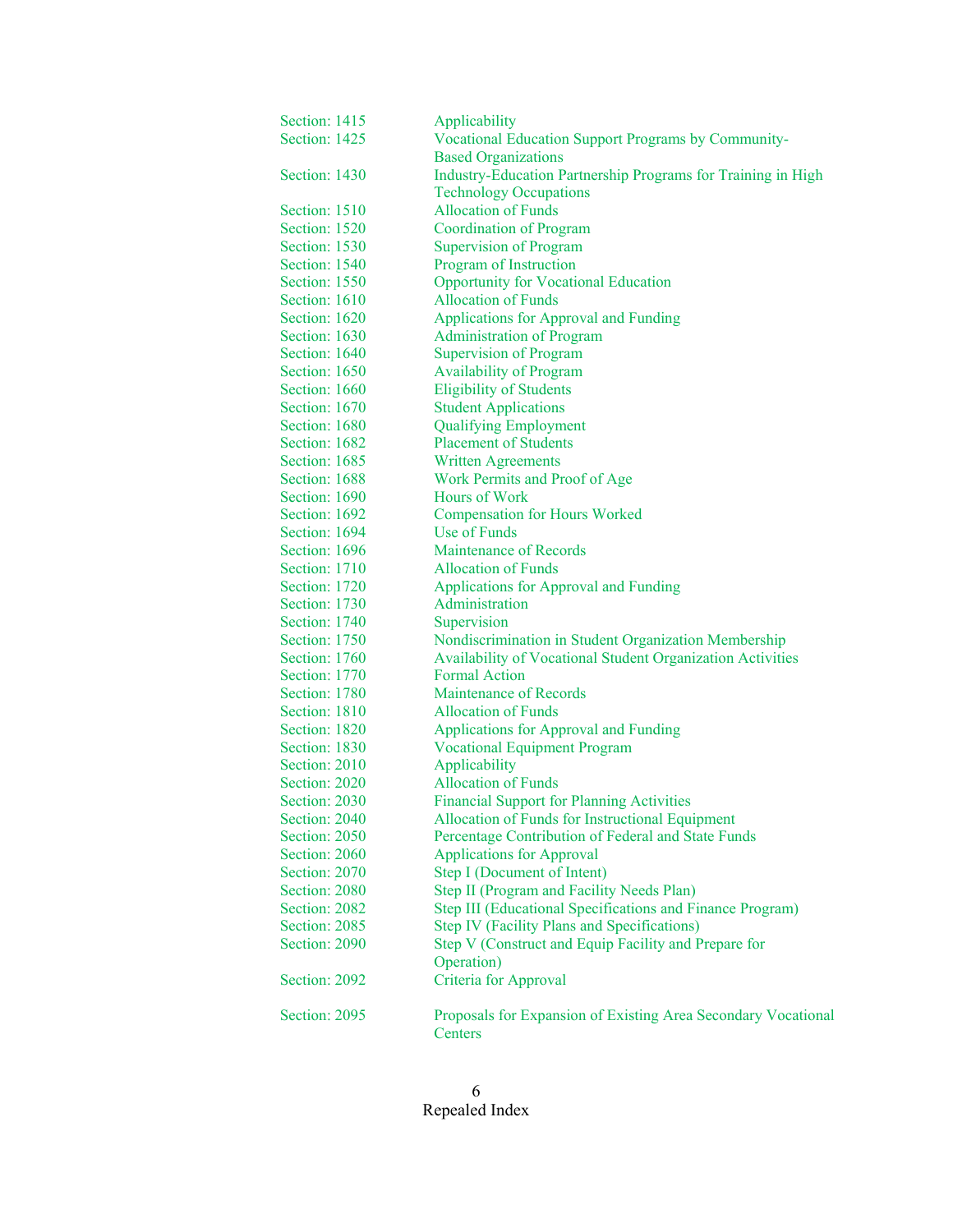| Section: 2098                                        | Continued Approval of Area Secondary Vocational Centers    |  |
|------------------------------------------------------|------------------------------------------------------------|--|
| Section: 2110                                        | General                                                    |  |
| Section: 2120                                        | Allocation of Funds for Program Improvement Activities     |  |
| Section: 2130                                        | Allocation of Funds for Local Program Improvement          |  |
|                                                      | Activities                                                 |  |
| Section: 2140                                        | Allocation of Funds for Statewide Program Improvement      |  |
|                                                      | Activities                                                 |  |
| Section: 2210                                        | Applicability                                              |  |
| Section: 2220                                        | <b>Submission of Proposals</b>                             |  |
| Section: 2230                                        | Format and Specifications                                  |  |
| Section: 2235                                        | <b>Assurance Form</b>                                      |  |
| Section: 2245                                        | <b>Budgetary Guidelines</b>                                |  |
| Section: 2255                                        | Stipulations                                               |  |
| Section: 2310                                        | Applicability                                              |  |
| Section: 2320                                        | <b>Allocation of Funds</b>                                 |  |
| Section: 2330                                        | <b>Submission of Applications</b>                          |  |
| Section: 2340                                        | Administration                                             |  |
| Section: 2350                                        | <b>Payment of Grant Funds</b>                              |  |
| Part # 650 Charter Schools                           |                                                            |  |
| Section: 35                                          | Submission to the State Board of Education: Commission     |  |
| Section: 100                                         | Appeals to, and Requests for Consideration by, the         |  |
|                                                      | Commission                                                 |  |
| Section: 110                                         | Review of Appeals and Requests for Consideration; Decision |  |
| CHAPTER II: BOARD OF HIGHER EDUCATION                |                                                            |  |
| Part #1002 Graduation Incentive Grants               |                                                            |  |
| Section: 10                                          | Purpose                                                    |  |
| Section: 20                                          | Definitions                                                |  |
| Section: 30                                          | <b>Grant Eligibility and Grant Allocation</b>              |  |
| Section: 40                                          | <b>Grant Application Requirements</b>                      |  |
| Section: 50                                          | <b>Verifications and Audit</b>                             |  |
| Part #1085 Grow Your Own Teacher Grants              |                                                            |  |
| Section: 120                                         | <b>Grant Funds Recovery Act</b>                            |  |
| <b>CHAPTER XVI: TREASURER</b>                        |                                                            |  |
| Part #2500 College Savings Pool                      |                                                            |  |
| Section: 120                                         | <b>Private Contractors</b>                                 |  |
| Section: 130                                         | <b>Amendment of Rules</b>                                  |  |
|                                                      | CHAPTER XIX: ILLINOIS STUDENT ASSISTANCE COMMISSION        |  |
| Part #2755 Robert C. Byrd Honors Scholarship Program |                                                            |  |
| Section: 10                                          | <b>Summary and Purpose</b>                                 |  |
| Section: 20                                          | <b>Applicant Eligibility</b>                               |  |
| Section: 30                                          | <b>Program Procedures</b>                                  |  |
| Section: 40                                          | <b>Institutional Procedures</b>                            |  |
|                                                      |                                                            |  |

 **ELECTIONS** 

# **TITLE 29**

# **EMERGENCY SERVICES, DISASTERS, AND CIVIL DEFENSE**

# **TITLE 32**

 **ENERGY** 

CHAPTER ILLINOIS EMERGENCY MANAGEMENT AGENCY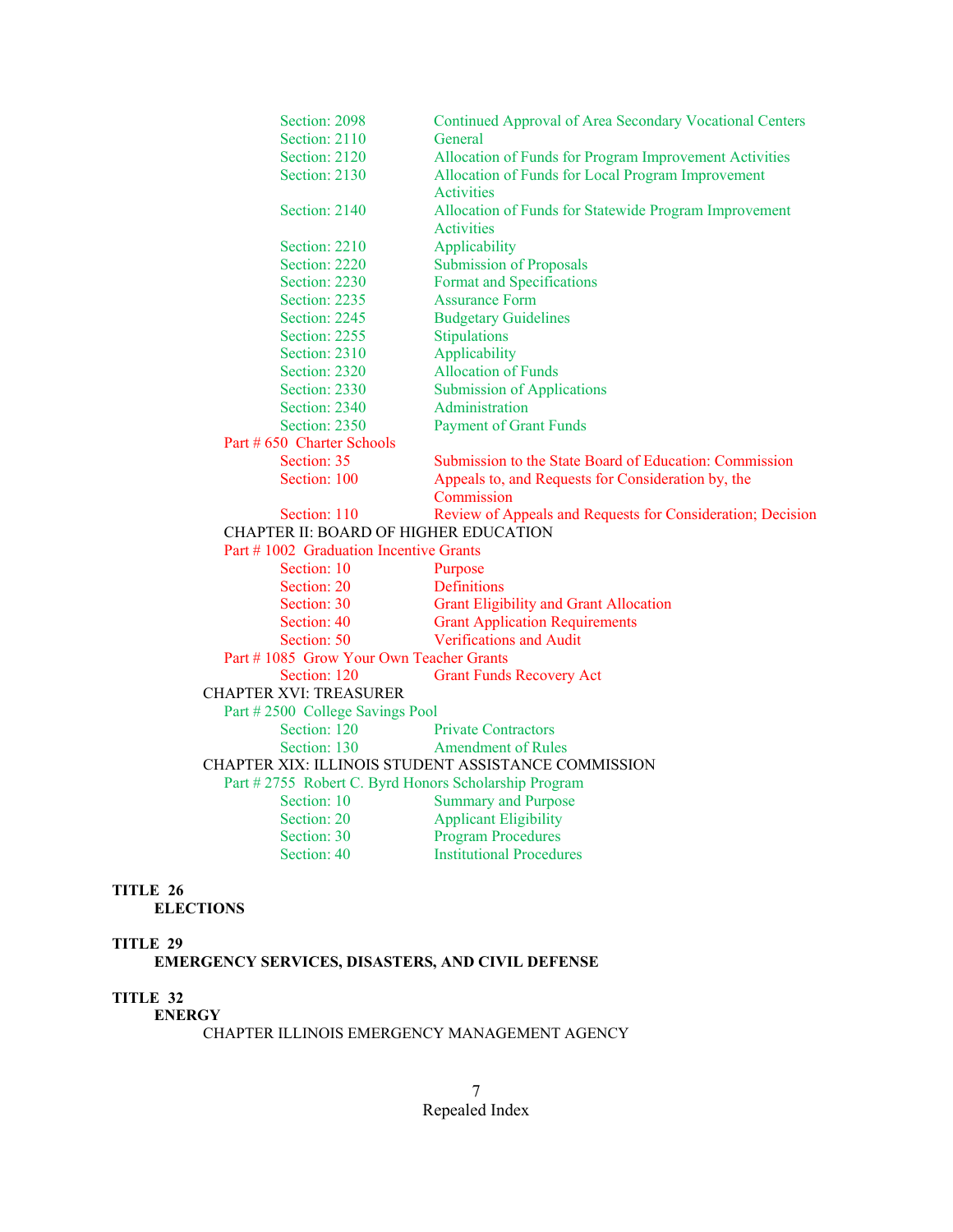Part # 310 General Provisions for Radiation Protection Section: 80 Violations Section: 82 Procedures of Assessment of Civil Penalties Part #401 Accrediting Persons in the Practice of Medical Radiation Section: 40 Application for Accreditation

#### **TITLE 35**

### **ENVIRONMENTAL PROTECTION**

CHAPTER I: POLLUTION CONTROL BOARD

Part 310: Pretreatment Programs

Section: 930 Federally Approved Pretreatment Program Reinvention Pilot Projects Under Project XL

Part # 611 Primary Drinking Water Standards

TABLE A Total Coliform Monitoring Frequency

CHAPTER II: ENVIRONMENTAL PROTECTION AGENCY

Part # 652 Permits

Section: 701 System Capacity Section: 702 Supporting Data for Public Water Supply Capacity **Demonstration** 

### **TITLE 38**

 **FINANCIAL INSTITUTIONS** 

 CHAPTER II: DEPARTMENT OF FINANCIAL AND PROFESSIONAL REGULATION Part # 396 Corporate Fiduciary Applications and Notices

Section: 310 Purpose

Section: 320 Notice Requirements Section: 330 Notice Procedures

### **TITLE 41**

 **FIRE PROTECTION** 

#### **TITLE 44**

#### **GOVERNMENT CONTRACTS, PROCUREMENT AND PROPERTY MANAGEMENT**  CHAPTER III: CHIEF PROCUREMENT OFFICER FOR THE DEPARTMENT OF TRANSPORTATION

Part # 6 Chief Procurement Officer for the Department of Transportation – Contract

| Procurement  |                                         |
|--------------|-----------------------------------------|
| Section: 800 | Purpose and Objective                   |
| Section: 810 | <b>Definitions</b>                      |
| Section: 820 | <b>Implementation Procedures</b>        |
| Section: 830 | <b>Target Market Remedial Actions</b>   |
| Section: 840 | <b>Participation Eligibility</b>        |
| Section: 850 | Limitations Applicable to Participation |
| Section: 860 | Severability                            |
|              |                                         |

#### **TITLE 47**

 **HOUSING AND COMMUNITY DEVELOPMENT** 

#### **TITLE 50**

 **FINANCIAL AND PROFESSIONAL REGULATION** CHAPTER I: DEPARTMENT OF INSURANCE Part # 1551 Variable Contracts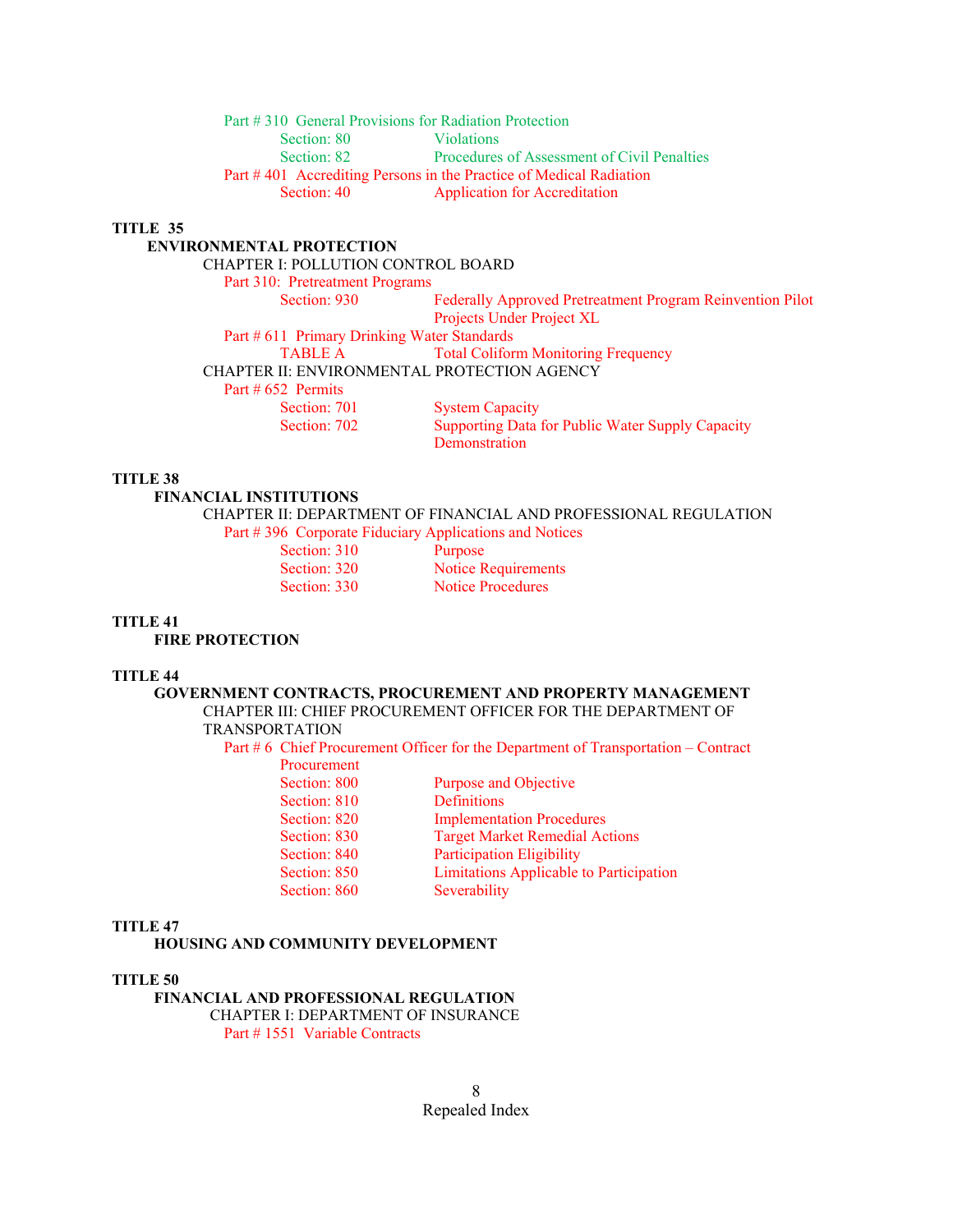| Section: 10                        | Authority                                                         |
|------------------------------------|-------------------------------------------------------------------|
| Part #2500 Fees, Charges and Taxes |                                                                   |
| Section: 20                        | Applicability                                                     |
| Section: 30                        | Severability                                                      |
| Part #2505 Fees and Charges        |                                                                   |
| Section: 10                        | Purpose                                                           |
| Section: 20                        | Applicability                                                     |
| Section: 30                        | Severability                                                      |
| Section: 40                        | <b>Definitions</b>                                                |
| Section: 50                        | <b>Fees and Charges</b>                                           |
| Section: 55                        | Fees for Not Sufficient Funds (NSF) Check                         |
| Section: 60                        | Performance (Market Conduct) Examination                          |
|                                    | <b>Expenses and Fees</b>                                          |
| Section: 70                        | <b>Financial Regulation Fee for Domestic Companies</b>            |
| Section: 80                        | Financial Regulation Fee for Foreign and Alien                    |
|                                    | Companies                                                         |
| Section: 90                        | <b>Financial Examination Expenses and Fees</b>                    |
| Section: 100                       | Payment Due Date of Fees and Charges                              |
| Section: 110                       | <b>Civil Penalties and Interest</b>                               |
| Section: 120                       | <b>Hearings</b>                                                   |
| <b>ILLUSTRATION A</b>              | Calculation of Financial Regulation Fee for Affiliated            |
|                                    | <b>Domestic Companies</b>                                         |
| <b>ILLUSTRATION B</b>              | Calculation of Financial Regulation Fee for Affiliated Foreign or |
|                                    | <b>Alien Companies</b>                                            |
| Part #2510 Annual Privilege Tax    |                                                                   |
| Section: 10                        | Purpose                                                           |
| Section: 20                        | Applicability                                                     |
| Section: 30                        | Severability                                                      |
| Section: 40                        | <b>Definitions</b>                                                |
| Section: 50                        | <b>Calculation of Annual Privilege Tax Amount</b>                 |
| Section: 60                        | Deductions to Annual Privilege Tax Amount                         |
| Section: 70                        | Payment Schedule for the Annual Privilege Tax                     |
| Section: 80                        | Annual Privilege Tax Allocation in Merger, Consolidation,         |
|                                    | Reorganization or Reincorporation                                 |
| Section: 90                        | <b>Annual Privilege Tax Filing Requirements</b>                   |
| Section: 100                       | Waiver, Deferment, or Abatement of the Annual Privilege Tax       |
| Section: 110                       | <b>Civil Penalties and Interest</b>                               |
| Section: 120                       | <b>Hearings</b>                                                   |
| <b>ILLUSTRATION A</b>              | Calculation of the Annual Privilege Tax                           |
| <b>ILLUSTRATION B</b>              | <b>Unitary Group Allocation Calculation</b>                       |
| <b>ILLUSTRATION C</b>              | Annual Privilege and Retaliatory Tax Return and Quarterly         |
|                                    | <b>Tax Statement</b>                                              |
| <b>ILLUSTRATION D</b>              | Direct Business in the State of Illinois                          |
| Part #2515 Annual Retaliatory Tax  |                                                                   |
| Section: 10                        | Purpose                                                           |
| Section: 20                        | Applicability                                                     |
| Section: 30                        | Severability                                                      |
| Section: 40                        | Definitions                                                       |
| Section: 50                        | <b>Calculation of Annual Retaliatory Tax Amount</b>               |
| Section: 60                        | Payment Schedule for the Annual Retaliatory Tax                   |
| Section: 70                        | Filing Supplemental Retaliatory Tax Return                        |
|                                    |                                                                   |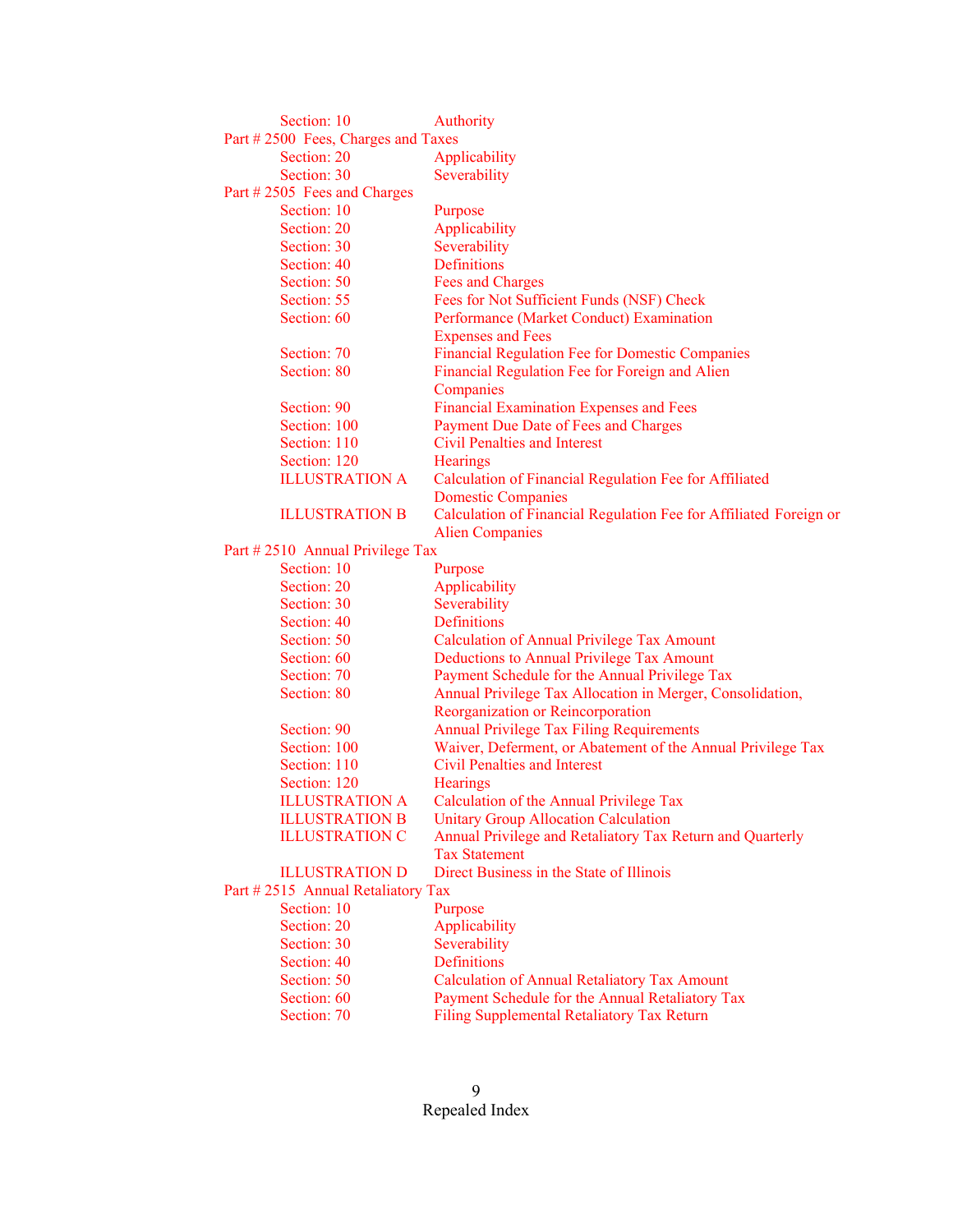| Section: 80                                        | Annual Retaliatory Tax Return and Quarterly Statement Filing                       |
|----------------------------------------------------|------------------------------------------------------------------------------------|
|                                                    | Requirements<br><b>Civil Penalties and Interest</b>                                |
| Section: 90                                        |                                                                                    |
| Section: 100                                       | <b>Hearings</b>                                                                    |
| <b>ILLUSTRATION A</b>                              | Annual Privilege and Retaliatory Tax Returns and                                   |
|                                                    | <b>Quarterly Tax Statements</b>                                                    |
| <b>ILLUSTRATION B</b>                              | Supplemental Retaliatory Tax Return                                                |
| Part # 2520 Annual State Fire Marshal Tax          |                                                                                    |
| Section: 10                                        | Purpose                                                                            |
| Section: 20                                        | Applicability                                                                      |
| Section: 30                                        | Severability                                                                       |
| Section: 40                                        | Definitions                                                                        |
| Section: 50                                        | Calculation of the State Fire Marshal Tax                                          |
| Section: 60                                        | Payment Schedule for the State Fire Marshal Tax                                    |
| Section: 70                                        | <b>State Fire Marshal Tax Return Filing Requirements</b>                           |
| Section: 80                                        | Civil Penalties and Interest                                                       |
| Section: 90                                        | <b>Hearings</b>                                                                    |
| <b>ILLUSTRATION A</b>                              | Annual State Fire Marshal Tax Return                                               |
|                                                    | Part #2525 Overpayments, Refunds, Amendments and Penalties                         |
| Section: 10                                        | Purpose                                                                            |
| Section: 20                                        | Applicability                                                                      |
| Section: 30                                        | Severability                                                                       |
| Section: 40                                        | Definitions                                                                        |
| Section: 45                                        | Calculation of the 6-Year Period Limitation                                        |
| Section: 50                                        | Overpayments Concerning the Annual Privilege and Retaliatory                       |
|                                                    | Taxes                                                                              |
| Section: 60                                        | Overpayments for All Other Fees, Charges or Taxes                                  |
| Section: 70                                        | <b>Amended Returns</b>                                                             |
| Section: 80                                        | Cash Refund of Taxes Assessed Pursuant to Sections 409, 444                        |
|                                                    | and 444.1 of the Code                                                              |
| Section: 85                                        | Cash Refund of Other Fees, Taxes and Charges                                       |
| Section: 90                                        | <b>Transfer of Overpayments</b>                                                    |
| Section: 100                                       | <b>Penalty Assessment</b>                                                          |
| Section: 110                                       | Hearings                                                                           |
| <b>ILLUSTRATION A</b>                              | Notice to Transfer a Privilege or Retaliatory Tax<br>Overpayment                   |
| <b>ILLUSTRATION B</b>                              | Notice to Transfer a Surplus Lines Tax Overpayment                                 |
| <b>ILLUSTRATION C</b>                              | Notice to Transfer a State Fire Marshal Tax Overpayment                            |
|                                                    | Part #3117 Licensing and Suitability Requirements for the Solicitation of Variable |
|                                                    |                                                                                    |
| Contracts<br>Section: 10                           | Authority                                                                          |
| Section: 20                                        |                                                                                    |
|                                                    | <b>Scope and Purpose</b>                                                           |
| Section: 25                                        | <b>Definitions</b>                                                                 |
| Section: 40                                        | Procedure for Obtaining a Variable Contract License                                |
| Section: 200                                       | Suitability                                                                        |
| Section: 210                                       | Noncompliance                                                                      |
| Part #3150 Third Party Prescription Administrators |                                                                                    |
| Section: 10                                        | Authority                                                                          |
|                                                    |                                                                                    |

 **LABOR AND EMPLOYMENT** 

#### **TITLE 59**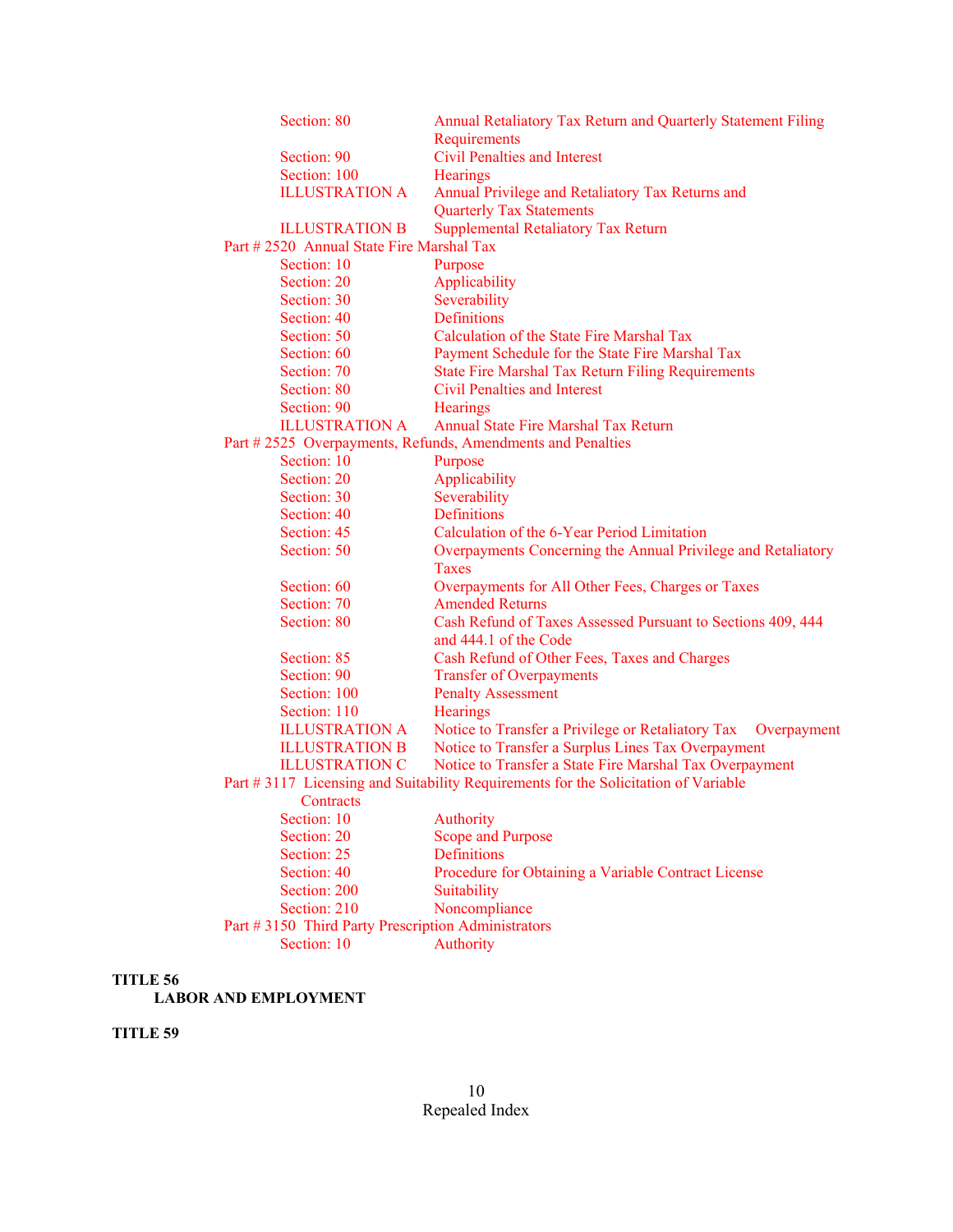### **MENTAL HEALTH**

CHAPTER I: DEPARTMENT OF HUMAN SERVICES

Part # 99 Sexually Violent Persons<br>Section: 660 Re

**Review of Incident Reports** Section: 670 Consequences for Rule Violation

#### **TITLE 62**

 **MINING** 

# **TITLE 68**

### **PROFESSIONS AND OCCUPATIONS**

#### CHAPTER VII: DEPARTMENT OF FINANCIAL AND PROFESSIONAL REGULATION Part # 1300 Nurse Practice Act

| Section: 70                                          | Fines                                                        |
|------------------------------------------------------|--------------------------------------------------------------|
| Section: 80                                          | Public Access to Records and Meetings                        |
| Section: 100                                         | Refusal to Issue a License Based on Criminal History Record  |
| Section: 330                                         | Nurse Externship                                             |
| Section: 600                                         | <b>Pilot Program</b>                                         |
| Section: 610                                         | Application for Examination or Licensure                     |
| Section: 620                                         | Medication Aide Licensure Examination                        |
| Section: 630                                         | Qualified Employers and Facilities                           |
| Section: 640                                         | <b>Standards for Termination</b>                             |
| Section: 650                                         | <b>Site Visits</b>                                           |
| Section: 660                                         | <b>Approved Curriculum</b>                                   |
| Section: 670                                         | <b>Medication Aide Scope of Practice</b>                     |
| Section: 680                                         | <b>Required Reports of Qualified Facilities</b>              |
| Part #1450 Real Estate License Act of 2000           |                                                              |
| Section: 925                                         | Audits of Special Funds by Outside Auditors                  |
| Section: 950                                         | Automatic Revocation Upon Order for Payment from the Real    |
|                                                      | <b>Estate Recovery Fund</b>                                  |
| Section: 955                                         | <b>Nonbinding Advisory Opinions</b>                          |
| Section: 1205                                        | <b>Continuing Education Schools and Courses</b>              |
| Section: 1210                                        | <b>Credit for Continuing Education Courses</b>               |
| Section: 1215                                        | Pre-license Schools and Courses                              |
| Section: 1220                                        | Education Provider, Course and Instructor Transition         |
| Part #1510 Wholesale Drug Distribution Licensing Act |                                                              |
| Section: 20                                          | <b>Application for Licensure</b>                             |
| Section: 30                                          | Personnel                                                    |
| Section: 50                                          | Minimum Requirements for the Storage and Handling of         |
|                                                      | Prescription Drugs and for the Establishment and Maintenance |
|                                                      | of Prescription Drug Distribution Records                    |

### **TITLE 71**

# **PUBLIC BUILDINGS, FACILITIES AND REAL PROPERTY**

# **TITLE 74**

 **PUBLIC FINANCE**  CHAPTER V: TREASURER Part # 750 Home Ownership Made Easy Act Section: 10 Definitions Section: 20 Treasurer's Authority to Make and Continue Contracts and Agreements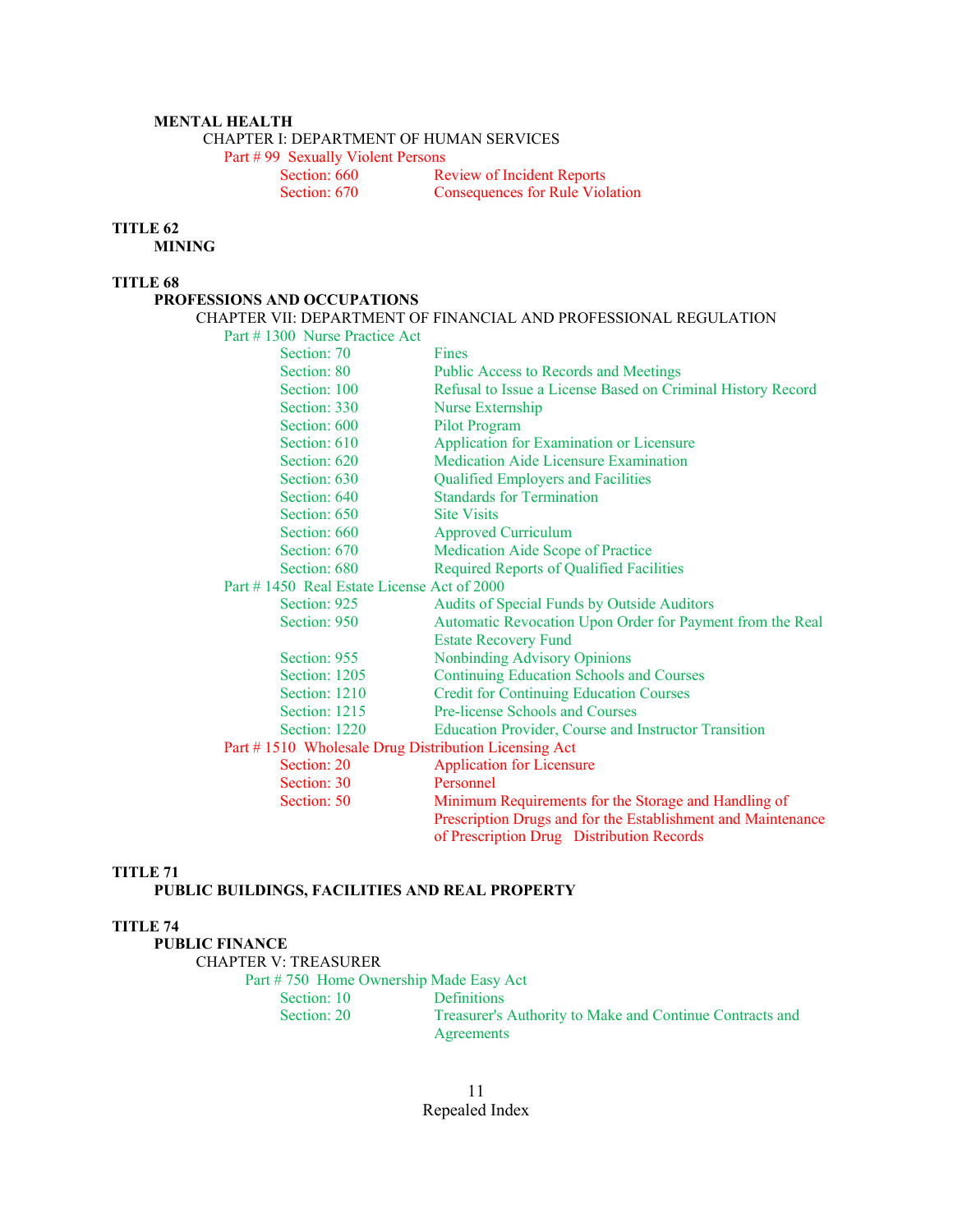| Section: 30       | Eligibility for the Program                              |
|-------------------|----------------------------------------------------------|
| Section: 40       | <b>Certification of Program Depositories</b>             |
| Section: 41       | Penalty for Not Sufficient Funds (NSF) Checks            |
| Section: 50       | <b>Enrollment Procedures</b>                             |
| Section: 60       | Saver Deposit/Withdrawal Options                         |
| Section: 70       | <b>Participant Statements</b>                            |
| Section: 80       | <b>Tax Reporting</b>                                     |
| Section: 90       | <b>Transfer Requests</b>                                 |
| Section: 100      | <b>Termination Requests</b>                              |
| Section: 110      | Treasurer's Certification of H.O.M.E. Participants       |
| Section: 120      | <b>Benefits of Program Certification</b>                 |
| Section: 130      | Illinois Housing Development Authority Mortgage Priority |
| Section: 140      | <b>Program Depository Requirements</b>                   |
| <b>APPENDIX A</b> | <b>Certification Notice Form</b>                         |
| <b>APPENDIX B</b> | <b>Certification Instruction Form</b>                    |
| <b>APPENDIX C</b> | <b>Account Enrollment Form</b>                           |
| <b>APPENDIX D</b> | <b>Account Report Form</b>                               |

#### **HUMAN SERVICES**

 CHAPTER I: DEPARTMENT OF PUBLIC HEALTH Part # 205 Ambulatory Surgical Treatment Center Licensing Requirements Section: 710 Pregnancy Termination Specialty Centers Part # 300 Skilled Nursing and Intermediate Care Facilities Code TABLE C Construction Types and Sprinkler Requirements for Existing Skilled Nursing Facilities/Intermediate Care Facilities Part # 450 Illinois Clinical Laboratories Code Section: 35 Testing Limitations for Exempt, Permit, and Licensed Laboratories Section: 430 Cytotechnologist Section: 440 Technician Section: 450 Laboratory Assistant Section: 1320 Application for a Class III Permit to Conduct Health Screening APPENDIX C Exempt, Permit, and License Requirements - An **Overview**  Part # 590 Underserved Physician Workforce Code Section: 50 Award of Grants Section: 400 Data Elements Used in Designation Process Section: 410 Criteria for Designating Shortage Areas Section: 420 Distribution of Lists of Designated Shortage Areas Part # 690 Control of Communicable Diseases Code Section: 635 Severe Acute Respiratory Syndrome (SARS) (Reportable by Telephone immediately (within 3 hours) upon initial clinical Suspicion of the disease) Part # 946 Compassionate Use of Medical Cannabis Pilot Program Section: 35 Medical Cannabis Advisory Committee Section: 250 Disposal of Medical Cannabis by Qualifying Patients

### **TITLE 80**

#### **PUBLIC OFFICIALS AND EMPLOYEES**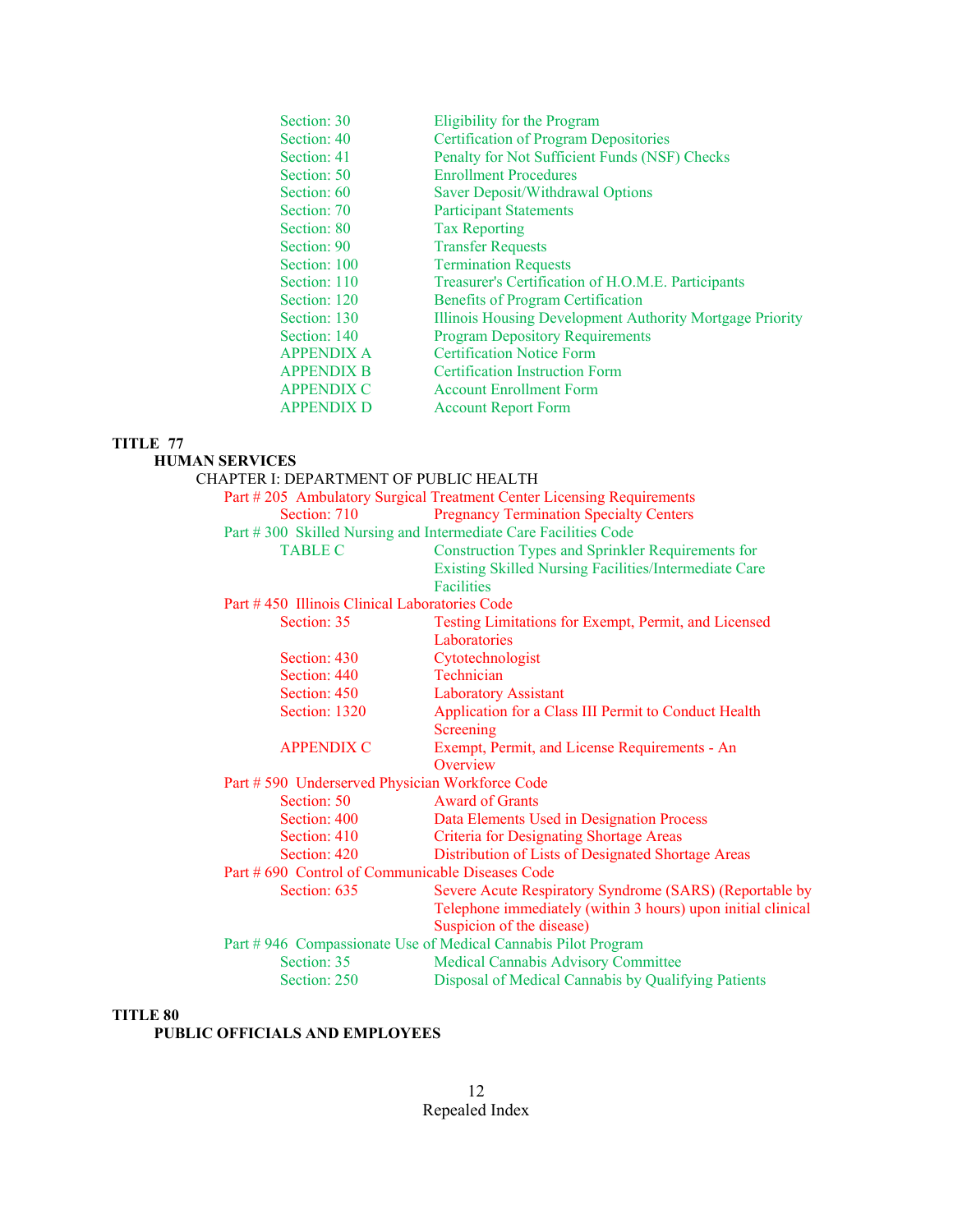# CHAPTER I: DEPARTMENT OF CENTRAL MANAGEMENT SERVICES

| Part $\#$ 310 Pay Plan                     |                                                                                       |
|--------------------------------------------|---------------------------------------------------------------------------------------|
| Section: 560                               | Merit Incentive Program                                                               |
| Section: 570                               | <b>Gain Sharing Program</b>                                                           |
| CHAPTER IV: ILLINOIS LABOR RELATIONS BOARD |                                                                                       |
|                                            | Part #1300 Gubernatorial Designation of Positions Excluded from Collective Bargaining |
| Section: 10                                | <b>General Statement of Purpose</b>                                                   |
| Section: 20                                | <b>Board Information and Business Hours</b>                                           |
| Section: 30                                | Definitions                                                                           |
| Section: 40                                | <b>Board's Jurisdiction</b>                                                           |
| Section: 50                                | <b>Filing a Designation</b>                                                           |
| Section: 60                                | Processing and Investigation                                                          |
| Section: 70                                | <b>Hearing</b>                                                                        |
| Section: 80                                | Authority of Administrative Law Judges                                                |
| Section: 90                                | Computation and Extensions of Time; Service                                           |
| Section: 100                               | <b>Motions</b>                                                                        |
| Section: 110                               | Subpoenas                                                                             |
| Section: 120                               | <b>Representation of Parties</b>                                                      |
| Section: 130                               | Appeals Procedures, Board Review, and Court Review                                    |
| Section: 140                               | Ex Parte Communications                                                               |
| Section: 150                               | Variances and Suspensions of Rules                                                    |
|                                            |                                                                                       |

### **TITLE 83**

# **PUBLIC UTILITIES**

# CHAPTER I: ILLINOIS COMMERCE COMMISSION

## Part # 793 Competition Reporting

| Section: 10 | <b>Annual Competition Reports</b>                       |
|-------------|---------------------------------------------------------|
| Section: 20 | <b>Definitions</b>                                      |
| Section: 30 | <b>Annual Competition Report Forms</b>                  |
| Section: 40 | Information to be Reported by Local Exchange Service    |
|             | Providers                                               |
| Section: 60 | Information to be Reported by Registered Interconnected |
|             | <b>VoIP Service Providers</b>                           |
| Section: 70 | Confidentiality                                         |
| Section: 80 | Waiver from 83 Ill. Adm. Code 725.400(f)                |
|             |                                                         |

## **TITLE 86**

 **REVENUE** 

# **TITLE 89**

## **SOCIAL SERVICES**

### CHAPTER IV: DEPARTMENT OF HUMAN SERVICES

Part # 121 Supplemental Nutrition Assistance Program (SNAP)

| Section: 167                | <b>Counseling/Prevention Services</b>                    |
|-----------------------------|----------------------------------------------------------|
| Section: 184                | Sanctions for Non-cooperation with Food Stamp Employment |
| Section: 186                | <b>And Training</b>                                      |
|                             | Good Cause for Failure to Cooperate                      |
| Section: 190                | Conciliation                                             |
| Part #148 Hospital Services |                                                          |
| Section: 117                | <b>Outpatient Assistance Adjustment Programs</b>         |
| Section: 126                | <b>Safety Net Adjustment Payments</b>                    |
| Section: 295                | <b>Critical Hospital Adjustment Payments</b>             |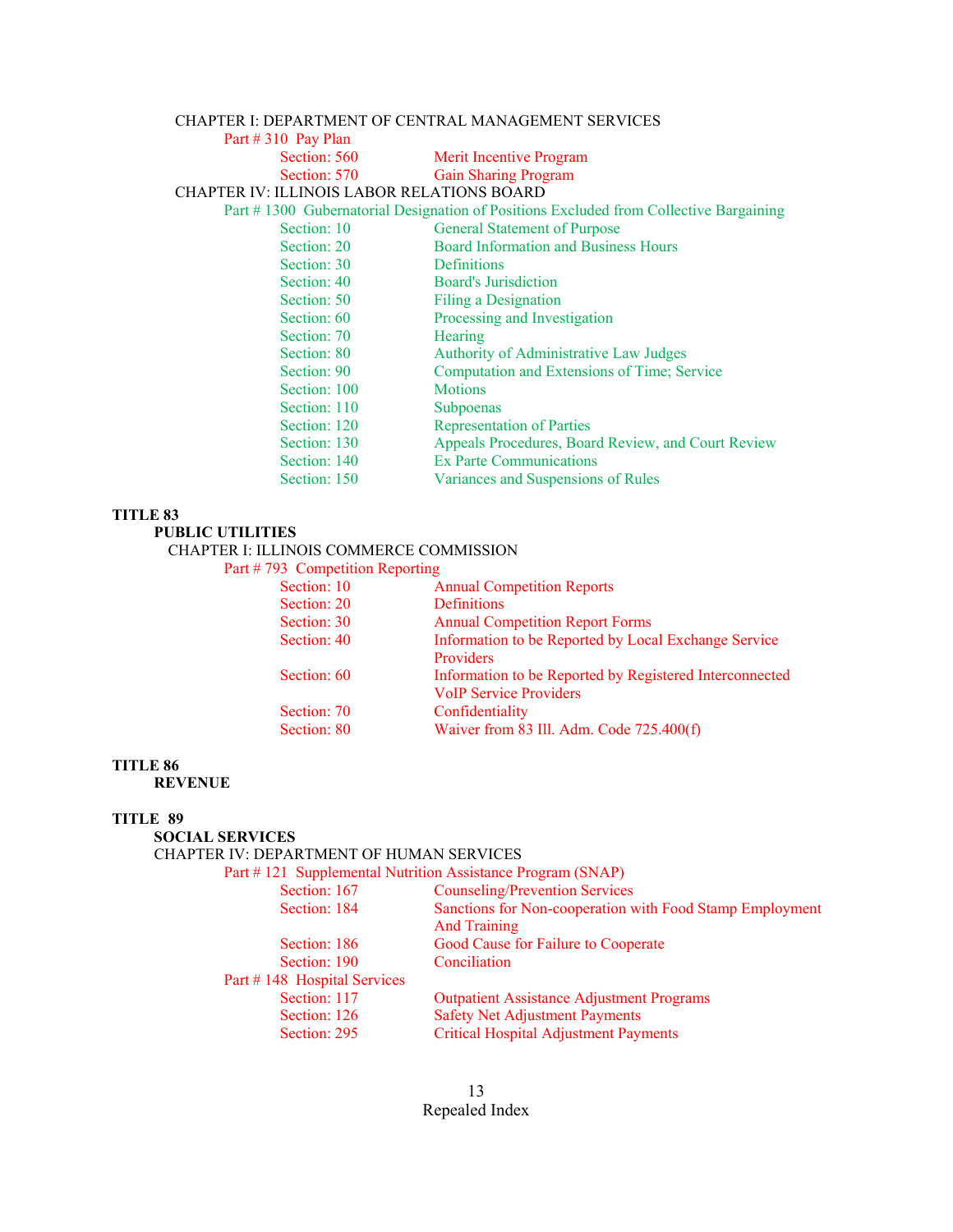| Section: 296                                | <b>Transitional Supplemental Adjustment Payments</b>                      |
|---------------------------------------------|---------------------------------------------------------------------------|
| Section: 299                                | Medicaid Facilitation and Utilization Payments                            |
| Section: 407                                | Medicaid High Volume Hospital Access Payment                              |
| Section: 408                                | <b>Inpatient Simulated Base Rate Adjustment Trauma</b>                    |
| Section: 409                                | <b>Inpatient Small Public Hospital Access Payment</b>                     |
| Section: 410                                | Long-Term Acute Care Access Payment                                       |
| Section: 411                                | Medicaid Dependent Hospital Access Payment                                |
| Section: 412                                | <b>Outpatient Simulated Base Rate Adjustment</b>                          |
| Section: 413                                | <b>Outpatient Small Public Hospital Access Payment</b>                    |
| Section: 414                                | Perinatal and Rural Care Access Payment                                   |
| Section: 415                                | Perinatal and Trauma Center Access Payment                                |
| Section: 416                                | <b>Perinatal Care Access Payment</b>                                      |
| Section: 417                                | Psychiatric Care Access Payment for Distinct Part Units                   |
| Section: 418                                | Psychiatric Care Access Payment for Freestanding Psychiatric<br>Hospitals |
| Section: 419                                | Safety-Net Hospital, Private Critical Access Hospital, and                |
|                                             | <b>Outpatient High Volume Access Payments</b>                             |
| Section: 420                                | <b>Trauma Care Access Payment</b>                                         |
| CHAPTER II: DEPARTMENT ON AGING             |                                                                           |
| Part #210 Introduction                      |                                                                           |
| Section: 10                                 | <b>Basis</b>                                                              |
| Section: 20                                 | Applicability                                                             |
| Section: 30                                 | Severability                                                              |
| Section: 40                                 | Applicability of Other Regulations                                        |
| Section: 50                                 | <b>Definitions</b>                                                        |
| Part #220 General Programmatic Requirements |                                                                           |
| Section: 500                                | Appeals                                                                   |
| Section: 501                                | <b>Initiation of Appeal Process</b>                                       |
| Section: 502                                | <b>Request for Hearing or Appeal</b>                                      |
| Section: 503                                | Place of Filing                                                           |
| Section: 504                                | Responsibility of Department or Area Agency on Aging                      |
| Section: 505                                | <b>Informal Review</b>                                                    |
| Section: 506                                | Hearing Officer                                                           |
| Section: 507                                | Notice of Hearing                                                         |
| Section: 508                                | <b>Representation of Appellant</b>                                        |
| Section: 509                                | <b>Appellant Participation in Hearing</b>                                 |
| Section: 510                                | <b>Amendment of Appeal</b>                                                |
| Section: 511                                | <b>Consolidation of Appeals</b>                                           |
| Section: 512                                | Postponement of Hearing                                                   |
| Section: 513                                | Withdrawal of Appeal                                                      |
| Section: 514                                | <b>Evidentiary Requirements</b>                                           |
| Section: 515                                | <b>Closing of Hearing Record</b>                                          |
| Section: 516                                | <b>Dismissal of Appeals</b>                                               |
| Section: 517                                | Transcript                                                                |
| Section: 518                                | Decision                                                                  |
| Section: 519                                | Notice of Decision to Appellant Notice of Decision to                     |
|                                             | Appellant                                                                 |
| Section: 520                                | <b>Public Review</b>                                                      |
| Part #230 Older Americans Act Programs      |                                                                           |
| Section: 46                                 | <b>Hearings</b>                                                           |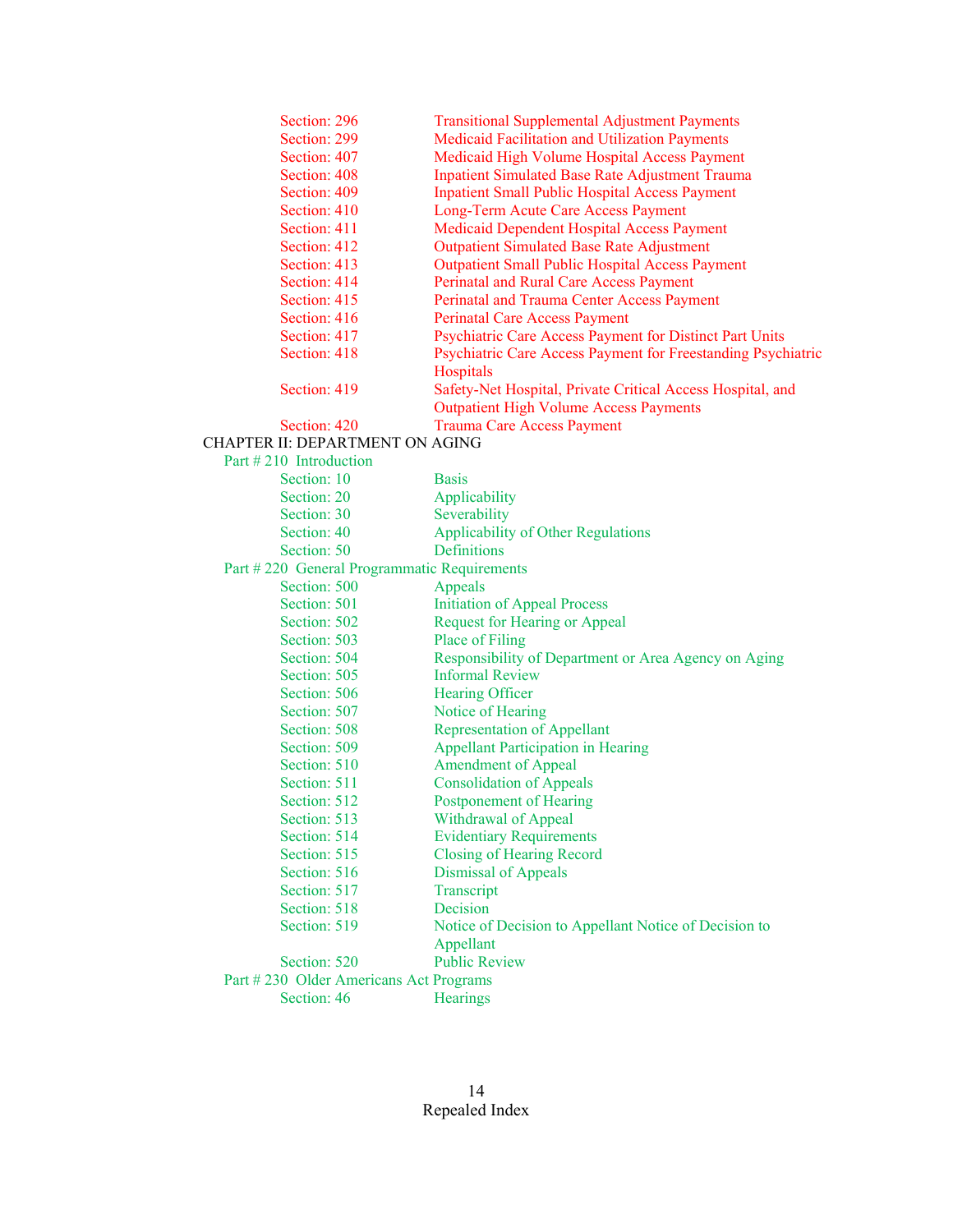### CHAPTER III: DEPARTMENT OF CHILDREN AND FAMILY SERVICES

Part # 385 Background Checks<br>APPENDIX B

Matrix of Persons Subject to Background Checks Under Part 385

# CHAPTER IV: DEPARTMENT OF HUMAN SERVICES

Part # 886 Centers for Independent Living

| Section: 40<br>Section: 60 | Funding from DHS for Independent Living Services<br>Review and Approval of Initial Applications for Funding from |
|----------------------------|------------------------------------------------------------------------------------------------------------------|
|                            | <b>DHS</b>                                                                                                       |
| Section: 80                | Impact of the Compliance Review                                                                                  |
| Section: 90                | Reporting the Outcome of a Compliance Review                                                                     |
| Section: 100               | <b>Funding Based on Compliance Review Outcomes</b>                                                               |
| Section: 110               | <b>Grievance of Compliance Review Ratings</b>                                                                    |
|                            |                                                                                                                  |

#### **TITLE 92**

#### **TRANSPORTATION**

CHAPTER II: SECRETARY OF STATE

Part # 1040 Cancellation, Revocation or Suspension of Licenses or Permits

Section: 105 Suspension for Five or More Tollway Violations and/or Evasions Section: 115 Suspension of Theft for Motor Fuel

## **TITLE 95**

 **VETERANS AND MILITARY AFFAIRS**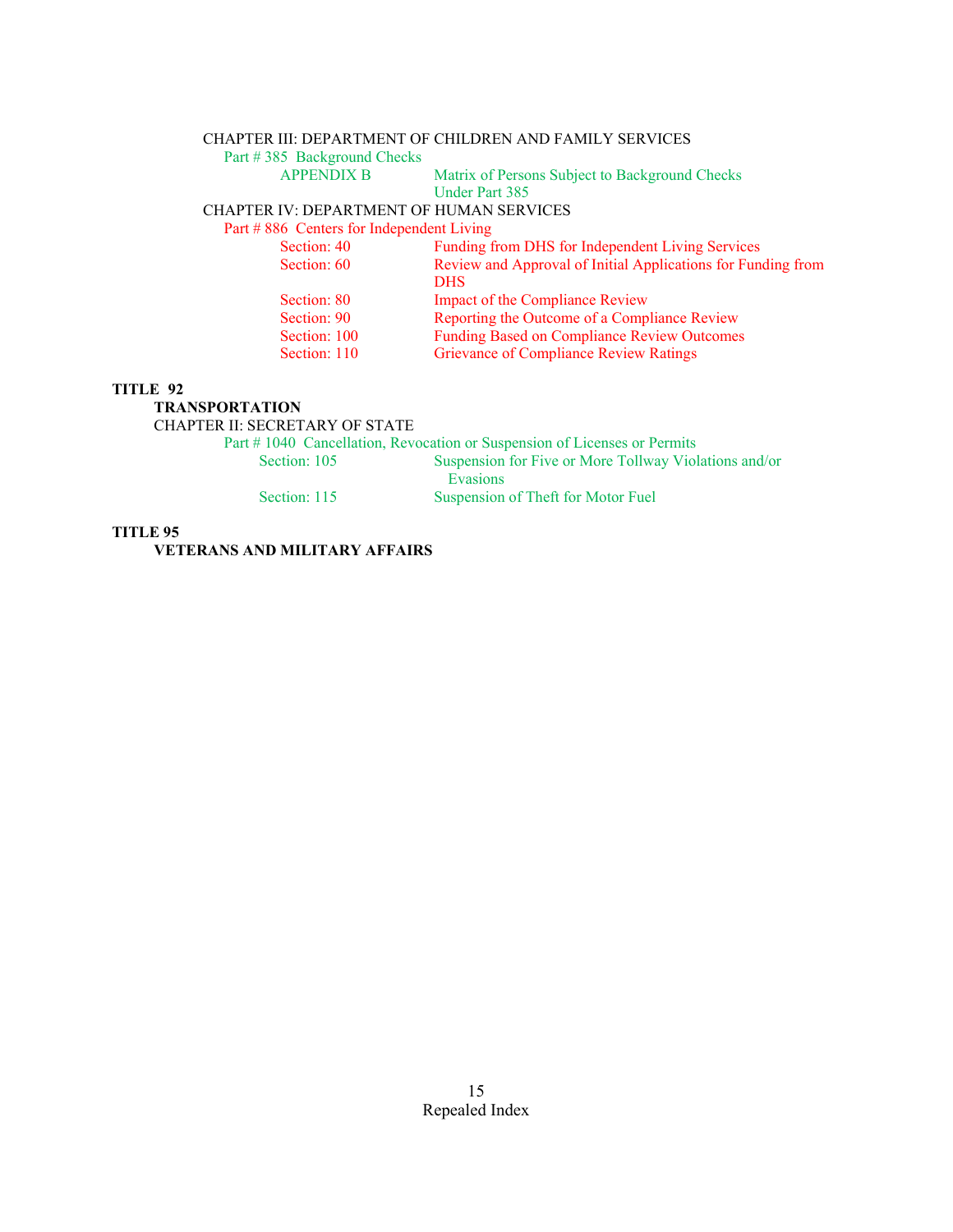| <b>Illinois</b><br>Administrative<br>Code | <b>Statutory</b><br><b>Authority</b> | <b>Illinois</b><br>Administrative<br>Code | <b>Statutory</b><br><b>Authority</b> |
|-------------------------------------------|--------------------------------------|-------------------------------------------|--------------------------------------|
| 2 Ill. Adm. Code 552                      | 815 ILCS 5                           | 14 Ill. Adm. Code 160                     | 805 ILCS 105                         |
|                                           | 805 ILCS 5                           | 14 Ill. Adm. Code 171                     | 805 ILCS 215                         |
|                                           | 625 ILCS 5                           | 14 Ill. Adm. Code 178                     | 805 ILCS 180                         |
|                                           | 15 ILCS 305                          | 14 Ill. Adm. Code 520                     | 20 ILCS 5                            |
|                                           | 25 ILCS 170                          |                                           | 20 ILCS 605                          |
|                                           | 5 ILCS 430                           |                                           | 20 ILCS 655                          |
| 2 Ill. Adm. Code 650                      | 15 ILCS 505/17.1                     |                                           | 35 ILCS 5                            |
| 2 Ill. Adm. Code 651                      | 5 ILCS 140                           |                                           | 35 ILCS 120                          |
|                                           | 15 ILCS 505-17.1                     | 14 Ill. Adm. Code 521                     | 20 ILCS 605                          |
|                                           | 5 ILCS 100-5-15                      | 14 Ill. Adm. Code 522                     | 35 ILCS 5/229                        |
| 2 Ill. Adm. Code 725                      | <b>5 ILCS 100</b>                    |                                           | 20 ILCS 605                          |
|                                           | 20 ILCS 105                          | 14 Ill. Adm. Code 524                     | 65 ILCS 115                          |
| 2 Ill. Adm. Code 1101                     | <b>5 ILCS 100</b>                    | 14 Ill. Adm. Code 527                     | 35 ILCS 10                           |
|                                           | 5 ILCS 100/5-15                      |                                           | 35 ILCS 11                           |
|                                           | 5 ILCS 140                           | 14 Ill. Adm. Code 528                     | 35 ILCS 16                           |
|                                           | 305 ILCS 5                           | 14 Ill. Adm. Code 550                     | 20 ILCS 605/605-95                   |
|                                           | 305 ILCS 5/2-13                      |                                           | 20 ILCS 605/605-70                   |
| 2 Ill. Adm. Code 1620                     | 5 ILCS 430                           |                                           | 30 ILCS 105/8.25                     |
|                                           | 30 ILCS 500/1-13(e)                  | 14 Ill. Adm. Code 651                     | 20 ILCS 605/605-55                   |
| 2 Ill. Adm. Code 1650                     | 20 ILCS 3105                         |                                           | 410 ILCS 705/15-15                   |
| 2 Ill. Adm. Code 1800                     | 5 ILCS 100/5                         | 14 Ill. Adm. Code 690                     | 20 ILCS 605/605-55                   |
| 2 Ill. Adm. Code 3500                     | 775 ILCS 40                          | 14 Ill. Adm. Code 691                     | 20 ILCS 605/605-95                   |
| 4 Ill. Adm. Code 1725                     | <b>5 ILCS 100</b>                    |                                           | 20 ILCS 605/605-55                   |
|                                           | 20 ILCS 105/4.01(11)                 | 14 Ill. Adm. Code 700                     | 20 ILCS 605/605-                     |
| 4 Ill. Adm. Code 2110                     | 42 U.S.C 12101 et.                   |                                           | 1045                                 |
|                                           | Seq.                                 |                                           | 20 ILCS 605/605-95                   |
|                                           | 28 CFR 35                            | 17 Ill. Adm. Code 110                     | 20 ILCS 805/805-10                   |
| 8 Ill. Adm. Code 250                      | 415 ILCS 60                          |                                           | 20 ILCS 805/805-520                  |
| 8 Ill. Adm. Code 260                      | <b>30 ILCS 120</b>                   |                                           | 20 ILCS 805/805-525                  |
| 4 Ill. Adm. Code 1725                     | 20 ILCS 105/4.01(11)                 |                                           | 20 ILCS 805/805-330                  |
| 11 Ill. Adm. Code 100                     | 235 ILCS 5/3-                        |                                           | 20 ILCS 805/805-335                  |
|                                           | 12(a)(2)                             |                                           | 20 ILCS 805/805-515                  |
| 11 Ill. Adm. Code 510                     | 230 ILCS 5/9(b)                      |                                           | 20 ILCS 840/5                        |
| 11 Ill. Adm. Code 1775                    | 20 ILCS 1605/21.14                   |                                           | 525 ILCS 40/8                        |
|                                           | 20 ILCS 2310/2310-                   | 17 Ill. Adm. Code 130                     | 20 ILCS 805                          |
|                                           | 628                                  |                                           | 20 ILCS 835                          |
|                                           | 5 ILCS 100/5-45.12                   | 17 Ill. Adm. Code 510                     | <b>20 ILCS 5</b>                     |
| 11 Ill. Adm. Code 1800                    | 230 ILCS 40/79(a)(3)                 |                                           | 20 ILCS 805                          |
| 11 Ill. Adm. Code 1900                    | 230 ILCS 450/25-                     | 17 Ill. Adm. Code 528                     | 520 ILCS 5                           |
|                                           | 15(b)                                | 17 Ill. Adm. Code 530                     | 520 ILCS 5                           |
| 14 Ill. Adm. Code 105                     | 5 ILCS 175                           | 17 Ill. Adm. Code 550                     | 520 ILCS 5                           |
| 14 Ill. Adm. Code 150                     | 805 ILCS 5                           | 17 Ill. Adm. Code 570                     | 520 ILCS 5                           |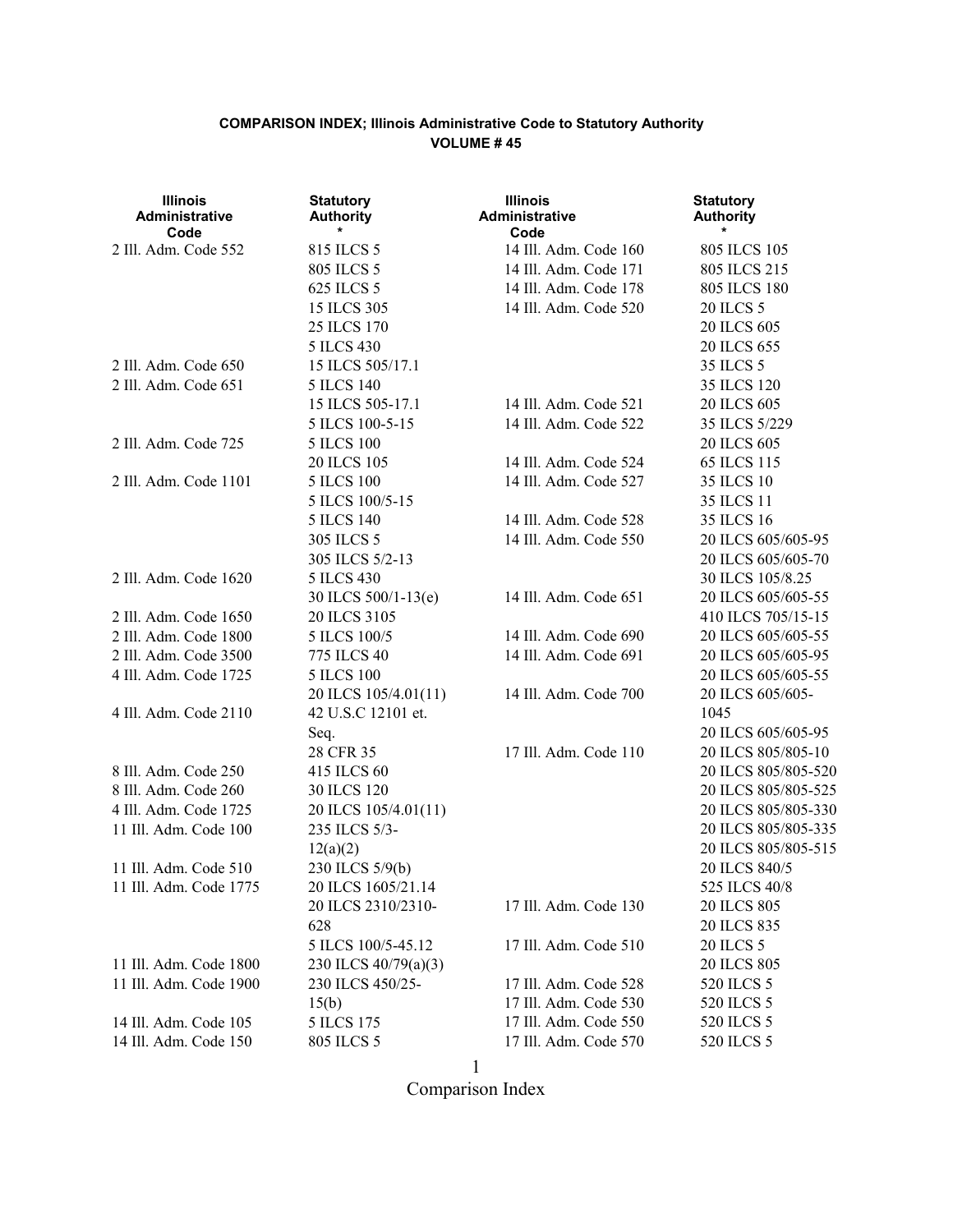| <b>Illinois</b><br>Administrative<br>Code | <b>Statutory</b><br><b>Authority</b><br>$\star$ | <b>Illinois</b><br>Administrative<br>Code | <b>Statutory</b><br><b>Authority</b><br>* |
|-------------------------------------------|-------------------------------------------------|-------------------------------------------|-------------------------------------------|
| 17 Ill. Adm. Code 590                     | 520 ILCS 5                                      | 17 Ill. Adm. Code 810                     | 515 ILCS 5/20-35                          |
| 17 Ill. Adm. Code 650                     | 520 ILCS 5                                      |                                           | 515 ILCS 5/25-5                           |
| 17 Ill. Adm. Code 660                     | 520 ILCS 5                                      |                                           | 525 ILCS 40/8                             |
| 17 Ill. Adm. Code 670                     | 520 ILCS 5                                      | 17 Ill. Adm. Code 1515                    | 5 ILCS 220                                |
| 17 Ill. Adm. Code 675                     | 520 ILCS 5                                      |                                           | 20 ILCS 805                               |
| 17 Ill. Adm. Code 680                     | 520 ILCS 5                                      |                                           | 70 ILCS 405                               |
| 17 Ill. Adm. Code 685                     | 520 ILCS 5                                      |                                           | 515 ILCS 5                                |
| 17 Ill. Adm. Code 690                     | 520 ILCS 5                                      |                                           | 520 ILCS 5                                |
| 17 Ill. Adm. Code 710                     | 520 ILCS 5                                      | 17 Ill. Adm. Code 2010                    | 625 ILCS 40                               |
| 17 Ill. Adm. Code 715                     | 520 ILCS 5                                      |                                           | 625 ILCS 45                               |
| 17 Ill. Adm. Code 720                     | 520 ILCS 5                                      | 17 Ill. Adm. Code 2080                    | 625 ILCS 45/2-1                           |
| 17 Ill. Adm. Code 730                     | 520 ILCS 5                                      |                                           | 625 ILCS 45/2-2                           |
| 17 Ill. Adm. Code 740                     | 520 ILCS 5                                      |                                           | 625 ILCS 45/5-18                          |
| 17 Ill. Adm. Code 810                     | 20 ILCS 805/805-330                             |                                           | 625 ILCS 45/7-1                           |
|                                           | 20 ILCS 805/805-335                             |                                           | 625 ILCS 45/7-2                           |
|                                           | 20 ILCS 805/805-515                             |                                           | 625 ILCS 45/7-3                           |
|                                           | 20 ILCS 805/805-520                             |                                           | 625 ILCS 45/7-4                           |
|                                           | 20 ILCS 805/805-525                             |                                           | 625 ILCS 45/7-5                           |
|                                           | 20 ILCS 835/1                                   |                                           | 625 ILCS 45/7-6                           |
|                                           | 20 ILCS 835/2                                   |                                           | 625 ILCS 45/7-7                           |
|                                           | 20 ILCS 835/4                                   |                                           | 625 ILCS 45/7-8                           |
|                                           | 20 ILCS 835/6                                   |                                           | 625 ILCS 45/7-9                           |
|                                           | 515 ILCS 5/1-20                                 |                                           | 625 ILCS 45/8-3                           |
|                                           | 515 ILCS 5/1-125                                | 17 Ill. Adm. Code 2530                    | <b>5 ILCS 100</b>                         |
|                                           | 515 ILCS 5/1-150                                |                                           | 20 ILCS 5/5-625                           |
|                                           | 515 ILCS 5/5-15                                 |                                           | 20 ILCS 5/805-518                         |
|                                           | 515 ILCS 5/505                                  |                                           | 20 ILCS 5/805-545                         |
|                                           | 515 ILCS 5/10-5                                 |                                           | 20 ILCS 5/805-550                         |
|                                           | 515 ILCS 5/10-10                                |                                           | 225 ILCS 735/10                           |
|                                           | 515 ILCS 5/10-15                                |                                           | 225 ILCS 735/13                           |
|                                           | 515 ILCS 5/10-20                                |                                           | 510 ILCS 68                               |
|                                           | 515 ILCS 5/10-25                                |                                           | 515 ILCS 5/1-125                          |
|                                           | 515 ILCS 5/10-30                                |                                           | 515 ILCS 5/20-105                         |
|                                           | 515 ILCS 5/10-35                                |                                           | 520 ILCS 5/1.4                            |
|                                           | 515 ILCS 5/10-45                                |                                           | 520 ILCS 5/3.36                           |
|                                           | 515 ILCS 5/10-50                                |                                           | 520 ILCS 10/4                             |
|                                           | 515 ILCS 5/10-60                                |                                           | 520 ILCS 10/5                             |
|                                           | 515 ILCS 5/10-75                                |                                           | 525 ILCS 20/6                             |
|                                           | 515 ILCS 5/10-90                                |                                           | 625 ILCS 45/3B-8                          |
|                                           | 515 ILCS 5/10-95                                | 20 Ill. Adm. Code 107                     | 705 ILCS 405/1-7                          |
|                                           | 515 ILCS 5/15-50                                |                                           | 730 ILCS 5/3-2-2                          |
|                                           | 515 ILCS 5/20-5                                 |                                           | 730 ILCS 5/3-3-2                          |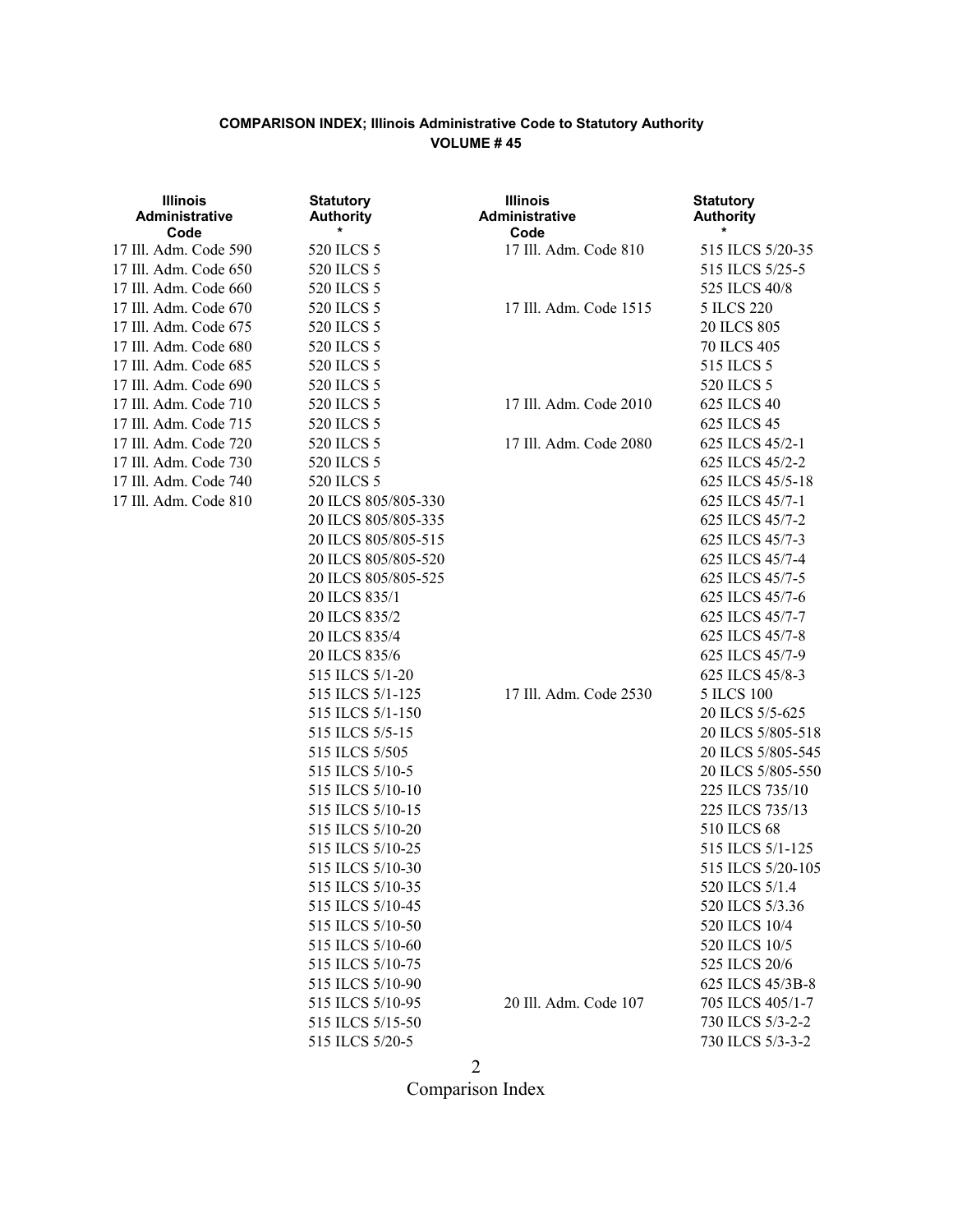| <b>Illinois</b><br>Administrative<br>Code | <b>Statutory</b><br><b>Authority</b> | <b>Illinois</b><br>Administrative<br>Code | <b>Statutory</b><br><b>Authority</b> |
|-------------------------------------------|--------------------------------------|-------------------------------------------|--------------------------------------|
| 20 Ill. Adm. Code 107                     | 730 ILCS 5/3-5-1                     | 20 Ill. Adm. Code 505                     | 725 ILCS 205/8                       |
|                                           | 730 ILCS 5/3-8-7                     |                                           | 725 ILCS                             |
|                                           | 730 ILCS 5/3-5-2                     |                                           | 207/10(c)(2)                         |
|                                           | 730 ILCS 5/3-6-3                     |                                           | 725 ILCS 207/25 (e)                  |
|                                           | 730 ILCS 5/3-7-1                     |                                           | 725 ILCS 207/40(b)                   |
|                                           | 730 ILCS 5/3-8-1                     |                                           | 725 ILCS 207/55(b)                   |
|                                           | 730 ILCS 5/5-4-1                     |                                           | 725 ILCS 207/60(c)                   |
|                                           | 730 ILCS 5/5-4.5                     |                                           | 725 ILCS                             |
|                                           | 730 ILCS 5/5-4.5-100                 |                                           | 207/65(a)(2)                         |
|                                           | 730 ILCS 5/5-8-6                     |                                           | 730 ILCS 5/3-3-7(a)                  |
| 20 Ill. Adm. Code 110                     | 20 ILCS 4026/15                      |                                           | (7.5)                                |
|                                           | 725 ILCS 205/8                       |                                           | 730 ILCS 5/3-6-                      |
|                                           | <b>725 ILCS</b>                      |                                           | 2(j)(k)                              |
|                                           | 207/10(c)(2)                         |                                           | 730 ILCS 5/3-9-7(b)                  |
|                                           | 725 ILCS 207/25 (e)                  |                                           | 730 ILCS 5/5-3-2(b-                  |
|                                           | 725 ILCS 207/40(b)                   |                                           | 5)                                   |
|                                           | 725 ILCS 207/55(b)                   |                                           | 730 ILCS 5/5-6-                      |
|                                           | 725 ILCS 207/60(c)                   |                                           | 3(a)(8.5)                            |
|                                           | <b>725 ILCS</b>                      |                                           | 730 ILCS 5/5-7-1(f-5)                |
|                                           | 207/65(a)(2)                         | 20 Ill. Adm. Code 1230                    | 20 ILCS 2605                         |
|                                           | 730 ILCS 5/3-3-7(a)                  |                                           | 430 ILCS 65                          |
|                                           | (7.5)                                | 20 Ill. Adm. Code 1231                    | 430 ILCS 66                          |
|                                           | 730 ILCS 5/3-6-                      | 20 Ill. Adm. Code 1232                    | 20 ILCS 2605                         |
|                                           | 2(j)(k)                              |                                           | 430 ILCS 68                          |
|                                           | 730 ILCS 5/3-9-7(b)                  | 20 Ill. Adm. Code 1244                    | 50 ILCS 709/5-11                     |
|                                           | 730 ILCS 5/5-3-2(b-                  |                                           | 50 ILCS 709/5-12(8)                  |
|                                           | 5)                                   | 20 Ill. Adm. Code 1295                    | 725 ILCS 5/108B-14                   |
|                                           | 730 ILCS 5/5-6-                      |                                           | 20 ILCS 2605/2605-                   |
|                                           | 3(a)(8.5)                            |                                           | 15                                   |
|                                           | 730 ILCS 5/5-7-1(f-5)                | 20 Ill. Adm. Code 2203                    | 730 ILCS 5/3-2.5-20                  |
| 20 Ill. Adm. Code 455                     | 705 ILCS 405/1-7                     |                                           | and 3-7-1                            |
|                                           | 730 ILCS 5/3-2-2                     | 20 Ill. Adm. Code 2602                    | 730 ILCS 5/3-15-2                    |
|                                           | 730 ILCS 5/3-3-2                     | 23 Ill. Adm. Code 1                       | 105 ILCS 5/2-3.6                     |
|                                           | 730 ILCS 5/3-5-1                     |                                           | 105 ILCS 5/2-3.25                    |
|                                           | 730 ILCS 5/3-5-2                     |                                           | 105 ILCS 5/2-3.64a-5                 |
|                                           | 730 ILCS 5/3-6-3                     |                                           | 105 ILCS 5/10-19                     |
|                                           | 730 ILCS 5/3-8-1                     |                                           | 105 ILCS 5/10-19.05                  |
|                                           | 730 ILCS 5/5-4-1                     |                                           | 105 ILCS 5/10-20.56                  |
|                                           | 730 ILCS 5/5-4.5-100                 |                                           | 105 ILCS 5/10-30                     |
|                                           | 730 ILCS 5/5-8-6                     |                                           | 105 ILCS 5/24-11                     |
|                                           | 735 ILCS 5/8-802                     |                                           | 105 ILCS 5/22-85                     |
| 20 Ill. Adm. Code 505                     | 20 ILCS 4026/15                      |                                           | 105 ILCS 5/24-12                     |

3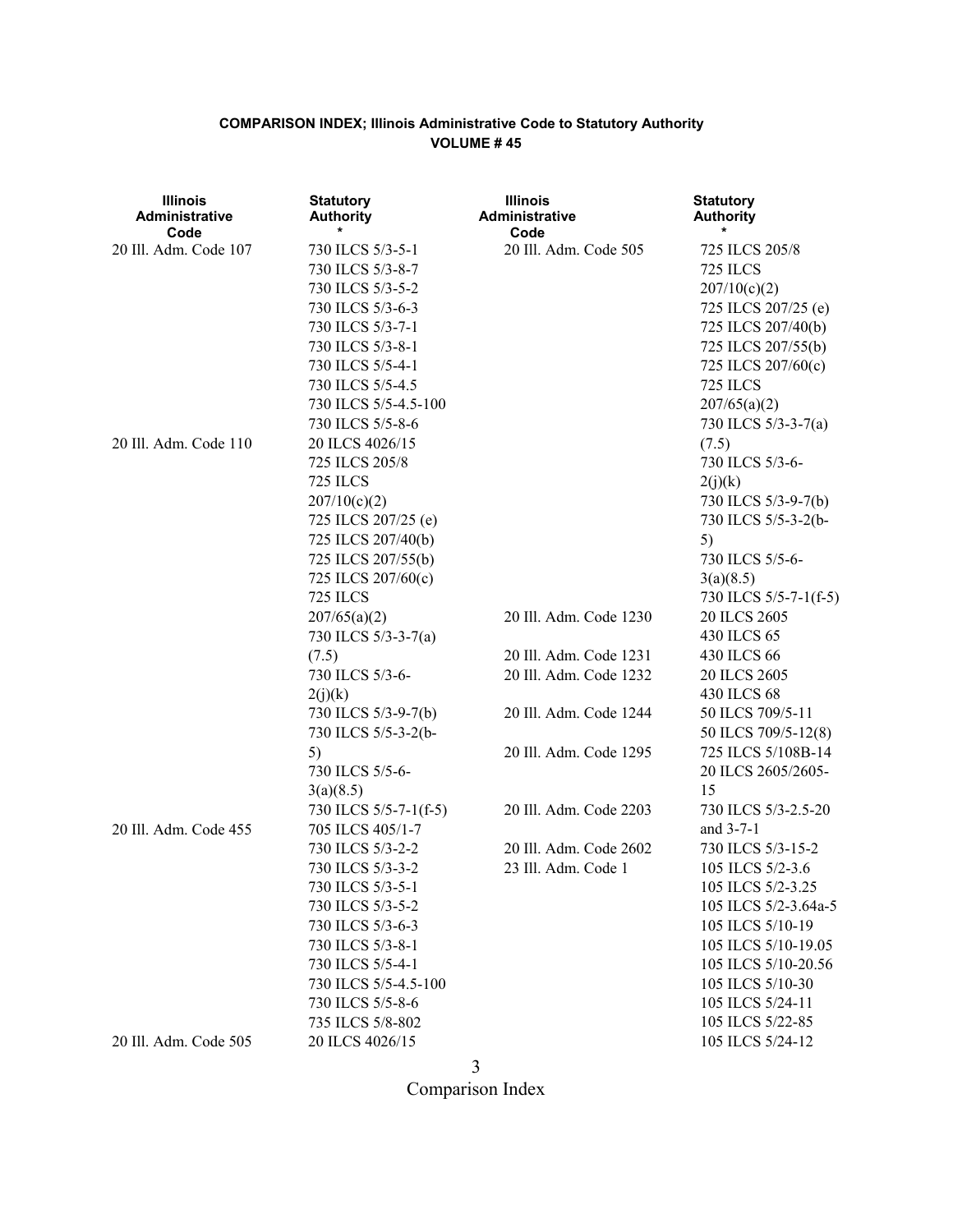| <b>Illinois</b><br><b>Administrative</b><br>Code | <b>Statutory</b><br><b>Authority</b> | <b>Illinois</b><br><b>Administrative</b><br>Code | <b>Statutory</b><br><b>Authority</b> |
|--------------------------------------------------|--------------------------------------|--------------------------------------------------|--------------------------------------|
| 23 Ill. Adm. Code 1                              | 105 ILCS 5/24A-5                     | 23 Ill. Adm. Code 252                            | 105 ILCS 5/14-17                     |
|                                                  | 105 ILCS 5/27-3                      | 23 Ill. Adm. Code 254                            | 105 ILCS 5/2-3.6                     |
|                                                  | 105 ILCS 5/27-6.5                    | 23 Ill. Adm. Code 255                            | 105 ILCS 5/2-3.175                   |
|                                                  | 105 ILCS 5/27-21                     | 23 Ill. Adm. Code 256                            | 105 ILCS 5/2-3.6                     |
|                                                  | 105 ILCS 5/27-22                     | 23 Ill. Adm. Code 267                            | 105 ILCS 5/2-3.178                   |
|                                                  | 105 ILCS 5/34-18.66                  | 23 Ill. Adm. Code 268                            | 105 ILCS 5/2-3.6                     |
|                                                  | 105 ILCS 5/34-85                     | 23 Ill. Adm. Code 305                            | 105 ILCS 5/2-3.6                     |
|                                                  | 105 ILCS 5/34-85c                    | 23 Ill. Adm. Code 375                            | 105 ILCS 10/2 and                    |
| 23 Ill. Adm. Code 6                              | 105 ILCS 5/2-3.6                     |                                                  | $\overline{4}$                       |
| 23 Ill. Adm. Code 20                             | 105 ILCS 5/2-3.6                     | 23 Ill. Adm. Code 380                            | 105 ILCS 85                          |
| 23 Ill. Adm. Code 23                             | 105 ILCS 5/2-3.6                     | 23 Ill. Adm. Code 401                            | 105 ILCS 5/2-3.6                     |
| 23 Ill. Adm. Code 24                             | 105 ILCS 5/2-3.6                     | 23 Ill. Adm. Code 405                            | 105 ILCS 5/2-3.6                     |
| 23 Ill. Adm. Code 25                             | 105 ILCS 5/2-3.6                     | 23 Ill. Adm. Code 425                            | 105 ILCS 5/2-3.25o                   |
|                                                  | 105 ILCS 5/ Art. 21B                 |                                                  | 105 ILCS 5/2-3.6                     |
|                                                  | 105 ILCS 5/14-1.09b                  | 23 Ill. Adm. Code 680                            | 105 ILCS 5/2-3.159                   |
|                                                  | 105 ILCS 5/21B-20                    | 23 Ill. Adm. Code 1400                           | 225 ILCS 450/2                       |
|                                                  | 105 ILCS 5/21B-35                    |                                                  | 225 ILCS 45/26                       |
|                                                  | 105 ILCS 5/21B-45                    | 23 Ill. Adm. Code 1501                           | 110 ILCS 805/Arts. II                |
|                                                  | 105 ILCS 5/21B-50                    |                                                  | and III                              |
|                                                  | 105 ILCS 5/21B-110                   |                                                  | 110 ILCS 805/6-5.3                   |
| 23 Ill. Adm. Code 27                             | 105 ILCS 5/2-3.6                     | 23 Ill. Adm. Code 2500                           | 15 ILCS 505/16.5(n)                  |
| 23 Ill. Adm. Code 26                             | 105 ILCS 5/2-3.6                     |                                                  | 110 ILCS 947                         |
| 23 Ill. Adm. Code 28                             | 105 ILCS 5/2-3.6                     | 23 Ill. Adm. Code 2700                           | 110 ILCS 947/20(f)                   |
| 23 Ill. Adm. Code 29                             | 105 ILCS 5/14-17                     | 23 Ill. Adm. Code 2731                           | 430 ILCS 66                          |
| 23 Ill. Adm. Code 30                             | 105 ILCS 5/2-3.6                     | 23 Ill. Adm. Code 2732                           | 110 ILCS 947/55 and                  |
|                                                  | 105 ILCS 5/21B-60                    |                                                  | 20(f)                                |
| 23 Ill. Adm. Code 33                             | 105 ILCS 5/2-3.6                     | 23 Ill. Adm. Code 2741                           | 110 ILCS 947/65.70                   |
|                                                  | 105 ILCS 5/21B-25                    |                                                  | 110 ILCS 947/20(f)                   |
| 23 Ill. Adm. Code 50                             | 105 ILCS 5/2-3.6                     |                                                  | And 65.70                            |
|                                                  | 105 ILCS 5/21B-25                    | 23 Ill. Adm. Code 2743                           | 110 ILCS 947/62                      |
| 23 Ill. Adm. Code 65                             | 105 ILCS 5/14-17                     | 23 Ill. Adm. Code 2754                           | 42 USC 3797cd-21                     |
| 23 Ill. Adm. Code 75                             | 105 ILCS 5/2-3.80                    |                                                  | 110 ILCS 947 and                     |
|                                                  | 105 ILCS 5/2-3.80b                   |                                                  | 20(f)                                |
| 23 Ill. Adm. Code 210                            | 105 ILCS 5/14-17                     | 23 Ill. Adm. Code 2755                           | 20 USCA 1070d-31 et                  |
| 23 Ill. Adm. Code 226                            | 105 ILCS 5/2-3.6                     |                                                  | seq.                                 |
|                                                  | 105 ILCS 5/10-22.31                  |                                                  | 110 ILCS 947/20(f)                   |
|                                                  | 105 ILCS 5/14-8.02                   |                                                  | 110 ILCS 947-65.60                   |
|                                                  | 105 ILCS 5/14-8.02g                  | 23 Ill. Adm. Code 2763                           | 110 ILCS 947/50 and                  |
| 23 Ill. Adm. Code 228                            | 105 ILCS 5/2-3.6                     |                                                  | 20(f)                                |
| 23 Ill. Adm. Code 235                            | 105 ILCS 5/2-3.6                     | 23 Ill. Adm. Code 2764                           | 110 ILCS 947/52                      |
|                                                  | 105 ILCS 5/2-3.71                    |                                                  | 110 ILCS 947/20(f)                   |
| 23 Ill. Adm. Code 240                            | 105 ILCS 5/14-17                     |                                                  | And $52(h)$                          |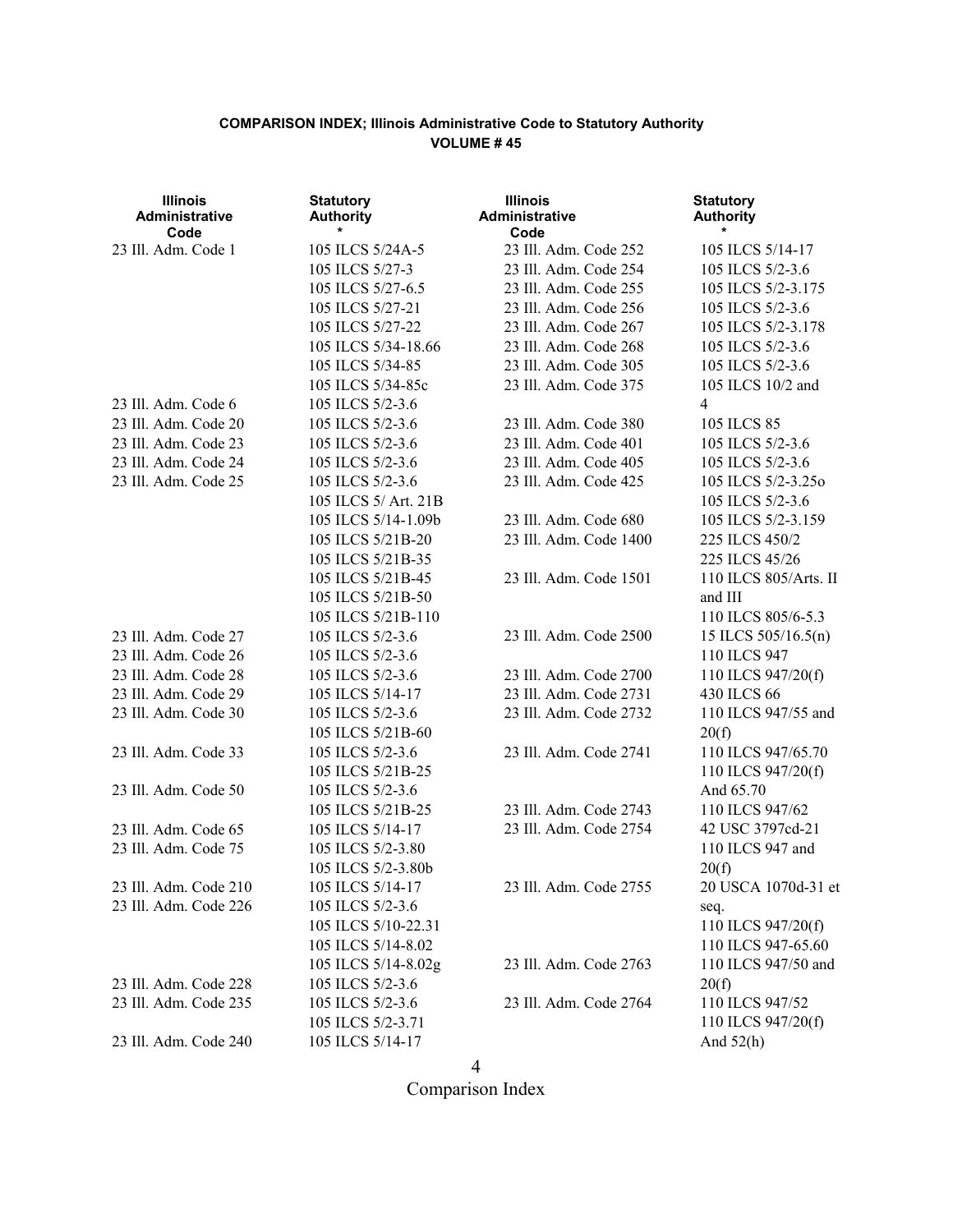| <b>Illinois</b><br>Administrative<br>Code | <b>Statutory</b><br><b>Authority</b> | <b>Illinois</b><br>Administrative<br>Code | <b>Statutory</b><br><b>Authority</b> |
|-------------------------------------------|--------------------------------------|-------------------------------------------|--------------------------------------|
| 23 Ill. Adm. Code 2766                    | 110 ILCS 947                         | 35 Ill. Adm. Code 845                     | 415 ILCS 5/22.59(g)                  |
| 23 Ill. Adm. Code 3010                    | 15 ILCS 320                          | 38 Ill. Adm. Code 100                     | 20 ILCS 1205/6(a)                    |
| 23 Ill. Adm. Code 3035                    | <b>75 ILCS 10</b>                    | 38 Ill. Adm. Code 110                     | 205 ILCS 670                         |
|                                           | 15 ILCS 320                          | 38 Ill. Adm. Code 120                     | 205 ILCS 405                         |
|                                           | 15 ILCS 322                          | 38 Ill. Adm. Code 125                     | 205 ILCS 405                         |
|                                           | 20 USC 9141                          | 38 Ill. Adm. Code 160                     | 205 ILCS660                          |
|                                           | 15 ILCS 323                          | 38 Ill. Adm. Code 190                     | 205 ILCS 305                         |
|                                           | 30 ILCS 420/3                        | 38 Ill. Adm. Code 210                     | 815 ILCS 122                         |
| 23 Ill. Adm. Code 3050                    | 30 ILCS 805                          | 38 Ill. Adm. Code 215                     | 815 ILCS 123                         |
| 26 Ill. Adm. Code 212                     | 10 ILCS 5/1A-8                       | 38 Ill. Adm. Code 216                     | 815 ILCS 405/33.1                    |
|                                           | 10 ILCS 5/1A-10                      |                                           | 815 ILCS 123                         |
| 32 Ill. Adm. Code 315                     | 420 ILCS 56                          | 38 Ill. Adm. Code 217                     | 815 ILCS 123                         |
| 32 Ill. Adm. Code 320                     | 420 ILCS 40/24.7                     |                                           | 815 ILCS 375/26.1                    |
|                                           | 420 ILCS 40/25                       | 38 Ill. Adm. Code 381                     | 205 ILCS 205                         |
|                                           | 420 ILCS 40/25.1                     | 41 Ill. Adm. Code 109                     | 225 ILCS 317/55                      |
| 32 Ill. Adm. Code 330                     | 420 ILCS 40                          | 41 Ill. Adm. Code 141                     | 20 ILCs 2910                         |
| 32 Ill. Adm. Code 335                     | 420 ILCS 40                          |                                           | 50 ILCS 740/12                       |
| 32 Ill. Adm. Code 340                     | 420 ILCS 40                          | 41 Ill. Adm. Code 1000                    | 225 ILCS 312/35                      |
| 32 Ill. Adm. Code 505                     | 20 ILCS 3310/25                      | 41 Ill. Adm. Code 2120                    | 430 ILCS 75/2                        |
|                                           | 420 ILCS 5/8(a)(8)                   | 44 Ill. Adm. Code 1                       | 30 ILCS 52                           |
|                                           | 430 ILCS 75/2a and                   | 44 Ill. Adm. Code 4                       | <b>30 ILCS 500</b>                   |
|                                           | 2(b)                                 |                                           | 30 ILCS 525                          |
| 35 Ill. Adm. Code 186                     | 42 USC 300f(1)(D)                    | 44 Ill. Adm. Code 6                       | 30 ILCS 500                          |
| 35 Ill. Adm. Code 211                     | 415 ILCS 5/9.1                       | 44 Ill. Adm. Code 8                       | 30 ILCS 500                          |
|                                           | 415 ILCS 5/27                        | 44 Ill. Adm. Code 750                     | <b>30 ILCS 708</b>                   |
|                                           | 415 ILCS 5/28                        | 44 Ill. Adm. Code 1300                    | 15 ILCS 205/9                        |
| 35 Ill. Adm. Code 219                     | 415 ILCS 5/10                        | 44 Ill. Adm. Code 1300                    | 30 ILCS 500/1-30(a)                  |
|                                           | 415 ILCS 5/27                        | 44 Ill. Adm. Code 2000                    | <b>30 ILCS 500</b>                   |
|                                           | 415 ILCS 5/28                        | 44 Ill. Adm. Code 5000                    | 30 ILCS 605/7.1                      |
|                                           | 415 ILCS 5/28.5                      |                                           | 20 ILCS 5/5-675                      |
| 35 Ill. Adm. Code 243                     | 415 ILCS 5/7.2                       |                                           | 20 ILCS 405/405-215                  |
|                                           | 415 ILCS 5/10                        |                                           | 20 ILCS 405/405-300                  |
|                                           | 415 ILCS 5/27                        |                                           | 20 ILCS 405/405-305                  |
| 35 Ill. Adm. Code 249                     | 415 ILCS 5/9.16                      |                                           | 20 ILCS 405/405-310                  |
|                                           | 415 ILCS 5/27                        |                                           | 20 ILCS 405/405-315                  |
|                                           | 415 ILCS 5/28                        |                                           | 30 ILCS 605/6                        |
| 35 Ill. Adm. Code 307                     | 415 ILCS 5/7.5                       |                                           | 30 ILCS 500                          |
|                                           | 415 ILCS 5/13.3                      | 44 Ill. Adm. Code 7050                    | 30 ILCS 708                          |
|                                           | 415 ILCS 5/27                        | 47 Ill. Adm. Code 100                     | 20 ILCS 605/605-95                   |
| 35 Ill. Adm. Code 310                     | 415 ILCS 5/7.5                       |                                           | 305 ILCS 20/1 et seq.                |
|                                           | 415 ILCS 5/13.3                      | 47 Ill. Adm. Code 105                     | 20 ILCS 605/605-95                   |
|                                           | 415 ILCS 5/27                        |                                           | 20 ILCS 605/605-55                   |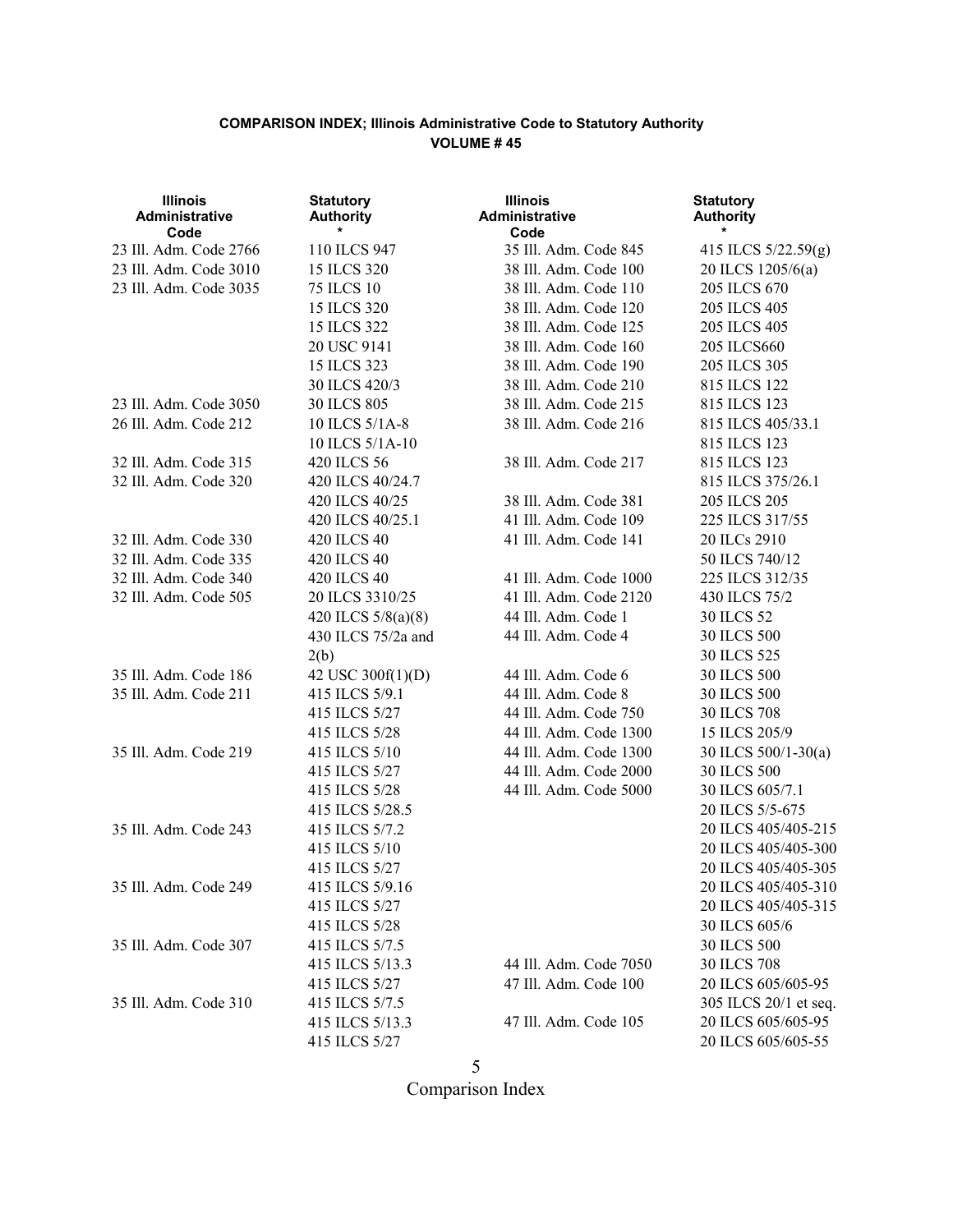| <b>Illinois</b><br><b>Administrative</b><br>Code | <b>Statutory</b><br><b>Authority</b><br>$\star$ | <b>Illinois</b><br>Administrative<br>Code | <b>Statutory</b><br><b>Authority</b><br>$\ast$ |
|--------------------------------------------------|-------------------------------------------------|-------------------------------------------|------------------------------------------------|
| 47 Ill. Adm. Code 301                            | 20 ILCS 3805                                    | 56 Ill. Adm. Code 2720                    | 40 ILCS 5/22C-                                 |
| 47 Ill. Adm. Code 302                            | 20 ILCS 3805/7.19                               |                                           | 116(c)                                         |
| 47 Ill. Adm. Code 369                            | 20 ILCS 3805                                    |                                           | 820 ILCS 405/239                               |
|                                                  | 310 ILCS 126                                    |                                           | 820 ILCS 405/409                               |
| 47 Ill. Adm. Code 378                            | 20 ILCS 3785/7.19                               |                                           | 820 ILCS 405/500                               |
| 47 Ill. Adm. Code 379                            | 20 ILCS 3805                                    |                                           | 820 ILCS 405/604                               |
| 47 Ill. Adm. Code 380                            | 20 ILCS 3805/7.19                               |                                           | 820 ILCS 405/700                               |
|                                                  | 310 ILCS 105                                    |                                           | 820 ILCS 405/701                               |
| 50 Ill. Adm. Code 651                            | 215 ILCS 5/Art.                                 |                                           | 820 ILCS 405/702                               |
|                                                  | $VIII\frac{1}{2}$                               |                                           | 820 ILCS 405/703                               |
|                                                  | 215 ILCS 5/401                                  |                                           | 820 ILCS 405/705                               |
| 50 Ill. Adm. Code 941                            | 215 ILCS 5                                      |                                           | 820 ILCS 405/706                               |
| 50 Ill. Adm. Code 1104                           | 215 ILCS 5                                      |                                           | 820 ILCS 405/800                               |
| 50 Ill. Adm. Code 1405                           | 215 ILCS 224(1)(d)                              |                                           | 820 ILCS 405/801                               |
|                                                  | 215 ILCS 224(1)(j)                              |                                           | 820 ILCS 405/803                               |
|                                                  | 215 ILCS 226(1)(b)                              |                                           | 820 ILCS 405/804                               |
| 50 Ill. Adm. Code 2001                           | 215 ILCS 5                                      |                                           | 820 ILCS 405/805                               |
|                                                  | 215 ILCS 125/4-13                               |                                           | 820 ILCS 405/1000                              |
| 50 Ill. Adm. Code 2015                           | 215 ILCS 5                                      |                                           | 820 ILCS 405/1001                              |
|                                                  | 215 ILCS 125                                    |                                           | 820 ILCS 405/1002                              |
| 50 Ill. Adm. Code 2018                           | 215 ILCS 5/364.3                                |                                           | 820 ILCS 405/1004                              |
|                                                  | 215 ILCS 5/401                                  |                                           | 820 ILCS 405/1200                              |
| 50 Ill. Adm. Code 2019                           | 215 ILCS 5/356z and                             |                                           | 820 ILCS 405/1700                              |
|                                                  | 5/356z.41                                       |                                           | 820 ILCS 405/1701                              |
|                                                  | 215 ILCS 125/5-3                                |                                           | 820 ILCS 405/2300                              |
|                                                  | 215 ILCS 130/4003                               |                                           | 820 ILCS 405/2301                              |
|                                                  | 215 ILCS 165/10                                 |                                           | 820 ILCS 405/2302                              |
| 50 Ill. Adm. Code 2915                           | 20 ILCS 1405                                    |                                           | 820 ILCS 405/2304                              |
|                                                  |                                                 |                                           | 820 ILCS 405/2305                              |
| 50 Ill. Adm. Code 2915                           | 215 ILCS 5/401                                  |                                           | 820 ILCS 405/239                               |
|                                                  | 820 ILCS 305                                    | 56 Ill. Adm. Code 2835                    | 820 ILCS 405/900                               |
|                                                  | 820 ILCS 310                                    |                                           | 820 ILCS 405/901                               |
| 50 Ill. Adm. Code 4451                           | 40 ILCS 5/22B-                                  |                                           | 820 ILCS 405/1700                              |
|                                                  | 116(c)                                          |                                           | 820 ILCS 405/1701                              |
| 50 Ill. Adm. Code 8000                           | 215 ILCS 5/143.29                               |                                           | 820 ILCS 405/1706                              |
| 56 Ill. Adm. Code 210                            | 820 ILCS 105                                    | 56 Ill. Adm. Code 2870                    | 820 ILCS 405                                   |
| 56 Ill. Adm. Code 240                            | 820 ILCS 185                                    | 56 Ill. Adm. Code 2920                    | 820 ILCS 405                                   |
| 56 Ill. Adm. Code 250                            | 820 ILCS 205/16                                 | 56 Ill. Adm. Code 2970                    | 820 ILCS 405                                   |
| 56 Ill. Adm. Code 252                            | 820 ILCS 154                                    | 56 Ill. Adm. Code 5300                    | 775 ILCS 5/8-102(E)                            |
| 56 Ill. Adm. Code 350                            | 820 ILCS 219                                    | 59 Ill. Adm. Code 50                      | 20 ILCS 1305                                   |
| 56 Ill. Adm. Code 2660                           | 20 ILCS 605/605-415                             | 59 Ill. Adm. Code 115                     | 20 ILCS 1705/5                                 |
|                                                  |                                                 |                                           | 210 ILCS 135                                   |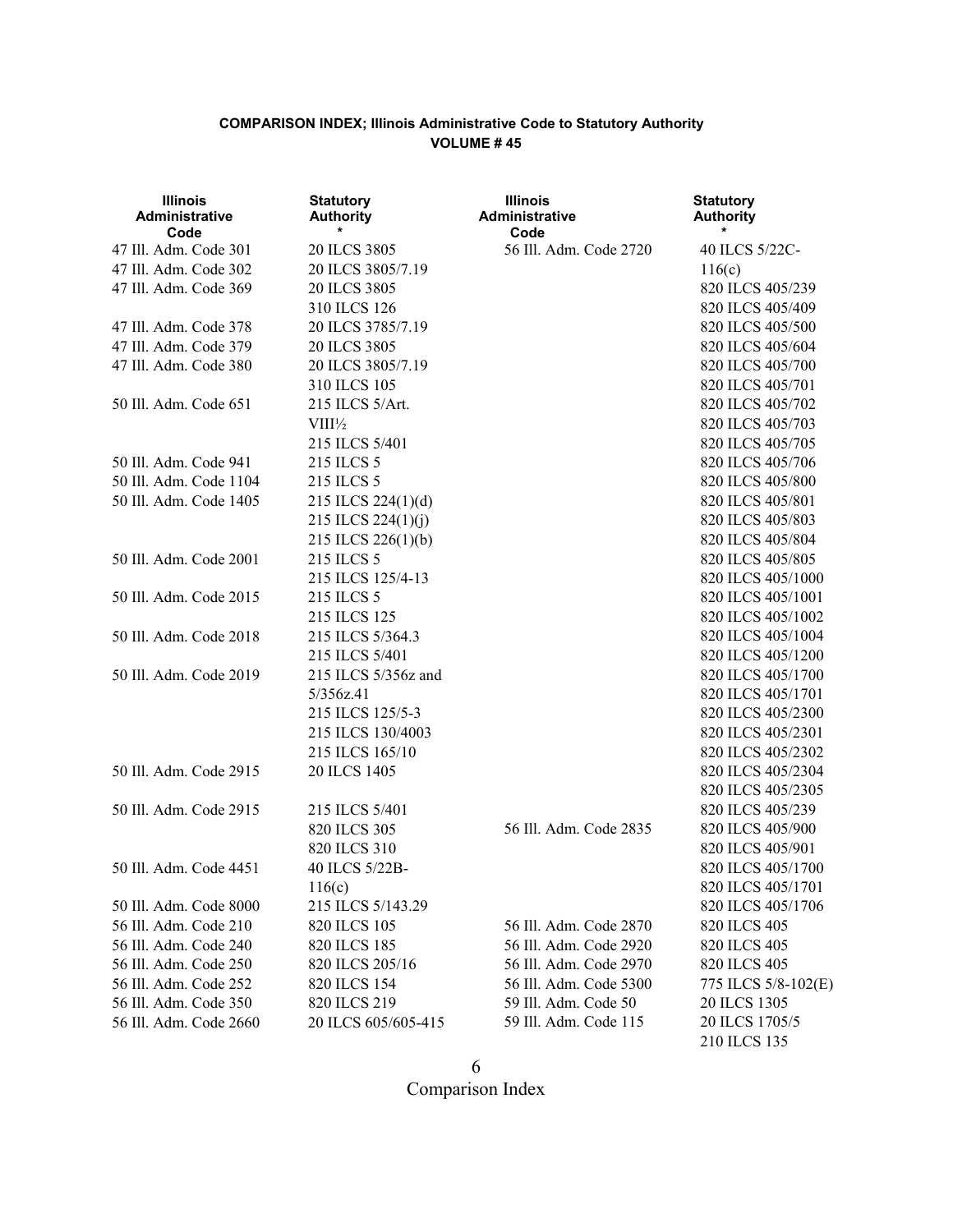| <b>Illinois</b><br><b>Administrative</b><br>Code | <b>Statutory</b><br><b>Authority</b> | <b>Illinois</b><br>Administrative<br>Code      | <b>Statutory</b><br><b>Authority</b> |
|--------------------------------------------------|--------------------------------------|------------------------------------------------|--------------------------------------|
| 59 Ill. Adm. Code 115                            | 225 ILCS 46                          | 68 Ill. Adm. Code 1295                         | 225 ILCS 63                          |
|                                                  | 405 ILCS 5/5-104                     |                                                | 20 ILCS 2105/2105-                   |
| 59 Ill. Adm. Code 132                            | 405 ILCS 30                          |                                                | 15(7)                                |
|                                                  | 20 ILCS 1705                         | 68 Ill. Adm. Code 1310                         | 20 ILCS 2105/2105-                   |
| 59 Ill. Adm. Code 145<br>62 Ill. Adm. Code 200   | 20 ILCS 1705<br>225 ILCS 210         |                                                | 15(7)<br>225 ILCS 70                 |
|                                                  | 26 CFR 181.109                       | 68 Ill. Adm. Code 1320                         | 20 ILCS 2105/2105-                   |
|                                                  | 27 CFR 555.21                        |                                                | 15(7)                                |
|                                                  | 49 CFR 170 thru                      |                                                | 225 ILCS 80                          |
|                                                  | 189                                  | 68 Ill. Adm. Code 1325                         | 20 ILCS 2105/2105-                   |
|                                                  | 49 CFR 173.50                        |                                                | 15                                   |
| 62 Ill. Adm. Code 240                            | 225 ILCS 725                         |                                                | 225 ILCS 84                          |
|                                                  | 415 ILCS 160                         | 68 Ill. Adm. Code 1340                         | 20 ILCS 2105/2105-                   |
|                                                  | <b>5 ILCS 100</b>                    |                                                | 15(7)                                |
| 68 Ill. Adm. Code 145                            | 225 ILCS 458                         |                                                | 225 ILCS 90                          |
| 68 Ill. Adm. Code 1110                           | <b>5 ILCS 100</b>                    | 68 Ill. Adm. Code 1375                         | 225 ILCS 107                         |
|                                                  | 20 ILCS 2105                         |                                                | 20 ILCS 2105/2105-                   |
| 68 Ill. Adm. Code 1130                           | 20 ILCS 2105                         |                                                | 60(7)                                |
| 68 Ill. Adm. Code 1140                           | 20 ILCS 2105/2105-                   | 68 Ill. Adm. Code 1452                         | 225 ILCS 459                         |
|                                                  | 15(7)                                | 68 Ill. Adm. Code 1450                         | 225 ILCS 454                         |
|                                                  | 225 ILCS 2                           | 68 Ill. Adm. Code 1455                         | 225 ILCS 458                         |
| 68 Ill. Adm. Code 1200                           | 20 ILCS 2105/2105                    | 68 Ill. Adm. Code 1460                         | 20 ILCS 2105/2105-                   |
|                                                  | 15(7)                                |                                                | 15(7)                                |
|                                                  | 225 ILCS 415                         |                                                | 225 ILCS 335                         |
| 68 Ill. Adm. Code 1246                           | 20 ILCS 2105/2105-                   | 68 Ill. Adm. Code 1465                         | 20 ILCS 2105                         |
|                                                  | 15(7)                                |                                                | 225 ILCS 110                         |
|                                                  | 225 ILCS 412                         |                                                | 225 ILCS 410                         |
| 68 Ill. Adm. Code 1250                           | 20 ILCS 2105/2105-                   | 68 Ill. Adm. Code 1480                         | 225 ILCS 340                         |
|                                                  | 15(7)                                |                                                | 20 ILCS 2105/2105-                   |
|                                                  | 225 ILCS 41                          |                                                | 15                                   |
| 68 Ill. Adm. Code 1251                           | 20 ILCS 2105/2105-                   |                                                | 225 ILCS 55                          |
|                                                  | 15(7)                                | 68 Ill. Adm. Code 1300                         | 225 ILCS 65                          |
|                                                  | 225 ILCS 135                         | 68 Ill. Adm. Code 1515                         | 225 ILCS 443/50(b)                   |
| 68 Ill. Adm. Code 1270                           | 20 ILCS 2105/2105-                   | 71 Ill. Adm. Code 43                           | 30 ILCS 708/50                       |
|                                                  | 15(7)                                |                                                | 105 ILCS 230/5-300                   |
|                                                  | 225 ILCS 330                         | 74 Ill. Adm. Code 420                          | 105 ILCS 5/2-3/17a                   |
| 68 Ill. Adm. Code 1283                           | 20 ILCS 2105/2105-                   | 74 Ill. Adm. Code 721                          | 820 ILCS 80                          |
| 68 Ill. Adm. Code 1284                           | 15(7)                                | 74 Ill. Adm. Code 722<br>74 Ill. Adm. Code 735 | 15 ILCS 505                          |
|                                                  | 20 ILCS 2105/2105-<br>15(7)          | 74 Ill. Adm. Code 750                          | 15 ILCS 505/17<br>310 ILCS 55        |
|                                                  | 225 ILCS 57                          | 77 Ill. Adm. Code 100                          | <b>5 ILCS 100</b>                    |
| 68 Ill. Adm. Code 1291                           | 410 ILCS 705                         | 77 Ill. Adm. Code 150                          | 20 ILCS 2310                         |
|                                                  |                                      |                                                |                                      |

7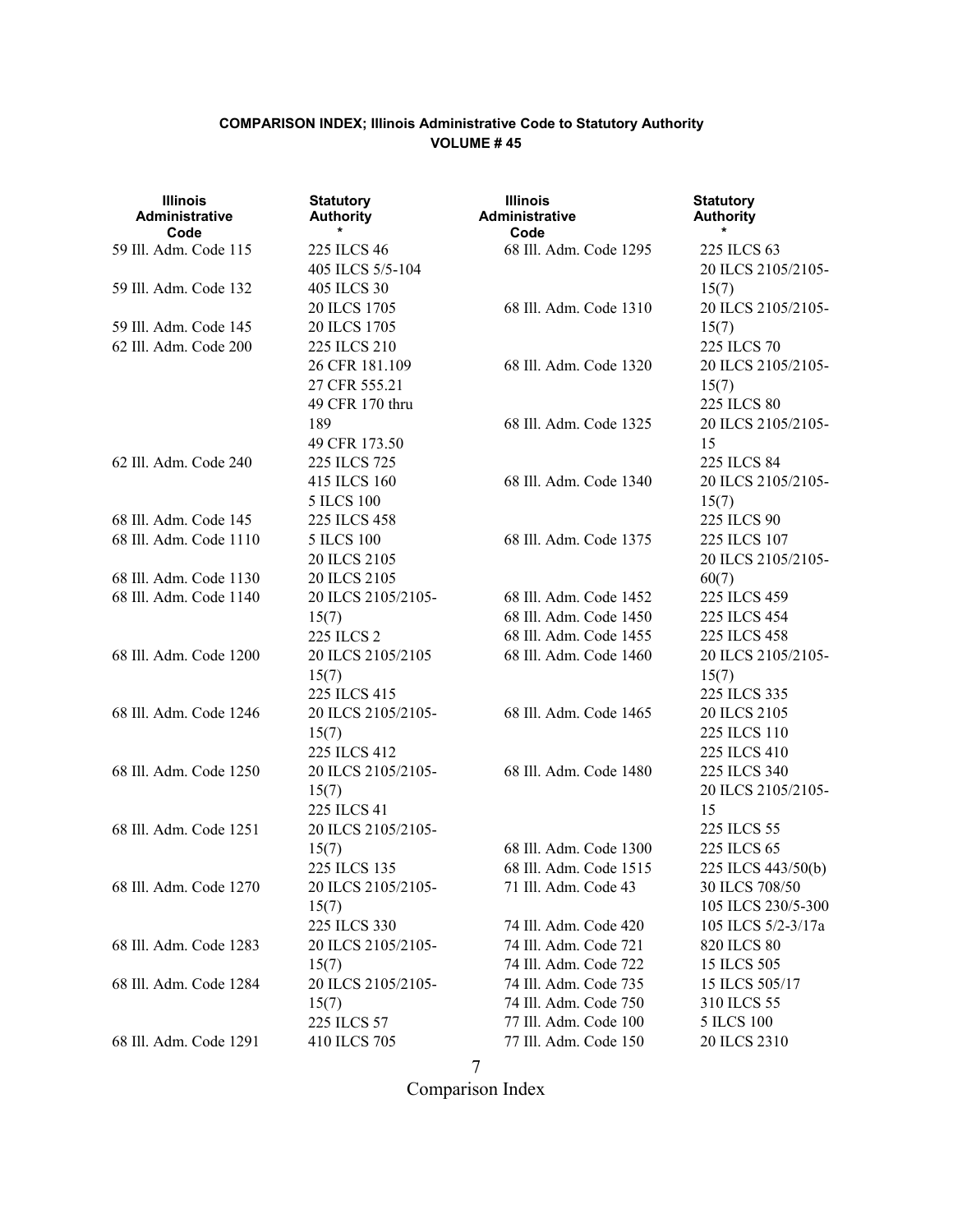| <b>Illinois</b><br>Administrative<br>Code      | <b>Statutory</b><br><b>Authority</b> | <b>Illinois</b><br>Administrative<br>Code  | <b>Statutory</b><br><b>Authority</b>  |  |  |  |
|------------------------------------------------|--------------------------------------|--------------------------------------------|---------------------------------------|--|--|--|
| 77 Ill. Adm. Code 245                          | 210 ILCS 55                          | 77 Ill. Adm. Code 997                      | 20 ILCS 2310/2310-                    |  |  |  |
| 77 Ill. Adm. Code 250                          | 20 ILCS 85                           | 628                                        |                                       |  |  |  |
| 77 Ill. Adm. Code 260                          | 210 ILCS 3                           |                                            | 5 ILCS 100/5-45.12                    |  |  |  |
| 77 Ill. Adm. Code 295                          | 210 ILCS 9                           | 77 Ill. Adm. Code 2060                     | 625 ILCS 5                            |  |  |  |
| 77 Ill. Adm. Code 300                          | 210 ILCS 45                          |                                            | 20 ILCS 301                           |  |  |  |
| 77 Ill. Adm. Code 330                          | 210 ILCS 45                          | 720 ILCS 570/100<br>77 Ill. Adm. Code 2070 |                                       |  |  |  |
| 77 Ill. Adm. Code 340                          | 210 ILCS 45                          | 77 Ill. Adm. Code 2080<br>720 ILCS 570/316 |                                       |  |  |  |
| 77 Ill. Adm. Code 350                          | 210 ILCS 47                          | 720 ILCS 570/317                           |                                       |  |  |  |
| 77 Ill. Adm. Code 370                          | 210 ILCS 35                          | 720 ILCS 570/318                           |                                       |  |  |  |
| 77 Ill. Adm. Code 380                          | 210 ILCS 49                          | 720 ILCS 570/319                           |                                       |  |  |  |
| 77 Ill. Adm. Code 389                          | 210 ILCS 32                          | 720 ILCS 570/320                           |                                       |  |  |  |
| 77 Ill. Adm. Code 390                          | 210 ILCS 46                          |                                            | 720 ILCS 570/321                      |  |  |  |
| 77 Ill. Adm. Code 395                          | 210 ILCS 45                          | 77 Ill. Adm. Code 4500                     | 210 ILCS 88/27                        |  |  |  |
|                                                | 210 ILCS 46                          | 80 Ill. Adm. Code 150                      | 20 ILCS 2610/10                       |  |  |  |
|                                                | 210 ILCS 47                          | 80 Ill. Adm. Code 310                      | 5 ILCS $100/1-5(d)$                   |  |  |  |
| 77 Ill. Adm. Code 515                          | 210 ILCS 50                          |                                            | 5 ILCS 315/4                          |  |  |  |
| 77 Ill. Adm. Code 545                          | 410 ILCS 70                          |                                            | 5 ILCS 315/6                          |  |  |  |
| 77 Ill. Adm. Code 664                          | 105 ILCS 5                           |                                            | 5 ILCS 100/1-5(d)                     |  |  |  |
| 77 Ill. Adm. Code 672                          | 410 ILCS 255                         |                                            | 5 ILCS 315/15                         |  |  |  |
| 77 Ill. Adm. Code 689                          | 410 ILCS 527<br>5 ILCS 315/21        |                                            |                                       |  |  |  |
| 77 Ill. Adm. Code 690                          | 20 ILCS 2305<br>20 ILCS 415/8        |                                            |                                       |  |  |  |
| 77 Ill. Adm. Code 691                          | 410 ILCS 303                         |                                            | 20 ILCS 415/8a                        |  |  |  |
| 77 Ill. Adm. Code 692                          | 20 ILCS 2310                         |                                            | 20 ILCS 415/8e                        |  |  |  |
|                                                | 745 ILCS 45                          |                                            | 20 ILCS 415/9(7)                      |  |  |  |
| 77 Ill. Adm. Code 793                          | 410 ILCS 406                         | 80 Ill. Adm. Code 1100                     | 50 ILCS 100/5-45(a)                   |  |  |  |
| 77 Ill. Adm. Code 840                          | 20 ILCS 2310/                        | 80 Ill. Adm. Code 1200                     | 5 ILCS 100/5-45(a)                    |  |  |  |
|                                                | 2310-365                             |                                            | 5 ILCS 100/5-45(b)                    |  |  |  |
|                                                | 410 ILCS 45                          | 80 Ill. Adm. Code 1220                     | 5 ILCS 100/5-45(a)                    |  |  |  |
|                                                | 410 ILCS 250                         |                                            | 5 ILCS 100/5-45(b)                    |  |  |  |
|                                                | 410 ILCS 525                         | 80 Ill. Adm. Code 1300                     | 5 ILCS 315/5(i)                       |  |  |  |
| 77 Ill. Adm. Code 946                          | 40 ILCS 130                          | 80 Ill. Adm. Code 1540                     | 40 ILCS 5/14-124                      |  |  |  |
| 77 Ill. Adm. Code 955                          | 225 ILCS 46                          |                                            | 40 ILCS 5/14-124.1                    |  |  |  |
| 77 Ill. Adm. Code 956                          | 20 ILCS 2305/2(e)                    |                                            | 40 ILCS 5/14-130                      |  |  |  |
|                                                | 20 ILCS 2310/2310-                   |                                            | 40 ILCS 5/14-135.03                   |  |  |  |
|                                                | 195                                  |                                            | 40 ILCS 5/14-147.5                    |  |  |  |
|                                                | 20 ILCS 2310/2310-                   | 80 Ill. Adm. Code 1600                     | 40 ILCS 5/15-159                      |  |  |  |
|                                                | 610                                  |                                            | 40 ILCS 5/15-177                      |  |  |  |
|                                                | 20 ILCS 2310/2310-                   | 80 Ill. Adm. Code 2700                     | 40 ILCS 5/22A-111.1                   |  |  |  |
|                                                | 650                                  |                                            | And Art.24                            |  |  |  |
| 77 Ill. Adm. Code 973<br>77 Ill. Adm. Code 997 | 410 ILCS 406<br>20 ILCS 1605/21.14   | 83 Ill. Adm. Code 305                      | 220 ILCS 5/8-505<br>220 ILCS 5/10-101 |  |  |  |
|                                                |                                      | 83 Ill. Adm. Code 411                      | 220 ILCS 5                            |  |  |  |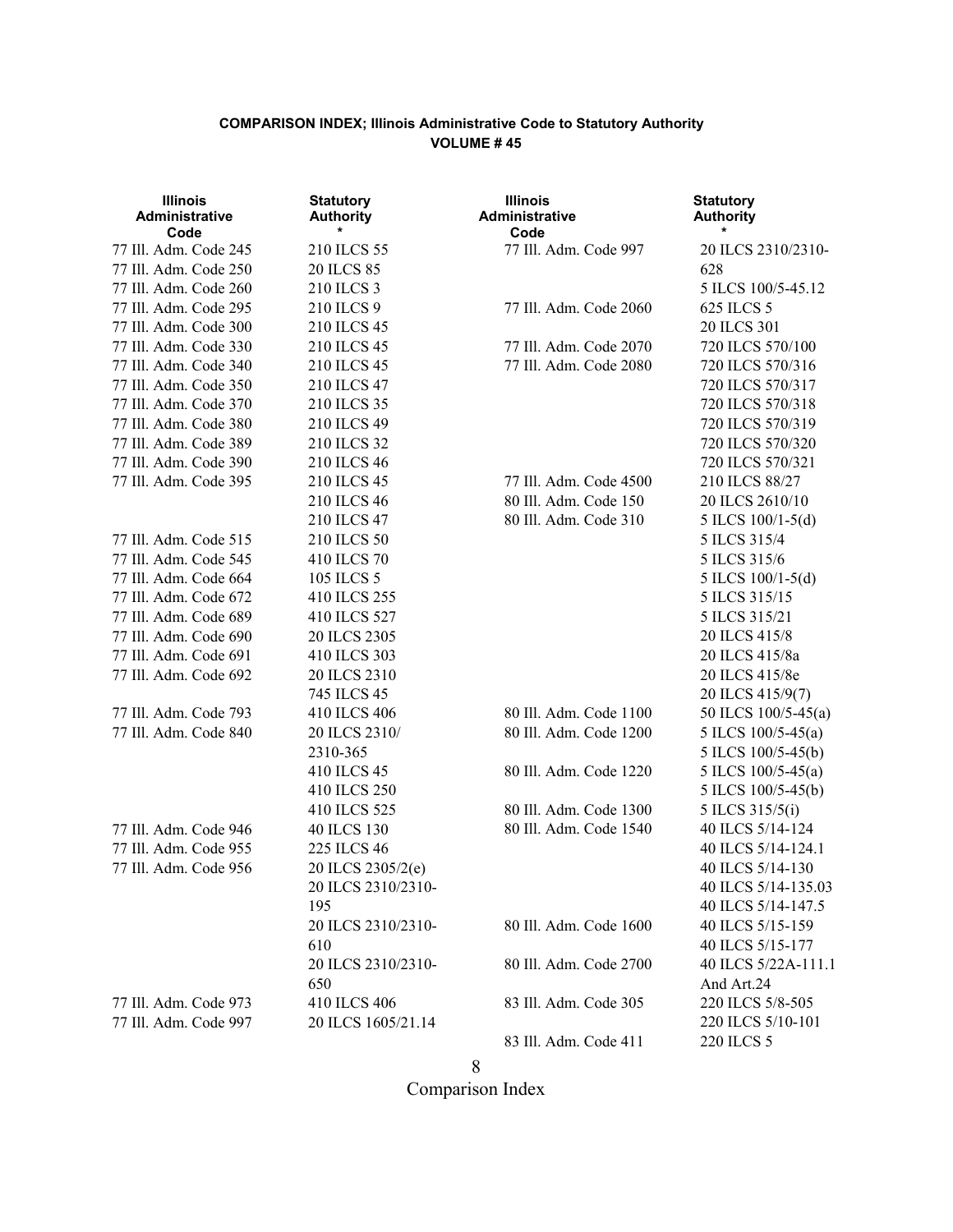| <b>Illinois</b><br>Administrative<br>Code | <b>Statutory</b><br><b>Authority</b> | <b>Illinois</b><br><b>Administrative</b><br>Code | <b>Statutory</b><br><b>Authority</b> |
|-------------------------------------------|--------------------------------------|--------------------------------------------------|--------------------------------------|
| 83 Ill. Adm. Code 466                     | 220 ILCS 5/16-107.5                  | 89 Ill. Adm. Code 118                            | 305 ILCS 5/12-13                     |
|                                           | 220 ILCS 5/10-101                    | 89 Ill. Adm. Code 120                            | 305 ILCS 5/12-13                     |
| 83 Ill. Adm. Code 467                     | 220 ILCS 5/16-107.5                  | 89 Ill. Adm. Code 121                            | 305 ILCS 5/12-4.4                    |
|                                           | 220 ILCS 5/10-101                    |                                                  | 305 ILCS 5/12-4.6                    |
| 83 Ill. Adm. Code 475                     | 220 ILCS 5/16-107                    |                                                  | 305 ILCS 5/12-13                     |
|                                           | 220 ILCS 5/10-101                    | 89 Ill. Adm. Code 140                            | 305 ILCS 5/12-13                     |
|                                           | 5 ILCS 100/5-45.9                    | 89 Ill. Adm. Code 141                            | 305 ILCS 5/12-13                     |
| 86 Ill. Adm. Code 100                     | 35 ILCS 5/224                        | 89 Ill. Adm. Code 146                            | 305 ILCS 5/12-13                     |
| 86 Ill. Adm. Code 130                     | 20 ILCS 2505/2505-                   | 89 Ill. Adm. Code 147                            | 305 ILCS 5/12-13                     |
|                                           | 795                                  | 89 Ill. Adm. Code 148                            | 305 ILCS 5/12-13                     |
|                                           | 35 ILCS 120/12                       | 89 Ill. Adm. Code 152                            | 305 ILCS 5/12-13                     |
|                                           | 35 ILCS 120/12-13                    | 89 Ill. Adm. Code 153                            | 305 ILCS 5/12-13                     |
| 86 Ill. Adm. Code 131                     | 20 ILCS 2505/                        | 89 Ill. Adm. Code 160                            | 305 ILCS 5/12-13                     |
|                                           | 2505-795                             |                                                  | 750 ILCS 5/505 et.                   |
|                                           | 35 ILCS 120/12                       |                                                  | Seq.                                 |
|                                           | 35 ILCS 185/1                        |                                                  | 750 ILCS 46/1 et.                    |
| 86 Ill. Adm. Code 151                     | 625 ILCS 5/3-1005                    |                                                  | Seq.                                 |
| 86 Ill. Adm. Code 191                     | 35 ILCS 200/Art. 7                   | 89 Ill. Adm. Code 210                            | 20 ILCS 105/4.01(11)                 |
|                                           | And 35                               | 89 Ill. Adm. Code 220                            | 20 ILCS 105/4                        |
|                                           | 35 ILCS 200/16-160                   |                                                  | 20 ILCS 105/4.01(4)                  |
|                                           | And 16-195                           |                                                  | 20 ILCS 105/4.01(11)                 |
| 86 Ill. Adm. Code 200                     | 35 ILCS 5/908                        | 89 Ill. Adm. Code 230                            | 20 ILCS 105/4                        |
| 86 Ill. Adm. Code 420                     | 235 ILCS 5/8-9                       |                                                  | 20 ILCS 105/4.01(4)                  |
| 86 Ill. Adm. Code 423                     | 410 ILCS 705/65-50                   |                                                  | 20 ILCS 105/4.01(11)                 |
| 86 Ill. Adm. Code 440                     | 35 ILCS 130/10b                      | 89 Ill. Adm. Code 240                            | 20 ILCS 105/4.01(11)                 |
| 86 Ill. Adm. Code 450                     | 35 ILCS 135/20                       |                                                  | 20 ILCS 105/4.02                     |
| 86 Ill. Adm. Code 495                     | 35 ILCS 630/17                       | 89 Ill. Adm. Code 301                            | 20 ILCS 505/7b                       |
| 86 Ill. Adm. Code 696                     | 65 ILCS 5/11-8-                      |                                                  | 20 ILCS 505/35.8                     |
|                                           | $11 - 2.3$                           |                                                  | 20 ILCS 505/35.9                     |
| 86 Ill. Adm. Code 1910                    | 35 ILCS 200                          |                                                  | 705 ILCS 405/2-28                    |
| 86 Ill. Adm. Code 3000                    | 230 ILCS 10/5(c)(2)                  |                                                  | 42 USC 672(k)(4)                     |
|                                           | and $(6)$                            | 89 Ill. Adm. Code 385                            | 225 ILCS 10                          |
| 89 Ill. Adm. Code 50                      | 305 ILCS 5                           | 89 Ill. Adm. Code 406                            | 225 ILCS 10                          |
|                                           | 305 ILCS 5/Arts. I                   | 89 Ill. Adm. Code 407                            | 225 ILCS 10                          |
|                                           | Thru IXA                             | 89 Ill. Adm. Code 408                            | 225 ILCS 10                          |
|                                           | 305 ILCS 5/12-13                     | 89 Ill. Adm. Code 429<br>89 Ill. Adm. Code 554   | 20 ILCS 510                          |
| 89 Ill. Adm. Code 112                     | 305 ILCS 5                           |                                                  | 20 ILCS                              |
|                                           | 305 ILCS 5/Art. IV                   |                                                  | $2405/3(a)(b)$ and                   |
|                                           | 305 ILCS 5/12-13                     | 89 Ill. Adm. Code 676                            | (k)<br>20 ILCS 2405/3                |
| 89 Ill. Adm. Code 113                     | 305 ILCS 5/Art. III                  | 89 Ill. Adm. Code 677                            | 20 ILCS 2405/3                       |
|                                           | 305 ILCS 5/12-13                     | 89 Ill. Adm. Code 682                            |                                      |
|                                           | 20 CFR 416.2096                      |                                                  | 20 ILCS 2405/3                       |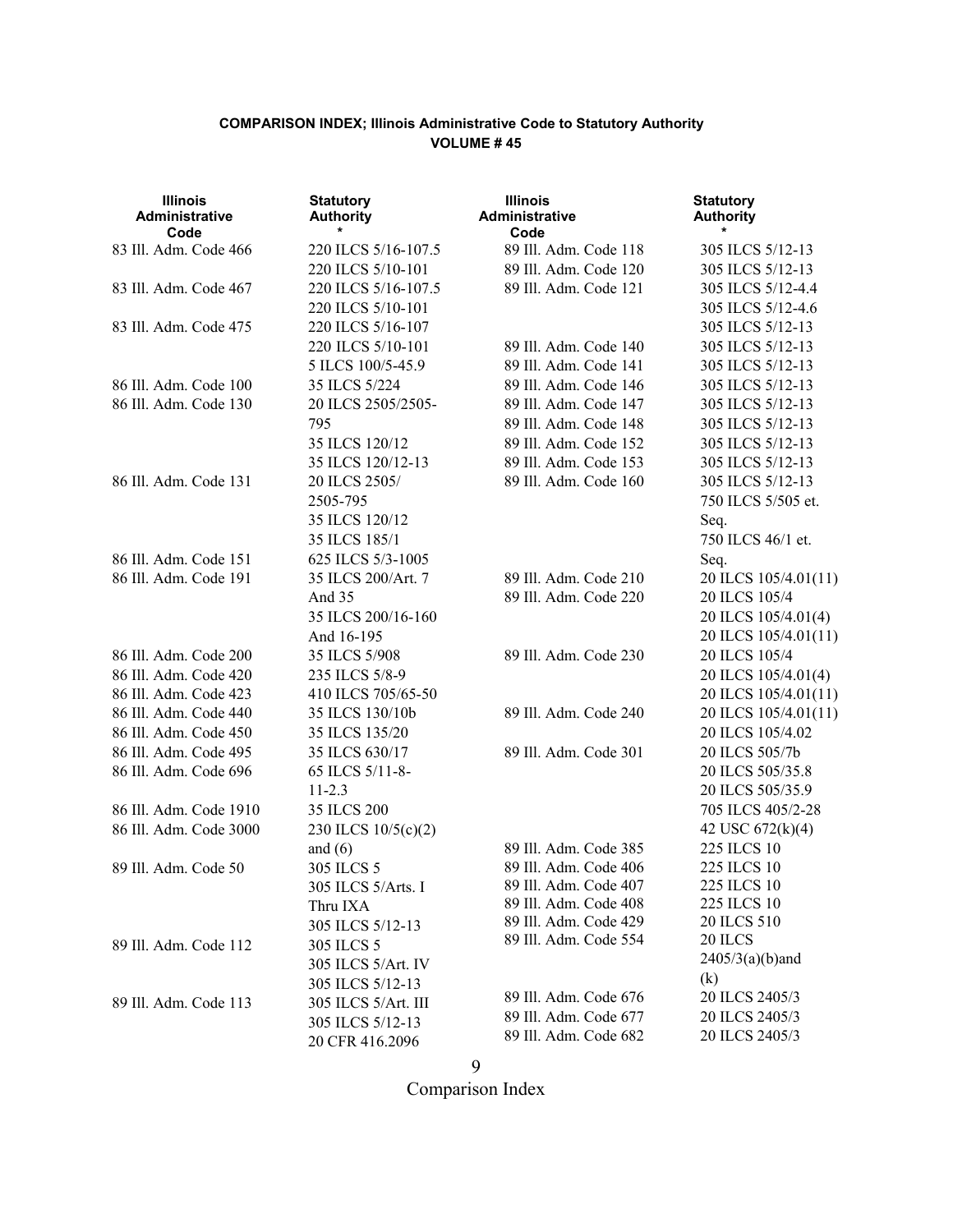| <b>Illinois</b><br>Administrative<br>Code | <b>Statutory</b><br><b>Authority</b>  | <b>Illinois</b><br><b>Administrative</b><br>Code | <b>Statutory</b><br><b>Authority</b><br>* |  |
|-------------------------------------------|---------------------------------------|--------------------------------------------------|-------------------------------------------|--|
| 89 Ill. Adm. Code 684                     | 20 ILCS 2405/3                        | 92 Ill. Adm. Code 1030                           | 25 ILCS 5/Ch6, Art.                       |  |
| 89 Ill. Adm. Code 686                     | 20 ILCS 2405/3<br>625 ILCS 5/2-104(b) |                                                  |                                           |  |
| 89 Ill. Adm. Code 730                     | 20 ILCS 2405/3(b)                     | 92 Ill. Adm. Code 1035                           | 625 ILCS 5                                |  |
|                                           | 20 ILCS 2405/3(f)                     | 92 Ill. Adm. Code 1040                           | 625 ILCS 5/2-104(b)                       |  |
|                                           | 20 ILCS 2405/3(k)                     |                                                  | 605 ILCS 5/11-                            |  |
|                                           | 20 ILCS 2405/12                       |                                                  | 501(a)(7)                                 |  |
| 89 Ill. Adm. Code 750                     | 20 ILCS 2405/10                       |                                                  | 625 ILCS 5/6-113                          |  |
|                                           | 20 ILCS 2405/11                       | 92 Ill. Adm. Code 1060                           | 625 ILCS 5/2-                             |  |
| 89 Ill. Adm. Code 840                     | 20 ILCS 2405/3                        |                                                  | 104(b)                                    |  |
| 92 Ill. Adm. Code 383                     | 625 ILCS 5/18b-102                    | 92 Ill. Adm. Code 1066                           | 625 ILCS 5/6-107.5                        |  |
|                                           | 625 ILCS 5/18b-105                    | 92 Ill. Adm. Code 1070                           | 625 ILCS 5/7                              |  |
| 92 Ill. Adm. Code 436                     | 625 ILCS 5/Ch.12                      |                                                  |                                           |  |
|                                           | 625 ILCS Art. VIII                    |                                                  |                                           |  |
|                                           | 625 ILCS 5/Ch. 13                     |                                                  |                                           |  |
| 92 Ill. Adm. Code 438                     | 625 ILCS 5/Ch. 13                     |                                                  |                                           |  |
|                                           | 625 ILCS 5/6-410                      |                                                  |                                           |  |
|                                           | 625 ILCS 5/12-503                     |                                                  |                                           |  |
|                                           | 625 ILCS 5/12-711                     |                                                  |                                           |  |
| 92 Ill. Adm. Code 441                     | 625 ILCS 5/Ch.12                      |                                                  |                                           |  |
|                                           | 625 ILCS Art. VIII                    |                                                  |                                           |  |
|                                           | 625 ILCS 5/Ch. 13                     |                                                  |                                           |  |
| 92 Ill. Adm. Code 443                     | 625 ILCS 5/Ch.12                      |                                                  |                                           |  |
|                                           | 625 ILCS Art. VIII                    |                                                  |                                           |  |
|                                           | 625 ILCS 5/Ch. 13                     |                                                  |                                           |  |
| 92 Ill. Adm. Code 451                     | 625 ILCS 5/6-410                      |                                                  |                                           |  |
|                                           | 625 ILCS 5/12-812                     |                                                  |                                           |  |
|                                           | 625 ILCS 5/Ch. 13                     |                                                  |                                           |  |
| 92 Ill. Adm. Code 456                     | 625 ILCS 5/12-812                     |                                                  |                                           |  |
|                                           | 625 ILCS 5/13-109                     |                                                  |                                           |  |
| 92 Ill. Adm. Code 549                     | 605 ILCS 125                          |                                                  |                                           |  |
|                                           | 705 ILCS 105/27.5                     |                                                  |                                           |  |
|                                           | 705 ILCS 105/27.6                     |                                                  |                                           |  |
|                                           | 730 ILCS 5/5-9-1.17                   |                                                  |                                           |  |
| 92 Ill. Adm. Code 600                     | 20 ILCS 2705                          |                                                  |                                           |  |
| 92 Ill. Adm. Code 1001                    | 625 ILCS 5                            |                                                  |                                           |  |
| 92 Ill. Adm. Code 1002                    | 625 ILCS 5/2-104                      |                                                  |                                           |  |
|                                           | 625 ILCS 5/2-107                      |                                                  |                                           |  |
|                                           | 625 ILCS 5/2-123                      |                                                  |                                           |  |
|                                           | 755 ILCS 50                           |                                                  |                                           |  |
| 92 Ill. Adm. Code 1003                    | 625 ILCS 5                            |                                                  |                                           |  |
| 92 Ill. Adm. Code 1010                    | 625 ILCS 5                            |                                                  |                                           |  |
|                                           | 625 ILCS 5/2-104(b)                   |                                                  |                                           |  |

10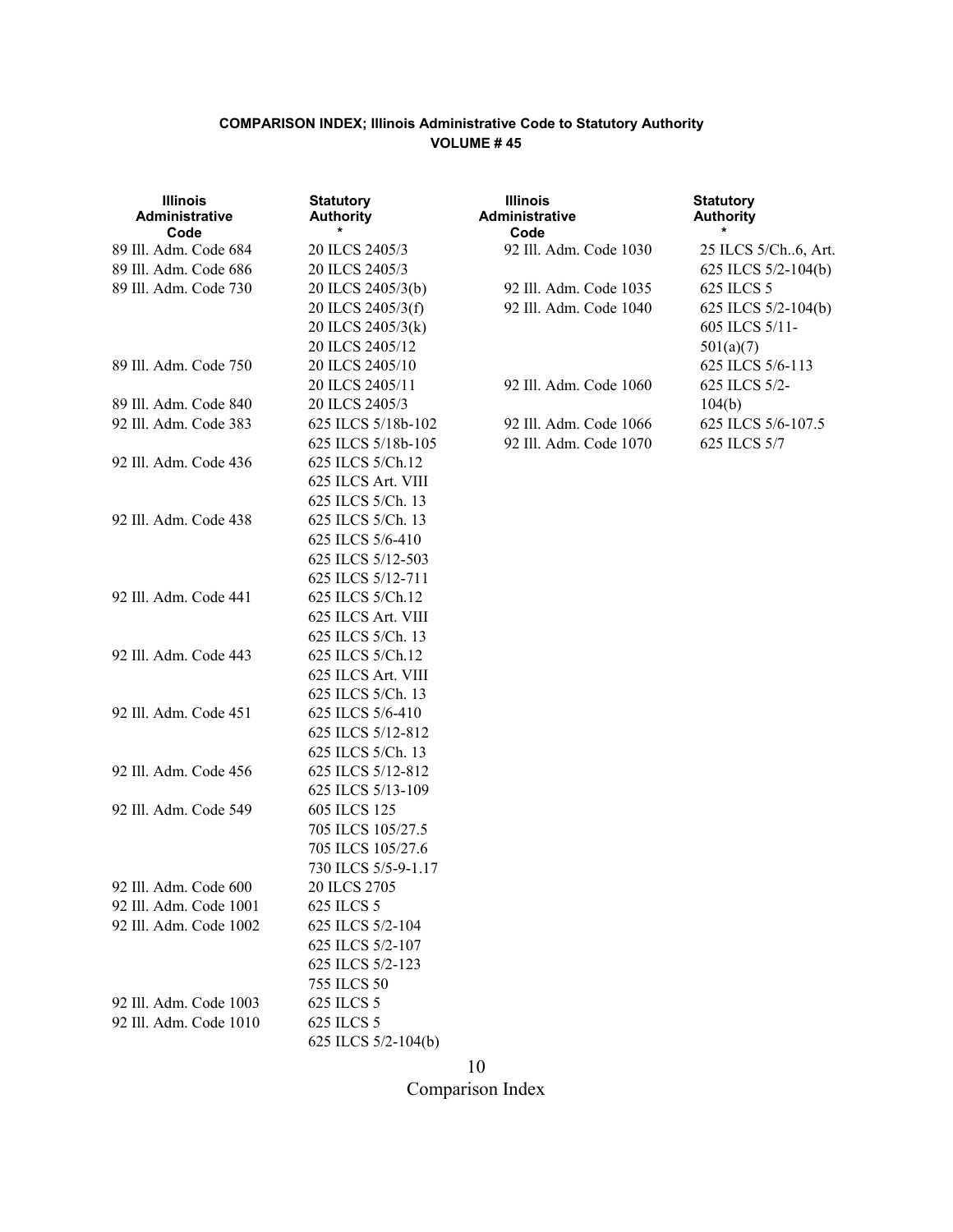|                |              |                     | 1101.200        | п  |
|----------------|--------------|---------------------|-----------------|----|
| <b>TITLE 2</b> |              |                     | 1101.505        | n  |
| 552            | am           | $(P-13655)$         | 1101.510        | n  |
| 650.115        | am           | $(P-9397; A-15095)$ | 1101.ApA        | n  |
| 650.210        | am           | $(P-9397; A-15095)$ | 1620.           | r  |
| 650.220        | am           | $(P-9397; A-15095)$ | 1620.900        | a. |
| 650.310        | am           | $(P-9397; A-15095)$ | 1620.910        | a. |
| 651.120        | am           | $(P-12466)$         | 1650.Tb.A       | a  |
| 651.210        | am           | $(P-12466)$         | 1800.Ill.A      | a  |
| 651.220        | am           | $(P-12466)$         | 3500.325        | n  |
| 651.230        | am           | $(P-12466)$         |                 | r  |
| 651.310        | am           | $(P-12466)$         |                 |    |
| 651.320        | am           | $(P-12466)$         | 3500.350        | a. |
| 651.330        | am           | $(P-12466)$         |                 |    |
| 651.340        | n            | $(P-12466)$         |                 |    |
| 651.350        | $\mathbf n$  | $(P-12466)$         |                 |    |
| 651.410        | am           | $(P-12466)$         |                 |    |
| 651.440        | am           | $(P-12466)$         |                 |    |
| 651.450        | am           | $(P-12466)$         | <b>TITLE 4</b>  |    |
| 651.480        | $\mathbf n$  | $(P-12466)$         | 1725.           | r  |
| 651.510        | am           | $(P-12466)$         | 2110.10         | n  |
| 651.520        | am           | $(P-12466)$         | 2110.20         | n  |
| 725.Tbl.B      | am           | $(A-8276)$          | 2110.30         | n  |
| 1101.50        | $\mathbf r$  | $(AR-5386)$         | 2110.40         | n  |
| 1101.100       | $\mathbf{r}$ | $(AR-5386)$         | 2110.50         | n  |
| 1101.150       | $\mathbf{r}$ | $(AR-5386)$         | 2110.60         | n  |
| 1101.200       | $\mathbf{r}$ | $(AR-5386)$         | 2110.70         | n  |
| 1101.250       | $\mathbf r$  | $(AR-5386)$         |                 |    |
| 1101.300       | $\mathbf r$  | $(AR-5386)$         | <b>TITLE 8</b>  |    |
| 1101.350       | $\mathbf r$  | $(AR-5386)$         | 25.10           | a  |
| 1101.400       | r            | $(AR-5386)$         | 25.20           | a  |
| 1101.450       | $\mathbf{r}$ | $(AR-5386)$         | 25.30           | a  |
| 1101.500       | $\mathbf{r}$ | $(AR-5386)$         | 25.90           | a  |
| 1101.550       | $\mathbf r$  | $(AR-5386)$         | 25.140          | a. |
| 1101.Tbl.A     | $\mathbf{r}$ | $(AR-5386)$         | 250.220         | a  |
| 1101.Tbl.B     | $\mathbf{r}$ | $(AR-5386)$         | 250.230         | n  |
| 1101.100       | n            | $(A-5388)$          | 260.95          | a  |
| 1101.105       | n            | $(A-5388)$          | 260.220         | a. |
| 1101.200       | $\mathbf n$  | $(A-5388)$          |                 |    |
| 1101.205       | n            | $(A-5388)$          | <b>TITLE 11</b> |    |
| 1101.210       | n            | $(A-5388)$          | 100.500         | a  |
| 1101.300       | n            | $(A-5388)$          | 510.250         | a  |
| 1101.305       | n            | $(A-5388)$          | 1775.100        | n  |
| 1101.310       | n            | $(A-5388)$          | 1775.105        | n  |
| 1101.315       | n            | $(A-5388)$          | 1775.110        | n  |
| 1101.400       | n            | $(A-5388)$          | 1775.115        | n  |
| 1101.405       | n            | $(A-5388)$          | 1775.120        | n  |
| 1101.410       | n            | $(A-5388)$          | 1775.125        | n  |
| 1101.415       | n            | $(A-5388)$          | 1775.130        | n  |
| 1101.420       | n            | $(A-5388)$          | 1775.135        | n  |
| 1101.425       | n            | $(A-5388)$          | 1775.140        | n  |
| 1101.430       | n            | $(A-5388)$          | 1775.145        | n  |
|                |              |                     |                 |    |

| 1101.435        | n  | $(A-5388)$                    |
|-----------------|----|-------------------------------|
| 1101.500        | n  | $(A-5388)$                    |
|                 |    |                               |
| 1101.505        | n  | $(A-5388)$                    |
| 1101.510        | n  | $(A-5388)$                    |
| 1101.ApA        | n  | $(A-5388)$                    |
| 1620.           | ra | $(RA-1046) (RA-9218)$         |
| 1620.900        | am | $(E-1700)$                    |
| 1620.910        |    | $(E-1700)$                    |
|                 | am |                               |
| 1650.Tb.A       | am | $(A-9412)$                    |
| 1800.Ill.A      | am | $(A-6644)$                    |
| 3500.325        | n  | (P-17392/20; A-14203)         |
|                 | r  | (E-16543/20) (O-17499/20)     |
|                 |    | $(RC-5715) (P-9404; A-13971)$ |
| 3500.350        | am | $(E-16543/20) (O-1744)$       |
|                 |    | (P-17392/20; A-14203)         |
|                 |    |                               |
|                 |    | $(O-17499/20)$                |
|                 |    | $(O-1744) (RC-5715)$          |
|                 |    | $(P-9404; A-13971)$           |
|                 |    |                               |
| <b>TITLE 4</b>  |    |                               |
| 1725.           | ra | $(RA-1014) (RA-8527)$         |
|                 |    |                               |
| 2110.10         | n  | $(P-4769; A-9988)$            |
| 2110.20         | n  | $(P-4769; A-9988)$            |
| 2110.30         | n  | (P-4769; A-9988)              |
| 2110.40         | n  | $(P-4769; A-9988)$            |
| 2110.50         | n  | $(P-4769; A-9988)$            |
| 2110.60         | n  | $(P-4769; A-9988)$            |
| 2110.70         | n  | $(P-4769; A-9988)$            |
|                 |    |                               |
|                 |    |                               |
| <u>TITLE 8</u>  |    |                               |
| 25.10           | am | $(P-8586)$                    |
| 25.20           | am | $(P-8586)$                    |
| 25.30           | am | $(P-8586)$                    |
| 25.90           | am | $(P-8586)$                    |
| 25.140          | am | $(P-8586)$                    |
| 250.220         | am | $(E-6606)$                    |
| 250.230         |    | (E-2071) (P-15494)            |
|                 | n  |                               |
| 260.95          | am | (P-18536/20; A-4888)          |
| 260.220         | am | (P-18536/20; A-4888)          |
|                 |    |                               |
| <b>TITLE 11</b> |    |                               |
| 100.500         | am | $(P-16154)$                   |
| 510.250         | am | $(P-5333; A-10719)$           |
| 1775.100        | n  | $(E-9171)$                    |
| 1775.105        | n  | $(E-9171)$                    |
| 1775.110        |    | $(E-9171)$                    |
|                 | n  |                               |
| 1775.115        | n  | $(E-9171)$                    |
| 1775.120        | n  | $(E-9171)$                    |
| 1775.125        | n  | $(E-9171)$                    |
| 1775.130        | n  | $(E-9171)$                    |
| 1775.135        | n  | $(E-9171)$                    |
| 1775.140        | n  | $(E-9171)$                    |
|                 |    |                               |
| 1775.145        | n  | $(E-9171)$                    |

Sections Affected Index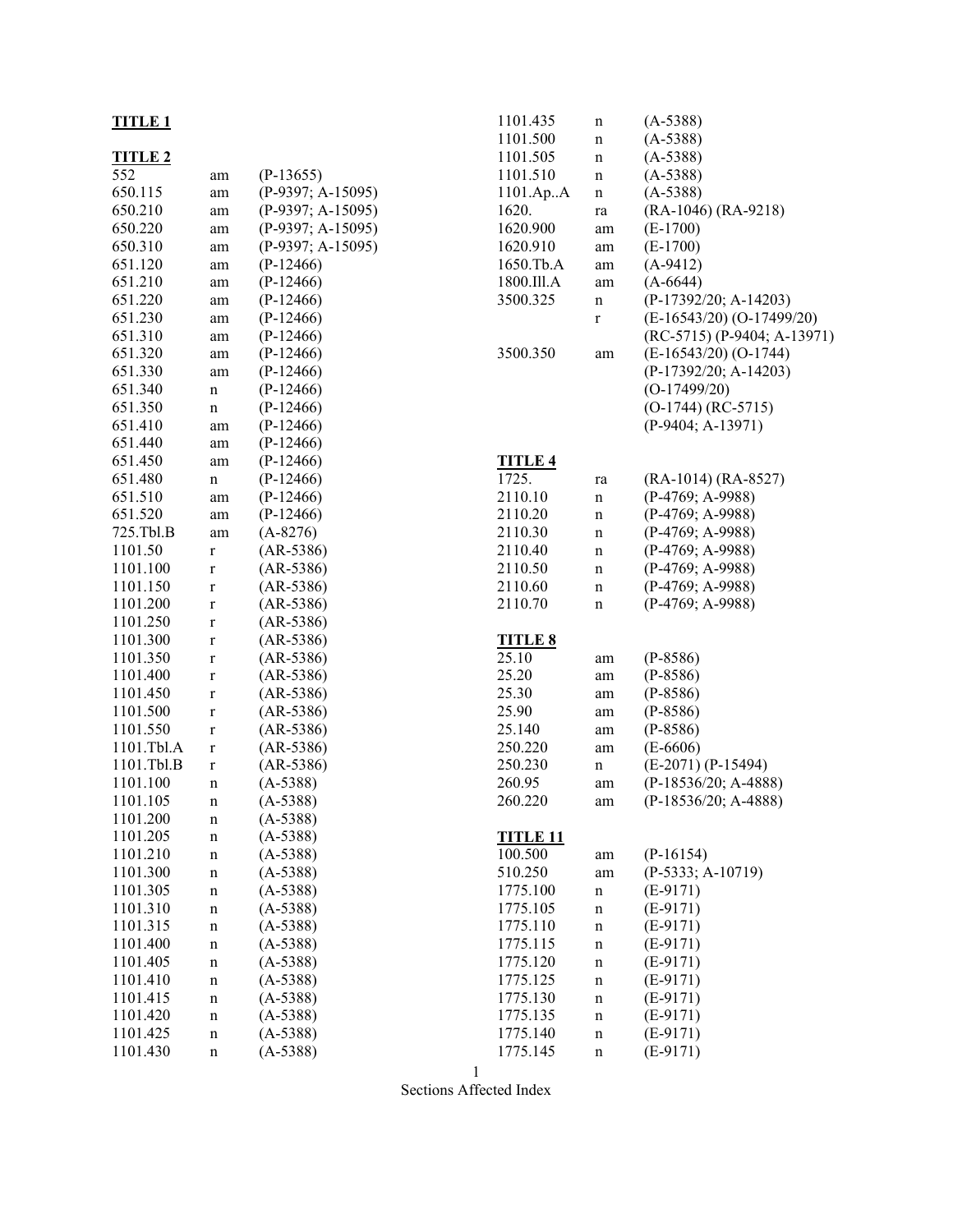| 1775.150        | $\mathbf n$ | $(E-9171)$                    | 160.30   | am          | $(P-2237; A-7152)$ $(E-2280)$ |
|-----------------|-------------|-------------------------------|----------|-------------|-------------------------------|
| 1775.155        | $\mathbf n$ | $(E-9171)$                    | 171.90   | am          | $(P-2240; A-7157)$ $(E-2285)$ |
| 1775.160        | $\mathbf n$ | $(E-9171)$                    | 176.10   | am          | $(P-18862/20; A-6274)$        |
| 1775.165        | $\mathbf n$ | $(E-9171)$                    | 176.11   | am          | $(P-18862/20; A-6274)$        |
| 1775.200        | $\mathbf n$ | $(E-9171)$                    | 178.70   | am          | $(P-2243; A-7162)$ $(E-2290)$ |
| 1775.205        | $\mathbf n$ | $(E-9171)$                    | 178.100  | am          | $(P-14109)$                   |
| 1775.210        | n           | $(E-9171)$                    | 178.185  | am          | $(P-14109)$                   |
| 1775.App.A      | $\mathbf n$ | $(E-9171)$                    | 520.700  | $\rm am$    | $(P-10200)$                   |
| 1800.110        | am          | $(P-4265/20; A-3424)$         | 520.1200 | $\mathbf n$ | $(P-10200)$                   |
| 1800.320        | am          | (P-17542/20; A-3424)          | 520.1210 | $\mathbf n$ | $(P-10200)$                   |
|                 |             | $(P-4751; A-9971) (P-6531)$   | 520.1220 | $\mathbf n$ | $(P-10200)$                   |
| 1800.321        | $\mathbf n$ | $(P-1328)$                    | 520.1230 | $\mathbf n$ | $(P-10200)$                   |
| 1800.350        | $\mathbf n$ | (P-4265/20; A-3424)           | 520.1240 | $\mathbf n$ | $(P-10200)$                   |
| 1800.360        | $\mathbf n$ | $(P-19454/20; A-5375)$        | 520.1250 | $\mathbf n$ | $(P-10200)$                   |
| 1800.570        | am          | $(P-18620/20; A-3424)$        | 520.1260 | $\mathbf n$ | $(P-10200)$                   |
| 1800.580        |             | $(P-18620; A-3424)$           | 520.1270 |             | $(P-10200)$                   |
| 1800.1421       | an          | $(E-13463/20)$ $(E-10074)$    | 520.1280 | $\mathbf n$ | $(P-10200)$                   |
|                 | n           | $(P-14277)$                   |          | $\mathbf n$ | $(P-2530)$                    |
| 1900.120        |             |                               | 521.10   | $\mathbf n$ |                               |
|                 | am          | $(P-19312/20; A-3460)$        | 521.20   | $\mathbf n$ | $(P-2530)$                    |
| 1900.130        | am          | $(P-19312/20; A-3460)$        | 521.30   | $\mathbf n$ | $(P-2530)$                    |
| 1900.150        | am          | $(P-19312/20; A-3460)$        | 521.40   | $\mathbf n$ | $(P-2530)$                    |
| 1900.220        | am          | $(P-19312/20; A-3460)$        | 521.50   | $\mathbf n$ | $(P-2530)$                    |
| 1900.340        | am          | $(P-19312/20; A-3460)$        | 521.60   | $\mathbf n$ | $(P-2530)$                    |
| 1900.740        | am          | $(P-6548; A-10979)$           | 521.70   | $\mathbf n$ | $(P-2530)$                    |
| 1900.755        | am          | $(P-19312/20; A-3460)$        | 521.80   | $\mathbf n$ | $(P-2530)$                    |
| 1900.790        | am          | $(P-19312/20; A-3460)$        | 521.90   | $\mathbf n$ | $(P-2530)$                    |
| 1900.1100       | am          | $(P-19312/20; A-3460)$        | 521.100  | $\mathbf n$ | $(P-2530)$                    |
| 1900.1120       | am          | $(P-19312/20; A-3460)$        | 521.110  | $\mathbf n$ | $(P-2530)$                    |
| 1900.1140       | am          | $(P-19312/20; A-3460)$        | 522.10   | $\mathbf n$ | $(P-11651)$                   |
| 1900.1170       | am          | $(P-6548; A-10979)$           | 522.20   | $\mathbf n$ | $(P-11651)$                   |
| 1900.1180       | am          | $(P-6548; A-10979)$           | 522.30   | $\mathbf n$ | $(P-11651)$                   |
| 1900.1190       | am          | $(P-19312/20; A-3460)$        | 522.40   | $\mathbf n$ | $(P-11651)$                   |
| 1900.1220       | am          | $(P-19312/20)$                | 522.50   | $\mathbf n$ | $(P-11651)$                   |
| 1900.1310       | am          | $(P-6548; A-10979)$           | 522.60   | $\mathbf n$ | $(P-11651)$                   |
| 1900.1460       | n           | $(E-16503/20)$ $(P-19312/20)$ | 522.70   | $\mathbf n$ | $(P-11651)$                   |
|                 |             |                               | 522.80   | $\mathbf n$ | $(P-11651)$                   |
| <b>TITLE 14</b> |             |                               | 522.90   | $\mathbf n$ | $(P-11651)$                   |
| 105.10          | $\mathbf r$ | (PR-10172; AR-14447)          | 522.100  | $\mathbf n$ | $(P-11651)$                   |
| 105.20          | $\mathbf r$ | (PR-10172; AR-14447)          | 524.20   | am          | $(P-10217)$                   |
| 105.30          | $\mathbf r$ | $(PR-10172; AR-14447)$        | 524.510  | am          | $(P-10217)$                   |
| 105.40          | $\mathbf r$ | (PR-10172; AR-14447)          | 524.530  | $\mathbf n$ | $(P-10217)$                   |
| 105.50          | $\mathbf r$ | (PR-10172; AR-14447)          | 527.20   | am          | $(P-10229)$                   |
| 105.60          | $\mathbf r$ | (PR-10172; AR-14447)          | 527.30   | am          | $(P-10229)$                   |
| 105.200         | $\mathbf r$ | (PR-10172; AR-14447)          | 527.50   | am          | $(P-10229)$                   |
| 105.210         | $\mathbf r$ | (PR-10172; AR-14447)          | 527.90   | $\#/n$      | $(P-10229)$                   |
| 105.220         | $\mathbf r$ | (PR-10172; AR-14447)          | 527.100  | $\#$        | $(P-10229)$                   |
| 105.230         | $\mathbf r$ | (PR-10172; AR-14447)          | 527.110  | $\#$        | $(P-10229)$                   |
| 105.240         | $\mathbf r$ | (PR-10172; AR-14447)          | 527.120  | $\#$        | $(P-10229)$                   |
| 105.300         | $\mathbf r$ | (PR-10172; AR-14447)          | 528.20   | am          | (P-19363/20; A-5342)          |
| 150.490         | $\mathbf n$ | $(P-14099)$                   | 528.40   | am          | $(P-19363/20; A-5342)$        |
| 150.632         | n           | $(P-14099)$                   | 528.63   | am          | $(P-19363/20; A-5342)$        |
| 150.740         | am          | $(P-1114; A-7145) (E-1215)$   | 528.70   | am          | $(P-19363/20; A-5342)$        |
| 160.21          | n           | $(P-14105)$                   | 528.85   | am          | $(P-19363/20; A-5342)$        |
|                 |             |                               |          |             |                               |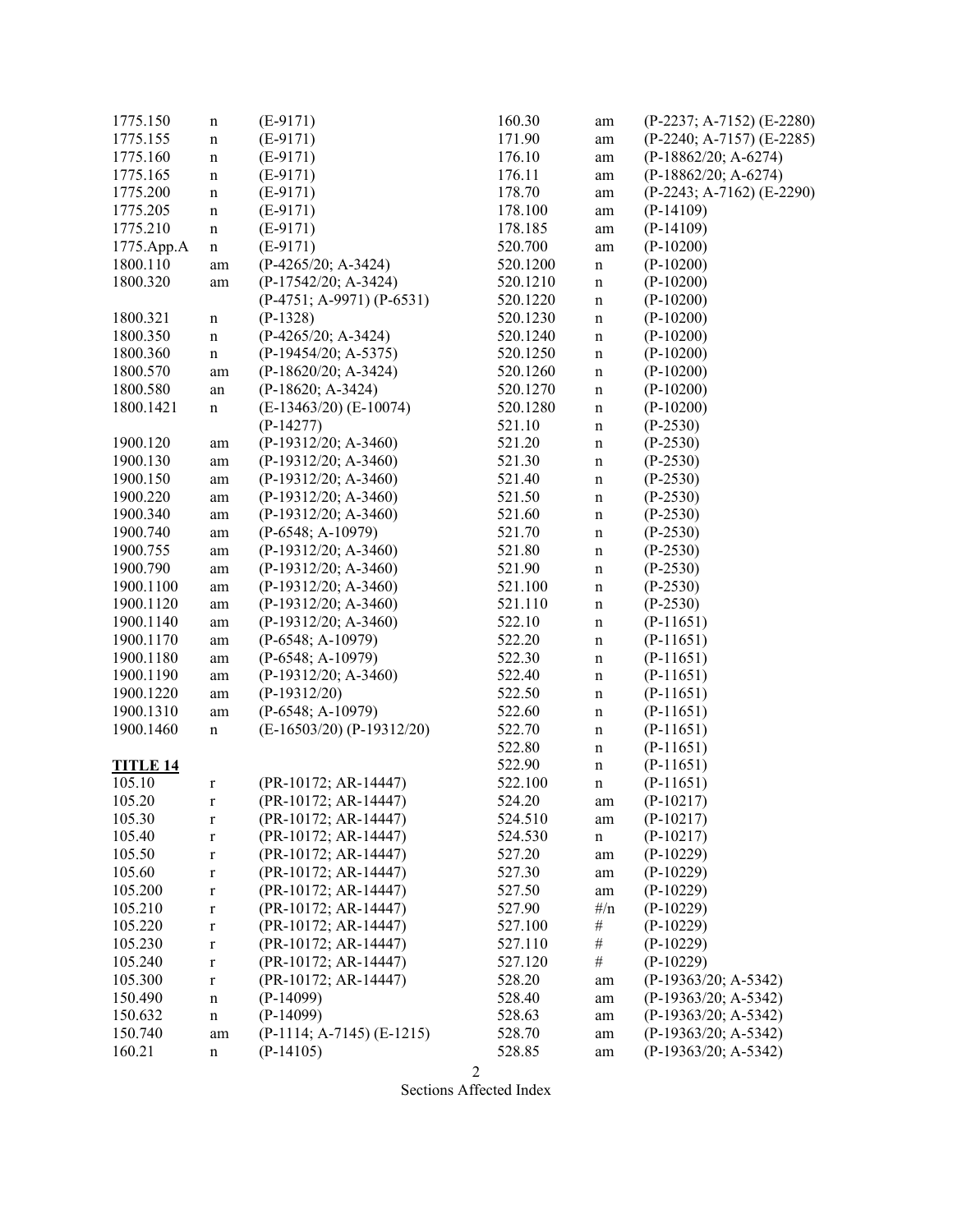| 550.30  | am                | (P-13175/20; A-602)     | 691.40  | $\mathbf n$ | $(P-11456)$ $(E-11616)$       |
|---------|-------------------|-------------------------|---------|-------------|-------------------------------|
|         |                   | $(E-13435/20)$          | 691.50  | $\mathbf n$ | $(P-11456)$ $(E-11616)$       |
| 550.40  | am                | $(P-13175/20; A-602)$   | 691.60  | $\mathbf n$ | $(P-11456)$ $(E-11616)$       |
|         |                   | $(E-13435/20)$          | 691.70  | $\mathbf n$ | $(P-11456)$ $(E-11616)$       |
| 550.50  | am                | $(P-13175/20; A-602)$   |         | am          | (EA-13979                     |
|         |                   | $(E-13435/20)$          | 691.80  | n           | $(P-11456)$ $(E-11616)$       |
| 550.60  | am                | $(P-13175/20; A-602)$   | 691.90  | $\mathbf n$ | $(P-11456)$ $(E-11616)$       |
|         |                   | $(E-13435/20)$          | 691.100 | $\mathbf n$ | $(P-11456)$ $(E-11616)$       |
|         |                   | $(P-11663)$ $(E-11680)$ |         | am          | (EA-13979                     |
| 550.70  | am                | $(P-13175/20; A-602)$   | 691.110 | $\mathbf n$ | $(P-11456)$ $(E-11616)$       |
|         |                   | $(E-13435/20)$          | 691.120 | $\mathbf n$ | $(P-11456)$ $(E-11616)$       |
|         |                   | $(P-11663)$ $(E-11680)$ | 691.130 | $\mathbf n$ | $(P-11456)$ $(E-11616)$       |
| 550.80  | am                | $(P-13175/20; A-602)$   | 691.140 | $\mathbf n$ | $(P-11456)$ (E-11616)         |
|         |                   | $(E-13435/20)$          |         | am          | (EA-13979                     |
| 651.10  | $\mathbf n$       | $(P-11733/20; A-215)$   | 700.10  | n           | $(P-11735/20; A-656)$         |
| 651.15  | $\mathbf n$       | $(P-11733/20; A-215)$   |         | am          | $(E-13761/20)$                |
| 651.20  | $\mathbf n$       | $(P-11733/20; A-215)$   | 700.20  | n           | $(P-11735/20; A-656)$         |
| 651.25  | $\mathbf n$       | $(P-11733/20; A-215)$   |         | am          | $(E-13761/20)$                |
| 690.10  | $\mathbf n$       | $(P-12993/20; A-624)$   |         |             | (P-2552; A-9417)              |
| 690.20  | $\mathbf n$       | $(P-12993/20; A-624)$   |         |             | $(E-2703)$ (RC-4572)          |
|         |                   | $(E-16836/20)$          | 700.30  |             | $(P-11735/20; A-656)$         |
| 690.30  | am<br>$\mathbf n$ | $(P-12993/20; A-624)$   |         | n<br>am     | $(E-13761/20) (E-17753/20)$   |
| 690.40  |                   | $(P-12993/20; A-624)$   | 700.40  |             | $(P-11735/20; A-656)$         |
| 690.50  | $\mathbf n$       | $(P-12993/20; A-624)$   |         | n           | $(E-13761/20)$                |
| 690.60  | $\mathbf n$       | $(P-12993/20; A-624)$   | 700.50  | am          | $(P-11735/20; A-656)$         |
| 690.70  | $\mathbf n$       | $(P-12993/20; A-624)$   |         | n           | $(E-13761/20)$ $(E-17753/20)$ |
| 690.80  | $\mathbf n$       |                         |         | am          |                               |
|         | $\mathbf n$       | $(P-12993/20; A-624)$   | 700.50  |             | $(P-2552; A-9417)$            |
| 690.90  | $\mathbf n$       | $(P-12993/20; A-624)$   |         | am          | $(E-2703)$ (RC-4572)          |
| 690.100 | $\mathbf n$       | $(P-12993/20; A-624)$   | 700.60  | n           | $(P-11735/20; A-656)$         |
| 690.110 | $\mathbf n$       | $(P-12993/20; A-624)$   |         | am          | $(E-13761/20)$ $(E-17753/20)$ |
| 690.120 | $\mathbf n$       | $(P-12993/20; A-624)$   | 700.60  | am          | $(P-2552; A-9417)$            |
| 690.130 | $\mathbf n$       | (P-12993/20; A-624)     |         |             | $(E-2703)$ (RC-4572)          |
| 690.140 | $\mathbf n$       | $(P-12993/20; A-624)$   | 700.70  | $\mathbf n$ | $(P-11735/20; A-656)$         |
| 690.150 | $\mathbf n$       | $(P-12993/20; A-624)$   |         | am          | $(E-13761/20)$                |
|         | am                | $(E-18607/20)$          | 700.80  | $\mathbf n$ | $(P-11735/20; A-656)$         |
| 690.160 | $\mathbf n$       | (P-12993/20; A-624)     |         | am          | $(E-13761/20)$ $(E-17753/20)$ |
| 690.170 | $\mathbf n$       | $(P-12993/20; A-624)$   |         |             | (P-2552; A-9417)              |
|         | am                | $(E-18607/20)$          |         |             | $(E-2703)$ (RC-4572)          |
| 690.180 | n                 | (P-12993/20; A-624)     | 700.90  | n           | $(P-11735/20; A-656)$         |
| 690.200 | $\mathbf n$       | $(E-16836/20)$ (A-624)  |         | am          | $(E-13761/20)$ $(E-17753/20)$ |
| 690.210 | n                 | $(E-16836/20)$ (A-624)  | 700.90  | am          | $(RC-4572)$                   |
| 690.220 | n                 | $(E-16836/20)$ (A-624)  |         |             | (P-2552; A-9417) (E-2703)     |
| 690.230 | n                 | $(E-16836/20)$ (A-624)  | 700.100 | $\mathbf n$ | $(P-11735/20; A-656)$         |
| 690.240 | $\mathbf n$       | $(E-16836/20)$ (A-624)  |         | am          | $(E-13761/20)$ $(E-17753/20)$ |
| 690.250 | n                 | $(E-16836/20)$ (A-624)  |         |             | $(P-2552; A-9417)$            |
| 690.300 | $\mathbf n$       | $(E-16836/20)$ (A-624)  |         |             | $(E-2703)$ (RC-4572)          |
| 690.310 | n                 | $(E-16836/20)$ (A-624)  | 700.110 | n           | $(P-11735/20; A-656)$         |
| 690.320 | n                 | $(E-16836/20)$ (A-624)  |         | am          | $(E-13761/20)$                |
| 690.400 | n                 | $(E-16836/20)$ (A-624)  | 700.120 | $\mathbf n$ | $(E-13761/20)$                |
| 690.500 | n                 | $(E-16836/20)$ (A-624)  |         | am          | $(E-17753/20)$ $(A-656)$      |
| 691.10  | n                 | $(P-11456)$ $(E-11616)$ |         |             | $(P-2552; A-9417)$            |
| 691.20  | $\mathbf n$       | $(P-11456)$ $(E-11616)$ |         |             | $(E-2703)$ (RC-4572)          |
| 691.30  | n                 | $(P-11456)$ $(E-11616)$ |         |             |                               |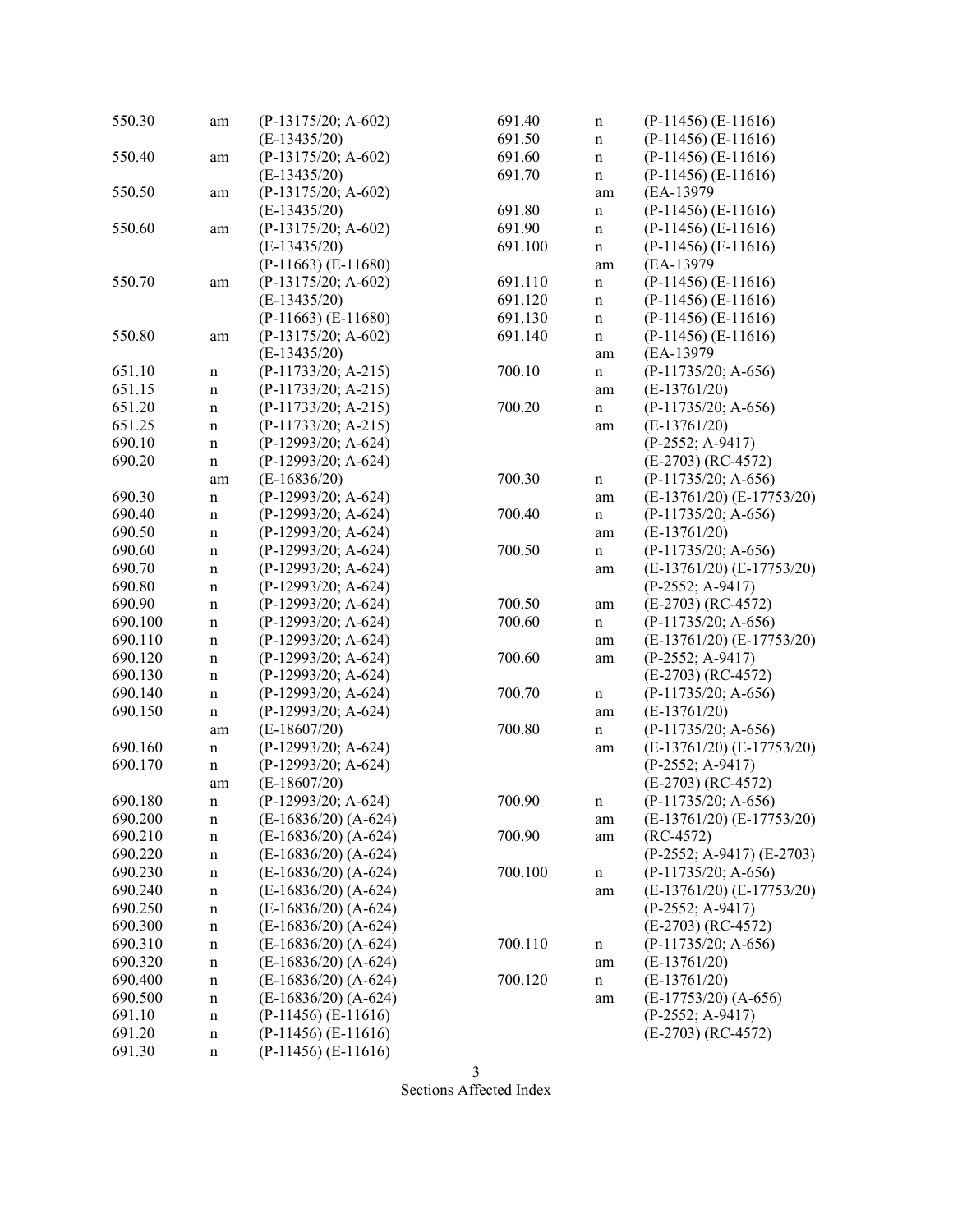| <b>TITLE 17</b> |             |                       | 650.60     | am          | $(P-7730; A-12654)$    |
|-----------------|-------------|-----------------------|------------|-------------|------------------------|
| 110.            | ra          | $(RA-1063)$           | 650.66     | am          | $(P-7730; A-12654)$    |
| 110.1           | n           | $(P-8245; A-12553)$   | 650.67     | am          | $(P-7730; A-12654)$    |
| 110.4           | am          | $(P-8245; A-12553)$   | 660.20     | am          | $(P-7756; A-12680)$    |
| 110.20          | am          | $(P-8245; A-12553)$   | 660.30     | am          | $(P-7756; A-12680)$    |
| 110.30          | am          | $(P-8245; A-12553)$   | 660.60     | am          | $(P-7756; A-12680)$    |
| 110.40          | am          | $(P-8245; A-12553)$   | 670.20     | am          | $(P-7775; A-12699)$    |
| 110.60          | am          | $(P-8245; A-12553)$   | 670.60     | am          | (P-7775; A-12699)      |
| 110.70          | am          | $(P-8245; A-12553)$   | 675.10     | am          | $(P-7800; A-12724)$    |
| 110.90          | $\bf r$     | $(P-8245; A-12553)$   | 675.20     | am          | $(P-7800; A-12724)$    |
| 110.95          | am          | $(P-8245; A-12553)$   | 680.20     | am          | $(P-7807; A-12731)$    |
| 110.100         | am          | $(P-8245; A-12553)$   | 680.40     | am          | $(P-7807; A-12731)$    |
| 110.105         | $\mathbf n$ | $(P-8245; A-12553)$   | 685.20     | am          | $(P-7816; A-12740)$    |
| 110.110         | am          | $(P-8245; A-12553)$   | 685.30     | am          | $(P-7816; A-12740)$    |
| 110.120         | am          | $(P-8245; A-12553)$   | 685.70     | am          | $(P-7816; A-12740)$    |
| 110.140         | am          | $(P-8245; A-12553)$   | 685.110    | am          | $(P-7816; A-12740)$    |
| 110.150         | am          | $(P-8245; A-12553)$   | 690.30     | am          | $(P-7832; A-12756)$    |
| 110.160         | am          | $(P-8245; A-12553)$   | 710.10     | am          | $(P-7845; A-12769)$    |
| 110.165         | am          | $(P-8245; A-12553)$   | 710.50     | am          | $(P-7845; A-12769)$    |
| 110.170         | am          | $(P-8245; A-12553)$   | 710.70     | am          | $(P-7845; A-12769)$    |
| 110.180         | am          | $(P-8245; A-12553)$   | 715.20     | am          | $(P-7868; A-12792)$    |
| 110.185         | am          | $(P-8245; A-12553)$   | 715.40     | am          | $(P-7868; A-12792)$    |
| 110.190         | $\mathbf n$ | $(P-8245; A-12553)$   | 720.20     | am          | $(P-7880; A-12804)$    |
| 130.70          | am          | $(P-14088/20; A-922)$ | 720.40     | am          | $(P-7880; A-12804)$    |
|                 |             | $(P-6580; A-11067)$   | 730.20     | am          | $(P-7894; A-12818)$    |
| 130.80          | am          | $(P-6580; A-11067)$   | 740.5      | n           | $(P-7913; A-12837)$    |
| 510.10          | am          | $(P-7587; A-12584)$   | 740.20     | am          | $(P-7913; A-12837)$    |
| 510.20          | am          | $(P-7587; A-12584)$   | 810.20     | am          | $(P-17038/20; A-1898)$ |
| 520.            | ra          | $(RA-9286)$           | 810.37     | am          | $(P-17038/20; A-1898)$ |
| 528.10          | am          | $(P-3244; A-8382)$    | 810.45     | am          | $(P-17038/20; A-1898)$ |
| 528.20          | am          | $(P-3244; A-8382)$    | 810.70     | am          | $(P-17038/20; A-1898)$ |
| 528.30          | am          | $(P-3244; A-8382)$    | 1515.5     | am          | $(P-15938)$            |
| 528.50          | am          | $(P-3244; A-8382)$    | 1515.10    | am          | $(P-15938)$            |
| 528.60          | am          | $(P-3244; A-8382)$    | 1515.15    | n           | $(P-15938)$            |
| 528.70          | am          | $(P-3244; A-8382)$    | 1515.20    | am          | $(P-15938)$            |
| 530.70          | am          | $(P-7595; A-12592)$   | 1515.30    | am          | $(P-15938)$            |
| 530.80          | am          | $(P-7595; A-12592)$   | 1515.40    | r           | $(P-15938)$            |
| 530.110         | am          | $(P-7595; A-12592)$   | 1515.50    | am          | $(P-15938)$            |
| 530.115         |             | $(P-7595; A-12592)$   | 1515.60    |             | $(P-15938)$            |
| 550.25          | am<br>am    | $(P-7624; A-12621)$   | 1515.70    | r<br>am     | $(P-15938)$            |
| 550.30          |             | $(P-7624; A-12621)$   | 1515.75    |             | $(P-15938)$            |
| 570.31          | am          | $(P-7640; A-12637)$   | 1515.80    | $\mathbf n$ | $(P-15938)$            |
|                 | am          |                       |            | r           |                        |
| 570.40          | am          | $(P-7640; A-12637)$   | 1515.90    | am          | $(P-15938)$            |
| 590.5           | n           | $(P-7657; A-13834)$   | 1515.App.A | am          | $(P-15938)$            |
| 590.15          | am          | $(P-7657; A-13834)$   | 1515.App.B | r           | $(P-15938)$            |
| 590.20          | am          | $(P-7657; A-13834)$   | 2010.20    | am          | $(P-18631/20; A-3499)$ |
| 590.40          | am          | $(P-7657; A-13834)$   | 2010.22    | $\mathbf r$ | $(P-18631/20; A-3499)$ |
| 590.50          | am          | $(P-7657; A-13834)$   | 2010.60    | am          | $(P-18631/20; A-3499)$ |
| 590.60          | am          | $(P-7657; A-13834)$   | 2010.80    | am          | (P-18631/20; A-3499)   |
| 590.80          | am          | $(P-7657; A-13834)$   | 2080.20    | am          | $(P-3256; A-8394)$     |
| 650.20          | am          | $(P-7730; A-12654)$   | 2080.30    | am          | $(P-3256; A-8394)$     |
| 650.22          | am          | $(P-7730; A-12654)$   | 2080.40    | am          | (P-3256; A-8394)       |
| 650.30          | am          | $(P-7730; A-12654)$   | 2080.50    | am          | $(P-3256; A-8394)$     |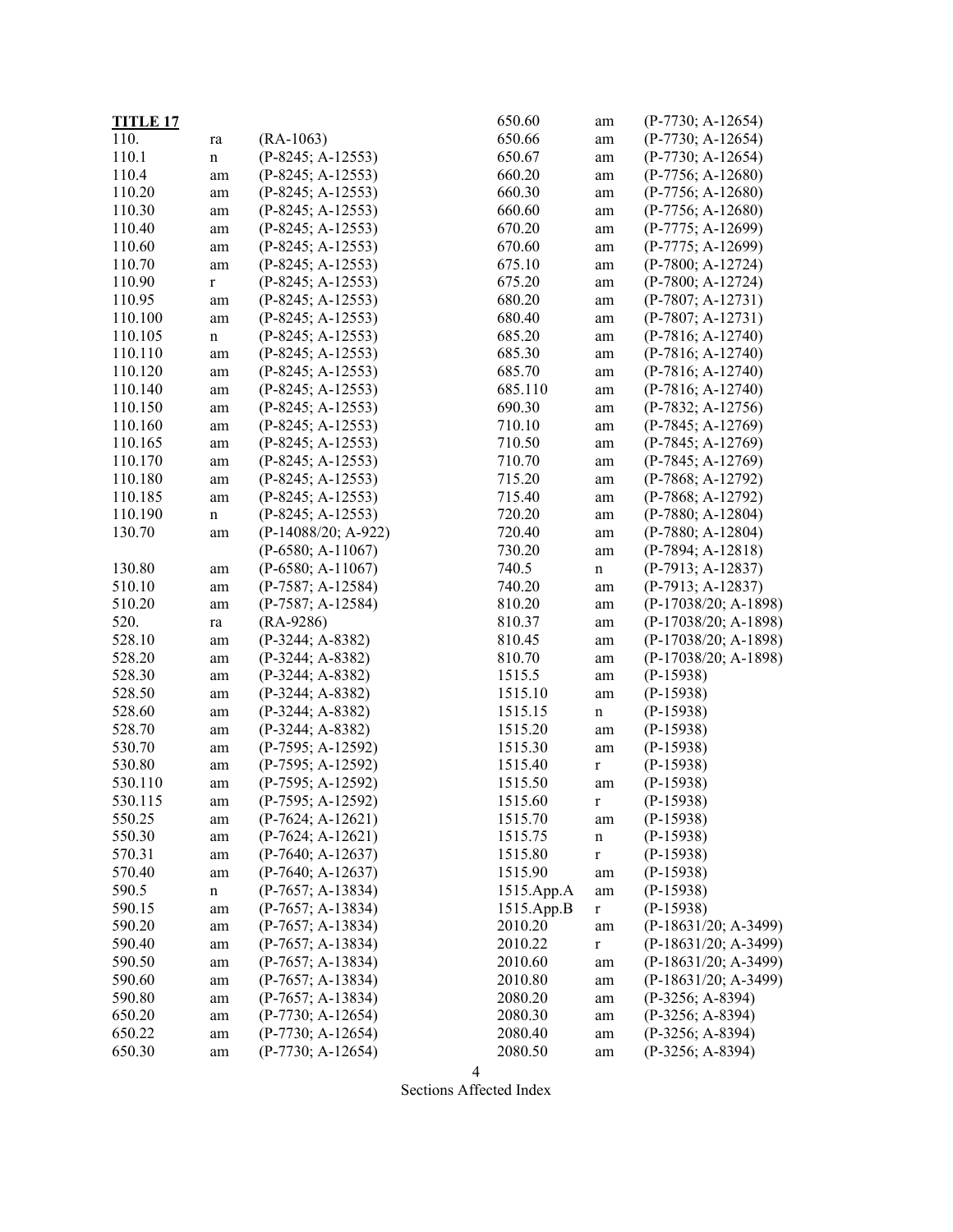| 2080.60         | am          | $(P-3256; A-8394)$         | 1230.25  | $\mathbf n$ | $(P-10938)$                   |
|-----------------|-------------|----------------------------|----------|-------------|-------------------------------|
| 2080.65         | am          | $(P-3256; A-8394)$         | 1230.30  | am          | $(P-14826/20; A-11201)$       |
| 2080.73         | am          | $(P-3256; A-8394)$         |          |             | $(E-15819/20)$                |
| 2080.75         | am          | $(P-3256; A-8394)$         |          |             | $(E-2763) (P-10938)$          |
| 2080.90         | am          | $(P-3256; A-8394)$         | 1230.35  | $\mathbf n$ | $(P-10938)$                   |
| 2530.20         | am          | $(P-3276; A-8415)$         | 1230.40  | am          | $(P-10938)$                   |
| 2530.220        | am          | $(P-3276; A-8415)$         | 1230.45  | $\mathbf n$ | $(P-16315)$                   |
| 2530.230        | am          | $(P-3276; A-8415)$         | 1230.50  | am          | $(P-10938)$                   |
| 2530.245        | am          | $(P-3276; A-8415)$         | 1230.70  | am          | $(P-10938)$                   |
| 2530.260        | am          | $(P-3276; A-8415)$         | 1230.    | ra          | $(RA-9366) (RA-16105)$        |
| 2530.270        | am          | $(P-3276; A-8415)$         | 1231.10  | am          | $(P-10961)$                   |
| 2530.280        | am          | $(P-3276; A-8415)$         | 1231.60  | am          | $(P-14828/20)$ $(E-15823/20)$ |
| 2530.380        | am          | $(P-3276; A-8415)$         |          |             | $(P-10961)$                   |
| 2530.390        | am          | $(P-3276; A-8415)$         | 1231.100 | am          | $(P-10961)$                   |
|                 |             |                            | 1231.120 | am          | $(E-2767)$                    |
| <b>TITLE 20</b> |             |                            |          |             | $(P-14828/20; A-11206)$       |
| 107.145         | am          | $(P-14753)$                |          |             | $(P-10961)$                   |
| 107.210         | am          | $(P-13205/20; A-4432)$     | 1231.130 | am          | $(P-10961)$                   |
|                 |             | $(E-16495/20)$ $(P-14753)$ | 1231.160 | am          | $(P-10961)$                   |
| 107.510         | am          | $(P-13205/20; A-4432)$     | 1231.170 | $\rm am$    | $(P-10961)$                   |
| 107.520         | am          | $(P-13205/20; A-4432)$     | 1232.50  | $\rm am$    | $(P-591; A-6285)$             |
|                 |             | $(P-14753)$                | 1232.60  | am          | $(P-591; A-6285)$             |
| 107.526         | $\mathbf n$ | (P-13205/20; A-4432)       | 1232.80  | am          | $(P-591; A-6285)$             |
|                 |             | $(P-14753)$                | 1244.10  | $\mathbf n$ | $(P-9393)$                    |
| 107.550         | am          | $(P-14753)$                | 1244.20  | $\mathbf n$ | $(P-9393)$                    |
| 107.560         | am          | $(P-14753)$                | 1244.30  | $\mathbf n$ | $(P-9393)$                    |
| 110.10          | $\mathbf r$ | (PR-13833/20; AR-4445)     | 1295.20  | am          | $(P-6590; A-13430)$           |
| 110.15          | $\bf r$     | (PR-13833/20; AR-4445)     | 1295.30  | am          | $(P-6590; A-13430)$           |
| 110.20          | $\mathbf r$ | (PR-13833/20; AR-4445)     | 1295.40  | am          | $(P-6590; A-13430)$           |
| 110.25          | $\mathbf r$ | (PR-13833/20; AR-4445)     | 1295.50  | am          | $(P-6590; A-13430)$           |
| 110.30          | $\mathbf r$ | (PR-13833/20; AR-4445)     | 1295.60  | am          | $(P-6590; A-13430)$           |
| 110.35          | $\bf r$     | (PR-13833/20; AR-4445)     | 1295.70  | am          | $(P-6590; A-13430)$           |
| 455.10          | am          | $(P-15174)$                | 1295.80  | am          | $(P-6590; A-13430)$           |
| 455.20          | am          | $(P-15174)$                | 2203.    | ra          | $(RA-1052) (RA-8555)$         |
| 455.30          | am          | $(P-15174)$                | 2602.5   | $\mathbf r$ | (PR-3091; AR-9038)            |
| 455.40          | am          | $(P-15174)$                | 2602.10  | $\mathbf r$ | (PR-3091; AR-9038)            |
| 455.50          | am          | $(P-15174)$                | 2602.20  | $\mathbf r$ | (PR-3091; AR-9038)            |
| 455.60          | am          | $(P-15174)$                | 2602.30  | $\mathbf r$ | (PR-3091; AR-9038)            |
| 455.70          | am          | $(P-15174)$                | 2602.40  | $\mathbf r$ | (PR-3091; AR-9038)            |
| 455.80          | am          | $(P-15174)$                | 2602.50  | $\bf r$     | (PR-3091; AR-9038)            |
| 505.10          | $\mathbf r$ | (PR-13839/20; AR-4447)     | 2602.60  | $\mathbf r$ | (PR-3091; AR-9038)            |
| 505.15          | $\mathbf r$ | (PR-13839/20; AR-4447)     | 2602.70  | $\mathbf r$ | (PR-3091; AR-9038)            |
| 505.20          | r           | (PR-13839/20; AR-4447)     | 2602.80  | $\mathbf r$ | (PR-3091; AR-9038)            |
| 505.30          | r           | (PR-13839/20; AR-4447)     | 2602.90  | $\mathbf r$ | (PR-3091; AR-9038)            |
| 505.40          | r           | (PR-13839/20; AR-4447)     | 2602.100 | $\mathbf r$ | (PR-3091; AR-9038)            |
| 505.50          | r           | (PR-13839/20; AR-4447)     | 2602.110 | $\mathbf r$ | (PR-3091; AR-9038)            |
| 505.60          | r           | (PR-13839/20; AR-4447)     | 2602.120 | $\mathbf r$ | (PR-3091; AR-9038)            |
| 505.70          | r           | (PR-13839/20; AR-4447)     | 2602.130 | $\mathbf r$ | (PR-3091; AR-9038)            |
| 505.80          | $\mathbf r$ | (PR-13839/20; AR-4447)     | 2602.140 | $\mathbf r$ | (PR-3091; AR-9038)            |
| 505.90          | $\mathbf r$ | (PR-13839/20; AR-4447)     | 2602.150 | $\bf r$     | (PR-3091; AR-9038)            |
| 505.100         | $\mathbf r$ | (PR-13839/20; AR-4447)     | 2602.160 | $\mathbf r$ | (PR-3091; AR-9038)            |
| 1230.10         | am          | $(P-10938)$                | 2602.170 | $\mathbf r$ | (PR-3091; AR-9038)            |
| 1230.20         | am          | $(P-10938)$                | 2602.180 | $\mathbf r$ | (PR-3091; AR-9038)            |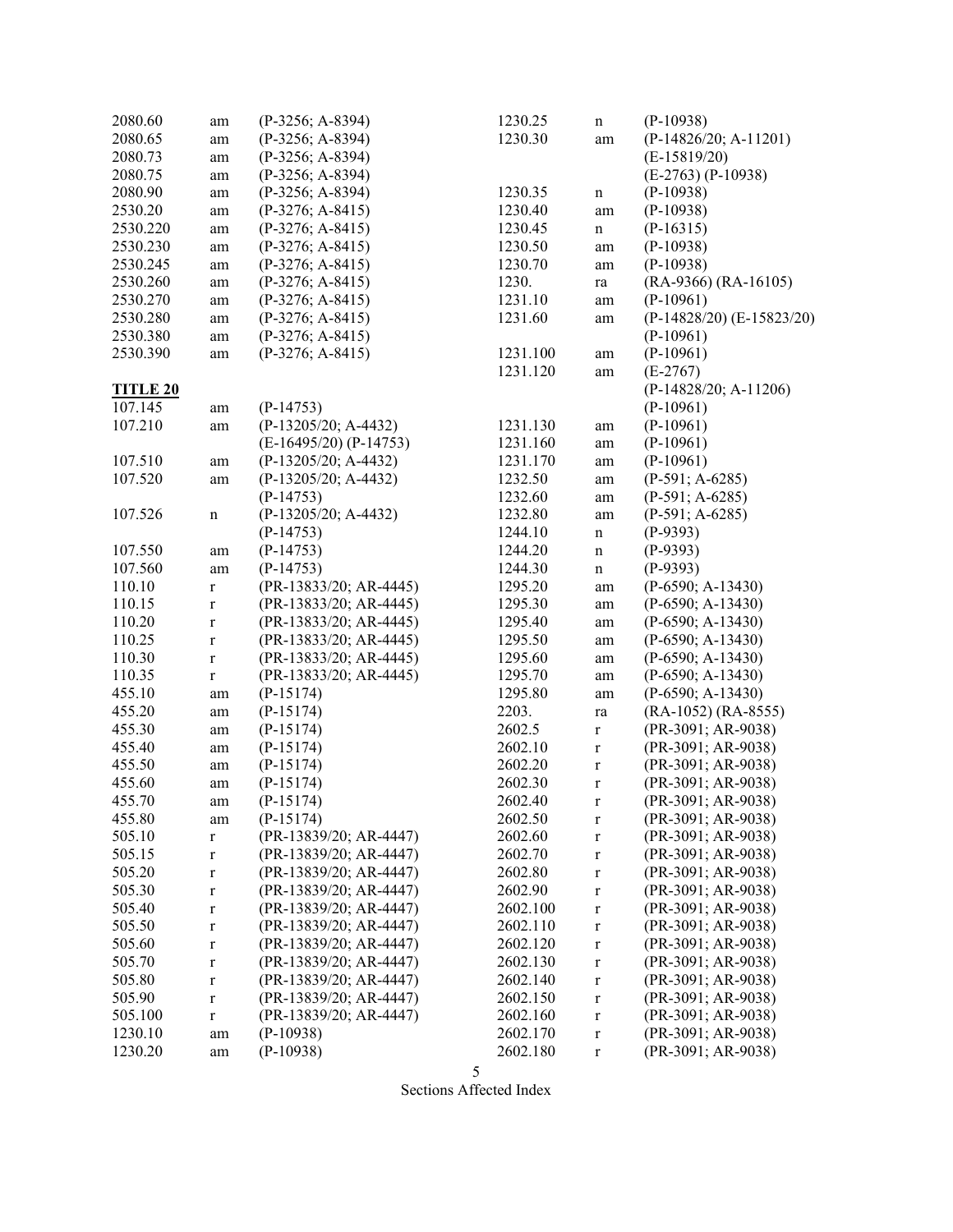| 2602.190        | $\mathbf r$ | (PR-3091; AR-9038)      | 1.323   | $\mathbf n$  | $(P-12073/20; A-1644)$        |
|-----------------|-------------|-------------------------|---------|--------------|-------------------------------|
| 2602.200        | $\mathbf r$ | (PR-3091; AR-9038)      | 1.325   | n            | $(P-12073/20; A-1644)$        |
| 2602.210        | $\mathbf r$ | (PR-3091; AR-9038)      | 1.420   | am           | $(E-16860/20)$                |
| 2602.220        | $\mathbf r$ | (PR-3091; AR-9038)      |         |              | $(P-19383/20; A-9446)$        |
| 2602.230        | $\mathbf r$ | (PR-3091; AR-9038)      |         |              | $(P-6906; A-14769)$           |
| 2602.240        | $\mathbf r$ | (PR-3091; AR-9038)      | 1.421   | $\mathbf n$  | $(P-12073/20; A-1644)$        |
| 2602.250        | $\mathbf r$ | (PR-3091; AR-9038)      | 1.422   | am           | $(P-12073/20; A-1644)$        |
| 2602.260        | $\mathbf r$ | (PR-3091; AR-9038)      | 1.425   | am           | (P-12073/20; A-1644)          |
| 2602.5          | $\mathbf n$ | $(P-3157; A-9040)$      | 1.430   | am           | $(P-16402/20; A-5362)$        |
| 2602.10         | $\mathbf n$ | $(P-3157; A-9040)$      | 1.440   | am           | $(P-16402/20; A-5362)$        |
| 2602.20         | $\mathbf n$ | $(P-3157; A-9040)$      |         |              | $(P-6906; A-14769)$           |
| 2602.30         | $\mathbf n$ | $(P-3157; A-9040)$      | 1.465   | am           | $(P-14484/20; A-5744)$        |
| 2602.40         | $\mathbf n$ | $(P-3157; A-9040)$      | 1.630   | am           | $(E-16860/20)$ $(E-17816/20)$ |
| 2602.50         |             | $(P-3157; A-9040)$      |         |              | $(P-19383/20; A-9446)$        |
| 2602.60         | $\mathbf n$ | $(P-3157; A-9040)$      | 1.705   |              | $(P-14484/20; A-5744)$        |
| 2602.70         | $\mathbf n$ |                         |         | am           |                               |
|                 | $\mathbf n$ | $(P-3157; A-9040)$      | 1.710   | am           | $(P-14484/20; A-5744)$        |
| 2602.80         | $\mathbf n$ | $(P-3157; A-9040)$      | 1.720   | am           | $(P-14484/20; A-5744)$        |
| 2602.90         | $\mathbf n$ | $(P-3157; A-9040)$      |         |              | $(P-14061)$                   |
| 2602.100        | $\mathbf n$ | $(P-3157; A-9040)$      | 1.730   | am           | $(P-14484/20; A-5744)$        |
| 2602.110        | n           | $(P-3157; A-9040)$      | 1.735   | $\mathbf r$  | $(P-14484/20; A-5744)$        |
| 2602.120        | $\mathbf n$ | $(P-3157; A-9040)$      | 1.736   | $\mathbf r$  | $(P-14484/20; A-5744)$        |
| 2602.130        | $\mathbf n$ | $(P-3157; A-9040)$      | 1.737   | am           | $(P-14484/20; A-5744)$        |
| 2602.140        | $\mathbf n$ | $(P-3157; A-9040)$      | 1.740   | $\mathbf r$  | $(P-14484/20; A-5744)$        |
| 2602.150        | n           | $(P-3157; A-9040)$      | 1.745   | am           | $(P-14484/20; A-5744)$        |
| 2602.160        | $\mathbf n$ | $(P-3157; A-9040)$      | 1.750   | $\mathbf r$  | $(P-14484/20; A-5744)$        |
| 2602.170        | n           | $(P-3157; A-9040)$      | 1.755   | $\mathbf{r}$ | $(P-14484/20; A-5744)$        |
| 2602.180        | $\mathbf n$ | $(P-3157; A-9040)$      | 1.780   | am           | $(P-14484/20; A-5744)$        |
| 2602.190        | $\mathbf n$ | $(P-3157; A-9040)$      |         |              | $(E-13498/20)$                |
| 2602.200        | $\mathbf n$ | $(P-3157; A-9040)$      | 1.781   | am           | $(P-14484/20; A-5744)$        |
| 2602.210        | $\mathbf n$ | $(P-3157; A-9040)$      |         |              | $(P-14061)$                   |
| 2602.220        | $\mathbf n$ | $(P-3157; A-9040)$      | 1.783   | am           | $(P-6906; A-14769)$           |
| 2602.230        | $\mathbf n$ | $(P-3157; A-9040)$      | 1.790   | am           | $(P-14484/20; A-5744)$        |
| 2602.240        | $\mathbf n$ | $(P-3157; A-9040)$      | 1.794   | am           | $(P-14061)$                   |
| 2602.250        | $\mathbf n$ | $(P-3157; A-9040)$      | 1.App.A | am           | $(P-14484/20; A-5744)$        |
| 2602.260        | $\mathbf n$ | $(P-3157; A-9040)$      |         |              | $(E-11212) (P-14061)$         |
| 2602.270        | $\mathbf n$ | $(P-3157; A-9040)$      | 1.App.I | $\mathbf n$  | $(P-14484/20)$                |
|                 |             |                         | 1.App.D | am           | $(P-4313; A-9760)$            |
| <b>TITLE 23</b> |             |                         |         |              | $(P-4579; A-13180)$           |
| 1.              | ra          | $(RA-7994)$             |         |              | $(P-6397; A-13180)$           |
| 1.20            | am          | (P-14484/20; A-5744)    | 6.10    | n            | $(E-11843) (P-15598)$         |
|                 |             | $(E-14211) (E-15344)$   | 6.20    | n            | $(E-11843) (P-15598)$         |
|                 |             | $(P-15576)$             | 6.30    | $\mathbf n$  | $(E-11843) (P-15598)$         |
| 1.30            | am          | $(P-12073/20; A-15997)$ | 6.40    | $\mathbf n$  | $(E-11843) (P-15598)$         |
|                 |             | $(E-4543) (P-8187)$     | 6.50    | n            | $(E-11843) (P-15598)$         |
| 1.77            | am          | $(P-14484/20; A-5744)$  | 6.60    | n            | $(E-11843) (P-15598)$         |
| 1.95            | am          | $(E-14211) (P-15576)$   | 20.10   | am           | $(P-6938; A-14802)$           |
| 1.97            | am          | $(P-10322/20; A-867)$   | 20.100  | am           | $(P-6938; A-14802)$           |
| 1.100           |             | $(P-6906; A-14769)$     | 23.110  |              | $(P-15605)$                   |
| 1.210           | am          | $(P-12073/20; A-1644)$  | 23.140  | am           | $(P-15605)$                   |
| 1.245           | am          | $(P-14484/20; A-5744)$  | 23.150  | am           | $(P-15605)$                   |
|                 | am          |                         |         | n            |                               |
| 1.280           | am          | $(P-1777; A-8280)$      | 24.10   | am           | $(P-14574/20; A-3320)$        |
| 1.285           | am          | $(P-1777; A-8280)$      | 24.50   | $\mathbf n$  | $(P-14574/20; A-3320)$        |
|                 |             | $(P-12250)$             | 24.100  | $\mathbf r$  | (P-14574/20; A-3320)          |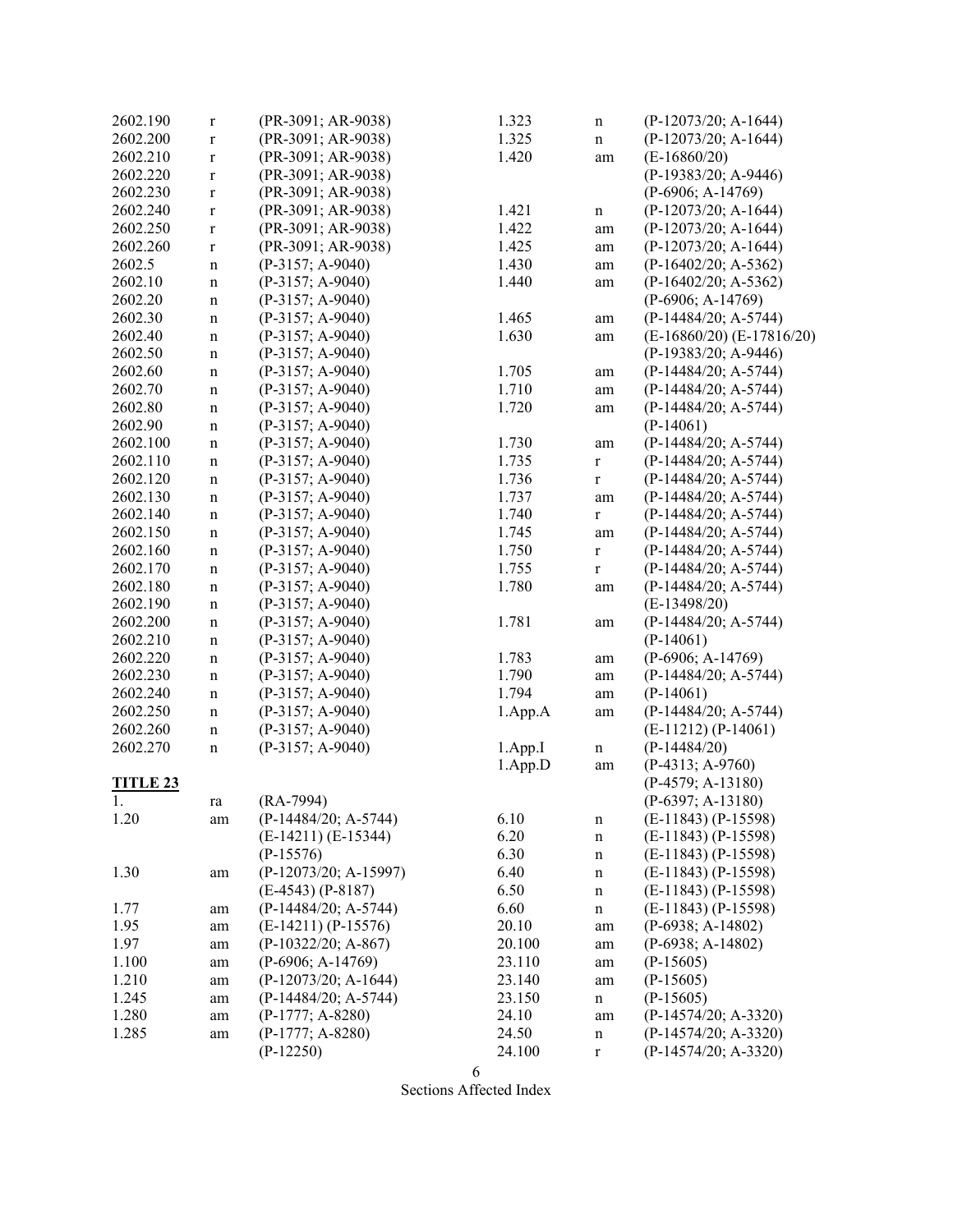| 24.110 | $\bf r$     | $(P-14574/20; A-3320)$ | 25.165 | am          | $(P-18003/20; A-7269)$ |
|--------|-------------|------------------------|--------|-------------|------------------------|
| 24.120 | $\mathbf r$ | $(P-14574/20; A-3320)$ | 25.170 | $\mathbf n$ | $(P-15659)$            |
| 24.130 | am          | $(P-14574/20; A-3320)$ | 25.215 | am          | $(P-18003/20; A-7269)$ |
| 25.10  | am          | $(P-18003/20; A-7269)$ | 25.225 | am          | $(P-18003/20; A-7269)$ |
|        |             | $(E-11225) (P-15659)$  |        |             | $(P-15659)$            |
| 25.15  | $\mathbf r$ | (P-18003/20; A-7269)   | 25.227 | $\bf r$     | $(P-18003/20; A-7269)$ |
| 25.25  | am          | $(P-12106/20; A-879)$  | 25.230 | am          | $(P-18003/20; A-7269)$ |
|        |             | $(P-18003/20; A-7269)$ | 25.235 | am          | $(P-18003/20; A-7269)$ |
|        |             | $(P-15659)$            | 25.245 | am          | $(P-18003/20; A-7269)$ |
| 25.32  |             | $(P-18003/20; A-7269)$ | 25.250 | am          | $(P-18003/20; A-7269)$ |
|        | am          | $(P-15659)$            |        |             | $(P-15659)$            |
| 25.37  | am          | $(P-18003/20; A-7269)$ | 25.252 | am          | $(P-18003/20; A-7269)$ |
|        |             | $(P-15659)$            | 25.255 | $\mathbf r$ | (P-18003/20; A-7269)   |
| 25.43  | am          | $(P-18003/20; A-7269)$ | 25.260 | am          | $(P-18003/20; A-7269)$ |
| 25.46  | $\bf r$     | $(P-18003/20; A-7269)$ | 25.265 | $\bf r$     | $(P-18003/20; A-7269)$ |
| 25.47  | $\mathbf r$ | $(P-18003/20; A-7269)$ | 25.300 | am          | $(P-18003/20; A-7269)$ |
| 25.48  | am          | $(P-18003/20; A-7269)$ | 25.311 | am          | $(P-18003/20; A-7269)$ |
|        |             | $(P-15659)$            | 25.335 | $\bf r$     | $(P-18003/20; A-7269)$ |
| 25.60  |             | (P-18003/20; A-7269)   | 25.337 |             | $(P-18003/20; A-7269)$ |
|        | am          | $(P-15659)$            | 25.345 | am          | $(P-18003/20; A-7269)$ |
|        |             | $(P-18003/20; A-7269)$ |        | am          | $(P-18003/20; A-7269)$ |
| 25.70  | am          |                        | 25.355 | am          |                        |
| 25.72  | am          | $(P-18003/20; A-7269)$ | 25.360 | r           | (P-18003/20; A-7269)   |
|        |             | $(P-15659)$            | 25.365 | am          | $(P-18003/20; A-7269)$ |
| 25.80  | $\bf r$     | $(P-15659)$            | 25.400 | am          | $(P-18003/20; A-7269)$ |
| 25.81  | $\mathbf n$ | $(P-18003/20; A-7269)$ |        |             | $(P-15659)$            |
|        |             | $(P-15659)$            | 25.425 | am          | $(P-18003/20; A-7269)$ |
| 25.90  | am          | (P-18003/20; A-7269)   |        |             | $(P-15659)$            |
|        |             | $(P-15659)$            | 25.430 | am          | $(P-18003/20; A-7269)$ |
| 25.92  | am          | $(P-12106/20; A-879)$  |        |             | $(P-15659)$            |
|        |             | $(P-15659)$            | 25.432 | am          | $(P-18003/20; A-7269)$ |
| 25.95  | am          | $(P-18003/20; A-7269)$ |        |             | $(P-15659)$            |
|        |             | $(P-15659)$            | 25.433 | $\mathbf n$ | $(P-15659)$            |
| 25.96  | am          | $(P-18003/20; A-7269)$ | 25.434 | $\mathbf n$ | $(P-18003/20; A-7269)$ |
|        |             | $(P-15659)$            | 25.444 | am          | $(P-18003/20; A-7269)$ |
| 25.97  | am          | $(P-18003/20; A-7269)$ |        | am          | $(P-15659)$            |
|        |             | $(P-15659)$            | 25.450 | am          | $(P-18003/20; A-7269)$ |
| 25.99  | am          | $(P-18003/20; A-7269)$ |        | am          | $(P-15659)$            |
|        |             | $(P-15659)$            | 25.480 | am          | $(P-18003/20; A-7269)$ |
| 25.100 | am          | $(P-12106/20; A-879)$  | 25.485 | am          | $(P-18003/20; A-7269)$ |
|        |             | $(P-18003/20; A-7269)$ | 25.487 | am          | $(P-15659)$            |
|        |             | $(P-15659)$            | 25.488 | am          | $(P-18003/20; A-7269)$ |
| 25.110 | am          | $(P-18003/20; A-7269)$ |        |             | $(P-15659)$            |
|        |             | $(P-15659)$            | 25.510 | am          | $(P-18003/20; A-7269)$ |
| 25.115 | am          | $(P-18003/20; A-7269)$ | 25.520 | am          | $(P-18003/20; A-7269)$ |
| 25.120 | am          | $(P-18003/20; A-7269)$ | 25.550 | am          | $(P-18003/20; A-7269)$ |
|        |             | $(P-15659)$            |        |             | $(E-9485) (P-15659)$   |
| 25.125 | am          | $(P-18003/20; A-7269)$ | 25.560 | am          | $(P-18003/20; A-7269)$ |
| 25.127 | am          | $(P-18003/20; A-7269)$ |        |             | $(P-15659)$            |
|        |             | $(P-15659)$            | 25.610 | am          | $(P-18003/20; A-7269)$ |
| 25.130 | am          | $(P-18003/20; A-7269)$ | 25.620 | am          | $(P-18003/20; A-7269)$ |
| 25.147 | am          | $(P-18003/20; A-7269)$ |        |             | $(P-15659)$            |
| 25.160 | am          | $(P-18003/20; A-7269)$ | 25.705 | am          | $(P-18003/20; A-7269)$ |
|        |             | $(P-15659)$            |        |             |                        |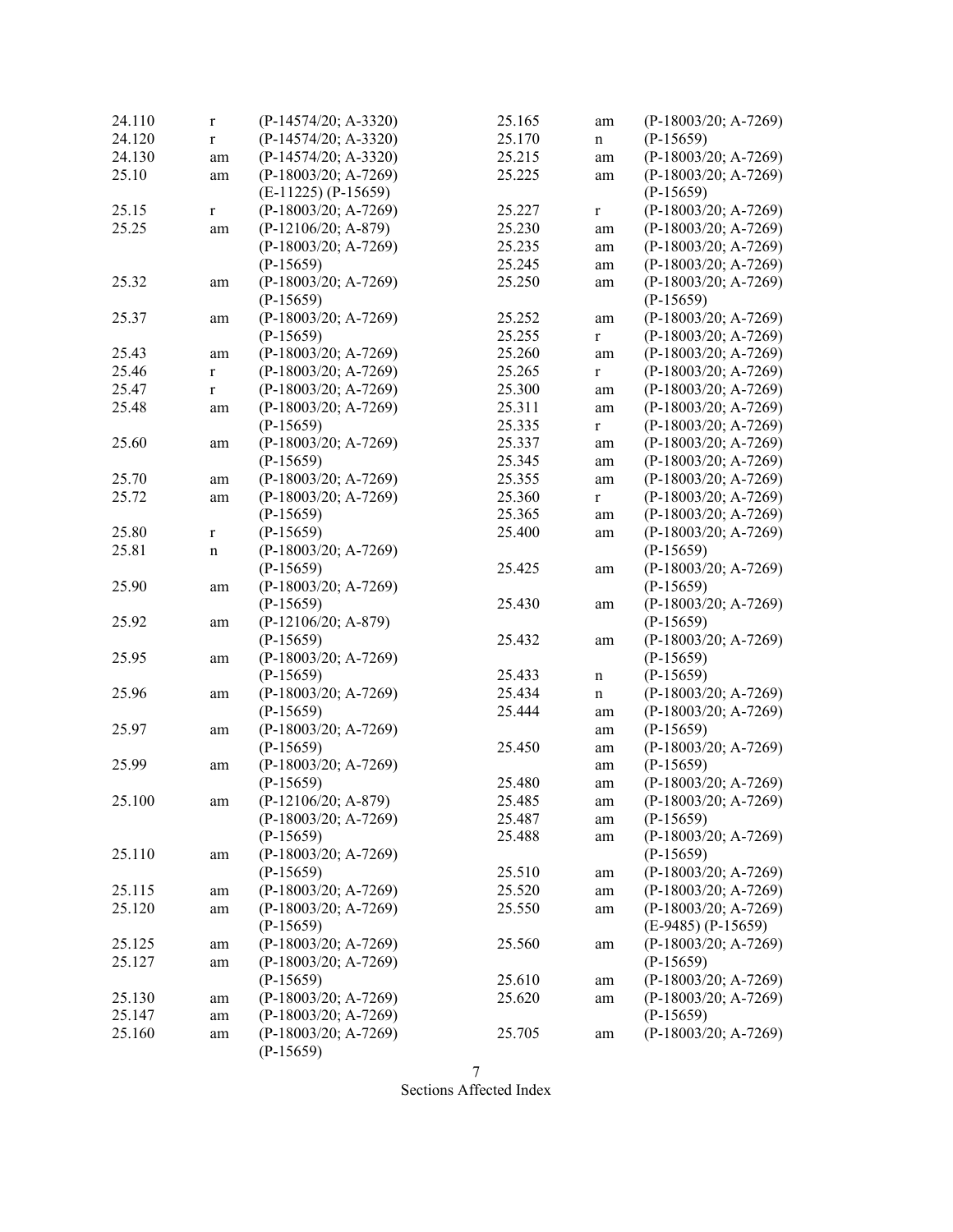| 25.710   | am          | $(P-18003/20; A-7269)$ | 27.135   | $\mathbf n$  | $(P-15784)$                   |
|----------|-------------|------------------------|----------|--------------|-------------------------------|
|          |             | $(P-15659)$            | 28.100   | am           | $(P-6979; A-14843) (E-11246)$ |
| 25.717   | am          | $(P-18003/20; A-7269)$ |          |              | $(P-12296)$                   |
| 25.720   | am          | $(P-12106/20; A-879)$  | 28.200   | am           | $(P-6979; A-14843) (E-11246)$ |
|          |             | (P-18003/20; A-7269)   |          |              | $(P-12296)$                   |
|          |             | $(P-15659)$            | 28.210   | am           | $(P-6979; A-14843)$           |
| 25.728   | am          | $(P-18003/20; A-7269)$ | 28.220   | $\;{\rm am}$ | $(P-6979; A-14843)$           |
| 25.730   | $\bf r$     | (P-18003/20; A-7269)   | 28.230   | $\rm am$     | $(P-6979; A-14843)$           |
| 25.731   | am          | $(P-18003/20; A-7269)$ | 28.240   | $\rm am$     | $(P-6979; A-14843)$           |
| 25.732   | $\mathbf r$ | $(P-18003/20; A-7269)$ | 28.300   | $\rm am$     | $(P-6979; A-14843) (E-11246)$ |
| 25.733   | $\mathbf r$ | $(P-18003/20; A-7269)$ | 28.310   |              | $(P-6979; A-14843) (E-11246)$ |
| 25.735   |             | $(P-18003/20; A-7269)$ | 28.320   | $\rm am$     | $(P-6979; A-14843) (E-11246)$ |
| 25.740   | am          |                        |          | am           |                               |
|          | am          | $(P-18003/20; A-7269)$ |          |              | $(P-12296)$                   |
| 25.745   | $\bf r$     | $(P-18003/20; A-7269)$ | 28.330   | am           | $(E-11246) (P-12296)$         |
| 25.750   | am          | $(P-18003/20; A-7269)$ | 28.340   | am           | $(P-6979; A-14843) (E-11246)$ |
| 25.760   | am          | $(P-18003/20; A-7269)$ |          |              | $(P-12296)$                   |
| 25.770   | am          | (P-18003/20; A-7269)   | 28.350   | am           | (P-6979; A-14843) (E-11246)   |
| 25.780   | am          | $(P-18003/20; A-7269)$ |          |              | $(P-12296)$                   |
| 25.800   | am          | $(P-18003/20; A-7269)$ | 28.360   | am           | (P-6979; A-14843) (E-11246)   |
|          |             | $(P-15659)$            |          |              | $(P-12296)$                   |
| 25.805   | am          | (P-18003/20; A-7269)   | 28.370   | am           | (P-6979; A-14843) (E-11246)   |
|          |             | $(P-15659)$            |          |              | $(P-12296)$                   |
| 25.830   | am          | $(P-18003/20; A-7269)$ | 29.140   | am           | $(E-11326) (P-12375)$         |
|          |             | $(P-15659)$            | 30.20    | am           | $(P-15789)$                   |
| 25.831   | $\mathbf n$ | (P-18003/20; A-7269)   | 30.30    | am           | $(P-15789)$                   |
| 25.832   | $\bf r$     | (P-18003/20; A-7269)   | 30.40    | am           | $(P-15789)$                   |
| 25.835   | am          | $(P-18003/20; A-7269)$ | 30.45    | am           | $(P-15789)$                   |
| 25.840   | am          | $(P-18003/20; A-7269)$ | 30.50    | $\rm am$     | $(P-15789)$                   |
| 25.855   | am          | (P-18003/20; A-7269)   | 30.60    | $\rm am$     | $(P-15789)$                   |
| 25.856   | $\mathbf n$ | $(P-18003/20; A-7269)$ | 30.70    | $\rm am$     | $(P-15789)$                   |
| 25.860   | am          | $(P-18003/20; A-7269)$ | 30.80    | $\rm am$     | $(P-15789)$                   |
| 25.865   | am          | $(P-18003/20; A-7269)$ | 30.App.A |              | $(P-15789)$                   |
| 25.875   |             | $(P-18003/20; A-7269)$ | 33.10    | $\rm am$     | $(P-15837)$                   |
| 25.880   | $\mathbf r$ |                        | 33.20    | $\rm am$     |                               |
|          | am          | (P-18003/20; A-7269)   |          | am           | $(P-15837)$                   |
|          |             | $(P-15659)$            | 33.30    | $\rm am$     | $(P-15837)$                   |
| 25.1000  | $\mathbf n$ | $(P-12106/20; A-879)$  | 33.40    | am           | $(P-15837)$                   |
| 25.1010  | $\mathbf n$ | $(P-12106/20; A-879)$  | 33.45    | am           | $(P-15837)$                   |
| 25.1015  | $\mathbf n$ | $(P-12106/20; A-879)$  | 33.50    | am           | $(P-15837)$                   |
| 25.1020  | $\mathbf n$ | $(P-12106/20; A-879)$  | 33.60    | am           | $(P-15837)$                   |
| 25.App.C | am          | $(E-11225) (P-12277)$  | 33.70    | am           | $(P-15837)$                   |
|          |             | $(P-15659)$            | 33.App.A | $\rm am$     | $(P-15837)$                   |
| 25.App.D | $\mathbf r$ | $(P-18003/20; A-7269)$ | 33.App.B | $\mathbf r$  | $(P-15837)$                   |
| 25.App.E | am          | $(P-18003/20; A-7269)$ | 33.App.C | $\mathbf r$  | $(P-15837)$                   |
|          |             | $(P-15659)$            | 50.100   | am           | $(P-15877)$                   |
| 26.100   | am          | $(P-6943; A-14807)$    | 50.110   | $\rm am$     | $(P-15877)$                   |
| 26.110   | am          | $(P-6943; A-14807)$    | 50.210   | am           | $(P-15877)$                   |
| 26.120   | $\mathbf r$ | $(P-6943; A-14807)$    | 50.310   | am           | $(P-15877)$                   |
| 26.125   | am          | $(P-6943; A-14807)$    | 50.400   | am           | $(P-15877)$                   |
| 26.130   | $\mathbf r$ | $(P-6943; A-14807)$    | 65.130   | am           | $(E-11344) (P-12393)$         |
| 26.135   | am          | $(P-6943; A-14807)$    | 75.1     | $\mathbf n$  | $(P-8202; A-16012)$           |
| 26.160   | am          | $(P-6943; A-14807)$    | 75.10    | re           | $(CC-7988)$                   |
| 26.245   | am          | $(P-6943; A-14807)$    |          | am           | $(P-8202; A-16012)$           |
| 26.250   | am          | $(P-6943; A-14807)$    | 75.20    | am           | $(P-8202; A-16012)$           |
|          |             |                        |          |              |                               |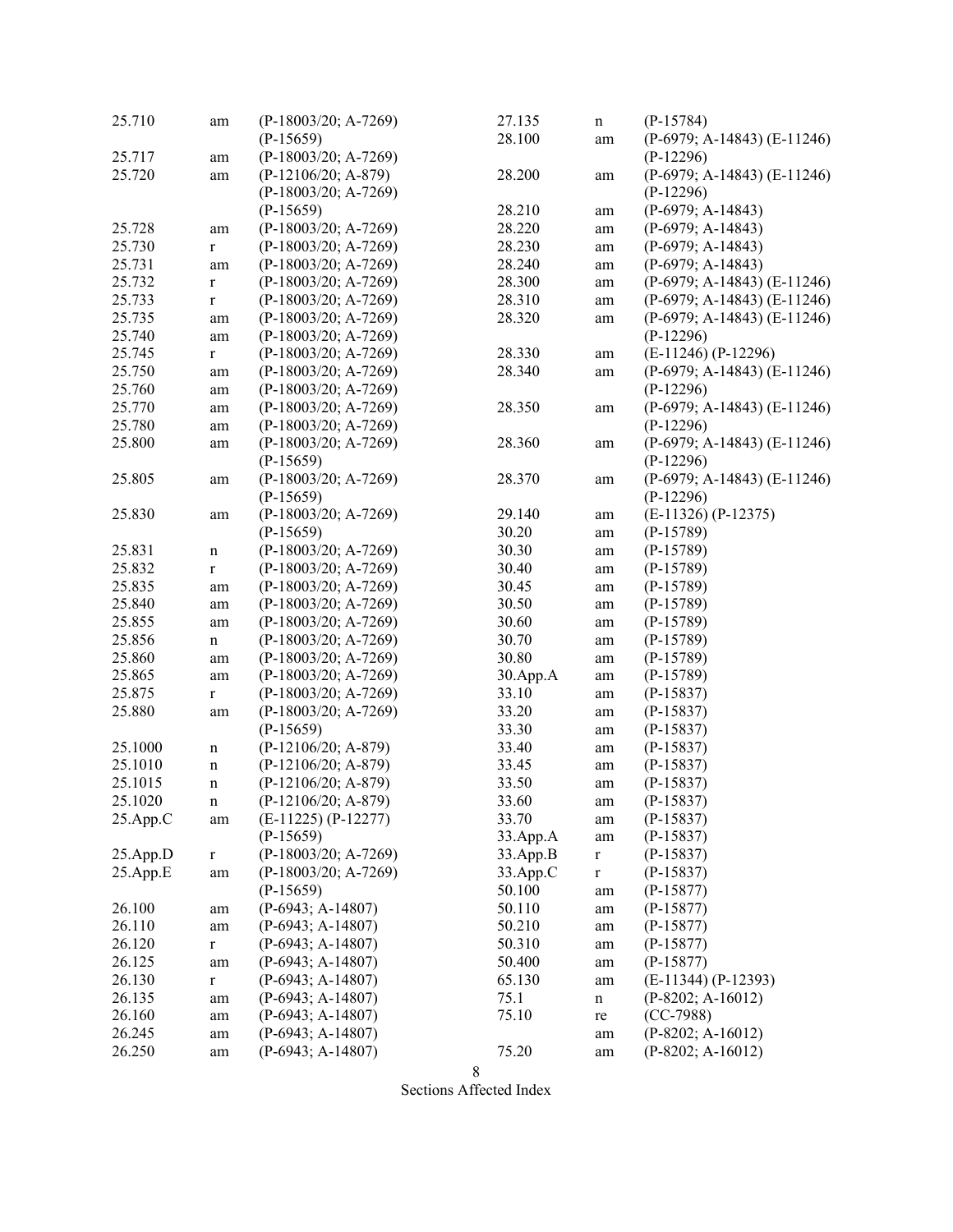| 75.30   | am          | $(P-8202; A-16012)$    | 226.820 | am          | $(P-12404)$                  |
|---------|-------------|------------------------|---------|-------------|------------------------------|
| 75.40   | am          | $(P-8202; A-16012)$    | 226.840 | am          | $(P-14630/20; A-3377)$       |
| 75.50   | am          | $(P-8202; A-16012)$    |         |             | $(E-11355)$                  |
| 75.200  | re          | $(CC-7988)$            |         |             | $(P-12404)$                  |
|         | am          | $(P-8202; A-16012)$    | 226.850 | am          | (P-14630/20; A-3377)         |
| 75.210  | am          | $(P-8202; A-16012)$    | 226.860 | $\mathbf r$ | $(P-14630/20; A-3377)$       |
| 75.220  | am          | $(P-8202; A-16012)$    | 228.10  | am          | $(E-4558)$ (P-6465; A-13388) |
| 75.230  | am          | $(P-8202; A-16012)$    | 235.75  | am          | $(P-12141/20; A-917)$        |
| 75.240  | am          | $(P-8202; A-16012)$    | 240.20  | am          | $(E-11384) (P-12429)$        |
| 75.250  | am          | $(P-8202; A-16012)$    | 240.30  | am          | $(E-11384) (P-12429)$        |
| 75.260  | am          | $(P-8202; A-16012)$    | 252.10  | am          | $(E-11397)$                  |
| 75.300  | re          | $(CC-7988)$            | 252.20  | am          | $(E-11397) (P-12442)$        |
|         | am          | $(P-8202; A-16012)$    | 254.120 | $\mathbf r$ | (PR-19144/20; AR-9839)       |
| 75.310  | am          | $(P-8202; A-16012)$    | 254.130 | $\mathbf r$ | (PR-19144/20; AR-9839)       |
| 75.320  |             | $(P-8202; A-16012)$    | 254.140 | $\mathbf r$ | (PR-19144/20; AR-9839)       |
| 75.330  | am          | $(P-8202; A-16012)$    | 254.150 |             | (PR-19144/20; AR-9839)       |
| 75.340  | am          |                        |         | $\mathbf r$ |                              |
|         | am          | $(P-8202; A-16012)$    | 254.210 | $\mathbf r$ | (PR-19144/20; AR-9839)       |
| 75.350  | am          | $(P-8202; A-16012)$    | 254.220 | $\mathbf r$ | (PR-19144/20; AR-9839)       |
| 75.400  | re          | $(CC-7988)$            | 254.230 | $\mathbf r$ | (PR-19144/20; AR-9839)       |
|         | am          | $(P-8202; A-16012)$    | 254.240 | $\mathbf r$ | (PR-19144/20; AR-9839)       |
| 75.410  | am          | $(P-8202; A-16012)$    | 254.250 | $\mathbf r$ | (PR-19144/20; AR-9839)       |
| 75.420  | am          | $(P-8202; A-16012)$    | 254.260 | $\mathbf r$ | (PR-19144/20; AR-9839)       |
| 75.430  | am          | $(P-8202; A-16012)$    | 254.310 | $\mathbf r$ | (PR-19144/20; AR-9839)       |
| 75.435  | am          | $(P-8202; A-16012)$    | 254.320 | $\mathbf r$ | (PR-19144/20; AR-9839)       |
| 75.440  | am          | $(P-8202; A-16012)$    | 254.340 | $\mathbf r$ | (PR-19144/20; AR-9839)       |
| 75.500  | re          | $(CC-7988)$            | 254.350 | $\mathbf r$ | (PR-19144/20; AR-9839)       |
|         | $\mathbf r$ | $(P-8202; A-16012)$    | 254.360 | $\mathbf r$ | (PR-19144/20; AR-9839)       |
| 75.510  | am          | $(P-8202; A-16012)$    | 254.370 | $\mathbf r$ | (PR-19144/20; AR-9839)       |
| 75.520  | am          | $(P-8202; A-16012)$    | 254.380 | $\mathbf r$ | (PR-19144/20; AR-9839)       |
| 75.600  | re          | $(CC-7988)$            | 254.390 | $\mathbf r$ | (PR-19144/20; AR-9839)       |
|         | $\mathbf r$ | $(P-8202; A-16012)$    | 254.395 | $\mathbf r$ | (PR-19144/20; AR-9839)       |
| 210.40  | am          | $(E-11349) (P-12398)$  | 254.398 | $\mathbf r$ | (PR-19144/20; AR-9839)       |
| 226.50  | am          | $(E-11355) (P-12404)$  | 254.410 | $\mathbf r$ | (PR-19144/20; AR-9839)       |
| 226.60  | am          | (P-14630/20; A-3377)   | 254.420 | $\mathbf r$ | (PR-19144/20; AR-9839)       |
| 226.75  | am          | $(P-11766/20; A-1671)$ | 254.430 | $\mathbf r$ | (PR-19144/20; AR-9839)       |
|         |             | $(P-14630/20; A-3377)$ | 254.440 | $\mathbf r$ | (PR-19144/20; AR-9839)       |
|         |             | $(E-11355)$            | 254.450 | $\mathbf r$ | (PR-19144/20; AR-9839)       |
| 226.130 | am          | $(P-14630/20; A-3377)$ | 254.460 | $\mathbf r$ | (PR-19144/20; AR-9839)       |
| 226.220 | am          | $(P-14630/20; A-3377)$ | 254.470 | $\mathbf r$ | (PR-19144/20; AR-9839)       |
| 226.310 | am          | $(P-14630/20; A-3377)$ | 254.480 | $\mathbf r$ | (PR-19144/20; AR-9839)       |
| 226.335 | n           | $(P-7881/20)$          | 254.510 | $\mathbf r$ | (PR-19144/20; AR-9839)       |
| 226.530 | am          | $(P-11766/20; A-1671)$ | 254.610 | $\mathbf r$ | (PR-19144/20; AR-9839)       |
|         |             | $(P-14630/20; A-3377)$ | 254.630 | $\mathbf r$ | (PR-19144/20; AR-9839)       |
| 226.570 | am          | $(P-14630/20; A-3377)$ | 254.640 | $\mathbf r$ | (PR-19144/20; AR-9839)       |
| 226.700 | am          | $(E-11355) (P-12404)$  | 254.650 | $\mathbf r$ | (PR-19144/20; AR-9839)       |
| 226.780 | am          | $(P-14630/20; A-3377)$ | 254.710 | $\mathbf r$ | (PR-19144/20; AR-9839)       |
| 226.800 | am          | $(P-11766/20; A-1671)$ | 254.720 | $\mathbf r$ | (PR-19144/20; AR-9839)       |
|         |             | $(P-14630/20; A-3377)$ | 254.730 |             | (PR-19144/20; AR-9839)       |
|         |             | $(E-11355)$            | 254.740 | $\mathbf r$ | (PR-19144/20; AR-9839)       |
|         |             | $(P-12404)$            | 254.750 | $\mathbf r$ | (PR-19144/20; AR-9839)       |
|         |             |                        |         | $\mathbf r$ |                              |
| 226.810 | am          | $(P-14630/20; A-3377)$ | 254.810 | $\mathbf r$ | (PR-19144/20; AR-9839)       |
| 226.820 | am          | $(P-14630/20; A-3377)$ | 254.820 | $\mathbf r$ | (PR-19144/20; AR-9839)       |
|         |             | $(E-11355)$            | 254.830 | $\mathbf r$ | (PR-19144/20; AR-9839)       |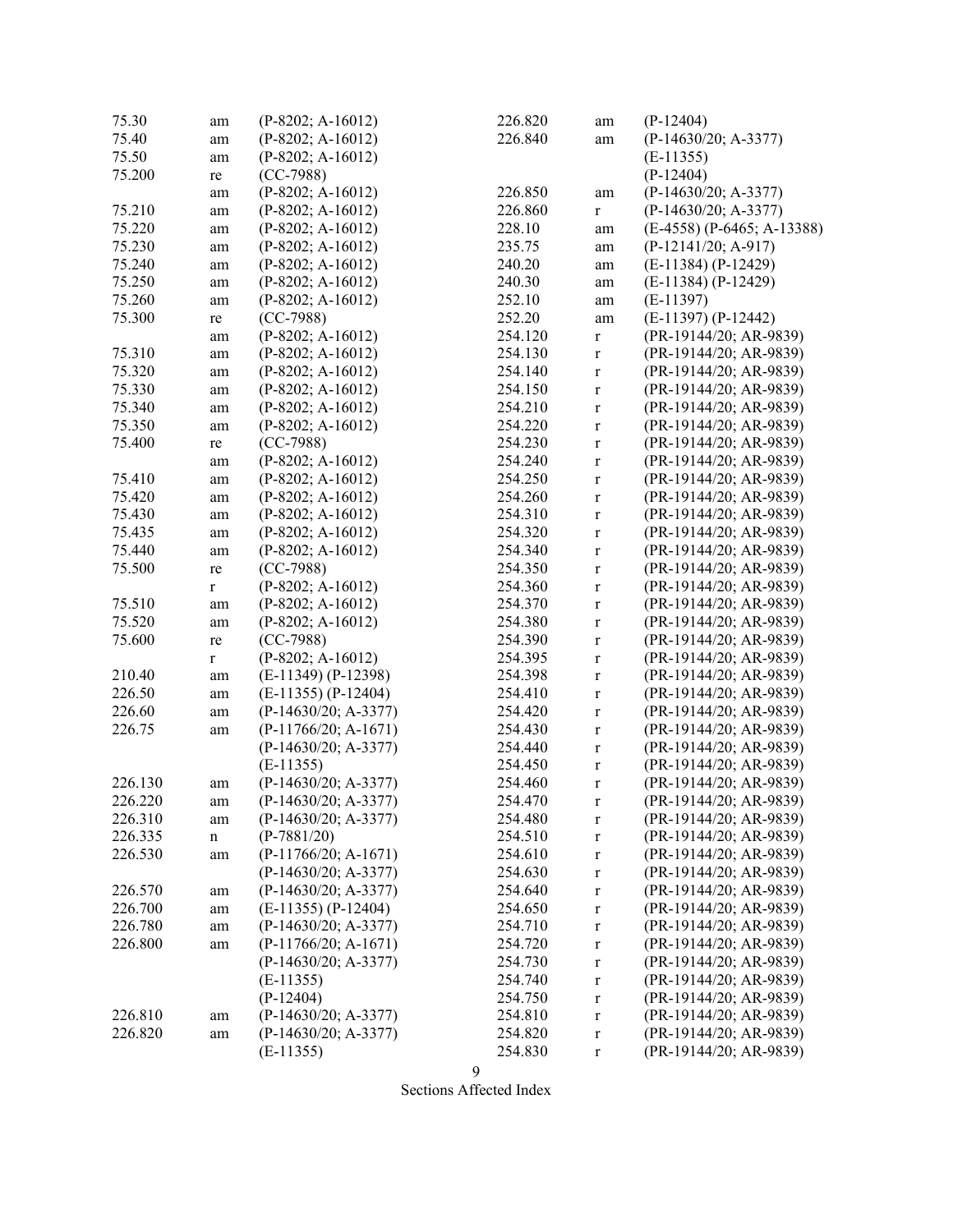| 254.920  | $\mathbf r$  | (PR-19144/20; AR-9839) | 254.1710 | $\mathbf r$ | (PR-19144/20; AR-9839) |
|----------|--------------|------------------------|----------|-------------|------------------------|
| 254.930  | $\mathbf r$  | (PR-19144/20; AR-9839) | 254.1720 | $\mathbf r$ | (PR-19144/20; AR-9839) |
| 254.940  | $\mathbf r$  | (PR-19144/20; AR-9839) | 254.1730 | $\mathbf r$ | (PR-19144/20; AR-9839) |
| 254.980  | $\mathbf r$  | (PR-19144/20; AR-9839) | 254.1740 | $\mathbf r$ | (PR-19144/20; AR-9839) |
| 254.988  | $\mathbf r$  | (PR-19144/20; AR-9839) | 254.1750 | $\mathbf r$ | (PR-19144/20; AR-9839) |
| 254.990  | $\mathbf{r}$ | (PR-19144/20; AR-9839) | 254.1760 | $\mathbf r$ | (PR-19144/20; AR-9839) |
| 254.992  | $\mathbf r$  | (PR-19144/20; AR-9839) | 254.1770 | $\mathbf r$ | (PR-19144/20; AR-9839) |
| 254.995  | $\mathbf r$  | (PR-19144/20; AR-9839) | 254.1780 | $\mathbf r$ | (PR-19144/20; AR-9839) |
| 254.998  | $\mathbf{r}$ | (PR-19144/20; AR-9839) | 254.1810 | $\mathbf r$ | (PR-19144/20; AR-9839) |
| 254.1010 | $\mathbf{r}$ | (PR-19144/20; AR-9839) | 254.1820 | $\mathbf r$ | (PR-19144/20; AR-9839) |
| 254.1020 | $\mathbf{r}$ | (PR-19144/20; AR-9839) | 254.1830 | $\mathbf r$ | (PR-19144/20; AR-9839) |
| 254.1040 | $\mathbf{r}$ | (PR-19144/20; AR-9839) | 254.2010 | $\mathbf r$ | (PR-19144/20; AR-9839) |
| 254.1110 | $\mathbf{r}$ | (PR-19144/20; AR-9839) | 254.2020 |             | (PR-19144/20; AR-9839) |
|          |              |                        |          | $\mathbf r$ |                        |
| 254.1120 | $\mathbf r$  | (PR-19144/20; AR-9839) | 254.2030 | $\mathbf r$ | (PR-19144/20; AR-9839) |
| 254.1130 | $\mathbf r$  | (PR-19144/20; AR-9839) | 254.2040 | $\mathbf r$ | (PR-19144/20; AR-9839) |
| 254.1140 | $\mathbf r$  | (PR-19144/20; AR-9839) | 254.2050 | $\mathbf r$ | (PR-19144/20; AR-9839) |
| 254.1150 | $\mathbf r$  | (PR-19144/20; AR-9839) | 254.2060 | $\mathbf r$ | (PR-19144/20; AR-9839) |
| 254.1160 | $\mathbf{r}$ | (PR-19144/20; AR-9839) | 254.2070 | $\mathbf r$ | (PR-19144/20; AR-9839) |
| 254.1180 | $\mathbf r$  | (PR-19144/20; AR-9839) | 254.2080 | $\mathbf r$ | (PR-19144/20; AR-9839) |
| 254.1185 | $\mathbf r$  | (PR-19144/20; AR-9839) | 254.2085 | $\mathbf r$ | (PR-19144/20; AR-9839) |
| 254.1188 | $\mathbf r$  | (PR-19144/20; AR-9839) | 254.2090 | $\mathbf r$ | (PR-19144/20; AR-9839) |
| 254.1190 | $\mathbf{r}$ | (PR-19144/20; AR-9839) | 254.2092 | $\mathbf r$ | (PR-19144/20; AR-9839) |
| 254.1192 | $\mathbf{r}$ | (PR-19144/20; AR-9839) | 254.2095 | $\mathbf r$ | (PR-19144/20; AR-9839) |
| 254.1198 | $\mathbf r$  | (PR-19144/20; AR-9839) | 254.2098 | $\mathbf r$ | (PR-19144/20; AR-9839) |
| 254.1215 | $\mathbf r$  | (PR-19144/20; AR-9839) | 254.2110 | $\mathbf r$ | (PR-19144/20; AR-9839) |
| 254.1225 | $\mathbf r$  | (PR-19144/20; AR-9839) | 254.2120 | $\mathbf r$ | (PR-19144/20; AR-9839) |
| 254.1235 | $\mathbf r$  | (PR-19144/20; AR-9839) | 254.2130 | $\mathbf r$ | (PR-19144/20; AR-9839) |
| 254.1245 | $\mathbf r$  | (PR-19144/20; AR-9839) | 254.2140 | $\mathbf r$ | (PR-19144/20; AR-9839) |
| 254.1310 | $\mathbf r$  | (PR-19144/20; AR-9839) | 254.2210 | $\mathbf r$ | (PR-19144/20; AR-9839) |
| 254.1320 | $\mathbf r$  | (PR-19144/20; AR-9839) | 254.2220 | $\mathbf r$ | (PR-19144/20; AR-9839) |
| 254.1415 | $\mathbf r$  | (PR-19144/20; AR-9839) | 254.2230 | $\mathbf r$ | (PR-19144/20; AR-9839) |
| 254.1425 | $\mathbf r$  | (PR-19144/20; AR-9839) | 254.2235 | $\mathbf r$ | (PR-19144/20; AR-9839) |
| 254.1430 | $\mathbf r$  | (PR-19144/20; AR-9839) | 254.2245 | $\mathbf r$ | (PR-19144/20; AR-9839) |
| 254.1510 | $\mathbf r$  | (PR-19144/20; AR-9839) | 254.2255 | $\mathbf r$ | (PR-19144/20; AR-9839) |
| 254.1520 |              | (PR-19144/20; AR-9839) | 254.2310 |             | (PR-19144/20; AR-9839) |
|          | $\mathbf r$  |                        |          | $\mathbf r$ |                        |
| 254.1530 | $\mathbf r$  | (PR-19144/20; AR-9839) | 254.2320 | $\mathbf r$ | (PR-19144/20; AR-9839) |
| 254.1540 | $\mathbf r$  | (PR-19144/20; AR-9839) | 254.2330 | $\mathbf r$ | (PR-19144/20; AR-9839) |
| 254.1550 | $\mathbf r$  | (PR-19144/20; AR-9839) | 254.2340 | $\mathbf r$ | (PR-19144/20; AR-9839) |
| 254.1610 | $\mathbf r$  | (PR-19144/20; AR-9839) | 254.2350 | $\mathbf r$ | (PR-19144/20; AR-9839) |
| 254.1620 | r            | (PR-19144/20; AR-9839) | 255.200  | n           | $(EC-1004)$            |
| 254.1630 | r            | (PR-19144/20; AR-9839) | 256.100  | n           | $(P-19269/20; A-9844)$ |
| 254.1640 | $\mathbf r$  | (PR-19144/20; AR-9839) | 256.110  | $\mathbf n$ | $(P-19269/20; A-9844)$ |
| 254.1650 | r            | (PR-19144/20; AR-9839) | 256.111  | n           | (P-19269/20; A-9844)   |
| 254.1660 | r            | (PR-19144/20; AR-9839) | 256.112  | $\mathbf n$ | $(P-19269/20; A-9844)$ |
| 254.1670 | $\mathbf r$  | (PR-19144/20; AR-9839) | 256.113  | $\mathbf n$ | (P-19269/20; A-9844)   |
| 254.1680 | r            | (PR-19144/20; AR-9839) | 256.120  | $\mathbf n$ | (P-19269/20; A-9844)   |
| 254.1682 | r            | (PR-19144/20; AR-9839) | 256.130  | $\mathbf n$ | $(P-19269/20; A-9844)$ |
| 254.1685 | $\mathbf r$  | (PR-19144/20; AR-9839) | 256.150  | $\mathbf n$ | $(P-19269/20; A-9844)$ |
| 254.1688 | $\mathbf r$  | (PR-19144/20; AR-9839) | 256.160  | n           | (P-19269/20; A-9844)   |
| 254.1690 | $\mathbf r$  | (PR-19144/20; AR-9839) | 256.161  | $\mathbf n$ | $(P-19269/20; A-9844)$ |
| 254.1692 | $\mathbf r$  | (PR-19144/20; AR-9839) | 256.162  | n           | $(P-19269/20; A-9844)$ |
| 254.1694 | r            | (PR-19144/20; AR-9839) | 256.163  | n           | $(P-19269/20; A-9844)$ |
| 254.1696 | r            | (PR-19144/20; AR-9839) | 256.164  | $\mathbf n$ | $(P-19269/20; A-9844)$ |
|          |              |                        |          |             |                        |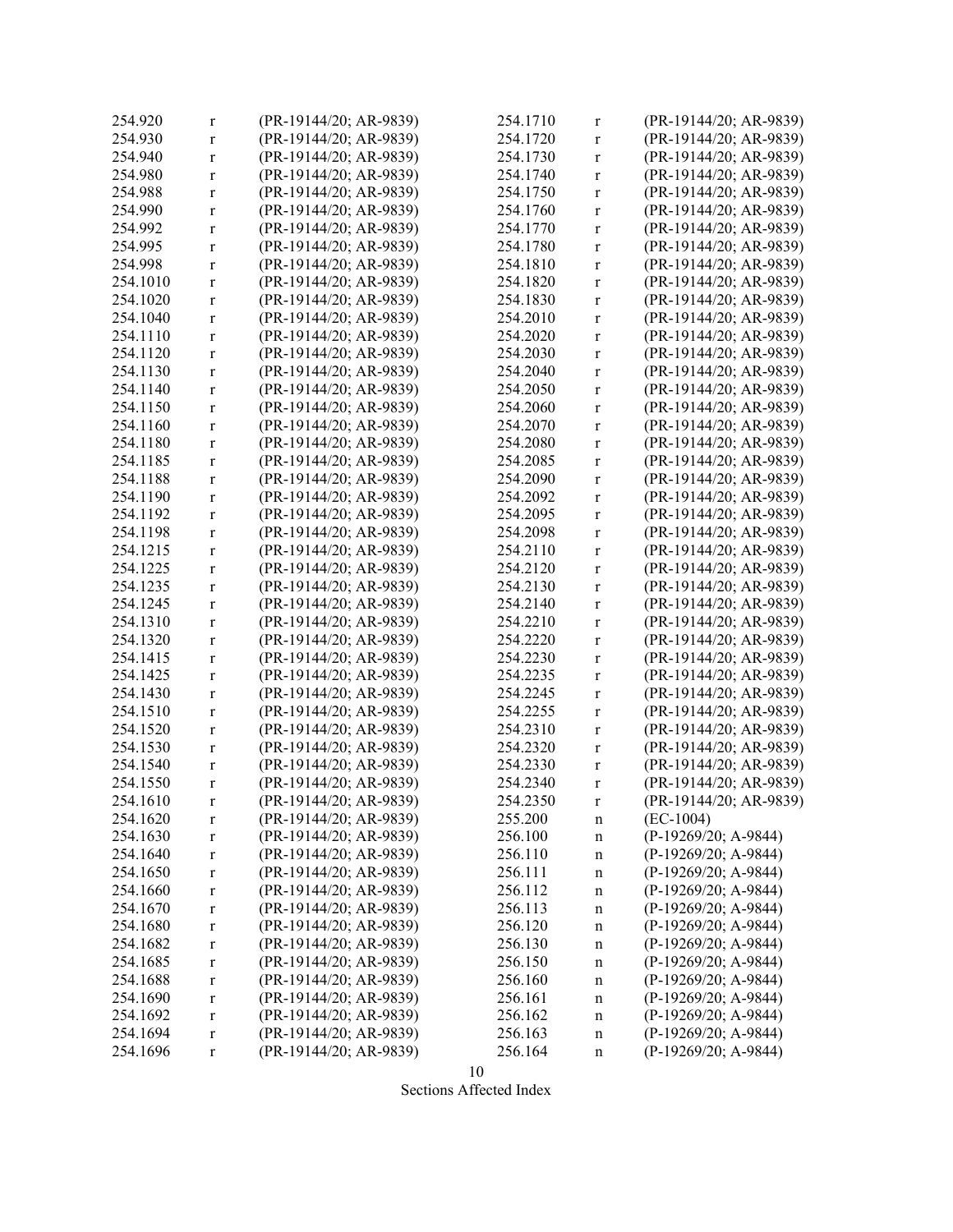| 256.165 | n           | (P-19269/20; A-9844)         | 425.30   | am          | $(E-14233) (P-15892)$   |
|---------|-------------|------------------------------|----------|-------------|-------------------------|
| 256.200 | n           | (P-19269/20; A-9844)         | 425.40   | am          | $(E-14233) (P-15892)$   |
| 256.210 | n           | $(P-19269/20; A-9844)$       | 425.50   | am          | $(E-14233)$ $(E-15362)$ |
| 256.220 | n           | $(P-19269/20; A-9844)$       |          |             | $(P-15892)$             |
| 256.230 | $\mathbf n$ | $(P-19269/20; A-9844)$       | 425.60   | $\mathbf r$ | $(E-14233) (P-15892)$   |
| 256.231 | n           | $(P-19269/20; A-9844)$       | 425.70   | $\mathbf r$ | $(E-14233) (P-15892)$   |
| 256.232 | $\mathbf n$ | $(P-19269/20; A-9844)$       | 425.90   | am          | $(E-14233) (P-15892)$   |
| 256.240 | n           | $(P-19269/20; A-9844)$       | 680.20   | am          | $(P-4740; A-13395)$     |
| 256.250 | n           | (P-19269/20; A-9844)         | 1400.20  | am          | (P-12013/20; A-2466)    |
| 256.300 | n           | (P-19269/20; A-9844)         | 1400.40  | am          | $(P-12013/20; A-2466)$  |
| 256.310 | n           | $(P-19269/20; A-9844)$       | 1400.50  | am          | $(P-12013/20; A-2466)$  |
| 256.320 | n           | (P-19269/20; A-9844)         | 1400.60  | am          | $(P-12013/20; A-2466)$  |
| 256.330 |             | (P-19269/20; A-9844)         | 1400.90  |             | $(P-12013/20; A-2466)$  |
| 256.400 | $\mathbf n$ | (P-19269/20; A-9844)         | 1400.100 | am          | $(P-12013/20; A-2466)$  |
|         | $\mathbf n$ |                              |          | am          |                         |
| 256.410 | n           | $(P-19269/20; A-9844)$       | 1400.105 | am          | $(P-12013/20; A-2466)$  |
| 256.420 | n           | $(P-19269/20; A-9844)$       | 1400.115 | am          | $(P-12013/20; A-2466)$  |
| 256.430 | $\mathbf n$ | $(P-19269/20; A-9844)$       | 1400.117 | am          | $(P-12013/20; A-2466)$  |
| 256.440 | n           | (P-19269/20; A-9844)         | 1400.140 | am          | $(P-12013/20; A-2466)$  |
| 256.450 | $\mathbf n$ | $(P-19269/20; A-9844)$       | 1400.160 | am          | $(P-12013/20; A-2466)$  |
| 267.5   | n           | $(P-18275/20; A-6279)$       | 1400.170 | am          | $(P-12013/20; A-2466)$  |
| 267.10  | n           | $(P-18275/20; A-6279)$       | 1400.177 | am          | $(P-12013/20; A-2466)$  |
| 267.20  | n           | $(P-18275/20; A-6279)$       | 1400.200 | am          | $(P-12013/20; A-2466)$  |
| 267.30  | n           | (P-18275/20; A-6279)         | 1501.201 | am          | $(P-13177/20; A-1616)$  |
| 267.40  | n           | $(P-18275/20; A-6279)$       | 1501.303 | am          | $(P-17524/20; A-12514)$ |
| 267.50  | $\mathbf n$ | $(P-18275/20; A-6279)$       | 1501.304 | am          | $(P-17524/20; A-12514)$ |
| 267.60  | $\mathbf n$ | $(P-18275/20; A-6279)$       | 1501.501 | am          | $(P-13177/20; A-1616)$  |
| 268.5   | n           | $(P-10905)$                  | 1501.510 | am          | $(P-13177/20; A-1616)$  |
| 268.10  | n           | $(P-10905)$                  | 1501.516 | am          | $(P-13177/20; A-1616)$  |
| 268.20  | n           | $(P-10905)$                  | 1501.601 | am          | $(P-13177/20; A-1616)$  |
| 268.30  | n           | $(P-10905)$                  | 1501.603 | am          | $(P-13177/20; A-1616)$  |
| 268.40  | n           | $(P-10905)$                  | 1501.607 | am          | $(P-13177/20; A-1616)$  |
| 268.50  | n           | $(P-10905)$                  | 2500.10  | am          | $(P-17012/20; A-2052)$  |
| 268.60  | n           | $(P-10905)$                  |          |             | $(P-13169)$             |
| 268.100 | n           | $(P-10905)$                  | 2500.20  | am          | $(P-17012/20; A-2052)$  |
| 268.110 | n           | $(P-10905)$                  |          |             | $(P-13169)$             |
| 268.120 | n           | $(P-10905)$                  | 2500.30  | am          | $(P-17012/20; A-2052)$  |
| 268.130 | $\mathbf n$ | $(P-10905)$                  | 2500.40  | am          | $(P-17012/20; A-2052)$  |
| 268.140 | n           | $(P-10905)$                  | 2500.50  | am          | $(P-17012/20; A-2052)$  |
| 305.5   | am          | (P-2773; A-9907) (E-4155)    |          |             | $(P-13169)$             |
| 375.40  | am          | $(EC-1008)$                  | 2500.60  | am          | (P-17012/20; A-2052)    |
| 380.5   | n           | $(P-1802; A-8304)$           |          |             | $(P-13169)$             |
| 380.10  |             | $(P-1802; A-8304)$           | 2500.70  |             | $(P-17012/20; A-2052)$  |
| 380.20  | n           | $(P-1802; A-8304)$           |          | am          | $(P-13169)$             |
| 380.30  | n           | $(P-1802; A-8304)$           | 2500.80  |             | $(P-17012/20; A-2052)$  |
|         | n           |                              |          | am          |                         |
| 401.30  | am          | $(E-3691)$ (P-7103; A-14968) |          |             | $(P-13169)$             |
|         |             | $(E-11407)$                  | 2500.90  | am          | (P-17012/20; A-2052)    |
| 401.240 | am          | $(P-12450)$                  | 2500.100 | am          | (P-17012/20; A-2052)    |
| 405.30  | am          | $(P-7111; A-14976)$          | 2500.110 | am          | $(P-17012/20; A-2052)$  |
| 405.40  | am          | $(P-7111; A-14976)$          | 2500.120 | $\mathbf r$ | $(P-17012/20; A-2052)$  |
| 405.50  | am          | $(P-7111; A-14976)$          | 2500.130 | $\mathbf r$ | $(P-17012/20; A-2052)$  |
| 405.70  | am          | $(P-7111; A-14976)$          | 2700.    | ra          | $(RA-549) (RA-8567)$    |
| 425.5   | am          | $(E-14233) (P-15892)$        | 2700.20  | am          | $(P-2620; A-8430)$      |
| 425.20  | am          | $(E-14233) (P-15892)$        |          |             | $(PP-10794)$            |

11 Sections Affected Index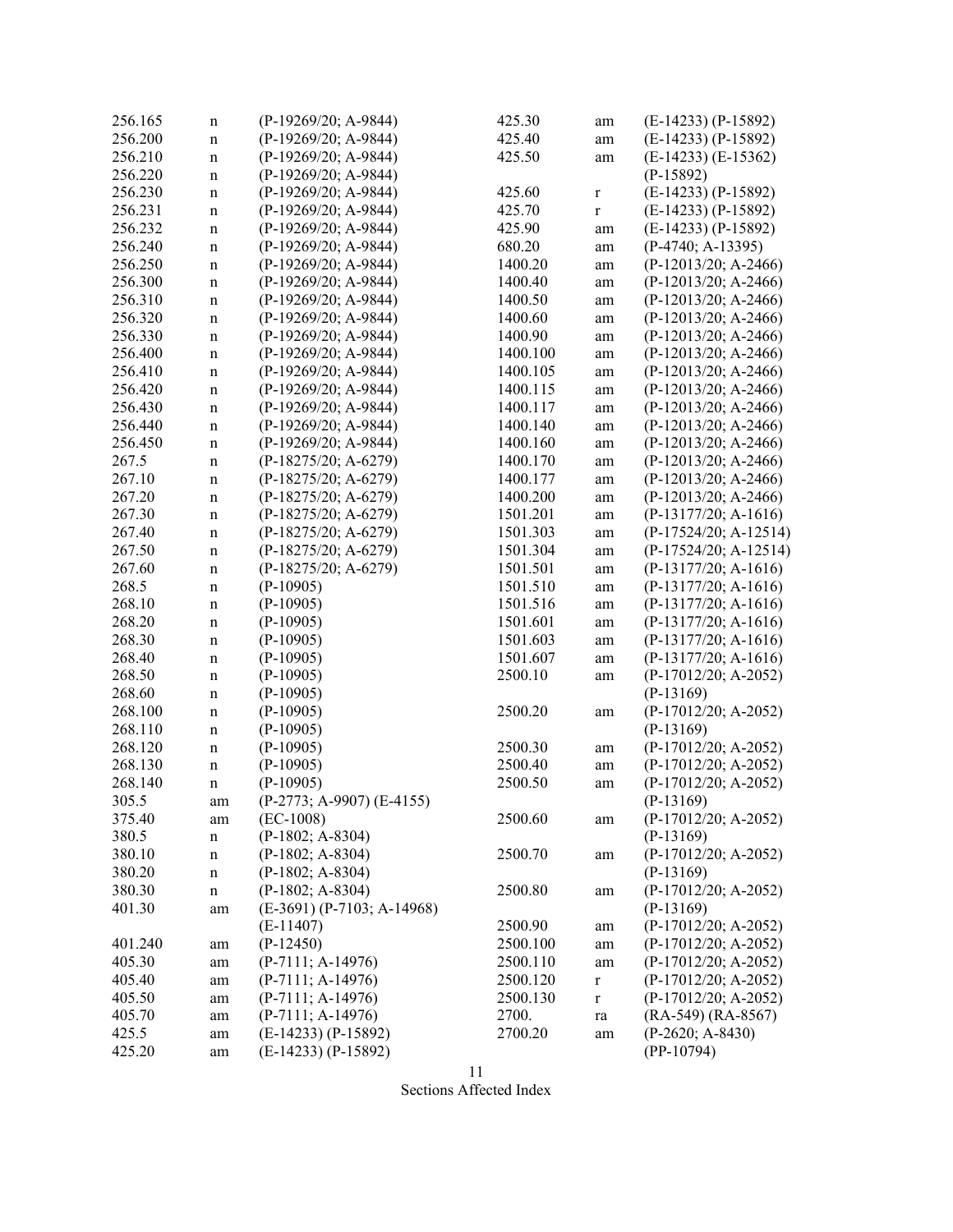| 2700.40         | am          | $(PP-10794)$           | 320.      | ra          | $(RA-8539)$            |
|-----------------|-------------|------------------------|-----------|-------------|------------------------|
| 2700.80         | am          | $(P-2620; A-8430)$     | 330.20    | am          | $(P-10497)$            |
| 2731.30         | am          | $(P-2639; A-8449)$     | 330.220   | am          | $(P-10497)$            |
| 2732.30         | am          | $(P-2645; A-8455)$     | 330.240   | am          | $(P-10497)$            |
| 2741.30         | am          | $(P-2651; A-8461)$     | 330.260   | am          | $(P-10497)$            |
| 2743.20         | am          | $(P-2658; A-8468)$     | 330.270   |             | $(P-10497)$            |
| 2754.30         |             | $(P-2662; A-8472)$     | 330.280   | am          | $(P-10497)$            |
|                 | am          |                        |           | am          |                        |
| 2755.10         | $\bf r$     | (PR-2668; AR-8478)     | 330.310   | am          | $(P-10497)$            |
| 2755.20         | $\mathbf r$ | (PR-2668; AR-8478)     | 330.340   | am          | $(P-10497)$            |
| 2755.30         | $\mathbf r$ | (PR-2668; AR-8478)     | 330.900   | am          | $(P-10497)$            |
| 2755.40         | $\mathbf r$ | (PR-2668; AR-8478)     | 330.App.D | am          | $(P-10497)$            |
| 2755.Ap.A       | $\mathbf r$ | (PR-2668; AR-8478)     | 335.20    | am          | $(P-10598)$            |
| 2763.20         | am          | $(P-10269; A-15332)$   | 335.35    | n           | $(P-10598)$            |
| 2763.30         | am          | $(P-2680; A-8480)$     | 335.40    | am          | $(P-10598)$            |
|                 |             | (P-10269; A-15332)     | 335.45    | $\mathbf n$ | $(P-10598)$            |
| 2763.40         | am          | $(P-2680; A-8480)$     | 335.1040  | am          | $(P-10598)$            |
|                 |             | (P-10269; A-15332)     | 335.1060  | am          | $(P-10598)$            |
| 2764.40         | am          | $(P-2689; A-8489)$     | 335.1080  | am          | $(P-10598)$            |
| 2766.10         | am          | $(P-2694; A-8494)$     | 335.1100  | am          | $(P-10598)$            |
| 2766.15         | am          | $(P-2694; A-8494)$     | 335.1110  | am          | $(P-10598)$            |
| 2766.20         | am          | $(P-2694; A-8494)$     | 335.1120  | am          | $(P-10598)$            |
| 2766.30         | am          | $(P-2694; A-8494)$     | 335.2010  | am          | $(P-10598)$            |
| 3010.           | ra          | $(RA-1085)$            | 335.2040  | am          | $(P-10598)$            |
| 3035.           | ra          | $(RA-9348)$            | 335.2080  | am          | $(P-10598)$            |
| 3035.115        | am          | $(P-14410)$            | 335.2110  | am          | $(P-10598)$            |
| 3035.210        |             | $(P-14410)$            | 335.2140  |             |                        |
|                 | am          |                        |           | am          | $(P-10598)$            |
| 3035.220        | am          | $(P-14410)$            | 335.2150  | $\mathbf n$ | $(P-10598)$            |
| 3035.410        | am          | $(P-14410)$            | 335.4020  | am          | $(P-10598)$            |
| 3035.435        | am          | $(P-14410)$            | 335.5010  | am          | $(P-10598)$            |
| 3035.450        | am          | $(P-14410)$            | 335.6010  | am          | $(P-10598)$            |
| 3035.510        | am          | $(P-14410)$            | 335.7010  | am          | $(P-10598)$            |
| 3035.520        | am          | $(P-14410)$            | 335.7070  | am          | $(P-10598)$            |
| 3035.540        | am          | $(P-14410)$            | 335.7100  | $\mathbf n$ | $(P-10598)$            |
| 3050.10         | am          | $(P-18660/20; A-9538)$ | 335.8010  | re          | $(CC-10286)$           |
| 3050.45         | $\mathbf n$ | $(P-18660/20; A-9538)$ |           | am          | $(P-10598)$            |
| 3050.60         | am          | $(P-18660/20; A-9538)$ | 335.8040  | am          | $(P-10598)$            |
| 3050.75         | $\mathbf n$ | $(P-18660/20; A-9538)$ | 335.8150  | am          | $(P-10598)$            |
|                 |             |                        | 335.8220  | r           | $(P-10598)$            |
| <u>TITLE 26</u> |             |                        | 335.8230  | am          | $(P-10598)$            |
| 212.218         | am          | $(P-14131)$            | 335.9010  | am          | $(P-10598)$            |
|                 |             |                        | 335.9030  | am          | $(P-10598)$            |
| <b>TITLE 29</b> |             |                        | 335.9040  | am          | $(P-10598)$            |
|                 |             |                        | 335.9050  | am          | $(P-10598)$            |
| <b>TITLE 32</b> |             |                        | 335.9060  | am          | $(P-10598)$            |
|                 |             | $(P-5249; A-9911)$     | 335.9070  |             | $(P-10598)$            |
| 310.20          | am          |                        |           | am          |                        |
| 310.30          | am          | $(P-5249; A-9911)$     | 335.9080  | am          | $(P-10598)$            |
| 310.50          | am          | $(P-5249; A-9911)$     | 335.9100  | am          | $(P-10598)$            |
| 310.78          | am          | $(P-5249; A-9911)$     | 335.9120  | am          | $(P-10598)$            |
| 310.80          | $\mathbf r$ | $(P-5249; A-9911)$     | 335.9130  | am          | $(P-10598)$            |
| 310.81          | am          | $(P-5249; A-9911)$     | 335.9140  | am          | $(P-10598)$            |
| 310.82          | $\mathbf r$ | $(P-5249; A-9911)$     | 335.9150  | am          | $(P-10598)$            |
| 310.110         | am          | $(P-5249; A-9911)$     | 335.9160  | am          | $(P-10598)$            |
| 315.            | ra          | $(RA-1030)$            | 340.1060  | am          | $(P-19617/20; A-4895)$ |

12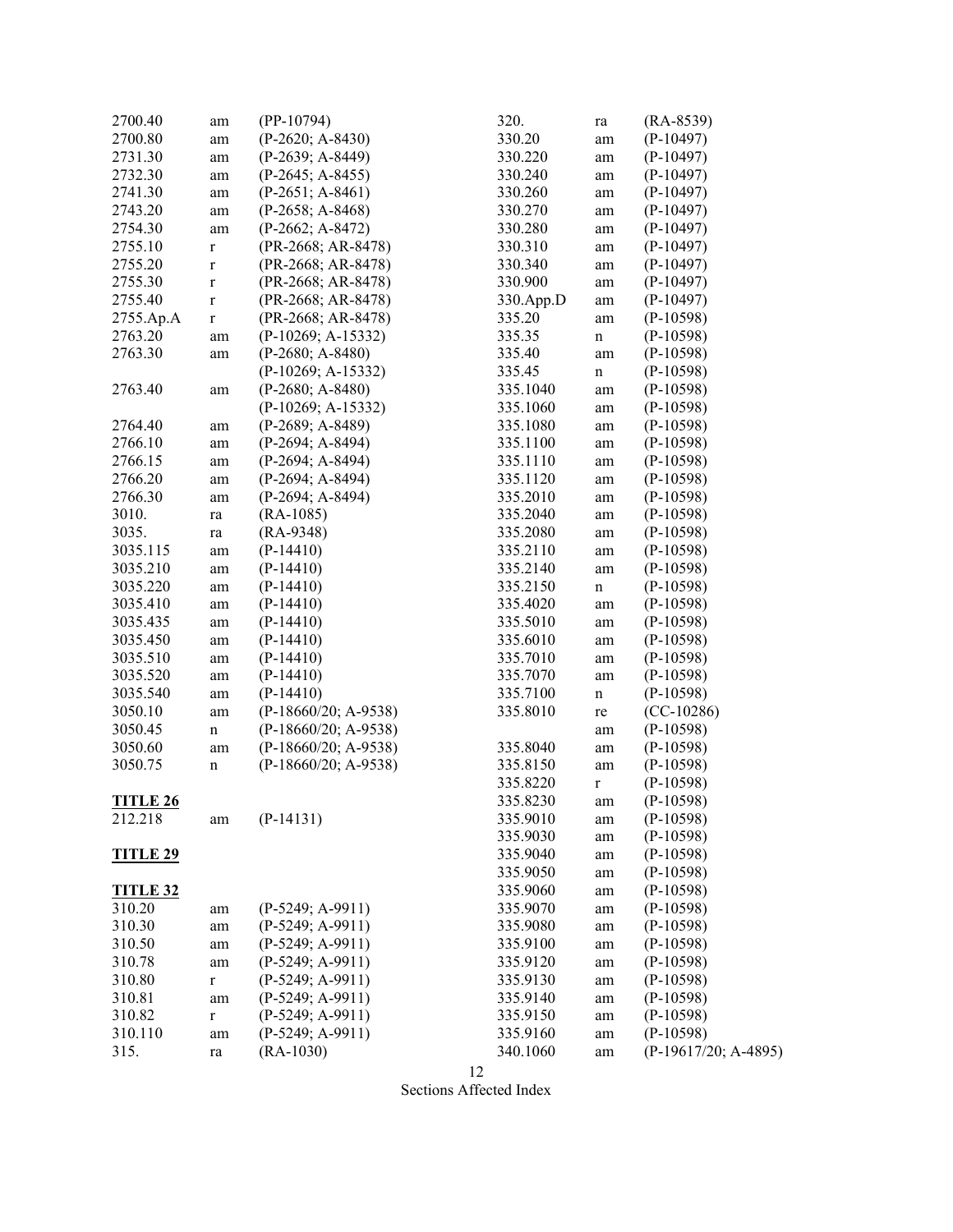| 501.40          | am          | $(P-5280; A-9941)$     | 211.2412 | n           | $(P-17146/20; A-3509)$ |
|-----------------|-------------|------------------------|----------|-------------|------------------------|
| 501.80          | am          | $(P-5280; A-9941)$     | 211.2480 | n           | (P-17146/20; A-3509)   |
| 505.20          | am          | $(P-12/20; A-686)$     | 211.2485 | n           | $(P-17146/20; A-3509)$ |
| 505.30          | am          | $(P-12/20; A-686)$     | 211.2612 | n           | $(P-17146/20; A-3509)$ |
| 505.40          | am          | $(P-12/20; A-686)$     | 211.2613 | n           | $(P-17146/20; A-3509)$ |
| 505.80          | am          | $(P-12/20; A-686)$     | 211.2795 | n           | $(P-17146/20; A-3509)$ |
| 505.86          | am          | $(P-12/20; A-686)$     | 211.2980 | am          | $(P-17146/20; A-3509)$ |
| 505.90          | am          | $(P-12/20; A-686)$     | 211.3160 | $\mathbf n$ | $(P-17146/20; A-3509)$ |
| 505.1800        | am          | $(P-12/20; A-686)$     | 211.3180 | n           | $(P-17146/20; A-3509)$ |
| 505.2400        | am          | $(P-12/20; A-686)$     | 211.3230 | am          | $(P-17146/20; A-3509)$ |
| 505.2500        | am          | $(P-12/20; A-686)$     | 211.3360 | n           | $(P-17146/20; A-3509)$ |
|                 |             |                        | 211.3755 |             | $(P-17146/20; A-3509)$ |
|                 |             |                        | 211.3850 | n           | $(P-17146/20; A-3509)$ |
| <b>TITLE 35</b> |             |                        |          | am          |                        |
| 186.115         | am          | $(P-10689)$            | 211.3870 | am          | (P-17146/20; A-3509)   |
| 211.            | ra          | $(RA-560) (RA-8122)$   | 211.3920 | $\mathbf n$ | $(P-17146/20; A-3509)$ |
|                 |             | $(RA-16402)$           | 211.4066 | n           | $(P-17146/20; A-3509)$ |
| 211.125         | $\mathbf n$ | (P-17146/20; A-3509)   | 211.4215 | n           | $(P-17146/20; A-3509)$ |
| 211.234         | $\mathbf n$ | $(P-17146/20; A-3509)$ | 211.4535 | n           | $(P-17146/20; A-3509)$ |
| 211.245         | $\mathbf n$ | $(P-17146/20; A-3509)$ | 211.5072 | n           | $(P-17146/20; A-3509)$ |
| 211.271         | $\mathbf n$ | $(P-17146/20; A-3509)$ | 211.5336 | n           | $(P-17146/20; A-3509)$ |
| 211.272         | $\mathbf n$ | $(P-17146/20; A-3509)$ | 211.5338 | n           | $(P-17146/20; A-3509)$ |
| 211.273         | $\mathbf n$ | $(P-17146/20; A-3509)$ | 211.5339 | $\mathbf n$ | $(P-17146/20; A-3509)$ |
| 211.275         | $\mathbf n$ | $(P-17146/20; A-3509)$ | 211.5585 | am          | $(P-17146/20; A-3509)$ |
| 211.277         | $\mathbf n$ | $(P-17146/20; A-3509)$ | 211.5675 | n           | $(P-17146/20; A-3509)$ |
| 211.278         | $\mathbf n$ | $(P-17146/20; A-3509)$ | 211.5680 | n           | $(P-17146/20; A-3509)$ |
| 211.280         | $\mathbf n$ | $(P-17146/20; A-3509)$ | 211.5805 | n           | (P-17146/20; A-3509)   |
| 211.284         | $\mathbf n$ | $(P-17146/20; A-3509)$ | 211.5855 | n           | $(P-17146/20; A-3509)$ |
| 211.289         | $\mathbf n$ | $(P-17146/20; A-3509)$ | 211.5883 | n           | $(P-17146/20; A-3509)$ |
| 211.300         | $\mathbf n$ | $(P-17146/20; A-3509)$ | 211.5887 | n           | (P-17146/20; A-3509)   |
| 211.303         | $\mathbf n$ | (P-17146/20; A-3509)   | 211.5895 | n           | (P-17146/20; A-3509)   |
| 211.491         | $\mathbf n$ | $(P-17146/20; A-3509)$ | 211.5900 | n           | $(P-17146/20; A-3509)$ |
| 211.500         | $\mathbf n$ | $(P-17146/20; A-3509)$ | 211.5905 | $\mathbf n$ | $(P-17146/20; A-3509)$ |
| 211.520         | $\mathbf n$ | $(P-17146/20; A-3509)$ | 211.5907 | n           | $(P-17146/20; A-3509)$ |
| 211.712         | $\mathbf n$ | $(P-17146/20; A-3509)$ | 211.6013 | n           | $(P-17146/20; A-3509)$ |
| 211.737         | $\mathbf n$ | (P-17146/20; A-3509)   | 211.6055 | n           | $(P-17146/20; A-3509)$ |
| 211.975         | $\mathbf n$ | $(P-17146/20; A-3509)$ | 211.6064 | n           | $(P-17146/20; A-3509)$ |
| 211.985         | $\mathbf n$ | $(P-17146/20; A-3509)$ | 211.6133 | n           | $(P-17146/20; A-3509)$ |
| 211.1095        | $\mathbf n$ | $(P-17146/20; A-3509)$ | 211.6137 | n           | $(P-17146/20; A-3509)$ |
| 211.1327        | $\mathbf n$ | $(P-17146/20; A-3509)$ | 211.6426 | n           | $(P-17146/20; A-3509)$ |
| 211.1329        | $\mathbf n$ | $(P-17146/20; A-3509)$ | 211.6428 | n           | $(P-17146/20; A-3509)$ |
| 211.1432        | $\mathbf n$ | $(P-17146/20; A-3509)$ | 211.6575 | n           | $(P-17146/20; A-3509)$ |
| 211.1555        |             | $(P-17146/20; A-3509)$ | 211.6583 |             | $(P-17146/20; A-3509)$ |
| 211.1567        | $\mathbf n$ | $(P-17146/20; A-3509)$ | 211.6670 | n           | $(P-17146/20; A-3509)$ |
|                 | $\mathbf n$ | (P-17146/20; A-3509)   |          | am          | $(P-17146/20; A-3509)$ |
| 211.1620        | $\mathbf n$ |                        | 211.6685 | $\mathbf n$ | $(P-17146/20; A-3509)$ |
| 211.1625        | $\mathbf n$ | $(P-17146/20; A-3509)$ | 211.6720 | am          |                        |
| 211.1735        | $\mathbf n$ | $(P-17146/20; A-3509)$ | 211.7260 | n           | $(P-17146/20; A-3509)$ |
| 211.1820        | $\mathbf n$ | $(P-17146/20; A-3509)$ | 211.7275 | n           | $(P-17146/20; A-3509)$ |
| 211.1895        | $\mathbf n$ | $(P-17146/20; A-3509)$ | 219.105  | am          | $(P-17190/20; A-3553)$ |
| 211.1915        | $\mathbf n$ | $(P-17146/20; A-3509)$ | 219.106  | am          | $(P-17190/20; A-3553)$ |
| 211.2035        | $\mathbf n$ | $(P-17146/20; A-3509)$ | 219.110  | am          | $(P-17190/20; A-3553)$ |
| 211.2180        | $\mathbf n$ | $(P-17146/20; A-3509)$ | 219.112  | am          | $(P-17190/20; A-3553)$ |
| 211.2340        | $\mathbf n$ | $(P-17146/20; A-3509)$ | 219.187  | am          | $(P-17190/20; A-3553)$ |
| 211.2400        | $\mathbf n$ | $(P-17146/20; A-3509)$ | 219.204  | am          | $(P-17190/20; A-3553)$ |

13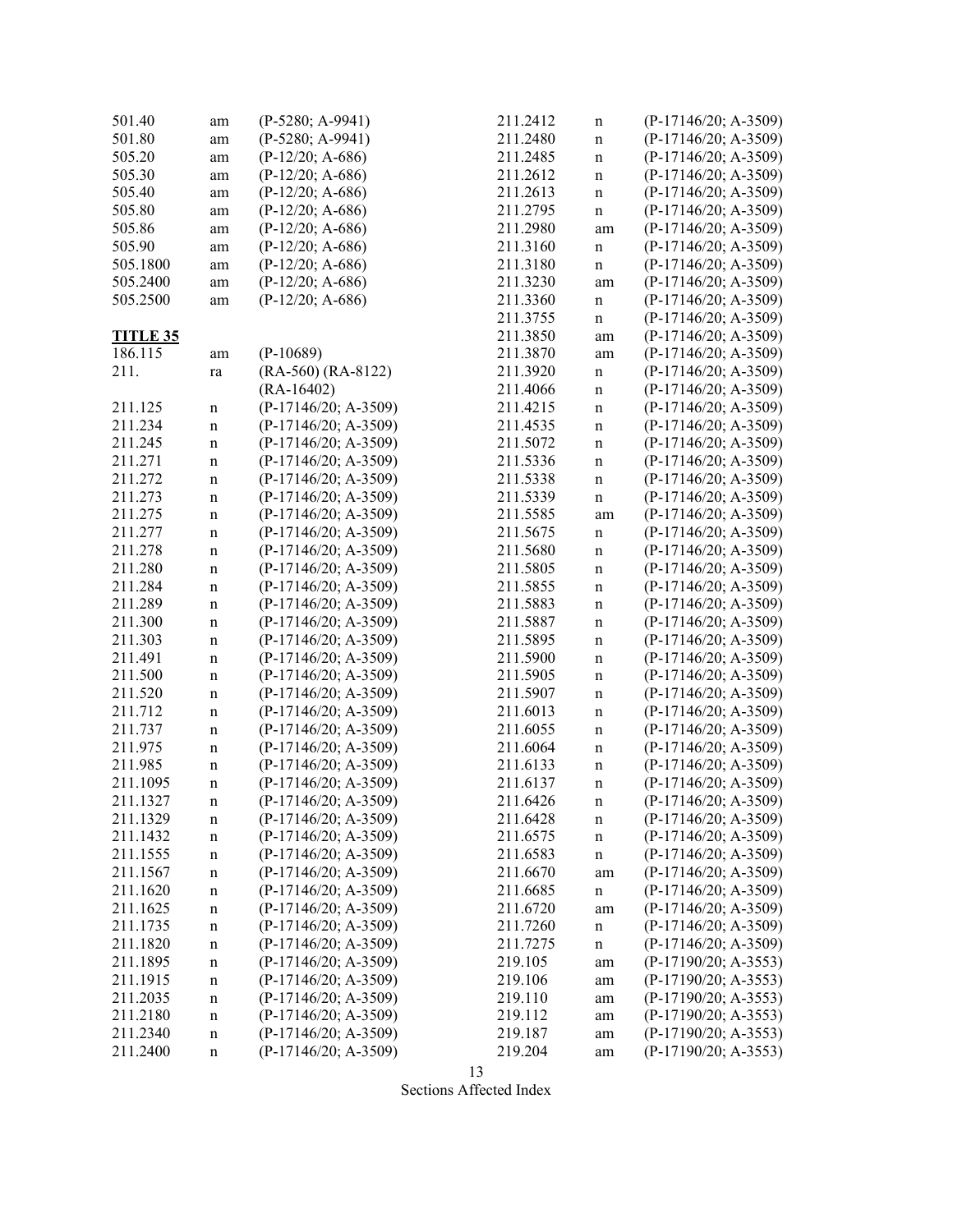| 219.205  | am          | $(P-17190/20; A-3553)$ | 845.510         | n           | $(P-6696/20; A-5884)$ |
|----------|-------------|------------------------|-----------------|-------------|-----------------------|
| 219.207  | am          | $(P-17190/20; A-3553)$ | 845.520         | n           | $(P-6696/20; A-5884)$ |
| 219.208  | am          | $(P-17190/20; A-3553)$ | 845.530         | $\mathbf n$ | $(P-6696/20; A-5884)$ |
| 219.211  | am          | (P-17190/20; A-3553)   | 845.540         | $\mathbf n$ | $(P-6696/20; A-5884)$ |
| 219.219  | am          | $(P-17190/20; A-3553)$ | 845.550         | $\mathbf n$ | $(P-6696/20; A-5884)$ |
| 243.101  | am          | $(P-16081/20; A-337)$  | 845.600         | $\mathbf n$ | $(P-6696/20; A-5884)$ |
| 243.102  | am          | (P-16081/20; A-337)    | 845.610         | $\mathbf n$ | $(P-6696/20; A-5884)$ |
| 243.105  | am          | $(P-16081/20; A-337)$  | 845.620         | $\mathbf n$ | $(P-6696/20; A-5884)$ |
| 243.107  | am          | $(P-16081/20; A-337)$  | 845.630         | $\mathbf n$ | $(P-6696/20; A-5884)$ |
| 243.108  | am          | $(P-16081/20; A-337)$  | 845.640         | $\mathbf n$ | $(P-6696/20; A-5884)$ |
| 249.100  | $\mathbf n$ | $(P-2216/20; A-1696)$  | 845.650         | $\mathbf n$ | $(P-6696/20; A-5884)$ |
| 249.105  | $\mathbf n$ | $(P-2216/20; A-1696)$  | 845.660         | $\mathbf n$ | $(P-6696/20; A-5884)$ |
| 249.110  | $\mathbf n$ | $(P-2216/20; A-1696)$  | 845.670         | $\mathbf n$ | $(P-6696/20; A-5884)$ |
| 249.115  | $\mathbf n$ | $(P-2216/20; A-1696)$  | 845.680         | n           | $(P-6696/20; A-5884)$ |
| 249.120  | $\mathbf n$ | $(P-2216/20; A-1696)$  | 845.700         | $\mathbf n$ | $(P-6696/20; A-5884)$ |
| 307.3301 | am          | $(P-4212; A-8035)$     | 845.710         | $\mathbf n$ | $(P-6696/20; A-5884)$ |
| 310.106  |             | $(P-4238; A-8061)$     | 845.720         |             | $(P-6696/20; A-5884)$ |
|          | am          |                        |                 | $\mathbf n$ |                       |
| 310.107  | am          | $(P-4238; A-8061)$     | 845.730         | $\mathbf n$ | $(P-6696/20; A-5884)$ |
| 310.605  | am          | $(P-4238; A-8061)$     | 845.740         | $\mathbf n$ | (P-6696/20; A-5884)   |
| 310.611  | am          | $(P-4238; A-8061)$     | 845.750         | $\mathbf n$ | $(P-6696/20; A-5884)$ |
| 310.612  | am          | $(P-4238; A-8061)$     | 845.760         | $\mathbf n$ | $(P-6696/20; A-5884)$ |
| 845.100  | $\mathbf n$ | $(P-6696/20; A-5884)$  | 845.770         | $\mathbf n$ | (P-6696/20; A-5884)   |
| 845.110  | n           | $(P-6696/20; A-5884)$  | 845.780         | $\mathbf n$ | $(P-6696/20; A-5884)$ |
| 845.120  | $\mathbf n$ | $(P-6696/20; A-5884)$  | 845.800         | $\mathbf n$ | $(P-6696/20; A-5884)$ |
| 845.130  | $\mathbf n$ | (P-6696/20; A-5884)    | 845.810         | $\mathbf n$ | (P-6696/20; A-5884)   |
| 845.140  | $\mathbf n$ | $(P-6696/20; A-5884)$  | 845.900         | n           | $(P-6696/20; A-5884)$ |
| 845.150  | $\mathbf n$ | $(P-6696/20; A-5884)$  | 845.910         | $\mathbf n$ | $(P-6696/20; A-5884)$ |
| 845.160  | $\mathbf n$ | $(P-6696/20; A-5884)$  | 845.920         | $\mathbf n$ | $(P-6696/20; A-5884)$ |
| 845.170  | $\mathbf n$ | $(P-6696/20; A-5884)$  | 845.930         | $\mathbf n$ | $(P-6696/20; A-5884)$ |
| 845.200  | $\mathbf n$ | $(P-6696/20; A-5884)$  | 845.940         | $\mathbf n$ | $(P-6696/20; A-5884)$ |
| 845.210  | $\mathbf n$ | $(P-6696/20; A-5884)$  | 845.950         | $\mathbf n$ | $(P-6696/20; A-5884)$ |
| 845.220  | $\mathbf n$ | $(P-6696/20; A-5884)$  | 845.960         | $\mathbf n$ | $(P-6696/20; A-5884)$ |
| 845.230  | $\mathbf n$ | $(P-6696/20; A-5884)$  | 845.970         | $\mathbf n$ | $(P-6696/20; A-5884)$ |
| 845.240  | $\mathbf n$ | $(P-6696/20; A-5884)$  | 845.980         | $\mathbf n$ | $(P-6696/20; A-5884)$ |
| 845.250  | $\mathbf n$ | $(P-6696/20; A-5884)$  | 845.990         | n           | $(P-6696/20; A-5884)$ |
| 845.260  | $\mathbf n$ | $(P-6696/20; A-5884)$  |                 |             |                       |
| 845.270  | $\mathbf n$ | $(P-6696/20; A-5884)$  | <b>TITLE 38</b> |             |                       |
| 845.280  | $\mathbf n$ | $(P-6696/20; A-5884)$  | 100.5           | n           | $(P-6503; A-12525)$   |
| 845.290  | n           | $(P-6696/20; A-5884)$  | 100.10          | n           | $(P-6503; A-12525)$   |
| 845.300  | n           | $(P-6696/20; A-5884)$  | 100.20          | $\mathbf n$ | $(P-6503; A-12525)$   |
| 845.310  | $\mathbf n$ | $(P-6696/20; A-5884)$  | 100.30          | $\mathbf n$ | $(P-6503; A-12525)$   |
| 845.320  | $\mathbf n$ | $(P-6696/20; A-5884)$  | 100.40          | $\mathbf n$ | $(P-6503; A-12525)$   |
| 845.330  | $\mathbf n$ | $(P-6696/20; A-5884)$  | 100.50          | $\mathbf n$ | $(P-6503; A-12525)$   |
| 845.340  | $\mathbf n$ | $(P-6696/20; A-5884)$  | 100.60          | $\mathbf n$ | $(P-6503; A-12525)$   |
| 845.350  | $\mathbf n$ | $(P-6696/20; A-5884)$  | 100.70          | $\mathbf n$ | $(P-6503; A-12525)$   |
| 845.400  | $\mathbf n$ | $(P-6696/20; A-5884)$  | 100.80          | $\mathbf n$ | $(P-6503; A-12525)$   |
| 845.410  | $\mathbf n$ | (P-6696/20; A-5884)    | 100.90          | n           | $(P-6503; A-12525)$   |
| 845.420  | $\mathbf n$ | $(P-6696/20; A-5884)$  | 100.100         | $\mathbf n$ | $(P-6503; A-12525)$   |
| 845.430  | $\mathbf n$ | (P-6696/20; A-5884)    | 100.110         | $\mathbf n$ | $(P-6503; A-12525)$   |
| 845.440  | $\mathbf n$ | $(P-6696/20; A-5884)$  | 100.120         | n           | $(P-6503; A-12525)$   |
| 845.450  | $\mathbf n$ | $(P-6696/20; A-5884)$  | 100.130         | n           | $(P-6503; A-12525)$   |
| 845.460  | $\mathbf n$ | $(P-6696/20; A-5884)$  | 100.140         | $\mathbf n$ | $(P-6503; A-12525)$   |
| 845.500  | n           | $(P-6696/20; A-5884)$  | 100.150         | n           | $(P-6503; A-12525)$   |
|          |             |                        |                 |             |                       |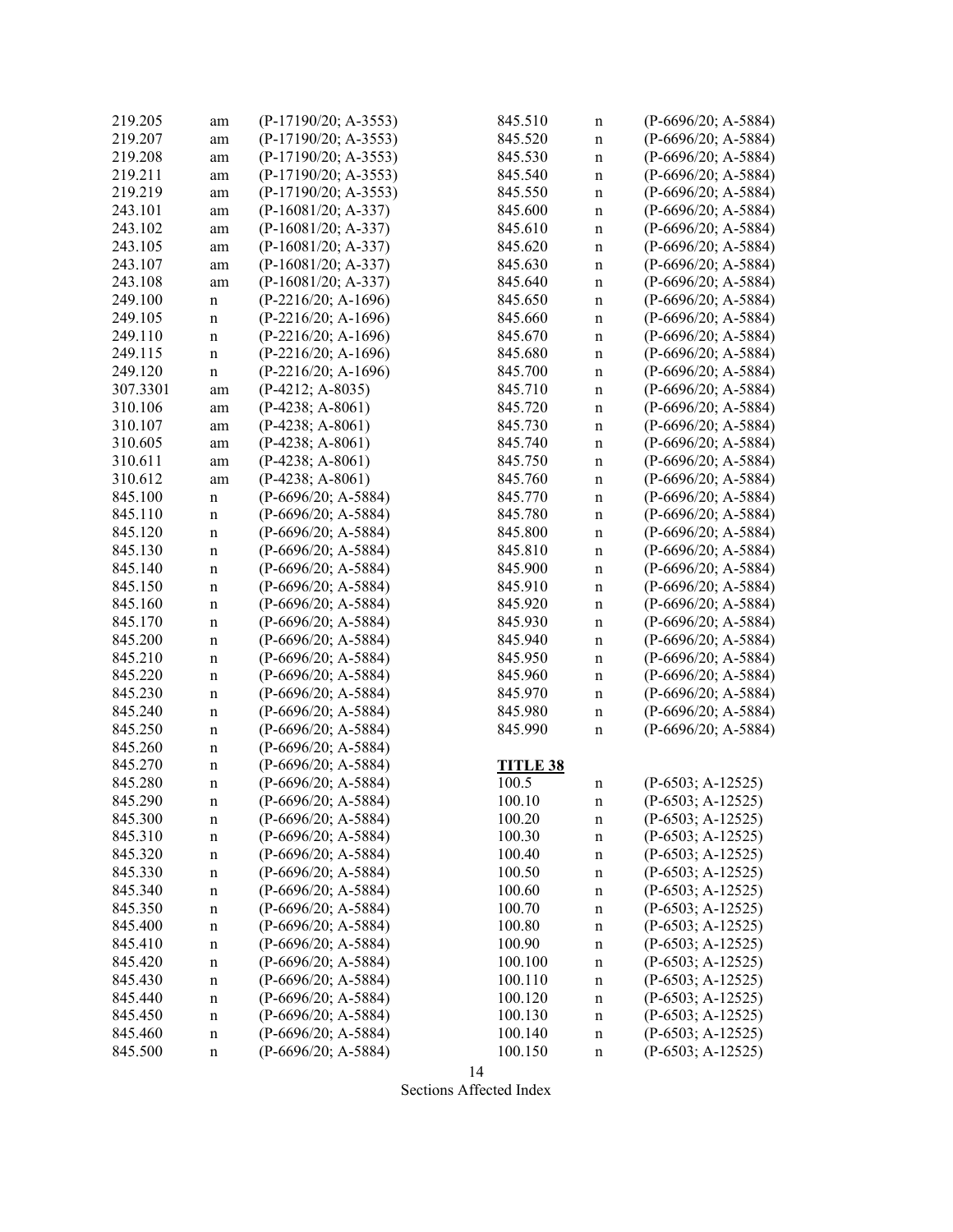| 100.160      | $\mathbf n$ | $(P-6503; A-12525)$         | 210.1           | am          | $(P-19429/20; A-4467)$      |
|--------------|-------------|-----------------------------|-----------------|-------------|-----------------------------|
| 100.170      | $\mathbf n$ | $(P-6503; A-12525)$         |                 |             | $(P-6117)$                  |
| 100.180      | n           | $(P-6503; A-12525)$         | 210.2           | $\mathbf n$ | $(P-6117)$                  |
| 100.185      | $\mathbf n$ | $(P-6503; A-12525)$         | 210.15          | am          | (P-19429/20; A-4467)        |
| 100.190      | n           | $(P-6503; A-12525)$         | 210.16          | am          | $(P-6117)$                  |
| 100.200      | n           | $(P-6503; A-12525)$         | 210.70          | am          | $(P-6117)$                  |
| 100.210      | $\mathbf n$ | $(P-6503; A-12525)$         | 210.72          | am          | $(P-6117)$                  |
| 100.220      | n           | $(P-6503; A-12525)$         | 210.75          | am          | $(P-6117)$                  |
| 100.230      | n           | $(P-6503; A-12525)$         | 210.200         | am          | $(P-6117)$                  |
| 100.240      | $\mathbf n$ | $(P-6503; A-12525)$         | 210.250         | am          | $(P-6117)$                  |
| 100.250      | $\mathbf n$ | $(P-6503; A-12525)$         | 210.260         | am          | $(P-6117)$                  |
| 100.255      | $\mathbf n$ | $(P-6503; A-12525)$         | 210.App.A       | $\mathbf n$ | $(P-6117)$                  |
| 100.256      | $\mathbf n$ | $(P-6503; A-12525)$         | 215.10          | am          | $(P-6137)$                  |
| 100.257      | n           | $(P-6503; A-12525)$         | 215.20          | am          | $(P-6137)$                  |
| 100.260      | n           | $(P-6503; A-12525)$         | 216.100         | am          | $(P-6146)$                  |
| 100.270      | $\mathbf n$ | $(P-6503; A-12525)$         | 216.App.A       | $\mathbf n$ | $(P-6146)$                  |
| 110.1        | am          | (P-19409/20; A-4449)        | 217.100         | $\mathbf n$ | $(P-6151)$                  |
|              |             | $(P-6086)$                  | 217.App.A       | $\mathbf n$ | $(P-6151)$                  |
| 110.2        | $\mathbf n$ | $(P-6086)$                  | 381.10          | $\mathbf n$ | $(P-197; A-5834) (RC-5714)$ |
| 110.15       |             | (P-19409/20; A-4449)        | 381.20          |             | $(P-197; A-5834) (RC-5714)$ |
| 110.80       | am          | $(P-6086)$                  | 381.30          | n           | $(P-197; A-5834) (RC-5714)$ |
| 110.215      | am          |                             | 392.            | n           | $(RA-9219)$                 |
|              | $\mathbf r$ | $(P-6086)$                  |                 | ra          |                             |
| 110.216      | $\mathbf r$ | $(P-6086)$                  |                 |             |                             |
| 110.240      | am          | $(P-6086)$                  | <b>TITLE 41</b> |             |                             |
| 110.290      | am          | $(P-6086)$                  | 109.            | ra          | $(RA-846) (RA-9351)$        |
| 110.300      | am          | $(P-6086)$                  | 141.250         | $\mathbf n$ | $(P-3291; A-11584)$         |
| 110.320      | $\mathbf r$ | $(P-6086)$                  | 141.309         | am          | $(P-3291; A-11584)$         |
| 110.330      | $\mathbf r$ | $(P-6086)$                  | 141.315         | am          | (P-3291; A-11584)           |
| 110.340      | am          | $(P-6086)$                  | 141.327         | am          | $(P-3291; A-11584)$         |
| 110.360      | am          | $(P-6086)$                  | 141.334         | am          | $(P-3291; A-11584)$         |
| 110.370      | am          | $(P-6086)$                  | 141.336         | am          | $(P-3291; A-11584)$         |
| 110.390      | am          | $(P-6086)$                  | 141.344         | am          | $(P-3291; A-11584)$         |
| 110.420      | am          | $(P-6086)$                  | 141.367         | am          | $(P-3291; A-11584)$         |
| 110.430      | am          | $(P-6086)$                  | 141.390         | $\mathbf n$ | $(P-3291; A-11584)$         |
| $110.$ App.C | $\mathbf n$ | $(P-6086)$                  | 141.395         | $\mathbf n$ | $(P-3291; A-11584)$         |
| 120.         | ra          | $(RA-1047)$                 | 1000.60         | am          | $(P-1312; A-7120)$          |
| 120.10       | am          | $(P-5477; A-9947)$          | 1000.80         | am          | $(P-1312; A-7120)$          |
| 120.30       | am          | $(P-5477; A-9947)$          | 2120.20         | am          | $(P-16118)$                 |
| 120.40       | am          | (P-5477; A-9947)            | 2120.50         | am          | $(P-16118)$                 |
| 120.50       | am          | $(P-5477; A-9947)$          |                 |             |                             |
| 120.60       | am          | $(P-5477; A-9947)$          | TITLE 44        |             |                             |
| 120.90       | am          | $(P-5477; A-9947)$          | 1.5             | am          | $(P-10293)$                 |
| 120.110      | am          | $(P-5477; A-9947)$          | 1.10            | am          | $(P-10293)$                 |
| 120.140      | am          | $(P-5477; A-9947)$          | 1.15            | am          | $(P-10293)$                 |
| 120.160      | am          | $(P-5477; A-9947)$          | 1.525           | am          | $(P-10293)$                 |
| 125.70       | am          | $(P-5485; A-9954)$          | 1.1005          | am          | $(P-10293)$                 |
| 160.1        | am          | (P-19420/20; A-4459)        | 1.1040          | am          | $(P-10293)$                 |
| 160.5        | n           | $(P-19420/20; A-4459)$      | 1.1060          | am          | $(P-10293)$                 |
| 160.280      | am          | (P-19420/20; A-4459)        | 1.1501          | am          | $(P-10293)$                 |
|              |             | $(P-13502)$                 | 1.1515          | $\mathbf r$ | $(P-10293)$                 |
| 190.60       | am          | $(P-13508)$ $(E-13695)$     | 1.1525          | am          | $(P-10293)$                 |
| 190.230      | n           | $(P-1093; A-5829)$ (E-1186) | 1.1535          | am          | $(P-10293)$                 |
|              |             |                             | 1.1560          | am          | $(P-10293)$                 |
|              |             |                             |                 |             |                             |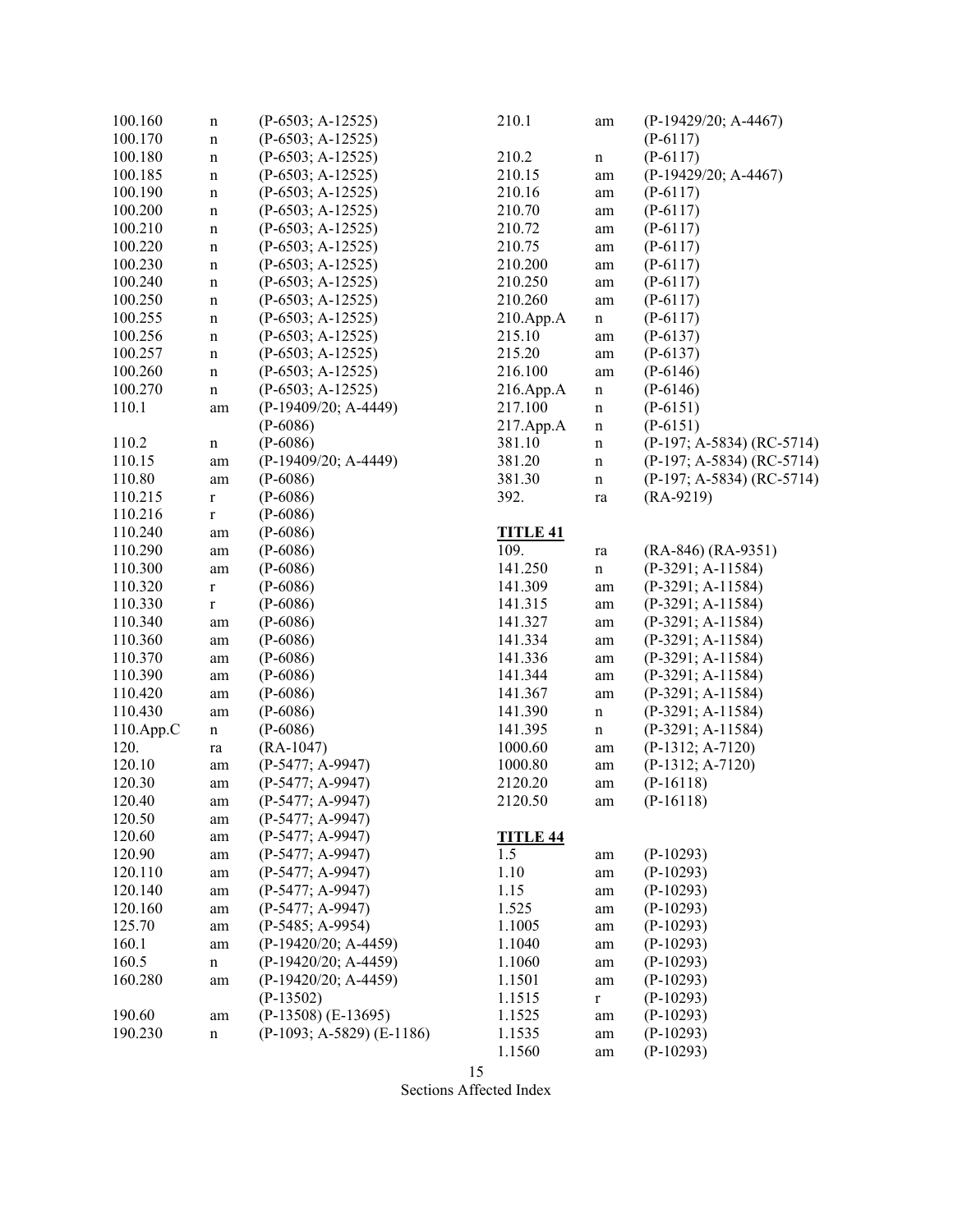| 1.2005 | am | $(P-10293)$ | 1.5460          | am          | $(P-10293)$                |
|--------|----|-------------|-----------------|-------------|----------------------------|
| 1.2010 | am | $(P-10293)$ | 1.5465          | n           | $(P-10293)$                |
| 1.2012 | am | $(P-10293)$ | 1.5470          | $\mathbf n$ | $(P-10293)$                |
| 1.2013 | am | $(P-10293)$ | 1.5475          | n           | $(P-10293)$                |
| 1.2015 | am | $(P-10293)$ | 1.5550          | am          | $(P-10293)$                |
| 1.2020 | am | $(P-10293)$ | 1.5560          | am          | $(P-10293)$                |
| 1.2025 | am | $(P-10293)$ | 1.5620          | am          | $(P-10293)$                |
| 1.2030 | am | $(P-10293)$ | 1.5700          | am          | $(P-10293)$                |
| 1.2035 | am | $(P-10293)$ | 1.8010          | am          | $(P-10293)$                |
| 1.2036 | am | $(P-10293)$ | 1.8015          | am          | $(P-10293)$                |
| 1.2037 | am | $(P-10293)$ | 1.8025          | am          | $(P-10293)$                |
| 1.2038 | am | $(P-10293)$ | 4.2015          | am          | $(P-9686)$                 |
| 1.2040 | am | $(P-10293)$ | 4.              | ra          | $(RA-7993)$                |
| 1.2045 | am | $(P-10293)$ | 6.              | ra          | $(RA-8538)$                |
| 1.2046 | am | $(P-10293)$ | 8.              | ra          | (RA-1022) (RA-9217)        |
| 1.2047 | am | $(P-10293)$ | 750.            | ra          | $(RA-1026) (RA-9250)$      |
| 1.2050 | am | $(P-10293)$ | 1300.           | ra          | $(RA-8120)$                |
| 1.2055 |    | $(P-10293)$ | 1300.4500       |             | $(P-14744)$                |
| 1.2060 | am | $(P-10293)$ | 2000.2020       | am          | $(P-9385; A-14500)$        |
| 1.2067 | am |             | 5000.210        | am          | $(E-13754/20)$ $(P-11449)$ |
|        | am | $(P-10293)$ |                 | am          |                            |
| 1.2080 | am | $(P-10293)$ | 7050.10         | $\mathbf n$ | $(P-14099/20; A-380)$      |
| 1.2086 | am | $(P-10293)$ | 7050.20         | $\mathbf n$ | $(P-14099/20; A-380)$      |
| 1.3005 | am | $(P-10293)$ | 7050.30         | $\mathbf n$ | $(P-14099/20; A-380)$      |
| 1.4010 | am | $(P-10293)$ | 7050.40         | $\mathbf n$ | $(P-14099/20; A-380)$      |
| 1.4015 | am | $(P-10293)$ |                 |             |                            |
| 1.4020 | am | $(P-10293)$ | <b>TITLE 47</b> |             |                            |
| 1.4025 | am | $(P-10293)$ | 100.260         | $\mathbf n$ | $(E-6295)$                 |
| 1.4030 | am | $(P-10293)$ | 105.10          | $\mathbf n$ | $(P-13803) (E-13987)$      |
| 1.4505 | am | $(P-10293)$ | 105.20          | $\mathbf n$ | $(P-13803) (E-13987)$      |
| 1.4510 | am | $(P-10293)$ | 105.30          | n           | $(P-13803) (E-13987)$      |
| 1.4515 | am | $(P-10293)$ | 105.40          | n           | $(P-13803) (E-13987)$      |
| 1.4520 | am | $(P-10293)$ | 105.50          | n           | $(P-13803) (E-13987)$      |
| 1.4525 | am | $(P-10293)$ | 301.101         | $\mathbf n$ | $(E-17458/20)$ (O-546)     |
| 1.4535 | am | $(P-10293)$ | 301.102         | $\mathbf n$ | $(E-17458/20)$ (O-546)     |
| 1.4540 | am | $(P-10293)$ | 301.103         | $\mathbf n$ | $(E-17458/20)$ (O-546)     |
| 1.4545 | am | $(P-10293)$ |                 | am          | $(E-19543/20)$             |
| 1.4570 | am | $(P-10293)$ | 301.104         | $\mathbf n$ | $(E-17458/20)$ (O-546)     |
| 1.4595 | n  | $(P-10293)$ | 301.105         | $\mathbf n$ | $(E-17458/20) (O-546)$     |
| 1.5002 | am | $(P-10293)$ | 301.106         | n           | $(E-17458/20)$ (O-546)     |
| 1.5005 | am | $(P-10293)$ | 301.107         | n           | (E-17458/20) (O-546)       |
| 1.5010 | am | $(P-10293)$ | 301.108         | $\mathbf n$ | $(E-17458/20)$ (O-546)     |
| 1.5011 | am | $(P-10293)$ | 301.109         | n           | $(E-17458/20)$ (O-546)     |
| 1.5012 | am | $(P-10293)$ | 301.111         | n           | $(E-17458/20) (O-546)$     |
| 1.5013 | am | $(P-10293)$ | 301.113         | n           | $(E-17458/20)$ (O-546)     |
| 1.5014 | am | $(P-10293)$ | 301.114         | n           | $(E-17458/20)$ (O-546)     |
| 1.5035 | am | $(P-10293)$ | 301.115         | n           | $(E-17458/20)$ (O-546)     |
| 1.5037 | am | $(P-10293)$ | 301.116         | n           | $(E-17458/20)$ (O-546)     |
| 1.5310 | am | $(P-10293)$ | 301.201         | n           | $(E-17458/20) (O-546)$     |
| 1.5350 | n  | $(P-10293)$ | 301.202         | n           | $(E-17458/20)$ (O-546)     |
| 1.5400 | am | $(P-10293)$ | 301.301         | n           | $(E-17458/20)$ (O-546)     |
| 1.5405 | n  | $(P-10293)$ | 301.302         | n           | $(E-17458/20)$ (O-546)     |
| 1.5420 | am | $(P-10293)$ | 301.303         | n           | $(E-17458/20)$ (O-546)     |
| 1.5440 | am | $(P-10293)$ |                 |             |                            |
|        |    |             |                 |             |                            |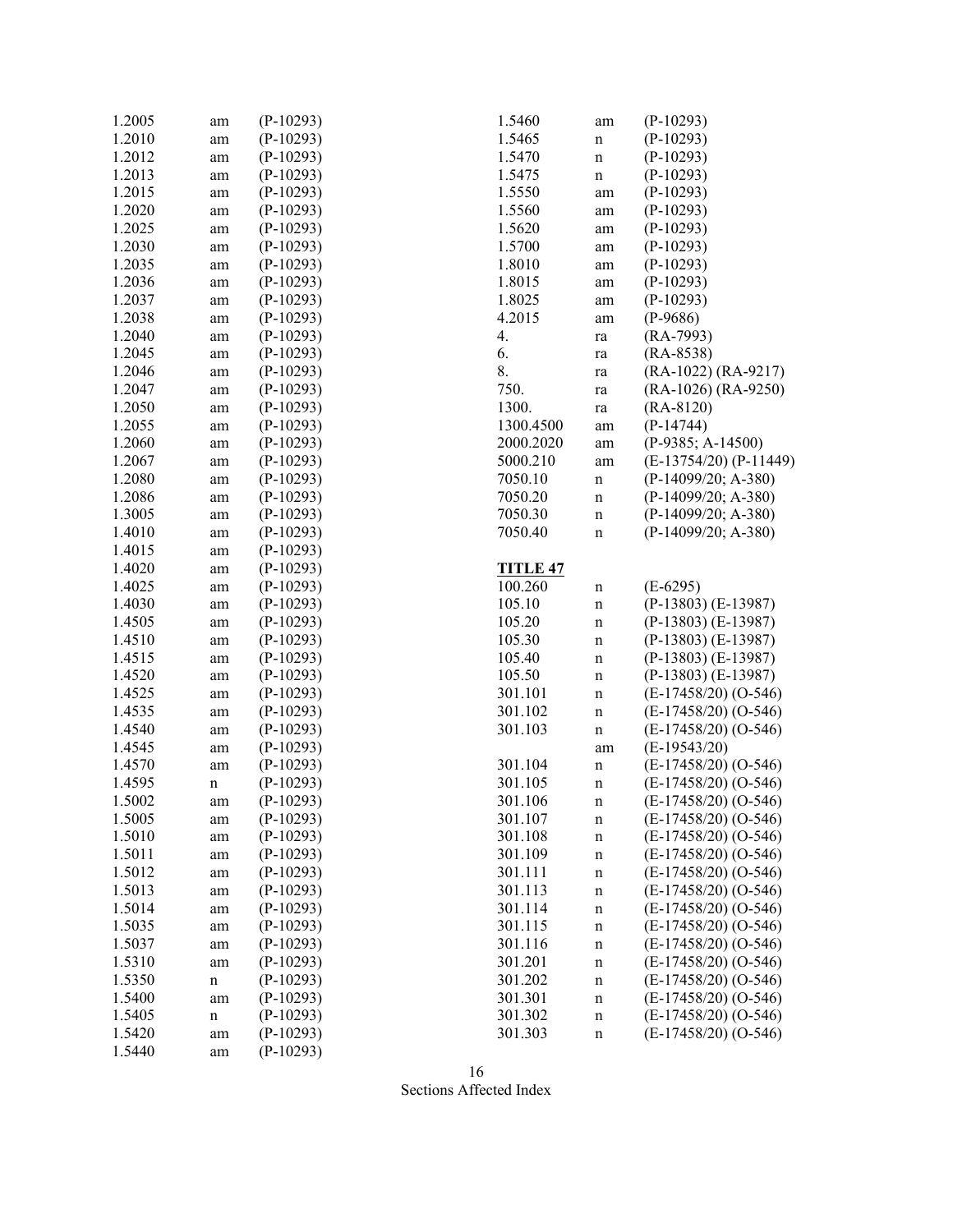| 301.304 | n<br>am                    | $(E-17458/20)$ (O-546)<br>$(E-19543/20)$ | 369.107 | n           | $(P-11732)$ $(E-11866)$<br>$(O-14054)$ |
|---------|----------------------------|------------------------------------------|---------|-------------|----------------------------------------|
| 301.305 | $\mathbf n$                | $(E-17458/20) (O-546)$                   | 369.201 | $\mathbf n$ | $(P-11732)$ $(E-11866)$                |
| 301.306 | $\mathbf n$                | $(E-17458/20) (O-546)$                   |         |             | $(O-14054)$                            |
| 301.401 | $\mathbf n$                | $(E-17458/20)$ (O-546)                   | 369.301 | $\mathbf n$ | $(P-11732)$ $(E-11866)$                |
| 301.402 | $\mathbf n$                | $(E-17458/20)$ (O-546)                   |         |             | $(O-14054)$                            |
| 301.403 | $\mathbf n$                | $(E-17458/20)$ (O-546)                   | 369.302 | $\mathbf n$ | $(P-11732)$ $(E-11866)$                |
| 301.404 | $\mathbf n$                | $(E-17458/20)$ (O-546)                   |         |             | $(O-14054)$                            |
| 301.405 | $\mathbf n$                | $(E-17458/20)$ (O-546)                   | 369.303 | $\mathbf n$ | $(P-11732)$ $(E-11866)$                |
| 301.406 | $\mathbf n$                | $(E-17458/20)$ (O-546)                   |         |             | $(O-14054)$                            |
| 301.407 | $\mathbf n$                | $(E-17458/20)$ (O-546)                   | 369.304 | $\mathbf n$ | $(P-11732)$ $(E-11866)$                |
| 301.408 | $\mathbf n$                | $(E-17458/20)$ (O-546)                   |         |             | $(O-14054)$                            |
| 302.101 | $\mathbf n$                | $(E-13447) (O-15396)$                    | 378.101 | $\mathbf n$ | $(E-6675) (O-8114)$                    |
| 302.102 | $\mathbf n$                | $(E-13447) (O-15396)$                    |         |             | $(P-12941)$                            |
| 302.103 | $\mathbf n$                | $(E-13447) (O-15396)$                    | 378.102 | $\mathbf n$ | $(E-6675) (O-8114)$                    |
| 302.104 | $\mathbf n$                | $(E-13447) (O-15396)$                    |         |             | $(P-12941)$                            |
| 302.105 | $\mathbf n$                | $(E-13447) (O-15396)$                    | 378.103 | $\mathbf n$ | $(E-6675) (O-8114)$                    |
| 302.106 | $\mathbf n$                | $(E-13447) (O-15396)$                    |         |             | $(P-12941)$                            |
| 302.107 | $\mathbf n$                | $(E-13447) (O-15396)$                    | 378.104 | $\mathbf n$ | $(E-6675) (O-8114)$                    |
| 302.108 | $\mathbf n$                | $(E-13447) (O-15396)$                    |         |             | $(P-12941)$                            |
| 302.109 |                            | $(E-13447) (O-15396)$                    | 378.105 |             | $(E-6675) (O-8114)$                    |
| 302.110 | $\mathbf n$<br>$\mathbf n$ | $(E-13447) (O-15396)$                    |         | $\mathbf n$ | $(P-12941) (E-13088)$                  |
| 302.111 | $\mathbf n$                | $(E-13447) (O-15396)$                    | 378.106 | $\mathbf n$ | $(E-6675) (O-8114)$                    |
| 302.112 | $\mathbf n$                | $(E-13447) (O-15396)$                    |         |             | $(P-12941)$                            |
| 302.113 |                            | $(E-13447) (O-15396)$                    | 378.107 |             | $(E-6675) (O-8114)$                    |
| 302.114 | $\mathbf n$                | $(E-13447) (O-15396)$                    |         | $\mathbf n$ | $(P-12941)$                            |
| 302.115 | $\mathbf n$                | $(E-13447) (O-15396)$                    | 378.108 |             | $(E-6675) (O-8114)$                    |
| 302.116 | $\mathbf n$                | $(E-13447) (O-15396)$                    |         | $\mathbf n$ | $(P-12941)$                            |
| 302.117 | $\mathbf n$                |                                          |         |             |                                        |
| 302.201 | $\mathbf n$                | $(E-13447) (O-15396)$                    | 378.109 | $\mathbf n$ | $(E-6675) (O-8114)$                    |
| 302.202 | $\mathbf n$                | $(E-13447) (O-15396)$                    |         |             | $(P-12941)$                            |
|         | $\mathbf n$                | $(E-13447) (O-15396)$                    | 378.110 | $\mathbf n$ | $(E-6675) (O-8114)$                    |
| 302.203 | $\mathbf n$                | $(E-13447) (O-15396)$                    |         |             | $(P-12941)$                            |
| 302.301 | $\mathbf n$                | $(E-13447) (O-15396)$                    | 378.111 | $\mathbf n$ | $(E-6675) (O-8114)$                    |
| 302.302 | $\mathbf n$                | $(E-13447) (O-15396)$                    |         |             | $(P-12941)$                            |
| 302.401 | $\mathbf n$                | $(E-13447) (O-15396)$                    | 378.112 | $\mathbf n$ | $(E-6675) (O-8114)$                    |
| 302.402 | $\mathbf n$                | $(E-13447) (O-15396)$                    |         |             | $(P-12941)$                            |
| 302.403 | $\mathbf n$                | $(E-13447) (O-15396)$                    | 378.113 | $\mathbf n$ | $(E-6675) (O-8114)$                    |
| 302.404 | $\mathbf n$                | $(E-13447) (O-15396)$                    |         |             | $(P-12941)$                            |
| 302.405 | $\mathbf n$                | $(E-13447) (O-15396)$                    | 378.114 | $\mathbf n$ | $(E-6675) (O-8114)$                    |
| 302.406 | $\mathbf n$                | $(E-13447) (O-15396)$                    |         |             | $(P-12941) (E-13088)$                  |
| 369.101 | n                          | $(P-11732)$ $(E-11866)$                  | 378.115 | $\mathbf n$ | $(E-6675) (O-8114)$                    |
|         |                            | $(O-14054)$                              |         |             | $(P-12941)$                            |
| 369.102 | $\mathbf n$                | $(P-11732)$ $(E-11866)$                  | 378.116 | $\mathbf n$ | $(E-6675) (O-8114)$                    |
|         |                            | $(O-14054)$                              |         |             | $(P-12941) (E-13088)$                  |
| 369.103 | $\mathbf n$                | $(P-11732)$ $(E-11866)$                  | 378.117 | n           | $(E-6675) (O-8114)$                    |
|         |                            | $(O-14054)$                              |         |             | $(P-12941) (E-13088)$                  |
| 369.104 | $\mathbf n$                | $(P-11732)$ $(E-11866)$                  | 378.201 | $\mathbf n$ | $(E-6675) (O-8114)$                    |
|         |                            | $(O-14054)$                              |         |             | $(P-12941)$                            |
| 369.105 | $\mathbf n$                | $(P-11732)$ $(E-11866)$                  | 378.301 | n           | $(E-6675) (O-8114)$                    |
|         |                            | $(O-14054)$                              |         |             | $(P-12941)$                            |
| 369.106 | $\mathbf n$                | $(P-11732)$ $(E-11866)$                  | 378.302 | $\mathbf n$ | $(E-6675) (O-8114)$                    |
|         |                            | $(O-14054)$                              |         |             | $(P-12941)$                            |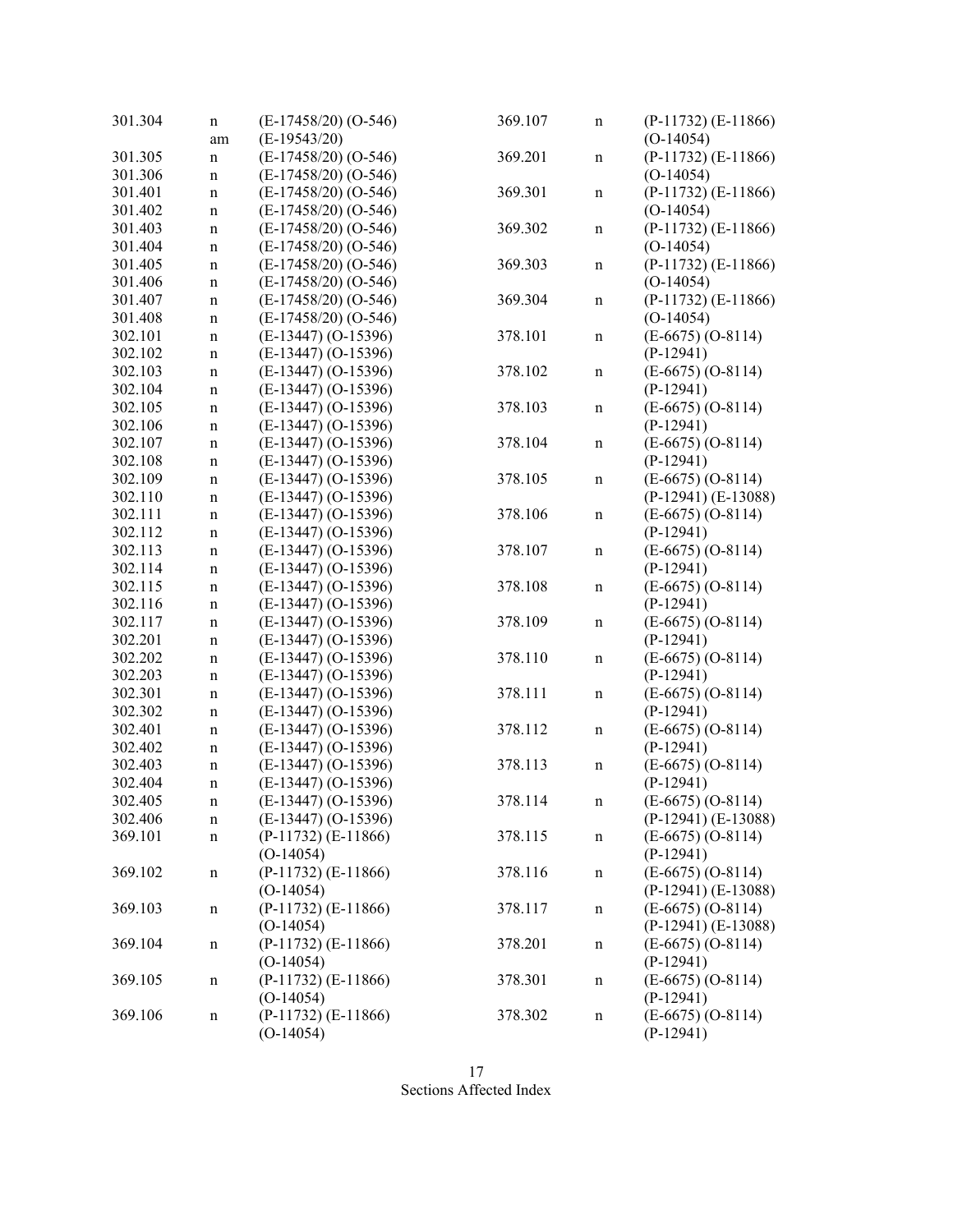| 378.303 | n           | $(E-6675) (O-8114)$<br>$(P-12941)$ | 380.201<br>380.202 | am<br>am    | $(P-2169)$<br>$(P-2169)$ |
|---------|-------------|------------------------------------|--------------------|-------------|--------------------------|
| 378.304 | n           | $(E-6675) (O-8114)$                | 380.203            | am          | $(P-2169)$               |
|         |             | $(P-12941)$                        | 380.205            | am          | $(P-2169)$               |
| 378.305 | n           | $(E-6675) (O-8114)$                | 380.206            | $\mathbf n$ | $(P-2169)$               |
|         |             | $(P-12941) (E-13088)$              | 380.302            |             | $(P-2169)$               |
| 378.401 |             | $(E-6675) (O-8114)$                | 380.304            | am          | $(P-2169)$               |
|         | n           | $(P-12941)$                        | 380.305            | am          |                          |
|         |             |                                    | 380.307            | am          | $(P-2169)$               |
| 378.402 | n           | $(E-6675) (O-8114)$<br>$(P-12941)$ |                    | am          | $(P-2169)$               |
|         |             |                                    | 380.308            | am          | $(P-2169)$               |
| 378.403 | $\mathbf n$ | $(E-6675) (O-8114)$                | 380.309            | am          | $(P-2169)$               |
|         |             | $(P-12941)$                        | 380.310            | am          | $(P-2169)$               |
| 378.404 | n           | $(E-6675) (O-8114)$                | 380.401            | am          | $(P-2169)$               |
|         |             | $(P-12941)$                        | 380.403            | am          | $(P-2169)$               |
| 378.405 | n           | $(E-6675) (O-8114)$                | 380.406            | am          | $(P-2169)$               |
|         |             | $(P-12941) (E-13088)$              | 380.407            | am          | $(P-2169)$               |
| 378.406 | n           | $(E-6675) (O-8114)$                | 380.408            | am          | $(P-2169)$               |
|         |             | $(P-12941)$                        | 380.409            | am          | $(P-2169)$               |
| 378.407 | n           | $(E-6675) (O-8114)$                | 380.410            | am          | $(P-2169)$               |
|         |             | $(P-12941) (E-13088)$              | 380.411            | am          | $(P-2169)$               |
| 379.101 | n           | $(E-17474/20) (O-547)$             | 380.412            | am          | $(P-2169)$               |
| 379.102 | $\mathbf n$ | $(E-17474/20)$ (O-547)             | 380.413            | am          | $(P-2169)$               |
| 379.103 | $\mathbf n$ | $(E-17474/20) (O-547)$             | 380.501            | am          | $(P-2169)$               |
| 379.104 | $\mathbf n$ | $(E-17474/20) (O-547)$             | 380.502            | am          | $(P-2169)$               |
| 379.105 | $\mathbf n$ | $(E-17474/20) (O-547)$             | 380.505            | am          | $(P-2169)$               |
| 379.106 | $\mathbf n$ | $(E-17474/20) (O-547)$             | 380.507            | am          | $(P-2169)$               |
| 379.107 | n           | $(E-17474/20) (O-547)$             | 380.508            | $\mathbf n$ | $(P-2169)$               |
| 379.108 | n           | $(E-17474/20) (O-547)$             | 380.601            | am          | $(P-2169)$               |
| 379.109 | n           | $(E-17474/20) (O-547)$             | 380.605            | am          | $(P-2169)$               |
| 379.111 | n           | $(E-17474/20) (O-547)$             | 380.607            | am          | $(P-2169)$               |
| 379.113 | $\mathbf n$ | $(E-17474/20) (O-547)$             | 380.608            | am          | $(P-2169)$               |
| 379.114 | $\mathbf n$ | $(E-17474/20) (O-547)$             | 380.610            | am          | $(P-2169)$               |
| 379.115 | n           | $(E-17474/20) (O-547)$             | 380.611            | am          | $(P-2169)$               |
| 379.116 | $\mathbf n$ | $(E-17474/20)$ (O-547)             | 380.613            | am          | $(P-2169)$               |
| 379.201 | $\mathbf n$ | $(E-17474/20) (O-547)$             | 380.615            | am          | $(P-2169)$               |
| 379.202 | $\mathbf n$ | $(E-17474/20) (O-547)$             | 380.616            | am          | $(P-2169)$               |
| 379.301 | $\mathbf n$ | $(E-17474/20) (O-547)$             | 380.617            | rn          | $(P-2169)$               |
| 379.302 | $\mathbf n$ | $(E-17474/20) (O-547)$             | 380.618            | rn          | $(P-2169)$               |
| 379.303 | n           | $(E-17474/20)$ (O-547)             | 380.619            | rn          | $(P-2169)$               |
| 379.304 | n           | $(E-17474/20) (O-547)$             | 380.               | ra          | $(RA-9244)$              |
| 379.305 | n           | $(E-17474/20) (O-547)$             |                    |             |                          |
| 379.306 | n           | $(E-17474/20) (O-547)$             | <b>TITLE 50</b>    |             |                          |
| 379.401 | n           | $(E-17474/20) (O-547)$             | 651.               | ra          | $(RA-8546)$              |
| 379.402 | n           | $(E-17474/20)$ (O-547)             | 941.10             | $\mathbf n$ | $(P-15934)$              |
| 379.403 | n           | $(E-17474/20) (O-547)$             | 941.20             | $\mathbf n$ | $(P-15934)$              |
| 379.404 | n           | $(E-17474/20)$ (O-547)             | 1104.15            | am          | $(P-15423)$              |
| 379.405 | n           | $(E-17474/20) (O-547)$             | 1104.45            | am          | $(P-15423)$              |
| 379.406 | n           | $(E-17474/20) (O-547)$             | 1104.47            | $\mathbf n$ | $(P-15423)$              |
| 379.407 | n           | $(E-17474/20) (O-547)$             | 1104.50            | am          | $(P-15423)$              |
| 379.408 | n           | $(E-17474/20) (O-547)$             | 1104.100           | am          | $(P-15423)$              |
| 380.103 | am          | $(P-2169)$                         | 100.App.C          | $\mathbf n$ | $(P-15423)$              |
| 380.106 | am          | $(P-2169)$                         | 1405               | ra          | $(RA-819)$               |
| 380.108 | am          | $(P-2169)$                         | 2001.1             | am          | $(P-17603/20; A-11816)$  |
|         |             |                                    |                    |             |                          |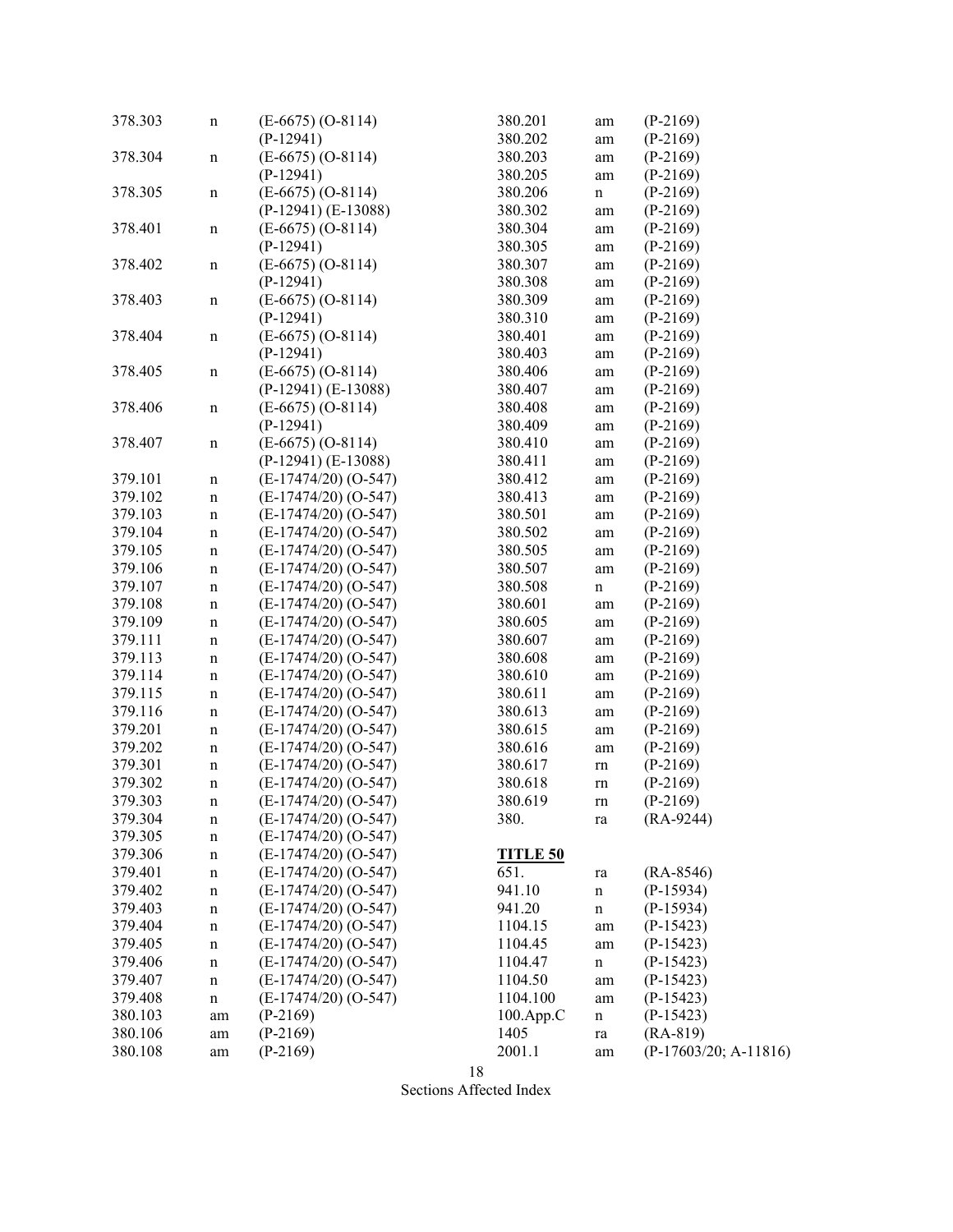| 2001.9          | am           | $(P-17603/20; A-11816)$ | 252.35    | n           | $(A-10067)$             |
|-----------------|--------------|-------------------------|-----------|-------------|-------------------------|
| 2018.10         | n            | $(P-14406/20; A-8024)$  | 350.      | ra          | $(RA-9283)$             |
| 2018.20         | n            | $(P-14406/20; A-8024)$  | 350.10    | am          | $(P-11485)$             |
| 2018.30         | n            | $(P-14406/20; A-8024)$  | 350.20    | am          | $(P-11485)$             |
| 2015.20         | am           | $(P-14416/20; A-7141)$  | 350.30    | am          | $(P-11485)$             |
|                 |              | $(P-16140)$             | 350.40    | am          | $(P-11485)$             |
| 2015.30         | am           | $(P-16140)$             | 350.50    | am          | $(P-11485)$             |
| 2015.35         | am           | $(P-16140)$             | 350.60    | am          | $(P-11485)$             |
| 2015.40         | am           | $(P-14416/20; A-7141)$  | 350.70    | am          | $(P-11485)$             |
| 2015.43         | am           | $(P-16140)$             | 350.80    | am          | $(P-11485)$             |
| 2015.50         |              | $(P-16140)$             | 350.90    | am          | $(P-11485)$             |
| 2015.60         | am           | $(P-16140)$             | 350.100   |             | $(P-11485)$             |
| 2915.10         | am           | $(P-16150)$             | 350.110   | am          | $(P-11485)$             |
|                 | $\mathbf n$  |                         |           | am          |                         |
| 4451.10         | $\mathbf n$  | (P-11394/20; A-712)     | 350.120   | am          | $(P-11485)$             |
| 4451.20         | $\mathbf n$  | $(P-11394/20; A-712)$   | 350.125   | am          | $(P-11485)$             |
| 4451.30         | $\mathbf n$  | $(P-11394/20; A-712)$   | 350.130   | am          | $(P-11485)$             |
| 4451.40         | $\mathbf n$  | $(P-11394/20; A-712)$   | 350.140   | am          | $(P-11485)$             |
| 8000.10         | am           | $(P-14114)$             | 350.150   | am          | $(P-11485)$             |
| 8000.20         | am           | $(P-14114)$             | 350.170   | am          | $(P-11485)$             |
| 8000.30         | $\mathbf r$  | $(P-14114)$             | 350.180   | am          | $(P-11485)$             |
| 8000.40         | am           | $(P-14114)$             | 350.190   | am          | $(P-11485)$             |
| 8000.50         | $\mathbf r$  | $(P-14114)$             | 350.200   | am          | $(P-11485)$             |
| 8000.60         | am           | $(P-14114)$             | 350.210   | am          | $(P-11485)$             |
| 8000.70         | am           | $(P-14114)$             | 350.220   | am          | $(P-11485)$             |
| 8000.80         | $\mathbf{r}$ | $(P-14114)$             | 350.250   | am          | $(P-11485)$             |
| 8000.90         | am           | $(P-14114)$             | 350.260   | am          | $(P-11485)$             |
| 8000.100        | am           | $(P-14114)$             | 350.270   | am          | $(P-11485)$             |
|                 |              |                         | 350.310   | am          | $(P-11485)$             |
| <b>TITLE 56</b> |              |                         | 350.340   | am          | $(P-11485)$             |
| 210.110         | am           | $(P-10255)$             | 350.370   | am          | $(P-11485)$             |
| 210.115         | $\mathbf n$  | $(P-8472/20) (P-6894)$  | 350.375   | $\mathbf n$ | $(P-11485)$             |
| 210.125         | $\mathbf n$  | $(P-10255)$             | 350.390   | am          | $(P-11485)$             |
| 210.1010        | am           | $(P-10255)$             | 350.400   | am          | $(P-11485)$             |
| 220.300         | am           | $(E-5775/20)$           | 350.410   | am          | $(P-11485)$             |
| 220.400         | am           | $(E-5775/20)$           | 350.420   | am          | $(P-11485)$             |
| 220.500         | am           | $(E-5775/20)$           | 350.430   | am          | $(P-11485)$             |
| 240.405         | am           | $(P-12728/20; A-7976)$  | 350.500   | am          | $(P-11485)$             |
|                 |              | $(RC-6878)$             | 350.700   | am          | $(P-11485)$             |
| 250.105         | am           | $(P-4071; A-14174)$     | 350.App.B | am          | $(P-11485)$             |
| 250.265         | am           | $(P-4071; A-14174)$     | 2660.10   | $\mathbf r$ | $(PR-12935)$ (ER-13049) |
| 250.302         |              | $(P-4071; A-14174)$     | 2660.20   | $\mathbf r$ | (PR-12935) (ER-13049)   |
| 250.305         | am           | $(A-14174)$             | 2660.30   |             | (PR-12935) (ER-13049)   |
|                 | am           |                         |           | $\mathbf r$ |                         |
| 250.400         | am           | $(P-14830/20; A-5516)$  | 2660.40   | $\mathbf r$ | $(PR-12935)$ (ER-13049) |
|                 |              | $(E-17783/20)$          | 2660.110  | $\mathbf r$ | (PR-12935) (ER-13049)   |
|                 |              | $(P-4071; A-14174)$     | 2660.120  | $\mathbf r$ | (PR-12935) (ER-13049)   |
| 250.500         | am           | $(P-4071; A-14174)$     | 2660.130  | $\mathbf r$ | (PR-12935) (ER-13049)   |
| 250.855         | am           | $(P-4071; A-14174)$     | 2660.140  | $\mathbf r$ | (PR-12935) (ER-13049)   |
| 252.5           | $\mathbf n$  | (P-13221/20; A-10067)   | 2660.150  | $\mathbf r$ | (PR-12935) (ER-13049)   |
| 252.10          | n            | $(P-13221/20; A-10067)$ | 2660.160  | $\mathbf r$ | (PR-12935) (ER-13049)   |
| 252.15          | $\mathbf n$  | $(P-13221/20; A-10067)$ | 2660.170  | $\mathbf r$ | (PR-12935) (ER-13049)   |
| 252.20          | n            | $(P-13221/20; A-10067)$ | 2660.180  | $\mathbf r$ | (PR-12935) (ER-13049)   |
| 252.25          | n            | $(P-13221/20; A-10067)$ | 2660.210  | $\mathbf r$ | (PR-12935) (ER-13049)   |
| 252.30          | $\mathbf n$  | $(P-13221/20; A-10067)$ | 2660.220  | $\mathbf r$ | (PR-12935) (ER-13049)   |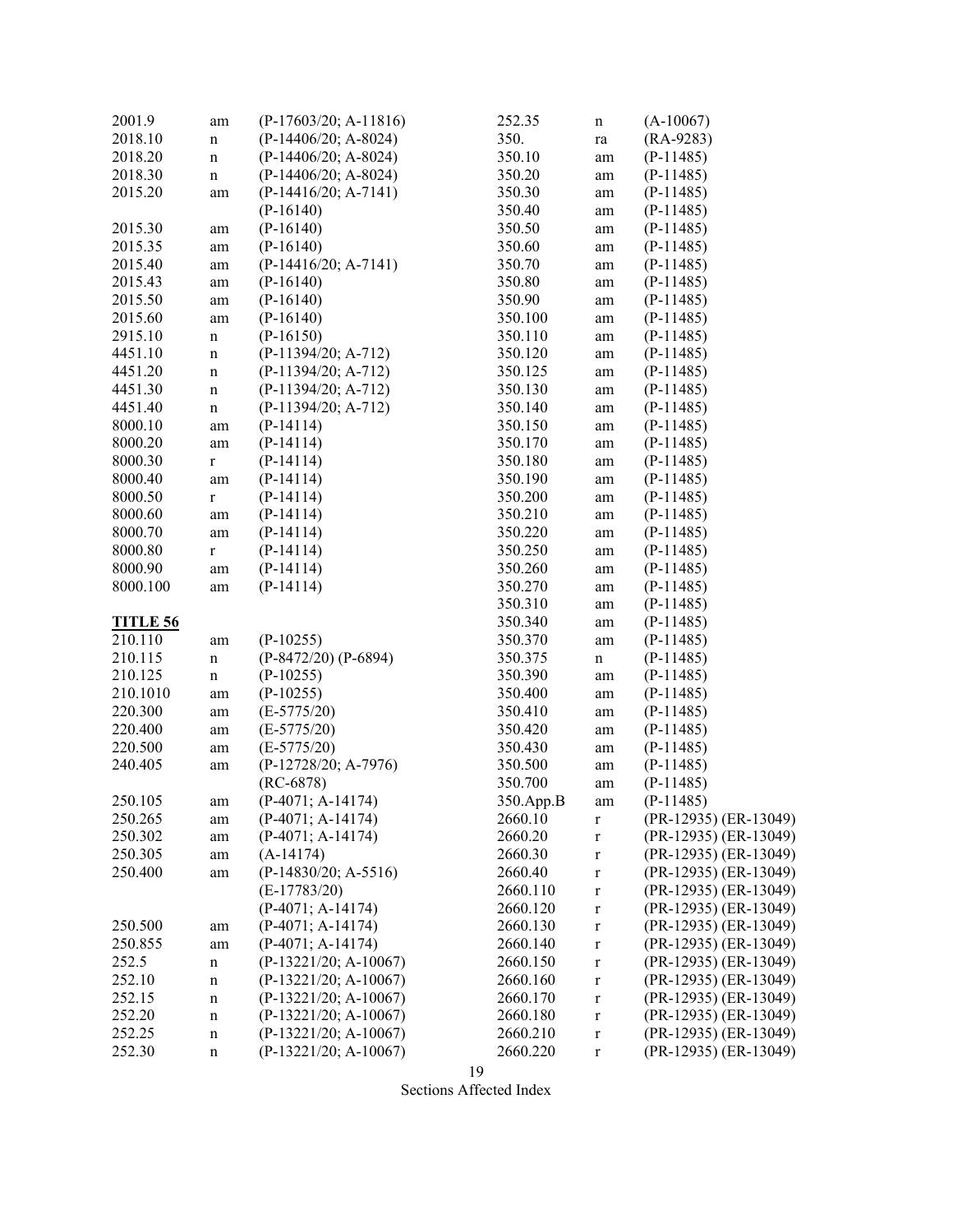| 2660.230        | $\bf r$     | (PR-12935) (ER-13049)        | 115.321 | am           | $(P-2324)$              |
|-----------------|-------------|------------------------------|---------|--------------|-------------------------|
| 2660.240        | $\mathbf r$ | (PR-12935) (ER-13049)        | 115.325 | am           | $(P-2324)$              |
| 2660.250        | $\mathbf r$ | (PR-12935) (ER-13049)        | 115.326 | $\mathbf n$  | $(P-2324)$              |
| 2660.260        | $\mathbf r$ | (PR-12935) (ER-13049)        | 115.330 | am           | $(P-2324)$              |
| 2660.270        | $\mathbf r$ | (PR-12935) (ER-13049)        | 115.400 | am           | $(P-2324)$              |
| 2660.10         | $\mathbf n$ | $(P-12938)$ $(E-13066)$      | 115.410 | am           | $(P-2324)$              |
| 2660.20         | $\mathbf n$ | $(P-12938)$ $(E-13066)$      | 115.420 | am           | $(P-2324)$              |
| 2660.30         | $\mathbf n$ | $(P-12938)$ $(E-13066)$      | 115.430 | am           | $(P-2324)$              |
| 2660.40         | $\mathbf n$ | $(P-12938)$ $(E-13066)$      | 115.440 | am           | $(P-2324)$              |
| 2660.50         | $\mathbf n$ | $(P-12938)$ $(E-13066)$      | 115.445 | $\mathbf n$  | $(P-2324)$              |
| 2660.60         | $\mathbf n$ | $(P-12938)$ $(E-13066)$      | 115.450 | am           | $(P-2324)$              |
| 2660.70         | $\mathbf n$ | $(P-12938)$ $(E-13066)$      | 115.460 | am           | $(P-2324)$              |
| 2660.80         | $\mathbf n$ | $(P-12938)$ $(E-13066)$      | 115.470 | am           | $(P-2324)$              |
| 2720.40         | $\mathbf n$ | (E-2267) (P-2555; A-7134)    | 115.500 | am           | $(P-2324)$              |
| 2835.67         | $\mathbf n$ | $(P-13805)$ $(E-13994)$      | 115.510 | am           | $(P-2324)$              |
| 2835.70         | $\mathbf n$ | $(E-2274)$ (P-2563; A-8310)  | 115.530 | am           | $(P-2324)$              |
| 2835            |             | $(RA-8544)$                  | 115.540 |              | $(P-2324)$              |
| 2870.1          | ra          | $(E-6310)$ (P-6472; A-10813) |         | am           |                         |
|                 | $\mathbf n$ |                              | 115.550 | am           | $(P-2324)$              |
| 2870.5          | $\mathbf n$ | $(E-6310)$ (P-6472; A-10813) | 115.560 | am           | $(P-2324)$              |
| 2870.10         | $\mathbf n$ | $(E-6310)$ (P-6472; A-10813) | 115.570 | am           | $(P-2324)$              |
| 2870.15         | $\mathbf n$ | $(E-6310)$ (P-6472; A-10813) | 115.580 | am           | $(P-2324)$              |
| 2870.20         | $\mathbf n$ | $(E-6310)$ (P-6472; A-10813) | 115.590 | am           | $(P-2324)$              |
| 2870.25         | $\mathbf n$ | $(E-6310)$ (P-6472; A-10813) | 115.600 | am           | $(P-2324)$              |
| 2870.30         | $\mathbf n$ | $(E-6310)$ (P-6472; A-10813) | 115.620 | am           | $(P-2324)$              |
| 2870.35         | $\mathbf n$ | $(E-6310)$ (P-6472; A-10813) | 115.620 | am           | $(P-2324)$              |
| 2870.40         | $\mathbf n$ | $(E-6310)$ (P-6472; A-10813) | 115.700 | $\mathbf r$  | $(P-2324)$              |
| 2870.45         | $\mathbf n$ | $(E-6310)$ (P-6472; A-10813) | 115.710 | $\mathbf r$  | $(P-2324)$              |
| 2870.50         | $\mathbf n$ | $(E-6310)$ (P-6472; A-10813) | 117.    | ra           | $(RA-9254)$             |
| 2920.20         | am          | $(P-6494; A-10834)$          | 132.5   | $\mathbf n$  | $(P-11735)$ $(E-11877)$ |
| 2970.1          | $\mathbf n$ | $(E-6332)$ (P-6500; A-10840) | 145.10  | am           | $(P-5302; A-11027)$     |
| 5300.           | ra          | $(RA-548) (RA-8545)$         | 145.20  | am           | $(P-5302; A-11027)$     |
| 6000.15         | am          | $(EC-9678)$                  | 145.50  | am           | $(P-5302; A-11027)$     |
| 6000.70         | am          | $(EC-9678)$                  | 145.60  | am           | $(P-5302; A-11027)$     |
|                 |             |                              | 145.70  | am           | $(P-5302; A-11027)$     |
| <b>TITLE 59</b> |             |                              | 145.100 | am           | $(P-5302; A-11027)$     |
| 50.             | ra          | $(RA-793)$                   | 145.110 | am           | $(P-5302; A-11027)$     |
| 115.100         | am          | $(P-2324)$                   | 145.120 | am           | $(P-5302; A-11027)$     |
| 115.110         | am          | $(P-2324)$                   | 145.130 | am           | $(P-5302; A-11027)$     |
| 115.120         | am          | $(P-2324)$                   | 145.140 | am           | $(P-5302; A-11027)$     |
| 115.130         | $\mathbf n$ | $(P-2324)$                   | 145.150 | am           | $(P-5302; A-11027)$     |
| 115.200         | am          | $(P-2324)$                   | 145.160 | am           | $(P-5302; A-11027)$     |
| 115.205         | am          | $(P-2324)$                   | 145.170 | am           | $(P-5302; A-11027)$     |
| 115.210         | am          | $(P-2324)$                   | 145.180 | am           | $(P-5302; A-11027)$     |
| 115.214         | $\mathbf n$ | $(P-2324)$                   | 145.190 | am           | $(P-5302; A-11027)$     |
| 115.215         | am          | $(P-2324)$                   | 145.200 | am           | $(P-5302; A-11027)$     |
| 115.220         | am          | $(P-2324)$                   | 145.210 | $\;{\rm am}$ | $(P-5302; A-11027)$     |
| 115.225         | $\mathbf n$ | $(P-2324)$                   | 145.220 | am           | $(P-5302; A-11027)$     |
| 115.230         | am          | $(P-2324)$                   | 145.230 | am           | $(P-5302; A-11027)$     |
| 115.240         | am          | $(P-2324)$                   | 145.240 | am           | $(P-5302; A-11027)$     |
| 115.250         | am          | $(P-2324)$                   | 145.250 | am           | $(P-5302; A-11027)$     |
| 115.300         | am          | $(P-2324)$                   | 145.260 | am           | $(P-5302; A-11027)$     |
| 115.310         | am          | $(P-2324)$                   | 145.300 | am           | $(P-5302; A-11027)$     |
| 115.320         | am          | $(P-2324)$                   | 145.310 | am           | $(P-5302; A-11027)$     |
|                 |             |                              |         |              |                         |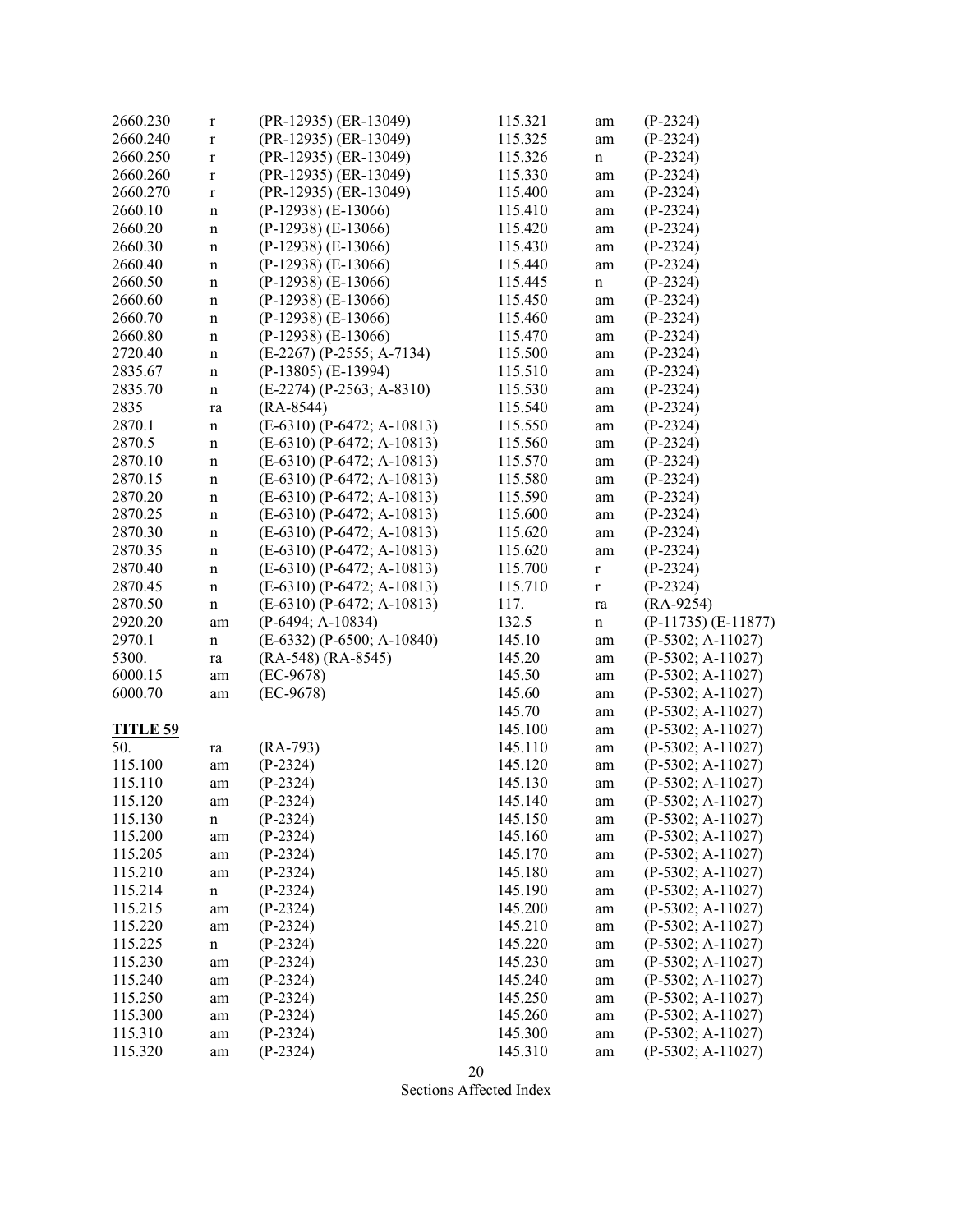| 145.330         | am          | $(P-5302; A-11027)$                   | 1251.100 | am          | $(P-16063/20; A-1814)$   |
|-----------------|-------------|---------------------------------------|----------|-------------|--------------------------|
|                 |             |                                       |          |             | $(E-16189/20)$           |
| <b>TITLE 62</b> |             |                                       | 1270.65  | am          | $(P-16065/20; A-4481)$   |
| 200.10          | am          | $(P-18816/20; A-4490)$                |          |             | $(E-16193/20)$ (RC-4573) |
| 200.11          | am          | $(P-18816/20; A-4490)$                | 1283.110 | am          | $(P-16067/20; A-1818)$   |
| 200.12          | am          | $(P-18816/20; A-4490)$                |          |             | $(E-16202/20)$           |
| 200.20          | am          | $(P-18816/20; A-4490)$                | 1284.90  | am          | $(P-16069/20; A-2812)$   |
| 200.30          | am          | $(P-18816/20; A-4490)$                |          |             | $(E-16212/20)$           |
| 200.40          | am          | $(P-18816/20; A-4490)$                | 1290.10  | am          | $(P-13509/20)$           |
| 200.90          | am          | $(P-18816/20; A-4490)$                | 1290.30  | am          | $(P-13509/20)$           |
| 200.98          | am          | $(P-18816/20; A-4490)$                | 1290.40  | am          | $(P-13509/20)$           |
| 200.101         |             | $(P-18816/20; A-4490)$                | 1290.50  |             | $(P-13509/20)$           |
| 200.106         | am          | $(P-18816/20; A-4490)$                | 1290.60  | $\mathbf r$ | $(P-13509/20)$           |
|                 | am          |                                       |          | am          |                          |
| 200.108         | am          | $(P-18816/20; A-4490)$                | 1290.65  | $\mathbf n$ | $(P-13509/20)$           |
| 200.201         | am          | $(P-18816/20; A-4490)$                | 1290.70  | am          | $(P-13509/20)$           |
| 200.204         | am          | $(P-18816/20; A-4490)$                | 1290.75  | $\mathbf n$ | $(P-13509/20)$           |
| 200.300         | am          | $(P-18816/20; A-4490)$                | 1290.80  | am          | $(P-13509/20)$           |
| 200.302         | am          | $(P-18816/20; A-4490)$                | 1290.100 | am          | $(P-13509/20)$           |
| 200.400         | am          | $(P-18816/20; A-4490)$                | 1290.110 | am          | $(P-13509/20)$           |
| 200.401         | am          | $(P-18816/20; A-4490)$                | 1290.120 | am          | $(P-13509/20)$           |
| 200.402         | am          | $(P-18816/20; A-4490)$                | 1290.125 | $\mathbf n$ | $(P-13509/20)$           |
| 200.600         | am          | $(P-18816/20; A-4490)$                | 1290.130 | am          | $(P-13509/20)$           |
| 200.601         | am          | $(P-18816/20; A-4490)$                | 1290.140 | am          | $(P-13509/20)$           |
| 200.602         | am          | $(P-18816/20; A-4490)$                | 1290.150 | am          | $(P-13509/20)$           |
| 200.603         | am          | $(P-18816/20; A-4490)$                | 1290.200 | $\mathbf r$ | $(P-13509/20)$           |
| 200.604         | am          | $(P-18816/20; A-4490)$                | 1290.210 | $\mathbf r$ | $(P-13509/20)$           |
| 200.700         | am          | $(P-18816/20; A-4490)$                | 1290.220 | $\mathbf r$ | $(P-13509/20)$           |
| 200.701         | am          | $(P-18816/20; A-4490)$                | 1290.230 | $\mathbf r$ | $(P-13509/20)$           |
| 200.800         | am          | (P-18816/20; A-4490)                  | 1290.240 | $\mathbf n$ | $(P-13509/20)$           |
| 200.802         | am          | $(P-18816/20; A-4490)$                | 1290.250 | $\mathbf n$ | $(P-13509/20)$           |
| 200.805         | am          | $(P-18816/20; A-4490)$                | 1290.260 | $\mathbf n$ | $(P-13509/20)$           |
| 200.815         | am          | $(P-18816/20; A-4490)$                | 1290.270 | $\mathbf n$ | $(P-13509/20)$           |
| 200.915         | am          | $(P-18816/20; A-4490)$                | 1290.300 | am          | $(P-13509/20)$           |
| 200.920         | am          | $(P-18816/20; A-4490)$                | 1290.320 | am          | $(P-13509/20)$           |
| 200.925         | am          | $(P-18816/20; A-4490)$                | 1290.400 | am          | $(P-13509/20)$           |
| 200.935         | am          | $(P-18816/20; A-4490)$                | 1290.405 | am          | $(P-13509/20)$           |
| 200.945         | am          | $(P-18816/20; A-4490)$                | 1290.410 | am          | $(P-13509/20)$           |
| 240.360         | am          | $(P-8609; A-13907)$                   | 1290.415 | am          | $(P-13509/20)$           |
| 240.410         |             | $(P-8609; A-13907)$                   | 1290.425 |             | $(P-13509/20)$           |
|                 | am          |                                       | 1290.430 | am          | $(P-13509/20)$           |
| <b>TITLE 68</b> |             |                                       | 1290.431 | am          | $(P-13509/20)$           |
|                 |             |                                       |          | am          |                          |
| 750.            | ra          | $(RA-9296)$<br>$(P-19439/20; A-4476)$ | 1290.435 | am          | $(P-13509/20)$           |
| 1110.155        | $\mathbf n$ |                                       | 1290.440 | am          | $(P-13509/20)$           |
|                 |             | $(E-19537/20)$                        | 1290.445 | am          | $(P-13509/20)$           |
| 1130.10         | am          | $(P-13807)$                           | 1290.450 | $\rm am$    | $(P-13509/20)$           |
| 1130.400        | am          | $(CC-13783)(P-13807)$                 | 1290.451 | $\mathbf n$ | $(P-13509/20)$           |
| 1130.500        | n           | $(P-13807)$                           | 1290.455 | am          | $(P-13509/20)$           |
| 1140.90         | am          | $(E-5409)$                            | 1290.460 | am          | $(P-13509/20)$           |
| 1200.75         | am          | $(P-17839/20; A-2785)$                | 1290.465 | $\mathbf r$ | $(P-13509/20)$           |
| 1246.70         | am          | $(P-17853/20; A-2798)$                | 1290.500 | am          | $(P-13509/20)$           |
| 1250.210        | am          | $(P-17859/20; A-2804)$                | 1290.510 | am          | $(P-13509/20)$           |
| 1250.220        | am          | $(P-17859/20; A-2804)$                | 1290.515 | n           | $(P-13509/20)$           |
|                 |             |                                       | 1290.520 | am          | $(P-13509/20)$           |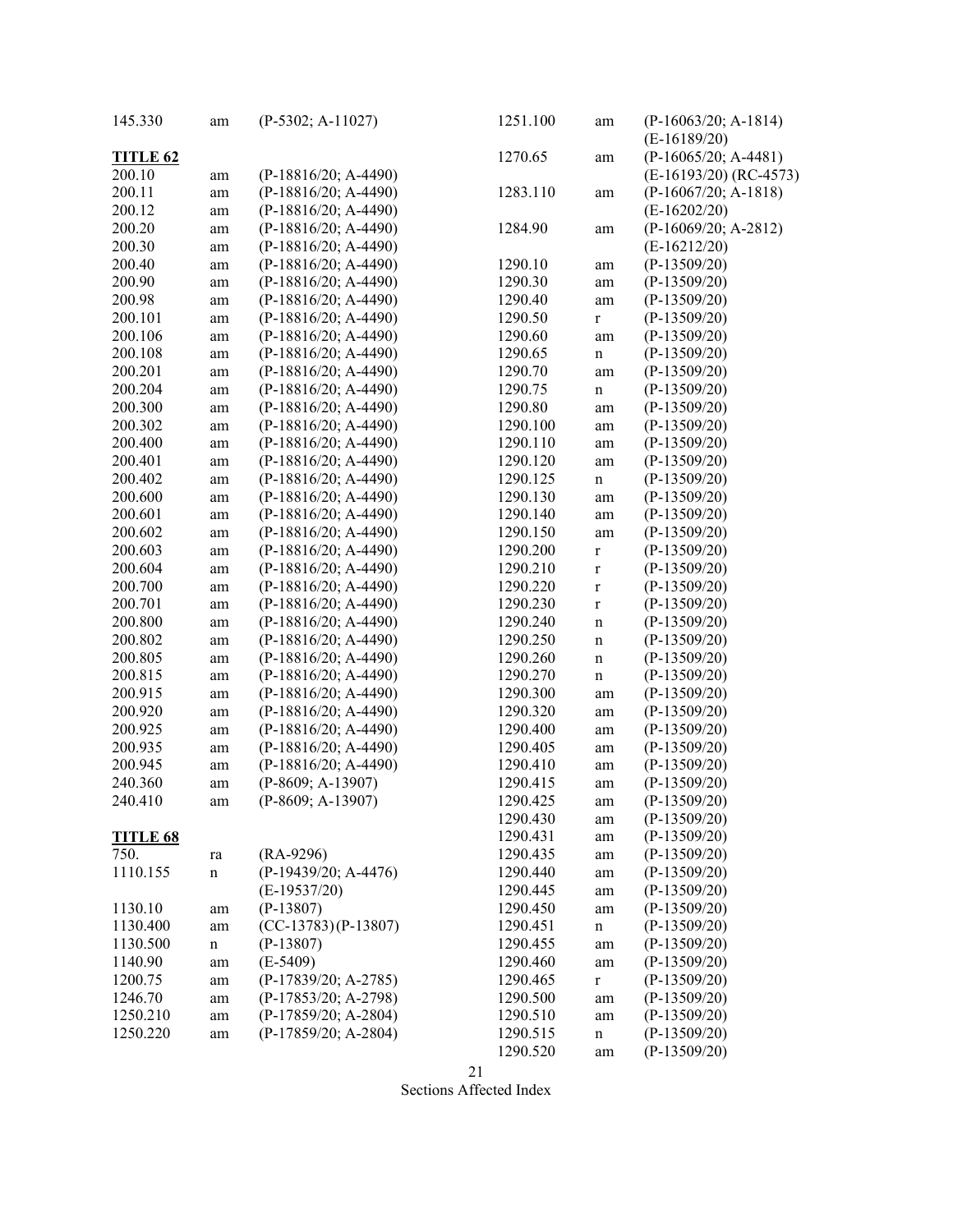| 1290.530 | $\mathbf r$  | $(P-13509/20)$             | 1300.200 | am          | $(P-4158/20; A-228)$    |
|----------|--------------|----------------------------|----------|-------------|-------------------------|
| 1290.560 | am           | $(P-13509/20)$             | 1300.210 | am          | $(P-4158/20; A-228)$    |
| 1290.570 | am           | $(P-13509/20)$             | 1300.220 | am          | $(P-4158/20; A-228)$    |
| 1290.590 | $\mathbf{r}$ | $(P-13509/20)$             | 1300.230 | am          | $(P-4158/20; A-228)$    |
| 1290.610 | am           | $(P-13509/20)$             | 1300.250 | am          | $(P-4158/20; A-228)$    |
| 1291.10  | am           | (P-9527; A-16320) (E-9586) | 1300.260 | am          | $(P-4158/20; A-228)$    |
|          |              | $(O-10881) (S-10881)$      | 1300.300 | am          | $(P-4158/20; A-228)$    |
|          |              | $(W-12206)$ (E-11851)      | 1300.310 | am          | $(P-4158/20; A-228)$    |
| 1291.95  | $\mathbf n$  | (P-9527; A-16320) (E-9586) | 1300.320 | am          | $(P-4158/20; A-228)$    |
|          |              | $(O-10881) (S-10881)$      | 1300.330 | r           | $(P-4158/20; A-228)$    |
|          |              | $(W-12206)$ (E-11851)      | 1300.340 |             | $(P-4158/20; A-228)$    |
|          |              |                            |          | am          |                         |
| 1291.100 | $\mathbf n$  | $(P-9527)$ (E-9586)        | 1300.350 | am          | $(P-4158/20; A-228)$    |
|          |              | $(O-10881) (S-10881)$      | 1300.360 | am          | $(P-4158/20; A-228)$    |
|          |              | $(W-12206)$                | 1300.400 | am          | $(P-4158/20; A-228)$    |
|          | r            | $(E-11851)$                | 1300.430 | am          | $(P-4158/20; A-228)$    |
| 1291.110 | $\mathbf n$  | $(P-9527)$ (E-9586)        | 1300.445 | n           | $(P-4158/20; A-228)$    |
|          |              | $(O-10881) (S-10881)$      | 1300.465 | am          | $(P-4158/20; A-228)$    |
|          |              | $(W-12206)$                | 1300.466 | am          | $(P-4158/20; A-228)$    |
|          | r            | $(E-11851)$                | 1300.600 | r           | $(P-4158/20; A-228)$    |
| 1291.120 | $\mathbf n$  | $(P-9527)$ $(E-9586)$      | 1300.610 | $\mathbf r$ | $(P-4158/20; A-228)$    |
|          |              | $(O-10881) (S-10881)$      | 1300.620 | $\mathbf r$ | $(P-4158/20; A-228)$    |
|          |              | $(W-12206)$                | 1300.630 | $\mathbf r$ | $(P-4158/20; A-228)$    |
|          | r            | $(E-11851)$                | 1300.640 | $\mathbf r$ | $(P-4158/20; A-228)$    |
| 1291.130 | n            | $(P-9527)$ (E-9586)        | 1300.650 | $\mathbf r$ | $(P-4158/20; A-228)$    |
|          |              | $(O-10881) (S-10881)$      | 1300.660 | $\mathbf r$ | $(P-4158/20; A-228)$    |
|          |              | $(W-12206)$                | 1300.670 | $\mathbf r$ | $(P-4158/20; A-228)$    |
|          | r            | $(E-11851)$                | 1300.680 | $\mathbf r$ | $(P-4158/20; A-228)$    |
| 1291.140 | n            | $(P-9527)$ (E-9586)        | 1310.85  | am          | $(P-17868/20; A-2821)$  |
|          |              | $(O-10881) (S-10881)$      | 1320.330 | am          | $(P-18543/20; A-2832)$  |
| 1291.140 | n            | $(W-12206)$                | 1320.330 | am          | $(E-18613/20)$          |
|          | r            | $(E-11851)$                | 1325.80  | am          | $(P-14275)$ $(E-14508)$ |
| 1291.150 | $\mathbf n$  | $(P-9527)$ $(E-9586)$      | 1340.61  | am          | (P-17879/20; A-2838)    |
|          |              | $(O-10881) (S-10881)$      | 1375.220 |             | $(P-16073/20; A-1837)$  |
|          |              |                            | 1450.100 | am          | $(P-16584/20; A-2851)$  |
|          |              | $(W-12206)$<br>$(E-11851)$ | 1450.110 | am          |                         |
|          | r            |                            |          | am          | $(P-16584/20; A-2851)$  |
| 1291.160 | n            | $(P-9527)$ (E-9586)        | 1450.115 | am          | $(P-16584/20; A-2851)$  |
|          |              | $(O-10881) (S-10881)$      | 1450.120 | am          | $(P-16584/20; A-2851)$  |
|          |              | $(W-12206)$                | 1450.130 | am          | $(P-16584/20; A-2851)$  |
|          | r            | $(E-11851)$                | 1450.140 | am          | $(P-16584/20; A-2851)$  |
| 1291.220 | $\mathbf n$  | $(P-13159)$ $(E-13442)$    | 1450.145 | am          | $(P-16584/20; A-2851)$  |
| 1295.100 | am           | $(P-16071/20; A-1828)$     | 1450.150 | am          | $(P-16584/20; A-2851)$  |
|          |              | $(E-16221/20)$             | 1450.160 | am          | $(P-16584/20; A-2851)$  |
| 1300.10  | am           | $(P-4158/20; A-228)$       | 1450.200 | am          | $(P-16584/20; A-2851)$  |
| 1300.20  | am           | $(P-4158/20; A-228)$       | 1450.205 | am          | $(P-16584/20; A-2851)$  |
| 1300.30  | am           | $(P-4158/20; A-228)$       | 1450.210 | am          | $(P-16584/20; A-2851)$  |
| 1300.50  | am           | $(P-4158/20; A-228)$       | 1450.220 | am          | $(P-16584/20; A-2851)$  |
| 1300.60  | am           | $(P-4158/20; A-228)$       | 1450.240 | am          | $(P-16584/20; A-2851)$  |
| 1300.70  | $\mathbf r$  | $(P-4158/20; A-228)$       | 1450.250 | am          | $(P-16584/20; A-2851)$  |
| 1300.80  | r            | $(P-4158/20; A-228)$       | 1450.400 | am          | $(P-16584/20; A-2851)$  |
| 1300.90  | am           | $(P-4158/20; A-228)$       | 1450.410 | am          | $(P-16584/20; A-2851)$  |
| 1300.100 | $\mathbf{r}$ | $(P-4158/20; A-228)$       | 1450.420 | am          | $(P-16584/20; A-2851)$  |
| 1300.120 | am           | $(P-4158/20; A-228)$       | 1450.430 | am          | $(P-16584/20; A-2851)$  |
| 1300.130 | am           | $(P-4158/20; A-228)$       | 1450.440 | am          | $(P-16584/20; A-2851)$  |
|          |              |                            |          |             |                         |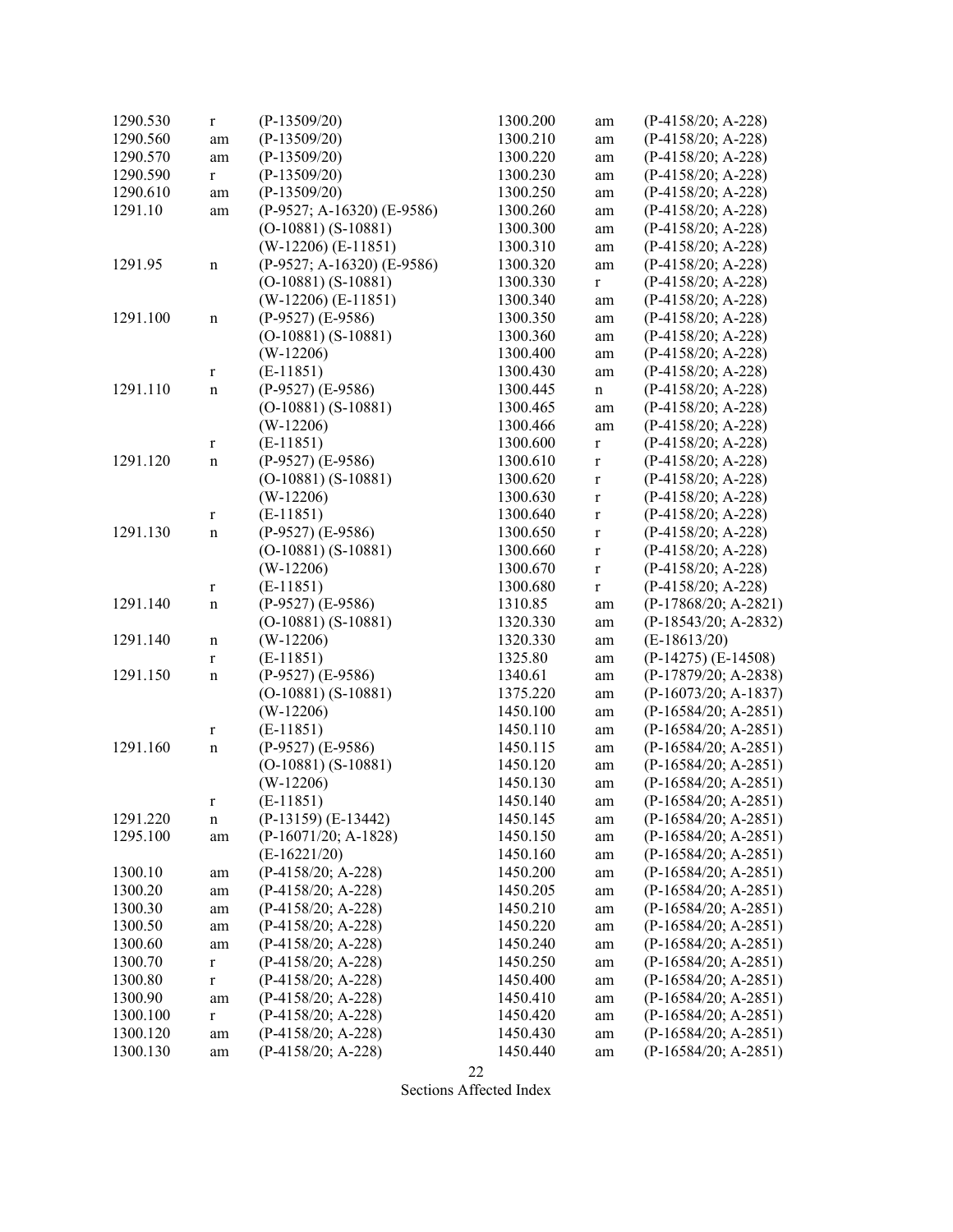| 1450.450  | am          | $(P-16584/20; A-2851)$ | 1450.1165                 | am          | $(P-16584/20; A-2851)$ |
|-----------|-------------|------------------------|---------------------------|-------------|------------------------|
| 1450.510  | am          | $(P-16584/20; A-2851)$ | 1450.1175                 | am          | $(P-16584/20; A-2851)$ |
| 1450.520  | am          | $(P-16584/20; A-2851)$ | 1450.1180                 | am          | $(P-16584/20; A-2851)$ |
| 1450.530  | am          | $(P-16584/20; A-2851)$ | 1450.1205                 | $\mathbf r$ | $(P-16584/20; A-2851)$ |
| 1450.540  | am          | $(P-16584/20; A-2851)$ | 1450.1210                 | $\mathbf r$ | $(P-16584/20; A-2851)$ |
| 1450.550  | am          | $(P-16584/20; A-2851)$ | 1450.1215                 | $\mathbf r$ | $(P-16584/20; A-2851)$ |
| 1450.560  | am          | $(P-16584/20; A-2851)$ | 1450.1220                 | $\mathbf r$ | $(P-16584/20; A-2851)$ |
| 1450.600  | am          | $(P-16584/20; A-2851)$ | 1450.1300                 | am          | $(P-16584/20; A-2851)$ |
| 1450.610  | am          | $(P-16584/20; A-2851)$ | 1450.1310                 | am          | $(P-16584/20; A-2851)$ |
| 1450.700  | am          | $(P-16584/20; A-2851)$ | 1452.10                   | am          | $(P-19441/20; A-4273)$ |
| 1450.705  | am          | $(P-16584/20; A-2851)$ | 1452.50                   | am          | $(P-19441/20; A-4273)$ |
| 1450.710  | am          | $(P-16584/20; A-2851)$ | 1452.120                  | am          | $(P-19441/20; A-4273)$ |
| 1450.715  | am          | $(P-16584/20; A-2851)$ | 1452.200                  | am          | $(P-19441/20; A-4273)$ |
| 1450.720  |             | $(P-16584/20; A-2851)$ | 1452.210                  |             | $(P-19441/20; A-4273)$ |
|           | am          | $(P-16584/20; A-2851)$ |                           | am          | $(P-19441/20; A-4273)$ |
| 1450.730  | am          |                        | 1452.220                  | n           |                        |
| 1450.735  | am          | $(P-16584/20; A-2851)$ | 1455.10                   | am          | $(P-5286; A-9958)$     |
| 1450.740  | am          | $(P-16584/20; A-2851)$ | 1455.130                  | am          | $(P-204; A-5840)$      |
| 1450.745  | am          | (P-16584/20; A-2851)   | 1455.160                  | am          | $(P-5286; A-9958)$     |
| 1450.750  | am          | $(P-16584/20; A-2851)$ | 1455.180                  | am          | $(P-204; A-5840)$      |
| 1450.755  | am          | $(P-16584/20; A-2851)$ | 1460.10                   | am          | $(P-18546/20; A-3009)$ |
| 1450.760  | am          | $(P-16584/20; A-2851)$ |                           |             | $(RC-2518)$            |
| 1450.765  | am          | $(P-16584/20; A-2851)$ | 1460.11                   | am          | $(P-18546/20; A-3009)$ |
| 1450.770  | am          | $(P-16584/20; A-2851)$ |                           |             | $(RC-2518)$            |
| 1450.775  | am          | $(P-16584/20; A-2851)$ | 1460.40                   | am          | $(P-18546/20; A-3009)$ |
| 1450.780  | am          | $(P-16584/20; A-2851)$ |                           |             | $(RC-2518)$            |
| 1450.785  | am          | $(P-16584/20; A-2851)$ | 1460.50                   | am          | $(P-18546/20; A-3009)$ |
| 1450.790  | am          | $(P-16584/20; A-2851)$ |                           |             | $(RC-2518)$            |
| 1450.800  | am          | $(P-16584/20; A-2851)$ | 1460.60                   | am          | $(P-18546/20; A-3009)$ |
| 1450.810  | am          | $(P-16584/20; A-2851)$ |                           |             | $(RC-2518)$            |
| 1450.820  | am          | $(P-16584/20; A-2851)$ | 1460.75                   | n           | $(P-18546/20; A-3009)$ |
| 1450.830  | am          | $(P-16584/20; A-2851)$ |                           |             | $(RC-2518)$            |
| 1450.900  | am          | $(P-16584/20; A-2851)$ | 1460.80                   | am          | $(P-18546/20; A-3009)$ |
| 1450.905  | am          | $(P-16584/20; A-2851)$ |                           |             | $(RC-2518)$            |
| 1450.910  | am          | $(P-16584/20; A-2851)$ | 1465.30                   | am          | $(P-16076/20; A-1849)$ |
| 1450.915  | am          | $(P-16584/20; A-2851)$ |                           |             | $(E-16242/20)$         |
| 1450.920  | am          | $(P-16584/20; A-2851)$ | 1465.35                   | am          | $(P-16076/20; A-1849)$ |
| 1450.925  | $\mathbf r$ | $(P-16584/20; A-2851)$ |                           |             | $(E-16242/20)$         |
| 1450.930  | am          | $(P-16584/20; A-2851)$ | 1470.95                   | am          | $(E-15104)$            |
| 1450.940  | am          | $(P-16584/20; A-2851)$ | 1480.185                  | am          | (P-16079/20; A-1856)   |
| 1450.945  | am          | $(P-16584/20; A-2851)$ |                           |             | $(E-16249/20)$         |
| 1450.950  | $\mathbf r$ | $(P-16584/20; A-2851)$ | 1515.45                   | $\mathbf n$ | $(P-6628)$ $(E-6660)$  |
| 1450.955  | $\mathbf r$ | $(P-16584/20; A-2851)$ | 1515.60                   | am          | $(P-6628)$ $(E-6660)$  |
| 1450.960  | $\mathbf n$ | $(P-16584/20; A-2851)$ | 1515.70                   | am          | $(P-6628)$ $(E-6660)$  |
| 1450.1000 | am          | $(P-16584/20; A-2851)$ | 1515.90                   | am          | $(P-6628)$ $(E-6660)$  |
| 1450.1100 | am          | $(P-16584/20; A-2851)$ | 1515.105                  | am          | $(P-6628)$ $(E-6660)$  |
| 1450.1115 | am          | $(P-16584/20; A-2851)$ | 1515.110                  | am          | $(P-6628)$ $(E-6660)$  |
| 1450.1125 | am          | $(P-16584/20; A-2851)$ | 1515.120                  | am          | $(P-6628)$ $(E-6660)$  |
| 1450.1135 |             | $(P-16584/20; A-2851)$ |                           |             |                        |
| 1450.1137 | am          | $(P-16584/20; A-2851)$ |                           |             |                        |
| 1450.1145 | am          | $(P-16584/20; A-2851)$ | <u>TITLE 71</u><br>43.100 |             | $(P-6614; A-11564)$    |
|           | am          | $(P-16584/20; A-2851)$ |                           | am          | $(P-6614; A-11564)$    |
| 1450.1150 | am          |                        | 43.110                    | am          |                        |
| 1450.1155 | am          | $(P-16584/20; A-2851)$ | 43.120                    | am          | $(P-6614; A-11564)$    |
| 1450.1160 | am          | $(P-16584/20; A-2851)$ | 43.130                    | am          | $(P-6614; A-11564)$    |

23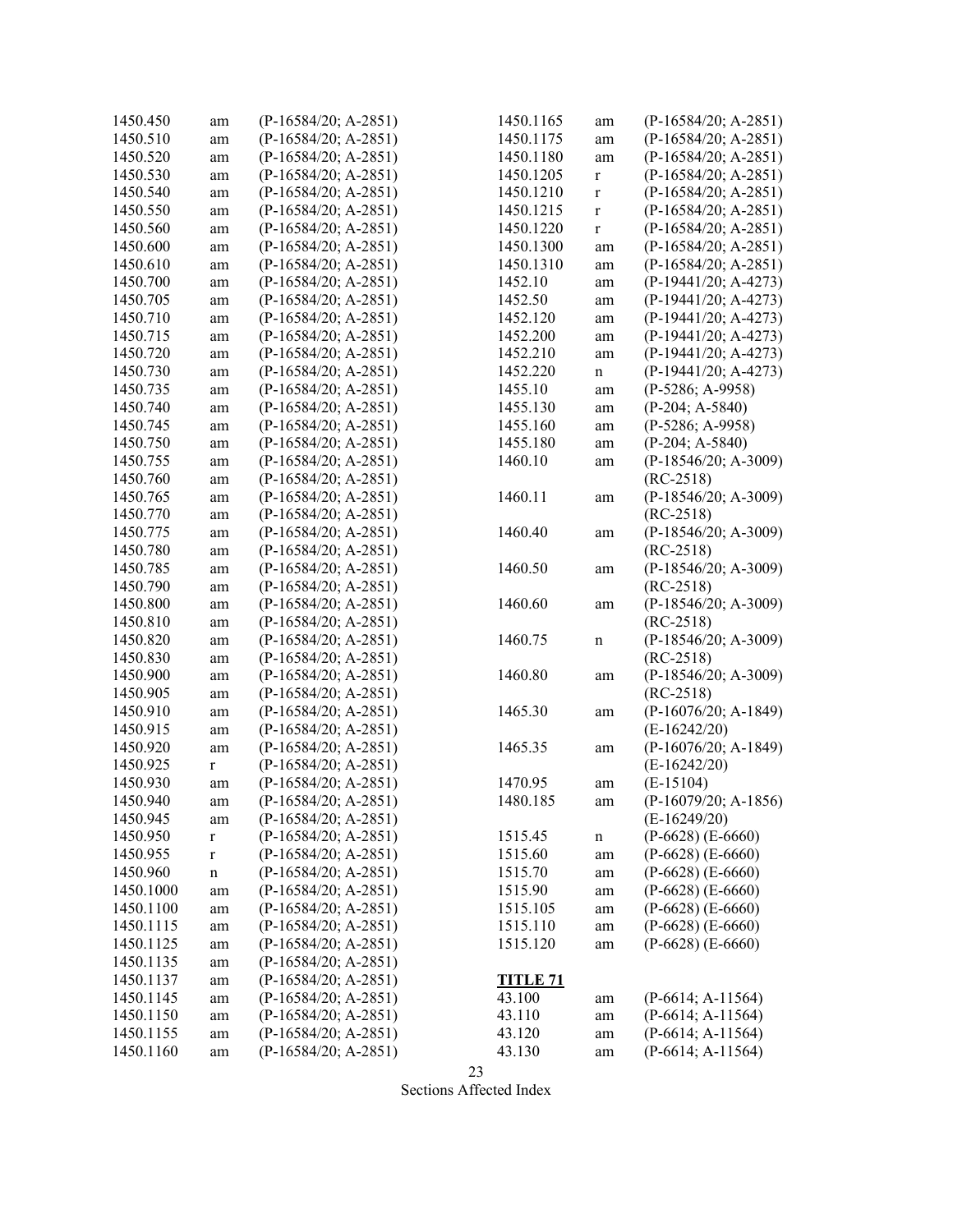| 43.140          | am          | $(P-6614; A-11564)$    | 750.90          | $\mathbf r$ | (PR-10701; AR-15102)              |
|-----------------|-------------|------------------------|-----------------|-------------|-----------------------------------|
| 43.150          | am          | $(P-6614; A-11564)$    | 750.100         | $\mathbf r$ | (PR-10701; AR-15102)              |
| 43.160          | am          | $(P-6614; A-11564)$    | 750.110         | $\mathbf r$ | (PR-10701; AR-15102)              |
| 43.170          | am          | $(P-6614; A-11564)$    | 750.120         | $\mathbf r$ | (PR-10701; AR-15102)              |
| 43.190          | $\mathbf n$ | $(P-6614; A-11564)$    | 750.130         | $\mathbf r$ | (PR-10701; AR-15102)              |
| 43.200          | $\mathbf n$ | $(P-6614; A-11564)$    | 750.140         | $\mathbf r$ | (PR-10701; AR-15102)              |
|                 |             |                        | 750.App.A       |             | (PR-10701; AR-15102)              |
| <b>TITLE 74</b> |             |                        | 750.App.B       | $\mathbf r$ | $(PR-10701; AR-15102)$            |
| 420.            |             | $(RA-9216)$            | 750.App.C       | $\mathbf r$ | $(PR-10701; AR-15102)$            |
| 420.320         | ra          | $(P-9519)$             |                 | $\mathbf r$ | (PR-10701; AR-15102)              |
|                 | am          |                        | 750.App.D       | $\mathbf r$ |                                   |
| 721.200         | am          | $(P-12499)$            |                 |             |                                   |
| 721.300         | am          | $(P-12499)$            | <b>TITLE 77</b> |             |                                   |
| 721.400         | am          | $(P-12499)$            | 100.1           | am          | $(P-16176)$                       |
| 721.410         | am          | $(P-12499)$            | 100.2           | am          | $(P-16176)$                       |
| 721.420         | am          | $(P-12499)$            | 100.3           | am          | $(P-16176)$                       |
| 721.515         | $\mathbf n$ | $(P-12499)$            | 100.4           | am          | $(P-16176)$                       |
| 722.200         | am          | (P-18867/20; A-4133)   | 100.5           | am          | $(P-16176)$                       |
| 722.300         | am          | $(P-18867/20; A-4133)$ | 100.6           | am          | $(P-16176)$                       |
| 722.310         | am          | $(P-18867/20; A-4133)$ | 100.7           | am          | $(P-16176)$                       |
| 722.320         | am          | $(P-18867/20; A-4133)$ | 100.8           | am          | $(P-16176)$                       |
| 722.330         | am          | $(P-18867/20; A-4133)$ | 100.9           | am          | $(P-16176)$                       |
| 722.340         | am          | $(P-18867/20; A-4133)$ | 100.10          | am          | $(P-16176)$                       |
| 722.350         | am          | $(P-18867/20; A-4133)$ | 100.11          | am          | $(P-16176)$                       |
| 722.360         | am          | $(P-18867/20; A-4133)$ | 100.12          | am          | $(P-16176)$                       |
| 722.370         | am          | (P-18867/20; A-4133)   | 100.13          | am          | $(P-16176)$                       |
| 722.380         | am          | $(P-18867/20; A-4133)$ | 100.15          | am          | $(P-16176)$                       |
| 722.410         | am          | $(P-18867/20; A-4133)$ | 100.17          | am          | $(P-16176)$                       |
| 722.420         | am          | $(P-18867/20; A-4133)$ | 100.19          | am          | $(P-16176)$                       |
| 722.500         | am          | $(P-18867/20; A-4133)$ | 100.25          | am          | $(P-16176)$                       |
| 722.510         | am          | $(P-18867/20; A-4133)$ | 100.50          | am          | $(P-16176)$                       |
| 722.520         | am          | $(P-18867/20; A-4133)$ | 100.55          | am          | $(P-16176)$                       |
| 722.530         | am          | $(P-18867/20; A-4133)$ | 100.60          | am          | $(P-16176)$                       |
| 722.540         | am          | (P-18867/20; A-4133)   | 150.100         | $\mathbf n$ | $(P-14323)$                       |
| 722.550         | am          | $(P-18867/20; A-4133)$ | 150.200         | $\mathbf n$ | $(P-14323)$                       |
| 722.570         | am          | (P-18867/20; A-4133)   | 150.300         | $\mathbf n$ | $(P-14323)$                       |
| 722.600         | am          | $(P-18867/20; A-4133)$ | 150.400         | $\mathbf n$ | $(P-14323)$                       |
| 722.610         | am          | $(P-18867/20; A-4133)$ | 245.1           | $\mathbf n$ | (E-5929/20) (E-14328/20)          |
| 722.630         | am          | $(P-18867/20; A-4133)$ |                 |             | $(E-1710)$                        |
| 722.700         |             | (P-18867/20; A-4133)   | 245.20          |             | $(P-16210)$                       |
| 722.710         | am          | $(P-18867/20; A-4133)$ | 245.25          | am          | $(P-16210)$                       |
| 722.720         | am          | $(P-18867/20; A-4133)$ | 245.40          | am          | $(P-16210)$                       |
|                 | am          |                        |                 | am          |                                   |
| 722.730         | am          | $(P-18867/20; A-4133)$ | 245.55          | am          | $(P-16210)$                       |
| 722.800         | am          | $(P-18867/20; A-4133)$ | 245.71          | am          | $(P-16210)$                       |
| 735.            | ra          | $(RA-1087) (RA-9369)$  | 245.200         | am          | $(P-6156; A-11077) (E-6335)$      |
| 750.10          | $\bf r$     | (PR-10701; AR-15102)   | 245.205         | $\rm am$    | $(P-6156; A-11077) (E-6335)$      |
| 750.20          | $\mathbf r$ | (PR-10701; AR-15102)   | 245.210         | am          | $(P-16210)$                       |
| 750.30          | $\mathbf r$ | (PR-10701; AR-15102)   | 250.1           | $\mathbf n$ | $(E-14804/20)$ $(E-1715)$         |
| 750.40          | $\mathbf r$ | (PR-10701; AR-15102)   |                 |             | $(E-8503) (E-15375)$              |
| 750.41          | $\mathbf r$ | (PR-10701; AR-15102)   | 250.2           | $\mathbf n$ | $(E-14333/20)$                    |
| 750.50          | $\mathbf r$ | (PR-10701; AR-15102)   |                 |             | $(E-14804/20)$ $(E-1715)$         |
| 750.60          | $\mathbf r$ | (PR-10701; AR-15102)   | 250.3           | $\mathbf n$ | $(E-1202)$ $(E-7544)$ $(E-14519)$ |
| 750.70          | $\mathbf r$ | (PR-10701; AR-15102)   | 250.4           | $\mathbf n$ | $(E-8096)$                        |
| 750.80          | $\mathbf r$ | (PR-10701; AR-15102)   | 250.240         | am          | $(P-15183)$                       |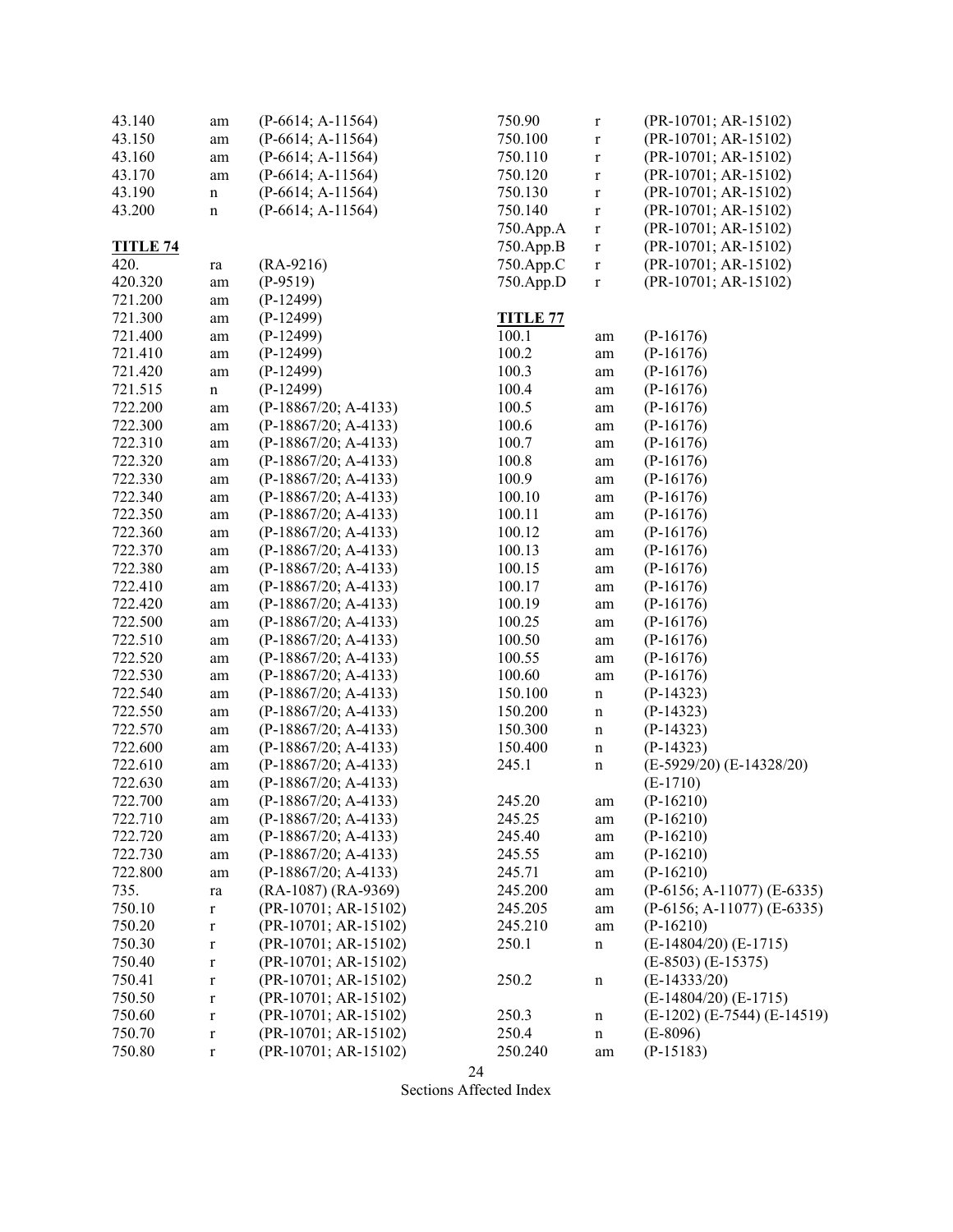| 250.260  | am          | $(P-15183)$                    | 300.1234  | $\mathbf n$ | $(P-435/20; A-1134)$       |
|----------|-------------|--------------------------------|-----------|-------------|----------------------------|
| 250.455  | $\mathbf n$ | $(E-11907) (E-15115)$          | 300.1450  | am          | $(P-4778; A-11096)$        |
| 250.1820 | am          | $(P-15183)$                    | 300.1610  | am          | $(P-4778; A-11096)$        |
| 250.1840 | am          | $(P-15183)$                    | 300.1620  | am          | $(P-4778; A-11096)$        |
| 260.1000 | am          | $(P-7928; A-13925)$            | 300.2040  | am          | $(P-4778; A-11096)$        |
| 260.1050 | am          | $(P-7928; A-13925)$            | 300.2810  | am          | $(P-4778; A-11096)$        |
| 260.1750 | am          | $(P-7928; A-13925)$            | 300.2820  | am          | $(P-4778; A-11096)$        |
| 260.1800 | am          | $(P-7928; A-13925)$            | 300.2920  | am          | $(P-4778; A-11096)$        |
| 260.1850 | am          | $(P-7928; A-13925)$            | 300.2940  | am          | $(P-4778; A-11096)$        |
| 260.1950 | am          | $(P-7928; A-13925)$            | 300.3020  | am          | $(P-4778; A-11096)$        |
| 260.2100 | am          | $(P-7928; A-13925)$            | 300.3130  | am          | $(P-4778; A-11096)$        |
| 260.2200 | am          | $(P-7928; A-13925)$            | 300.3140  | am          | $(P-4778; A-11096)$        |
| 260.2300 | am          | $(P-7928; A-13925)$            | 300.3210  | am          | $(P-4778; A-11096)$        |
| 260.2400 | am          | $(P-7928; A-13925)$            |           |             | (P-9382; A-13953) (E-9498) |
| 260.2500 | am          | $(P-7928; A-13925)$            |           |             | $(EC-16088)$               |
| 295.300  | am          | $(E-18960/20)$ $(E-5541)$      | 300.3240  | am          | $(P-4778; A-11096)$        |
|          |             | $(E-11924) (E-14532)$          | 300.3250  | am          | $(P-4778; A-11096)$        |
| 295.4045 | $\mathbf n$ | $(E-18960/20)$ $(E-5541)$      | 300.3300  | am          | $(P-4778; A-11096)$        |
|          |             | $(E-11924) (E-14532)$          | 300.3320  | am          | $(P-4778; A-11096)$        |
| 295.4046 | $\mathbf n$ | $(E-384)$ $(EA-2076)$          | 300.3340  | $\mathbf n$ | $(E-14003)$                |
|          |             | $(E-6696)$ $(E-13702)$         | 300.Tbl.C | $\mathbf r$ | $(P-4778; A-11096)$        |
| 295.4047 | $\mathbf n$ | $(E-11924) (E-14532)$          | 300.App.A | $\mathbf n$ | $(P-435/20; A-1134)$       |
| 300.2    | $\mathbf n$ | $(E-16264/20)$                 | 300.App.B | $\mathbf n$ | $(P-435/20; A-1134)$       |
|          | am          | $(E-16894/20)$ $(E-3046)$      | 330.282   | am          | $(E-11964)$                |
|          | $\mathbf r$ | $(E-10087)$                    | 330.340   | am          | $(E-18972/20)$ $(E-5554)$  |
| 300.110  | am          | $(P-4778; A-11096)$            |           |             | $(E-11964) (E-14569)$      |
| 300.230  | am          | $(P-435/20; A-1134)$           |           |             | $(P-15250)$                |
|          |             | (P-9382; A-13953) (E-9498)     | 330.790   | am          | $(E-18972/20)$ $(E-5554)$  |
| 300.282  | $\mathbf n$ | $(E-11941)$                    |           |             | $(E-11964) (E-14569)$      |
| 300.330  | am          | $(P-4778; A-11096)$            | 330.792   | $\mathbf n$ | $(P-15250)$                |
| 300.340  | am          | $(E-18462/20)$ $(E-4285)$      | 330.794   | $\mathbf n$ | $(E-11964) (E-14569)$      |
|          |             | $(P-4778; A-11096) (E-10847)$  | 330.800   | $\mathbf n$ | (E-411) (EA-2084) (E-6705) |
|          |             | $(E-12889) (E-15127)$          |           |             | $(E-13711)$                |
|          |             | $(P-15216) (P-15442)$          | 330.4340  | $\mathbf n$ | $(E-14022)$                |
| 300.650  | am          | $(P-435/20; A-1134) (P-15216)$ | 340.1491  | $\mathbf n$ | $(E-14039)$                |
| 300.660  | am          | $(P-4778; A-11096)$            | 340.1010  | am          | $(E-18994/20)$ $(E-5576)$  |
| 300.661  | am          | $(P-4778; A-11096)$            |           |             | $(E-11994) (E-14597)$      |
| 300.663  | am          | $(P-4778; A-11096)$            |           |             | $(P-15270)$                |
| 300.675  | $\mathbf n$ | $(E-19551/20)$ $(E-393)$       | 340.1335  | am          | (E-18994/20) (E-5576)      |
|          |             | $(E-6354) (E-13108)$           |           |             | $(E-14597)$                |
| 300.686  | am          | $(P-435/20; A-1134)$           | 340.1337  | $\mathbf n$ | $(P-15270)$                |
| 300.696  | am          | $(E-18462/20)$ $(E-4285)$      | 340.1390  | $\mathbf n$ | (E-425) (EA-2098)          |
|          |             | $(P-4778; A-11096) (E-10847)$  |           |             | $(E-6719) (E-13725)$       |
|          |             | $(E-12889) (E-15127)$          | 350.2     | am          | $(E-16298/20)$             |
|          |             | $(P-15216)$                    |           | $\mathbf n$ | $(E-16908/20)$ $(E-3060)$  |
| 300.697  | am          | $(P-15216)$                    |           | $\mathbf r$ | $(E-10102)$                |
| 300.698  | $\mathbf n$ | $(E-11941) (E-14550)$          | 350.340   | am          | $(E-19012/20)$ $(E-5594)$  |
| 300.700  | $\mathbf n$ | $(P-15442)$                    |           |             | $(E-12012) (E-14616)$      |
| 300.1060 | am          | $(P-4778; A-11096)$            | 350.760   | am          | $(E-19012/20)$ $(E-5594)$  |
| 300.1230 | am          | $(P-435/20; A-1134)$           |           |             | $(E-12012) (E-14616)$      |
| 300.1231 | $\mathbf n$ | $(P-435/20; A-1134)$           | 350.769   | $\mathbf n$ | $(E-12012) (E-14616)$      |
| 300.1232 | $\mathbf n$ | $(P-435/20; A-1134)$           | 350.770   | $\mathbf n$ | $(E-435)$ $(EA-2108)$      |
| 300.1233 | n           | $(P-435/20; A-1134)$           |           |             | $(E-6744) (E-13735)$       |
|          |             |                                |           |             |                            |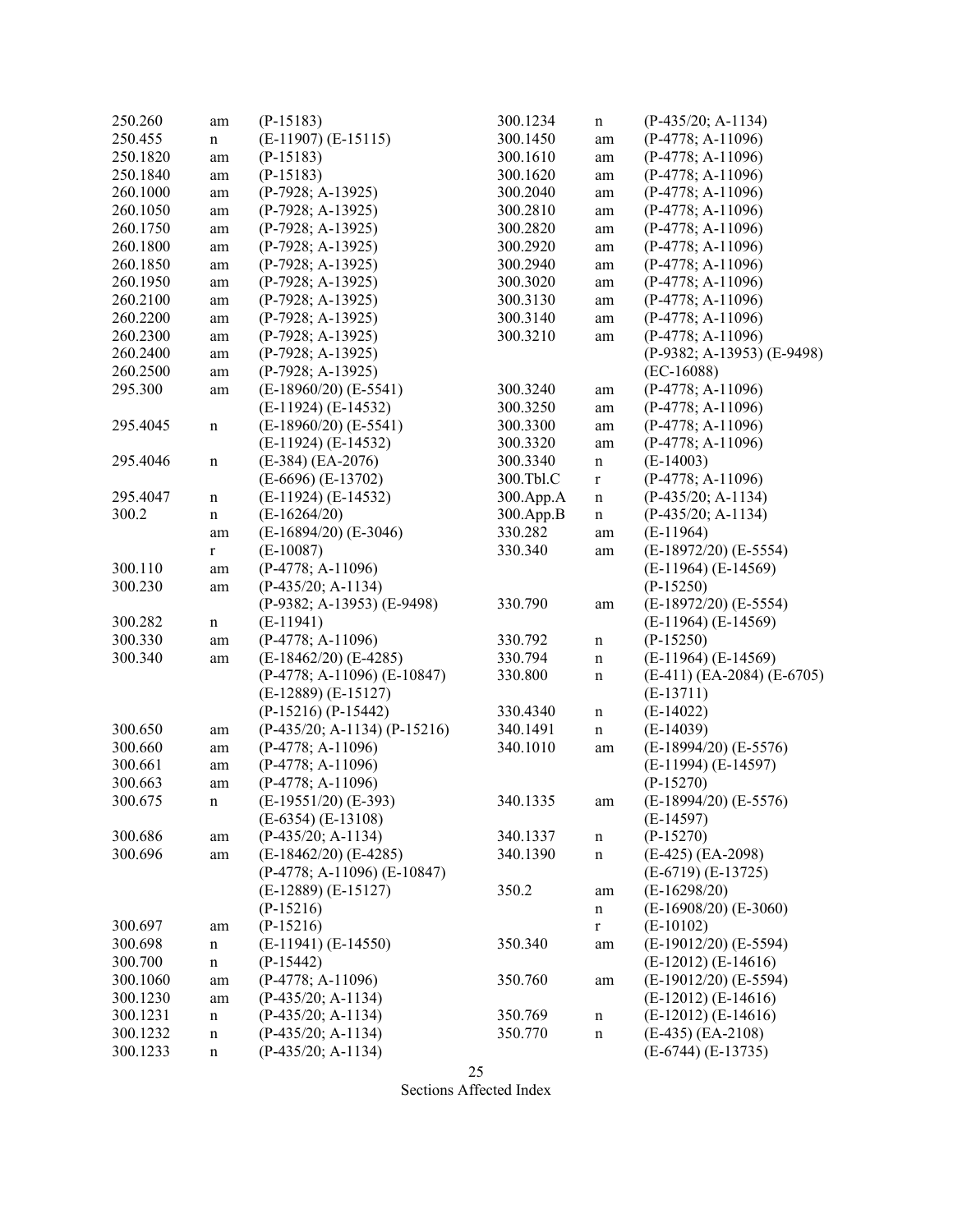| $(E-19038/20)$ $(E-5619)$<br>$(P-12238)$<br>370.2<br>664.100<br>$\mathbf n$<br>$\mathbf n$<br>$(E-12041) (E-14647)$<br>$(P-12238)$<br>664.110<br>$\mathbf n$<br>$(E-450)$ $(EA-2123)$<br>$(P-12238)$<br>370.3<br>664.120<br>$\mathbf n$<br>$\mathbf n$<br>$(E-6744) (E-12041)$<br>$(P-12238)$<br>664.130<br>$\mathbf n$<br>$(E-13750)$<br>$(P-12238)$<br>370.3<br>664.140<br>n<br>$\mathbf n$<br>370.4<br>$(E-14647)$<br>664.150<br>$(P-12238)$<br>$\mathbf n$<br>$\mathbf n$<br>$(E-19051/20)$ $(E-5631)$<br>380.110<br>672.100<br>$(P-9702)$<br>am<br>am<br>$(E-12058)$ $(E-14665)$<br>672.105<br>$(P-9702)$<br>am<br>$(E-19051/20) (E-5631)$<br>380.641<br>672.110<br>$(P-9702)$<br>$\mathbf n$<br>am<br>$(E-12058)$ $(E-14665)$<br>672.115<br>$(P-9702)$<br>am<br>380.642<br>$(E-461)$ $(EA-2133)$<br>672.200<br>$(P-9702)$<br>$\mathbf n$<br>am<br>$(E-6755) (E-13761)$<br>672.205<br>$(P-9702)$<br>am<br>$(E-12058)$ $(E-14665)$<br>$(P-9702)$<br>380.643<br>672.210<br>$\mathbf n$<br>am<br>389.100<br>$(P-13152)$<br>672.215<br>$(P-9702)$<br>$\mathbf n$<br>am<br>389.105<br>$(P-13152)$<br>672.220<br>$(P-9702)$<br>$\mathbf n$<br>am<br>$(P-13152)$<br>672.300<br>389.110<br>$(P-9702)$<br>$\mathbf n$<br>am<br>389.115<br>$(P-13152)$<br>672.305<br>$(P-9702)$<br>$\mathbf n$<br>am<br>389.120<br>$(P-13152)$<br>672.310<br>$(P-9702)$<br>$\mathbf n$<br>am<br>389.125<br>$(P-13152)$<br>672.400<br>$(P-9702)$<br>$\mathbf n$<br>am<br>389.130<br>$(P-13152)$<br>672.405<br>$(P-9702)$<br>$\mathbf n$<br>am<br>389.135<br>$(P-13152)$<br>$(P-9702)$<br>672.415<br>$\mathbf n$<br>am<br>389.140<br>$(P-13152)$<br>672.420<br>$(P-9702)$<br>$\mathbf n$<br>am<br>390.2<br>$(E-16317/20)$<br>672.425<br>$(P-9702)$<br>am<br>am<br>$(E-16920/20)$ $(E-3072)$<br>672.435<br>$(P-9702)$<br>$\mathbf n$<br>am<br>$(E-10115)$<br>$(P-9702)$<br>672.440<br>$\mathbf r$<br>am<br>$(E-12079)$<br>390.282<br>672.445<br>$(P-9702)$<br>am<br>am<br>$(E-19068/20)$ $(E-5648)$<br>390.340<br>$(P-9702)$<br>672.450<br>am<br>am<br>$(E-12079)$ $(E-14688)$<br>$(P-9702)$<br>672.455<br>am<br>$(E-12079)$ $(E-14688)$<br>390.759<br>672.460<br>$(P-9702)$<br>$\mathbf n$<br>am<br>$(E-19068/20)$ $(E-5648)$<br>390.760<br>672.465<br>$(P-9702)$<br>am<br>am<br>$(E-12079)$ $(E-14688)$<br>672.505<br>$(P-9702)$<br>am<br>390.761<br>$(E-469)$ $(EA-2141)$ $(E-6763)$<br>672.510<br>$(P-9702)$<br>$\mathbf n$<br>am<br>$(E-13769)$<br>672.515<br>$(P-9702)$<br>am<br>$(E-14350/20)$ $(E-1732)$<br>395.1<br>672.520<br>$(P-9702)$<br>$\mathbf n$<br>am<br>395.2<br>$(E-16526/20)$ $(E-18489/20)$<br>672.600<br>$(P-9702)$<br>$\mathbf n$<br>am<br>$(P-9702)$<br>$(E-483)$<br>672.610<br>am<br>$(E-12108)$<br>$(P-9702)$<br>515.865<br>672.Ap.A<br>$\bf r$<br>n<br>545.20<br>$(P-16259)$<br>689.10<br>$(P-9530)$ $(E-9607)$<br>am<br>am<br>$(P-7957; A-12852)$<br>$(E-16382)$<br>545.25<br>am<br>$(P-16259)$<br>689.20<br>$(P-9530)$ $(E-9607)$<br>am<br>545.36<br>$(E-5671) (RC-6879)$<br>$(E-16382)$<br>n<br>689.30<br>$(E-9188) (E-15387)$<br>$(P-9530)$ $(E-9607)$<br>am<br>545.40<br>$(P-7957; A-12852)$<br>$(E-16382)$<br>am<br>545.50<br>689.40<br>$(P-9530)$ $(E-9607)$<br>$(P-16259)$<br>am<br>am<br>545.60<br>$(P-16259)$<br>$(E-16382)$<br>am<br>545.61<br>$(P-7957; A-12852)$<br>689.60<br>$(P-9530)$ $(E-9607)$<br>am<br>am<br>$(P-16259)$<br>$(E-16382)$<br>$(P-9530)$ $(E-9607)$<br>545.64<br>$(P-16259)$<br>689.70<br>am<br>am<br>(EA-10874) (E-16382)<br>545.65<br>$(P-16259)$<br>am<br>$(E-9188) (E-15387)$<br>545.67<br>689.80<br>$(P-9530)$ $(E-9607)$<br>am<br>am<br>664.10<br>$(E-16382)$<br>$(P-12238)$<br>n | 370.1 | n | $(E-19038/20)$ $(E-5619)$<br>$(E-12041) (E-14647)$ | 664.20<br>664.30 | $\mathbf n$<br>$\mathbf n$ | $(P-12238)$<br>$(P-12238)$ |
|-----------------------------------------------------------------------------------------------------------------------------------------------------------------------------------------------------------------------------------------------------------------------------------------------------------------------------------------------------------------------------------------------------------------------------------------------------------------------------------------------------------------------------------------------------------------------------------------------------------------------------------------------------------------------------------------------------------------------------------------------------------------------------------------------------------------------------------------------------------------------------------------------------------------------------------------------------------------------------------------------------------------------------------------------------------------------------------------------------------------------------------------------------------------------------------------------------------------------------------------------------------------------------------------------------------------------------------------------------------------------------------------------------------------------------------------------------------------------------------------------------------------------------------------------------------------------------------------------------------------------------------------------------------------------------------------------------------------------------------------------------------------------------------------------------------------------------------------------------------------------------------------------------------------------------------------------------------------------------------------------------------------------------------------------------------------------------------------------------------------------------------------------------------------------------------------------------------------------------------------------------------------------------------------------------------------------------------------------------------------------------------------------------------------------------------------------------------------------------------------------------------------------------------------------------------------------------------------------------------------------------------------------------------------------------------------------------------------------------------------------------------------------------------------------------------------------------------------------------------------------------------------------------------------------------------------------------------------------------------------------------------------------------------------------------------------------------------------------------------------------------------------------------------------------------------------------------------------------------------------------------------------------------------------------------------------------------------------------------------------------------------------------------------------------------------------------------------------------------------------------------------------------------------------------------------------------------------------------------------------------------|-------|---|----------------------------------------------------|------------------|----------------------------|----------------------------|
|                                                                                                                                                                                                                                                                                                                                                                                                                                                                                                                                                                                                                                                                                                                                                                                                                                                                                                                                                                                                                                                                                                                                                                                                                                                                                                                                                                                                                                                                                                                                                                                                                                                                                                                                                                                                                                                                                                                                                                                                                                                                                                                                                                                                                                                                                                                                                                                                                                                                                                                                                                                                                                                                                                                                                                                                                                                                                                                                                                                                                                                                                                                                                                                                                                                                                                                                                                                                                                                                                                                                                                                                                             |       |   |                                                    |                  |                            |                            |
|                                                                                                                                                                                                                                                                                                                                                                                                                                                                                                                                                                                                                                                                                                                                                                                                                                                                                                                                                                                                                                                                                                                                                                                                                                                                                                                                                                                                                                                                                                                                                                                                                                                                                                                                                                                                                                                                                                                                                                                                                                                                                                                                                                                                                                                                                                                                                                                                                                                                                                                                                                                                                                                                                                                                                                                                                                                                                                                                                                                                                                                                                                                                                                                                                                                                                                                                                                                                                                                                                                                                                                                                                             |       |   |                                                    |                  |                            |                            |
|                                                                                                                                                                                                                                                                                                                                                                                                                                                                                                                                                                                                                                                                                                                                                                                                                                                                                                                                                                                                                                                                                                                                                                                                                                                                                                                                                                                                                                                                                                                                                                                                                                                                                                                                                                                                                                                                                                                                                                                                                                                                                                                                                                                                                                                                                                                                                                                                                                                                                                                                                                                                                                                                                                                                                                                                                                                                                                                                                                                                                                                                                                                                                                                                                                                                                                                                                                                                                                                                                                                                                                                                                             |       |   |                                                    |                  |                            |                            |
|                                                                                                                                                                                                                                                                                                                                                                                                                                                                                                                                                                                                                                                                                                                                                                                                                                                                                                                                                                                                                                                                                                                                                                                                                                                                                                                                                                                                                                                                                                                                                                                                                                                                                                                                                                                                                                                                                                                                                                                                                                                                                                                                                                                                                                                                                                                                                                                                                                                                                                                                                                                                                                                                                                                                                                                                                                                                                                                                                                                                                                                                                                                                                                                                                                                                                                                                                                                                                                                                                                                                                                                                                             |       |   |                                                    |                  |                            |                            |
|                                                                                                                                                                                                                                                                                                                                                                                                                                                                                                                                                                                                                                                                                                                                                                                                                                                                                                                                                                                                                                                                                                                                                                                                                                                                                                                                                                                                                                                                                                                                                                                                                                                                                                                                                                                                                                                                                                                                                                                                                                                                                                                                                                                                                                                                                                                                                                                                                                                                                                                                                                                                                                                                                                                                                                                                                                                                                                                                                                                                                                                                                                                                                                                                                                                                                                                                                                                                                                                                                                                                                                                                                             |       |   |                                                    |                  |                            |                            |
|                                                                                                                                                                                                                                                                                                                                                                                                                                                                                                                                                                                                                                                                                                                                                                                                                                                                                                                                                                                                                                                                                                                                                                                                                                                                                                                                                                                                                                                                                                                                                                                                                                                                                                                                                                                                                                                                                                                                                                                                                                                                                                                                                                                                                                                                                                                                                                                                                                                                                                                                                                                                                                                                                                                                                                                                                                                                                                                                                                                                                                                                                                                                                                                                                                                                                                                                                                                                                                                                                                                                                                                                                             |       |   |                                                    |                  |                            |                            |
|                                                                                                                                                                                                                                                                                                                                                                                                                                                                                                                                                                                                                                                                                                                                                                                                                                                                                                                                                                                                                                                                                                                                                                                                                                                                                                                                                                                                                                                                                                                                                                                                                                                                                                                                                                                                                                                                                                                                                                                                                                                                                                                                                                                                                                                                                                                                                                                                                                                                                                                                                                                                                                                                                                                                                                                                                                                                                                                                                                                                                                                                                                                                                                                                                                                                                                                                                                                                                                                                                                                                                                                                                             |       |   |                                                    |                  |                            |                            |
|                                                                                                                                                                                                                                                                                                                                                                                                                                                                                                                                                                                                                                                                                                                                                                                                                                                                                                                                                                                                                                                                                                                                                                                                                                                                                                                                                                                                                                                                                                                                                                                                                                                                                                                                                                                                                                                                                                                                                                                                                                                                                                                                                                                                                                                                                                                                                                                                                                                                                                                                                                                                                                                                                                                                                                                                                                                                                                                                                                                                                                                                                                                                                                                                                                                                                                                                                                                                                                                                                                                                                                                                                             |       |   |                                                    |                  |                            |                            |
|                                                                                                                                                                                                                                                                                                                                                                                                                                                                                                                                                                                                                                                                                                                                                                                                                                                                                                                                                                                                                                                                                                                                                                                                                                                                                                                                                                                                                                                                                                                                                                                                                                                                                                                                                                                                                                                                                                                                                                                                                                                                                                                                                                                                                                                                                                                                                                                                                                                                                                                                                                                                                                                                                                                                                                                                                                                                                                                                                                                                                                                                                                                                                                                                                                                                                                                                                                                                                                                                                                                                                                                                                             |       |   |                                                    |                  |                            |                            |
|                                                                                                                                                                                                                                                                                                                                                                                                                                                                                                                                                                                                                                                                                                                                                                                                                                                                                                                                                                                                                                                                                                                                                                                                                                                                                                                                                                                                                                                                                                                                                                                                                                                                                                                                                                                                                                                                                                                                                                                                                                                                                                                                                                                                                                                                                                                                                                                                                                                                                                                                                                                                                                                                                                                                                                                                                                                                                                                                                                                                                                                                                                                                                                                                                                                                                                                                                                                                                                                                                                                                                                                                                             |       |   |                                                    |                  |                            |                            |
|                                                                                                                                                                                                                                                                                                                                                                                                                                                                                                                                                                                                                                                                                                                                                                                                                                                                                                                                                                                                                                                                                                                                                                                                                                                                                                                                                                                                                                                                                                                                                                                                                                                                                                                                                                                                                                                                                                                                                                                                                                                                                                                                                                                                                                                                                                                                                                                                                                                                                                                                                                                                                                                                                                                                                                                                                                                                                                                                                                                                                                                                                                                                                                                                                                                                                                                                                                                                                                                                                                                                                                                                                             |       |   |                                                    |                  |                            |                            |
|                                                                                                                                                                                                                                                                                                                                                                                                                                                                                                                                                                                                                                                                                                                                                                                                                                                                                                                                                                                                                                                                                                                                                                                                                                                                                                                                                                                                                                                                                                                                                                                                                                                                                                                                                                                                                                                                                                                                                                                                                                                                                                                                                                                                                                                                                                                                                                                                                                                                                                                                                                                                                                                                                                                                                                                                                                                                                                                                                                                                                                                                                                                                                                                                                                                                                                                                                                                                                                                                                                                                                                                                                             |       |   |                                                    |                  |                            |                            |
|                                                                                                                                                                                                                                                                                                                                                                                                                                                                                                                                                                                                                                                                                                                                                                                                                                                                                                                                                                                                                                                                                                                                                                                                                                                                                                                                                                                                                                                                                                                                                                                                                                                                                                                                                                                                                                                                                                                                                                                                                                                                                                                                                                                                                                                                                                                                                                                                                                                                                                                                                                                                                                                                                                                                                                                                                                                                                                                                                                                                                                                                                                                                                                                                                                                                                                                                                                                                                                                                                                                                                                                                                             |       |   |                                                    |                  |                            |                            |
|                                                                                                                                                                                                                                                                                                                                                                                                                                                                                                                                                                                                                                                                                                                                                                                                                                                                                                                                                                                                                                                                                                                                                                                                                                                                                                                                                                                                                                                                                                                                                                                                                                                                                                                                                                                                                                                                                                                                                                                                                                                                                                                                                                                                                                                                                                                                                                                                                                                                                                                                                                                                                                                                                                                                                                                                                                                                                                                                                                                                                                                                                                                                                                                                                                                                                                                                                                                                                                                                                                                                                                                                                             |       |   |                                                    |                  |                            |                            |
|                                                                                                                                                                                                                                                                                                                                                                                                                                                                                                                                                                                                                                                                                                                                                                                                                                                                                                                                                                                                                                                                                                                                                                                                                                                                                                                                                                                                                                                                                                                                                                                                                                                                                                                                                                                                                                                                                                                                                                                                                                                                                                                                                                                                                                                                                                                                                                                                                                                                                                                                                                                                                                                                                                                                                                                                                                                                                                                                                                                                                                                                                                                                                                                                                                                                                                                                                                                                                                                                                                                                                                                                                             |       |   |                                                    |                  |                            |                            |
|                                                                                                                                                                                                                                                                                                                                                                                                                                                                                                                                                                                                                                                                                                                                                                                                                                                                                                                                                                                                                                                                                                                                                                                                                                                                                                                                                                                                                                                                                                                                                                                                                                                                                                                                                                                                                                                                                                                                                                                                                                                                                                                                                                                                                                                                                                                                                                                                                                                                                                                                                                                                                                                                                                                                                                                                                                                                                                                                                                                                                                                                                                                                                                                                                                                                                                                                                                                                                                                                                                                                                                                                                             |       |   |                                                    |                  |                            |                            |
|                                                                                                                                                                                                                                                                                                                                                                                                                                                                                                                                                                                                                                                                                                                                                                                                                                                                                                                                                                                                                                                                                                                                                                                                                                                                                                                                                                                                                                                                                                                                                                                                                                                                                                                                                                                                                                                                                                                                                                                                                                                                                                                                                                                                                                                                                                                                                                                                                                                                                                                                                                                                                                                                                                                                                                                                                                                                                                                                                                                                                                                                                                                                                                                                                                                                                                                                                                                                                                                                                                                                                                                                                             |       |   |                                                    |                  |                            |                            |
|                                                                                                                                                                                                                                                                                                                                                                                                                                                                                                                                                                                                                                                                                                                                                                                                                                                                                                                                                                                                                                                                                                                                                                                                                                                                                                                                                                                                                                                                                                                                                                                                                                                                                                                                                                                                                                                                                                                                                                                                                                                                                                                                                                                                                                                                                                                                                                                                                                                                                                                                                                                                                                                                                                                                                                                                                                                                                                                                                                                                                                                                                                                                                                                                                                                                                                                                                                                                                                                                                                                                                                                                                             |       |   |                                                    |                  |                            |                            |
|                                                                                                                                                                                                                                                                                                                                                                                                                                                                                                                                                                                                                                                                                                                                                                                                                                                                                                                                                                                                                                                                                                                                                                                                                                                                                                                                                                                                                                                                                                                                                                                                                                                                                                                                                                                                                                                                                                                                                                                                                                                                                                                                                                                                                                                                                                                                                                                                                                                                                                                                                                                                                                                                                                                                                                                                                                                                                                                                                                                                                                                                                                                                                                                                                                                                                                                                                                                                                                                                                                                                                                                                                             |       |   |                                                    |                  |                            |                            |
|                                                                                                                                                                                                                                                                                                                                                                                                                                                                                                                                                                                                                                                                                                                                                                                                                                                                                                                                                                                                                                                                                                                                                                                                                                                                                                                                                                                                                                                                                                                                                                                                                                                                                                                                                                                                                                                                                                                                                                                                                                                                                                                                                                                                                                                                                                                                                                                                                                                                                                                                                                                                                                                                                                                                                                                                                                                                                                                                                                                                                                                                                                                                                                                                                                                                                                                                                                                                                                                                                                                                                                                                                             |       |   |                                                    |                  |                            |                            |
|                                                                                                                                                                                                                                                                                                                                                                                                                                                                                                                                                                                                                                                                                                                                                                                                                                                                                                                                                                                                                                                                                                                                                                                                                                                                                                                                                                                                                                                                                                                                                                                                                                                                                                                                                                                                                                                                                                                                                                                                                                                                                                                                                                                                                                                                                                                                                                                                                                                                                                                                                                                                                                                                                                                                                                                                                                                                                                                                                                                                                                                                                                                                                                                                                                                                                                                                                                                                                                                                                                                                                                                                                             |       |   |                                                    |                  |                            |                            |
|                                                                                                                                                                                                                                                                                                                                                                                                                                                                                                                                                                                                                                                                                                                                                                                                                                                                                                                                                                                                                                                                                                                                                                                                                                                                                                                                                                                                                                                                                                                                                                                                                                                                                                                                                                                                                                                                                                                                                                                                                                                                                                                                                                                                                                                                                                                                                                                                                                                                                                                                                                                                                                                                                                                                                                                                                                                                                                                                                                                                                                                                                                                                                                                                                                                                                                                                                                                                                                                                                                                                                                                                                             |       |   |                                                    |                  |                            |                            |
|                                                                                                                                                                                                                                                                                                                                                                                                                                                                                                                                                                                                                                                                                                                                                                                                                                                                                                                                                                                                                                                                                                                                                                                                                                                                                                                                                                                                                                                                                                                                                                                                                                                                                                                                                                                                                                                                                                                                                                                                                                                                                                                                                                                                                                                                                                                                                                                                                                                                                                                                                                                                                                                                                                                                                                                                                                                                                                                                                                                                                                                                                                                                                                                                                                                                                                                                                                                                                                                                                                                                                                                                                             |       |   |                                                    |                  |                            |                            |
|                                                                                                                                                                                                                                                                                                                                                                                                                                                                                                                                                                                                                                                                                                                                                                                                                                                                                                                                                                                                                                                                                                                                                                                                                                                                                                                                                                                                                                                                                                                                                                                                                                                                                                                                                                                                                                                                                                                                                                                                                                                                                                                                                                                                                                                                                                                                                                                                                                                                                                                                                                                                                                                                                                                                                                                                                                                                                                                                                                                                                                                                                                                                                                                                                                                                                                                                                                                                                                                                                                                                                                                                                             |       |   |                                                    |                  |                            |                            |
|                                                                                                                                                                                                                                                                                                                                                                                                                                                                                                                                                                                                                                                                                                                                                                                                                                                                                                                                                                                                                                                                                                                                                                                                                                                                                                                                                                                                                                                                                                                                                                                                                                                                                                                                                                                                                                                                                                                                                                                                                                                                                                                                                                                                                                                                                                                                                                                                                                                                                                                                                                                                                                                                                                                                                                                                                                                                                                                                                                                                                                                                                                                                                                                                                                                                                                                                                                                                                                                                                                                                                                                                                             |       |   |                                                    |                  |                            |                            |
|                                                                                                                                                                                                                                                                                                                                                                                                                                                                                                                                                                                                                                                                                                                                                                                                                                                                                                                                                                                                                                                                                                                                                                                                                                                                                                                                                                                                                                                                                                                                                                                                                                                                                                                                                                                                                                                                                                                                                                                                                                                                                                                                                                                                                                                                                                                                                                                                                                                                                                                                                                                                                                                                                                                                                                                                                                                                                                                                                                                                                                                                                                                                                                                                                                                                                                                                                                                                                                                                                                                                                                                                                             |       |   |                                                    |                  |                            |                            |
|                                                                                                                                                                                                                                                                                                                                                                                                                                                                                                                                                                                                                                                                                                                                                                                                                                                                                                                                                                                                                                                                                                                                                                                                                                                                                                                                                                                                                                                                                                                                                                                                                                                                                                                                                                                                                                                                                                                                                                                                                                                                                                                                                                                                                                                                                                                                                                                                                                                                                                                                                                                                                                                                                                                                                                                                                                                                                                                                                                                                                                                                                                                                                                                                                                                                                                                                                                                                                                                                                                                                                                                                                             |       |   |                                                    |                  |                            |                            |
|                                                                                                                                                                                                                                                                                                                                                                                                                                                                                                                                                                                                                                                                                                                                                                                                                                                                                                                                                                                                                                                                                                                                                                                                                                                                                                                                                                                                                                                                                                                                                                                                                                                                                                                                                                                                                                                                                                                                                                                                                                                                                                                                                                                                                                                                                                                                                                                                                                                                                                                                                                                                                                                                                                                                                                                                                                                                                                                                                                                                                                                                                                                                                                                                                                                                                                                                                                                                                                                                                                                                                                                                                             |       |   |                                                    |                  |                            |                            |
|                                                                                                                                                                                                                                                                                                                                                                                                                                                                                                                                                                                                                                                                                                                                                                                                                                                                                                                                                                                                                                                                                                                                                                                                                                                                                                                                                                                                                                                                                                                                                                                                                                                                                                                                                                                                                                                                                                                                                                                                                                                                                                                                                                                                                                                                                                                                                                                                                                                                                                                                                                                                                                                                                                                                                                                                                                                                                                                                                                                                                                                                                                                                                                                                                                                                                                                                                                                                                                                                                                                                                                                                                             |       |   |                                                    |                  |                            |                            |
|                                                                                                                                                                                                                                                                                                                                                                                                                                                                                                                                                                                                                                                                                                                                                                                                                                                                                                                                                                                                                                                                                                                                                                                                                                                                                                                                                                                                                                                                                                                                                                                                                                                                                                                                                                                                                                                                                                                                                                                                                                                                                                                                                                                                                                                                                                                                                                                                                                                                                                                                                                                                                                                                                                                                                                                                                                                                                                                                                                                                                                                                                                                                                                                                                                                                                                                                                                                                                                                                                                                                                                                                                             |       |   |                                                    |                  |                            |                            |
|                                                                                                                                                                                                                                                                                                                                                                                                                                                                                                                                                                                                                                                                                                                                                                                                                                                                                                                                                                                                                                                                                                                                                                                                                                                                                                                                                                                                                                                                                                                                                                                                                                                                                                                                                                                                                                                                                                                                                                                                                                                                                                                                                                                                                                                                                                                                                                                                                                                                                                                                                                                                                                                                                                                                                                                                                                                                                                                                                                                                                                                                                                                                                                                                                                                                                                                                                                                                                                                                                                                                                                                                                             |       |   |                                                    |                  |                            |                            |
|                                                                                                                                                                                                                                                                                                                                                                                                                                                                                                                                                                                                                                                                                                                                                                                                                                                                                                                                                                                                                                                                                                                                                                                                                                                                                                                                                                                                                                                                                                                                                                                                                                                                                                                                                                                                                                                                                                                                                                                                                                                                                                                                                                                                                                                                                                                                                                                                                                                                                                                                                                                                                                                                                                                                                                                                                                                                                                                                                                                                                                                                                                                                                                                                                                                                                                                                                                                                                                                                                                                                                                                                                             |       |   |                                                    |                  |                            |                            |
|                                                                                                                                                                                                                                                                                                                                                                                                                                                                                                                                                                                                                                                                                                                                                                                                                                                                                                                                                                                                                                                                                                                                                                                                                                                                                                                                                                                                                                                                                                                                                                                                                                                                                                                                                                                                                                                                                                                                                                                                                                                                                                                                                                                                                                                                                                                                                                                                                                                                                                                                                                                                                                                                                                                                                                                                                                                                                                                                                                                                                                                                                                                                                                                                                                                                                                                                                                                                                                                                                                                                                                                                                             |       |   |                                                    |                  |                            |                            |
|                                                                                                                                                                                                                                                                                                                                                                                                                                                                                                                                                                                                                                                                                                                                                                                                                                                                                                                                                                                                                                                                                                                                                                                                                                                                                                                                                                                                                                                                                                                                                                                                                                                                                                                                                                                                                                                                                                                                                                                                                                                                                                                                                                                                                                                                                                                                                                                                                                                                                                                                                                                                                                                                                                                                                                                                                                                                                                                                                                                                                                                                                                                                                                                                                                                                                                                                                                                                                                                                                                                                                                                                                             |       |   |                                                    |                  |                            |                            |
|                                                                                                                                                                                                                                                                                                                                                                                                                                                                                                                                                                                                                                                                                                                                                                                                                                                                                                                                                                                                                                                                                                                                                                                                                                                                                                                                                                                                                                                                                                                                                                                                                                                                                                                                                                                                                                                                                                                                                                                                                                                                                                                                                                                                                                                                                                                                                                                                                                                                                                                                                                                                                                                                                                                                                                                                                                                                                                                                                                                                                                                                                                                                                                                                                                                                                                                                                                                                                                                                                                                                                                                                                             |       |   |                                                    |                  |                            |                            |
|                                                                                                                                                                                                                                                                                                                                                                                                                                                                                                                                                                                                                                                                                                                                                                                                                                                                                                                                                                                                                                                                                                                                                                                                                                                                                                                                                                                                                                                                                                                                                                                                                                                                                                                                                                                                                                                                                                                                                                                                                                                                                                                                                                                                                                                                                                                                                                                                                                                                                                                                                                                                                                                                                                                                                                                                                                                                                                                                                                                                                                                                                                                                                                                                                                                                                                                                                                                                                                                                                                                                                                                                                             |       |   |                                                    |                  |                            |                            |
|                                                                                                                                                                                                                                                                                                                                                                                                                                                                                                                                                                                                                                                                                                                                                                                                                                                                                                                                                                                                                                                                                                                                                                                                                                                                                                                                                                                                                                                                                                                                                                                                                                                                                                                                                                                                                                                                                                                                                                                                                                                                                                                                                                                                                                                                                                                                                                                                                                                                                                                                                                                                                                                                                                                                                                                                                                                                                                                                                                                                                                                                                                                                                                                                                                                                                                                                                                                                                                                                                                                                                                                                                             |       |   |                                                    |                  |                            |                            |
|                                                                                                                                                                                                                                                                                                                                                                                                                                                                                                                                                                                                                                                                                                                                                                                                                                                                                                                                                                                                                                                                                                                                                                                                                                                                                                                                                                                                                                                                                                                                                                                                                                                                                                                                                                                                                                                                                                                                                                                                                                                                                                                                                                                                                                                                                                                                                                                                                                                                                                                                                                                                                                                                                                                                                                                                                                                                                                                                                                                                                                                                                                                                                                                                                                                                                                                                                                                                                                                                                                                                                                                                                             |       |   |                                                    |                  |                            |                            |
|                                                                                                                                                                                                                                                                                                                                                                                                                                                                                                                                                                                                                                                                                                                                                                                                                                                                                                                                                                                                                                                                                                                                                                                                                                                                                                                                                                                                                                                                                                                                                                                                                                                                                                                                                                                                                                                                                                                                                                                                                                                                                                                                                                                                                                                                                                                                                                                                                                                                                                                                                                                                                                                                                                                                                                                                                                                                                                                                                                                                                                                                                                                                                                                                                                                                                                                                                                                                                                                                                                                                                                                                                             |       |   |                                                    |                  |                            |                            |
|                                                                                                                                                                                                                                                                                                                                                                                                                                                                                                                                                                                                                                                                                                                                                                                                                                                                                                                                                                                                                                                                                                                                                                                                                                                                                                                                                                                                                                                                                                                                                                                                                                                                                                                                                                                                                                                                                                                                                                                                                                                                                                                                                                                                                                                                                                                                                                                                                                                                                                                                                                                                                                                                                                                                                                                                                                                                                                                                                                                                                                                                                                                                                                                                                                                                                                                                                                                                                                                                                                                                                                                                                             |       |   |                                                    |                  |                            |                            |
|                                                                                                                                                                                                                                                                                                                                                                                                                                                                                                                                                                                                                                                                                                                                                                                                                                                                                                                                                                                                                                                                                                                                                                                                                                                                                                                                                                                                                                                                                                                                                                                                                                                                                                                                                                                                                                                                                                                                                                                                                                                                                                                                                                                                                                                                                                                                                                                                                                                                                                                                                                                                                                                                                                                                                                                                                                                                                                                                                                                                                                                                                                                                                                                                                                                                                                                                                                                                                                                                                                                                                                                                                             |       |   |                                                    |                  |                            |                            |
|                                                                                                                                                                                                                                                                                                                                                                                                                                                                                                                                                                                                                                                                                                                                                                                                                                                                                                                                                                                                                                                                                                                                                                                                                                                                                                                                                                                                                                                                                                                                                                                                                                                                                                                                                                                                                                                                                                                                                                                                                                                                                                                                                                                                                                                                                                                                                                                                                                                                                                                                                                                                                                                                                                                                                                                                                                                                                                                                                                                                                                                                                                                                                                                                                                                                                                                                                                                                                                                                                                                                                                                                                             |       |   |                                                    |                  |                            |                            |
|                                                                                                                                                                                                                                                                                                                                                                                                                                                                                                                                                                                                                                                                                                                                                                                                                                                                                                                                                                                                                                                                                                                                                                                                                                                                                                                                                                                                                                                                                                                                                                                                                                                                                                                                                                                                                                                                                                                                                                                                                                                                                                                                                                                                                                                                                                                                                                                                                                                                                                                                                                                                                                                                                                                                                                                                                                                                                                                                                                                                                                                                                                                                                                                                                                                                                                                                                                                                                                                                                                                                                                                                                             |       |   |                                                    |                  |                            |                            |
|                                                                                                                                                                                                                                                                                                                                                                                                                                                                                                                                                                                                                                                                                                                                                                                                                                                                                                                                                                                                                                                                                                                                                                                                                                                                                                                                                                                                                                                                                                                                                                                                                                                                                                                                                                                                                                                                                                                                                                                                                                                                                                                                                                                                                                                                                                                                                                                                                                                                                                                                                                                                                                                                                                                                                                                                                                                                                                                                                                                                                                                                                                                                                                                                                                                                                                                                                                                                                                                                                                                                                                                                                             |       |   |                                                    |                  |                            |                            |
|                                                                                                                                                                                                                                                                                                                                                                                                                                                                                                                                                                                                                                                                                                                                                                                                                                                                                                                                                                                                                                                                                                                                                                                                                                                                                                                                                                                                                                                                                                                                                                                                                                                                                                                                                                                                                                                                                                                                                                                                                                                                                                                                                                                                                                                                                                                                                                                                                                                                                                                                                                                                                                                                                                                                                                                                                                                                                                                                                                                                                                                                                                                                                                                                                                                                                                                                                                                                                                                                                                                                                                                                                             |       |   |                                                    |                  |                            |                            |
|                                                                                                                                                                                                                                                                                                                                                                                                                                                                                                                                                                                                                                                                                                                                                                                                                                                                                                                                                                                                                                                                                                                                                                                                                                                                                                                                                                                                                                                                                                                                                                                                                                                                                                                                                                                                                                                                                                                                                                                                                                                                                                                                                                                                                                                                                                                                                                                                                                                                                                                                                                                                                                                                                                                                                                                                                                                                                                                                                                                                                                                                                                                                                                                                                                                                                                                                                                                                                                                                                                                                                                                                                             |       |   |                                                    |                  |                            |                            |
|                                                                                                                                                                                                                                                                                                                                                                                                                                                                                                                                                                                                                                                                                                                                                                                                                                                                                                                                                                                                                                                                                                                                                                                                                                                                                                                                                                                                                                                                                                                                                                                                                                                                                                                                                                                                                                                                                                                                                                                                                                                                                                                                                                                                                                                                                                                                                                                                                                                                                                                                                                                                                                                                                                                                                                                                                                                                                                                                                                                                                                                                                                                                                                                                                                                                                                                                                                                                                                                                                                                                                                                                                             |       |   |                                                    |                  |                            |                            |
|                                                                                                                                                                                                                                                                                                                                                                                                                                                                                                                                                                                                                                                                                                                                                                                                                                                                                                                                                                                                                                                                                                                                                                                                                                                                                                                                                                                                                                                                                                                                                                                                                                                                                                                                                                                                                                                                                                                                                                                                                                                                                                                                                                                                                                                                                                                                                                                                                                                                                                                                                                                                                                                                                                                                                                                                                                                                                                                                                                                                                                                                                                                                                                                                                                                                                                                                                                                                                                                                                                                                                                                                                             |       |   |                                                    |                  |                            |                            |
|                                                                                                                                                                                                                                                                                                                                                                                                                                                                                                                                                                                                                                                                                                                                                                                                                                                                                                                                                                                                                                                                                                                                                                                                                                                                                                                                                                                                                                                                                                                                                                                                                                                                                                                                                                                                                                                                                                                                                                                                                                                                                                                                                                                                                                                                                                                                                                                                                                                                                                                                                                                                                                                                                                                                                                                                                                                                                                                                                                                                                                                                                                                                                                                                                                                                                                                                                                                                                                                                                                                                                                                                                             |       |   |                                                    |                  |                            |                            |
|                                                                                                                                                                                                                                                                                                                                                                                                                                                                                                                                                                                                                                                                                                                                                                                                                                                                                                                                                                                                                                                                                                                                                                                                                                                                                                                                                                                                                                                                                                                                                                                                                                                                                                                                                                                                                                                                                                                                                                                                                                                                                                                                                                                                                                                                                                                                                                                                                                                                                                                                                                                                                                                                                                                                                                                                                                                                                                                                                                                                                                                                                                                                                                                                                                                                                                                                                                                                                                                                                                                                                                                                                             |       |   |                                                    |                  |                            |                            |
|                                                                                                                                                                                                                                                                                                                                                                                                                                                                                                                                                                                                                                                                                                                                                                                                                                                                                                                                                                                                                                                                                                                                                                                                                                                                                                                                                                                                                                                                                                                                                                                                                                                                                                                                                                                                                                                                                                                                                                                                                                                                                                                                                                                                                                                                                                                                                                                                                                                                                                                                                                                                                                                                                                                                                                                                                                                                                                                                                                                                                                                                                                                                                                                                                                                                                                                                                                                                                                                                                                                                                                                                                             |       |   |                                                    |                  |                            |                            |
|                                                                                                                                                                                                                                                                                                                                                                                                                                                                                                                                                                                                                                                                                                                                                                                                                                                                                                                                                                                                                                                                                                                                                                                                                                                                                                                                                                                                                                                                                                                                                                                                                                                                                                                                                                                                                                                                                                                                                                                                                                                                                                                                                                                                                                                                                                                                                                                                                                                                                                                                                                                                                                                                                                                                                                                                                                                                                                                                                                                                                                                                                                                                                                                                                                                                                                                                                                                                                                                                                                                                                                                                                             |       |   |                                                    |                  |                            |                            |
|                                                                                                                                                                                                                                                                                                                                                                                                                                                                                                                                                                                                                                                                                                                                                                                                                                                                                                                                                                                                                                                                                                                                                                                                                                                                                                                                                                                                                                                                                                                                                                                                                                                                                                                                                                                                                                                                                                                                                                                                                                                                                                                                                                                                                                                                                                                                                                                                                                                                                                                                                                                                                                                                                                                                                                                                                                                                                                                                                                                                                                                                                                                                                                                                                                                                                                                                                                                                                                                                                                                                                                                                                             |       |   |                                                    |                  |                            |                            |

26 Sections Affected Index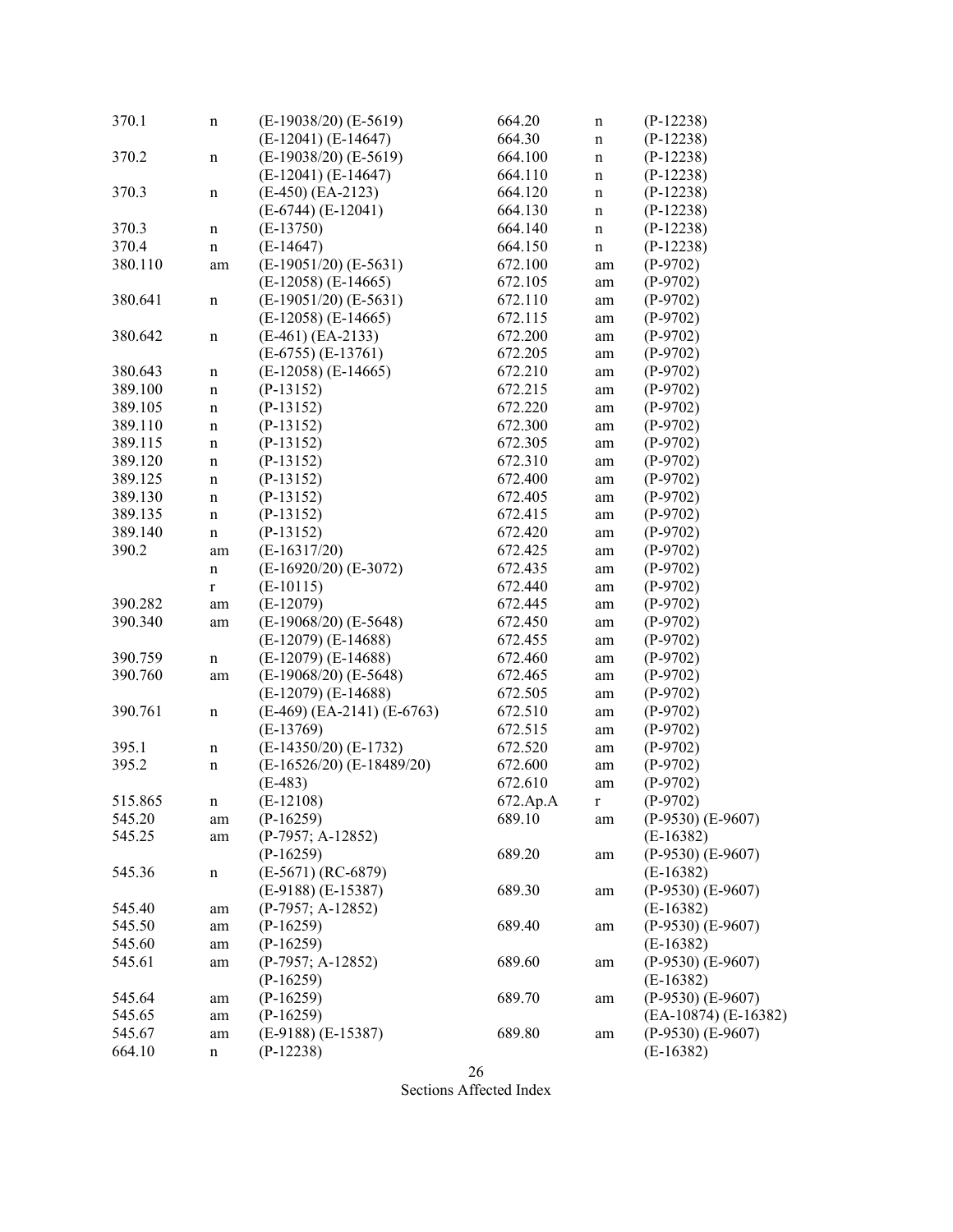| 689.90             | am          | $(P-9530)$ $(E-9607)$<br>$(E-16382)$ | 955.1           | n           | $(E-14355/20)$ $(E-1738)$<br>$(E-8109)$ |
|--------------------|-------------|--------------------------------------|-----------------|-------------|-----------------------------------------|
| 689.100            |             | $(P-9530)$ (E-9607)                  | 955.110         |             | $(P-16292)$                             |
|                    | n           | $(E-16382)$                          | 955.160         | am          | $(P-16292)$                             |
| 690.10             |             | $(E-12123)$                          | 955.260         | am          | $(P-16292)$                             |
| 690.50             | am          | $(E-13807/20)$ $(E-987)$             | 955.320         | am          | $(P-16292)$                             |
|                    | $\bf r$     |                                      |                 | am          | $(P-16292)$                             |
|                    |             | $(E-6777)$                           | 955.App.C       | am          |                                         |
| 690.100            | am          | $(E-13473/20)$                       | 956.10          | am          | $(P-16742/20; A-3685)$                  |
| 690.110            | am          | $(E-13473/20)$                       |                 |             | $(E-16931/20)$                          |
| 690.361            | $\mathbf n$ | $(E-13473/20)$ $(E-12123)$           | 956.20          | am          | $(P-16742/20; A-3685)$                  |
| 690.635            | $\bf r$     | $(E-13473/20)$                       |                 |             | $(E-16931/20)$                          |
| 690.1380           | am          | $(E-12123)$                          | 973.100         | am          | $(P-7239; A-12864)$                     |
| 690.1385           | am          | $(E-12123)$                          | 973.130         | am          | $(P-7239; A-12864)$                     |
| 691.600            | am          | $(E-7167)$ (P-7235; A-13045)         | 973.140         | am          | $(P-7239; A-12864)$                     |
| 692.App.A          | am          | $(P-4090; A-9533)$                   | 997.100         | $\mathbf n$ | $(E-9194)$                              |
| 840.10             | am          | $(P-10733)$                          | 997.105         | $\mathbf n$ | $(E-9194)$                              |
| 840.30             | am          | $(P-10733)$                          | 997.110         | $\mathbf n$ | $(E-9194)$                              |
| 840.200            | am          | $(P-10733)$                          | 997.115         | $\mathbf n$ | $(E-9194)$                              |
| 840.210            | am          | $(P-10733)$                          | 997.120         | $\mathbf n$ | $(E-9194)$                              |
| 840.220            | am          | $(P-10733)$                          | 997.125         | $\mathbf n$ | $(E-9194)$                              |
| 840.230            | am          | $(P-10733)$                          | 997.130         | $\mathbf n$ | $(E-9194)$                              |
| 840.310            | am          | $(P-10733)$                          | 997.135         | $\mathbf n$ | $(E-9194)$                              |
| 946.10             | am          | $(P-17323/20; A-6205)$               | 997.140         | $\mathbf n$ | $(E-9194)$                              |
| 946.15             | am          | $(P-17323/20; A-6205)$               | 997.145         | $\mathbf n$ | $(E-9194)$                              |
| 946.25             | am          | $(P-17323/20; A-6205)$               | 997.150         | $\mathbf n$ | $(E-9194)$                              |
| 946.30             | am          | $(P-17323/20; A-6205)$               | 997.155         | $\mathbf n$ | $(E-9194)$                              |
| 946.35             | $\mathbf r$ | $(P-17323/20; A-6205)$               | 997.160         | $\mathbf n$ | $(E-9194)$                              |
| 946.40             | am          | $(P-17323/20; A-6205)$               | 997.165         | $\mathbf n$ | $(E-9194)$                              |
| 946.50             | am          | $(P-17323/20; A-6205)$               | 997.200         | $\mathbf n$ | $(E-9194)$                              |
| 946.60             | am          | $(P-17323/20; A-6205)$               | 997.205         | $\mathbf n$ | $(E-9194)$                              |
| 946.200            | am          | $(P-17323/20; A-6205)$               | 997.210         | $\mathbf n$ | $(E-9194)$                              |
| 946.201            | am          | (P-17323/20; A-6205)                 | 997.App.A       | $\mathbf n$ | $(E-9194)$                              |
| 946.205            | am          | $(P-17323/20; A-6205)$               | 1130.           | ra          | $(RA-9239)$                             |
| 946.210            | am          | $(P-17323/20; A-6205)$               | 2060.314        | $\mathbf n$ | $(P-11737)$ $(E-11885)$                 |
| 946.230            | am          | $(P-17323/20; A-6205)$               | 2070.1550       | am          | $(P-7560; A-13018)$                     |
| 946.235            | am          | $(P-17323/20; A-6205)$               | 2070.1955       | $\mathbf n$ | $(P-7560; A-13018)$                     |
| 946.240            | am          | (P-17323/20; A-6205)                 | 2080.20         | am          | $(P-17587/20; A-8351)$                  |
| 946.250            | $\bf r$     | $(P-17323/20; A-6205)$               | 2080.207        | $\mathbf n$ | $(P-17587/20; A-8351)$                  |
| 946.260            | am          | $(P-17323/20; A-6205)$               | 2080.208        | n           | $(P-17587/20; A-8351)$                  |
| 946.275            | am          | $(P-17323/20; A-6205)$               | 4500.App.A      | am          | $(P-3732; A-10281)$                     |
| 946.280            | am          | $(P-17323/20; A-6205)$               | 4500.           | ra          | $(RA-16401)$                            |
| 946.290            | am          | $(P-17323/20; A-6205)$               |                 |             |                                         |
| 946.300            | am          | $(P-17323/20; A-6205)$               | <b>TITLE 80</b> |             |                                         |
| 946.310            | am          | $(P-17323/20; A-6205)$               | 1.150           | am          | $(P-2201/20)$                           |
| 946.315            | am          | $(P-17323/20; A-6205)$               | 50.150          | am          | $(E-11878/20)$                          |
| 946.320            | am          | $(P-17323/20; A-6205)$               | 150.410         | am          | $(P-11555)$                             |
| 946.400            | am          | $(P-17323/20; A-6205)$               | 150.430         | am          | $(P-11555)$                             |
| 946.410            |             | $(P-17323/20; A-6205)$               | 310.47          |             | $(P-15842/20; A-1478)$                  |
| 946.420            | am          | $(P-17323/20; A-6205)$               |                 | am          | $(P-3736; A-8651)$                      |
| 946.600            | am          | $(P-17323/20; A-6205)$               | 310.50          |             | $(P-3736; A-8651)$                      |
|                    | am          | $(P-17323/20; A-6205)$               |                 | am          | $(P-15499)$                             |
| 946.620<br>946.625 | am          | $(P-17323/20; A-6205)$               |                 |             | $(P-3736; A-8651)$                      |
|                    | n           |                                      | 310.130         | am          |                                         |
|                    |             |                                      | 310.210         | am          | $(P-3736; A-8651)$                      |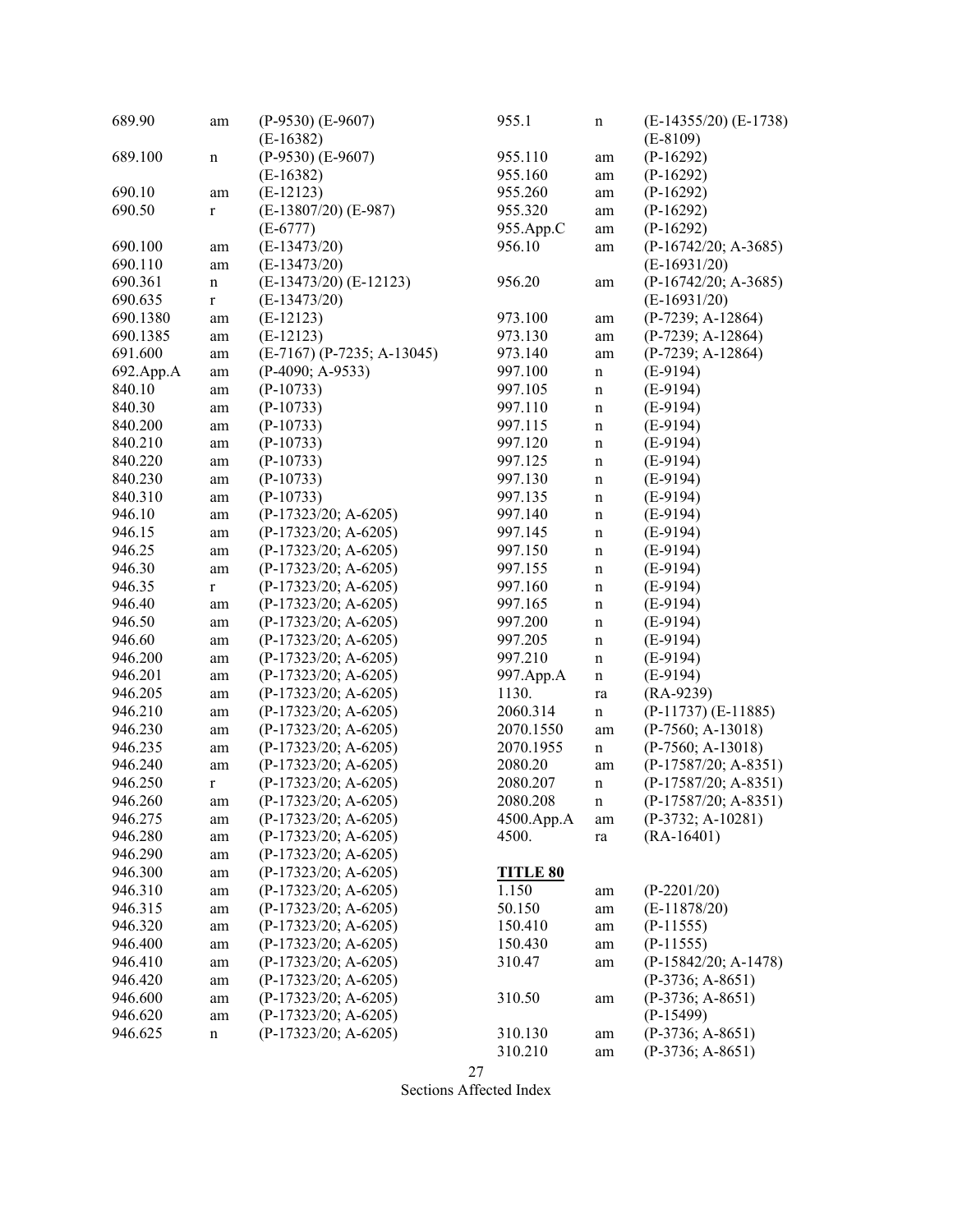| 310.260         | am | $(PP-1377) (P-3736; A-8651)$<br>$(PP-5675)$ | 1100.20  | am          | (E-15998/20; A-1478)<br>$(O-17498/20)$ |
|-----------------|----|---------------------------------------------|----------|-------------|----------------------------------------|
| 310.410         | am | $(P-3736; A-8651)$                          |          |             | $(P-17536/20; A-1808)$                 |
|                 |    | $(P-15499)$                                 | 1100.20  | am          | $(O-1438)$                             |
| 310.500         | am | $(P-3736; A-8651)$                          | 1200.40  | am          | $(P-16957/20; A-1865)$                 |
| 310.530         |    | (P-8599; A-13669) (E-9128)                  | 1200.50  |             | $(P-16957/20; A-1865)$                 |
| 310.550         | am | $(P-8599; A-13669)$ (E-9128)                | 1210.140 | am          | $(P-16964/20; A-1872)$                 |
|                 | am |                                             |          | am          |                                        |
| 310.App.A       |    |                                             | 1220.20  | am          | $(E-11873/20)$                         |
| 310.Tbl.A       | am | $(P-3736; A-8651)$                          | 1220.80  | am          | $(P-16972/20; A-1880)$                 |
| 310.Tbl.B       | am | $(P-3736; A-8651)$                          | 1220.100 | am          | $(P-16972/20; A-1880)$                 |
| 310.Tbl.C       | am | $(P-3736; A-8651)$                          | 1230.90  | am          | $(P-16979/20; A-1887)$                 |
| 310.Tbl.D       | am | $(P-15842/20; A-1478)$                      | 1300.10  | $\mathbf r$ | (PR-16988/20; AR-1896)                 |
|                 |    | $(P-3736; A-8651)$                          | 1300.20  | $\mathbf r$ | (PR-16988/20; AR-1896)                 |
| 310.Tbl.E       | am | $(P-15842/20; A-1478)$                      | 1300.30  | $\bf r$     | $(PR-16988/20; AR-1896)$               |
|                 |    | $(P-3736; A-8651)$                          | 1300.40  | $\bf r$     | (PR-16988/20; AR-1896)                 |
| 310.Tbl.F       | am | $(P-15842/20; A-1478)$                      | 1300.50  | $\bf r$     | (PR-16988/20; AR-1896)                 |
|                 |    | $(P-3736; A-8651)$                          | 1300.60  | $\bf r$     | $(PR-16988/20; AR-1896)$               |
| 310.Tbl.G       | am | $(P-3736; A-8651)$                          | 1300.70  | $\bf r$     | (PR-16988/20; AR-1896)                 |
| 310.Tbl.H       | am | $(P-3736; A-8651)$                          | 1300.80  | $\mathbf r$ | $(PR-16988/20; AR-1896)$               |
| 310.Tbl.I       | am | $(P-3736; A-8651)$                          | 1300.90  | $\mathbf r$ | $(PR-16988/20; AR-1896)$               |
| 310.Tbl.J       | am | $(PP-1377) (P-3736; A-8651)$                | 1300.100 | $\bf r$     | $(PR-16988/20; AR-1896)$               |
| 310.Tbl.K       | am | $(P-3736; A-8651)$                          | 1300.110 | $\mathbf r$ | (PR-16988/20; AR-1896)                 |
| 310.Tbl.L       | am | $(P-15842/20; A-1478)$                      | 1300.120 | $\mathbf r$ | $(PR-16988/20; AR-1896)$               |
|                 |    | $(P-3736; A-8651)$                          | 1300.130 | $\mathbf r$ | (PR-16988/20; AR-1896)                 |
| 310.Tbl.N       | am | $(P-3736; A-8651)$                          | 1300.140 | $\mathbf r$ | (PR-16988/20; AR-1896)                 |
| 310.Tbl.O       | am | $(P-3736; A-8651)$                          | 1300.150 | $\mathbf r$ | $(PR-16988/20; AR-1896)$               |
| 310.Tbl.P       | am | $(P-3736; A-8651) (PP-5675)$                | 1540.60  | am          | $(P-6166; A-9547)$                     |
| 310.Tbl.Q       | am | $(P-3736; A-8651)$                          |          |             | $(P-14138)$                            |
| 310.Tbl.R       | am | $(P-3736; A-8651)$                          | 1540.70  | am          | $(P-6166; A-9547)$                     |
| 310.Tbl.S       |    | $(P-3736; A-8651) (PP-5675)$                | 1540.80  |             | $(P-13312/20; A-3023)$                 |
| 310.Tbl.T       | am | $(P-3736; A-8651)$                          |          | am          | $(P-6166; A-9547)$                     |
|                 | am |                                             |          |             |                                        |
| 310.Tbl.V       | am | $(P-3736; A-8651)$                          | 1540.80  | am          | $(P-14138)$                            |
| 310.Tbl.W       | am | $(P-15842/20; A-1478)$                      | 1540.85  | $\mathbf n$ | $(P-6166; A-9547)$                     |
|                 |    | $(PP-503) (PP-1377)$                        | 1540.86  | $\mathbf n$ | $(P-14138)$                            |
|                 |    | $(P-3736; A-8651)$                          | 1540.90  | am          | $(P-6166; A-9547)$                     |
| 310.Tbl.W       | am | $(P-15499)$                                 | 1540.140 | am          | $(P-14138)$                            |
| $310.$ Tbl. $X$ | am | $(P-3736; A-8651) (PP-7171)$                | 1540.330 | am          | $(P-1464; A-6848)$                     |
| 310.Tbl.Y       | am | $(P-15842/20; A-1478)$                      | 1540.350 | am          | $(P-6166; A-9547)$                     |
|                 |    | $(P-19115/20; A-4095)$                      |          |             | $(P-14138)$                            |
|                 |    | $(P-3736; A-8651)$                          | 1540.380 | am          | $(P-1464; A-6848)$                     |
| 310.Tbl.Z       | am | $(P-3736; A-8651)$                          | 1540.395 | am          | $(P-14138)$                            |
| 310.Tbl.AA      | am | $(P-15842/20; A-1478)$                      | 1540.410 | $\mathbf n$ | $(P-18667/20; A-3023)$                 |
|                 |    | $(P-3736; A-8651)$                          | 1600.200 | $\mathbf n$ | $(P-8638)$                             |
| 310.Tbl.AC      | am | $(P-3736; A-8651)$                          | 1600.700 | am          | $(P-213; A-6649) (E-492)$              |
| 310.Tbl.AD      | am | $(P-3736; A-8651)$                          | 1600.710 | am          | $(P-213; A-6649)$ (E-492)              |
| 310.App.D       | am | $(P-3736; A-8651)$                          | 1600.730 | am          | $(P-15979/20; A-2259)$                 |
|                 |    | $(P-8599; A-13669)$                         | 1600.    | ra          | $(RA-585) (RA-7998)$                   |
|                 |    | $(E-9128)$                                  |          |             | $(RA-16430)$                           |
| 310.App.G       | am | $(P-3736; A-8651)$                          | 2700.125 | am          | $(P-15285)$                            |
|                 |    | $(P-8599; A-13669)$                         | 2700.200 | am          | $(P-15285)$                            |
|                 |    | $(E-9128)$                                  | 2700.300 | am          | $(P-15285)$                            |
| 310.            | ra | $(RA-1023) (RA-8535)$                       | 2700.311 | am          | $(P-15285)$                            |
|                 |    |                                             | 2700.312 | $\mathbf n$ | $(P-15285)$                            |
|                 |    |                                             |          |             |                                        |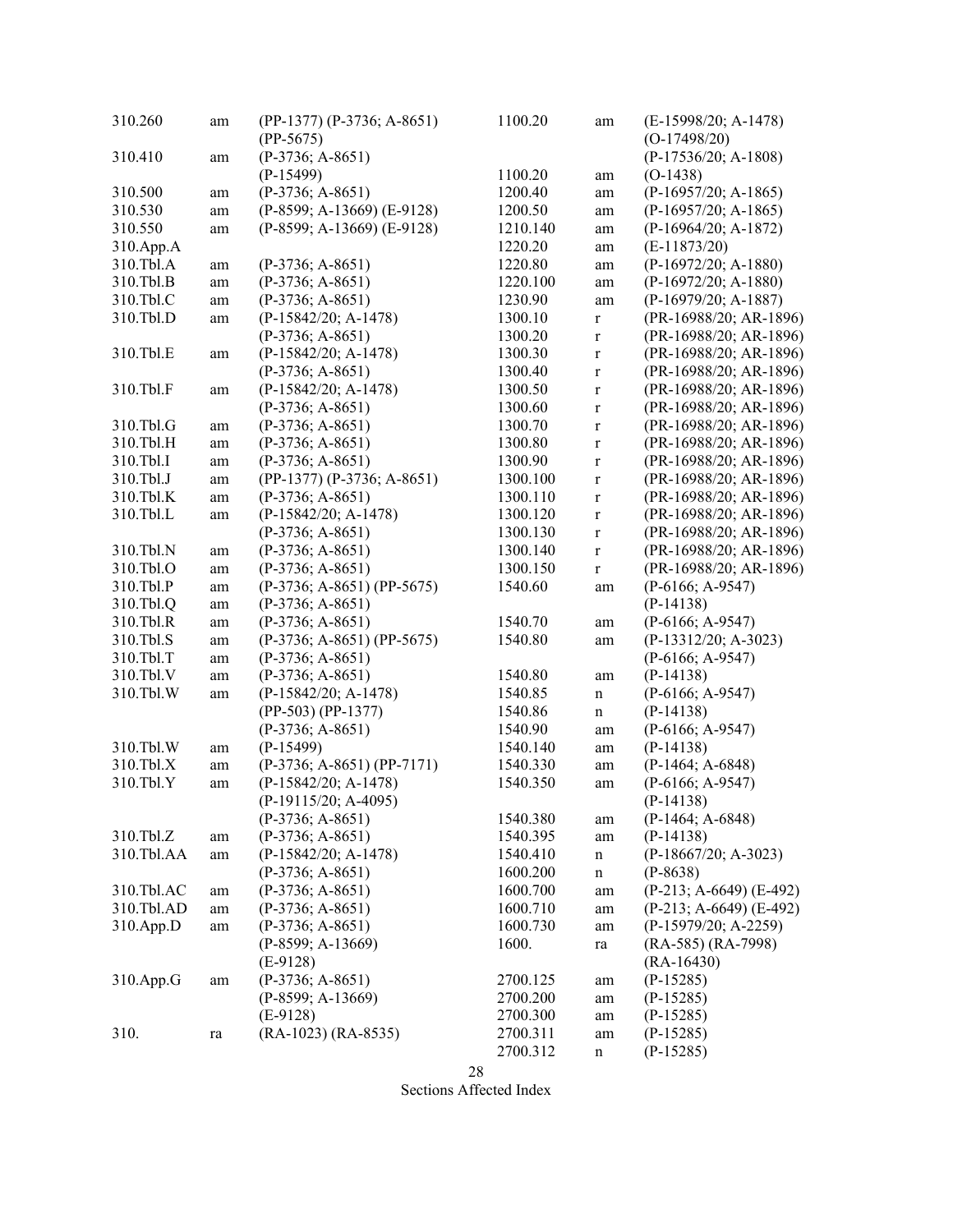| 2700.315        | am          | $(P-15285)$       | 467.App.C       | am          | $(P-120)$                      |
|-----------------|-------------|-------------------|-----------------|-------------|--------------------------------|
| 2700.400        |             |                   |                 |             |                                |
|                 | $\rm am$    | $(P-15285)$       | 467.App.D       | am          | $(P-120)$                      |
| 2700.410        | $\rm am$    | $(P-15285)$       | 475.10          | n           | $(E-16338)$                    |
| 2700.415        | $\rm am$    | $(P-15285)$       | 475.20          | $\mathbf n$ | $(E-16338)$                    |
| 2700.420        | $\rm am$    | $(P-15285)$       | 475.100         | $\mathbf n$ | $(E-16338)$                    |
| 2700.430        | am          | $(P-15285)$       | 475.110         | $\mathbf n$ | $(E-16338)$                    |
| 2700.435        | am          | $(P-15285)$       | 475.120         | n           | $(E-16338)$                    |
| 2700.450        | am          | $(P-15285)$       | 475.200         | $\mathbf n$ | $(E-16338)$                    |
| 2700.640        | am          | $(P-15285)$       | 475.210         | $\mathbf n$ | $(E-16338)$                    |
| 2700.670        | am          | $(P-15285)$       | 475.220         | $\mathbf n$ | $(E-16338)$                    |
| 2700.680        | $\rm am$    | $(P-15285)$       | 475.300         | $\mathbf n$ | $(E-16338)$                    |
| 2700.700        | $\rm am$    | $(P-15285)$       | 475.310         | $\mathbf n$ | $(E-16338)$                    |
| 2700.710        | $\rm am$    | $(P-15285)$       | 475.App.A       | $\mathbf n$ | $(E-16338)$                    |
| 2700.740        | $\rm am$    | $(P-15285)$       | 475.App.B       | n           | $(E-16338)$                    |
| 2700.770        | am          | $(P-15285)$       | 590.10          | am          | $(P-8602)$                     |
|                 |             |                   | 590.20          | am          | $(P-8602)$                     |
| <b>TITLE 83</b> |             |                   |                 |             |                                |
| 305.20          | am          | $(P-5245)$        | <b>TITLE 86</b> |             |                                |
| 411.301         | am          | $(P-4193)$        | 100.2164        | $\mathbf n$ | $(P-18641/20; A-5523)$         |
| 411.310         | am          | $(P-4193)$        | 100.3220        | am          | $(P-11132/20; A-2006)$         |
| 411.315         |             | $(P-4193)$        | 100.3370        |             | $(P-11132/20; A-2006)$         |
| 411.330         | am          |                   | 100.7030        | am          |                                |
| 466.10          | am          | $(P-4193)$        |                 | am          | $(P-11132/20; A-2006)$         |
|                 | $\rm am$    | $(P-1)$ (W-16127) | 100.7036        | $\mathbf n$ | (P-11132/20; A-2006)           |
| 466.20          | am          | $(P-1)$ (W-16127) | 100.            | ra          | $(RA-823) (RA-9323)$           |
| 466.30          | $\rm am$    | $(P-1)$ (W-16127) | 130.120         | am          | $(P-4402; A-14464)$            |
| 466.45          | $\rm am$    | $(P-1)$ (W-16127) | 130.915         | am          | $(P-14837/20; A-352)$          |
| 466.50          | am          | $(P-1)$ (W-16127) |                 |             | $(P-13575)$                    |
| 466.60          | $\rm am$    | $(P-1)$ (W-16127) | 130.2050        | am          | $(P-8009; A-16058)$            |
| 466.75          | $\mathbf n$ | $(P-1)$ (W-16127) | 130.2081        | $\mathbf n$ | $(P-2216; A-7248)$             |
| 466.80          | am          | $(P-1)$ (W-16127) | 131.101         | $\mathbf n$ | $(P-14420/20; A-931)$          |
| 466.90          | am          | $(P-1)$ (W-16127) | 131.105         | $\mathbf n$ | $(P-14420/20; A-931)$          |
|                 |             | $(E-16330)$       |                 | am          | $(E-9625)$ (O-10883) (S-10883) |
| 466.100         | am          | $(P-1)$ (W-16127) |                 |             | $(W-12207)$ (E-12152)          |
| 466.110         | am          | $(P-1)$ (W-16127) |                 |             | $(P-13589) (RC-14053)$         |
| 466.120         | $\rm am$    | $(P-1)$ (W-16127) | 131.107         | $\mathbf n$ | $(P-14420/20; A-931)$          |
| 466.125         | am          | $(P-1)$ (W-16127) |                 | am          | (E-9625) (O-10883) (S-10883)   |
| 466.130         | am          | $(P-1)$ (W-16127) |                 |             | $(W-12207)$ (E-12152)          |
|                 |             | $(E-16330)$       |                 |             | $(P-13589) (RC-(RC-14053))$    |
| 466.140         | am          | $(P-1)$ (W-16127) | 131.110         | $\mathbf n$ | $(P-14420/20; A-931)$          |
| 466.App.A       | am          | $(P-1)$ (W-16127) |                 | am          | $(E-9625)$ (O-10883) (S-10883) |
| 466.App.C       | am          | $(P-1)$ (W-16127) |                 |             | $(W-12207)$ (E-12152)          |
| 466.App.D       | am          | $(P-1)$ (W-16127) |                 |             | $(P-13589) (RC-(RC-14053))$    |
| 466.App.E       | am          | $(P-1)$ (W-16127) | 131.115         | $\mathbf n$ | $(P-14420/20; A-931)$          |
| 467.10          | am          | $(P-120)$         | 131.120         | n           | $(P-14420/20; A-931)$          |
| 467.20          |             | $(P-120)$         |                 |             | $(E-9625)$ (O-10883) (S-10883) |
| 467.30          | am          | $(P-120)$         |                 | am          | $(W-12207)$ (E-12152)          |
|                 | am          |                   |                 |             |                                |
| 467.45          | am          | $(P-120)$         | 131.120         | n           | $(P-13589) (RC-(RC-14053))$    |
| 467.50          | am          | $(P-120)$         | 131.125         | $\mathbf n$ | $(P-14420/20; A-931)$          |
| 467.60          | am          | $(P-120)$         |                 | am          | $(E-9625)$ (O-10883) (S-10883) |
| 467.70          | am          | $(P-120)$         |                 |             | $(W-12207)$ (E-12152)          |
| 467.80          | am          | $(P-120)$         |                 |             | $(P-13589) (RC-(RC-14053))$    |
| 467.90          | am          | $(P-120)$         | 131.130         | n           | $(P-14420/20; A-931)$          |
| 467.App.B       | am          | $(P-120)$         |                 | am          | $(E-9625)$ (O-10883) (S-10883) |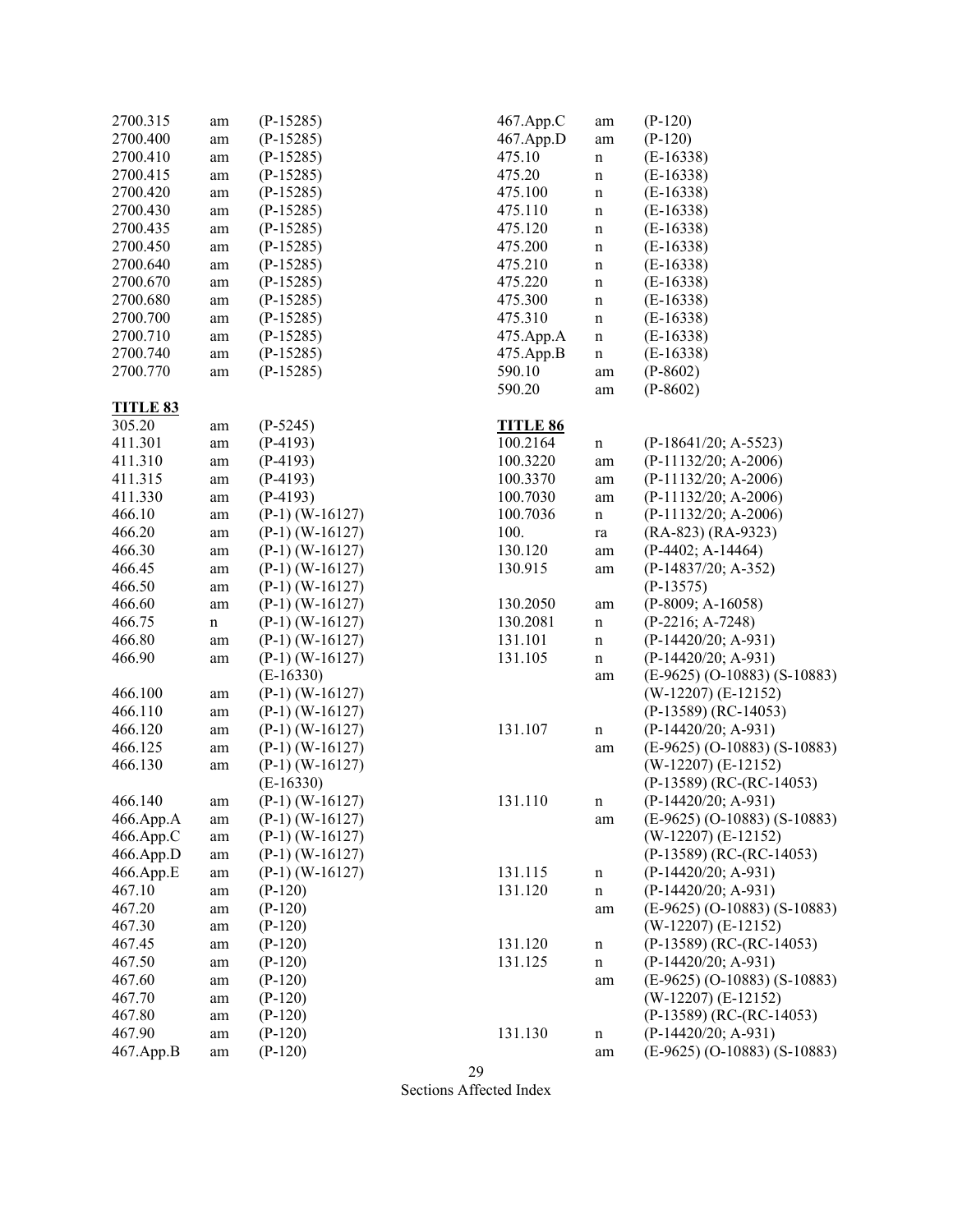| 131.130   | am          | $(W-12207)$ (E-12152)                                   | 696.115         | $\mathbf n$ | $(P-14464/20; A-366)$               |
|-----------|-------------|---------------------------------------------------------|-----------------|-------------|-------------------------------------|
|           |             | $(P-13589) (RC-(RC-14053))$                             | 696.120         | $\mathbf n$ | $(P-14464/20; A-366)$               |
| 131.135   | $\mathbf n$ | $(P-14420/20; A-931)$                                   | 696.125         | $\mathbf n$ | $(P-14464/20; A-366)$               |
|           | am          | $(E-9625)$ (O-10883) (S-10883)                          | 696.130         | $\mathbf n$ | $(P-14464/20; A-366)$               |
|           |             | $(W-12207)$ (E-12152)                                   | 1910.           | ra          | $(RA-583) (RA-8564)$                |
| 131.135   | am          | $(P-13589) (RC-(RC-14053))$                             | 1910.67         | am          | $(P-6631:A-14193)$                  |
| 131.140   | $\mathbf n$ | $(P-14420/20; A-931)$                                   | 3000.195        | $\mathbf n$ | $(P-6565; A-14449)$                 |
|           | am          | $(E-9625)$ (O-10883) (S-10883)                          | 3000.210        | am          | $(P-6565; A-14449)$                 |
|           |             | $(W-12207)$ (E-12152)                                   | 3000.246        | $\mathbf n$ | $(P-6565; A-14449)$                 |
| 131.145   | $\mathbf n$ | $(P-13589) (RC-(RC-14053))$<br>$(P-14420/20; A-931)$    | 3000.550        | $\mathbf n$ | $(P-14290)$                         |
|           |             | $(E-9625)$ (O-10883) (S-10883)                          | <b>TITLE 89</b> |             |                                     |
|           | am          | $(W-12207)$ (E-12152)                                   | 50.210          |             | $(P-12455)$ $(E-12872)$             |
|           |             | $(P-13589) (RC-(RC-14053))$                             | 50.230          | am          | $(P-8607; A-15467)$ (E-9153)        |
|           |             |                                                         |                 | am          |                                     |
| 131.150   | $\mathbf n$ | $(P-14420/20; A-931)$                                   |                 |             | $(P-12455)$ $(E-12872)$             |
|           | am          | $(E-9625)$ (O-10883) (S-10883)                          | 50.310          | am          | $(P-860)$ $(E-980)$                 |
|           |             | $(W-12207)$ (E-12152)                                   | 50.320          | am          | $(P-8607; A-15467)$ (E-9153)        |
|           |             | $(P-13589) (RC-(RC-14053))$                             | 50.900          | $\mathbf n$ | $(P-4776; A-11057)$ (E-4946)        |
| 131.155   | n           | $(P-14420/20; A-931)$                                   | 50.910          | $\mathbf n$ | $(P-4776; A-11057)$ (E-4946)        |
|           | am          | $(E-9625)$ (O-10883) (S-10883)                          | 50.920          | $\mathbf n$ | $(P-4776; A-11057)$ (E-4946)        |
|           |             | $(W-12207)$ (E-12152)                                   | 50.930          | $\mathbf n$ | $(P-4776; A-11057)$ (E-4946)        |
|           |             | $(P-13589) (RC-(RC-14053))$                             | 50.940          | $\mathbf n$ | $(P-4776; A-11057)$ (E-4946)        |
| 131.160   | $\mathbf n$ | (P-14420/20; A-931)                                     | 50.950          | $\mathbf n$ | $(P-4776; A-11057)$ (E-4946)        |
|           | am          | $(E-9625)$ (O-10883) (S-10883)                          | 50.960          | $\mathbf n$ | $(P-4776; A-11057)$ (E-4946)        |
|           |             | $(W-12207)$ (E-12152)                                   | 50.970          | $\mathbf n$ | $(P-4776; A-11057) (E-4946)$        |
|           |             | $(P-13589) (RC-(RC-14053))$                             | 50.1000         | $\mathbf n$ | $(P-12961) (E-13098)$               |
| 131.170   | $\mathbf n$ | $(P-14420/20; A-931)$                                   |                 |             | $(RC-15393)$                        |
|           | am          | $(E-9625)$ (O-10883) (S-10883)<br>$(W-12207)$ (E-12152) | 50.1010         | $\mathbf n$ | (P-12961) (E-13098)<br>$(RC-15393)$ |
| 131.170   | am          | $(P-13589) (RC-(RC-14053))$                             | 50.1020         | $\mathbf n$ | $(P-12961) (E-13098)$               |
| 131.175   | $\mathbf n$ | $(P-14420/20; A-931)$                                   |                 |             | $(RC-15393)$                        |
|           | am          | $(E-9625)$ (O-10883) (S-10883)                          | 50.1030         | $\mathbf n$ | $(P-12961) (E-13098)$               |
|           |             | $(W-12207)$ (E-12152)                                   |                 |             | $(RC-15393)$                        |
|           |             | $(P-13589) (RC-(RC-14053))$                             | 50.1040         | $\mathbf n$ | $(P-12961) (E-13098)$               |
| 131.180   | $\mathbf n$ | $(P-14420/20; A-931)$                                   |                 |             | $(RC-15393)$                        |
| 131.Ill.A | $\mathbf n$ | $(P-14420/20; A-931)$                                   | 50.1050         | $\mathbf n$ | $(P-12961) (E-13098)$               |
|           | am          | $(E-9625)$ (O-10883) (S-10883)                          |                 |             | $(RC-15393)$                        |
|           |             | $(W-12207)$ (E-12152)                                   | 50.1060         | $\mathbf n$ | $(P-12961) (E-13098)$               |
| 131.Ill.A | am          | $(P-13589) (RC-(RC-14053))$                             |                 |             | $(RC-15393)$                        |
| 151.105   | am          | $(P-6159; A-11578)$                                     | 112.69          | am          | $(P-13562)$                         |
| 151.110   | am          | $(P-6159; A-11578)$                                     | 112.78          | am          | $(P-11739)$                         |
| 200.175   | am          | $(P-7970; A-14488)$                                     | 112.110         | am          | $(P-19632/20; A-8983)$              |
| 420.150   | $\mathbf n$ | $(P-13642)$                                             | 112.252         | am          | $(P-16400/20; A-2246)$              |
| 423.105   | am          | (P-17893/20; A-4124)                                    |                 |             | $(E-16513/20)$                      |
| 440.250   | $\mathbf n$ | $(P-13646)$                                             |                 |             | $(RC-545) (P-7574; A-13032)$        |
| 450.140   | $\mathbf n$ | $(P-13651)$                                             | 113.113         | am          | $(P-19649/20; A-9000)$              |
| 495.111   | $\mathbf n$ | (P-4426; A-14494)                                       | 113.141         | am          | $(P-4389; A-11667)$                 |
| 495.112   | $\mathbf n$ | (P-4426; A-14494)                                       | 113.253         | am          | $(P-2573; A-10022)$                 |
| 660.10    | am          | $(P-15985)$                                             |                 |             | $(P-15920)$                         |
| 660.19    | am          | $(P-15985)$                                             | 113.260         | am          | $(P-2573; A-10022)$                 |
| 696.101   | $\mathbf n$ | $(P-14464/20; A-366)$                                   | 118.800         | $\mathbf n$ | $(P-16128)$                         |
| 696.105   | $\mathbf n$ | $(P-14464/20; A-366)$                                   | 118.805         | n           | $(P-16128)$                         |
| 696.110   | $\mathbf n$ | $(P-14464/20; A-366)$                                   | 118.810         | n           | $(P-16128)$                         |
|           |             |                                                         |                 |             |                                     |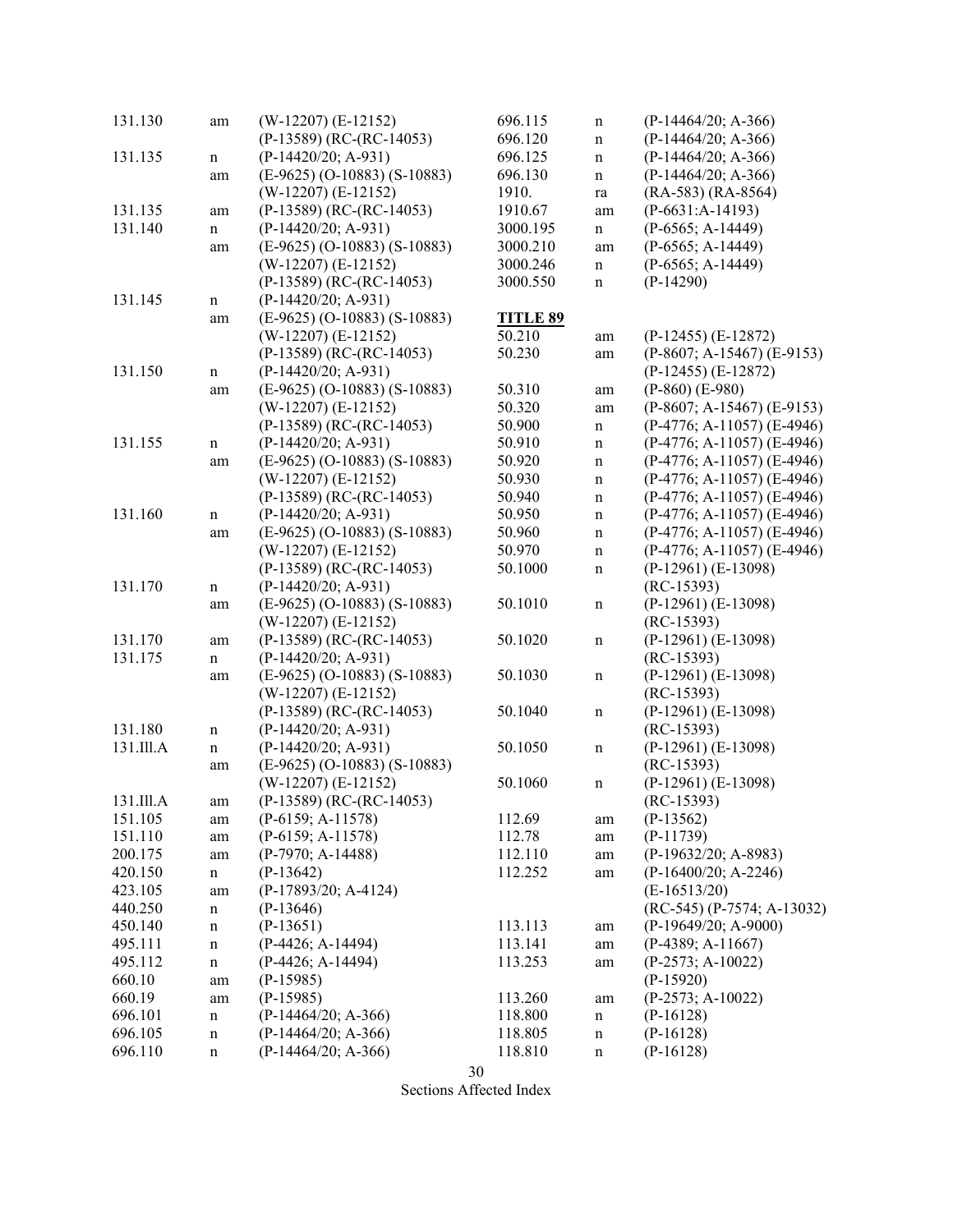| 118.815 | n           | $(P-16128)$                 | 160.              | ra                         | (RA-789) (RA-9240)                         |
|---------|-------------|-----------------------------|-------------------|----------------------------|--------------------------------------------|
| 118.820 | $\mathbf n$ | $(P-16128)$                 | 160.5             | am                         | $(P-13549)$                                |
| 118.825 | n           | $(P-16128)$                 | 160.12            | am                         | $(P-13549)$                                |
| 118.830 | $\mathbf n$ | $(P-16128)$                 | 210.10            | $\mathbf r$                | (PR-2315; AR-10767)                        |
| 118.835 | $\mathbf n$ | $(P-16128)$                 | 210.20            | $\mathbf r$                | (PR-2315; AR-10767)                        |
| 118.840 | $\mathbf n$ | $(P-16128)$                 | 210.30            | $\mathbf r$                | (PR-2315; AR-10767)                        |
| 118.845 | $\mathbf n$ | $(P-16128)$                 | 210.40            | $\mathbf r$                | (PR-2315; AR-10767)                        |
| 118.850 | n           | $(P-16128)$                 | 210.50            | $\mathbf r$                | (PR-2315; AR-10767)                        |
| 118.855 | n           | $(P-16128)$                 | 220.500           | am                         | $(P-1753; A-10769)$                        |
| 118.860 | $\mathbf n$ | $(P-16128)$                 | 220.501           | $\mathbf r$                | $(P-1753; A-10769)$                        |
| 120.60  | am          | $(P-14303)$                 | 220.502           | $\mathbf r$                | $(P-1753; A-10769)$                        |
| 120.61  | am          | $(P-14080)$                 | 220.503           | $\mathbf r$                | $(P-1753; A-10769)$                        |
| 120.530 | am          | $(P-4043; A-9995)$          | 220.504           | $\mathbf r$                | $(P-1753; A-10769)$                        |
| 121.31  | am          | (P-19663/20; A-9014)        | 220.505           | $\mathbf r$                | $(P-1753; A-10769)$                        |
| 121.59  | am          | (PP-13125) (RC-15395)       | 220.506           | $\mathbf r$                | $(P-1753; A-10769)$                        |
| 121.60  | am          | (PP-13125) (RC-15395)       | 220.507           | $\mathbf r$                | $(P-1753; A-10769)$                        |
| 121.61  | am          | (PP-13125) (RC-15395)       | 220.508           | $\mathbf r$                | $(P-1753; A-10769)$                        |
| 121.63  | am          | (PP-13125) (RC-15395)       | 220.509           | $\mathbf r$                | $(P-1753; A-10769)$                        |
|         |             | $(P-15932) (E-16072)$       | 220.510           | $\mathbf r$                | $(P-1753; A-10769)$                        |
| 121.64  | am          | $(PP-2154) (P-2204)$        | 220.511           | $\mathbf r$                | $(P-1753; A-10769)$                        |
|         |             | (PP-13125) (RC-15395)       | 220.512           | $\mathbf r$                | $(P-1753; A-10769)$                        |
| 121.75  |             | (PP-2504) (P-2585; A-8368)  | 220.513           | $\mathbf r$                | $(P-1753; A-10769)$                        |
|         | am          | $(P-11777)$                 | 220.514           | $\mathbf r$                | $(P-1753; A-10769)$                        |
| 121.96  |             | $(P-6881) (RC-15394)$       | 220.515           |                            | $(P-1753; A-10769)$                        |
| 140.403 | am          | (P-5300; A-10996) (E-5419)  | 220.516           | $\mathbf r$<br>$\mathbf r$ | $(P-1753; A-10769)$                        |
| 140.405 | am          | $(P-2569; A-8958) (E-2734)$ | 220.517           |                            | $(P-1753; A-10769)$                        |
| 140.416 | am          |                             |                   | $\mathbf r$                |                                            |
|         | am          | $(P-1341; A-8958) (E-1345)$ | 220.518           | $\mathbf r$                | $(P-1753; A-10769)$                        |
| 140.420 | am          | $(P-13510)$                 | 220.519           | $\mathbf r$                | $(P-1753; A-10769)$                        |
| 140.443 | am          | $(P-11458)$                 | 220.520<br>230.46 | $\mathbf r$                | $(P-1753; A-10769)$<br>$(P-1764; A-10780)$ |
| 140.445 | am          | $(P-11458)$                 |                   | $\mathbf r$                |                                            |
| 140.446 | $\mathbf r$ | $(P-11458)$                 | 230.400           | $\mathbf n$                | $(P-1764; A-10780)$                        |
| 140.491 | am          | (P-17559/20; A-5848)        | 230.410           | am                         | $(P-1764; A-10780)$                        |
| 141.101 | $\mathbf n$ | $(P-10913)$                 |                   |                            | $(CC-10285)$                               |
| 141.110 | $\mathbf n$ | $(P-10913)$                 | 230.420           | am                         | $(P-1764; A-10780)$                        |
| 141.115 | $\mathbf n$ | $(P-10913)$                 | 230.430           | am                         | $(P-1764; A-10780)$                        |
| 141.200 | $\mathbf n$ | $(P-10913)$                 | 230.440           | am                         | $(P-1764; A-10780)$                        |
| 141.205 | $\mathbf n$ | $(P-10913)$                 | 230.450           | $\mathbf n$                | $(P-1764; A-10780)$                        |
| 141.210 | $\mathbf n$ | $(P-10913)$                 | 230.460           | $\mathbf n$                | $(P-1764; A-10780)$                        |
| 141.215 | n           | $(P-10913)$                 | 230.470           | n                          | $(P-1764; A-10780)$                        |
| 141.220 | n           | $(P-10913)$                 | 230.480           | n                          | $(P-1764; A-10780)$                        |
| 141.230 | n           | $(P-10913)$                 | 230.490           | $\mathbf n$                | $(P-1764; A-10780)$                        |
| 141.240 | $\mathbf n$ | $(P-10913)$                 | 230.495           | $\mathbf n$                | $(P-1764; A-10780)$                        |
| 141.250 | $\mathbf n$ | $(P-10913)$                 | 240.728           | am                         | $(P-8172; A-13819)$                        |
| 141.260 | n           | $(P-10913)$                 | 240.729           | am                         | $(P-8172; A-13819)$                        |
| 146.540 | am          | $(P-4205; A-10015)$         | 301.20            | am                         | $(P-15402)$                                |
| 146.550 | am          | $(P-13629/20; A-5877)$      | 301.100           | am                         | $(P-15402)$                                |
|         |             | $(P-4205; A-10015)$         | 301.240           | am                         | $(P-15402)$                                |
| 146.910 | am          | $(P-1096; A-8319)$          | 301.App.A         | am                         | $(P-15402)$                                |
| 147.310 | am          | $(P-1103; A-8326)$          | 385.10            | am                         | $(P-16009/20; A-12963)$                    |
| 148.110 | am          | $(P-13535)$                 | 385.20            | am                         | $(P-16009/20; A-12963)$                    |
| 149.190 | am          | $(P-10065/20)$              | 385.30            | am                         | $(P-16009/20; A-12963)$                    |
| 152.100 | am          | $(P-2571; A-8335) (E-2758)$ | 385.40            | am                         | $(P-16009/20; A-12963)$                    |
| 153.125 | am          | (P-1112; A-8340) (E-1191)   | 385.50            | am                         | $(P-16009/20; A-12963)$                    |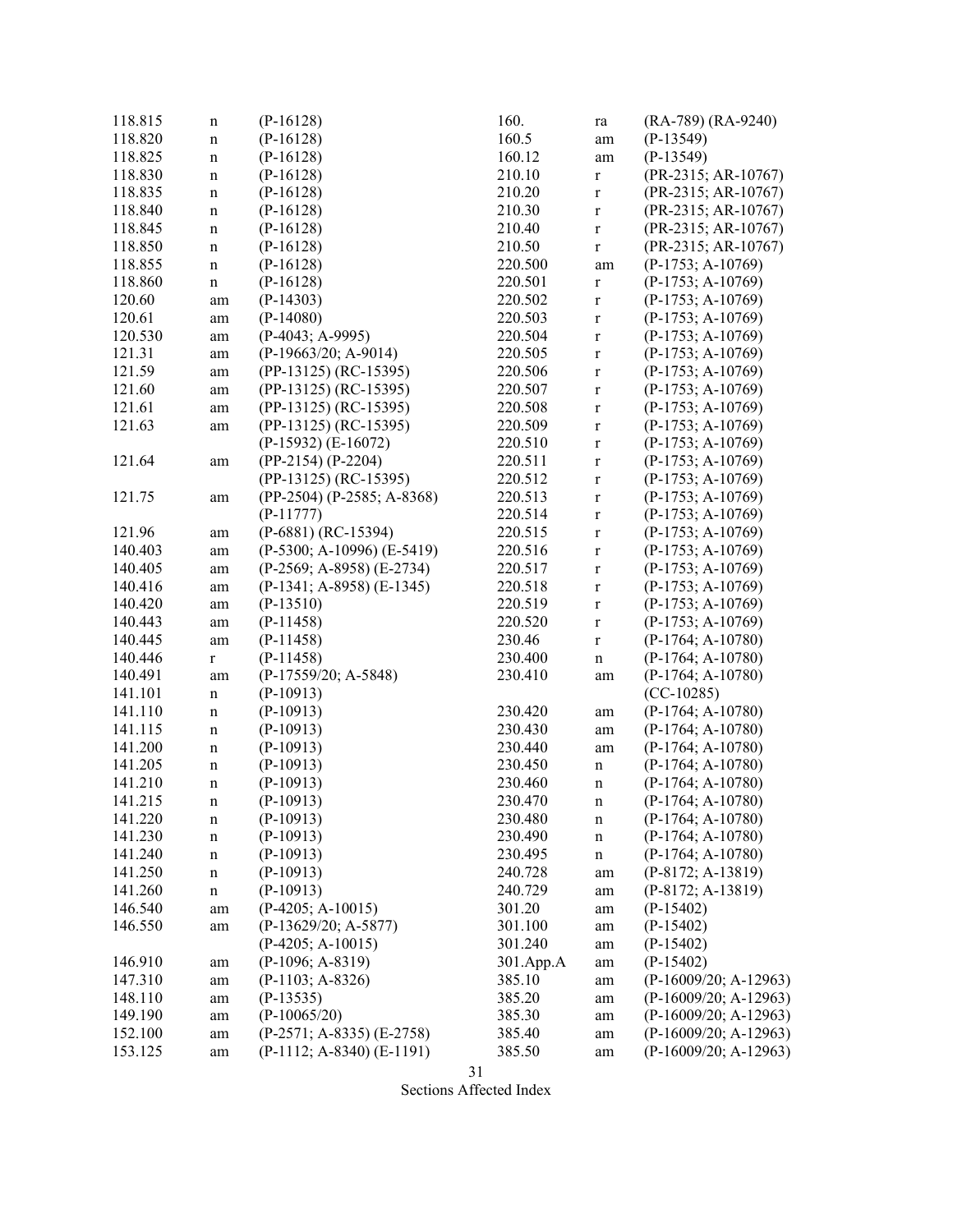| 385.60    | am          | (P-16009/20; A-12963)       | 408.15          | am          | $(P-5156)$                    |
|-----------|-------------|-----------------------------|-----------------|-------------|-------------------------------|
| 385.70    | am          | (P-16009/20; A-12963)       | 408.20          | am          | $(P-5156)$                    |
| 385.80    | am          | (P-16009/20; A-12963)       | 408.30          | am          | $(P-5156)$                    |
| 385.90    | am          | $(P-16009/20; A-12963)$     | 408.35          | am          | $(P-5156)$                    |
| 385.App.A | am          | $(P-16009/20; A-12963)$     | 408.45          | am          | $(P-5156)$                    |
| 385.App.B | r           | $(P-16009/20; A-12963)$     | 408.55          | am          | $(P-5156)$                    |
| 406.2     | am          | $(P-4976)$                  | 408.60          | am          | $(P-5156)$                    |
| 406.4     | am          | $(P-4976)$                  | 408.70          | am          | $(P-5156)$                    |
| 406.6     | am          | $(P-4976)$                  | 408.80          | am          | $(P-5156)$                    |
| 406.8     |             | $(P-4976)$                  | 408.85          |             | $(P-5156)$                    |
| 406.9     | am          | $(P-4976)$                  | 408.120         | am          | $(P-5156)$                    |
| 406.12    | am          | $(P-4976)$                  | 408.App.A       | am          |                               |
| 406.14    | am          | $(P-4976)$                  | 408.App.B       | am          | $(P-5156)$<br>$(P-5156)$      |
|           | am          |                             |                 | am          |                               |
| 406.16    | am          | $(P-4976)$                  | 408.App.E       | am          | $(P-5156)$                    |
| 406.17    | am          | $(P-4976)$                  | 408.App.G       | am          | $(P-5156)$                    |
| 406.24    | am          | $(P-4976)$                  | 408.App.I       | am          | $(P-5156)$                    |
| 406.28    | am          | $(P-10846/20)$              | 429.2           | am          | $(P-7226)$                    |
| 406.App.A | am          | $(P-4976)$                  | 429.3           | am          | $(P-7226)$                    |
| 406.App.B | am          | $(P-4976)$                  | 429.4           | am          | $(P-7226)$                    |
| 406.App.D | am          | $(P-4976)$                  | 554.10          | $\mathbf n$ | $(P-2599; A-9029)$            |
| 406.App.E | am          | $(P-4976)$                  | 554.20          | $\mathbf n$ | $(P-2599; A-9029)$            |
| 407.45    | am          | $(P-5057)$                  | 554.30          | $\mathbf n$ | $(P-2599; A-9029)$            |
| 407.50    | am          | $(P-5057)$                  | 554.40          | $\mathbf n$ | $(P-2599; A-9029)$            |
| 407.55    | am          | $(P-5057)$                  | 554.50          | $\mathbf n$ | (P-2599; A-9029)              |
| 407.60    | am          | $(P-5057)$                  | 554.60          | $\mathbf n$ | $(P-2599; A-9029)$            |
| 407.70    | am          | $(P-5057)$                  | 676.40          | am          | $(P-4063; A-10034) (E-4159)$  |
| 407.100   | am          | $(P-5057)$                  | 676.130         | am          | $(P-4063; A-10034) (E-4159)$  |
| 407.120   | am          | $(P-5057)$                  | 677.200         | am          | $(P-4065; A-10041) (E-4166)$  |
| 407.130   | am          | $(P-5057)$                  | 682.220         | am          | $(P-2603; A-9033)$            |
| 407.140   | am          | $(P-5057)$                  | 684.10          | am          | $(P-4067; A-10046) (E-4171)$  |
| 407.150   | am          | $(P-5057)$                  | 684.30          | am          | $(P-4067; A-10046) (E-4171)$  |
| 407.210   | am          | $(P-5057)$                  | 684.50          | am          | $(P-4067; A-10046) (E-4171)$  |
| 407.250   | am          | $(P-5057)$                  | 684.60          | am          | $(P-4067; A-10046) (E-4171)$  |
| 407.290   | am          | $(P-5057)$                  | 686.910         | am          | $(P-4069; A-10053)$ (E-4178)  |
| 407.310   | am          | $(P-5057)$                  | 686.930         | am          | $(P-4069; A-10053)$ (E-4178)  |
| 407.320   | am          | $(P-5057)$                  | 730.15          | $\mathbf n$ | $(P-11791) (E-11894)$         |
| 407.330   | am          | $(P-5057)$                  | 750.45          | am          | $(P-11793)$ $(E-11902)$       |
| 407.350   | am          | $(P-5057)$                  | 840.80          | am          | $(P-11795)$                   |
| 407.370   | am          | $(P-5057)$                  |                 |             |                               |
| 407.500   | $\mathbf n$ | $(P-5542/20)$               | <b>TITLE 92</b> |             |                               |
| 407.505   | n           | $(P-5542/20)$               | 14.             | ra          | $(RA-11702/20)$               |
| 407.510   | n           | $(P-5542/20)$               | 383.1010        | am          | $(P-4884; A-10843)$           |
| 407.515   | n           | $(P-5542/20)$               | 436.20          | am          | (E-14044/20) (P-18890/20;     |
| 407.520   | $\mathbf n$ | $(P-5542/20)$               |                 |             | $A-4910$                      |
| 407.525   |             | $(P-5542/20)$               | 436.40          |             | $(E-14044/20)$ (P-18890/20)   |
| 407.600   | $\mathbf n$ | $(P-12694/20)$              | 438.30          | $\mathbf n$ | $(E-14050/20)$ (P-18896/20;   |
| 407.605   | n           | $(P-10849/20) (O-11255/20)$ |                 | am          | $A-4916$                      |
|           | n           | $(P-12694/20)$              |                 |             | $(E-14050/20)$ $(P-18896/20)$ |
| 407.605   | n           |                             | 438.App.F       | am          |                               |
| 407.610   | $\mathbf n$ | $(P-10849/20) (O-11255/20)$ | 441.25          | am          | $(E-14064/20)$                |
| 407.App.D | am          | $(P-5057)$                  |                 |             | $(P-18910/20; A-4930)$        |
| 407.App.E | am          | $(P-5057)$                  | 441.50          | $\mathbf n$ | $(E-14064/20)$                |
| 408.5     | am          | $(P-5156)$                  |                 |             | $(P-18910/20; A-4930)$        |
| 408.10    | am          | $(P-5156)$                  |                 |             |                               |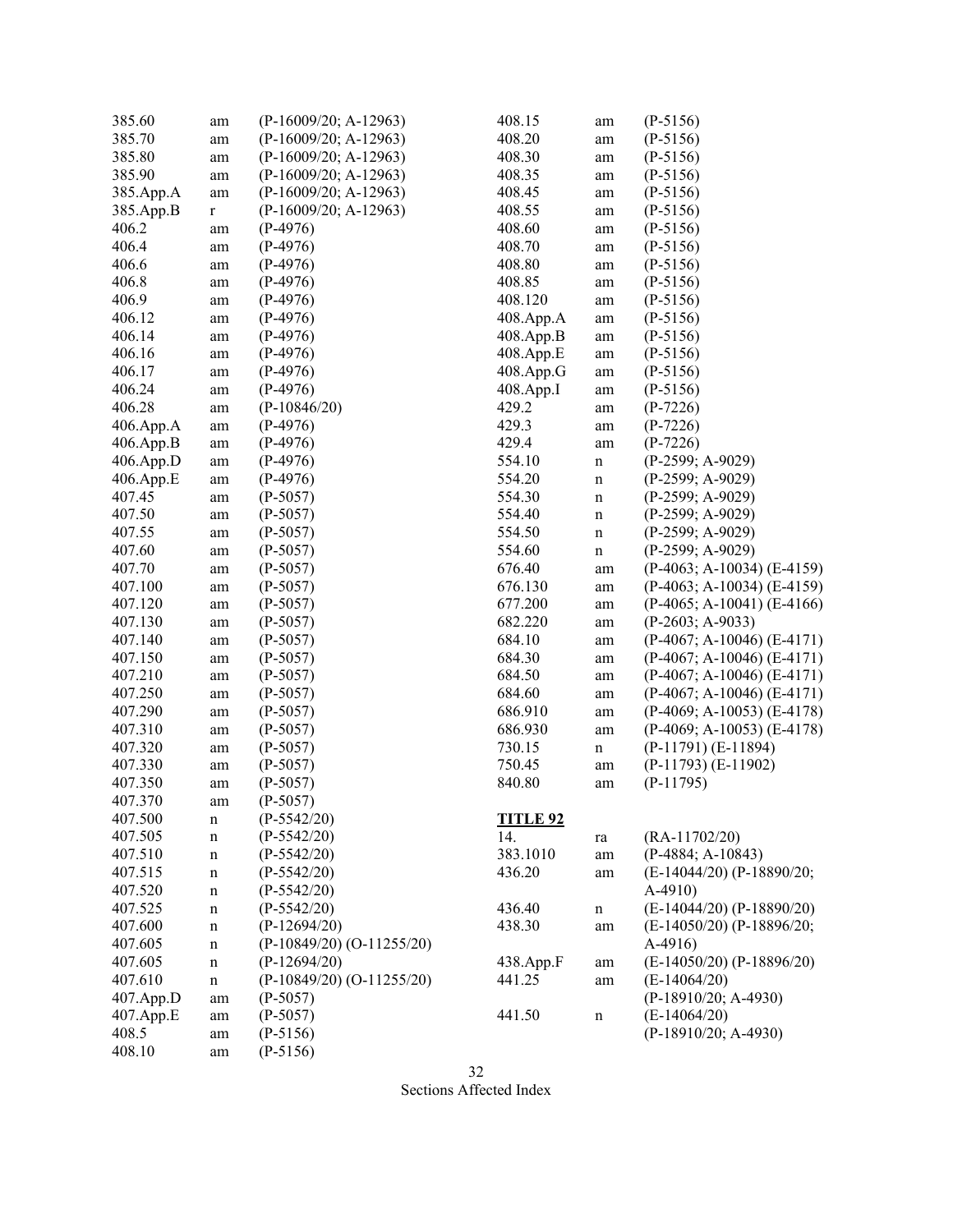| 443.25   | am          | $(E-14070/20)$                                   | 1030.81         | am          | $(P-14329)$                    |
|----------|-------------|--------------------------------------------------|-----------------|-------------|--------------------------------|
|          |             | (P-18916/20; A-4936)                             | 1030.83         | am          | $(P-13005/20; A-732)$          |
| 443.50   | $\mathbf n$ | $(E-14070/20)$                                   |                 |             | $(P-14329)$                    |
|          |             | $(P-18916/20; A-4936)$                           | 1030.84         | am          | $(P-2608; A-9472)$             |
| 451.     | ra          | $(RA-1091)$                                      | 1030.85         | am          | $(P-1117; A-6062)$             |
| 456.110  | $\mathbf n$ | $(E-14076/20)$                                   | 1030.88         | am          | $(P-5337; A-13406)$ $(E-5450)$ |
|          |             | (P-18922/20; A-4942)                             | 1030.91         | am          | $(P-2777; A-9472)$             |
| 460.     | ra          | $(RA-16110)$                                     | 1030.92         | am          | $(P-13005/20; A-732)$          |
| 549.200  | am          | $(P-11808)$                                      | 1030.96         | am          | $(P-14329)$                    |
| 549.400  | am          | $(P-11808)$                                      | 1030.98         | am          | $(P-14329)$                    |
| 549.500  | am          | $(P-11808)$                                      | 1030.160        | am          | (E-13823/20; A-732)            |
| 600.5    | $\mathbf n$ | $(P-16745/20; A-3035)$                           |                 |             | (E-16534/20) (P-8636;          |
| 600.10   | $\mathbf n$ | (P-16745/20; A-3035)                             |                 |             | A-15086) (E-9197)              |
| 600.15   | $\mathbf n$ | $(P-16745/20; A-3035)$                           | 1035.15         | am          | $(P-16111/20; A-750)$          |
| 600.20   | $\mathbf n$ | $(P-16745/20; A-3035)$                           | 1035.30         | am          | $(P-1132; A-6602) (E-1222)$    |
| 600.25   | $\mathbf n$ | $(P-16745/20; A-3035)$                           | 1040.32         | am          | $(P-13023/20; A-755)$          |
| 600.30   | $\mathbf n$ | $(P-16745/20; A-3035)$                           | 1040.34         | am          | $(P-14477/20; A-755)$          |
| 600.35   | $\mathbf n$ | $(P-16745/20; A-3035)$                           | 1040.44         | am          | $(P-13023/20; A-755)$          |
| 600.40   | $\mathbf n$ | $(P-16745/20; A-3035)$                           | 1040.105        | $\mathbf r$ | (P-14477/20; A-755)            |
| 600.45   | $\mathbf n$ | $(P-16745/20; A-3035)$                           | 1040.115        | $\mathbf r$ | $(P-13023/20; A-755)$          |
| 1001.100 | am          | $(P-17902/20; A-14985)$                          | 1060.190        | am          | $(P-5340; A-13421) (E-5466)$   |
| 1001.110 | am          | $(P-17902/20; A-14985)$                          | 1060.200        | am          | $(P-13301/20; A-769)$          |
| 1001.300 | am          | (P-17902/20; A-14985)                            | 1060.270        | am          | $(P-19465/20; A-4535)$         |
| 1001.310 | am          | $(P-17902/20; A-14985)$                          |                 |             | $(E-19567/20)$                 |
| 1001.400 | am          | $(P-17902/20; A-14985)$                          | 1066.45         |             | $(P-14405)$                    |
| 1001.410 |             | $(P-17902/20; A-14985)$                          |                 | am          | $(P-5340; A-13421) (E-5466)$   |
| 1001.420 | am          | $(P-17902/20; A-14985)$                          | 1070.10         |             | $(P-12457)$                    |
| 1001.430 | am          | $(P-17902/20; A-14985)$                          | 1070.40         | am          | $(P-12457)$                    |
|          | am          | $(P-17902/20; A-14985)$                          |                 | am          |                                |
| 1001.440 | am          |                                                  |                 |             |                                |
| 1001.441 | am          | (P-17902/20); A-14985                            | <b>TITLE 95</b> |             |                                |
| 1001.442 | am          | $(P-5489)$                                       |                 |             |                                |
| 1001.443 | am          | $(P-17902/20; A-14985)$                          |                 |             |                                |
| 1001.465 | am          | (P-17902/20); A-14985                            |                 |             |                                |
| 1001.470 | am          | $(P-17902/20; A-14985)$<br>$(P-12996/20; A-718)$ |                 |             |                                |
| 1002.10  | am          |                                                  |                 |             |                                |
| 1002.20  | am          | $(P-12996/20; A-718)$                            |                 |             |                                |
| 1002.40  | am          | $(P-12996/20; A-718)$                            |                 |             |                                |
| 1002.60  | am          | $(P-12996/20; A-718)$<br>$(E-3699)$              |                 |             |                                |
| 1003.20  | am          |                                                  |                 |             |                                |
| 1010.195 | am          | $(P-11665)$ $(E-11690)$                          |                 |             |                                |
| 1010.210 | am          | $(P-8627)$                                       |                 |             |                                |
| 1010.421 | am          | $(P-6641)$ (E-6794) (E-6862)                     |                 |             |                                |
| 1010.540 | am          | $(P-11799)$ (W-13168)                            |                 |             |                                |
|          |             | $(P-13660)$                                      |                 |             |                                |
| 1010.630 | am          | $(P-1343; A-6054) (E-1369)$                      |                 |             |                                |
| 1019.35  | am          | $(P-14097/20; A-727)$                            |                 |             |                                |
|          |             | $(E-14360/20)$                                   |                 |             |                                |
| 1030.1   | am          | $(P-14329)$                                      |                 |             |                                |
| 1030.5   | am          | $(P-14329)$                                      |                 |             |                                |
| 1030.8   | am          | $(P-14329)$                                      |                 |             |                                |
| 1030.25  | am          | $(P-5337; A-13406)$ $(E-5450)$                   |                 |             |                                |
| 1030.60  | am          | $(P-14329)$                                      |                 |             |                                |
| 1030.80  | am          | $(P-1117; A-6062)$                               |                 |             |                                |
|          |             |                                                  | 33              |             |                                |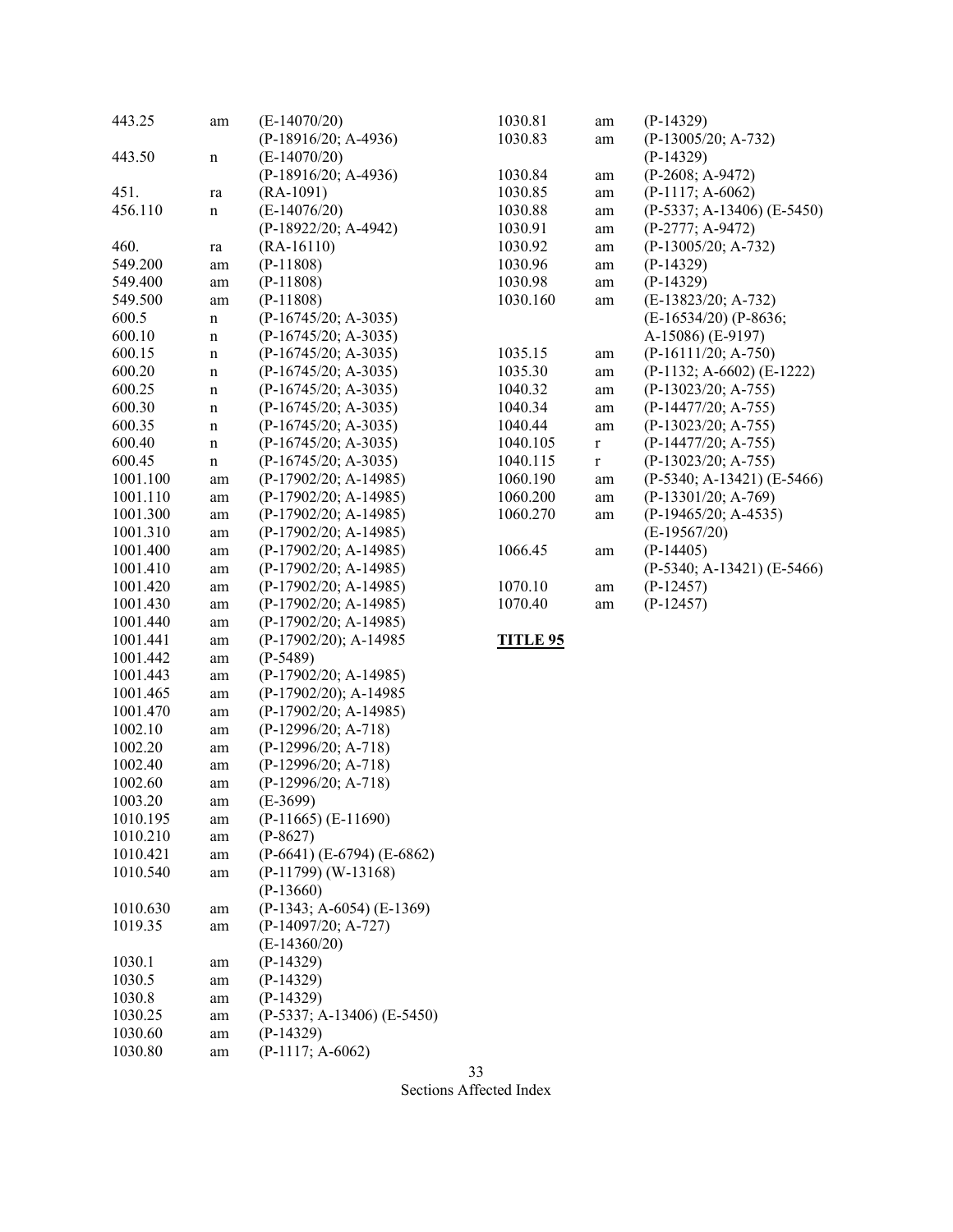**VOLUME #: 45** EXECUTIVE ORDERS

| <b>Name</b>                                                       | <b>Number</b> | Page# |
|-------------------------------------------------------------------|---------------|-------|
| Executive Order to Facilitate the Return of Trades Employees from |               |       |
| Employment by the Illinois Department of Central Management       |               |       |
| Services to Employment By the Illinois Department of Human        |               |       |
| Services                                                          | 20-75         | 588   |
| Executive Order 2021-1 (COVID-19 Executive Order No. 71)          | $21 - 1$      | 1232  |
| Executive Order 2021-2 (COVID-19 Executive Order No. 72)          | $21 - 2$      | 1460  |
| Executive Order 2021-3 (COVID-19 Executive Order No. 73)          | $21 - 3$      | 1745  |
| Executive Order 2021-4 (COVID-19 Executive Order No. 74)          | $21 - 4$      | 2298  |
| Executive Order 2021-5 (COVID-19 Executive Order No. 75)          | $21 - 5$      | 3705  |
| Executive Order 2021-6 (COVID-19 Executive Order No. 76)          | $21-6$        | 4958  |
| Executive Order 2021-7 (COVID-19 Executive Order No. 77)          | $21 - 7$      | 6078  |
| Executive Order 2021-8 (COVID-19 Executive Order No. 77)          |               |       |
| (Revised)                                                         | $21 - 7$      | 6080  |
| Executive Order Regarding the Procurement of Zero Emission        |               |       |
| Vehicles and Supporting Equipment                                 | $21 - 8$      | 6082  |
| Executive Order 2021-9 (COVID-19 Executive Order No. 78)          | $21-9$        | 6380  |
| Executive Order 2021-10 (COVID-19 Executive Order No. 79)         | $21 - 10$     | 6811  |
| Executive Order 2021-11 (COVID-19 Executive Order No. 80)         | $21 - 11$     | 7209  |
| Executive Order 2021-12 (COVID-19 Executive Order No. 81)         | $21 - 12$     | 8001  |
| Executive Order 2021-13 (COVID-19 Executive Order No. 82)         | $21 - 13$     | 8005  |
| Executive Order 2021-14 (COVID-19 Executive Order No. 83)         | $21 - 14$     | 8570  |
| Executive Order 2021-15 (COVID-19 Executive Order No. 84)         | $21 - 15$     | 10143 |
| Executive Order Establishing the Office of Equity                 | $21 - 16$     | 10288 |
| Executive Order – The Welcoming Illinois Office                   | $21 - 17$     | 10290 |
| Executive Order 2021-18 (COVID-19 Executive Order No. 85)         | $21 - 18$     | 10726 |
| Executive Order 2021-18 (COVID-19 Executive Order No. 85)         |               |       |
| (Revised)                                                         | $21 - 18$     | 10729 |
| Executive Order 2021-19 (COVID-19 Executive Order No. 86)         | $21-19$       | 10886 |
| Executive Order 2021-20 (COVID-19 Executive Order No. 87)         | $21 - 20$     | 11429 |
| Executive Order to Fight Homelessness In Illinois                 | $21 - 21$     | 11632 |
| Executive Order 2021-22 (COVID-19 Executive Order No. 88)         | $21 - 22$     | 11639 |
| Executive Order 2021-23 (COVID-19 Executive Order No. 89)         | $21 - 23$     | 12217 |
| Executive Order 2021-24 (COVID-19 Executive Order No. 90)         | $21 - 24$     | 12222 |
| Executive Order Amending Executive Order 2021-24 (COVID-19        |               |       |
| Executive Order No. 91)                                           | $21 - 25$     | 12929 |
| Executive Order 2021-26                                           | $21 - 26$     | 13146 |
| Executive Order 2021-27 (COVID-19 Executive Order No. 92)         | $21 - 27$     | 13785 |
| Executive Order 2021-28 (COVID-19 Executive Order No. 93)         | $21 - 28$     | 14055 |

Executive Orders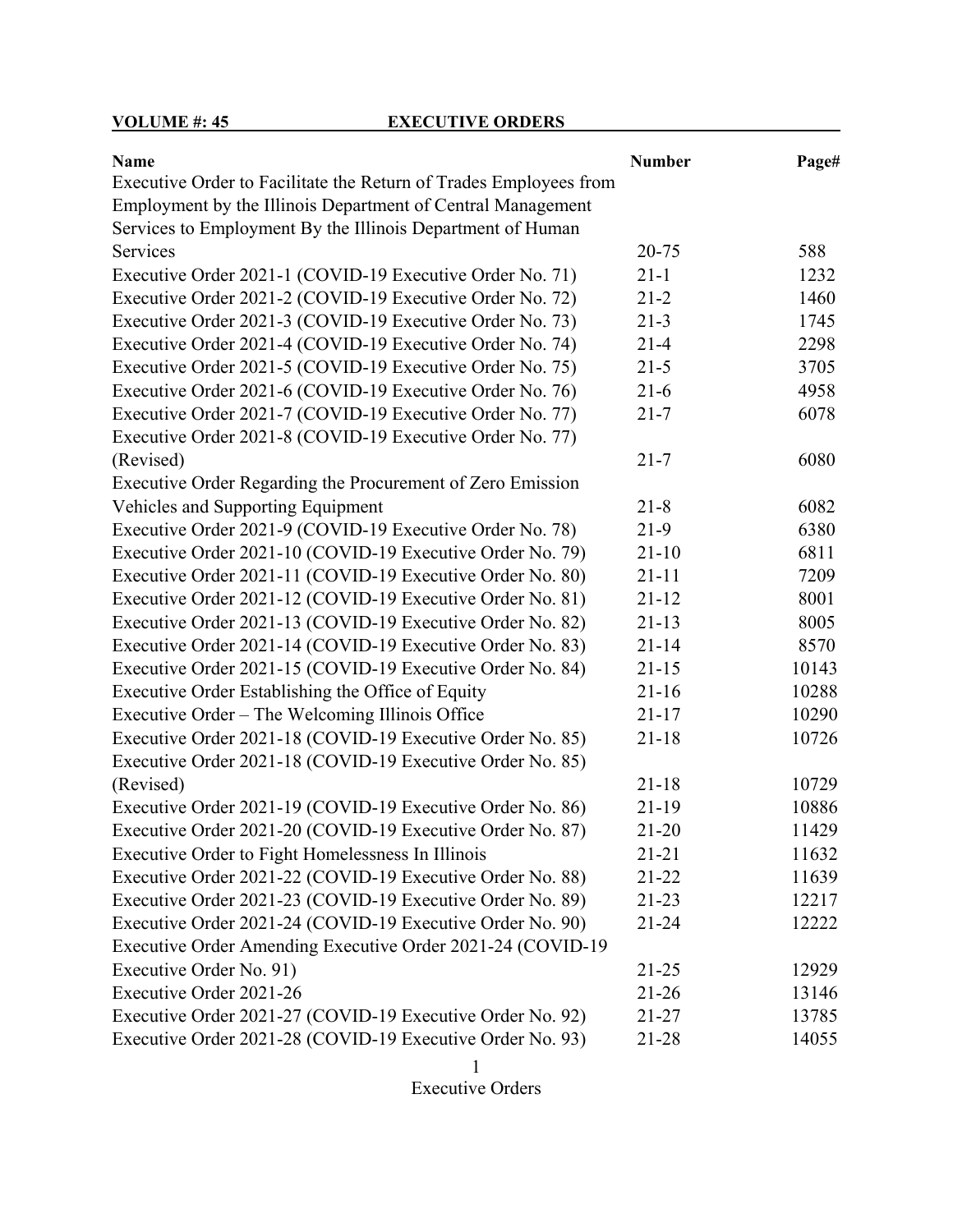## **VOLUME #: 45 EXECUTIVE ORDERS**

| Name                                                      | <b>Number</b> | Page# |
|-----------------------------------------------------------|---------------|-------|
| Executive Order Implementing a Comprehensive Approach to  |               |       |
| Reducing Firearm Violence in Illinois                     | 21-29         | 14269 |
| Executive Order 2021-30 (COVID-19 Executive Order No. 94) | 21-48         | 15157 |
| Executive Order 2021-31 (COVID-19 Executive Order No. 95) | $21 - 31$     | 15399 |
| Executive Order 2021-32 (COVID-19 Executive Order No. 96) | 21-32         | 16433 |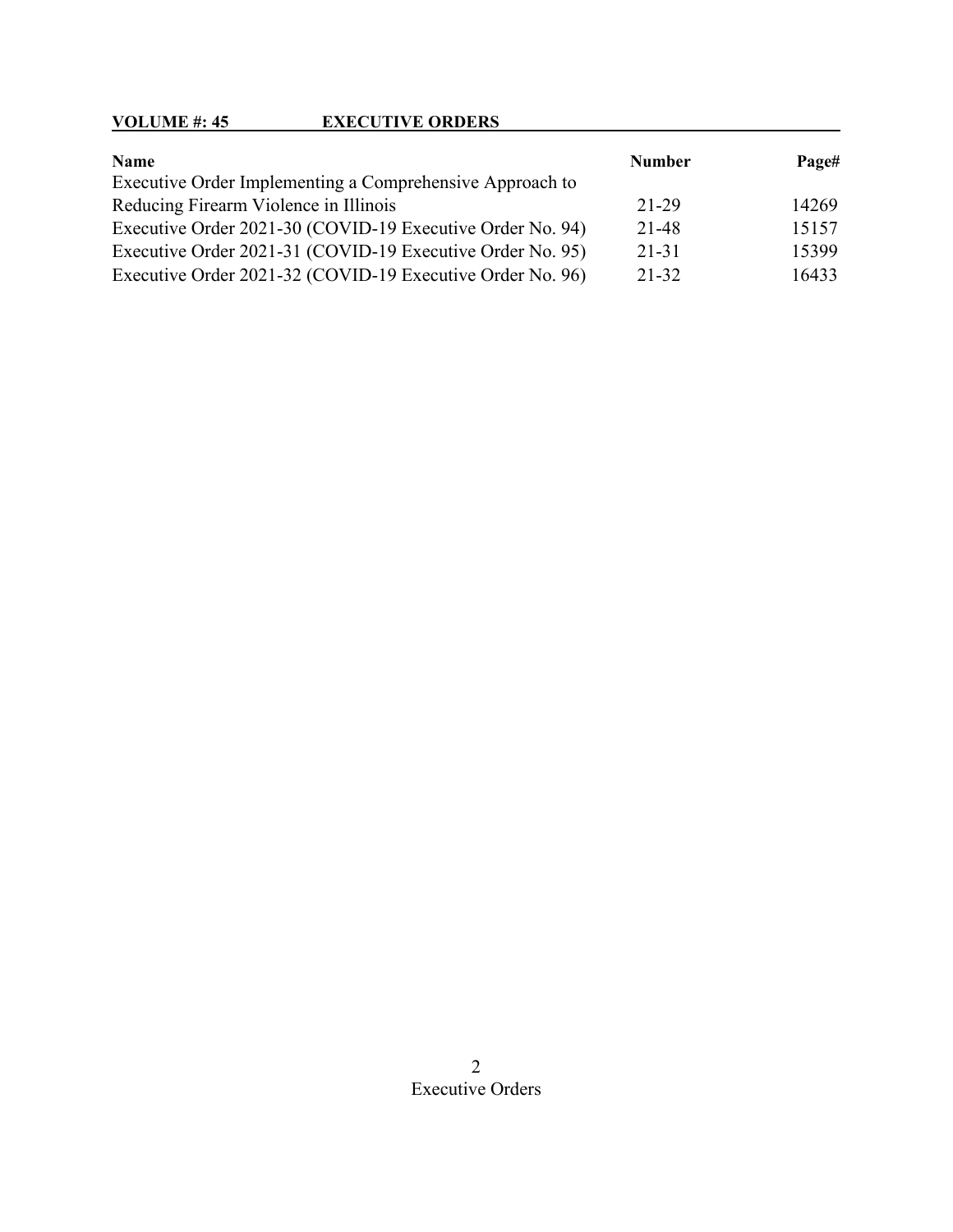## **VOLUME #: 45 PROCLAMATIONS**

| <b>Name</b>                                                     | <b>Number</b> | Page# |
|-----------------------------------------------------------------|---------------|-------|
| 2020                                                            |               |       |
| Flag Lowering for Chicago Fire Department Paramedic Robert      |               |       |
| Truevillian                                                     | 20-75         | 859   |
| National Problem Gambling Awareness Month                       | 20-76         | 1241  |
| Gerald M. Brookhart Arts in Education Spring Celebration Months | 20-77         | 1241  |
| Prevent Child Abuse Illinois Day                                | 20-78         | 1242  |
| AmericCorps Week                                                | 20-79         | 1243  |
| Peripartum Cardiomyopathy Awareness Week                        | 20-80         | 1244  |
| Vive Tu Vida! Get Up! Get Moving! Wellness Day                  | 20-81         | 1245  |
| Apraxia Awareness Day                                           | 20-82         | 1246  |
| <b>Blount's Disease Day</b>                                     | 20-83         | 1247  |
| <b>Fabry Disease Awareness Month</b>                            | 20-84         | 1248  |
| National School Breakfast Week                                  | 20-85         | 1248  |
| Public Health Week                                              | 20-86         | 1249  |
| Women Veterans Recognition Month                                | 20-87         | 1250  |
| Day of Prayer                                                   | 20-88         | 1251  |
| <b>Foster Parent Appreciation Month</b>                         | 20-89         | 1251  |
| National Nurses Week and National Nurses Day                    | 20-90         | 1252  |
| Peace Officers Memorial Day                                     | 20-91         | 1253  |
| Congenital Diaphragmatic Hernia Awareness Month                 | 20-92         | 1254  |
| Parkinson's disease Awareness Month in Illinois                 | 20-93         | 1255  |
| Illinois Community College Month                                | 20-94         | 1256  |
| <b>Illinois Pollinator Week</b>                                 | 20-95         | 1257  |
| American Eagle Day                                              | 20-96         | 1257  |
| Pollution Control Board Day                                     | 20-97         | 1258  |
| Bob Molaro Day                                                  | 20-98         | 1259  |
| <b>Honorary Poet Laureate</b>                                   | 20-99         | 1261  |
| Chronic Disease Awareness Day                                   | $20 - 100$    | 1262  |
| ISEPS 50 Years of Service Day                                   | 20-101        | 1263  |
| Win Week in Illinois                                            | 20-102        | 1263  |
| Gastroparesis Awareness Month                                   | 20-103        | 1264  |
| Immunization Awareness Week in Illinois                         | 20-104        | 1265  |
| <b>IARF Membership Appreciation Week</b>                        | 20-105        | 1266  |
| Illinois Rail Safety Week                                       | 20-106        | 1266  |
| Chiropractic Health Care Month                                  | 20-107        | 1267  |
| Direct Support Professionals Week                               | 20-108        | 1268  |
| Gold Star Mother's Day                                          | 20-109        | 1269  |
| Principals Week and Principal Day                               | 20-110        | 1270  |
| <b>Family Meals Month</b>                                       | $20 - 111$    | 1271  |
| Manufacturing Month in Illinois                                 | 20-112        | 1271  |
| <b>Suicide Prevention Month</b>                                 | 20-113        | 1272  |
| <b>Cybersecurity Awareness Month</b>                            | 20-114        | 1274  |

1

Proclamations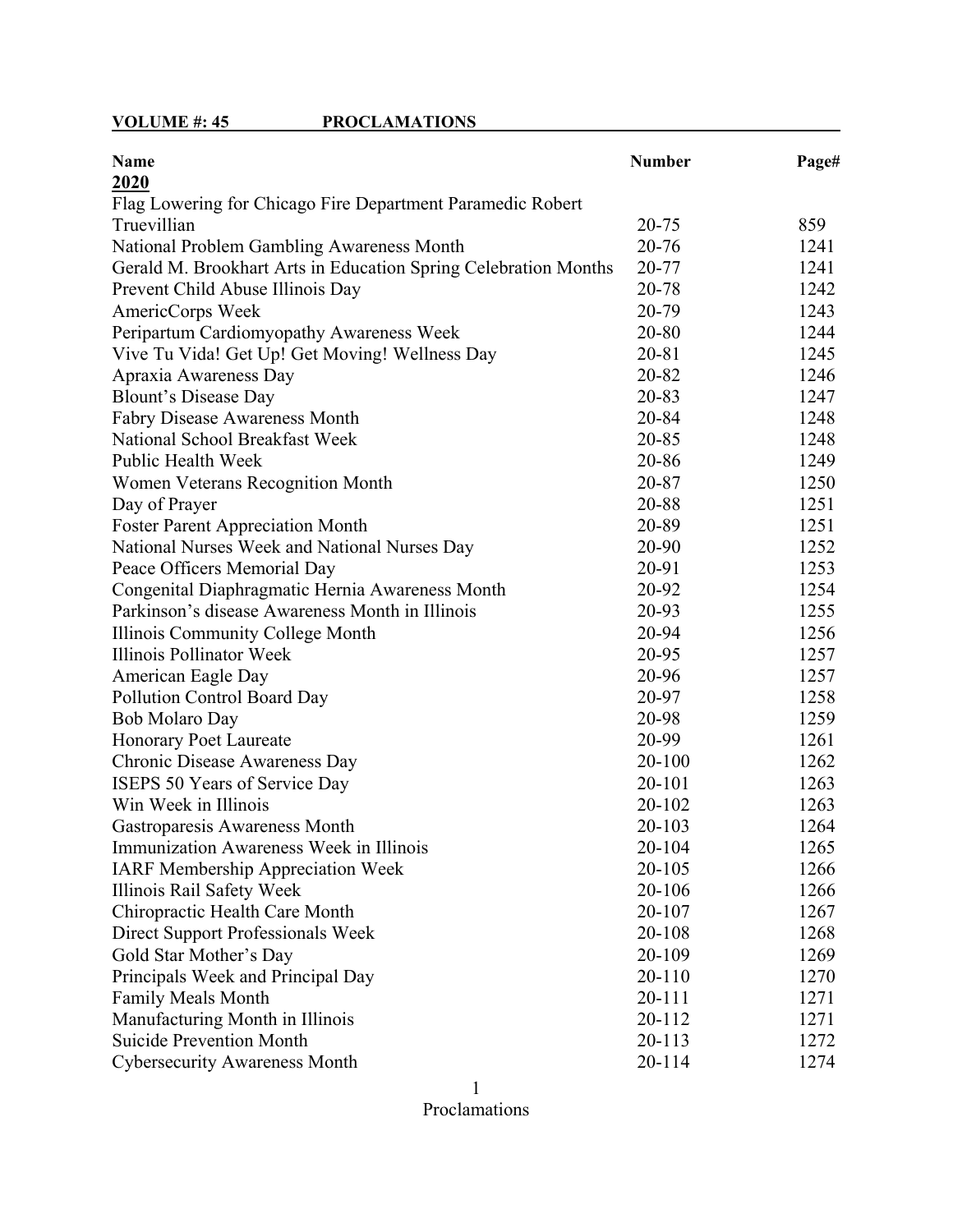| <b>Name</b>                                        | <b>Number</b> | Page# |
|----------------------------------------------------|---------------|-------|
| Domestic Violence Awareness Month                  | 20-115        | 1275  |
| Fire Prevention Week                               | 20-116        | 1275  |
| <b>Malnutrition Awareness Week</b>                 | 20-117        | 1277  |
| Filipino American History Awareness Month          | 20-118        | 1278  |
| St. Augustine College 40 <sup>th</sup> Anniversary | 20-119        | 1279  |
| <b>Infant Safe Sleep Awareness Month</b>           | 20-120        | 1280  |
| <b>Adoption Awareness Month</b>                    | 20-121        | 1281  |
| Breast Cancer Awareness Month and Mammography Day  | 20-122        | 1281  |
| Women's Small Business Month in Illinois           | 20-123        | 1282  |
| National Samosa Day                                | 20-124        | 1283  |
| <b>TAR Syndrome Awareness Month</b>                | 20-125        | 1284  |
| Election Hero Day                                  | 20-126        | 1285  |
| Disability Employment Awareness Month              | 20-127        | 1285  |
| <b>American Pharmacists Month</b>                  | 20-128        | 1286  |
| Illinois Rural Health Day                          | 20-129        | 1288  |
| <b>Congenital Heart Defect Awareness Week</b>      | 20-130        | 1288  |
| <b>NET Cancer Awareness Day</b>                    | 20-131        | 1289  |
| Volunteers of America Day                          | 20-132        | 1290  |
| <b>Antibiotics Awareness Week</b>                  | 20-133        | 1291  |
| Manual Barbosa Conference Room                     | 20-134        | 1291  |
| National Apprenticeship Week                       | 20-135        | 1292  |
| First Generation Student's Day                     | 20-136        | 1293  |
| National Adoption Day                              | 20-137        | 1294  |
| Wilton D Gregory Day                               | 20-138        | 1295  |
| Pearl Harbor Remembrance Day                       | 20-139        | 1296  |
| National Native American Heritage Month            | 20-140        | 1297  |
| Lois M Moorman Day                                 | 20-141        | 1298  |
| Move Over Day                                      | 20-142        | 1300  |
| Flag Lowering – CPD Titus Theopsy Moore            | 20-143        | 1300  |
| 2021                                               |               |       |
| <b>Gubernatorial Disaster Proclamation</b>         | $21 - 1$      | 1301  |
| Gubernatorial Disaster Proclamation                | $21 - 2$      | 2305  |
| Radon Action Month                                 | $21 - 3$      | 2520  |
| <b>Cervical Cancer Awareness Month</b>             | $21 - 4$      | 2520  |
| Local Quilt Shop Day                               | $21 - 5$      | 2521  |
| <b>CRR</b> Week                                    | $21-6$        | 2522  |
| <b>School Social Work Week</b>                     | $21 - 7$      | 2523  |
| Women in Construction Week                         | $21 - 8$      | 2523  |
| <b>Congenital Heart Defect Awareness Week</b>      | $21-9$        | 2524  |
| Illinois One Health Month                          | $21-10$       | 2525  |
| Marfan Syndrome Awareness Month                    | $21 - 11$     | 2526  |
| Physician Anesthesiologists Week                   | $21 - 12$     | 2527  |

Proclamations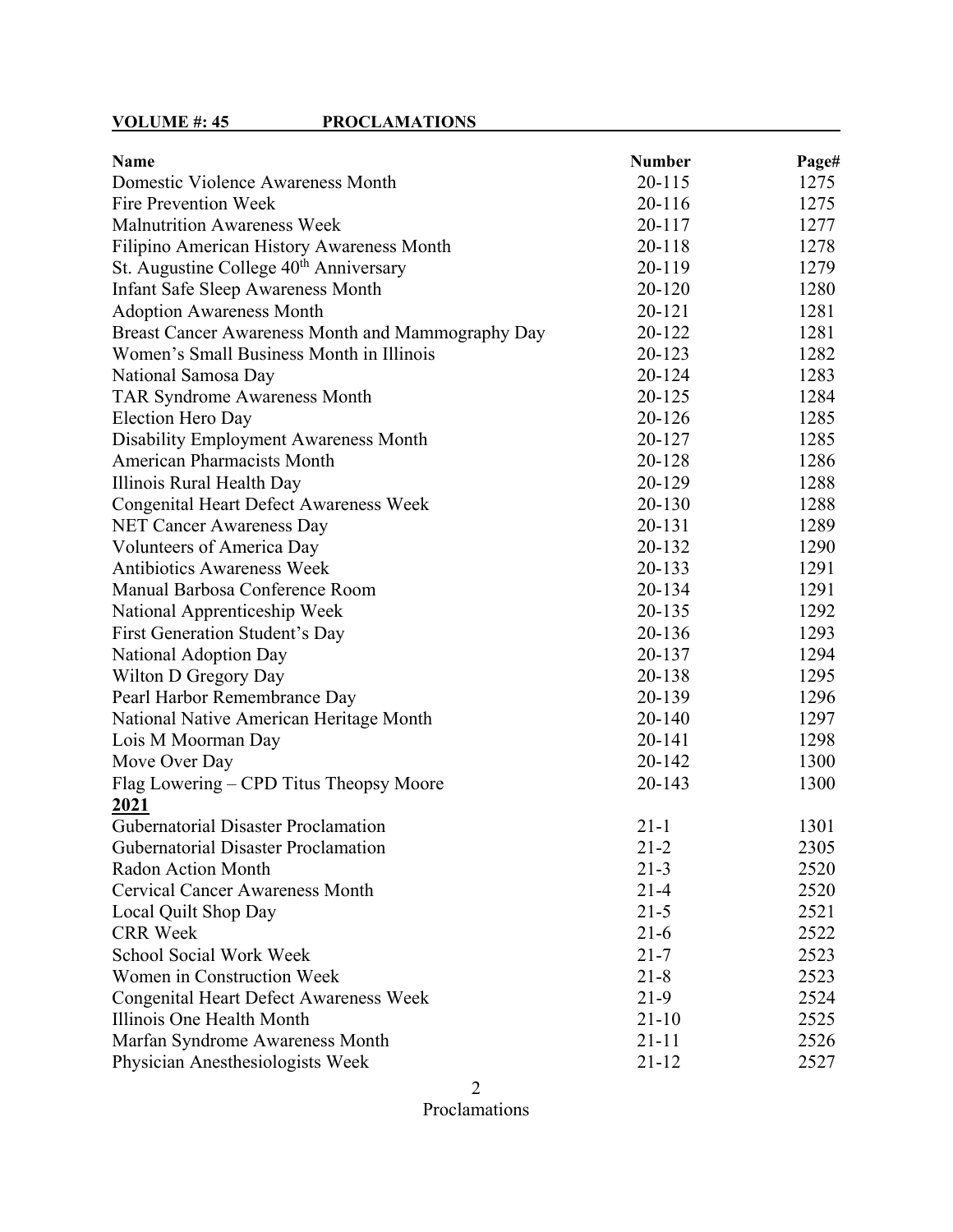# **VOLUME #: 45 PROCLAMATIONS**

| <b>Name</b>                                                      | <b>Number</b> | Page# |
|------------------------------------------------------------------|---------------|-------|
| <b>Gubernatorial Disaster Proclamation</b>                       | $21 - 13$     | 2527  |
| Jewish War Veterans of the United States of America Day          | $21 - 14$     | 3712  |
| Social Work Month                                                | $21 - 15$     | 3712  |
| Career and Technical Education Month                             | $21 - 16$     | 3714  |
| Desert Storm Remembrance Day                                     | $21 - 17$     | 3715  |
| Neuromyelitis Optica Spectrum Disorder Awareness Month           | $21 - 18$     | 3715  |
| Supermarket Employee Day                                         | $21 - 19$     | 3716  |
| <b>Colorectal Cancer Awareness Month</b>                         | $21 - 20$     | 3717  |
| National Kidney Month                                            | $21 - 21$     | 3718  |
| Illinois Engineering Week                                        | $21 - 22$     | 3718  |
| Rare Disease Day                                                 | $21 - 23$     | 3720  |
| Seed Month                                                       | $21 - 24$     | 3720  |
| <b>Gubernatorial Disaster Proclamation</b>                       | $21 - 25$     | 3721  |
| Flag Lowering for Trooper Todd Hanneken                          | $21 - 26$     | 4965  |
| <b>Gubernatorial Disaster Proclamation</b>                       | $21 - 27$     | 4965  |
| Histotechnology Professionals Day                                | $21 - 28$     | 5716  |
| National Gambling Problem Awareness Month                        | $21-29$       | 5716  |
| Save Abandoned Babies Month                                      | $21 - 30$     | 5717  |
| <b>Child Abuse Prevention Month</b>                              | $21 - 31$     | 5718  |
| Multiple System Atrophy Awareness Month                          | $21 - 32$     | 5719  |
| Moment of Honor                                                  | $21 - 33$     | 5719  |
| Youth Art Month                                                  | 21-34         | 5720  |
| Sudden Unexplained Death in Childhood Awareness Month            | $21 - 35$     | 5721  |
| Early Hearing Detection and Intervention (EHDI) Day              | $21 - 36$     | 5722  |
| National Limb Loss and Limb Difference Awareness Month           | 21-37         | 5723  |
| Better Hearing and Speech Month                                  | 21-38         | 5724  |
| Precision Medicine and Biomarker Testing Awareness Month         | 21-39         | 5725  |
| <b>Building Safety Month</b>                                     | $21-40$       | 5726  |
| Illinois Reads Day                                               | 21-41         | 5727  |
| Small Business Development Center Day in Illinois                | 21-42         | 5728  |
| Day of Remembrance                                               | $21 - 43$     | 5729  |
| <b>Education and Sharing Day</b>                                 | $21 - 44$     | 5730  |
| Gerald M Brookhart Arts in Education Spring Virtual              |               |       |
| <b>Celebration Month</b>                                         | $21 - 45$     | 5731  |
| American Council of Engineering Companies of Illinois Centennial |               |       |
| Day                                                              | 21-46         | 5732  |
| Men's Mental Health Month                                        | 21-47         | 5733  |
| National Foreign Language Week                                   | 21-48         | 5734  |
| Year of Friendship                                               | 21-49         | 5735  |
| National Infertility Awareness Week                              | $21 - 50$     | 5736  |
| Guru Teg Bahadur Ji Day                                          | $21 - 51$     | 5737  |
| Vietnam Veterans Day                                             | $21 - 52$     | 5738  |

3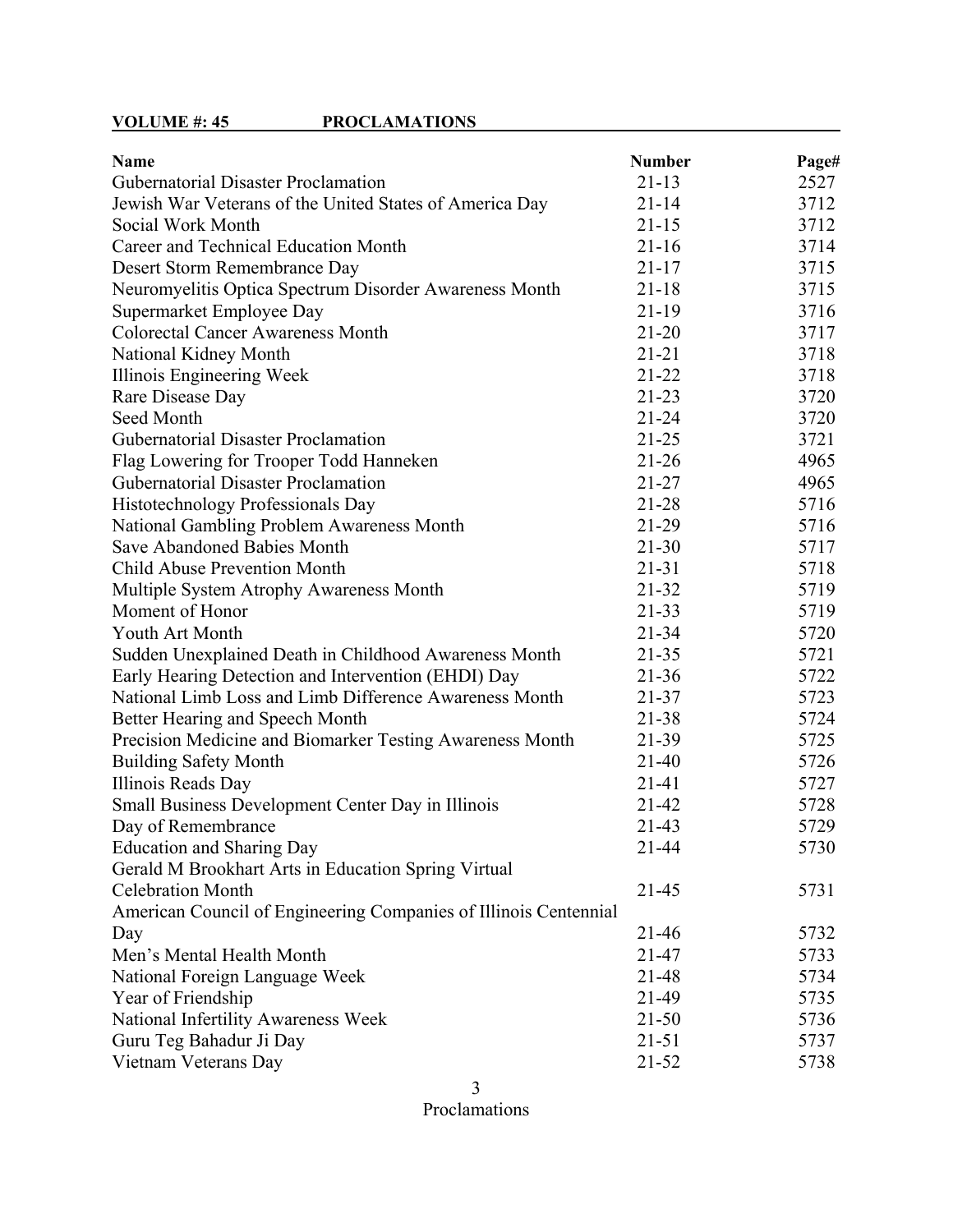| <b>Name</b>                                                 | <b>Number</b> | Page# |
|-------------------------------------------------------------|---------------|-------|
| Illinois Community College Month                            | 21-53         | 5739  |
| Military Spouse Appreciation Day                            | $21 - 54$     | 5740  |
| <b>Counseling Awareness Month</b>                           | $21 - 55$     | 5741  |
| Illinois Classics Week                                      | $21 - 56$     | 5741  |
| <b>Electrical Safety Month</b>                              | $21 - 57$     | 5742  |
| <b>Gubernatorial Disaster Proclamation</b>                  | $21 - 58$     | 6387  |
| Arab American Heritage Month                                | 21-59         | 6819  |
| Armenian Genocide Remembrance Day                           | $21 - 60$     | 6819  |
| Innovation and Technology Month                             | $21 - 61$     | 6820  |
| <b>National Minority Health Month</b>                       | $21 - 62$     | 6822  |
| Public Health Week                                          | $21-63$       | 6823  |
| Red Cross Month                                             | $21 - 64$     | 6824  |
| World Hemophilia Day                                        | $21 - 65$     | 6825  |
| National OI Awareness Week                                  | 21-66         | 6825  |
| Tar Syndrome Awareness Week                                 | $21 - 67$     | 6826  |
| Work Zone Safety Awareness Week                             | 21-68         | 6827  |
| Congenital Diaphragmatic Hernia Awareness Month             | $21-69$       | 6828  |
| <b>PFD Awareness Month</b>                                  | 21-70         | 6828  |
| Chicago Business Opportunity Days                           | 21-71         | 6829  |
| <b>Childhood Drowning Prevention Month</b>                  | $21 - 72$     | 6830  |
| School Lunch Hero Day                                       | $21 - 73$     | 6831  |
| Ehlers-Danlos Syndrome and Hypermobility Spectrum Disorders | $21 - 74$     | 6832  |
| Anti-Roadside Littering Campaign Month                      | 21-75         | 6833  |
| <b>Foster Parent Appreciation Month</b>                     | 21-76         | 6834  |
| <b>Autism Acceptance Month</b>                              | 21-77         | 6835  |
| <b>Medical Laboratory Professionals Week</b>                | 21-78         | 6836  |
| Wolf-Hirschhorn Syndrome Awareness Day                      | 21-79         | 6836  |
| Telecommunications Week                                     | 21-80         | 6837  |
| Lupus Awareness Month                                       | 21-81         | 6838  |
| Maternal Mental Health Awareness Month                      | 21-82         | 6838  |
| National Water Safety Month                                 | 21-83         | 6839  |
| Correctional Officers Week                                  | 21-84         | 6840  |
| Safe Digging Month                                          | 21-85         | 6841  |
| Apraxia Awareness Day                                       | 21-86         | 6842  |
| Exceptional Children's Week                                 | 21-87         | 6843  |
| Progressive Supranuclear Palsy Awareness Month              | 21-88         | 6843  |
| Asian American and Pacific Islander Heritage Month          | 21-89         | 6844  |
| Mental Health Awareness Month                               | 21-90         | 6846  |
| Tardive Dyskinesia Awareness Week                           | 21-91         | 6847  |
| Flag Lowering – Officer Chris Oberheim                      | 21-92         | 6880  |
| <b>Gubernatorial Disaster Proclamation</b>                  | 21-93         | 7216  |
| Memorial Day Flag Lowering                                  | 21-94         | 7225  |

4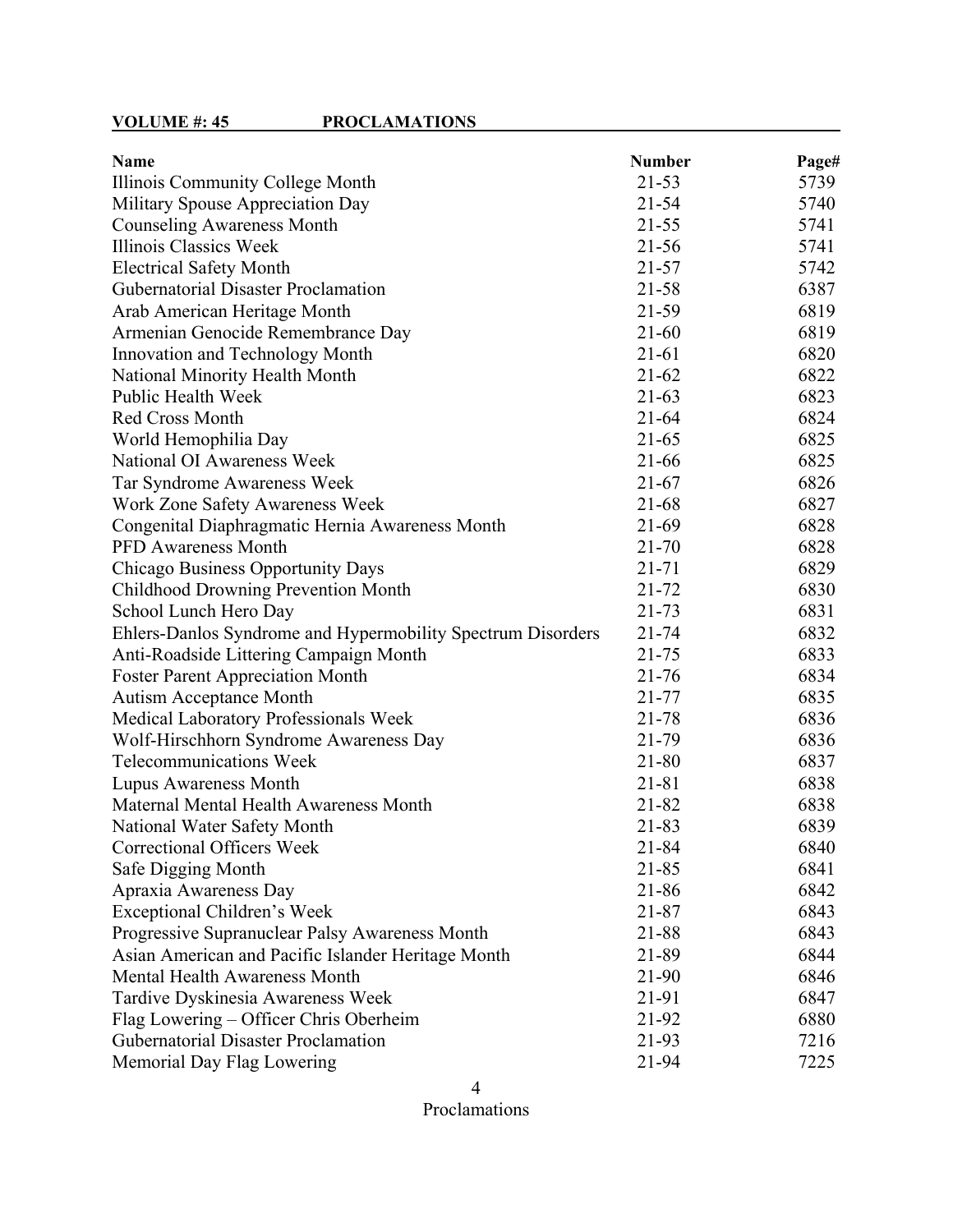# **VOLUME #: 45 PROCLAMATIONS**

| <b>Name</b>                                                         | <b>Number</b> | Page# |
|---------------------------------------------------------------------|---------------|-------|
| Motorcycle Awareness Month                                          | 21-95         | 8147  |
| World Trade Month                                                   | 21-96         | 8147  |
| Food Allergy Awareness Week                                         | 21-97         | 8149  |
| Cri Du Chat Awareness Day                                           | 21-98         | 8149  |
| Lupus Awareness Month                                               | 21-99         | 8150  |
| <b>National Nurses Week</b>                                         | $21 - 100$    | 8151  |
| National Skilled Nursing Care Week                                  | 21-101        | 8152  |
| Necrotizing Fasciitis Awareness Month                               | $21 - 102$    | 8153  |
| <b>XLH Awareness Day</b>                                            | 21-103        | 8154  |
| Day of Prayer                                                       | 21-104        | 8155  |
| Fibromyalgia Awareness Month                                        | $21 - 105$    | 8156  |
| Order Sons of Italy Alzheimer's Association                         |               |       |
| "Partners in Progress" Day                                          | 21-106        | 8156  |
| Illinois Health and Hospital Association's Health Equity Action Day | 21-107        | 8157  |
| Congenital Disorders of Glycosylation (CDG) Awareness Day           | 21-108        | 8158  |
| Emergency Medical Services Week Emergency Medical Services          |               |       |
| For Children Day                                                    | 21-109        | 8159  |
| National Safe Boating Week                                          | $21 - 110$    | 8160  |
| World Neurofibromatosis (NF) Awareness Day                          | 21-111        | 8161  |
| National Public Works Week                                          | 21-112        | 8162  |
| Africa Day                                                          | 21-113        | 8162  |
| Illinois Scleroderma Awareness Month                                | 21-114        | 8163  |
| <b>Annuity Awareness Month</b>                                      | 21-115        | 8164  |
| Asian American Pacific Islander Disability Heritage Month           | 21-116        | 8165  |
| Elder Abuse Awareness Day                                           | 21-117        | 8165  |
| <b>Wound Care Awareness Week</b>                                    | 21-118        | 8167  |
| <b>Brain Tumor Awareness Month</b>                                  | 21-119        | 8168  |
| Caribbean-American Heritage Month                                   | 21-120        | 8168  |
| Juneteenth National Freedom Day                                     | 21-121        | 8169  |
| <b>Gubernatorial Disaster Proclamation</b>                          | 21-122        | 8576  |
| Flag Lowering – LODD Volunteer Fireman Mehdi Mourad                 | 21-123        | 9378  |
| <b>Gubernatorial Disaster Proclamation</b>                          | 21-124        | 9379  |
| Arthogryposis Awareness Day                                         | 21-125        | 10150 |
| Philippine Independence Day                                         | 21-126        | 10150 |
| Poppy Day                                                           | 21-127        | 10151 |
| <b>Chamber of Commerce Week</b>                                     | 21-128        | 10152 |
| <b>Copernicus Foundation Day</b>                                    | 21-129        | 10153 |
| Pollinator Week                                                     | 21-130        | 10153 |
| American Eagle Day                                                  | 21-131        | 10154 |
| Enoch Scull Jr. Day of Recognition                                  | 21-132        | 10155 |
| Pride Month                                                         | 21-133        | 10156 |
| Willard S. Evans, Jr. Day                                           | 21-134        | 10156 |

5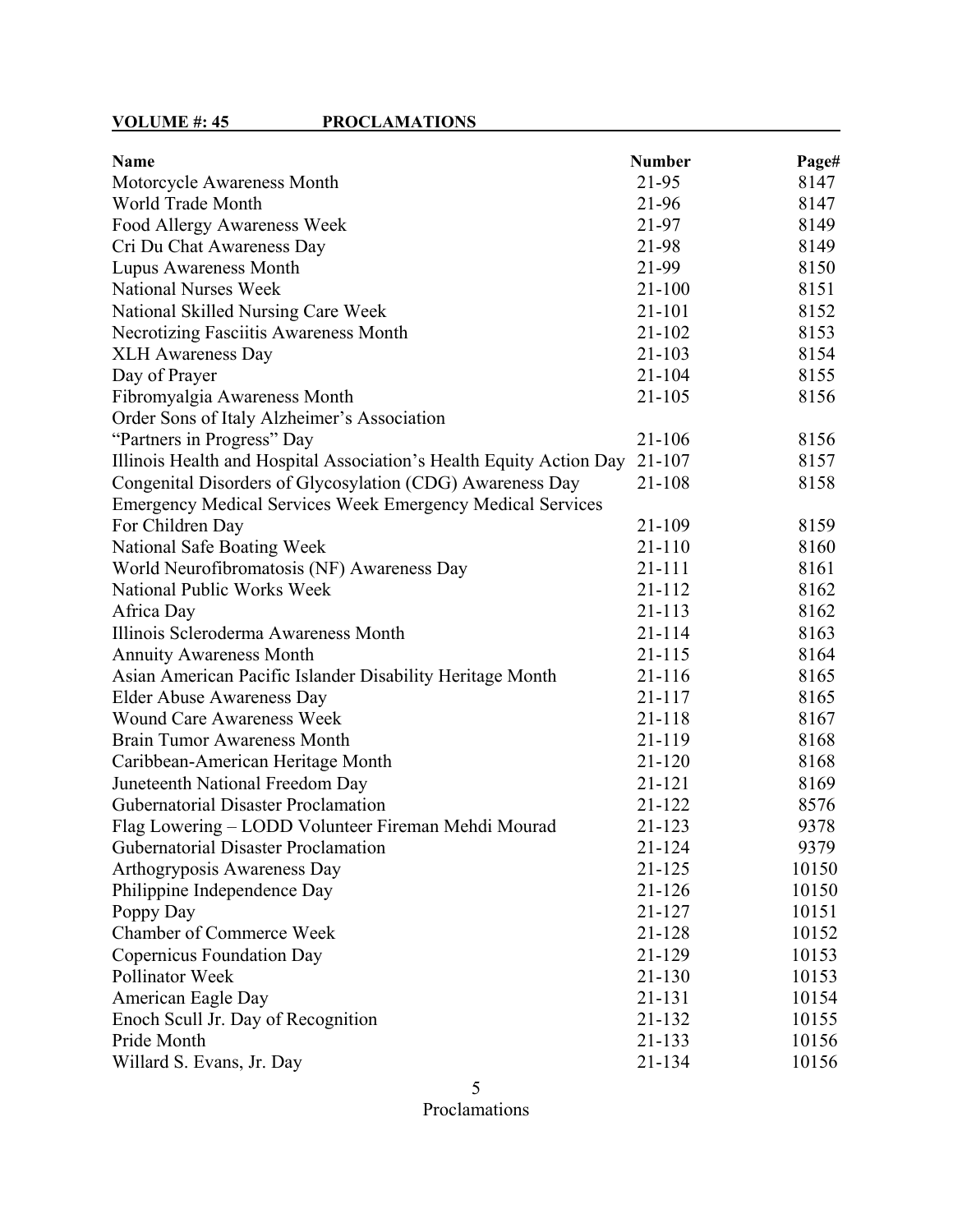| <b>Name</b>                                                             | <b>Number</b> | Page# |
|-------------------------------------------------------------------------|---------------|-------|
| Chronic Disease Day                                                     | 21-135        | 10157 |
| The Baby Fold's History of Care on Rt. 66 Month                         | 21-136        | 10158 |
| Lakes Appreciation Month                                                | 21-137        | 10158 |
| Korean War Remembrance Day                                              | 21-138        | 10159 |
| <b>Argonne National Laboratory Day</b>                                  | 21-139        | 10160 |
| Myasthenia Gravis Awareness Month                                       | $21 - 140$    | 10161 |
| <b>Gubernatorial Disaster Proclamation</b>                              | 21-141        | 10161 |
| Flag Lowering LODD Ella French                                          | 21-142        | 10892 |
| State of Illinois 102 <sup>nd</sup> General Assembly Joint Proclamation | 21-143        | 10892 |
| <b>Gubernatorial Disaster Proclamation</b>                              | 21-144        | 10894 |
| Concrete Pipe Week                                                      | 21-145        | 11440 |
| Light It Up Green for Muscular Dystrophy Awareness Month                | 21-146        | 11440 |
| Ecuador Independence Day                                                | 21-147        | 11441 |
| Gastroparesis Awareness Month                                           | 21-148        | 11442 |
| Veterans' Day at the State Fair                                         | 21-149        | 11442 |
| Veterans' Day at the DuQuoin State Fair                                 | $21 - 150$    | 11443 |
| Indonesian Independence Day                                             | 21-151        | 11444 |
| Americans with Disabilities Act Celebration Day                         | 21-152        | 11445 |
| #MollyStrong Day                                                        | 21-153        | 11446 |
| National Black MBA Association Week and National Black MBA              | 21-154        | 11447 |
| <b>Association Day</b>                                                  |               |       |
| Line of Duty Death Lt. Aaron Landers                                    | 21-155        | 11448 |
| <b>Black Business Month</b>                                             | 21-156        | 11704 |
| Lissencephaly Awareness Day                                             | 21-157        | 11705 |
| <b>Prostate Cancer Awareness Month</b>                                  | 21-158        | 11706 |
| Vive tu Vida! Get up! Get Moving! Wellness Day                          | 21-159        | 11707 |
| Centennial Anniversary of the Illinois Commerce Commission              | 21-160        | 11708 |
| Illinois Blood Donation Day                                             | 21-161        | 11709 |
| <b>SMA Awareness Month</b>                                              | $21 - 162$    | 11709 |
| Peoria Irish Fest - Erin Feis Weekend                                   | 21-163        | 11710 |
| <b>Blue Star Welcome Back</b>                                           | $21 - 164$    | 11711 |
| Childhood Cancer Awareness Month                                        | 21-165        | 11711 |
| Chiropractic Health Care Month                                          | 21-166        | 11713 |
| <b>Clean River Month</b>                                                | 21-167        | 11713 |
| Craniofacial Acceptance Month                                           | 21-168        | 11714 |
| Fallen Firefighter Memorial Day                                         | 21-169        | 11715 |
| <b>LGMD</b> Awareness Day                                               | $21 - 170$    | 11716 |
| National Payroll Week                                                   | 21-171        | 11717 |
| Parents of Multiples Week                                               | 21-172        | 11718 |
| Patti Taves' Day                                                        | 21-173        | 11718 |
| The Black Women's Expo (BWe NEXT) Days                                  | 21-174        | 11719 |
| <b>Family Meals Month</b>                                               | 21-175        | 11720 |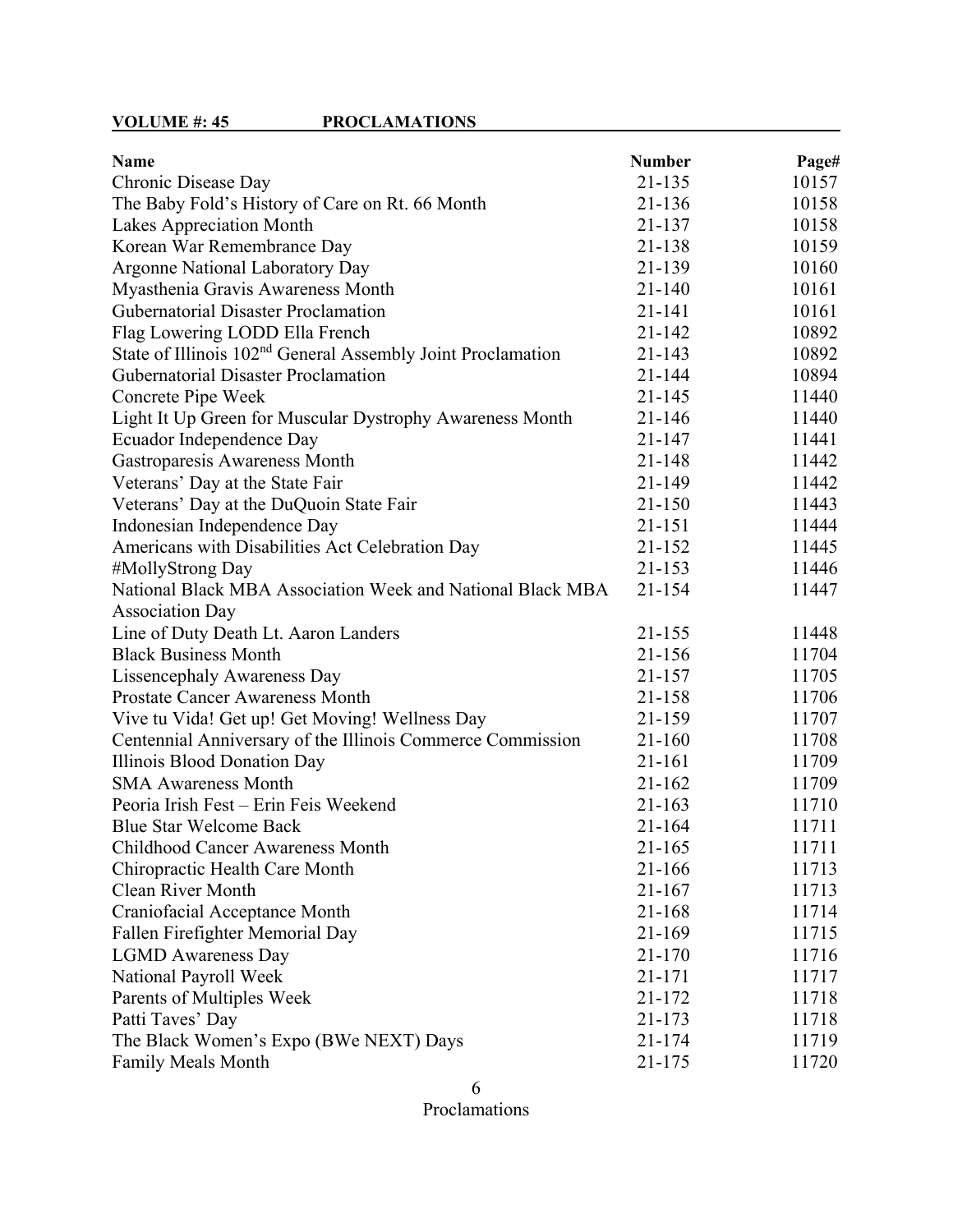| <b>Name</b>                                                    | <b>Number</b> | Page# |
|----------------------------------------------------------------|---------------|-------|
| Leukodystrophy Awareness Month                                 | 21-176        | 11721 |
| Metric Week                                                    | 21-177        | 11722 |
| <b>Surgical Technologists Week</b>                             | 21-178        | 11723 |
| Polycystic Kidney Disease Awareness Month                      | 21-179        | 11723 |
| Sickle Cell Disease Awareness Month                            | 21-180        | 11724 |
| TEN-4 Day                                                      | 21-181        | 11725 |
| International Overdose Awareness Day & National Recovery Month | 21-182        | 11726 |
| <b>Campus Fire Safety Month</b>                                | 21-183        | 11727 |
| Direct Support Professionals Recognition Week                  | 21-184        | 11728 |
| Free Frank Freedom Day                                         | 21-185        | 11729 |
| Older Adult Falls Prevention Awareness Week                    | 21-186        | 11730 |
| Patriot Day                                                    | 21-187        | 11730 |
| Gubernatorial Disaster Proclamation                            | 21-188        | 12228 |
| Law Enforcement Suicide Awareness Day                          | 21-189        | 13474 |
| Thyroid Eye Disease Awareness Week                             | 21-190        | 13474 |
| National Physical Therapy Month                                | 21-191        | 13475 |
| Chicago Walk to End Alzheimer's Day                            | 21-192        | 13477 |
| Gold Star Mother's Day                                         | 21-193        | 13478 |
| Mesothelioma Awareness Day                                     | 21-194        | 13479 |
| National Diaper Need Awareness Week                            | 21-195        | 13480 |
| National Farm Safety and Health Week                           | 21-196        | 13481 |
| Remember Me Thursday Day                                       | 21-197        | 13482 |
| <b>Support Latino Business Day</b>                             | 21-198        | 13483 |
| POW/MIA Recognition Day                                        | 21-199        | 13484 |
| Principals Week and Principals Day                             | 21-200        | 13485 |
| Illinois Rail Safety Week                                      | 21-201        | 13486 |
| Palmer House Day                                               | 21-202        | 13487 |
| Plasma Awareness Week                                          | 21-203        | 13487 |
| <b>Cybersecurity Awareness Month</b>                           | 21-204        | 13488 |
| <b>Infant Safe Sleep Awareness Month</b>                       | 21-205        | 13489 |
| Usher Syndrome Awareness Day                                   | 21-206        | 13490 |
| Breast Cancer Awareness Month and Mammography Day              | 21-207        | 13491 |
| College Changes Everything Month                               | 21-208        | 13492 |
| Domestic Violence Awareness Month                              | 21-209        | 13493 |
| <b>Sterile Processing Week</b>                                 | $21 - 210$    | 13494 |
| The Black Star Project Day                                     | 21-211        | 13495 |
| Manufacturing Month                                            | 21-212        | 13495 |
| Disability Employment Awareness Month                          | 21-213        | 13497 |
| <b>Emergency Nurses Week</b>                                   | 21-214        | 13498 |
| Illinois Midwifery Week                                        | 21-215        | 13499 |
| Male Breast Cancer Awareness Week                              | 21-216        | 13500 |
| Suicide Prevention Month and Suicide Prevention Week           | 21-217        | 13500 |

<sup>7</sup>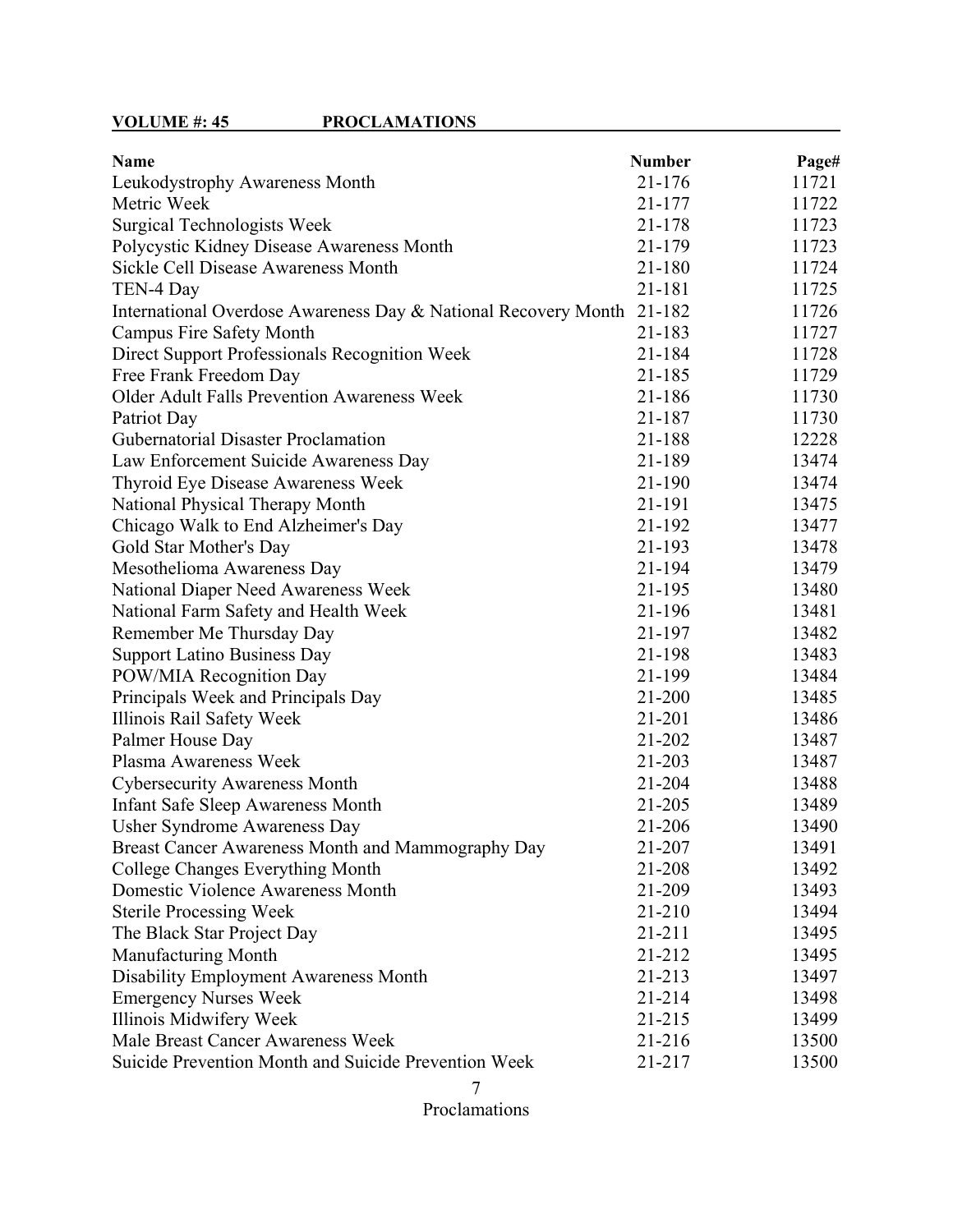| <b>Name</b>                                               | <b>Number</b> | Page# |
|-----------------------------------------------------------|---------------|-------|
| <b>Gubernatorial Disaster Proclamation</b>                | 21-218        | 13791 |
| Line of Duty Death Highway Signs                          | 21-219        | 13801 |
| Flag Lowering - Colin Powell                              | 21-220        | 14273 |
| Flag Lowering – LODD Officer Tyler Timmins                | 21-221        | 14273 |
| Black Hawk College 75 <sup>th</sup> Anniversary Day       | 21-222        | 14717 |
| Filipino American History Month                           | 21-223        | 14717 |
| Fire Prevention Week                                      | 21-224        | 14718 |
| Learning Disabilities Month                               | 21-225        | 14719 |
| National 4-H Week                                         | 21-226        | 14720 |
| <b>Nurse Practitioner Week</b>                            | 21-227        | 14720 |
| #BeLikeGrace Day                                          | 21-228        | 14721 |
| AceWeek                                                   | 21-229        | 14722 |
| Color the World Orange Day                                | 21-230        | 14723 |
| <b>Empowering Teens Month</b>                             | $21 - 231$    | 14724 |
| National Pharmacy Week                                    | 21-232        | 14725 |
| Paralegal Day                                             | 21-233        | 14725 |
| <b>American Clean Power Week</b>                          | 21-234        | 14726 |
| Invisible Disability Week                                 | 21-235        | 14727 |
| <b>National Runaway Prevention Month</b>                  | 21-236        | 14727 |
| Illinois Veterinary Technicians Week                      | 21-237        | 14728 |
| Children's Environmental Health Day                       | 21-238        | 14729 |
| Childhood Lead Poisoning Prevention Week                  | 21-239        | 14729 |
| <b>International Education Impact Month</b>               | 21-240        | 14730 |
| <b>American Pharmacists Month</b>                         | 21-241        | 14731 |
| <b>Respiratory Care Week</b>                              | 21-242        | 14732 |
| "Sky Town"                                                | 21-243        | 14733 |
| <b>Ombuds</b> Day                                         | 21-244        | 14734 |
| Global Peer Support Celebration Day                       | 21-245        | 14734 |
| National Kidpreneur Day                                   | 21-246        | 14735 |
| Chicago Scholars Day                                      | 21-247        | 14736 |
| C. difficile Awareness Month                              | 21-248        | 14737 |
| Hindu Heritage Month                                      | 21-249        | 14737 |
| Illinois Rural Health Day                                 | 21-250        | 14738 |
| Lights on After Schools Day                               | 21-251        | 14739 |
| <b>NET Cancer Awareness Day</b>                           | 21-252        | 14739 |
| <b>Adoption Awareness Month</b>                           | 21-253        | 14740 |
| <b>Bladder Health Awareness Month</b>                     | 21-254        | 14741 |
| Hungarian Freedom Month and Hungarian Freedom Fighter Day | 21-255        | 14742 |
| International Roma Day                                    | 21-256        | 14743 |
| <b>Gubernatorial Disaster Proclamation</b>                | 21-257        | 15164 |
| Pearl Harbor Remembrance Day                              | 21-258        | 16116 |
| Chicago Firefighter-EMT Michael R. Pickering Line of Duty |               |       |

<sup>8</sup>